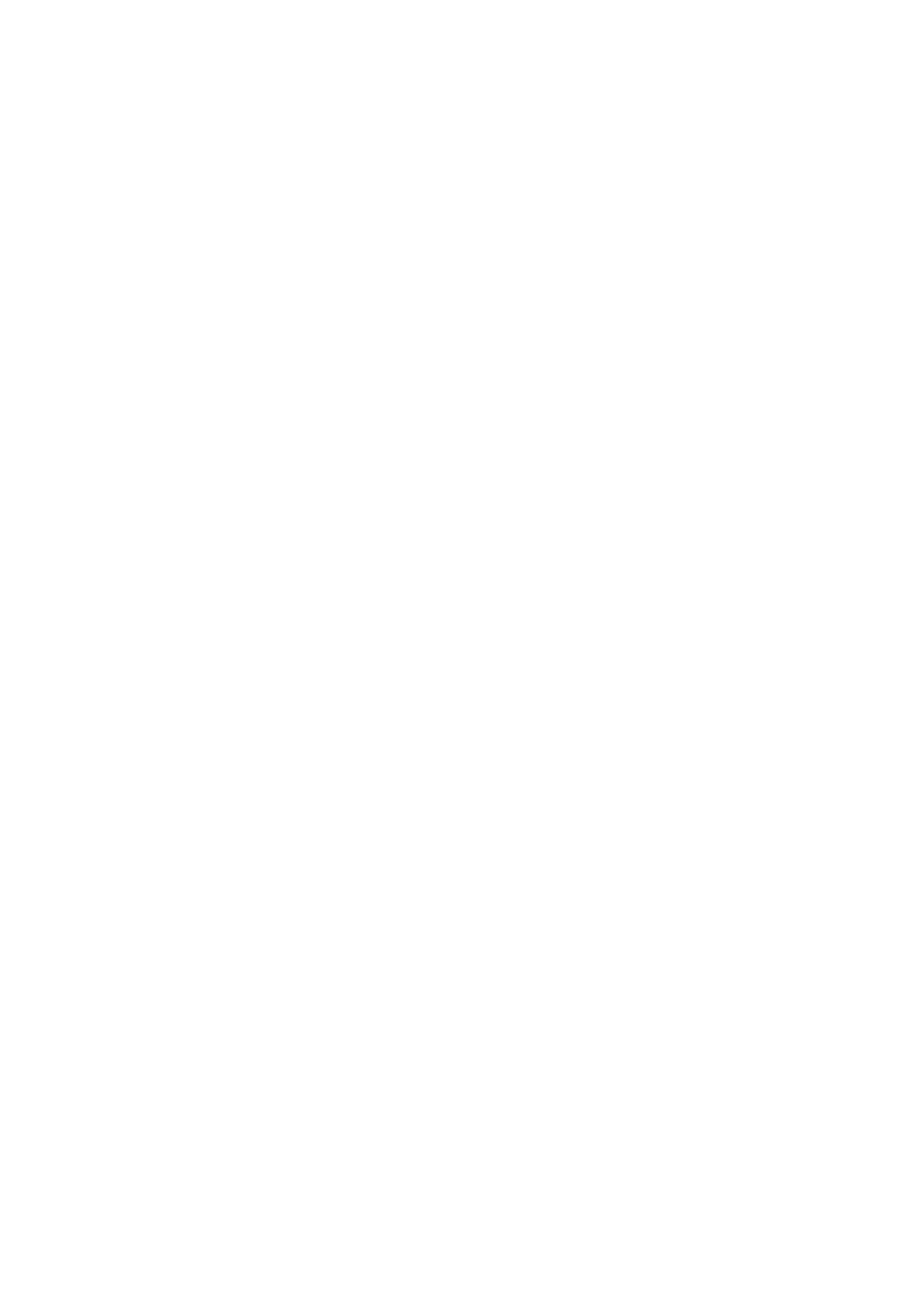# **Time for action Changing the gender situation in forestry**

i

**Report of the team of specialists on gender and forestry**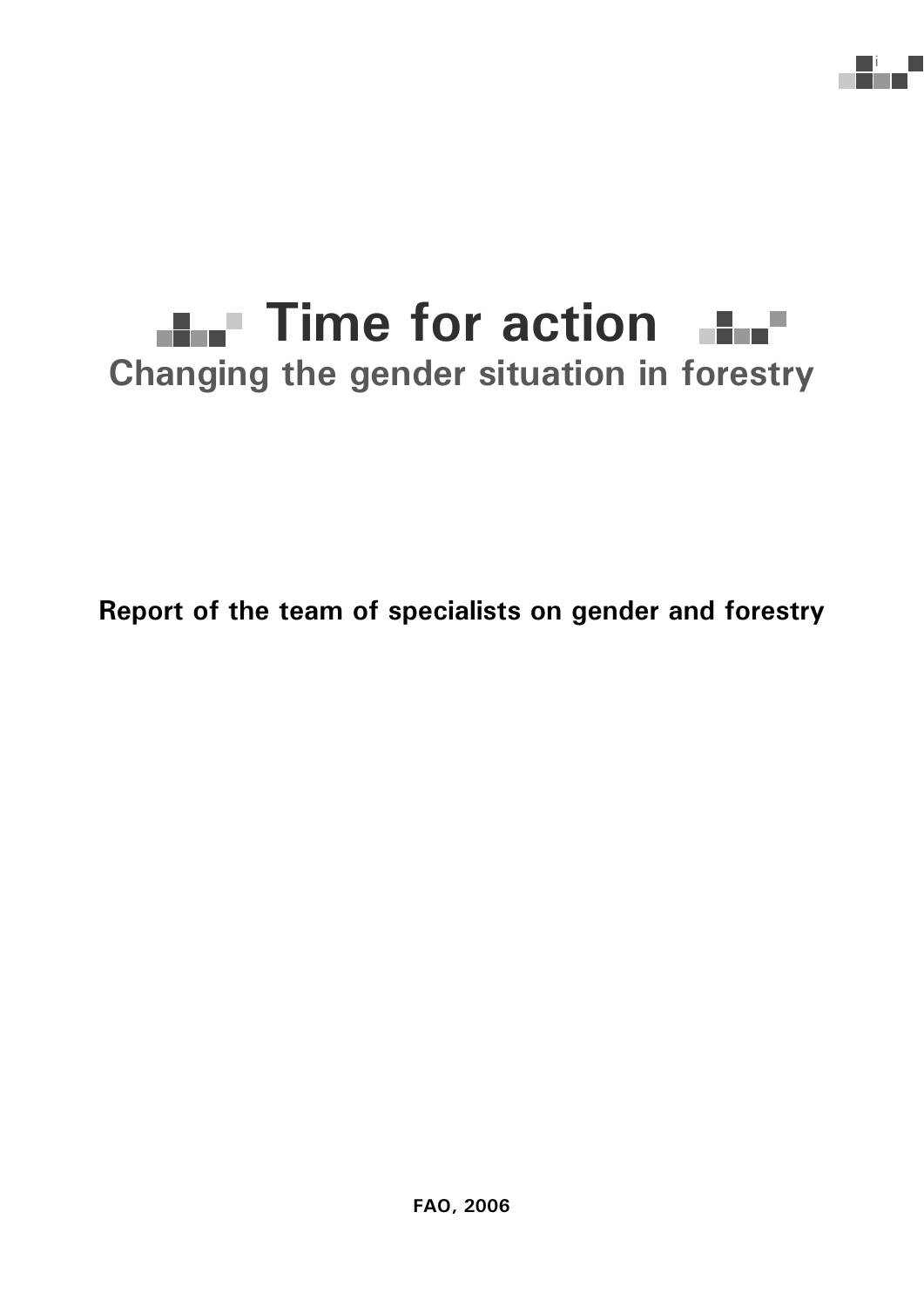The designations employed and the presentation of material in this information product do not imply the expression of any opinion whatsoever on the part of the Food and Agriculture Organization of the United Nations concerning the legal or development status of any country, territory, city or area or of its authorities, or concerning the delimitation of its frontiers or boundaries.

All rights reserved. Reproduction and dissemination of material in this information product for educational or other non-commercial purposes are authorized without any prior written permission from the copyright holders provided the source is fully acknowledged. Reproduction of material in this information product for resale or other commercial purposes is prohibited without written permission of the copyright holders. Applications for such permission should be addressed to the Chief, Publishing Management Service, Information Division, FAO, Viale delle Terme di Caracalla, 00100 Rome, Italy or by e-mail to copyright@fao.org

**)\$26**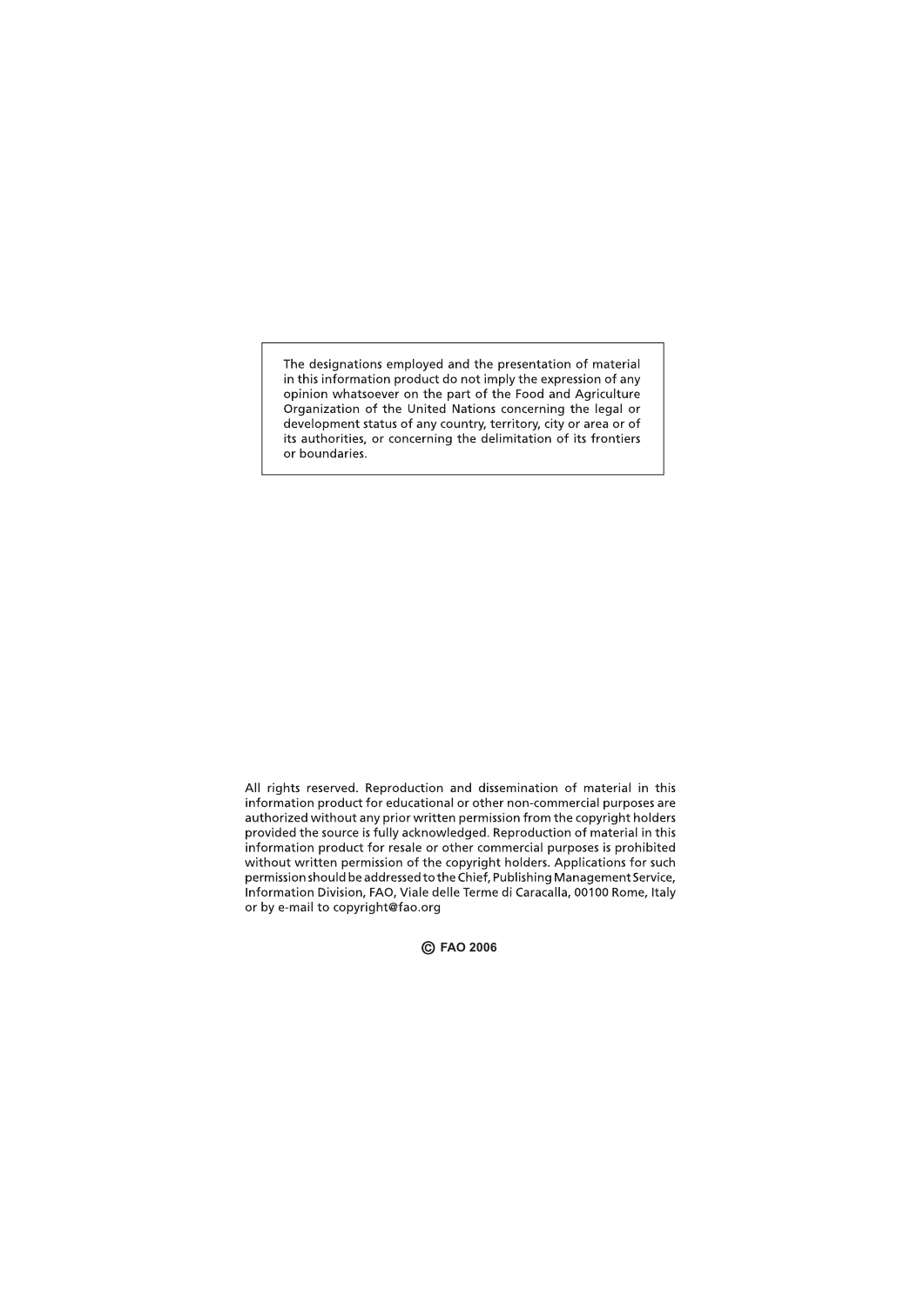# **FOREWORD**

The Team of Specialists on 'Gender and Forestry' was established in April 2004 by a decision of the former FAO/ECE/ILO Joint Committee on Forest Technology, Management and Training. The objective was to raise visibility of women and women's involvement in the forestry sector and to understand the gender structures throughout the sector. The Team's mandate was developed from discussions and recommendations at the FAO/ECE/ILO seminar in Viseu, Portugal in 2001, and has been regarded as part of a strategic framework for the work carried out by the Team during the two years period. The Team focussed on reviewing relevant and available data, which is compiled and presented in this Final Report.

The Team was made up of 15 specialists from across Europe and North America, and the work has mainly been carried out by team members.

I would like to thank the Team for their contribution and goodwill, and for committing themselves on top of normal duties to execute the manadate given by the former joint committee. In particular, I thank the Team coordinators Anna Springfors and Simmoné Rose, the editors Renate Späeth, Marion Karman and Maria Gianinni and the lay-out artist Maria Guardia. In addition to Team members' work, very valuable contributions have been made by a number of other persons; Inna Hakobjanyan, Mike Fullerton, Željka Ivanoviý, Marilena Idžojtiý, Katja Turunen, Ritva Toivonen, Laura Secco, Laura Peruch, Viera Petrasova, Zusana Sarvasova Lea Jylha, Diana Mizaraite, Uta Hohn, Andreas Keil, Orhan Güles, Mulualem Tigabu, Robert Nygård, Margareta Söderberg Maria Hehn and Till Westermayer. I would like to thank them all for their efforts which have enriched this Final Report.

However, the work on this important subject is not finished, indeed scarcely begun. I hope that what we have done will not only raise awareness, but also lead to actions for a better gender balance in forestry.

Gun Lidestav

Team Leader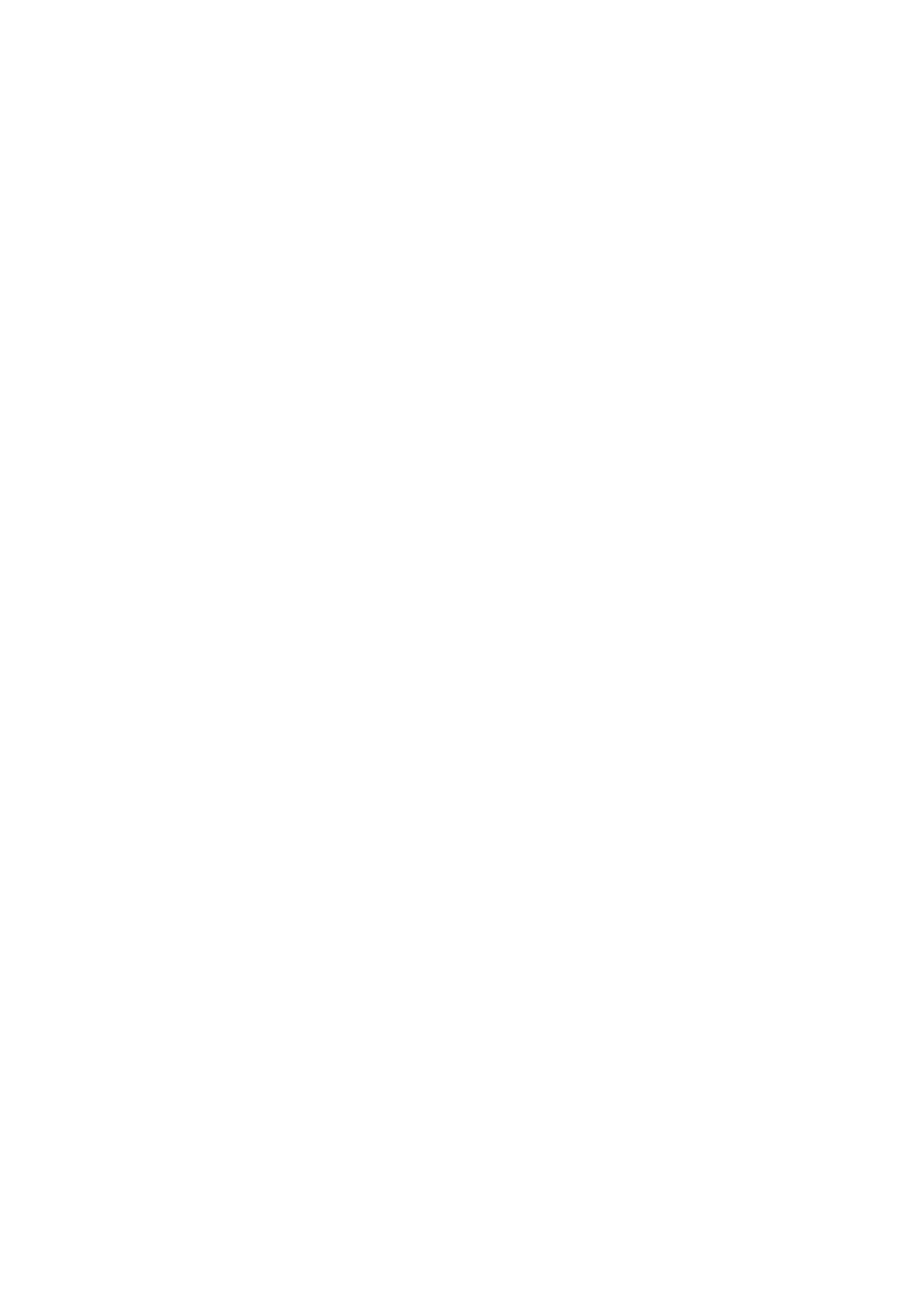# **CONTENTS**

| <b>FOREWORD</b>                                                                              | iii            |
|----------------------------------------------------------------------------------------------|----------------|
| Introduction                                                                                 | $\,1\,$        |
| Background                                                                                   | $\,1\,$        |
| 1 Gender structures in forestry organizations                                                | $\overline{7}$ |
| 1.1 Introduction                                                                             | $\overline{7}$ |
| 1.2 Review of the current situation                                                          | 8              |
| 1.2.1 What is the current status quo of gender representation across organizations?          | 8              |
| 1.2.2 Why is gender representation as it is?                                                 | 12             |
| 1.2.3 What are the key drivers for change and the actions required in driving the employment |                |
| gender "agenda" forward?                                                                     | 13             |
| 1.2.4 What are the positive benefits to be gained?                                           | 15             |
| 1. 3 Employment Trends - The European Forest Sector Outlook Study                            | 16             |
| 1.4 Armenia                                                                                  | 17             |
| 1.4.1 Introduction:                                                                          | 17             |
| 1.4.2 Socio-demographic situation in Armenia, including gender issues                        | 17             |
| 1.4.3 Gender structure in Armenian forestry                                                  | 18             |
| 1.4.4 Employment at other Armenian forestry agencies                                         | 18             |
| 1.4.5 Conclusions                                                                            | 20             |
| 1.5 Canada                                                                                   | 20             |
| 1.5.1 The Employment Equity Framework in Canada                                              | 20             |
| 1.5.2 Gender-based analysis                                                                  | 21             |
| 1.5.3 Gender issues in Natural Resources Canada and the Canadian forest service              | 22             |
| 1.5.4 Gender statistics for the Canadian forest sector                                       | 24             |
| 1.5.5 Gender demographics of Canadian university graduates                                   | 24             |
| 1.5.6 Conclusion                                                                             | 25             |
| 1.6 Croatia                                                                                  | 26             |
| 1.6.1 Summary                                                                                | 26             |
| 1.6.2 Introduction                                                                           | 27             |
| 1.6.3 Methodology                                                                            | 28             |
| 1.6.4 Results                                                                                | 28             |
| 1.6.5 Conclusions                                                                            | 29             |
| 1.7 Finland                                                                                  | 29             |
| 1.7.1 Background                                                                             | 29             |
| 1.7.2 Data                                                                                   | 30             |
| 1.7.3 Results                                                                                | 30             |
| 1.7.4 Activities to develop women foresters' careers in Finland                              | 32             |
| 1.7.5 Conclusions                                                                            | 33             |
| 1.8 Germany                                                                                  | 33             |
| 1.8.1 The current status of gender representations across organizations in Germany           | 34             |
| 1.8.2 Why is the gender representation the way it is in Germany's forestry sector?           | 38             |
| 1.9 Italy                                                                                    | 39             |
| 1.9.1 Introduction                                                                           | 40             |
| 1.9.2 Official data on women in the primary sector in Italy                                  | 40             |
| 1.9.3 Results of a preliminary ad hoc survey in Italy                                        | 47             |
| 1.9.4 Final considerations for Italy                                                         | 49             |
| 1.10 Norway                                                                                  | 50             |
| 1.10.1 General aspects of the forestry sector in Norway                                      | 50             |
| 1.10.2 Gender representation across organizations in Norway                                  | 50             |
| 1.10.3 Gender structure within forestry education                                            | 53             |
| 1.10.4 Gender representation in Norway                                                       | 55             |
| 1.10.5 What are the key drivers for changing the gender "agenda" forward in Norway?          | 56             |

÷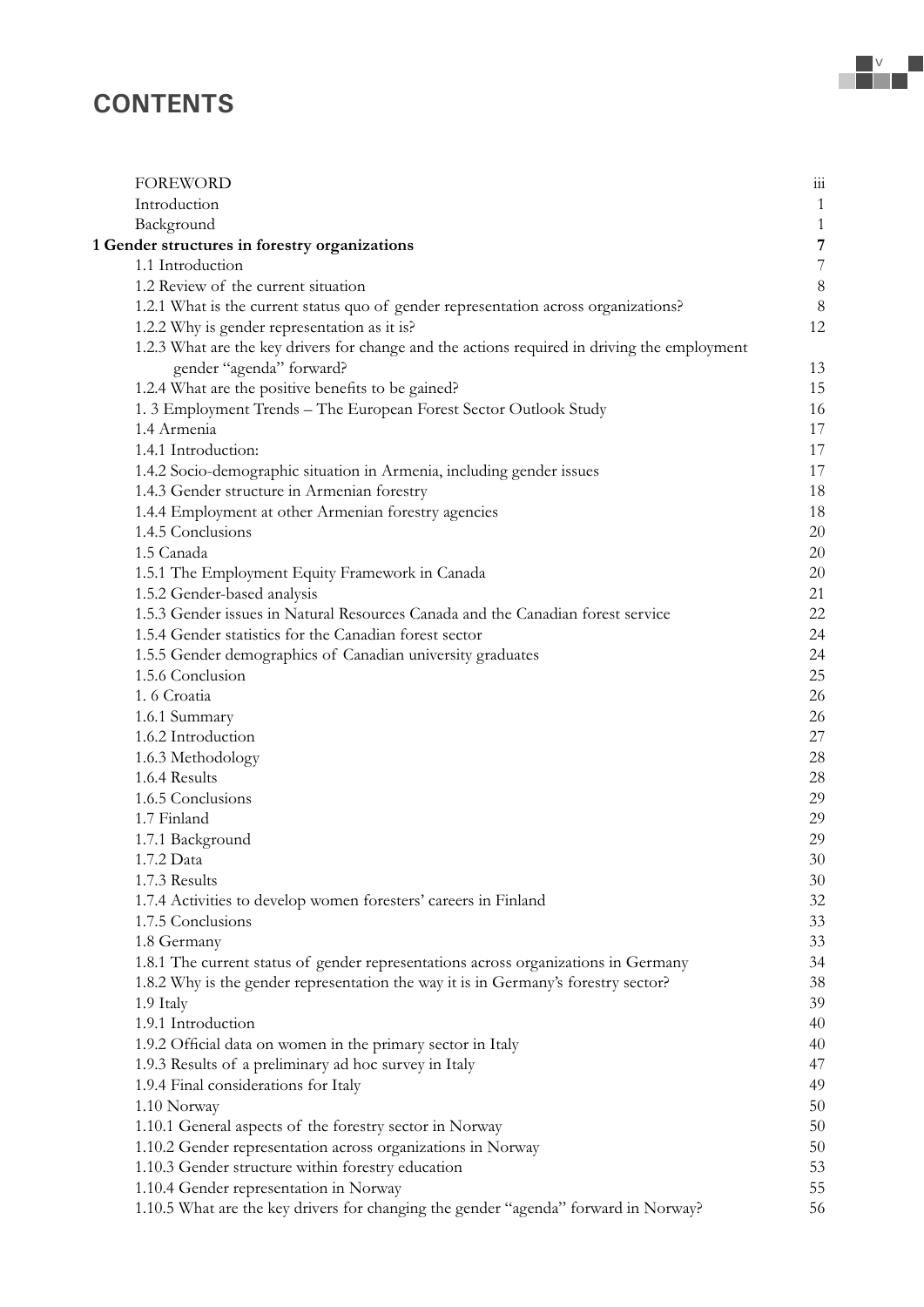| 1.10.6 What are the positive benefits Norway can gain?                                 | 57  |
|----------------------------------------------------------------------------------------|-----|
| 1.11 Poland                                                                            | 58  |
| 1.11.1 Background                                                                      | 59  |
| 1.11.2 General characteristics of Poland's forests and forestry                        | 60  |
| 1.11.3 Gender in forest ownership                                                      | 61  |
| 1.11.4 Employment in Poland and the forestry sector                                    | 63  |
| 1.11.5 Women in science                                                                | 65  |
| 1.11.6 Conclusion                                                                      | 65  |
| 1.12 Slovakia                                                                          | 66  |
| 1.12.1 Introduction                                                                    | 66  |
| 1.12.2 Women's situation in Slovakia                                                   | 66  |
| 1.12.3 Educational level of female foresters                                           | 67  |
| 1.12.4 Conclusion                                                                      | 68  |
| 1.13 Sweden                                                                            | 69  |
| 1.13.1 Swedish Forestry in general                                                     | 69  |
| 1.13.2 The current status quo of gender representations across organizations in Sweden | 69  |
| 1.13.3. Why is gender representation the way it is?                                    | 71  |
| 1.14 United Kingdom                                                                    | 73  |
| 1.14.1 Employment of women in UK forestry industry                                     | 73  |
| 1.14.2 What are the reasons for this picture?                                          | 76  |
| 1.14.3 What can be done to address the imbalance?                                      | 78  |
| 1.15 The United States                                                                 | 79  |
| 1.15.1 The United States Forest Service Agency                                         | 79  |
| 1.15.2 The Forest Service administrative units                                         | 79  |
| 1.15.3 Workforce objectives                                                            | 79  |
| 1.15.4 Gender history                                                                  | 80  |
| 1.15.5 CLF comparisons with women in the Forest Service                                | 80  |
| 1.15.6 Forest Service leadership positions                                             | 82  |
| 1.15.7 Leadership at national headquarters                                             | 82  |
| 1.15.8 Leadership across the United States                                             | 82  |
| 1.15.9 Women in key leadership positions                                               | 82  |
| 1.16 Review of gender situation in other countries                                     | 83  |
| 1.17 Summary                                                                           | 86  |
| 2 Gender structures in family forestry                                                 | 89  |
| 2.1 Introduction                                                                       | 89  |
| 2.1.1 Ownership structure in the ECE area                                              | 89  |
| 2.1.2 Lack of data                                                                     | 90  |
| 2.2 Gender structures in Swedish family forestry                                       | 90  |
| 2.2.1 Introduction                                                                     | 90  |
| 2.2.2 Gender and inheritance in Swedish family forestry                                | 90  |
| 2.2.3 Comparing male and female owners                                                 | 93  |
| 2.2.4 Women's representation in forest owners' associations                            | 95  |
| 2.3 Nordrhein-Westfalen, Germany                                                       | 96  |
| 2.3.1 Introduction                                                                     | 96  |
| 2.3.2 Survey concerning forest owners' structure and motivation                        | 96  |
| 2.3.3 Conclusions                                                                      | 96  |
| 2.4 Norway                                                                             | 97  |
| 2.4.1 Introduction                                                                     | 97  |
| 2.4.2 Gender structure in the Norwegian Forestry Association                           | 97  |
| 2.4.3 Gender structure in the Norwegian Forest Owners' Federation                      | 98  |
| 2.5 Gender structures in Finnish family forestry                                       | 104 |
| 2.5.1 The Finnish ownership structure                                                  | 104 |
| 2.5.2 The MTK                                                                          | 105 |
| 2.5.3 Gender structure at the national level                                           | 105 |
| 2.5.4 The Regional level                                                               | 105 |
|                                                                                        |     |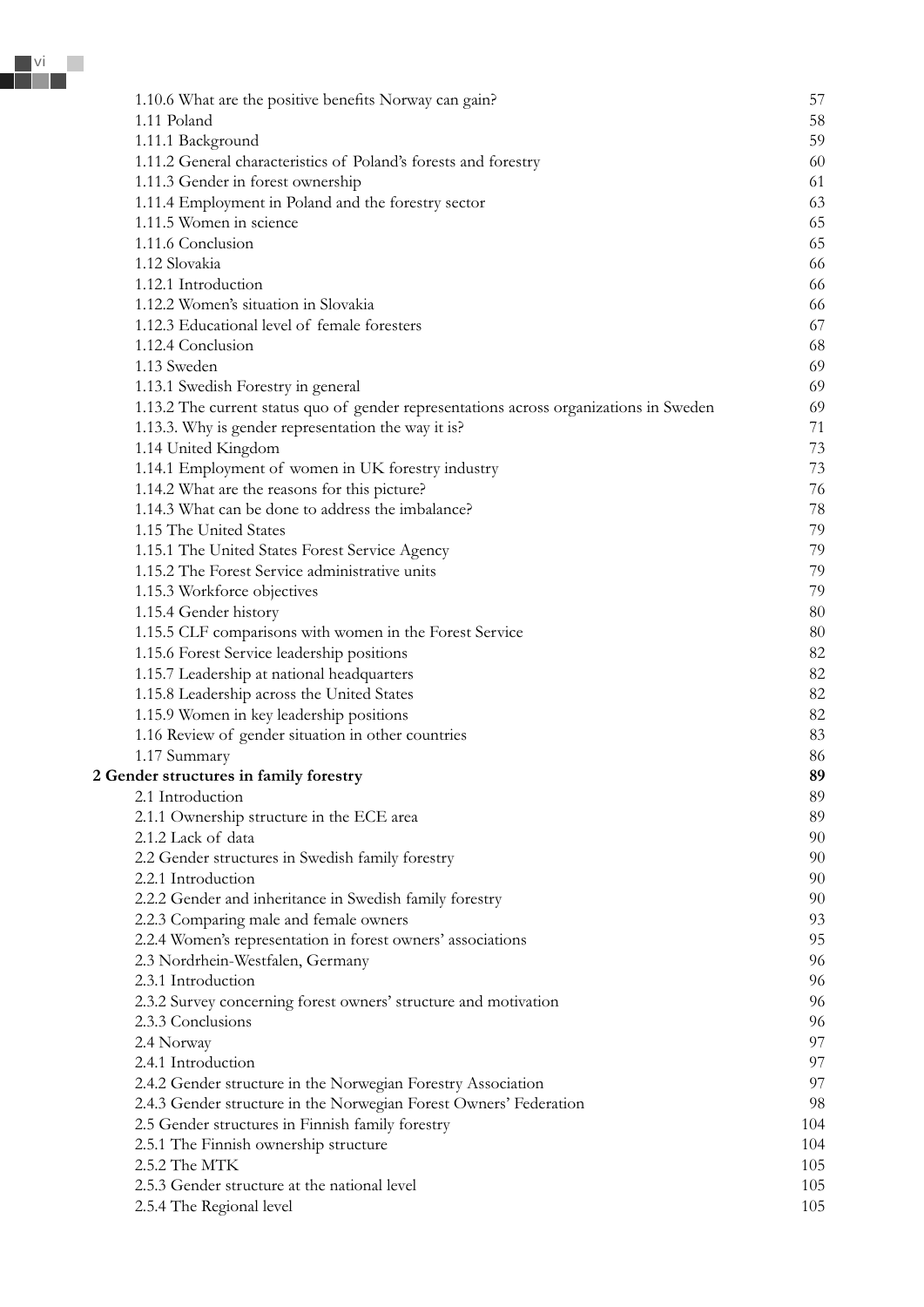| 2.5.5 MTK's equality programme                                                                  | 105 |
|-------------------------------------------------------------------------------------------------|-----|
| 2.6 Gender structures in Baltic family forestry                                                 | 106 |
| 2.6.1 General aspects of the forestry sector in the Baltic States                               | 106 |
| 2.6.2 Private management problems and the needs of the private forest owners                    | 107 |
| 2.6.3 Conclusions                                                                               | 109 |
| 2.7 Summary and conclusions                                                                     | 109 |
| 3. Gender and perceptions of forest and forestry                                                | 111 |
| 3.1 Perceptions of forests and forestry - what people think about forests and forestry          | 111 |
| 3.2 The public's perception of and relation to the forest or how Swedish men and women          |     |
| view the forest                                                                                 | 113 |
|                                                                                                 |     |
| 3.3 Innovation and Forestry: Attracting visitors and changing perceptions                       | 115 |
| 3.3.1 Borders Forest Trust Projects:                                                            | 116 |
| 3.3.2 The importance of initiatives like BFT in the United Kingdom                              | 118 |
| 3.3.3 Future Research on changing perceptions about forestry                                    | 118 |
| 3.4 Urban nature – perception, evaluation and adoption by Turkish migrants in the               |     |
| northern Ruhr area under special consideration of urban-industrial woodlands                    | 119 |
| 3.4.1 Research design                                                                           | 119 |
| 3.4.2 Interview of the residents                                                                | 119 |
| 3.4.3 Expert interviews                                                                         | 120 |
| 3.4.4 Conclusion                                                                                | 120 |
| 3.4.5 Summary                                                                                   | 122 |
| 4. Means and actions                                                                            | 123 |
| 4.1 Introduction                                                                                | 123 |
| 4.2 Political tools                                                                             | 123 |
| 4.2.1 Sweden                                                                                    | 123 |
| 4.2.2 Political tools in Norway                                                                 | 126 |
| 4.2.3 The United States Civilian Labor Force                                                    | 128 |
| 4.2.4 The gender mainstreaming strategy within the European Union                               | 128 |
| 4.3 Gender issues in education and research: cases and examples                                 | 134 |
| 4.3.1 Introduction                                                                              | 134 |
| 4.3.2 Do gender-related factors influence students' choice of courses at the Faculty of         |     |
| Forest Sciences, SLU, Umeå?                                                                     | 135 |
| 4.3.3 Gender issues in forestry curricula - results from surveys in 2002 and 2004               | 136 |
| 4.3.4 Gender studies – a new subject in forestry curricula: the University of Freiburg, Germany | 139 |
| 4.3.5 Gender does matter: studying corporate culture and the possibilities for gender-sensitive |     |
| reforms in Germany's forest services                                                            | 144 |
| 4.4 Networks on women and forestry                                                              | 146 |
| 4.4.1 Networks in Sweden                                                                        | 147 |
| 4.4.2 Slovakia                                                                                  | 148 |
| 4.4.3 Lithuanina                                                                                | 149 |
| 4.4.4 Networks in Germany                                                                       | 150 |
| 4.4.5 The Norwegian organization - Women in Forestry                                            | 152 |
| 5. Criteria and indicators                                                                      | 155 |
| 6. Summary and conclusions                                                                      | 157 |
| <b>REFERENCES</b>                                                                               | 163 |
| <b>ANNEXES</b>                                                                                  | 173 |
| I. List of acronyms and definitions:                                                            | 173 |
| II. List of Tables                                                                              | 174 |
|                                                                                                 |     |
| III. List of Figures<br>IV. List of ToS members                                                 | 176 |
|                                                                                                 | 177 |
| V. Norway: Political tools                                                                      | 178 |
| VI. Norway: Actions carried out by Women in Forestry                                            | 181 |
| VII. References to endnotes for Questions 4 to 7                                                | 185 |

r.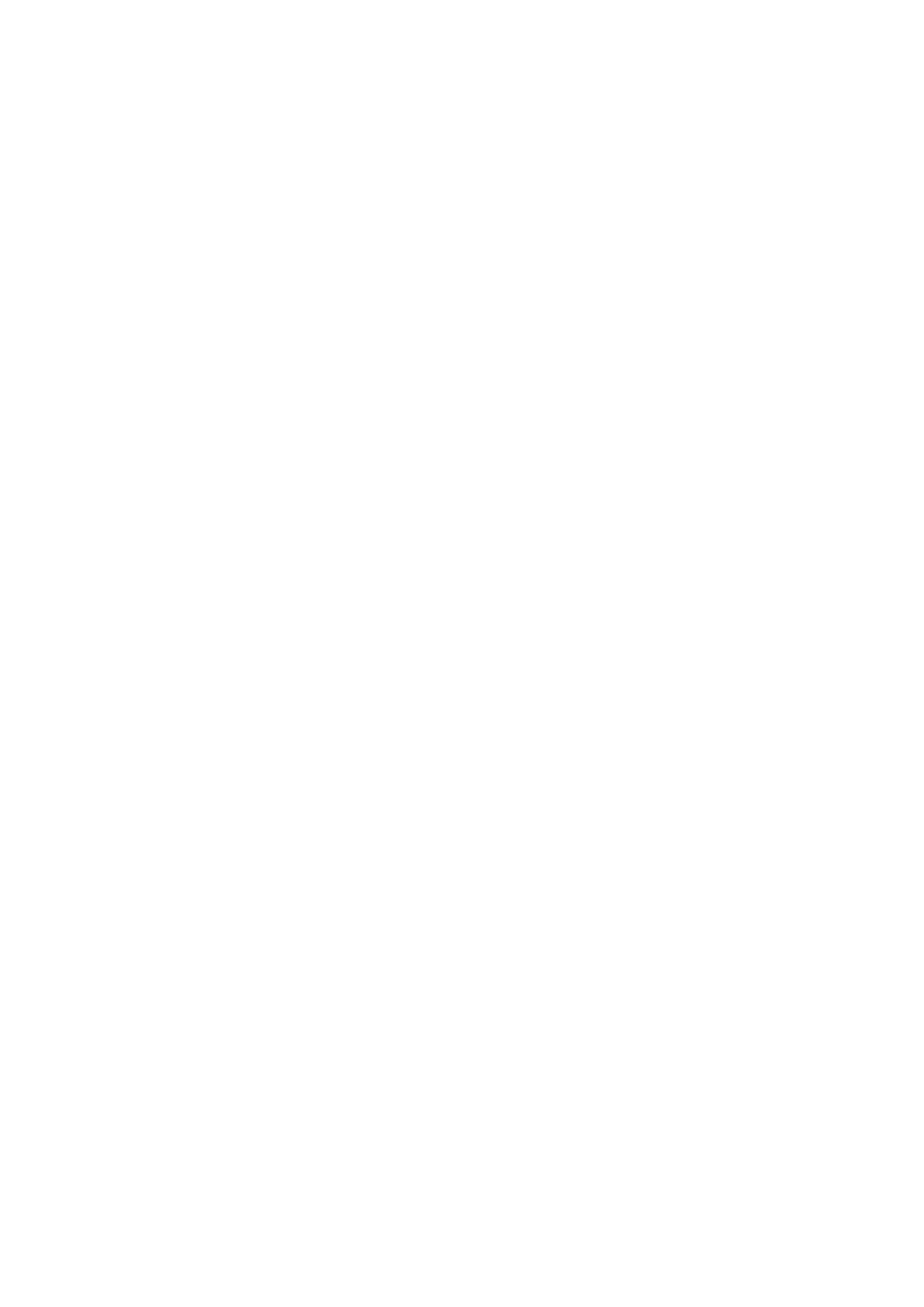# **INTRODUCTION**

### BACKGROUND

Human societies are deeply pervaded by the principle of gender, by which individuals, animals and inanimate objects and things are sorted and assigned a value. Throughout history, most phenomena have been given a masculine or feminine connotation.

Ideas of specific masculine or feminine qualities are thus connected to certain roles, positions, tasks and professions in individuals. The perception of what is "appropriate" for men and women forms the basis for the distribution of work, the design and the evaluation of different tasks, and the criteria for promotions. Forestry is not an exception to this since it has been generally regarded as an arena mainly for men's work, business and governance. Within organizations, from households to companies to authorities, a gendered organizational logic is at work, which not only reproduces a structure of gender division but also, paradoxically, at the same time, makes gender invisible.

Gender invisibility comes in many forms. One example is the way in which the terms forestry and forestry work are defined and perceived, while another is the way statistics on the involvement of women and men in the forestry sector are not kept separate, or not at all. In many countries, reliable statistics on the demographics of the forestry workforce are difficult to obtain, and when it concerns women's participation, data are virtually non-existent. Similarly, information on women's involvement in family forestry, both as part of the workforce and as owners, is also scarce.

Therefore, in April 2004, the Joint FAO/ECE/ILO Committee on Forest Technology, Management and Training established a Team of Specialists (ToS) to study gender and forestry in order to raise visibility of women and women's involvement in the forestry sector and to understand the gender structures throughout the sector. The ToS was an outcome of the seminar on "Women in Forestry – Strategies to Increase Women's Participation in the Forestry Sector in Europe and North America", which was held in Viseu, Portugal, in April 2001. The Joint Committee agreed that they would play an active role in advocacy and remind countries of their obligation to promote equal opportunity between men and women, which is in direct alignment with one of the goals of the United Nations Women's Conference held in Beijing, China, in 1995. The countries who attended the conference agreed to adopt and implement gender mainstreaming as a strategy for involving and integrating gender equality into all major policy and decision-making processes. Adopting such a strategy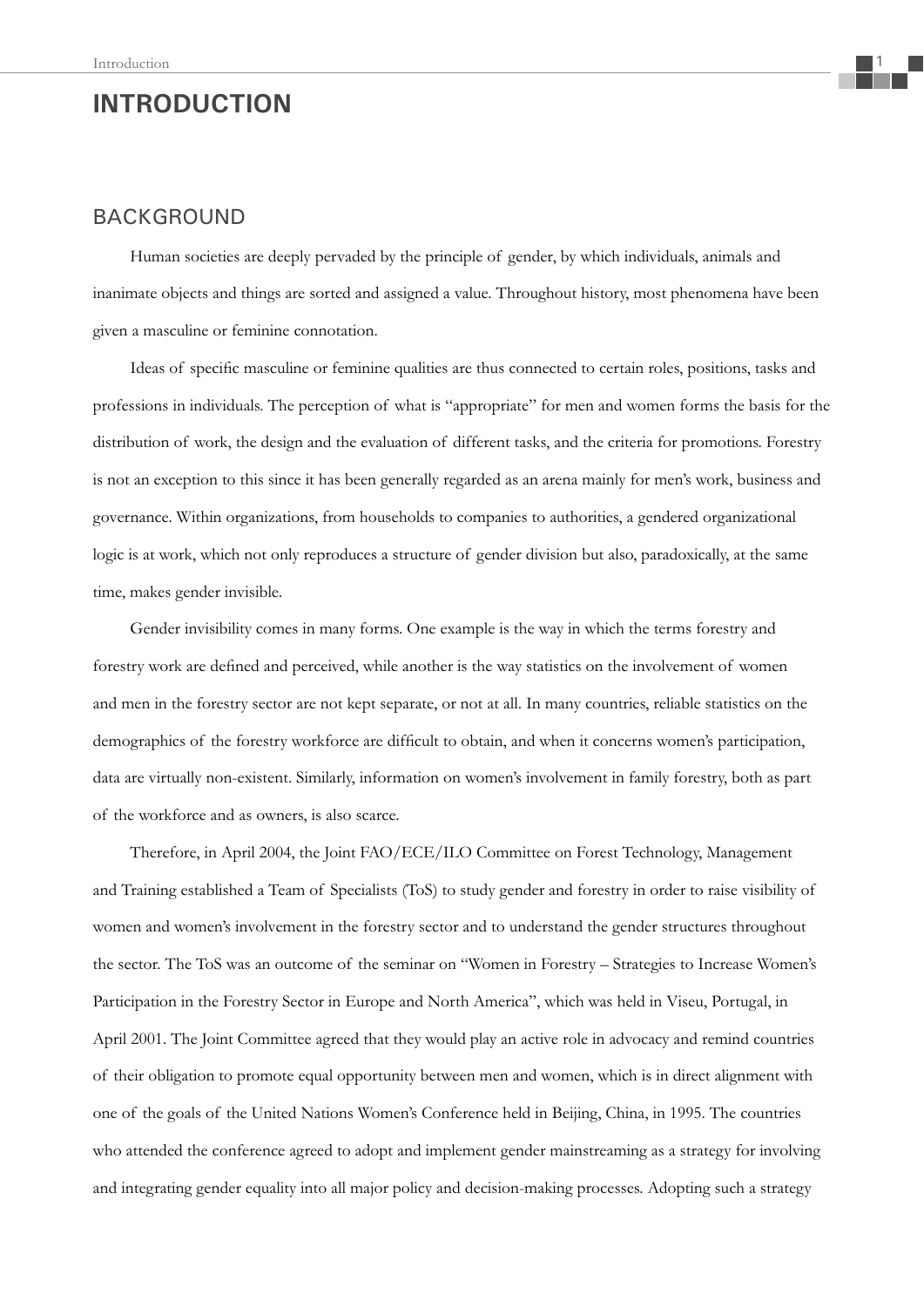ensures that gender considerations will permeate all aspects and areas of governmental policy. Increasingly, a number of influential drivers have been effecting change on global, regional and national levels: at the United Nations level (the women's conference in Beijing, for instance) to the European Union Agricultural Council action plans (2004) regarding gender mainstreaming and country-level legislative changes and government policy initiatives.

### MANDATE AND MEMBERS OF THE TEAM OF SPECIALISTS

The ToS members were selected either directly by the Joint Committee secretariat or through a nomination process by their respective countries. The nomination process resulted in the following Team:

**Liz Agpaoa** (United States) is Chief of Staff for the United States Forest Service. She has worked in the natural resources field for more than 25 years, providing leadership as district ranger and forest supervisor. She has been involved in the area of civil rights and diversity, including gender diversity, throughout her career in the Forest Service. Currently she serves on a non-governmental board for the diverse selection of graduate candidates for scholarship recommendation.

**Skadrite Albertina** (Latvia) holds an undergraduate degree in forestry and a Ph.D. in biology. She is a member of the Forest Owners' Association of Latvia, a board member of the Forest Owners Association of Latvia and chairperson of the Council of PEFC, Latvia. From 1968 to 1977, she was lecturer of forestry and silviculture. Her project experience includes education and training in forest, private forestry strengthening in Latvia, rural development programme of Latvia, rural diversification in Latvia, forest certification, models, systems, implementation of PEFC system in Latvia.

**Merete Furuberg** (Norway – International Union of Forest Research Organizations [IUFRO]) has a Ph.D. in forest engineering. She is forest owner, researcher, politician and among one of the women that established the organization "Women in Forestry" in Norway. She initiated the first World Wide Symposium on Women and Forestry in Lillehammer, Norway, 1999. One outcome was the new research group within IUFRO on "Gender and Forestry", where she is coordinator. Gender perspective and issues have been a topic for several years in her work. She is an Assistant Professor at the Hedmark University College, Norway.

**Natalie Hufnagl** (Germany – Confederation of European Forest Owners [CEPF]) is Secretary-General of the CEPF since 1999. In this function, she coordinates the policy input of national forest owners' associations from 23 European countries to European and global forest policy institutions and processes. She is a member of the "Women in Natural Resource Management" network that was founded in 2003.

**Marion Karmann** (Germany) has a Ph.D. in natural science/forest work science. She is a visiting lecturer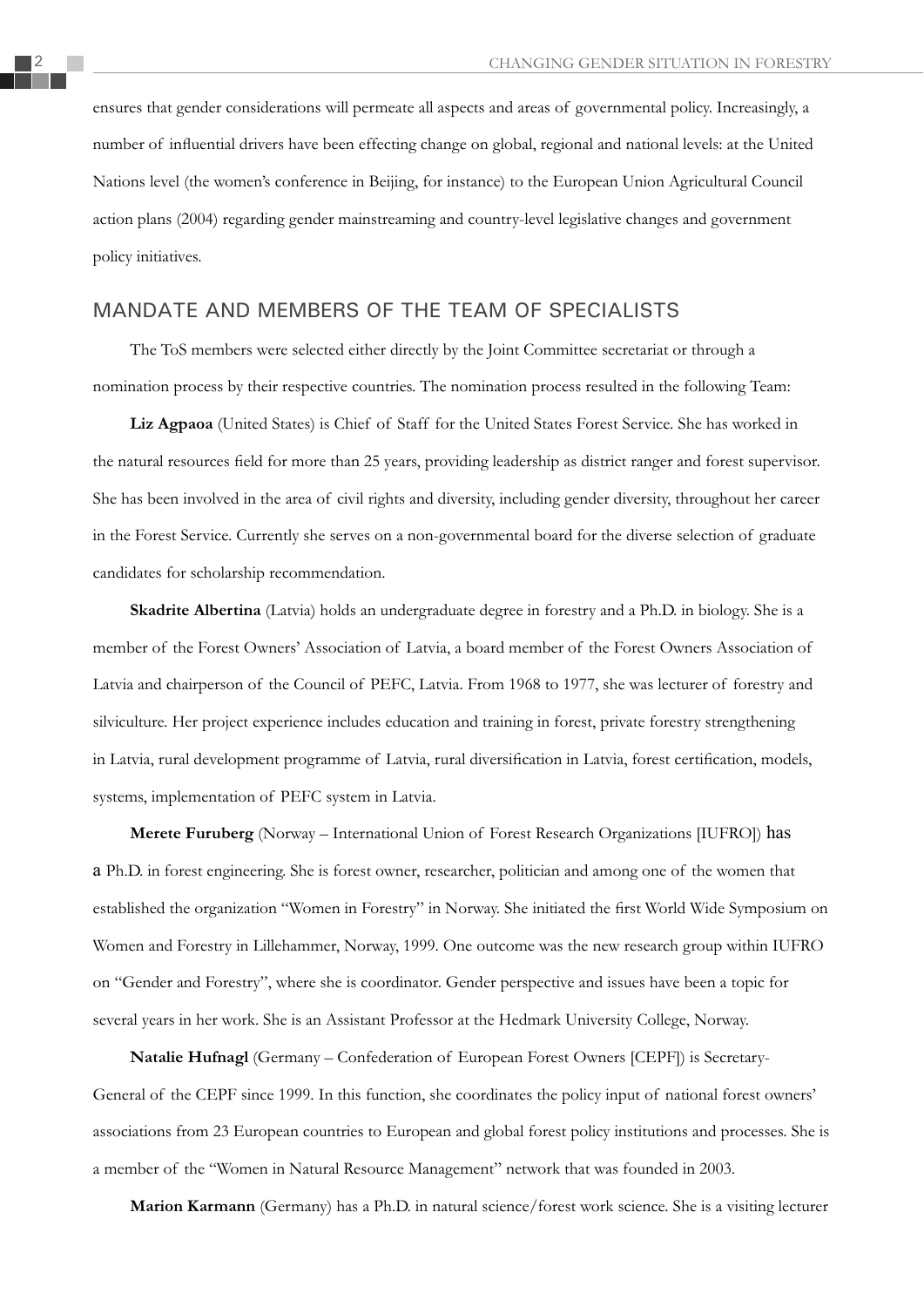and former researcher in work science at the University of Freiburg. The view on gender issues in forestry has been a focus in her research on national and tropical forest utilization and ergonomics as well as in her work with forest labour unions and as IUFRO office holder. She is presently coordinator at the Forest Stewardship International (FSC).

**Bozena Kornatowska** (Poland – Ministerial Conference on the Protection of Forests in Europe [MCPEF]) has a Ph.D. in Agricultural Sciences at the Agricultural University in Warsaw, Poland. She has worked on several scientific projects concerning forestry and agriculture, with special emphasis on crop protection, at the Forest Research Institute, Warsaw, Poland; the University of Pennsylvania, Philadelphia, United States; and the University of Guelph, Guelph, Canada. For the past two years, she has worked for the MCPFE Liaison Unit, Warsaw, as a specialist on communication and organization.

**Siegfried Lewark** (Germany) is professor of forest work science at the University of Freiburg. In teaching and research, he has been dealing with gender issues for more than ten years. He helped found the IUFRO unit on Gender and Forestry, and is coordinator of the IUFRO unit on Education, Gender and Forestry.

**Gun Lidestav** (Sweden) is associate professor at the Department of Resource Management and Geomatics, Swedish University of Agricultural Sciences. In her research on family forestry and contract labour force in the entire forestry sector, gender perspective and gender issues have been a main topic for several years. She has also developed postgraduate courses on this topic.

**Wieslawa L. Nowacka** (Poland) is adjunct professor at the Department of Forest Utilization, Warsaw Agricultural University (SGGW). Her research has focused on ergonomics applied to forestry with particular emphasis to physiology of work, the situation of women in forestry, and family life of those living near forests and use of forest products. She steered several master theses regarding women in forestry.

**Simmone Rose** (Food and Agriculture Organization of the United Nations [ FAO]) is a Forestry Officer with the Forest Products and Economics Division. She is responsible for Post Harvest Impact Assessments and is one of the gender focal points for the Forestry Department.

**Anna Springfors** (Food and Agriculture Organization of the United Nations [FAO]) is a former Associate Professional Officer attached to the FAO Forestry Department. While at FAO, she was involved in work on microfinance and gender issues.

**Berit Sanness** (Norway) was the first chairperson of Women in Forestry (1986-1992) and the former Director of Information and Director of International Affairs at the Norwegian Forest Owners' Federation. She managed the Living Forests project (the stakeholder process in Norway) in the 1990s and played a key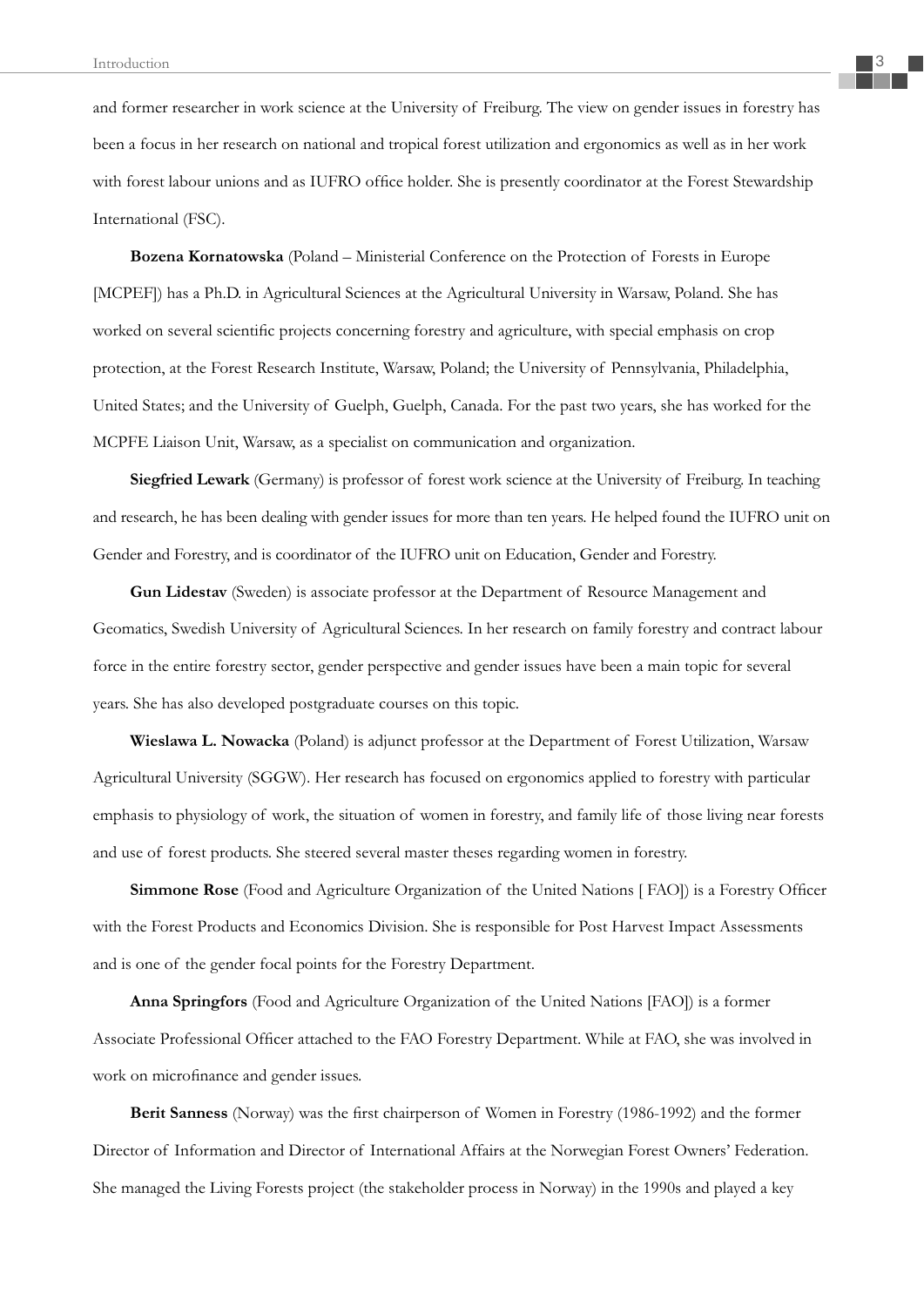role in the establishment of PEFC (global forest certification system). Presently, she manages the consultant company Pinus-Betula AS.

**Renate Spaeth (Germany) is forest officer at the Ministry for Environment in Nordrhein-Westfalen.** She has been working on different aspects of forestry such as forest policy, planning, nature conservation, environmental education and public relations. She is a member of the German Network "Frauen in der Forstwirtschaft", initiated a regional network of female forest owners and is internationally active for women in forestry.

**Patricia Tomlin** (United Kingdom) is director of the management consultancy company Wildcat One Ltd. She undertook the first substantive research on the employment of professional women foresters in the British forestry industry, on behalf of the British Forestry Commission in 2000, and presented findings from this research at the FAO/ECE/ILO seminar in Viseu, Portugal, in 2001. She works regularly with clients in the field of equal opportunities, diversity and managing change.

**Gunilla Törnquist-Hedström** (Sweden) is forest owner and member of the Swedish women forest owners' association Black Woodpecker. She represents the forestry sector in a reference group supporting the Minister of Agriculture in Sweden. At present, she is a senior adviser and communications consultant.

**Eriks Zakis** (Latvia) is a member of the Latvian Forest Owners' Association.

At the first workshop held in Rome on 23 April 2004, Gun Lidestav was elected Team Leader, Skadrite Albertina as Deputy Team Leader, and Simmone Rose and Anna Springfors contributed as coordinators.

The Team of Specialists' mandate was developed from discussions and recommendations at the FAO/ ECE/ILO seminar in Viseu, Portugal (2001), and should be regarded as a strategic framework rather than a targeted one. The mandate covers:

- reviewing relevant data;
- developing criteria and indicators that reflect gender aspects in sustainable forest management;
- launching case studies concerning specific aspects of gender and forestry, including family-owned forests;
- disseminating information about national experiences, in particular success measures and good practices;
- promoting national networks of women in forestry; and
- organizing follow-up meetings to the 2001 seminar in Portugal that focus on "Gender in Forestry" and used to monitor change in gender balance and equal opportunity.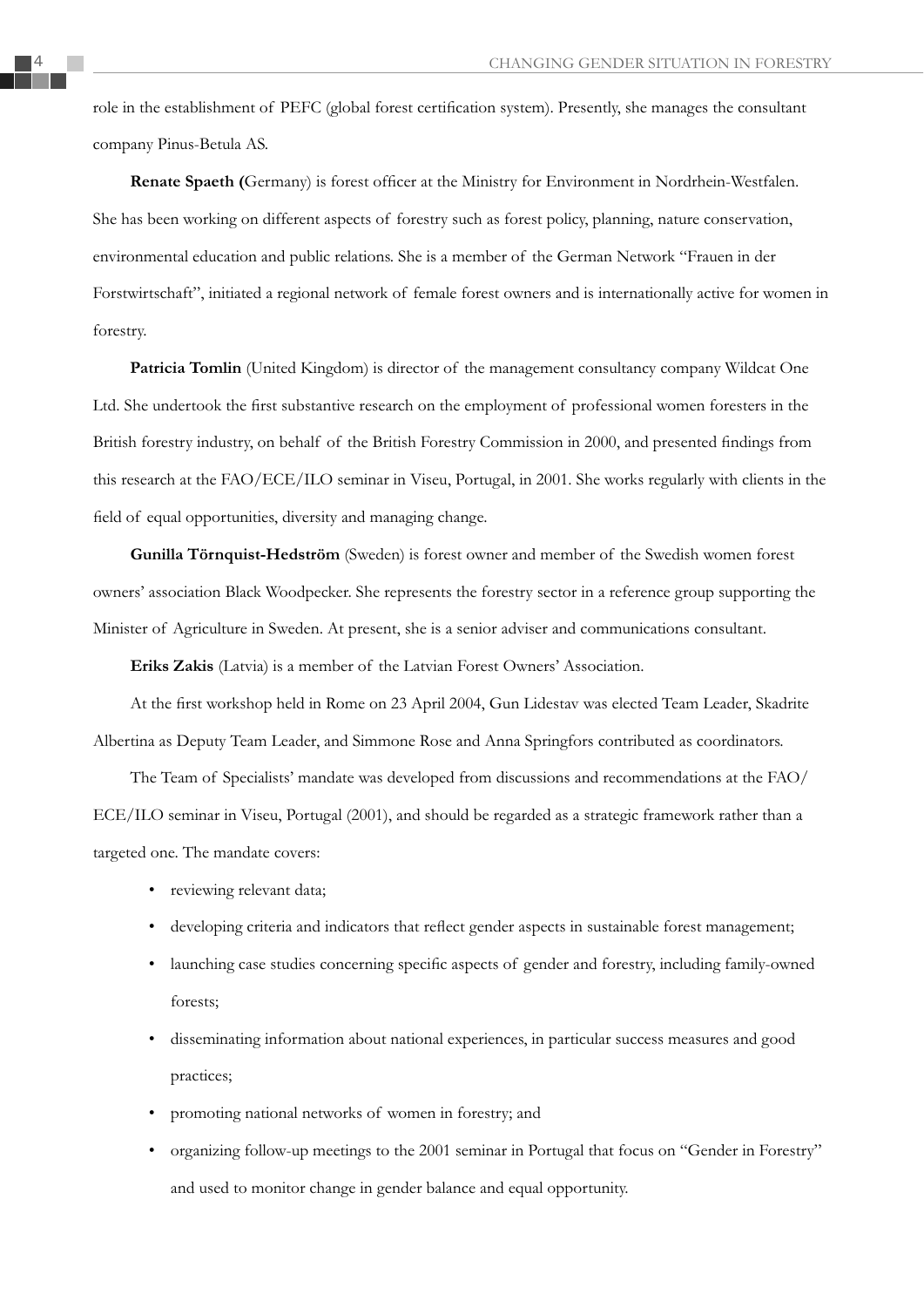The Team of Specialist has focused its work mainly on the first and last issue, but it has also concentrated on disseminating information on national experience and organizing meetings. So far, five meetings have been held since the seminar in Portugal (see Table 1).

#### At the first meeting, three subthemes and subgroups were set up, namely:

- (i) gender structures in forestry organizations;
- (ii) gender structures in forest ownership; and
- (iii) gender and the perceptions of forests and forestry.

This report continues to follow the same subtheme structure for reviewing the current forestry situation.

Because country data was difficult to find or retrieve, the ToS decided to use a case study approach and

presented cases from areas where reliable and abundant data was available.

Moreover, Chapter 4 explores the different means and actions for improving gender balance in the forestry sector while Chapter 5 outlines the recommendations for criteria and indicators on gender in forestry. Finally, Chapter 6 presents the conclusions and recommendations.

| Rome, Italy<br>23 April 2004 | Düsseldorf, Germany<br>22-23 November 2004 | Zvolen, Slovakia<br>18-19 June 2005 | Piedmont, Italy<br>28-29 October 2005 | Rome, Italy<br>30-31 March 2006 |
|------------------------------|--------------------------------------------|-------------------------------------|---------------------------------------|---------------------------------|
| Merete Furuberg              | Liz Agpaoa                                 | Liz Agpaoa                          | Liz Agpaoa                            | Liz Agpaoa                      |
| Natalie Hufnagel             | Merete Furuberg                            | Merete Furuberg                     | Marion Karmann                        | Merete Furuberg                 |
| Marion Karmann               | Marion Karmann                             | Bozena Kornatowska                  | Siegfried Lewark                      | Natalie Hufnagel                |
| Siegfried Lewark             | Bozena Kornatowska                         | Siegfried Lewark                    | Gun Lidestav                          | Bozena Kornatowska              |
| Gun Lidestav                 | Siegfried Lewark                           | Gun Lidestav                        | Simmone Rose                          | Siegfried Lewark                |
| <b>Berit Sanness</b>         | Gun Lidestay                               | Simmone Rose                        | <b>Berit Sanness</b>                  | Gun Lidestav                    |
| Renate Spaeth                | Wieslawa Nowacka                           | <b>Berit Sanness</b>                | Renate Spaeth                         | Simmone Rose                    |
| Anna Springfors              | <b>Berit Sanness</b>                       | Renate Spaeth                       |                                       | <b>Berit Sanness</b>            |
| Patricia Tomlin              | Renate Spaeth                              | Gunilla Tornqvist                   |                                       | Renate Spaeth                   |
| Gunilla Tornqvist            | Anna Springfors                            |                                     |                                       | Patricia Tomlin                 |
| Eriks Zakis                  | Patricia Tomlin                            |                                     |                                       | Gunilla Tornqvist               |
| Skadrite Albertina           | Gunilla Tornqvist                          |                                     |                                       |                                 |

**Table 1: FAO/ECE/ILO Team of Specialists Attendance at Meetings on Gender and Forestry**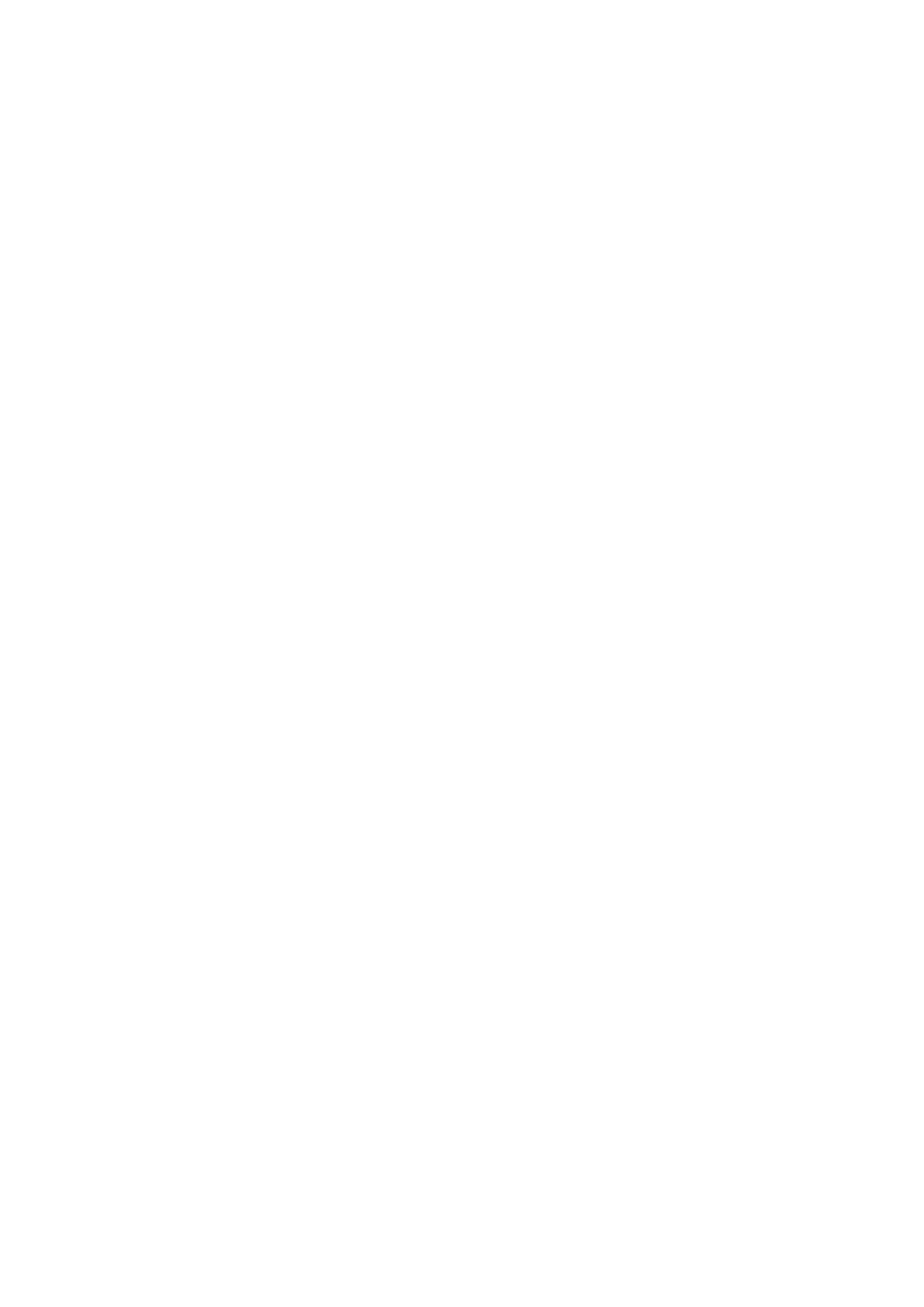# **1 GENDER STRUCTURES IN FORESTRY ORGANIZATIONS**

### 1.1 INTRODUCTION

In order to assess the current situation pertaining to gender structures of employment and work in forestry organizations it was important for the team to determine the scope of the study. The team agreed that the overall review needed to encompass the whole forestry supply chain, including the forest and timber industries and arboriculture, as well as all sectors (i.e. the private and public sector, NGOs, cooperatives, universities, etc.). The study therefore has focused on direct employment relationships because more data was available in this area; however, indirectly, the intent was also to glean information about contract labour forces whenever possible.

The team identified four key areas to review:

- (i) to determine the current status quo of gender representation, across the supply chain and across all sectors, drawing on existing quantitative and qualitative data, as well as to highlight critical data gaps;
- (ii) to understand why gender representation is the way it is and whether this differs across different sectors and different geographical regions and countries;
- (iii) to identify the key drivers for change and the means for driving the gender "agenda" forward; and
- (iv) to confirm the positive benefits organizations could gain by applying new measures.

In attempting to answer the foregoing issues and establish a current picture of employment patterns for the industry, the ToS decided on studying the source materials from European and North American countries. The information includes:

- x Statistical data (such as national census, workforce demographics and national industry-level data), the registries and records of trade organizations and professional memberships, and university/ college documents, etc.
- Qualitative research, including case studies, surveys, anecdotal evidence, among other things.

Each member of the group was assigned responsibility for collecting and reviewing data from different geographical regions, which was then collated centrally to provide an overview of the situation.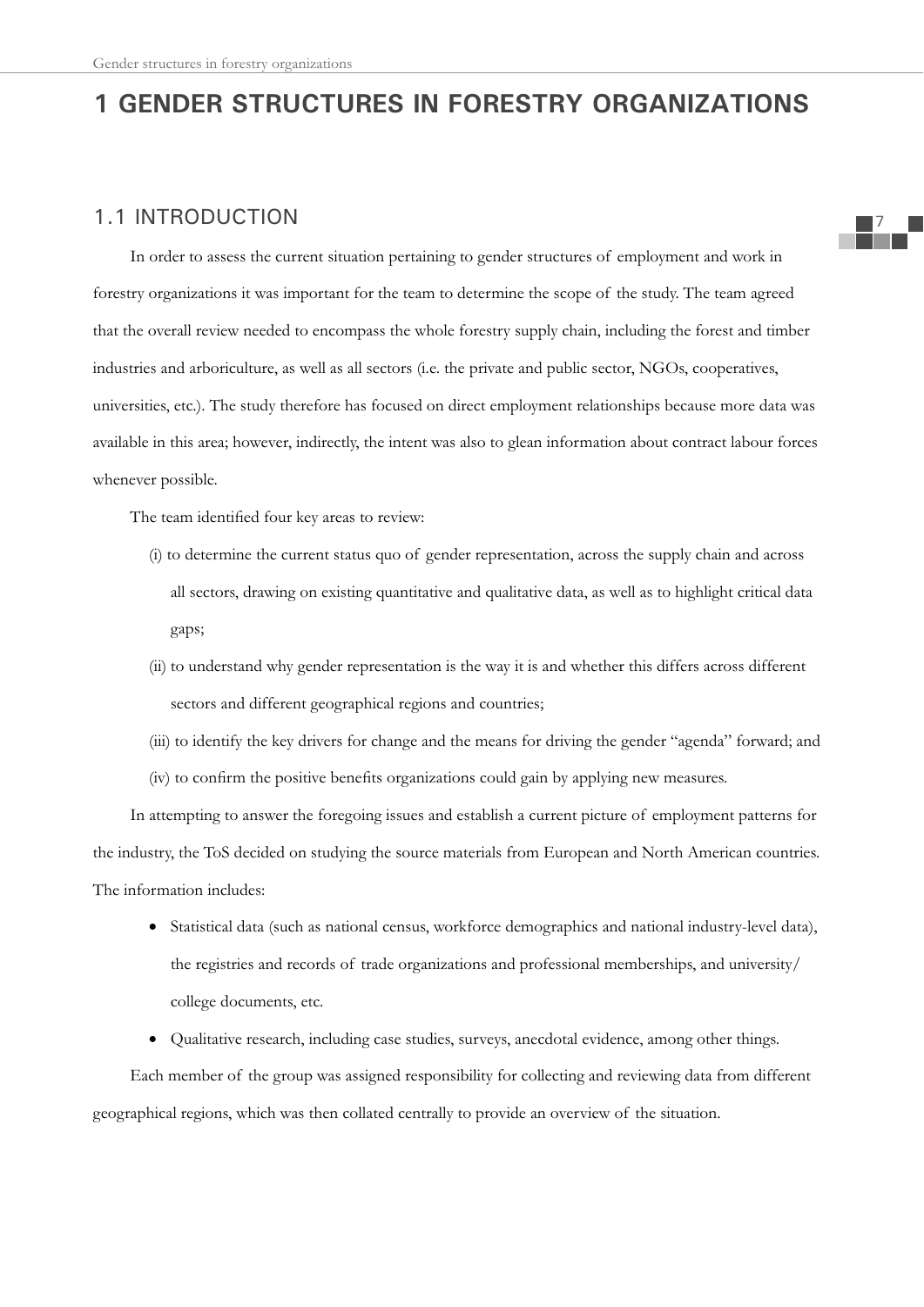### 1.2 REVIEW OF THE CURRENT SITUATION

#### **1.2.1 What is the current status quo of gender representation across organizations?**

One of the major challenges encountered during the course of this review was the relatively limited amount of data on gender and related issues. This was apparent across all aspects of the industry's supply chain (although less so for government and public sector organizations and, in some countries, larger NGOs). In some countries, for example Germany, the United Kingdom and the United States, national-level statistics for forestry are often encompassed with other land-based industries, making it difficult to determine the forestry industry's status. Similarly, the definition of what constitutes forestry work, as used at the national workforce census level, can sometimes differ from the one the industry uses.

These constraints prevented extrapolation of the data in a wider sense, or the ability to draw sufficiently robust conclusions on gender structures across the various sectors of the industry. It also proved difficult to undertake meaningful benchmarking across various sectors of the industry or of the different participant countries.

In view of the nature of data available and the evident gaps, a summary of data has been compiled, which helps to identify main, high-level themes. This, along with the broad criteria used for analysis, is detailed in Table 2.

#### **Explanation of Table 2:**

#### **Q1. Question/Indicator: The economical impact of forestry/forest industry on society:**

(N) = none • (L) = little • (M) = medium • (G) = great.

For the economical impact classification of GDP, within the forest sector as percentage of total value, is used and set to three classes, made on the basis that characterizes some important forestry countries:

(**G**)reat  $> 3\%$  • (**M**)edium 1-3% • (**L**)ittle 0-0.9%

#### **Q2. Question/Indicator: The cultural impact of forestry/forest industry on society**:

(N) = none  $\bullet$  (L) = little  $\bullet$  (M) = medium  $\bullet$  (G) = great.

For the culture impact of forestry/forestry industry on society, three factors are taken together: forest area/capita, percentage of employment within forestry sector, and private ownership of forest area. Each factor is first estimated separately with three classes, then added together and divided by 3. Results are given in three classes: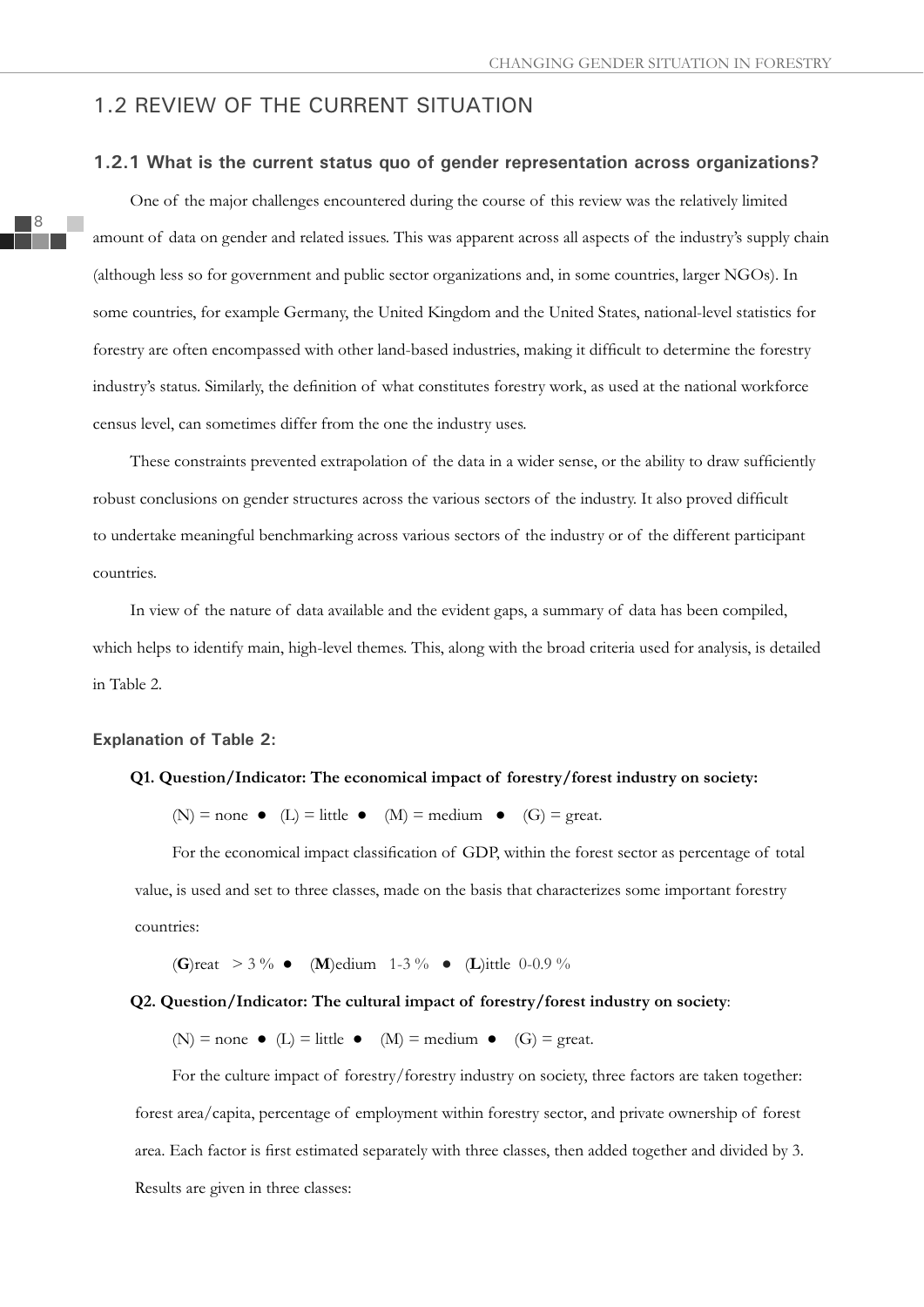(N) = none • (L) = little • (M) = medium • (G) = great. Forest area/capita (ha/cap):  $3 > 1$ ,  $2 = 0.5 -1$ ,  $1 = 0 - 0.49$ Percentage of employment within forestry sector:  $3 \ge 2\%$ ,  $2 = 1 - 1,9\%$ ,  $1 \le 1\%$ Private forest area of total forest area: **3** > 50%, **2** =25- 49% 3< 25% Sum of factors:  $(G)$ reat  $\geq 2$  (M)edium 1,5 - 1,9 (L)ittle < 1,5

#### **Q3. Question/Indicator: Is gender/equality an issue in general in society?**

Indicated by policy of gender mainstreaming, Equality Act or some other policies:  $(Y) = \text{ves}, (N) = \text{no}$ 

#### **Q4. Question/Indicator: Is gender/equality recognized as an issue in forestry/forest industry**?

 $(Y)$  = yes,  $(N)$  = no

#### **Q5. Question/Indicator: If yes, what kind of actions (indicators) are there:**

- A) Some kind of official reports/studies/recommendations
- B) Networks/organizations of, for example, female foresters or forest owners
- C) Statistics divided by gender,
- D) Research on gender and forestry
- E) Programs in order to reach certain aims such as recruitment activities

#### **Q6. Question/Indicator: Are women's representation in forestry**

B(alanced) or UnB(alanced) considering (a) different levels/positions. (b) different parts of the

forestry sector.

#### **Q7. Question/Indicator: Is there any analysis of remuneration, careers, job satisfaction, etc.?**

 $(Y)$  = yes,  $(N)$  = no

 **If so, what did they show?**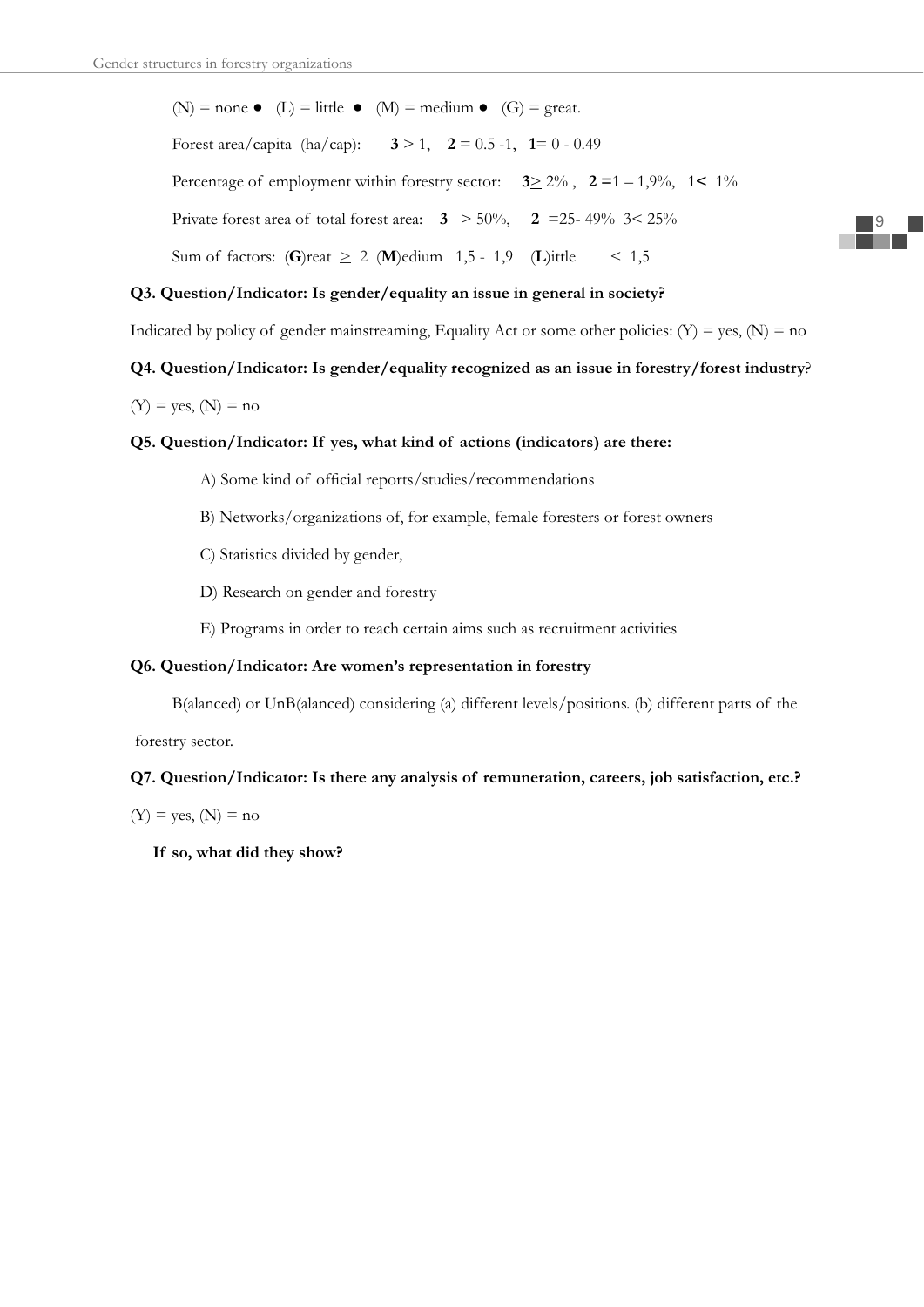| Country/                    |                         |                          |                         |                         | Table 2. Ochuci shuatibii anu structures in ibrest organizatibiis at the national level |                  |                         |                   |                                                                                                                                           |
|-----------------------------|-------------------------|--------------------------|-------------------------|-------------------------|-----------------------------------------------------------------------------------------|------------------|-------------------------|-------------------|-------------------------------------------------------------------------------------------------------------------------------------------|
| Question                    | Q1                      | Q2                       | Q <sub>3</sub>          | Q <sub>4</sub>          | Q <sub>5</sub>                                                                          | $Q6-A$           | $Q6-B$                  | Q7                |                                                                                                                                           |
| Armenia                     | L                       |                          |                         |                         |                                                                                         |                  |                         |                   |                                                                                                                                           |
| Austria                     | $\overline{M}$          | $\overline{G}$           | $\overline{Y-1}$        |                         | $\overline{A}$                                                                          | UnB              | $\overline{UnB}$        | $Y-8$             | Relative to health,<br>especially physical                                                                                                |
| Belgium                     | ÷,                      | L                        | $\overline{Y-1}$        |                         |                                                                                         |                  |                         |                   |                                                                                                                                           |
| Bulgaria                    | L                       | $\overline{\mathrm{L}}$  |                         | $\overline{Y}$ -        | $\overline{A}$                                                                          | B <sub>5</sub>   | $\overline{UnB}$        |                   |                                                                                                                                           |
| Bosnia and                  | M                       |                          |                         |                         | $\overline{A}$                                                                          |                  |                         |                   |                                                                                                                                           |
| Herzegovina<br>Canada       | $\overline{G}$          | $\overline{G}$           | $\overline{Y-3}$        | Yes                     | $A, B$ C-6 D-                                                                           | UnB              | UnB                     | $\overline{Y}$    |                                                                                                                                           |
|                             |                         |                          |                         |                         | 17,18                                                                                   |                  |                         |                   |                                                                                                                                           |
| Croatia                     | $\overline{\mathbf{M}}$ | $\overline{\mathbf{M}}$  | $\overline{\mathrm{Y}}$ |                         | A                                                                                       | UnB              | $\overline{UnB}$        | $\overline{Y-8}$  | Easier for men to have<br>a career                                                                                                        |
| Cyprus                      | $\overline{\mathbf{M}}$ | $\blacksquare$           | $\overline{Y-1}$        |                         |                                                                                         | UnB              | $\overline{UnB}$        |                   |                                                                                                                                           |
| <b>Czech Republic</b>       | $\overline{\mathbf{M}}$ | $\overline{L}$           | $\overline{Y-1}$        |                         |                                                                                         | UnB              | $\overline{UnB*}$       |                   | Women 46% of chief<br>of staff                                                                                                            |
| Denmark                     | $\overline{\mathbf{M}}$ | $\overline{\mathbf{M}}$  | $\overline{Y-1}$        | $\overline{Y}$          | $\overline{A}$                                                                          | $\overline{UnB}$ | $\overline{UnB}$        |                   |                                                                                                                                           |
| Estonia                     | $\overline{G}$          | $\overline{G}$           | $\overline{Y-1}$        | $\overline{\mathrm{Y}}$ | $\overline{AC}$                                                                         | $\overline{UnB}$ | UnB                     |                   |                                                                                                                                           |
| Finland                     | $\overline{G}$          | $\overline{G}$           | $\overline{Y-1}$        | $\overline{\mathrm{Y}}$ | A B C D                                                                                 | UnB              | UnB                     |                   |                                                                                                                                           |
| France                      | L                       | $\overline{\mathbf{M}}$  | $\overline{Y-1}$        |                         |                                                                                         |                  |                         |                   |                                                                                                                                           |
| Germany                     | $\overline{L}$          | $\overline{\mathbf{L}}$  | $\overline{Y-1}$        | $\overline{\mathbf{N}}$ | $\overline{A}$ , $\overline{B}$ $\overline{C}$ $\overline{D}$ -<br>14,15,16 E           | UnB              | UnB                     | $Y-15$            | Low representation                                                                                                                        |
| Greece                      | $\overline{L}$          | $\overline{L}$           | $\overline{Y-1}$        |                         |                                                                                         |                  |                         |                   |                                                                                                                                           |
| Hungary                     | $\overline{\mathbf{M}}$ | $\overline{L}$           | $\overline{Y-1}$        |                         |                                                                                         |                  |                         |                   |                                                                                                                                           |
| Italy                       | $\overline{\mathbf{M}}$ | $\overline{\mathbf{M}}$  | $\overline{Y-1}$        |                         |                                                                                         |                  |                         |                   |                                                                                                                                           |
| Latvia                      | $\overline{G}$          | $\overline{G}$           | $\overline{Y-1}$        | $\overline{Y}$          | A B C D                                                                                 | UnB              | UnB                     |                   |                                                                                                                                           |
| Lithuania                   | $\overline{M}$          | $\overline{\mathbf{M}}$  | $\overline{Y-1}$        | $\overline{Y}$          | A B C D                                                                                 | UnB              | UnB                     |                   |                                                                                                                                           |
| Luxembourg                  | $\overline{\mathbf{M}}$ | L                        | $\overline{Y-1}$        |                         |                                                                                         |                  |                         |                   |                                                                                                                                           |
| The Netherlands             | $\overline{\mathbf{L}}$ | ä,                       | $\overline{Y-1}$        |                         |                                                                                         |                  |                         |                   |                                                                                                                                           |
| Norway                      | $\overline{\mathbf{M}}$ | $\overline{G}$           | $\overline{Y-2}$        | $\overline{Y-2}$        | $A, B$ C-<br>2,5 D-10,<br>11,12,13 E                                                    | UnB              | UnB                     | $\overline{Y}$    |                                                                                                                                           |
| Poland                      | $\overline{M}$          | L                        | $\overline{Y-1}$        |                         |                                                                                         |                  |                         |                   | Forest engineers not<br>balanced, but still at<br>high level                                                                              |
| Portugal                    | $\overline{\mathbf{M}}$ | $\overline{\mathbf{M}}$  | $\overline{Y-1}$        |                         | $AD-8$                                                                                  | B                | $\overline{B}$          |                   |                                                                                                                                           |
| Romania                     | $\overline{\mathbf{M}}$ | $\overline{\mathbf{L}}$  |                         |                         |                                                                                         |                  |                         |                   |                                                                                                                                           |
| Serbia and<br>Montenegro    | $\overline{G}$          | $\overline{a}$           |                         |                         | $\overline{A}$                                                                          | UnB              | UnB                     |                   |                                                                                                                                           |
| Slovakia                    | $\overline{M}$          | $\overline{G}$           | $Y-1$                   | $\overline{Y}$          |                                                                                         | UnB              | UnB                     |                   |                                                                                                                                           |
| Slovenia                    | $\overline{G}$          | $\overline{G}$           | $\overline{Y-1}$        |                         |                                                                                         |                  |                         |                   |                                                                                                                                           |
| Spain                       | $\overline{\mathbf{M}}$ | $\overline{\mathbf{M}}$  | $\overline{Y-1}$        |                         | $\overline{A}$                                                                          | $\overline{UnB}$ | UnB                     |                   |                                                                                                                                           |
| Sweden                      | $\overline{G}$          | $\overline{G}$           | $\overline{Y-1}$        | $\overline{Y-2}$        | $\overline{AB C-4 D}$<br>7,8,9 E                                                        | UnB              | UnB                     | $\overline{Y}$    | Women less paid,<br>harder to have a career                                                                                               |
| Switzerland                 | $\overline{M}$          | $\overline{\mathbf{M}}$  |                         |                         | А                                                                                       | UnB              | UnB                     |                   |                                                                                                                                           |
| Turkey                      | $\overline{L}$          | $\overline{\phantom{0}}$ | Yes                     |                         | AC                                                                                      | UnB              | UnB                     | $Y-8$             | Related to health,<br>especially physical                                                                                                 |
| United Kingdom              | $\overline{L}$          | $\overline{L}$           | Yes                     | $\overline{Y}$          | $A C-5 D E$                                                                             | $\overline{UnB}$ | UnB                     | $\overline{Y}$    | Differences in<br>public/private sector<br>employment in<br>representation and pay,<br>but hard to reach senior<br>levels in both sectors |
| United States of<br>America | $\overline{G}$          | $\overline{\mathbf{M}}$  | Y                       | $\overline{\text{No}}$  | A, B C 2,5<br>D-19,20,21                                                                | UnB              | $\overline{\text{UnB}}$ | $\overline{Y-20}$ | Probably some at local<br>or regional level                                                                                               |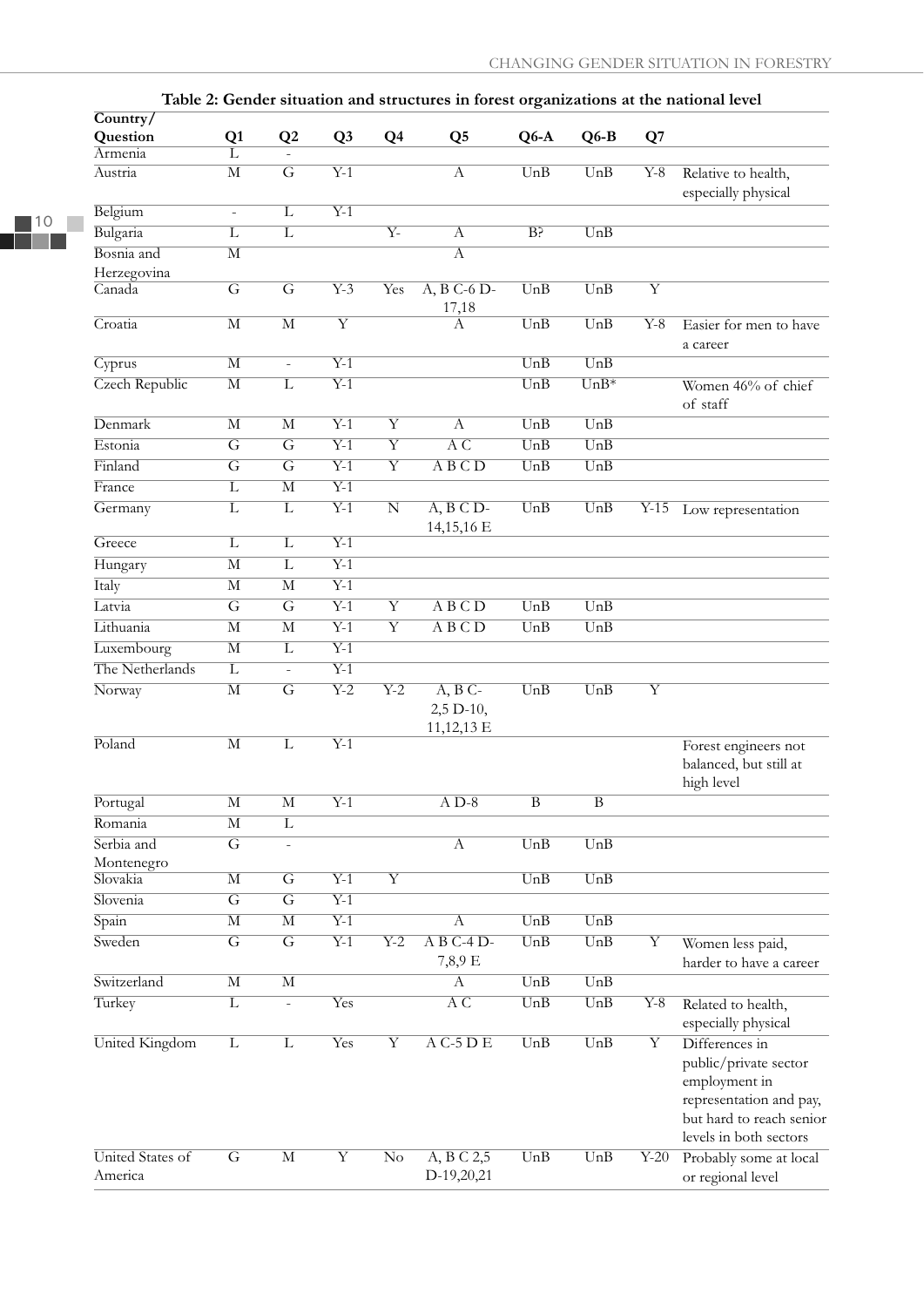#### **Representation of women in forestry employment**

Quantitative data is known to be too patchy and insufficient to determine, with confidence, the number of women working in the forestry industry, or their roles and employment levels.

There are, however, common themes that emerge from this data and, combined with more qualitative information from research, surveys and anecdotal evidence, provide clear insights as to the nature of gender representation across the industry.

Although the data show that improvements have been made in the number of women holding technical, professional and managerial positions over the last 10 to 15 years, women are still clearly underrepresented in the forestry industry. Similarly, although statistics are not available for the whole supply chain, enough evidence exists to suggest that it is indicative of the whole industry and in most, if not all, participant countries.

## THE ROLE OF WOMEN IN THE INDUSTRY

In terms of seniority levels and positions of decision-making and responsibility, the data and feedback confirmed that it was overwhelmingly unbalanced in favour of men. This was true in all the sectors and countries studied, although there was evidence that more women held senior positions in the public sector (though, even here, the balance still clearly favoured men).

What the information does suggest is that women in the forestry sector are primarily employed in administrative and support roles, with "professional" women foresters tending to have specialist roles (i.e. research), or first-line junior management positions. Moreover, there is limited information (either quantitative or qualitative) on the numbers and roles of women in contracting or self-employed forestry work, as here especially women seem to be invisible.

Examples of good practices, however, have been emerging, which proves that concerted and sustained commitment and planning at the most senior organizational level can result in quantifiable improvements in the number of professional women foresters employed and the level of seniority they can attain. The ToS defined "professional" to mean women who qualified at the university degree level and who worked in forestry or forestry-related roles. This is demonstrated in the United States Forestry Service and detailed in Section 1.15.

The relatively low level of female representation – both in terms of critical mass and levels of seniority/ professional roles – is in stark contrast to the feedback from all respondent countries that gender/equality is perceived as an important issue in society. This was evidenced through referencing national government and international (i.e. United Nations) policies and initiatives, combined with legislative measures to enforce equality. This is further underlined by the fact that all participant countries confirmed that gender equality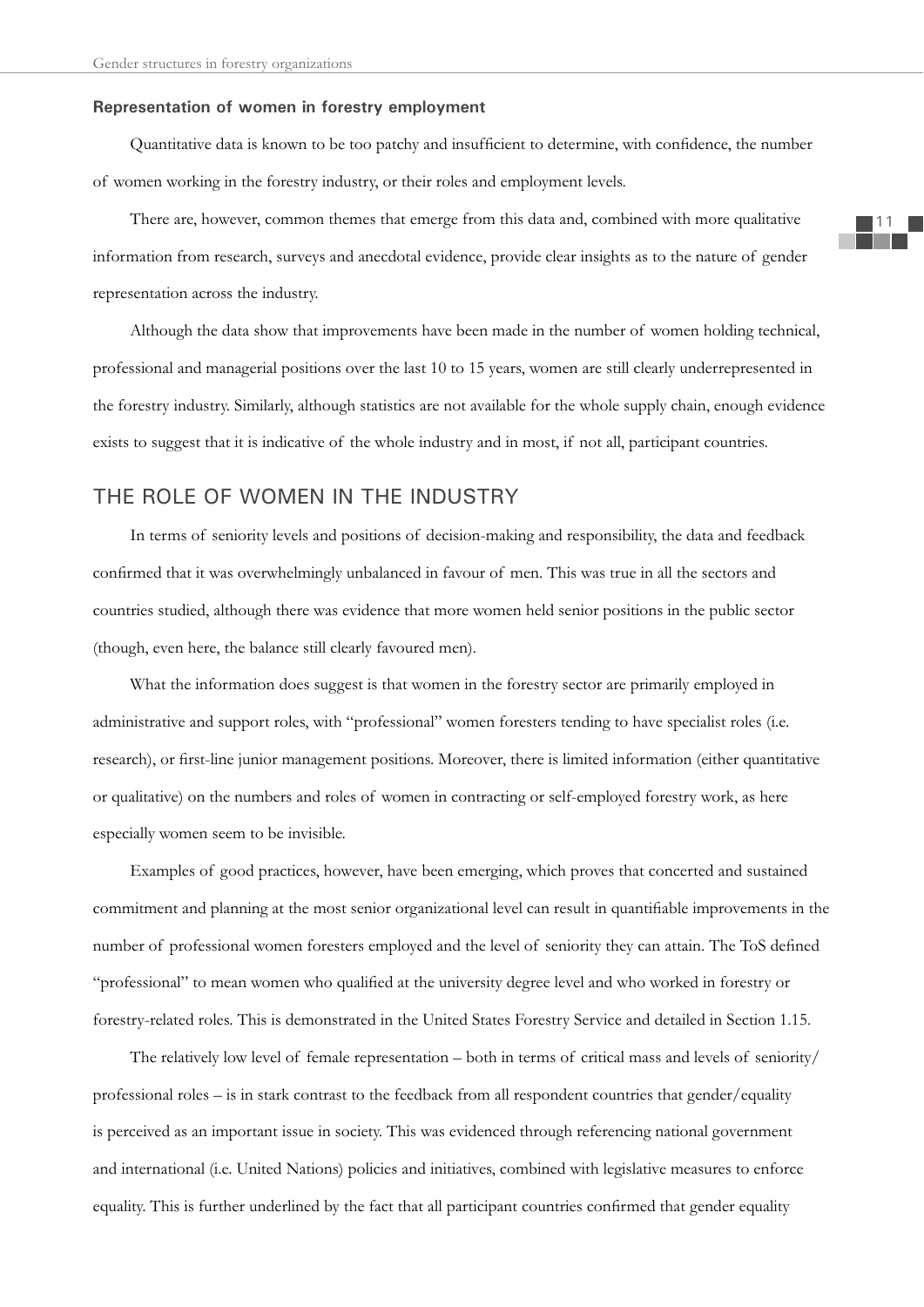was also considered to be an "issue" within their respective forestry industry. It is therefore important to understand the reasons why the efforts to redress the current imbalance have been unsuccessful.

#### **1.2.2 Why is gender representation as it is?**

Despite the difficulties in accessing sufficiently robust data sources across all sectors of the industry and for all countries, the data the ToS collected clearly shows that women are underrepresented. This, combined with research studies, survey work and anecdotal evidence, strongly indicates that this is the prevailing situation across the whole industry.

Indeed, a recent study prepared for the European Forest Sector Outlook Study showed that, the share of women in forestry is low in all countries (see section 1.3) (Blombäck, Lövgren, Poschen, 2003).

Despite country-level differences in detail and emphasis, a number of common themes have emerged:

- The status of women in forestry is a reflection of the explicit and implicit values of societies, influenced by the same cultural, social and historical factors that have made it difficult for women to enter and progress in the general labour market. This can be underpinned by perceptions of male and female roles, traditions of inheritance, legislature and infrastructure that serve to endorse differences between work and child-rearing responsibilities. Such perceptions and values can become stereotypes, which drive expectations and pressures around male and female work – both in terms of work content and working patterns.
- This may indicate a situation where women are actively selecting against forestry employment. The number of women in forestry and forestry-related courses tend to be relatively low as compared with men's, a pattern that has been around for at least a decade. Once students, however, women are just as successful as men. The reason as to why so few women study forestry would benefit from further research and more case studies, although existing research and anecdotal evidence suggest that there is a lack of awareness of forestry as a potential career, and that career advice is generally nonexistent or negative about the industry. The industry also seems to have a poor image (either in terms of a prevailing perception of heavy manual work, or associated with forest destruction and environmental disregard). The industry currently seems to do little to counterbalance these negative images. The status of the industry, in some countries, therefore does little to promote it as a good career option for women. In addition, at least in some countries, the economic conditions within the sector have forced mechanization, reduced employment and restructuring of the sector, offering less jobs.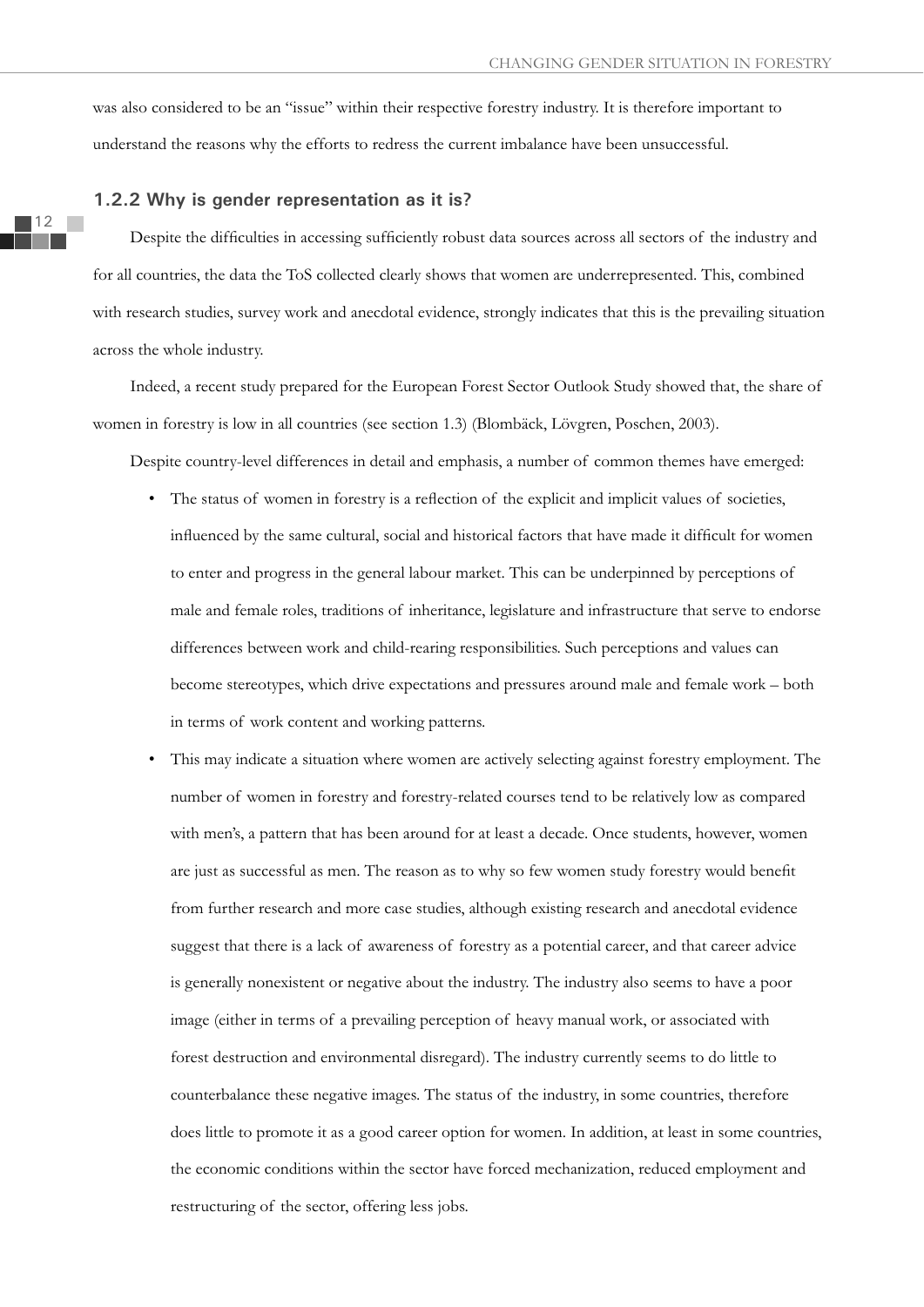- The fact that the industry is a highly male-dominated working environment may be a deterrent to many women, who may feel that there is likely to be discrimination and that their opportunities for career development may be hindered. Although there does not appear to be any direct research evidence on this issue, it is a factor highlighted as a deterrent to women considering other maledominated industries (e.g. construction and engineering).
- In terms of the current workforce, there is clear evidence of discriminatory practice against women. In the past, this has been very explicit and in certain sectors anecdotal evidence suggests this is still very much the case, although in many countries the situation has improved since the introduction of equality legislation. Since the introduction of this legislation, discrimination appears to have become more implicit. Many women in the industry refer to the culture being closed to them – reminiscent of a men's "club" – with male focused values and standards.
- There are few opportunities offered within forestry work for part-time or flexible working. This impacts women more than men because women are, more often than not, responsible for childcare responsibilities. Survey work and anecdotal evidence suggest that women are reluctant to request flexible working due to concerns over their career prospects. This can result their leaving the industry completely. However, survey studies also indicate that modern forestry work should be able to accommodate more flexible working than it currently appears to offer.
- The gender imbalance is particularly prevalent within management roles, especially at senior level. Women foresters, however, are likely to be just as well-qualified as men. The fact that they are still failing to achieve senior positions suggests previous and ongoing discrimination at an explicit or implicit level.

# **1.2.3 What are the key drivers for change and the actions required in driving the employment gender "agenda" forward?**

As well as policy pressures, some countries are experiencing changes in workforce demographics, with increasing numbers of women seeking to enter or return to the workforce, sometimes exceeding the availability of male recruits.

In addition to these various national and international drivers, there are also issues of what brings women into particular sectors, what motivation or pressures exist for women to study and to work in the forestry industry and how this is manifested across different industry sectors and societal strata. For example, in some countries or particular geographical areas, it is important for women to contribute to household income. This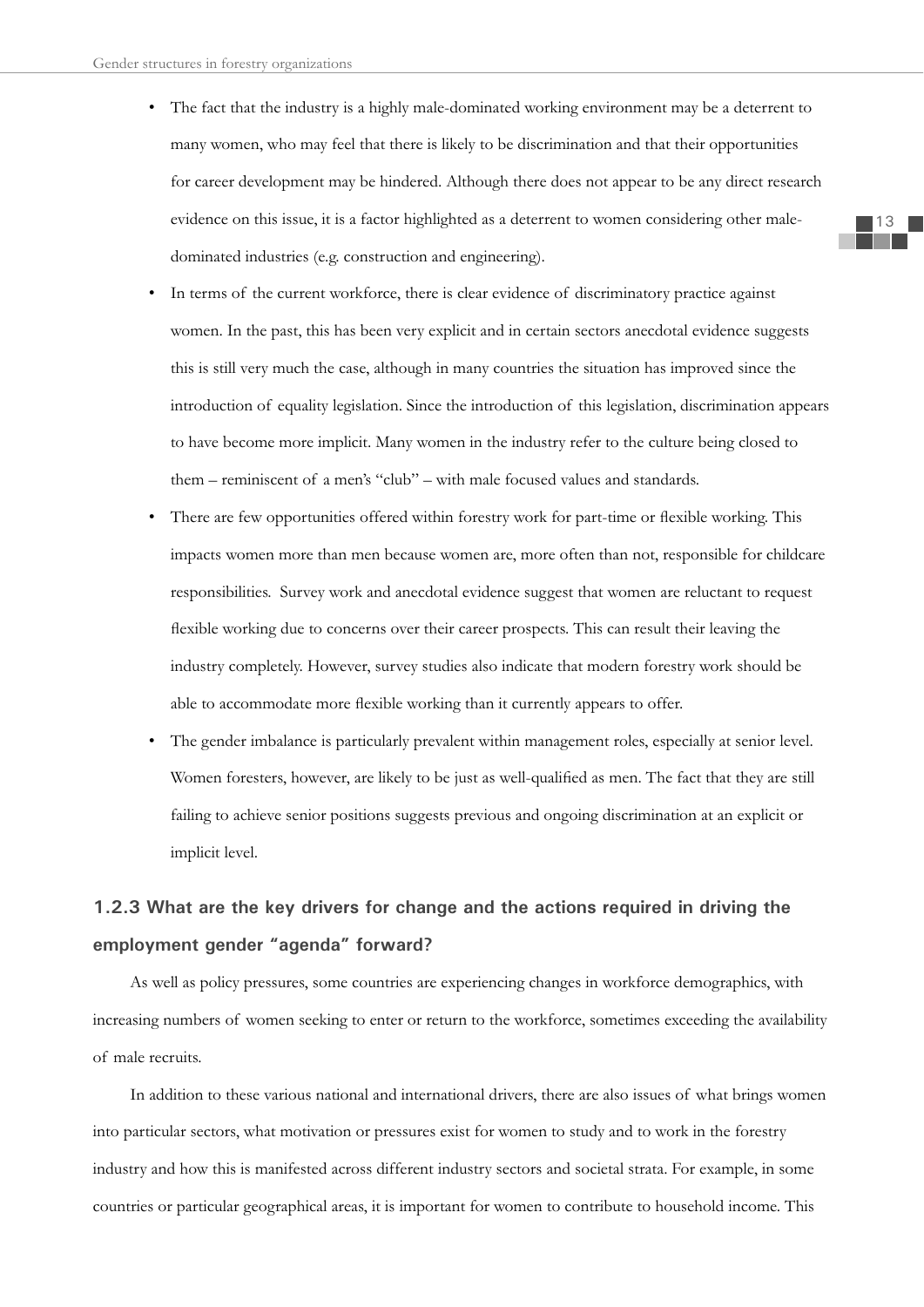is particularly prevalent in rural areas where land-based work is often the mainstay of local employment and where forestry plays a significant role in the local (or indeed the national economy).

In the case of technical and professional roles, there is a higher level of expectation for job satisfaction, self-fulfilment and career advancement. As more women seek to enter employment, these expectations increase.

Data analysed from Germany, Great Britain and the Nordic countries suggest that women (and men) are drawn to the forestry industry by an early interest in nature and the "outdoors". In many cases, this is influenced by positive experiences of living close to or visiting forests when young. This is often compounded by knowing people in the industry (family and friends), or through the support of teachers or careers advisers at school.

Research in these countries, however, suggests that career advice on forestry is at best ambivalent and at worst negative. Probably there are ways and opportunities to educate career advisers and teachers of the career possibilities that forestry offers and to improve the guidance currently offered to children. Therefore, educating advisers and teachers would help to raise the profile of the industry in a more positive way and begin to dispel some of the myths and stereotypes that may be discouraging women from considering forestry as a work choice.

In addition to understanding and addressing some of the motivational factors, which impact on organizational attraction strategy, it is also important to recognize and address key drivers for retaining women (which in turn will impact positively on attraction and recruitment). These may include some or all of the following:

- flexible working provision legislative measures are making this increasingly easier for parents to access;
- women-only networks this concept appears to find favour in some countries more than others;
- mentoring for women either by senior women, or even senior men;
- equal pay, reward and recognition;
- role models of women undertaking interesting or challenging forestry projects; and
- equal access to training, development and career advancement opportunities.

Additionally, on an industry level it is essential that there is a clear and genuine commitment to gender equality and that this is demonstrated and sustained at the senior level of management.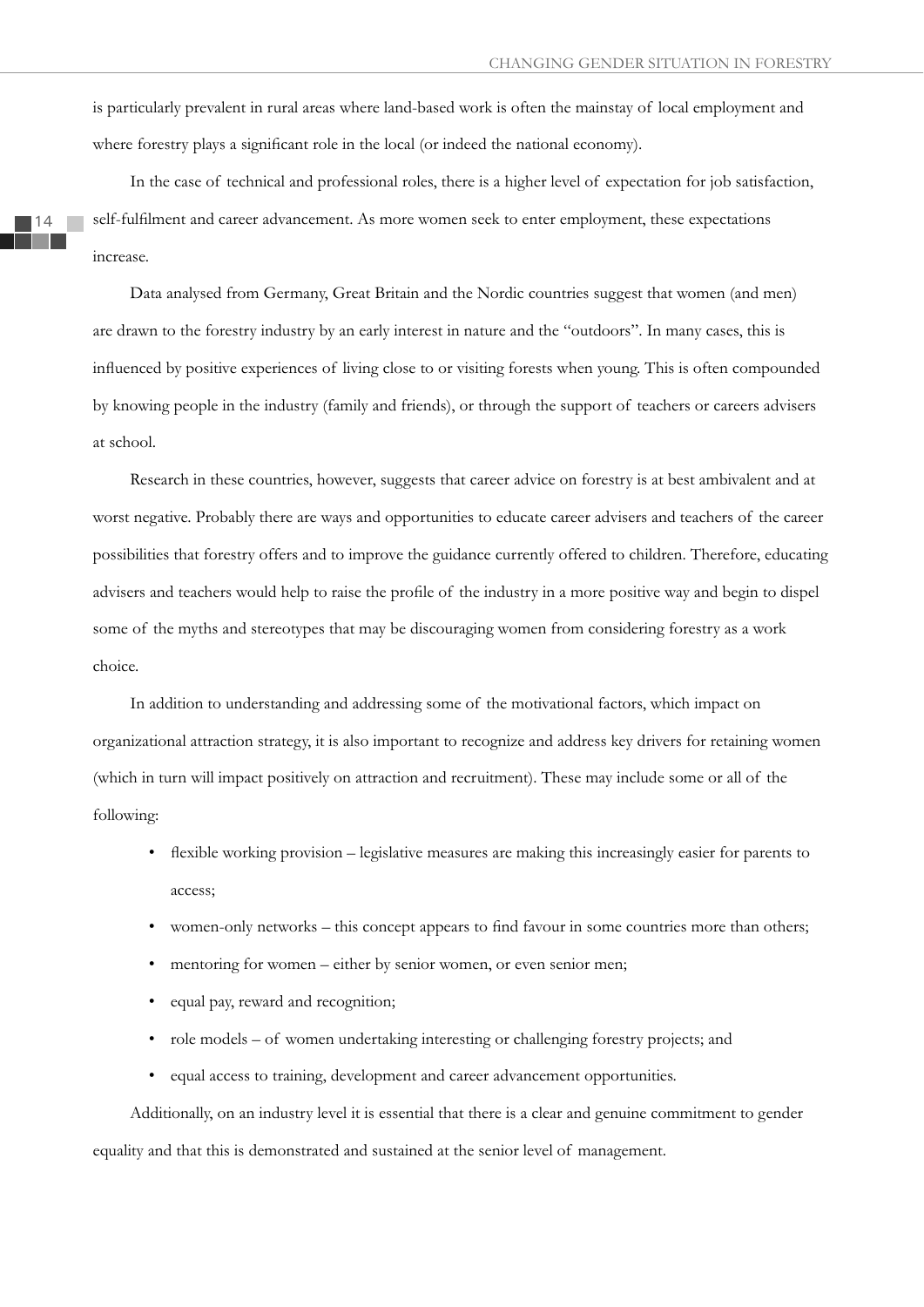#### **1.2.4 What are the positive benefits to be gained?**

In many respects, it is quite astonishing that in the twenty-first century there is still a call to justify the employment of women and present a business case for a balanced workforce.

There is clear evidence to suggest that women who study forestry are as capable as their male colleagues and that their qualifications are as good, if not better. An increasing body of research across other industries now exists that demonstrates that workplaces are more effective and morale is higher when there is gender balance.

There is also recognition that the skills women bring to the workplace are significantly beneficial to the organization, especially in areas such as interpersonal skills and communication, teamworking, problem solving, creativity and resolving conflict. These skills balance the more traditional, masculine skill base and result in a more balanced approach, offering greater flexibility and responsiveness. Similarly, there is also research, which clearly indicates that women are able to demonstrate a set of skills and abilities that are highly relevant and effective in leading organizations in times of external change and complexity.

Additionally, women are important consumers of forest products and have an important role in influencing purchasing decisions. Yet, to what extent do forestry companies really understand and seek to engage this important and substantial segment of their market?

Tomlin described in her Professional Women Foresters in British<sup>1</sup> survey forestry employers in Great Britain, across the supply chain, about the most valuable attributes for foresters. Organizations who responded to the survey agreed that the most important attributes included interpersonal skills, technical expertise, initiative, experience and teamwork, whereas physical strength and practical skills were rated as low requirements. None of the most highly valued criteria preclude women and, indeed, many of these areas are those in which women can excel.

Similarly, employers who responded agreed that the advantages women could bring to the workforce include good people management skills, communication skills, team players (were seen to be better than men), creativity (offered different perspectives) and competent at achieving targets. However, despite this overwhelmingly positive view of the benefits women could bring to the workforce, few of the employers surveyed believed there were business benefits to be gained from employing women.

Such a contradiction hardly makes sense and it is clear that forestry organizations are neglecting a significant source of skill, ability and potential as a result of an outmoded and anachronistic culture and ethos.

<sup>&</sup>lt;sup>1</sup> A study commissioned by Forestry Commission, April 2001, Wildcat One Consulting, Pentlandfield Business Park, The Bush, Roslin, Midlothian EH25 9RE.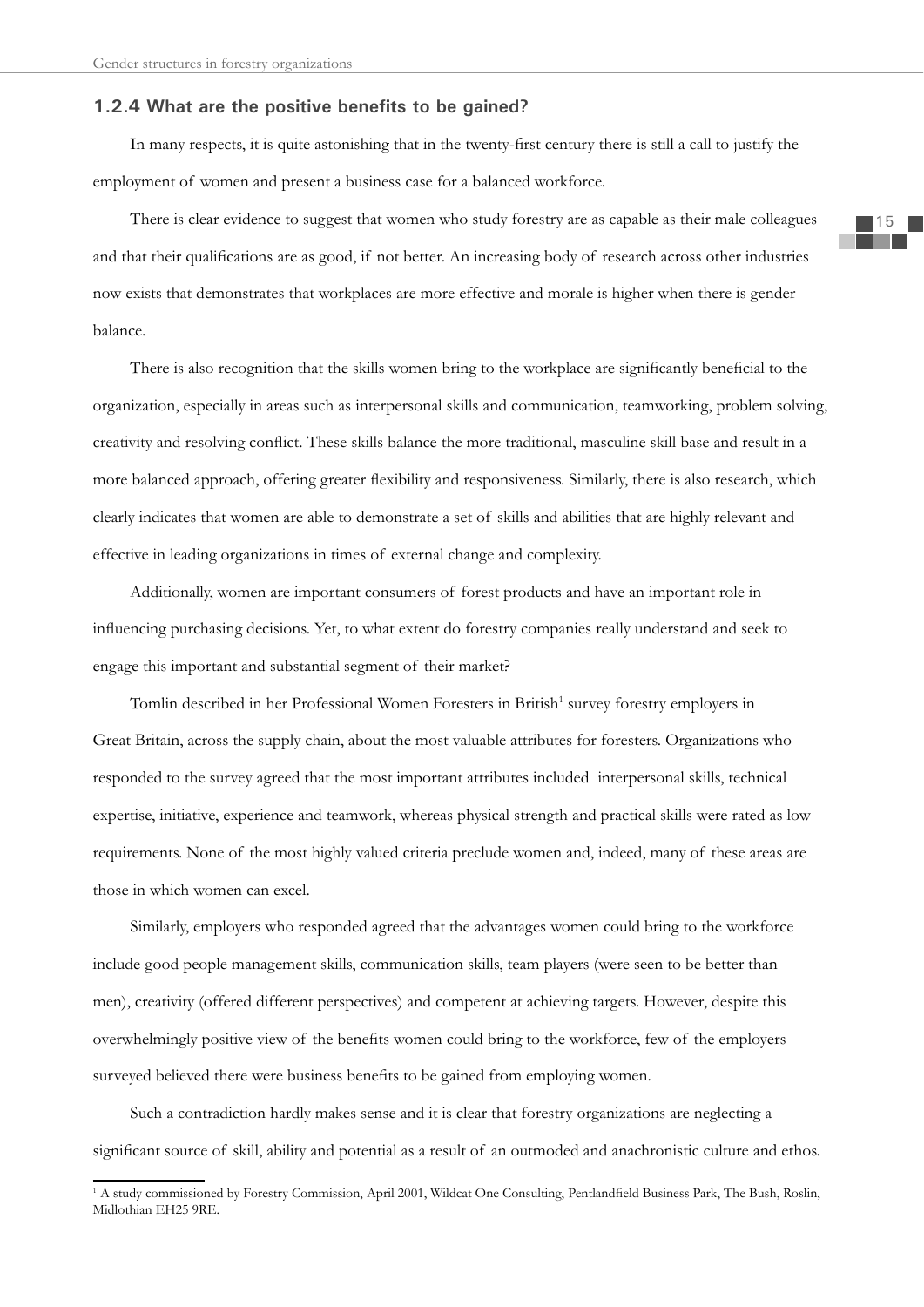Addressing this will be particularly critical as population and workforce demographics change and reduce the traditional forestry labour pool of young, white men. This is already an issue for northern Europe and the United States.

# 1. 3 EMPLOYMENT TRENDS – THE EUROPEAN FOREST SECTOR OUTLOOK STUDY

Blombäck, Lövgren and Poschen from the International Labour Organization (ILO) prepared the study "Employment Trends and Prospects in the European Forest Sector" for the European Forest Sector Outlook Study in 2003. The study reveals gender gaps in forestry and in the forestry sector as a whole. It was undertaken in an effort to broaden the scope to pay closer attention to social aspects of sector development. It focuses on an analysis of recent trends in productivity and labour resources in the European forest sector and analyses the structural changes of the past. The paper includes information about wages, safety and health of working places as well as training and skills of workers. Based on these trends, the paper gives an outlook for social issues in European forestry and the wood processing and pulp and paper industries. The analysis is linked to a discussion about possible future changes in the policy and market framework of the sector. Furthermore, the report includes a gender-sensitive analysis and interpretation of the data available.

In the section of the status and trends of employment and productivity in forestry, the paper states: "The share of women in forestry is low in all countries. Only in 4 countries of the 20 providing data does it reach or exceed 20 percent. The highest share of women employees (26 percent) was reported from Latvia. In most occupations, the proportion of women is on the rise. The only group in the forestry sector in which the share of women has probably stagnated or even declined are the forest workers. This is partly a result of reduced investment in silviculture. The biggest fall has, however, been caused by the transition to market economies in central and eastern Europe. Women were particularly affected by large cuts in the public sector where many of them had service jobs. A general trend in all countries is that women are still strongly underrepresented in management and decision-making".

The study also examined wages and salaries and confirmed that female employees in most countries receive lower pay than their male counterparts; obviously, it is a situation that needs to be remedied if the sector is to attract more women workers in the future.

Concerning socio-economic impacts, the study reveals that rural areas account for more than 80 percent of the European Union's land mass, and even a greater portion of the total area of Europe and the Commonwealth of Independent States. In many countries, the reduction of work in the forestry sector will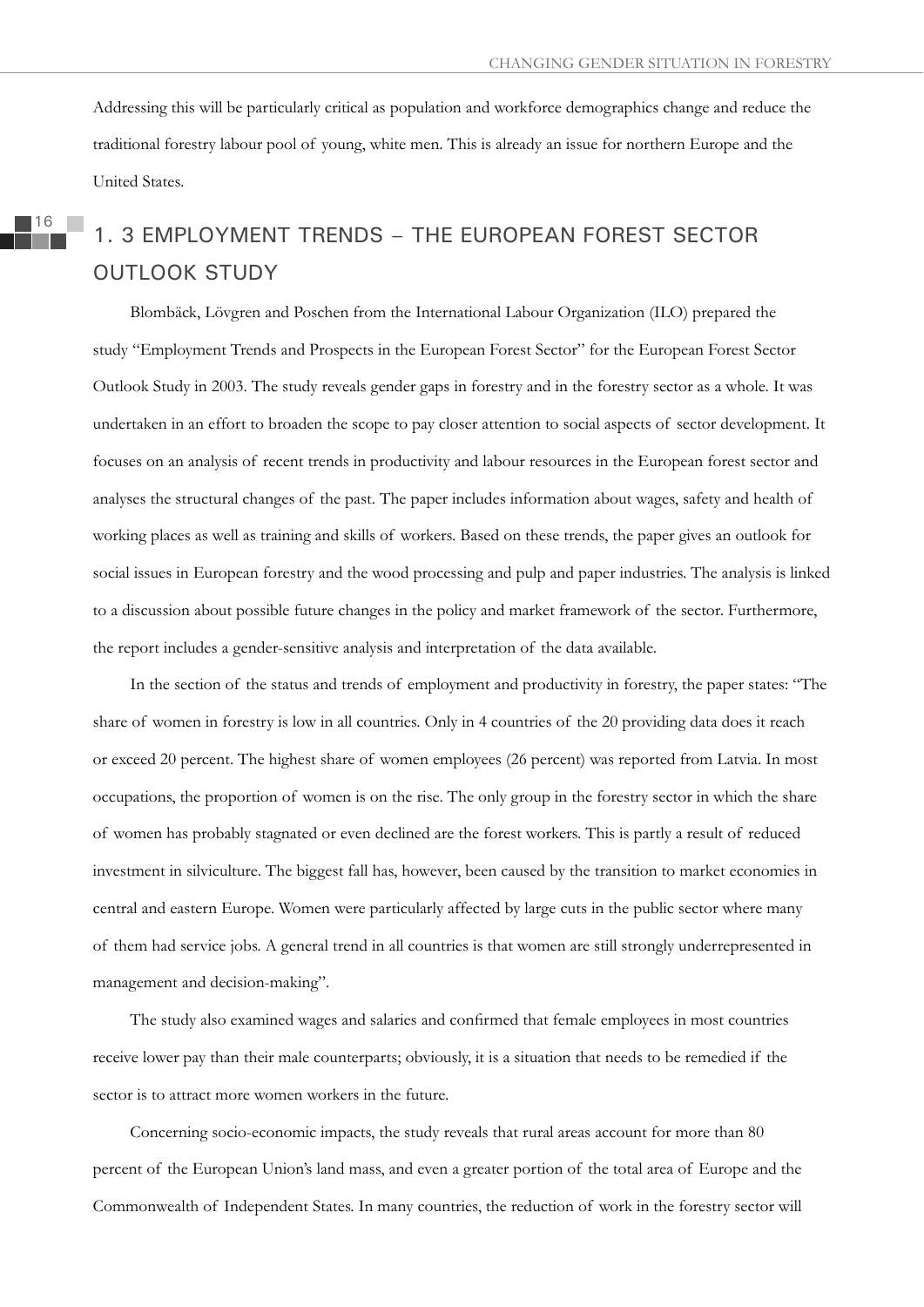have a severe effect on employment in rural regions. It is estimated that the share of women, already low in most countries, will decline further as investment in silviculture operations follow a negative trend.

The following country-based contributions highlighting gender structures in forestry organizations as well as those in family forestry give detailed evidence to the study`s conclusions. At the same time, they show that changes are occurring and that raising gender awareness is important and crucial for the future of forestry as an important sector for both rural and urban societies.

### 1.4 ARMENIA

*By Hakobjanyan Inna, researcher at the Forestry Department of the Armenian State Agrarian University* 

#### **1.4.1 Introduction:**

Following Armenia's independence in 1991, economic problems (including a serious economic and transport blockade), widespread social difficulties and armed conflict with neighbouring Azerbaijan removed the gender topic from public attention and opinion. Not surprisingly, the difficult social and economic situation in the country affected women more than men.

The forested area in Armenia amounts to 334 100 hectares. For Armenians, forests are a source of timber, fuelwood, non-timber forest products and game meat; the forest is used by a large number of people for subsistence purposes. In recent years, an extensive area of beech and oak forests and shrublands close to population centres became the main source of fuelwood – both women and men spent much time gathering fuelwood for domestic heating and cooking purposes – which, as a result, has reduced the forest's resource base and degraded forest areas.

#### **1.4.2 Socio-demographic situation in Armenia, including gender issues**

Armenia is a landlocked country with an area of 29 800 km<sup>2</sup> and a population of 3 212 200 (2004). In Armenia, where 35.8 percent of the population live in villages, patriarchal social structures still rule the relationships between men and women. As mothers and housewives, women are responsible for all domestic and child-rearing chores, and as agricultural workers they contribute a large proportion of the total household labour of the family farm enterprise. Women are also primarily responsible for processing and storing food for the local market, or for consumption during the winter months. Older women generally control the processing of agricultural products and make decisions on household consumption. With the increasing emigration of men, a growing number of households are de facto women headed. Despite this, the majority of women have little or no direct influence on village-level decision-making.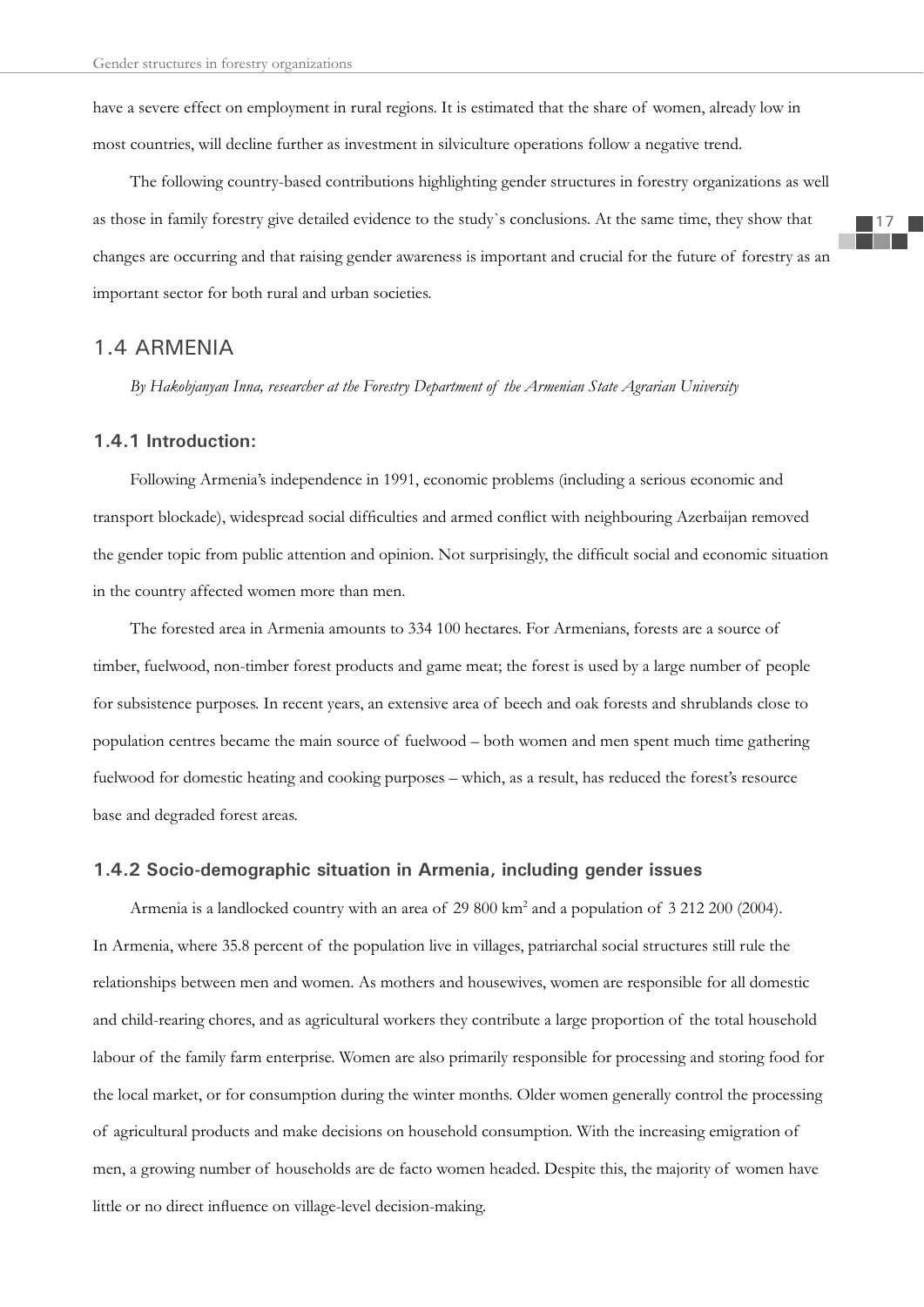#### **1.4.3 Gender structure in Armenian forestry**

A major problem in the forestry sector is that it lacks professional foresters and forest technicians who have sufficient education and experience in active forest management. There are few, if any, foresters with bachelor's or master's degrees in forestry, although there are many skilled biologists with different specialities in forestry and geographers with experience in international forestry.

Reliable information on the actual condition of women in forestry is not available; however, gender issues are increasingly being recognized as important and the necessity for advanced research and understanding of gender aspects in forestry has been acknowledged.

#### **Armenian state forest service "Hayantar"**

State forests are managed by the state forest service "Hayantar", which is part of the Ministry of Agriculture. Based on the administrative regions of the country, Hayantar is divided into 22 forest enterprises, with the average enterprise managing less than 16 000 hectares of forestland. Statistically, of the 926 employees that make up the regional forest enterprises, 10 percent are women, and of the 52 employees in the central office in Yerevan, 42 percent are women.

In the regional enterprises, women are mainly engaged in planting activities, and in both the regional centres and the central office women are usually employed as accountants, typists or secretaries – in both the regional centres and the central office women do not hold any decision-making positions. Less than 5 percent of the forestry staff has some professional (forestry) training, although more than 95 percent have a wide range of different specializations, which in some cases does not include agriculture and other related occupations. Very few women are employed in the regional forest enterprises; furthermore, there are hardly any professional women foresters (see Table 3). One of the reasons for the low participation rate is that role models of female foresters in Armenia have never existed, culturally and traditionally.

| Table 3: Composition of women in Armenian forest enterprises |  |  |
|--------------------------------------------------------------|--|--|
|--------------------------------------------------------------|--|--|

| Forest enterprise | Total number of employees | $\%$ women   |
|-------------------|---------------------------|--------------|
| <b>I</b> jevan    | 50                        |              |
| Gougark           | 85                        | 14           |
| Hrazdan           | 58                        |              |
| Eghegis           | 30                        | $>$ $\prime$ |

#### **1.4.4 Employment at other Armenian forestry agencies**

Table 4 highlights the proportion of women employed at four Armenian forestry agencies and institutes. The Institute of Botany, interestingly, is the only agency where women constitute the majority of the workforce.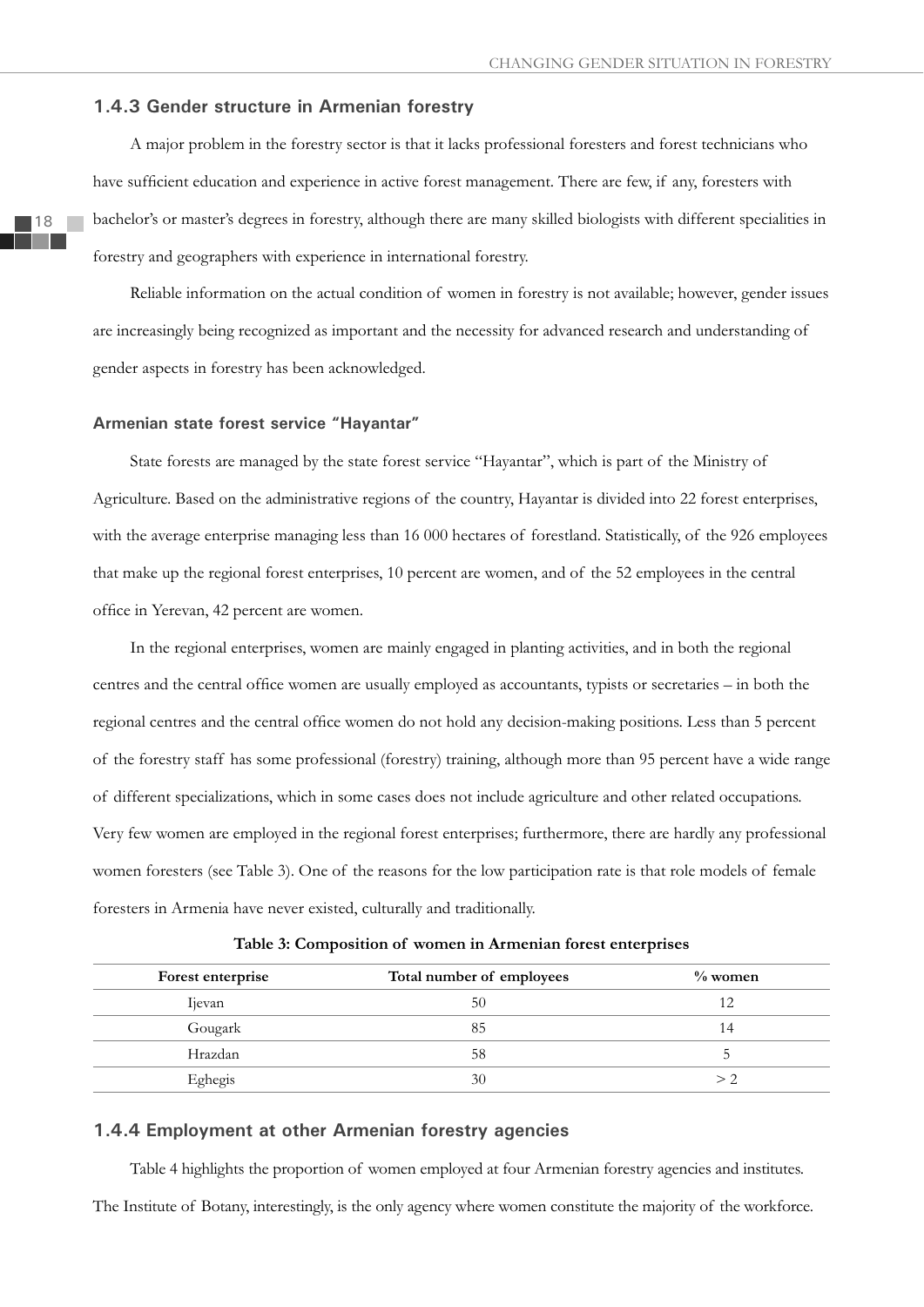| Agency                                  | Total staff | Men | Women |
|-----------------------------------------|-------------|-----|-------|
| Forest Management Agency                |             |     |       |
| Forest Research and Experimental Centre | $28*$       |     |       |
| Institute of Botany                     | 84          | 25  | 59    |
| Bioresources Agency                     | 27          | 1 Q |       |

#### **Table 4: Representation of women in the workforce at four forestry agencies**

Of the 28 employees, 26 have temporary contracts.

#### **Armenian State Agrarian University (ASAU) forestry department**

The only possibility where students can achieve a higher forestry education – a specialization in "Forest Enterprise and Settlement Greening" – is through the forestry department at ASAU, which was established in 2003. Two other specializations, Forest Engineering and Forest Park Gardening – were taken out of the curriculum in September 2003, but are presented as an example of student coursework and gender distribution in Table 5 below. Additionally, the university initiated a distance-learning programme in forestry in 2005, with 4 women and 18 men currently enrolled.

At present, the university has two women laboratory assistants, and two women and six men lecturing in the forestry department. Few of the lecturers have an educational background in forestry; however, they have work experience in Armenian forestry and two of them undertook special forestry training courses at leading universities in Europe and the United States.

| Specialization        | Course          | Total enrolment | Men | Women |
|-----------------------|-----------------|-----------------|-----|-------|
| Forest Engineering    | 1 <sup>st</sup> | 24              | 23  |       |
|                       | 2 <sub>nd</sub> | 25              | 19  | O)    |
|                       | 3 <sup>rd</sup> | 18              | 16  |       |
|                       | 4 <sup>th</sup> | 13              | 8   |       |
| Forest Park Gardening | 1 <sup>st</sup> | 24              | 14  | 10    |
|                       | 2 <sub>nd</sub> | 15              | 10  | ל     |
|                       | 2rd             | 18              |     | 10    |
|                       | 4 <sup>th</sup> | 12              |     | ()    |

**Table 5. Student distribution in forestry courses at ASAU (2002/2003 academic year)**

#### **Master of Science level study**

| Programme             | Number of courses | Men | Women |  |
|-----------------------|-------------------|-----|-------|--|
| Forest Engineering    |                   |     |       |  |
|                       |                   |     |       |  |
| Forest Park Gardening |                   |     |       |  |
|                       |                   |     |       |  |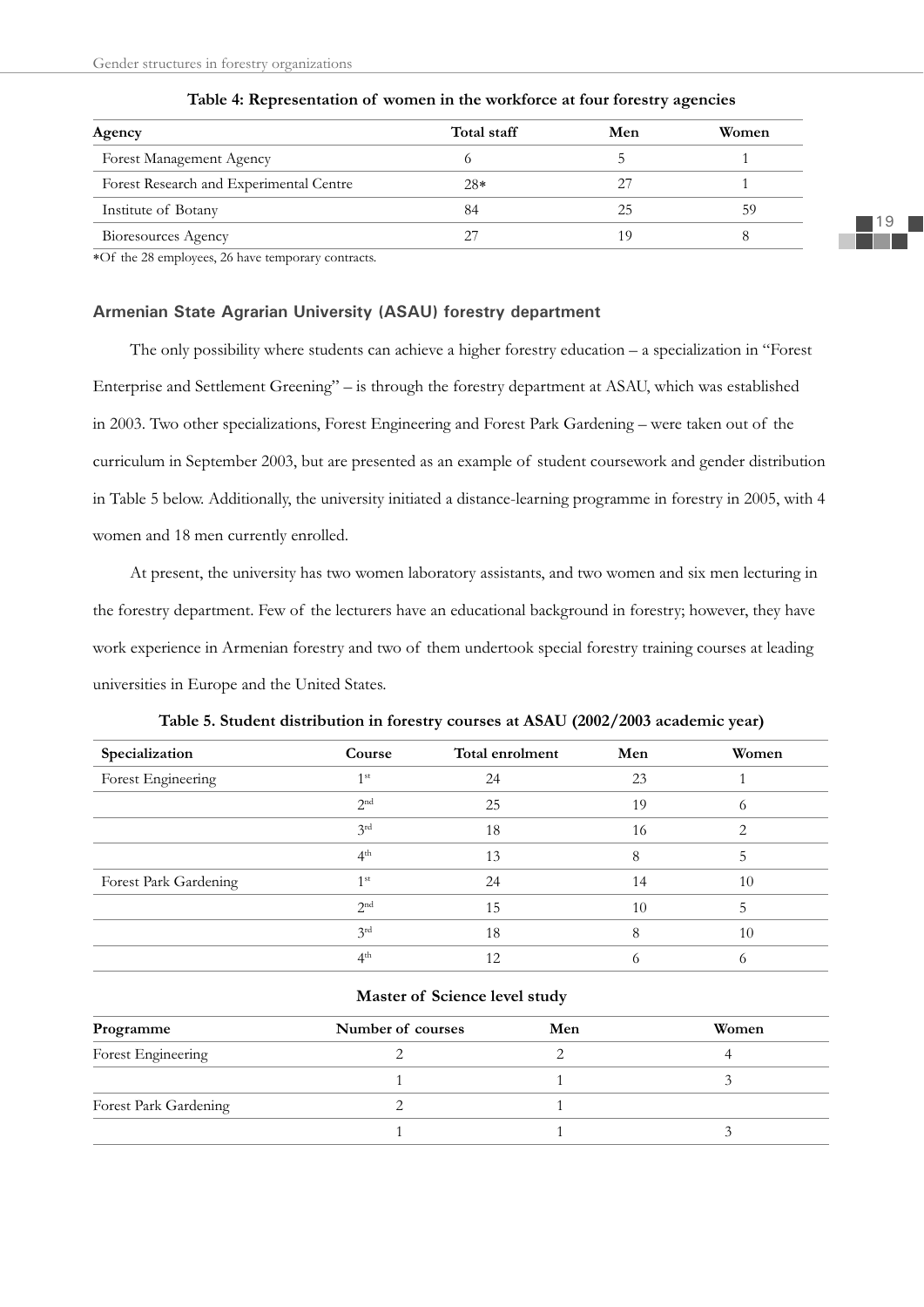#### **Greens' Union of Armenia, a non-governmental organization**

The Greens' Union of Armenia is a non-governmental organization specializing in environmental awareness and protection. It has about 6 000 members (central office and regional branches), with members generally young and with varying educational backgrounds; the gender distribution is 35 percent men and 65 percent women.

#### **1.4.5 Conclusions**

Although the Armenian forestry sector as a whole has serious employment problems, it is especially hard on women. Many potential employers such as the Armenian State Forestry Agency continue to prefer to hire and staff their offices with male foresters. Employment prospects for female foresters are rather dismal and not expected to change in the near future.

#### 1.5 CANADA

#### **An overview of public and private organizations in the Canadian forest sector**

*By Mike Fullerton, International Affairs, Canadian Forest Service, Natural Resources Canada*

#### **Preamble**

This paper presents an overview of the representation of women in some, but not all, public and private organizations that make up the Canadian forest sector. The Canadian Forest Service, which is part of Natural Resources Canada, and the key forestry-related private sectors, will be examined. To start, the important gender equity tools that are available to Canadians will be reviewed: the Employment Equity Act and gender-based analysis.

#### **1.5.1 The Employment Equity Framework in Canada**

In Canada, the Employment Equity Act (1995) is the principal piece of legislation that governs employment equity in the Canadian workforce. The Employment Equity Act is intended to ensure that each designated group is equitably represented within a given occupational group. The designated groups covered in this Act are women, aboriginal peoples, persons with disabilities and members of visible minorities. Occupational groups are categorized according to a National Occupational Classification system.

Equitable representation is outlined in Article 5(b), which states that:

- 5. Every employer shall implement employment equity by
	- (b) instituting such positive policies and practices and making such reasonable accommodations as will ensure that persons in designated groups achieve a degree of representation in each occupational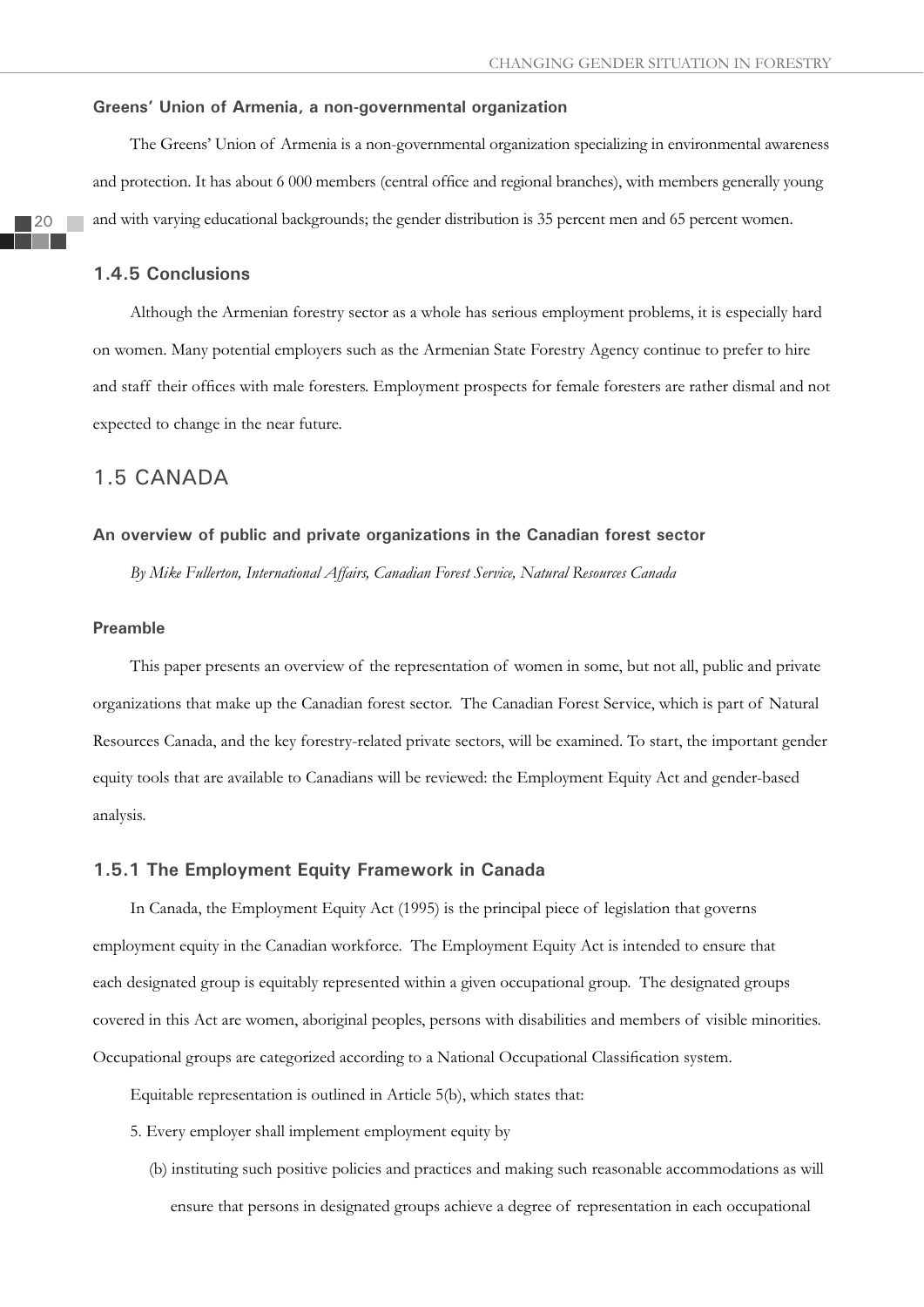group in the employer's workforce that reflects their representation in

- (i) the Canadian workforce, or
- (ii) those segments of the Canadian workforce that are identifiable by qualification, eligibility or geography and from which the employer may reasonably be expected to draw employees.

Therefore, a given employer is required to have a workforce that reflects the demographics of the overall Canadian workforce in terms of the percentage of each designated group within each occupational group, which is referred to as the workforce availability. Under the Act, employers are required to conduct an analysis of their workforce to assess the degree of underrepresentation of persons in designated groups in each occupational group compared with the workforce availability.

#### **1.5.2 Gender-based analysis**

In 1995, the Government of Canada adopted a policy requiring federal departments and agencies to conduct gender-based analysis of future policies and legislation, where appropriate. This policy stemmed from Canada's commitments under the Beijing Platform for Action and the federal document "Setting the Stage for the Next Century: The Federal Plan for Gender Equality (1995-2000)" in which the implementation of genderbased analysis was the first objective.

Gender-based analysis is an analytical tool that is used to assist in systematically integrating gender considerations into the policy, planning and decision-making processes within the federal government. Gender-based analysis is a process that assesses the differential impact of proposed and/or existing policies, programmes and legislation on women and men. It makes it possible for policy to be undertaken with an appreciation of gender differences, of the nature of relationships between women and men, and of their different social realities, life expectations and economic circumstances. It is a tool for understanding social processes and for responding with informed and equitable options.

Gender-based analysis compares how and why women and men are affected by policy issues, and challenges the assumption that everyone is affected by policies, programmes and legislation in the same way regardless of gender, a notion often referred to as "gender-neutral policy".

The Federal Plan clearly states departments' and agencies' responsibility for gender-based analysis and envisaged that implementation would be phased in over a five-year period, as departments and agencies developed the necessary expertise and capacity. Status of Women Canada, the federal department responsible for gender equity, is responsible for collaborating with other departments in developing tools, training materials and procedures for gender-based analysis and for monitoring the process.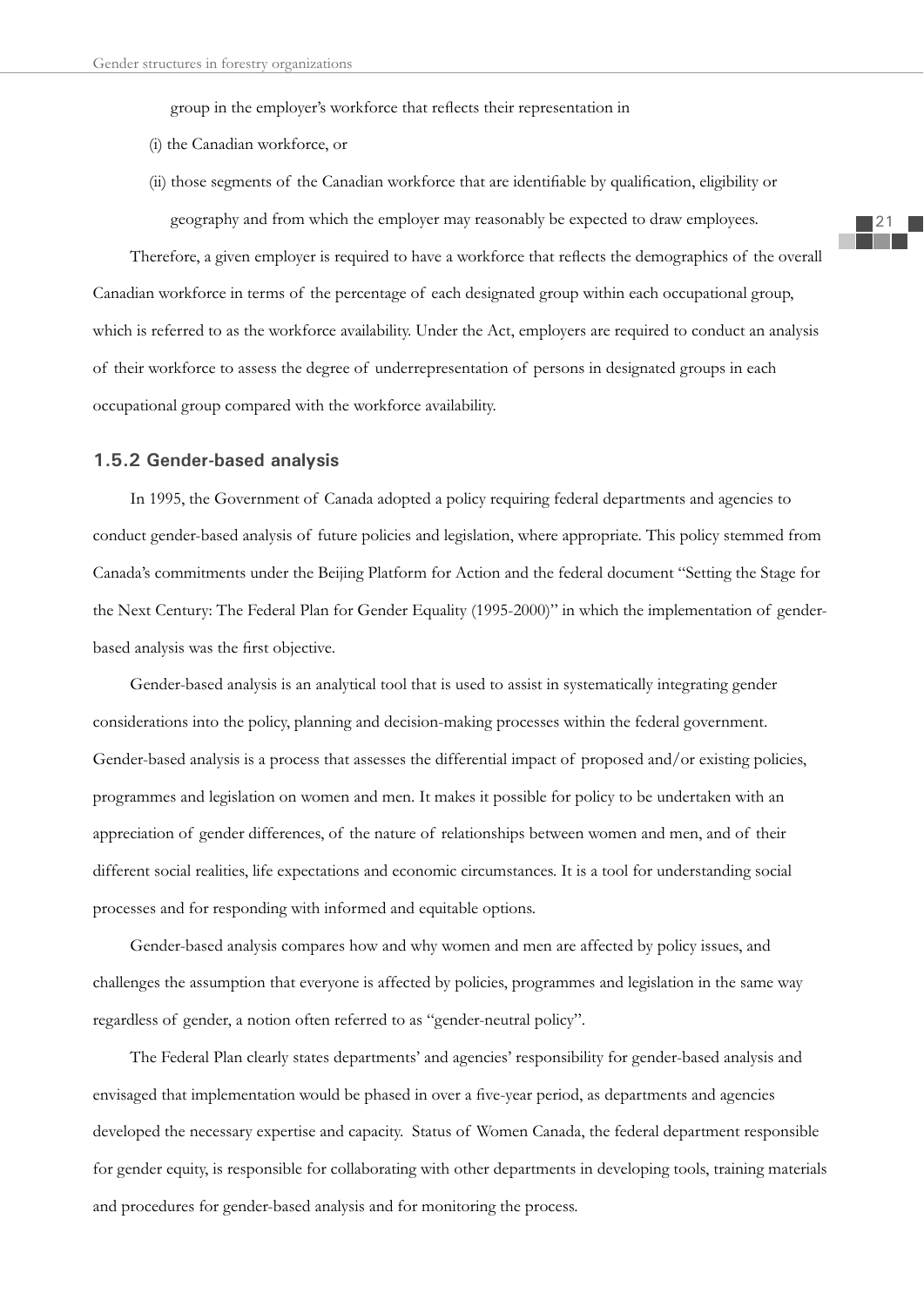Gender-based analysis will be particularly important for science-based resource departments within the Canadian government, where many science and technology occupations are male dominated and the resource sector itself is male dominated. Integrating gender-based analysis in these departments will strengthen their ability to propose and deliver policy and programmes that are gender conscious.

#### **1.5.3 Gender issues in Natural Resources Canada and the Canadian forest service**

Natural Resources Canada (NRCan) is the federal department responsible for the sustainable development of energy resources, mined resources, and forests at a national level. NRCan is one of a handful of science-based departments where a comprehensive knowledge of science-based issues and scientific research are necessary for delivering on its mandate.

In Canada, the natural resources sector and science and technology occupations are predominantly male. As a science-based department in the natural resources, NRCan faces significant challenges in gender equality. Table 6 presents the percentage of women in the major occupational categories as well as the ratio between the number of female employees in the field and the workforce availability. If the ratio is 100 percent then there is no gap between the departmental composition and the workforce availability, which is an indication of the employment equity targets for a given occupation. If the ratio is below 100 percent then there is a gap; a ratio of 80 percent or below is considered to be a significant gap.

| Occupational category              | Female employees $(\%)$ | Ratio<br>(% workforce availability) |
|------------------------------------|-------------------------|-------------------------------------|
| Executive                          | 26                      | 78                                  |
| Science professionals              | 24.5                    | 98                                  |
| Administration and foreign service | 56.6                    | 96                                  |
| Technical                          | 30.4                    | 94                                  |
| Administrative support             | 80.6                    | 100                                 |
| Operational                        | 4.9                     | 32                                  |
| Total                              | 39                      | 96                                  |

Women make up 39 percent of the department's workforce, which is below the Canadian public service average of 51.5 percent. The biggest concern to emerge from these data is the underrepresentation of women in the executive-level category, which consists of senior managers and decision makers. At the departmental level, NRCan is 22 percent below the workforce availability target for this category. Unfortunately, the gap is wider in certain sectors within the department.

Below is a similar table (Table 7) for the Canadian Forest Service, the sector within NRCan that is responsible for the sustainable development of Canada's forests. The Canadian Forest Service has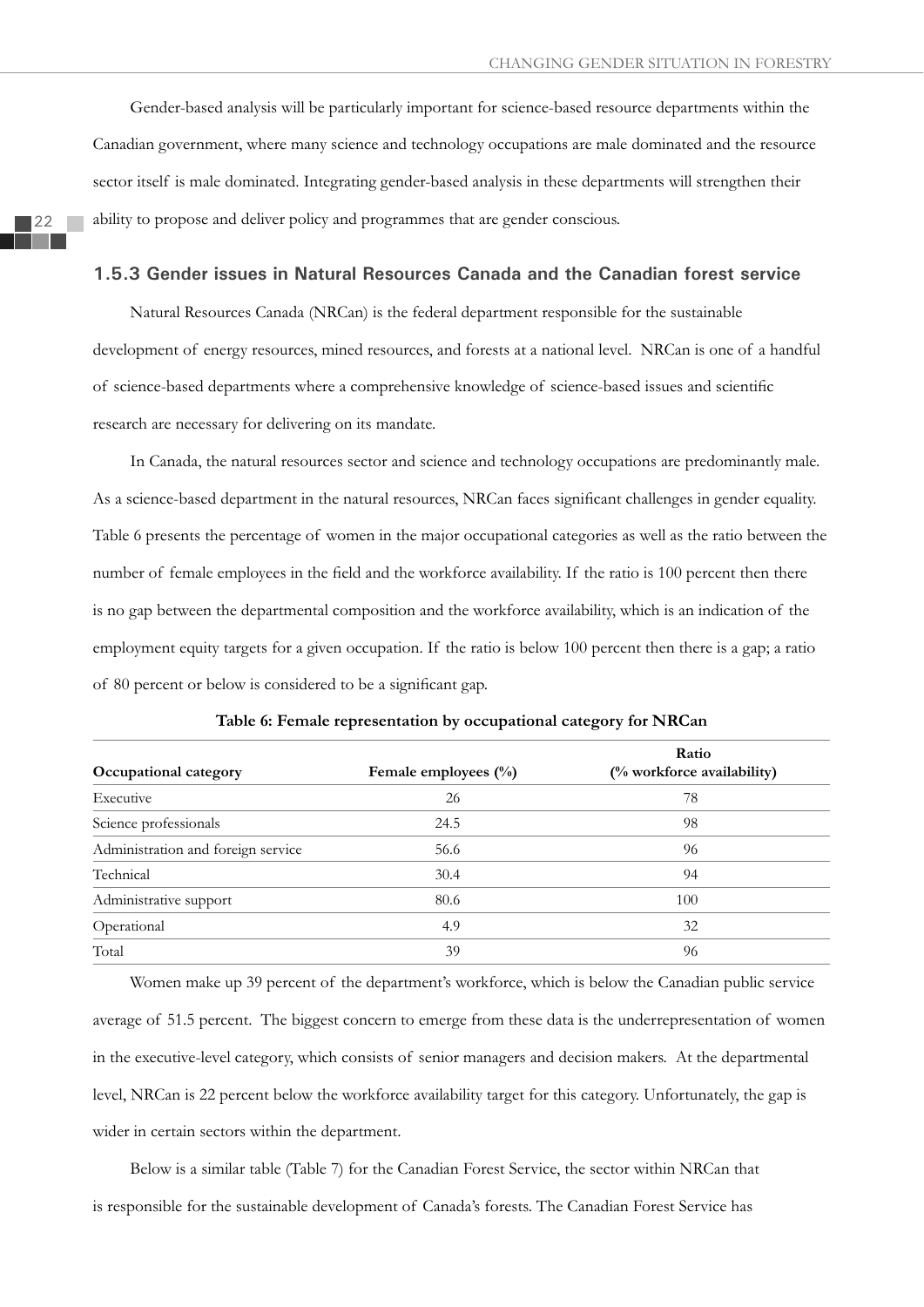its headquarters in Ottawa, Ontario, with five regional laboratories throughout the country. As with the department as a whole, the Canadian Forest Service as a science and resources agency has a predominantly male workforce.

| Occupational category              | Female employees $(\%)$ | Ratio<br>$\frac{1}{2}$ workforce availability) |  |  |
|------------------------------------|-------------------------|------------------------------------------------|--|--|
| Executive                          | 15.8                    | 47                                             |  |  |
| Science professionals              | 20                      | 72                                             |  |  |
| Administration and foreign service | 52.1                    | 93                                             |  |  |
| Technical                          | 33.6                    | 106                                            |  |  |
| Administrative support             | 93.9                    | 116                                            |  |  |
| Operational                        | 6.1                     | 52                                             |  |  |
| Total                              | 34                      | 90                                             |  |  |

**Table 7: Female representation by occupational category for the Canadian Forest Service**

Women make up 34 percent of the Canadian Forest Service workforce, which reflects 90 percent of the employment equity target as represented by workforce availability. When looking at the organization more closely, however, it becomes apparent that women are largely underrepresented in some occupations and overrepresented in others. At the executive level, only 15.8 percent of employees are women reflecting a largely significant gap when compared with the workforce availability. Significant gaps are also present in the science professionals' category and the operational occupations. Contrary to this, women are overrepresented in the technical and administrative support categories when compared with workforce availability.

NRCan has taken a number of gender-equality initiatives to address the underrepresentation of females, such as the creation of an Employee Women's Network, female representation on research promotion boards and recruitment boards, and the Interdepartmental Task Group on Women in the Federal Science and Technology Community. Within the work of the Employee Women's Network, a ten-year demographic study of gender and career progression within the department was initiated.

Although the department's initiatives point us in the right direction, they do not address the magnitude of the challenge faced by the natural resources sector. Initiating gender-based analysis gender-based analysis as part of the department's external policy and programme analysis and development would be the next step to accelerating gender-based analysis and strengthening the department's policy capacity. To date, NRCan has used the tool for internal policy development, particularly in human resources' policies, and is investigating the appropriateness and feasibility of gender-based analysis as a first step towards using the tool for external applications.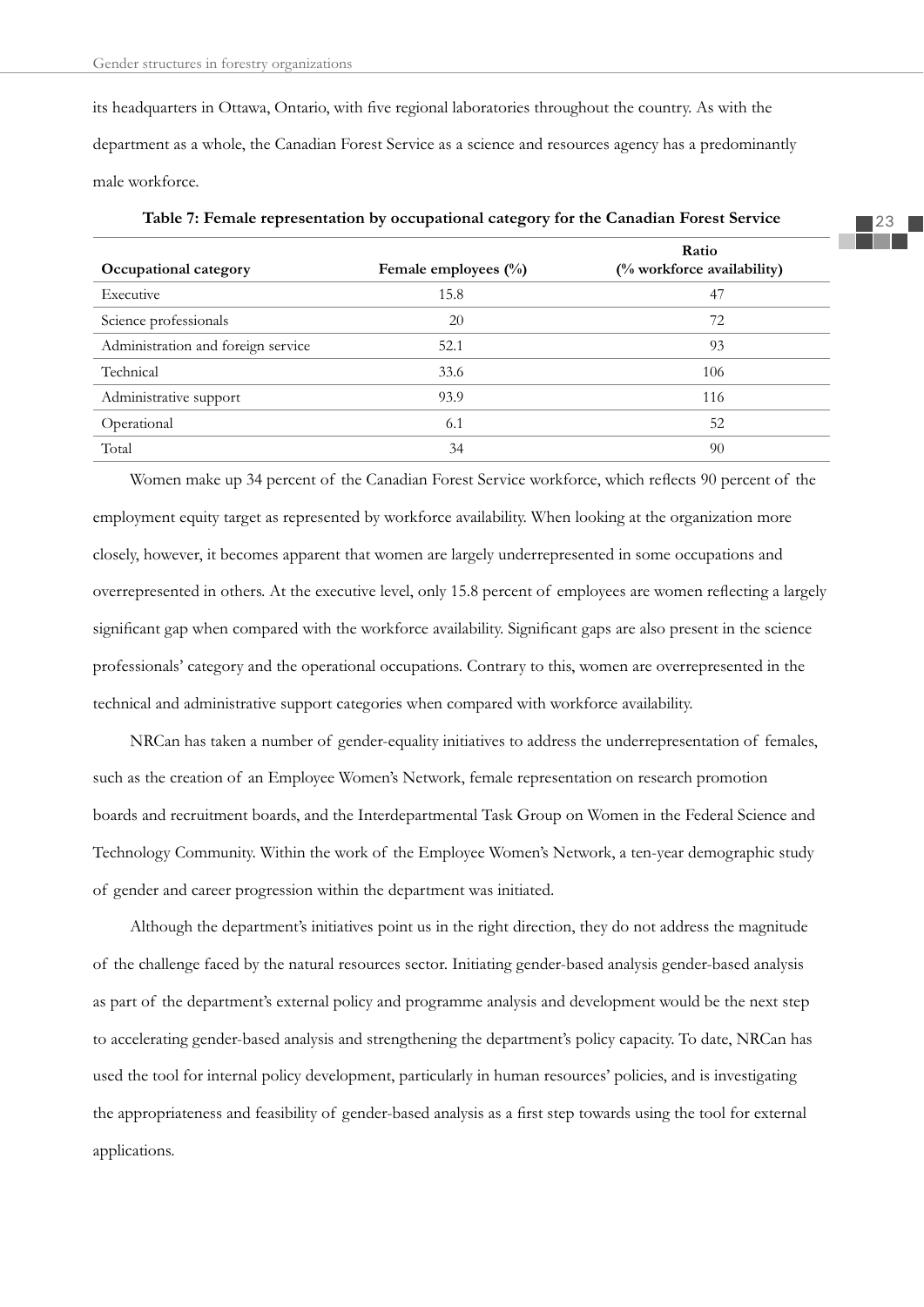#### **1.5.4 Gender statistics for the Canadian forest sector**

As is the case with public forest-related organizations, private industry within the Canadian forest sector has a significant underrepresentation of women when compared with other industries. In 2001, 16.4 percent of all employees in the forest industries were female (Table 8) compared with 47.6 percent for all other industries. Although 16.4 percent is far below average, it does show an increase in female employees since 1996. Labour data for the forest industries is derived from the employees in the following areas:

- $\bullet$  Forestry and logging
- Support services for forestry
- Wood manufacturing
- Pulp and paper manufacturing
- Furniture manufacturing

#### **Table 8: Percentage of female and male employees in the forest industries**

| Year | Female employees (%) | Male employees $(\%)$ |  |  |
|------|----------------------|-----------------------|--|--|
| 1996 | 13.9                 | 86.1                  |  |  |
| 2001 | 16.4                 | 83.6                  |  |  |

*Source:* Statistics Canada; data are from the 1996 and 2001 census.

Within the forest industries, there is a smaller percentage of females in management positions when

compared with males, but there is a greater percentage of females in positions requiring a university degree

(skill level A). Table 9 presents the data.

#### **Table 9: Percentage of all employees in management positions and positions requiring skill level A in forest industries for 2001, by sex**

| <b>Positions</b>         | Female $(\% )$ | Male $(\%)$ |
|--------------------------|----------------|-------------|
| Management               | 4.8            | 6.5         |
| Skill level A<br>_______ | 5.8            | 3.1         |

*Source:* Statistics Canada.

Based on the preliminary data, the Canadian forest sector is predominantly male even with the recent increase in female employees. Females continue to be underrepresented at the management level despite the presence of more educated females working in the forest industries.

#### **1.5.5 Gender demographics of Canadian university graduates**

The number of females employed in the Canadian forest sector is in part a reflection of the number of females with academic qualifications in forestry-related fields. Table 10 shows the percentage of women with academic qualifications in forestry. The data are categorized by age group for 1991, 1996 and 2001. General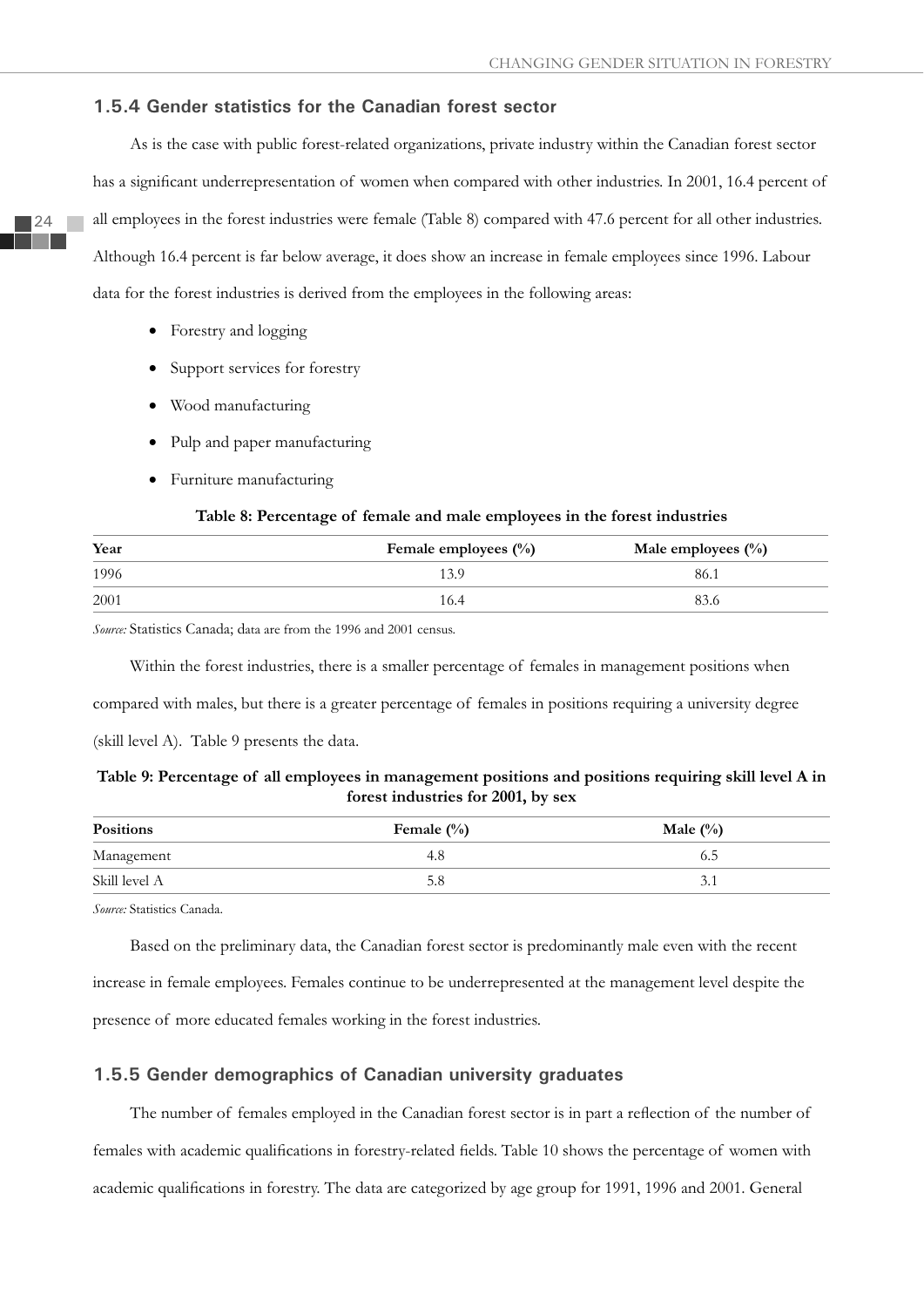forestry, forest engineering, forest wildlife management and other forestry disciplines are the fields of study that make up these data.

| Year | All Ages | $20 - 34$ | $35 - 44$ | 45-64   |
|------|----------|-----------|-----------|---------|
| 1991 | $10.5\%$ | $21.5\%$  | $7.8\%$   | $1.9\%$ |
| 1996 | $13.5\%$ | $22.5\%$  | $18.7\%$  | $2.9\%$ |
| 2001 | $13.2\%$ | 28.3%     | $18.8\%$  | $7.8\%$ |

Table 10: Percentage of females with academic qualifications in the forestry field, by age

These numbers illustrate that more females are studying forestry as shown by the decrease in percentages with age and an increase in percentages with time. In 2001, more than one quarter of young qualified individuals (age 20-34) were women.

Table 11 details the employment activity of individuals whose highest post-secondary qualification is in the field of forestry. Out of all qualified individuals, 84.8 percent of females and 84.5 percent of males were in the labour force in 2001, with 15.8 percent of all labour force participants being female. Of the labour force participants, 22 percent of women were unemployed, with unemployment rates for women and men being 11.5 percent and 7.6 percent respectively. Conversely, 15.2 percent of those employed are female, with employment rates of 75.1 percent and 78.1 percent for women and men.

Table 11: Employment of individuals with academic qualifications in forestry fields for all ages (2001)

| Gender | Total<br>qualified | In labour<br>force |        | <b>Employed Unemployed</b> | labour<br>force | rate<br>(%) | rate<br>$\binom{0}{0}$ | Not in Participation Employment Unemployment<br>rate<br>$\binom{0}{0}$ |
|--------|--------------------|--------------------|--------|----------------------------|-----------------|-------------|------------------------|------------------------------------------------------------------------|
| Female | 4 8 1 5            | 4 0 8 5            | 3615   | 470                        | 735             | 84.8        | 75.1                   | 11.5                                                                   |
| Male   | 25 610             | 21 645             | 19 990 | 1655                       | 3.960           | 84.5        | 78.1                   | 7.6                                                                    |
| Total  | 30 4 25            | 25 730             | 23 600 | 2 1 3 0                    | 4 6 9 5         | 84.6        | 77.6                   | 8.3                                                                    |

It should be noted that even though employees whose major field of study was forestry are not necessarily working in the forestry field. These employment figures represent all occupations. Likewise, those employed in forestry occupations do not necessarily have a formal education in forestry. These data are intended to show the availability of individuals trained in forestry-related disciplines.

#### **1.5.6 Conclusion**

Modest progress is being made towards gender equity in the Canadian forest sector; however, private and public forestry-related organizations continue to be predominantly male. Tools like the Employment Equity Act and gender-based analysis will assist in providing direction and targets for advancing towards employment equity and ensuring that the policies and programmes that emerge from federal institutions are gender conscious despite male domination in resource and science-based departments.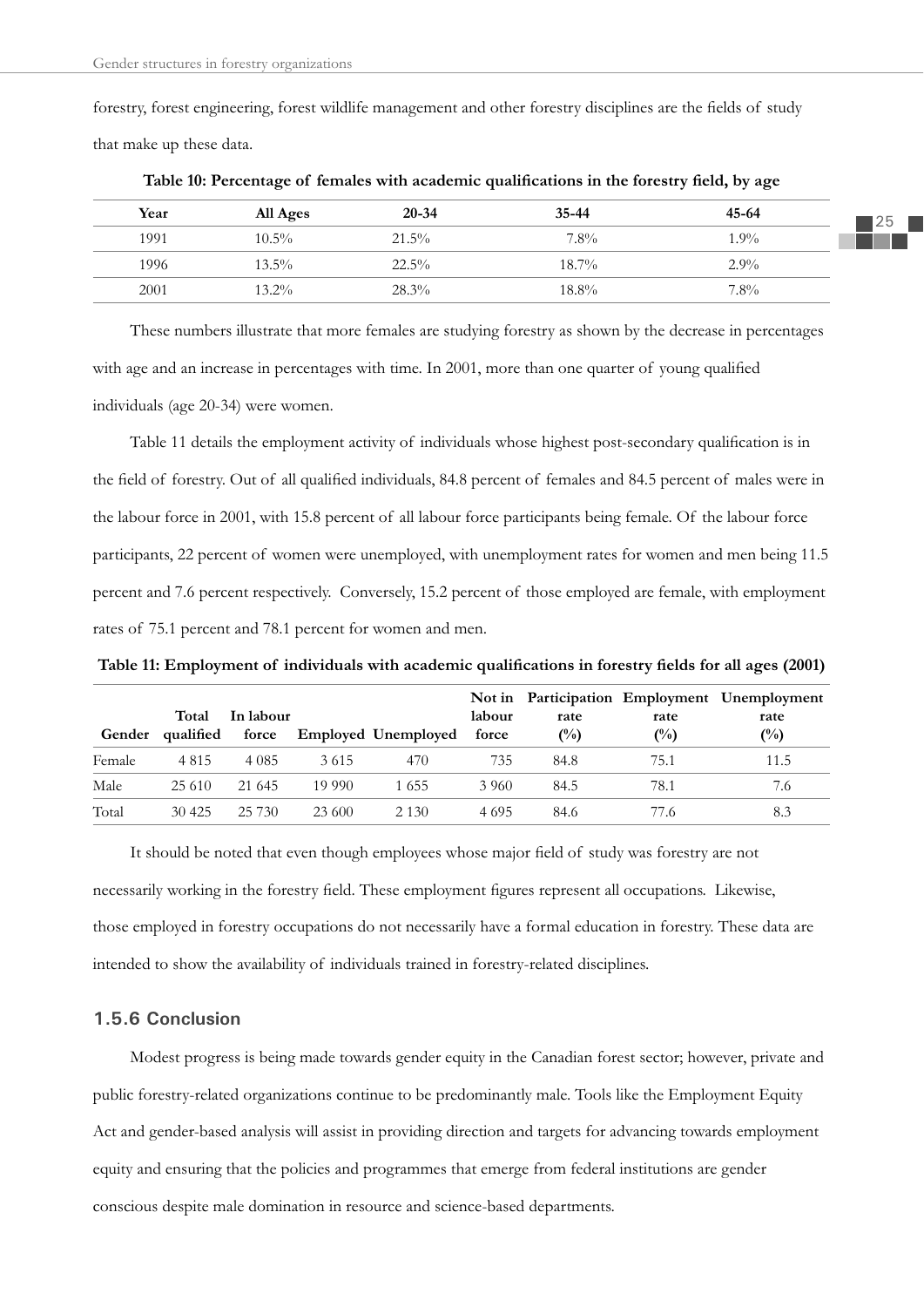The steady growth in the education of women is a positive sign for continued progress towards gender equity. Particularly encouraging is the presence of more educated women working in the forest sector. One would expect this positive education trend to be reflected in the labour force; however, the higher unemployment rate for qualified women in forestry is troubling and could work against the progress towards gender equity in the workplace.

Further research into the statistics presented in this paper will allow us to gain a deeper understanding of gender in Canadian forestry. For example, it would be interesting to know the barriers that educated women face when trying to find careers in forestry and when trying to advance once they are in the field. As an example, it would be helpful to know what proportion of individuals employed in the forest sector have been academically trained in forestry as well as which sectors individuals trained in forestry are working in other than the forest sector. Such information will provide insight into the potential challenges women are facing when trying to find work in their field such as competition from those trained in other skills.

## 1. 6 CROATIA

#### **Women in Croatian forestry**

*By Željka Ivanoviý and Marilena Idžojtiý*

#### **1.6.1 Summary**

Forests and forestland cover 43.5 percent of state territory in Croatia; 84 percent of this forestland is covered with forest vegetation. A significant part of forest area is located in the karst region (42 percent). Forests and forestlands are primarily owned by the state (82 percent), and managed by the state enterprise "Croatian Forests" Inc., in Zagreb.

To understand women's situation in the forestry sector, research studies – mainly in the form of a questionnaire – were conducted at three institutions in Croatia – the University of Zagreb, Faculty of Forestry, the Forest Research Institute, Jastrebarsko, and "Croatian Forests" Inc., Zagreb. In 2000, these institutions examined the percentage of employed qualified women (i.e. forestry engineers, Masters of Science and Doctors of Science), their age classes and positions. The questionnaire showed the status, obstacles and opportunities that women have in Croatian forestry as well as their participation in decision-making.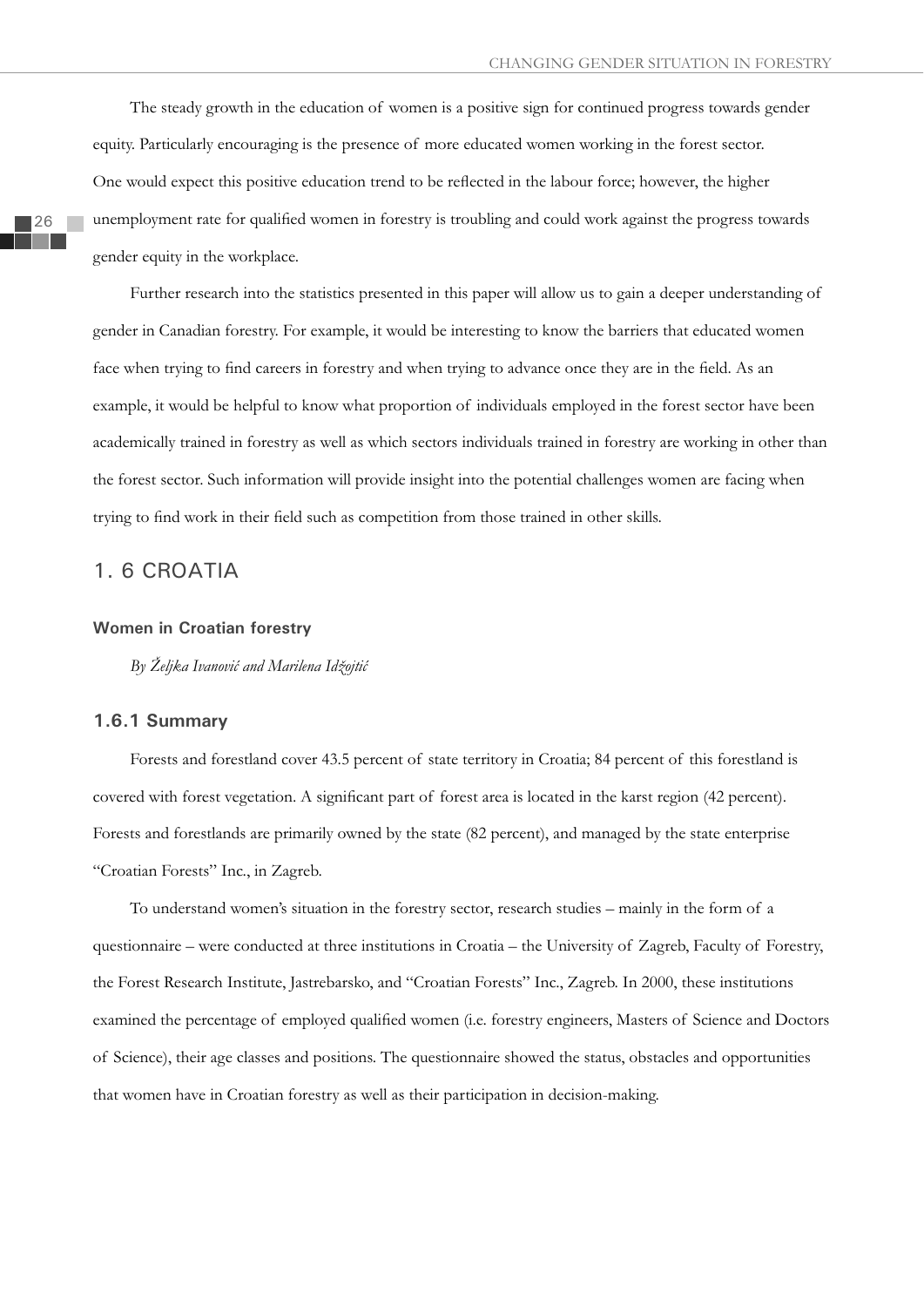### **1.6.2 Introduction**

The main institutions that work on the conservation and development of forests in Croatia are the Ministry of Agriculture and Forestry, the Ministry of Environment and Physical Planning, the University of Zagreb, Faculty of Forestry, and the Forest Research Institute, Jastrebarsko.

### **University of Zagreb, Faculty of Forestry**

The Faculty of Forestry at the University of Zagreb is, so far, the only institution providing forestry education and training for graduate and postgraduate studies. In academic year 2000/2001, 602 students were enrolled in the programme at the university, 24.1 percent of whom were women. The curriculum and research are conducted in the Forestry and Wood Technology departments. Of the 43 employees, all of whom have degrees in forest engineering or a Master of Science or Doctorate, only three are women (see Table 12).

### **Forest Research Institute, Jastrebarsko**

The Forest Research Institute was established through the merger of the Institute for Forest Research in Zagreb, the Institute for Seed Husbandry in Rijeka, and the Institute for Conifer Tree Species in Jastrebarsko. It has five scientific departments and is the only such institute in Croatia. Of the 26 employees who have a degree as forest engineer, or a Master of Science or Doctorate, six are women (Table 12).

# **State enterprise "Croatian Forests" Inc., Zagreb**

State-owned forests and forestland are managed by the state enterprise "Croatian Forests" Inc., Zagreb, and consists of headquarters, 16 regional forest administration offices and 171 forest stations. The sustainable management and preservation of natural structures and diversity of forests are the enterprise's main objectives. The enterprise employs 10 000 people and is currently undergoing a process of restructuring. Of the 1 118 employees with degrees in forest engineering, a Master of Science or Ph.D., 191 are women (Table 12).

|                           | <b>Faculty of Forestry</b><br><b>Forestry Department</b> |                         | <b>Forest Research</b><br>Institute, Jastrebarsko |                         | <b>State Enterprise "Croatian</b><br>Forests", Inc. |                 |
|---------------------------|----------------------------------------------------------|-------------------------|---------------------------------------------------|-------------------------|-----------------------------------------------------|-----------------|
|                           | No. of<br>employees                                      | Women<br>$\binom{0}{0}$ | No. of<br>employees                               | Women<br>$\binom{0}{0}$ | No. of<br>employees                                 | Women<br>$(\%)$ |
| <b>Forestry Engineers</b> | 14                                                       | 7.1                     | 12                                                | 25.0                    | 1 0 7 4                                             | 17.1            |
| Master of Science         | 9                                                        | 0                       | 9                                                 | 33.3                    | 40                                                  | 17.5            |
| Ph.D.                     | 20                                                       | 10.0                    | 5                                                 | 0                       | 4                                                   | $\Omega$        |
| Total                     | 43                                                       | 7.0                     | 26                                                | 23.1                    | 1 118                                               | 17.1            |

**Table 12: Proportion of women at the Faculty of Forestry, the Forest Research Institute, Jastrebarsko, and the State Enterprise "Croatian Forests", Inc.**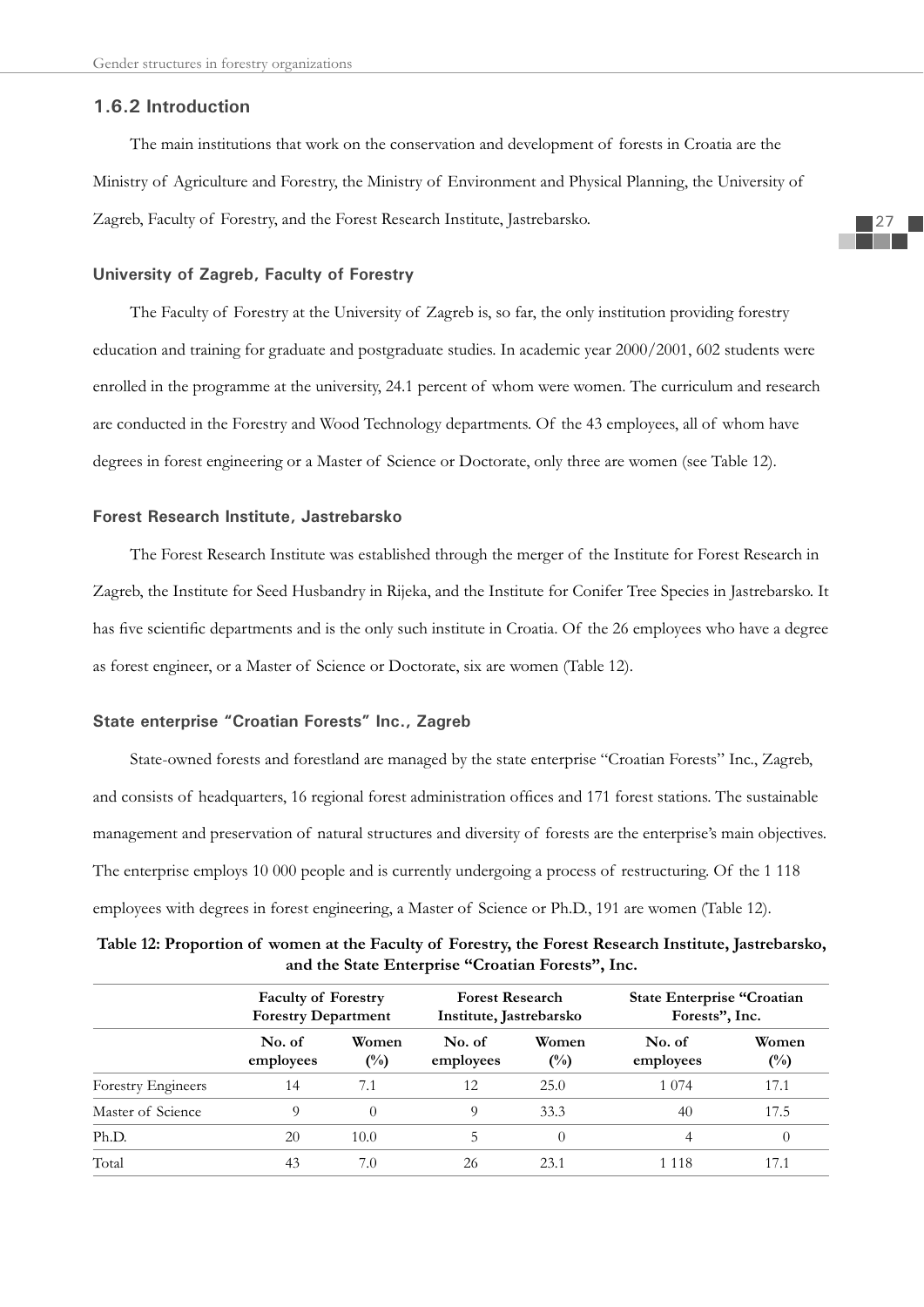### **1.6.3 Methodology**

28

Research was carried out through an anonymous questionnaire that was sent to 200 female employees who work as forestry engineers, or who have a Master of Science or Ph.D. in forestry at the University of Zagreb, Faculty of Forestry (Forestry Department); the Forest Research Institute, Jastrebarsko; and the state enterprise "Croatian Forests" Inc., Zagreb (cf. Table 13). The questionnaire contained six general questions and 24 statements that were to be answered with *Yes*, *No*, or *I don´t know*. An analysis was made of the jobs they obtained, current posts, acquisition of additional qualifications, competitors, their family situation and opportunities in Croatian forestry. The results of the research are presented jointly for all three institutions.

### **1.6.4 Results**

The questionnaire was answered by 157 of 200 women (78.5 percent). The general data include age, marital status and number of children. Most of the employed women (65 percent) are between 31 and 40 years of age, 61.8 percent are married, and 31.2 percent are single. Women who do not have children accounted for 37 percent, while 29.9 percent have two children, and 22.3 percent have one child.

Moreover, a high percentage of women  $-81.5$  percent  $-$  claimed to be satisfied with having chosen forestry as their profession, which is a positive sign for women beginning their careers in the forestry professions. Given that 92.4 percent of women have a male as their immediate superior, it is evident that there are very few women holding leadership positions in the forestry industry; the women's opinion, however, is that there is not a proportionate number of women in lead positions (88.5 percent). Few women improved their professional knowledge abroad, only 3.8 percent – the same percentage as the women actively engaged with international forestry institutions. Although two-thirds of the women (64.3 percent) desired a higher position at work, some women faced problems: 13.4 percent stated that their family was an obstacle for further career advancement, while 10.8 percent believed their immediate superior inhibited their career advancement. Interestingly, 70.5 percent of women said that they would have advanced much quicker in their career if they had been men. Furthermore, most of the women (83.3 percent) do not have communication problems with forest workers; 69.4 percent do not work less on the field than their male colleagues; and 81.5 percent prefer fieldwork to office work. Significantly, 83.9 percent of the women stated that forestry should not remain a profession reserved primarily for men.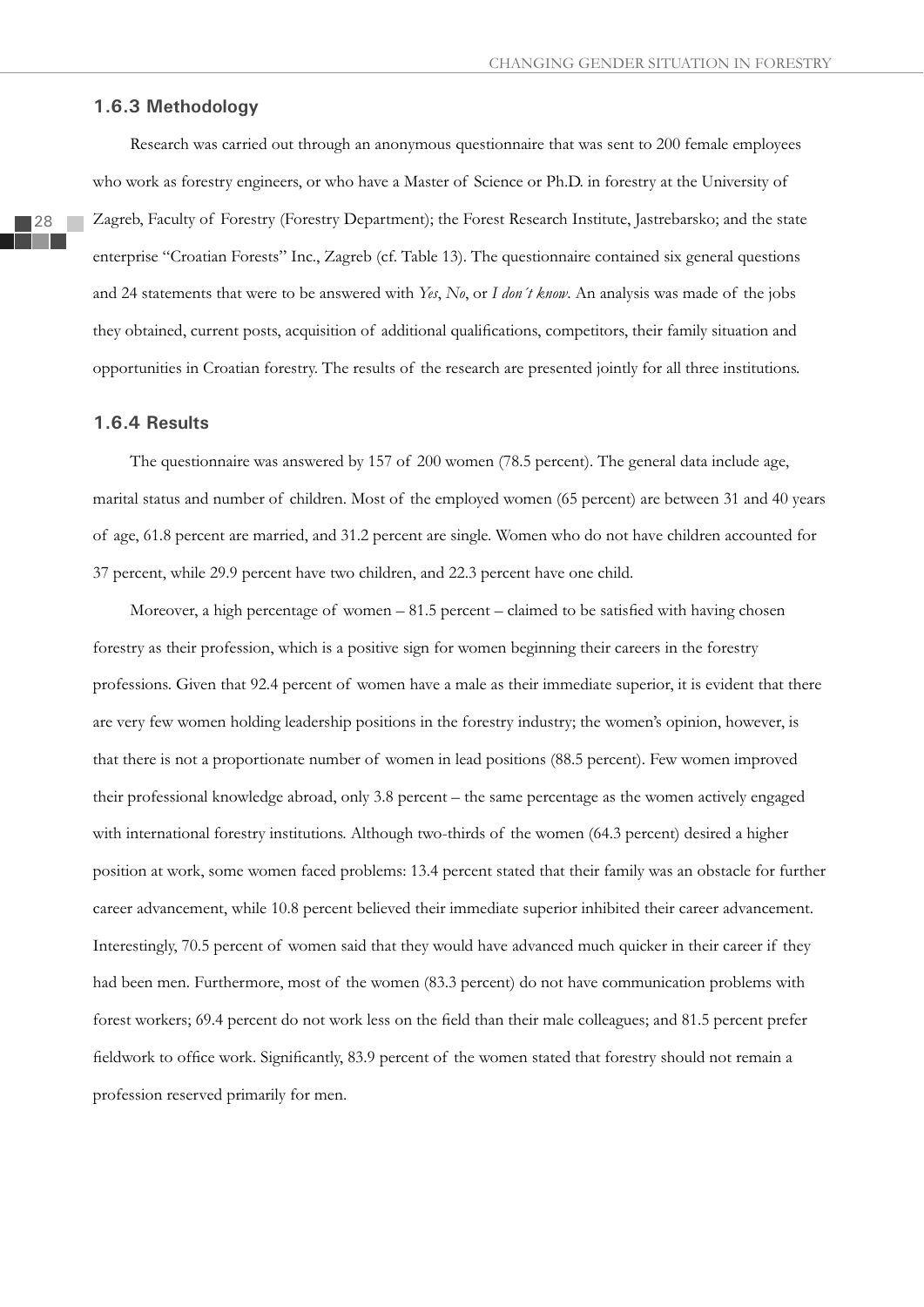| <b>Statement</b>                                                                                                  | Yes<br>$(\%)$ | No<br>$\binom{0}{0}$ | Don't know<br>$(\%)$ |
|-------------------------------------------------------------------------------------------------------------------|---------------|----------------------|----------------------|
| I am satisfied to have chosen forestry as my profession                                                           | 82.1          | 9.6                  | 8.3                  |
| My immediate superior is a male                                                                                   | 92.4          | 7.6                  | $\overline{0}$       |
| I improved my professional knowledge abroad. I am actively engaged with<br>and international forestry institution | 3.8           | 96.2                 | $\theta$             |
| My ambition is to achieve a higher position at work                                                               | 64.3          | 21.0                 | 14.7                 |
| My family duties are an obstacle for my career advancement                                                        | 13.4          | 82.8                 | 3.8                  |
| My career is inhibited by my immediate superior                                                                   | 10.8          | 72.6                 | 16.6                 |
| As profession, forestry should be reserved primarily for men                                                      | 7.1           | 83.9                 | 9.0                  |

### **Table 13: Opinions of Croatian women foresters regarding professional development**

# **1.6.5 Conclusions**

In Croatia, forestry has been and still is a line of business dominated by men. Women have had a difficult time reaching higher positions and participating in decision-making. However, the results of this research have shown that women who work as forestry engineers, or who have a higher degree – Master of Science or Doctor of Science in the forestry field – are content with their work.

# 1.7 FINLAND

### **Finnish female foresters' employment and career development**

*By Katja Turunen and Ritva Toivonen*

# **1.7.1 Background**

In the mid-1990s, women's employment rate in Finland was the highest of all the member countries in the Organisation for Economic Co-operation and Development agency (Thernborn, 1995). It could be said that men's and women's participation in working life is nearly equal in Finland. According to Gutek (1985) and Kinnunen and Korvajärvi (1996), most professions can be characterized by "gender", i.e. the professions are related to the gender most represented in that profession. In Finland, the state appointments' share of women in leading positions has lately increased and is now up to 20 percent. Still, women are a minority in top management positions, and as evidenced by Finnish companies listed on the stock exchange only 16 percent of them chose a woman to be director in 2003 (Taloussanomat, 2003).

The high quality of forestry university education and the high esteem of the profession in Finland are widely promoted. The union of Finnish Foresters, among other tasks and activities, finances studies on the employment of foresters. In 2004, results from earlier studies about foresters, especially female foresters' employment situation and career development, were collected and analysed.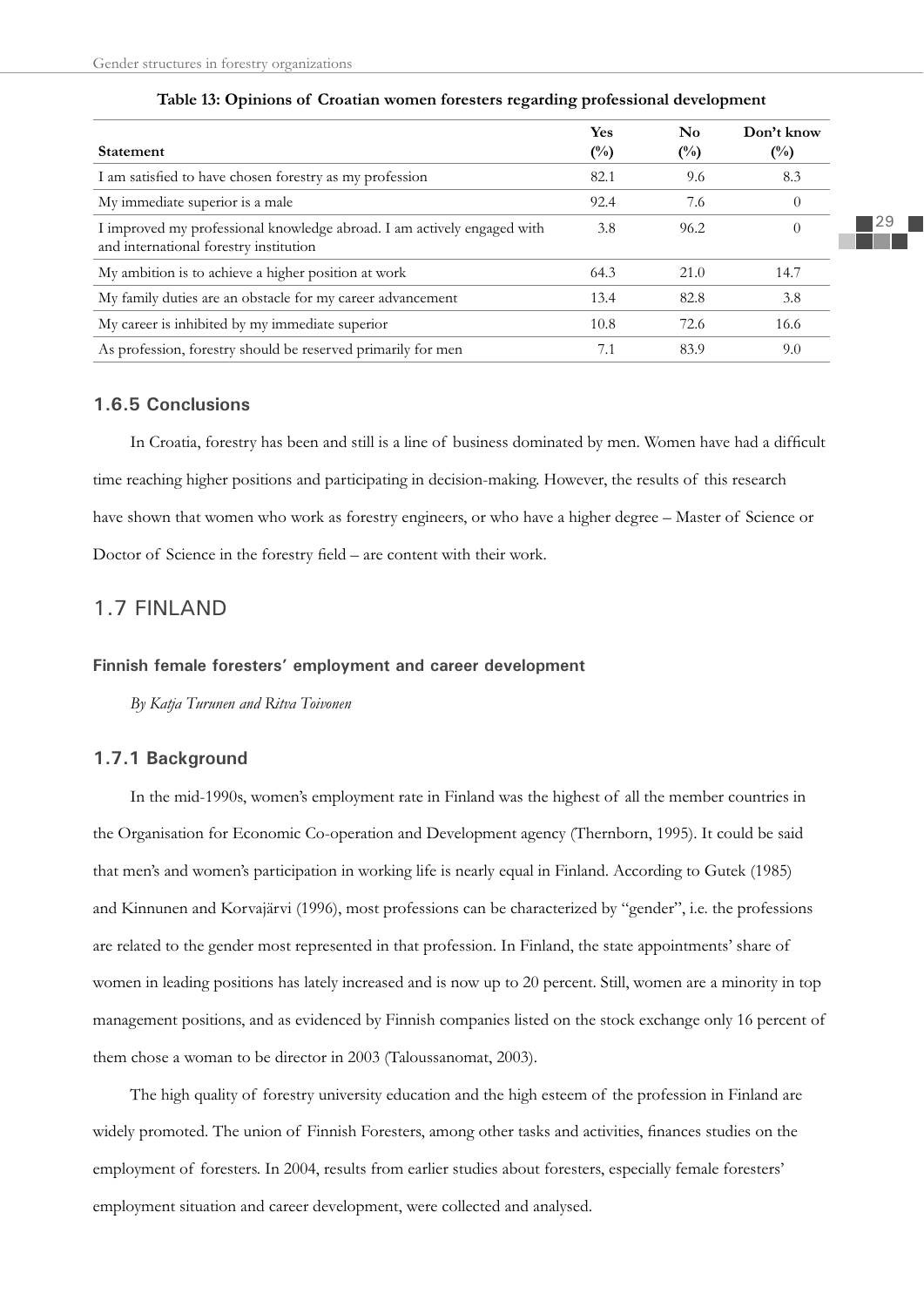One of the major aims of the project was to examine the female foresters' employment situation and the progression of their careers compared with those of male foresters. The number and proportion of female foresters in the sector and their remuneration were among some of the issues studied. In this paper, some of the most important results will be highlighted.

For a long time, women foresters were very unusual in the Finnish forestry sector. The first women forester graduated in 1921, and by 1964 there were 33 women forestry graduates. According to Kärkkäinen and Toivanen (1995), the careers of the first women foresters were rather rugged – being a sole woman in a forestry organization or on a team could not have been an easy one. Although today almost a quarter of foresters are women, they still experience more gender-related problems on the job than their male colleagues.

# **1.7.2 Data**

The results presented in this paper are based on studies conducted between 1987 and 2003. Several other studies investigating Finnish foresters' employment and careers were completed during that time, but the studies were independent and comparing their results, in terms of exact figures, is not possible. However, trends can be recognized. The main sources for this paper are Kärkkäinen and Toivanen (1995), Ihalainen (1987), Kaipainen (1998), Turunen (2002), and the Society of Finnish Professional Foresters (SFPF), 2003.

### **1.7.3 Results**

There are some 2 500 Finnish foresters in active working life, of which 24 percent are women. If the current trend continues, it is projected that women will make up 30 percent of the forestry workforce by 2008. Women who are under 30 years of age already compose about 50 percent of foresters (Figure 1).



**Figure 1: Finnish foresters' gender structure by age groups (2004)** 

*Source:* Society of Finnish Professional Foresters, 2003.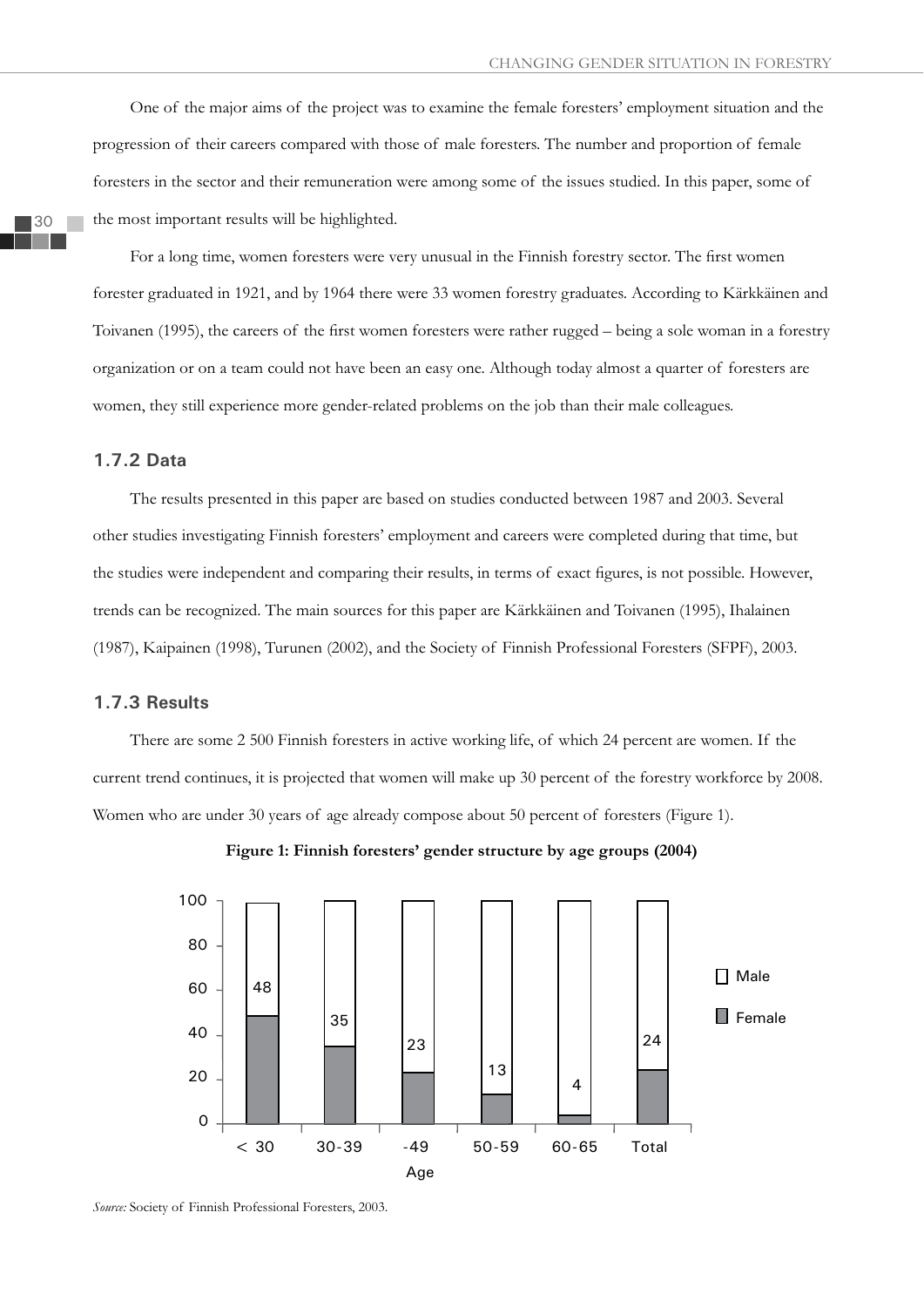The Finnish forestry sector continues to be a "male dominated" workplace as men account for almost 75 percent of actively working foresters. The occupations in the sector seem to be divided into men's and women's work. Some jobs have very few women while other jobs seem to be particularly related to women's work (Ihalainen, 1987; Kaipainen, 1998; Turunen, 2002).

### **Employment outside the traditional forestry sector has become more common.**

In the 1970s and early 1980s, about 70 percent of all foresters were employed in public sector forestry organizations (Ihalainen, 1987). Though this was the same for female and male foresters, the types of jobs varied. While women worked in administration positions and at universities and schools, men worked in the practical operations of the forestry sector.

At the beginning of the 1990s, together with the economic downturn, general problems regarding employment in the Finnish forestry sector began to surface. Many foresters were forced to work in other sectors. Kaipainen (1998) reveals that 20 percent of women and nearly 9 percent of men worked outside the traditional forest sector.

In 2000, about 66 percent of men who had graduated in the 1990s worked mainly in the forestry sector, 11 percent outside the forestry sector, and 21 percent both in forestry and in other sectors. During this same period, about 50 percent of female foresters worked only in the forestry sector, 16 percent outside the sector, and about 33 percent in both forestry and other sectors. Even acknowledging the advancements women have made, in the early 2000s there were still fewer women employed in the Finnish forestry sector as compared with men (Turunen, 2002).

Results from a recent study conducted by SFPF in 2003 has shown that the Forest Research Institute, universities and the public sector in general are the biggest employers of female foresters, while forest industry organizations are the most common employers of male foresters.

Although the reasons for the differences in the employment profiles of male and female foresters have not been thoroughly analysed, Kaipainen (1998) posits that female foresters may have experienced more difficulties in finding work in the traditional forestry sector.

Probably this has led women to seek employment outside the forestry sector as they are reluctant to remain without a job; it is likely that it has also encouraged women to accept jobs below their educational level and outside their specialty (Asplund, 1986).

Uncertainty in female foresters' careers has increased rather than decreased. Unemployment and temporary employment is more common among female foresters than with male foresters. In 2003, 32 percent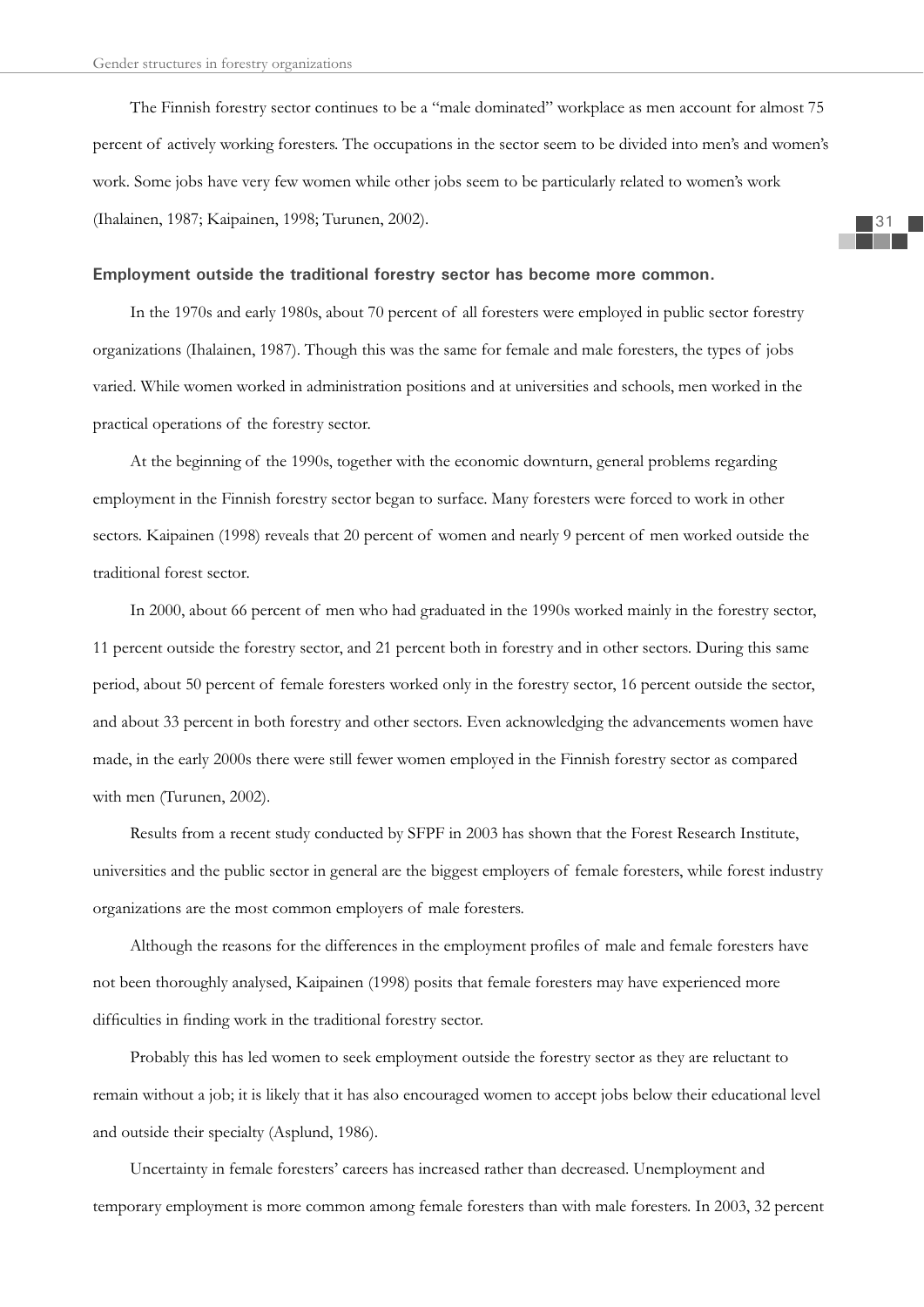of female foresters were temporarily employed, compared with 14 percent of male foresters (Kaipainen, 1998; Turunen, 2002; SFPF, 2003). This difference can be partly explained by the differences in ages between male and female foresters.

In Kaipainen's study (1998), 90 percent of men and about 80 percent of women believed their employment suited their education. However, it is clear from the research material that more men are in top management positions than women. While 40 percent of women worked as specialists, only 3 percent held top management positions (SFPF 2003), and many, particularly younger woman foresters, worked as office clerks. In comparison, 34 percent of men were employed in middle and upper management. One possible explanation for this discrepancy is that men may be more active when applying for advanced responsibilities (Kaipainen, 1998).

#### **Salary development**

The most detailed analysis of foresters' salaries is from Pekka Immeli's study (reported in Hankala, 1998). According to Immeli's results, the actual difference (e.g. influence of positions and other similar factors were eliminated) in male and female foresters' salaries in 1996 was 9 percent, see Figure 2. According to the SFPF study of 2003, men usually have higher monthly salaries, both in the private and public sectors.



**Figure 2: Differences in salaries between genders in 1996** 

*Source:* Hankala, 1998.

# **1.7.4 Activities to develop women foresters' careers in Finland**

Measures are needed to promote work-related equality among Finnish foresters. The Society of Finnish Professional Foresters (SFPF) supports all efforts and has promoted activities to improve the careers of female foresters, which include organizing seminars and providing occasions where female foresters can meet each other for networking. More publicity is needed, however, to spread the message about female foresters and their careers, the skills they possess and their opinions on current topics of interest in the forestry sector.

Gender equity can also be enhanced by including female representatives in the different committees and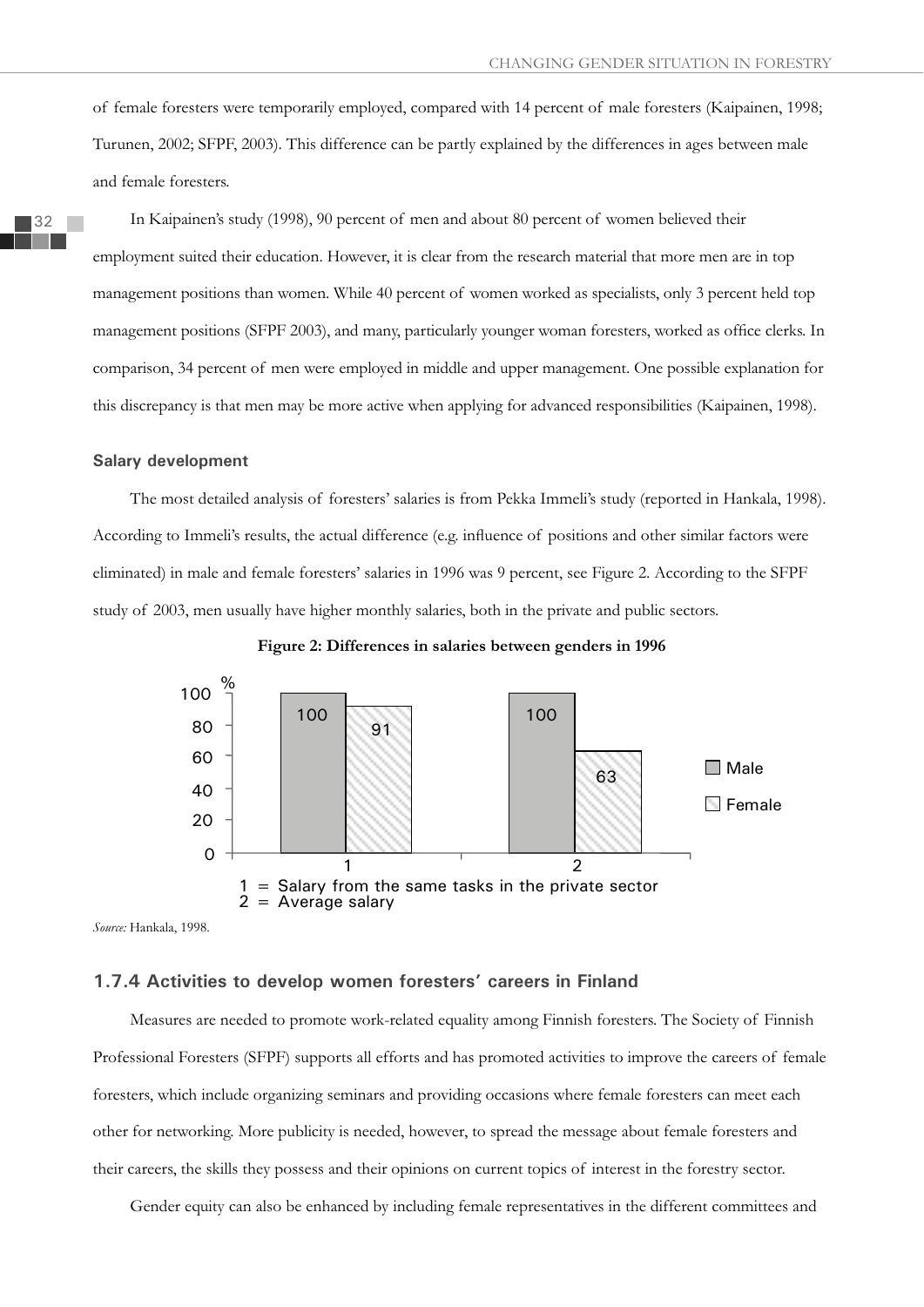groups of the SFPF. To this end, the first mentor programme for women was launched in the autumn of 2005. The programme targets women at the beginning of their careers and to those who are returning to work after having had children.

### **1.7.5 Conclusions**

This paper has presented an analysis of research studies concerning the employment situation of Finnish male and female foresters and their career development paths. The studies have revealed that women foresters have traditionally been employed more often outside the traditional forest sector than their male colleagues. Further research examining this specific aspect needs to be carried out to determine the reasons why this is occurring. At present, the employment situation concerning female foresters seems to be somewhat weaker than their male counterparts. According to a study by Suutari (2003), the most important step for students is at the point when they finish university and accept their first job. Therefore, because the recruitment phase seems to be the one of the most important phases for female foresters, more attention needs to be devoted at this stage. In summary, the proportion of women foresters of all the foresters in Finland is increasing, and it would be a waste of resources if women remain underutilized in the forestry sector and society.

# 1.8 GERMANY

### *By Marion Karmann and Siegfried Lewark*

Forests cover one-third of the national territory (about 10 million hectares) and are habitats of high economic, ecological and social importance. The use of natural resources, their healthy development and conservation are matters of concern to society. Even though the key market product is raw wood, other forest goods enjoying particular attention in society are primarily those shaping the direct living environment of the individual such as the opportunity for recreation in nature or other services (e.g. soil conservation).

Around 46 percent of the forests, mostly smaller than one hectare, are owned by 1.3 million private owners. The *Laender* (federal states of Germany) own 31 percent of the forest area, public law corporations 20 percent, and the federal government 3 percent. National statistics on ownership distribution do not include the gender ratio. Because special legal heritage constraints do not exist, theoretically women might own 50 percent of these areas. An extensive representative study on smallscale forestry in Baden-Württemberg (southwestern Germany) revealed proportions of female ownership (Steinkamp, 1983): 23 percent of all private forests up to 20 hectares, with percentages from 7 percent for estates from 10 to 20 hectares, up to 32 percent for estates of less than 0.5 hectares. Köpf (1999) found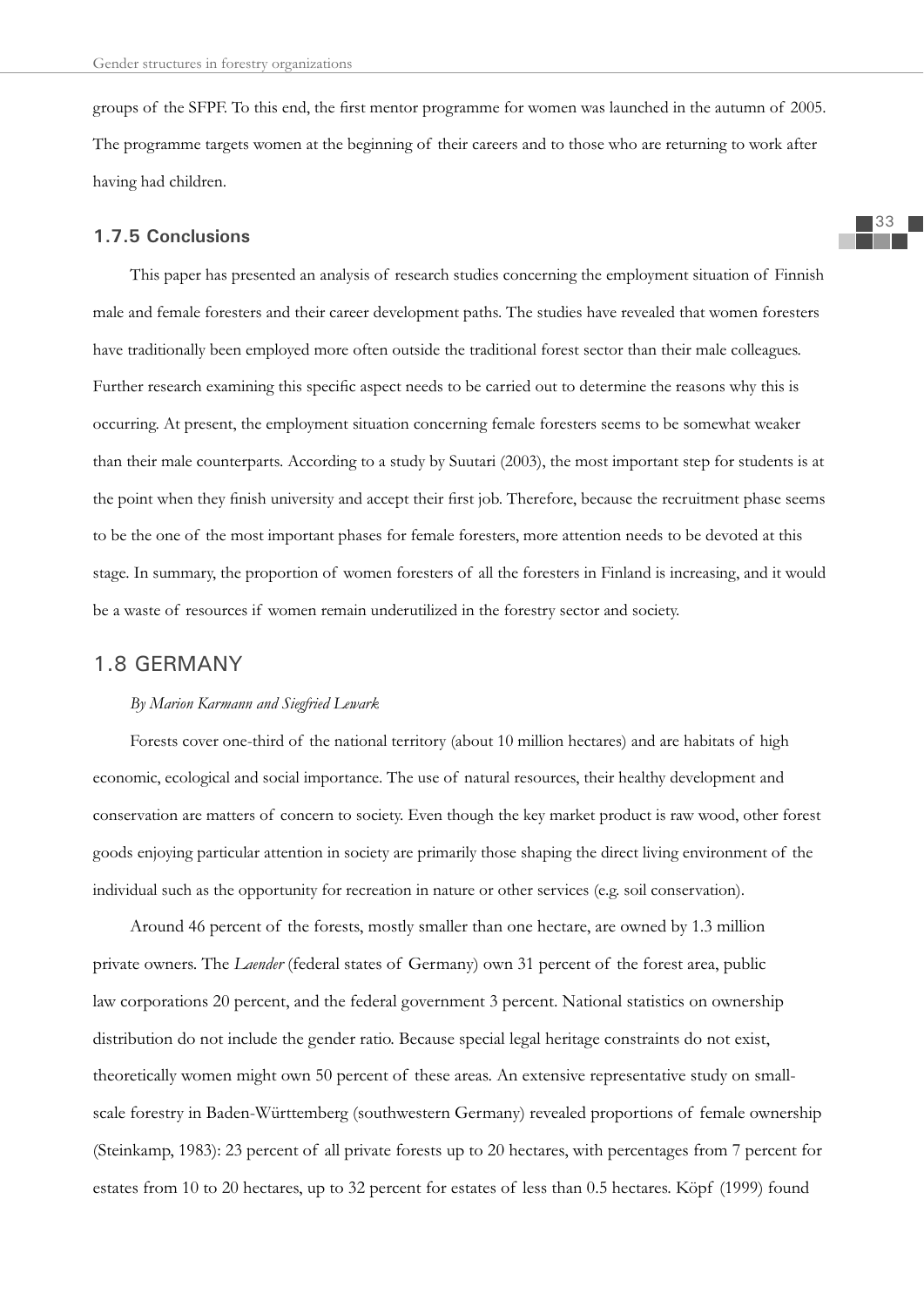for five eastern German states 21 percent of the small-scale private forests, with a minimum of 19 percent in Thüringen and a maximum of 25 percent female ownership in Sachsen.

The current annual fellings account for 3.7  $m^3$  per hectare, the potential usable availability is 5.7  $m^3$  per hectare. This means that only about 70 percent of the felling potential is used, and that a high and sustainable potential for more working places exists. While in many parts of Germany the interest in "close-to-nature" forest management (which implements less activities in the forests, but more manual work) is growing, on the other hand the trend is (due to financial decisions) going towards less workforce in the sector, and more use of professional machinery.

Theoretically, any of the forest management systems is offering workplaces to men and equally to women, but in reality and by tradition the forest sector is male dominated. Information about forests as a working place is rare; it is even more difficult to find general updated gender disaggregated information.

Rural areas are faced with multiple challenges, such as structural changes, ageing of the population, drift to the cities from rural areas and loss of regional identities. It is regarded as important for the rural areas, for example, to improve their labour market situation and to take sustainable objectives more into account for rural areas. In addition, because of low profitability, organizations in both the public and in private forest sectors are restructuring and reducing the workforce.

#### **1.8.1 The current status of gender representations across organizations in Germany**

### **General aspects in Germany – all sectors**

The percentage of women in working life in Western Germany in March 2006 was 59.3 percent (in France 69 percent, Sweden 70 percent) for all labour sectors (EUROSTAT, March 2006). Relatively more women than men have temporary contracts. According to the Shell-Study of Youth, 75 percent of young women would like to have families and paid work.

### **Forest sector**

The German Federal Statistical Office provided data on female jobholders in the forestry sector. The office had access to the following two sources:

- (1) The annual microcensus on population and job market: In May 2003, 40 000 people worked in the forestry sector, 6 000 of them were women (further categorization was not available, as given for men).
- (2) Results from the Federal Agency for Work (Bundesanstalt für Arbeit BA) concerned women with social security insurance (employees, excluding public officers and self-employed).

In 2004, of a total of 3 713 civil servants and employee foresters (Beamte and Angestellte), 13.3 percent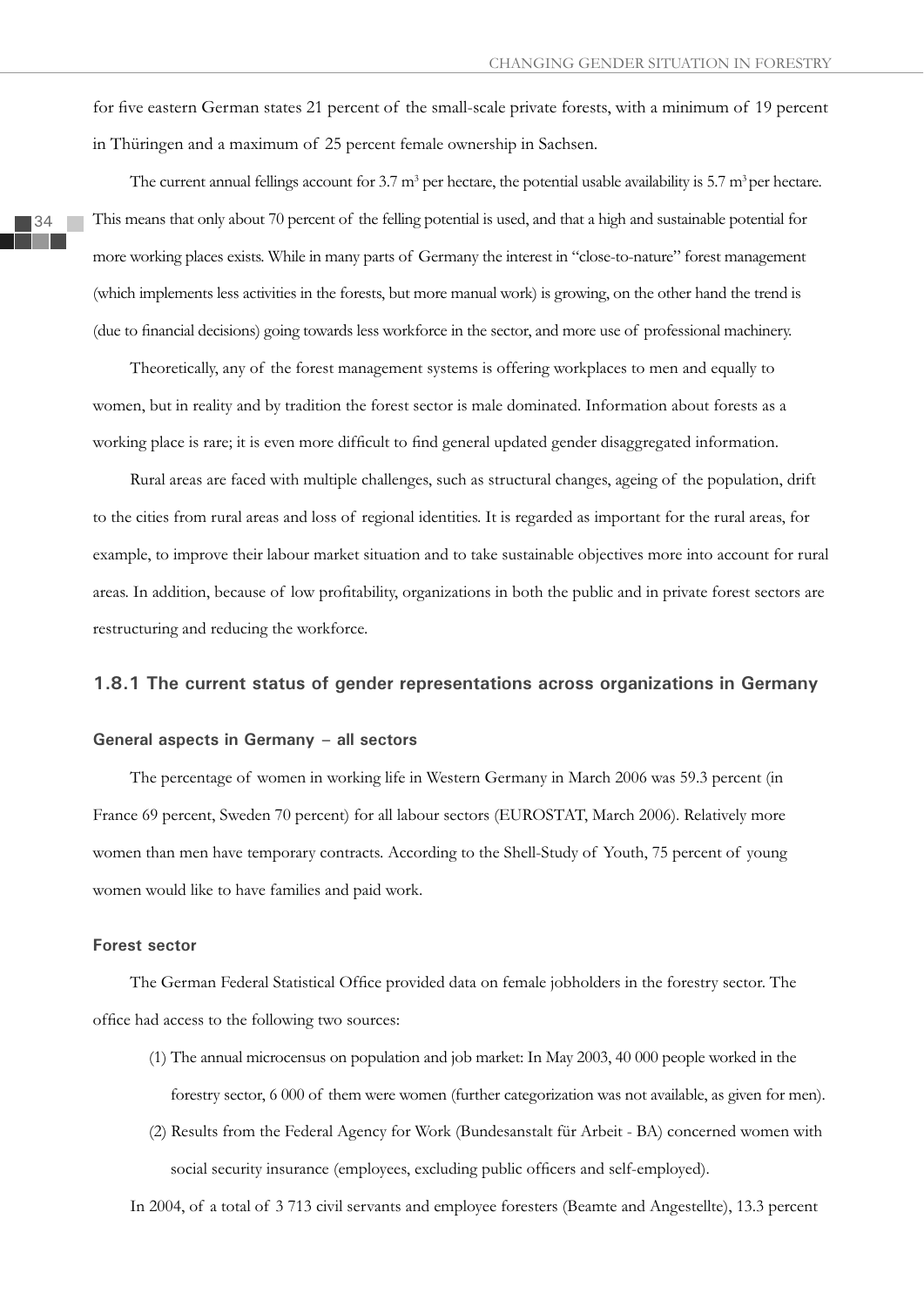were women (tendency decreasing); in western German states 8.1 percent, and in eastern German states 22.8 percent. In 2004, of a total of 23 318 forest workers 6.6 percent were female (tendency decreasing). Table 14 illustrates the statistics of the forest services numbers and proportions.

| <b>State</b>              | Civil<br>servants<br>(m)<br>(Beamte) | Civil<br>servants<br>$^{(f)}$<br>(Beamte) | $\frac{0}{0}$ | <b>Employees</b><br>(m)<br>(Angest.) | <b>Employees</b><br>(f)<br>(Angest.) | $\frac{0}{0}$ | Workers<br>(m) | Workers<br>(f) | $\frac{0}{0}$ |
|---------------------------|--------------------------------------|-------------------------------------------|---------------|--------------------------------------|--------------------------------------|---------------|----------------|----------------|---------------|
| Brandenburg               | 449                                  | 92                                        | 17            | 350                                  | 465                                  | 57            | 1.297          | 194            | 13            |
| Lower Saxonia             |                                      | (gender disaggregated data not available) |               |                                      |                                      |               | 766            | 36             | 4             |
| North Rhine<br>Westphalia | 546                                  | 29                                        | 5             | 90                                   | 110                                  | 55            | 372            | 20             | 5             |
| Saarland                  | 64                                   |                                           | 2             | 10                                   | 18                                   | 64            | 119            | 22             | 16            |
| Thuringia                 | 452                                  | 94                                        | 17            | 166                                  | 203                                  | 55            | 913            | 27             | 3             |

Table 14: Gender disaggregated data from state forest services from five exemplary states, 2002

The number of women with jobs in forestry decreases constantly – as all jobs in forestry and timber industry, the absolute number of women decreases more rapidly than the number of employed men in the sector. This is mainly because there has been a high percentage of women in forestry in the former German Democratic Republic. After the reunification of Germany it has to be stated, that in the eastern *Laender* the loss of jobs affected women even more than men.

#### **Forest companies (including public) and wood processing industry**

Within the forestry and wood industry, Germany does not have sectorwide figures for employment. If data do exist, they are not gender specific. This implements corresponding problems for the external representation and the political perception of the sector.

Existing figures are verifying for the entire sector (according to European Union vocabulary "cluster forestry and timber") in Germany in 2003 about 700 000 to 1 million jobs, with about 100 billion euro total revenue. Most of the small- and medium-sized enterprises are in the rural areas, where it is increasingly difficult to secure jobs.

#### **Forest workers**

In 1996, about 8 percent of the forest workers in state forest services were female (1 500), after 20 to 40 percent in the first half of the twentieth century – but those figures are referring to the numbers, not to the yearly working hours, which in the average always were lower for the female workers (Hoffmann, 1998a,b).

Since 2000, about 100 women are graduating as trained forest workers every year, the numbers of apprentices have been growing from 4 to 122 from 1984 to 1996. Their main reasons for this choice are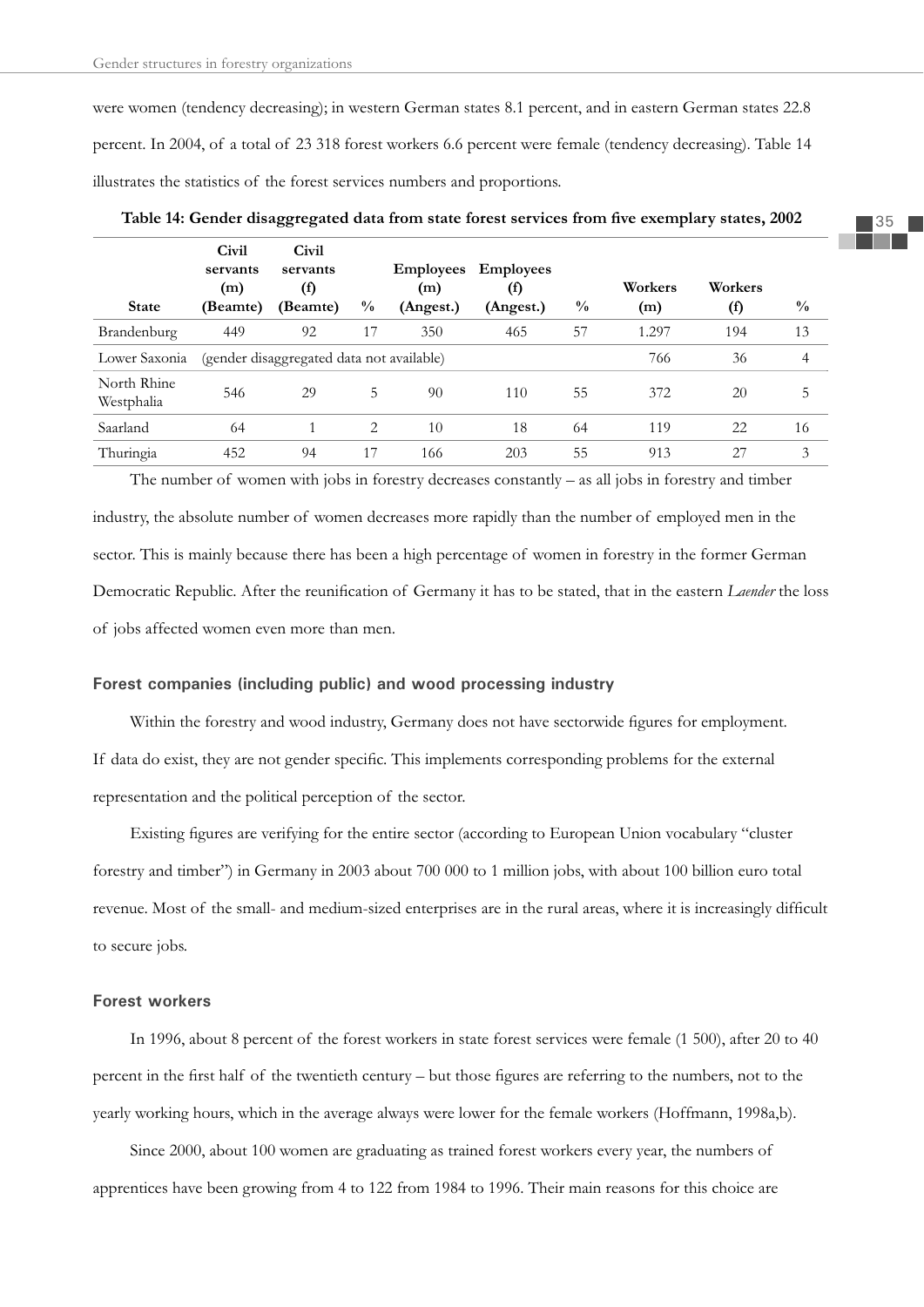their "interest in nature" and their preference "to work outdoor". Particularly the young trained female forest workers (21 to 30 years of age) have a strong interest in doing harvesting work. In 1988, 69 percent of female forest workers in GDR (east Germany) and 4 percent in FRG (west Germany) received formal training (Bock 2004, Hoffmann 1998a).

Female and male forest workers have different working profiles: only 0.8 percent of the women were working in harvesting (in 1996); about 50 percent of the female forest workers were mainly occupied with planting and other "typical/traditional female" work areas (Hoffmann 1998).

The box below shows, as an example, data from the German federal state Hessen:

#### **Forest workers in Land Hessen:**

The population census for Hessen from 1987 gave the figure of "3 191 forest workers" – not clearly defining the form of employment and area of work. The figure was probably higher due to double counting of work areas. A research study in 1994 tried to cover all forest workers – questionnaires were sent via the employers (forest authority, municipalities, private forest owners, accident prevention and insurance associations, contractors – forest authorities contacted about 2 400 forest workers). Responses came back from 1 150 forest workers, according to the following table:

| Employment/position                   | Total    | Men  | Women | Not specified |
|---------------------------------------|----------|------|-------|---------------|
| forest worker/state forest            | 690      | 656  | 33    |               |
| forest worker                         |          |      |       |               |
| municipal forest                      | 310      | 299  |       |               |
| Contract workers for private company  | 84       |      |       |               |
| Independent contract worker           | 32       | 31   |       |               |
| Contractor with permanent employees   | 12       | 12.  |       |               |
| Contractor with temporarily employees | $\Omega$ |      |       |               |
| Others                                |          |      |       |               |
| Not specified                         |          |      |       | Х             |
| Total                                 | 1 1 5 0  | L093 | 53    |               |
|                                       |          |      |       |               |

(From Klaus Schriewer, 1995)

Though the table above is not representative, it reflects the underrepresentation of women in forest work.

#### **Forest authorities and the forest service**

The number of persons employed in forest authorities and forest service is decreasing constantly (budget constraints, rationalization of workflow, change of forest management, privatization of forests, work delegated to contractors, technical development). Higher positions (better income and decision-making positions) are occupied "traditionally" by far more by men than by women. The portion of women in higher positions in the forest administration is about 1 to 3 percent (forest officers, heads of forest departments).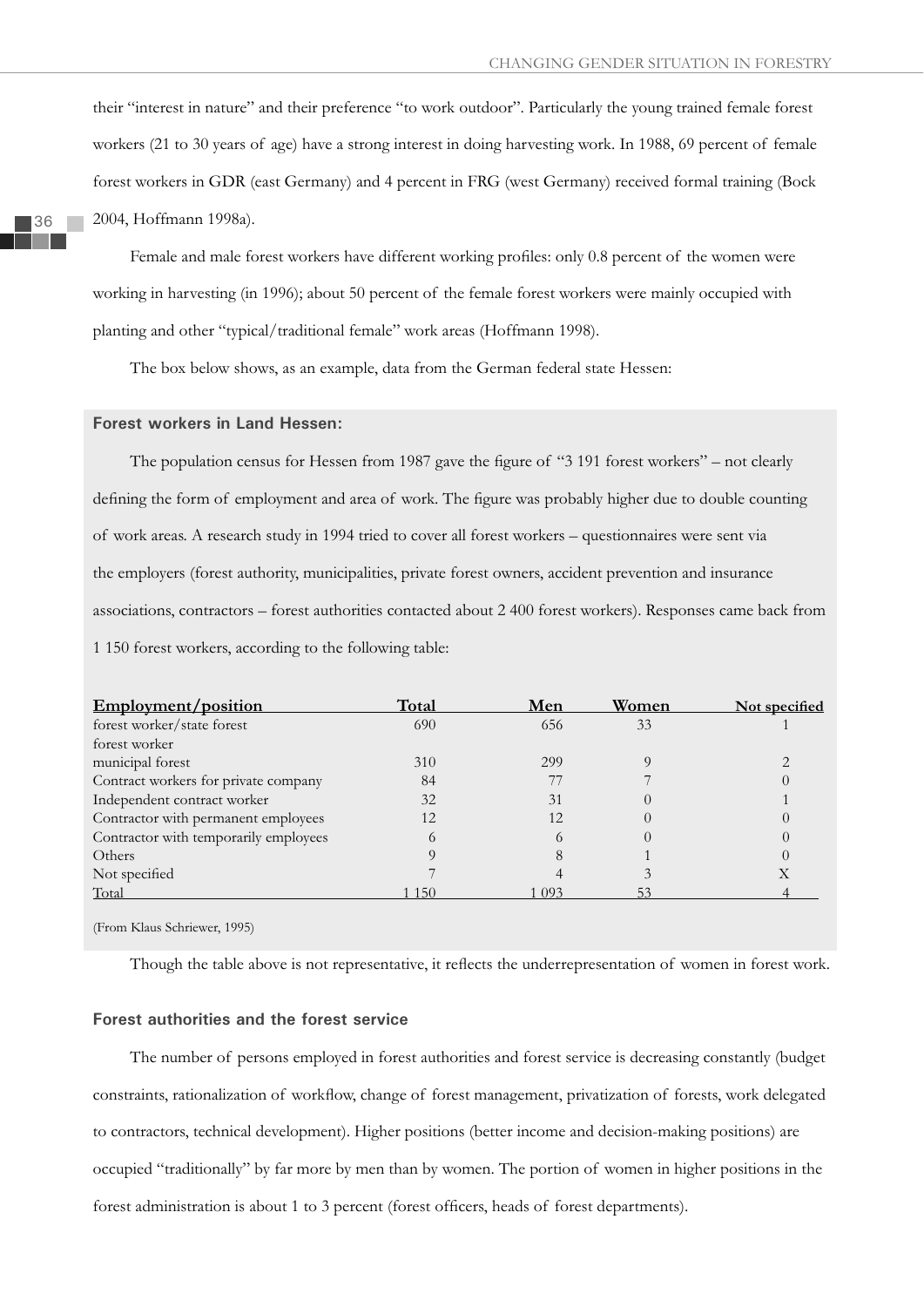#### **University and research institutions**

The proportion of women in forestry colleges and universities is clearly increasing since the 1970s. In 2002 in forest colleges, 15 percent of the students were female, in universities 25 to 30 percent. Still, the chance to get an adequate job is low for all (Lewark, 2003). Theoretically, there is no real difference for men and women to work in research in the forest sector (and in forest management), but figures show that women are underrepresented (roughly never more than 30 percent). As a rule, it can be stated that the higher the career is, the lower is the percentage of women.

Germany has four universities with Faculties of Forestry (and related): Göttingen, Freiburg, Dresden/ Tharandt and (Munich) Weihenstephan. The traditional curricula of these faculties have been adapted to forestry in Germany. Due to increasing numbers of students and dwindling job opportunities in the "traditional" German forestry sector, the faculties have been broadening their fields of studies, including for example international forests and landscape management, tropical agroforestry.

**Table 15: Number of students and proportion of women in the four universities with forestry study programs in Germany**

| University<br>year                                  |          | 1997 /<br>1998 |          | 1998 /<br>1999 |          | 1999 /<br>2000 |          | 2000 /<br>2001 |          | 2001/<br>2002 |          | 2002 /<br>2003 |          | 2004 /<br>2005 |          |
|-----------------------------------------------------|----------|----------------|----------|----------------|----------|----------------|----------|----------------|----------|---------------|----------|----------------|----------|----------------|----------|
| Faculty of<br>Forestry at<br>University of          | Freiburg | Göttingen      | Freiburg | Göttingen      | Freiburg | Göttingen      | Freiburg | Göttingen      | Freiburg | Göttingen     | Freiburg | Göttingen      | Freiburg | Göttingen      | Dresden* |
| Number<br>of forestry<br>students in<br>total       | 565      | n.a.           | 568      | n.a.           | 610      | 629            | 650      | 590            | 614      | 578           | 704      | 623            | 662      | 680            | 789      |
| $%$ of women<br>of total<br>students in<br>forestry | 25.3     | n.a.           | 29.2     | n.a.           | 30.1     | 24.4           | 28.3     | 27.6           | 30.3     | 28.8          | 32.3     | 28.4           | 32.1     | 29.4           | 45       |
| Dipl. title*<br>awarded<br>by men and<br>women      | n.a.     | n.a.           | 83       | n.a.           | 89       | n.a.           | n.a.     | n.a.           | n.a.     | n.a.          | 66       | n.a.           | n.a.     | n.a.           | 138*     |
| $\%$ of women<br>who got<br>Diploma title           | n.a.     | n.a.           | 24       | n.a.           | 23.5     | n.a.           | n.a.     | n.a.           | n.a.     | n.a.          | 25       | n.a.           | n.a.     | n.a.           | $43*$    |
| Ph.D. title<br>awarded<br>by men and<br>women       | 32       | 30             | 30       | 28             | 16       | 13             | 24       | 32             | 25       | 6             | 25       | n.a.           | n.a.     | n.a.           | n.a.     |
| $%$ of women<br>awarded<br>Ph.D.                    | 28       | 16             | 20       | 18             | 12       | 15             | 25       | 12.5           | 36       | 17            | 12       | n.a.           | n.a.     | n.a.           | n.a.     |

\* University of Dresden/Tharandt: titles awarded in forestry programs: master, bachelor and diploma for forestry, master of tropical forestry and diploma for environmental studies.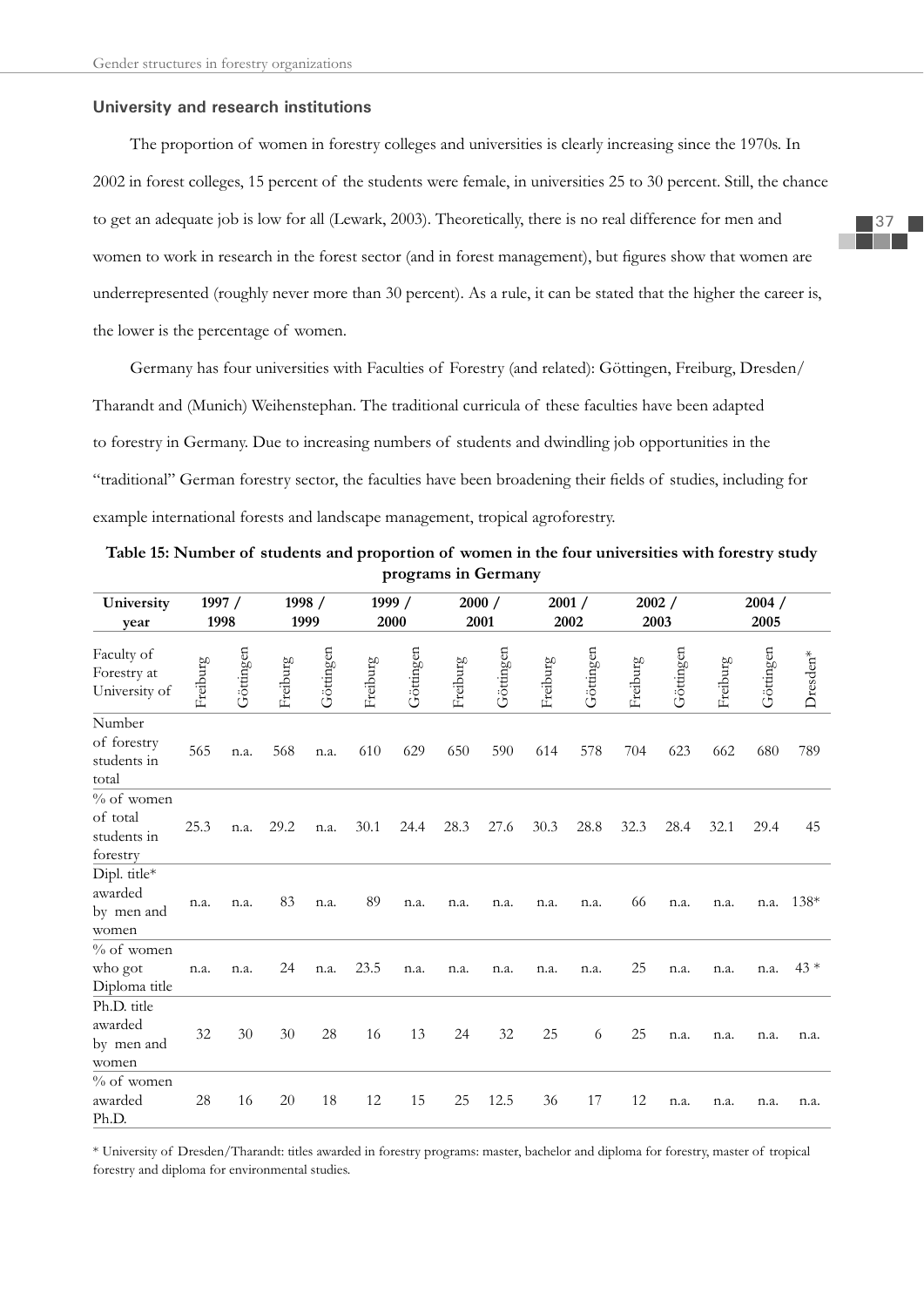#### **Additional information for comparisons:**

At the University of Göttingen over all faculties, an average of about 50 percent of all students are female. (All Göttingen-related data received from Dr Edit Kirsch-Auwärter, Universitätsfrauenbeauftragte Georg-August-Universität, Göttingen in 2004.) Göttingen changed to bachelor and master programmes in forestry starting in 1998.

Since 1999, the Faculty of Forestry at the University of Freiburg, in addition to the diploma programme, offers the international study programme "Sustainable Forestry and Land Use Management". About 30 students start their studies each year, the relation between male and female students is more balanced than in the "traditional" programme "forestry sciences" (Source: http://www.verwaltung.uni-freiburg.de/statdaten/). Data from the Faculty of Forestry at the University of Munich/Weihenstephan were not accessible during the time of our research in 2004.

Summarizing, it can be stated that there is a serious gap in reality and in statistical data material about women representation in the forestry sector. There are almost no figures available about gender distribution among forest owners and among hunters. The number of trained female forest workers is marginal. The number of women decreases with the career level of job position – but only in forest education, not in the actual positions. Figures for forestry are often mixed with statistical data about the agricultural sector – they do not differ much related to the position of women ("Frauen in Forst-und Landwirtschaft", Statistisches Bundesamt Wiesbaden, 2004).

### **1.8.2 Why is the gender representation the way it is in Germany's forestry sector?**

Even if there are almost no clear statistics showing gender disaggregated figures, it is obvious that women are poorly represented. Reasons for this are different, depending on the point of view such as ownership, timber industry, education, research.

For the sector of forestry (including hunting and wood industry), probably most of the time the physically hard work, outside of the controlled area of family and house, was traditionally regarded as a "male domain".

Because networks of men (supporting and promoting each other) have existed a long time and work well, it is difficult for women to enter the job market. Especially since the available jobs in this area are decreasing, it is difficult for women (or any other newcomer) to have access to rare jobs, even though the above-mentioned traditions are less important and less powerful control instruments today.

This is probably similar to jobs in the area of forestry research (universities). Even though the numbers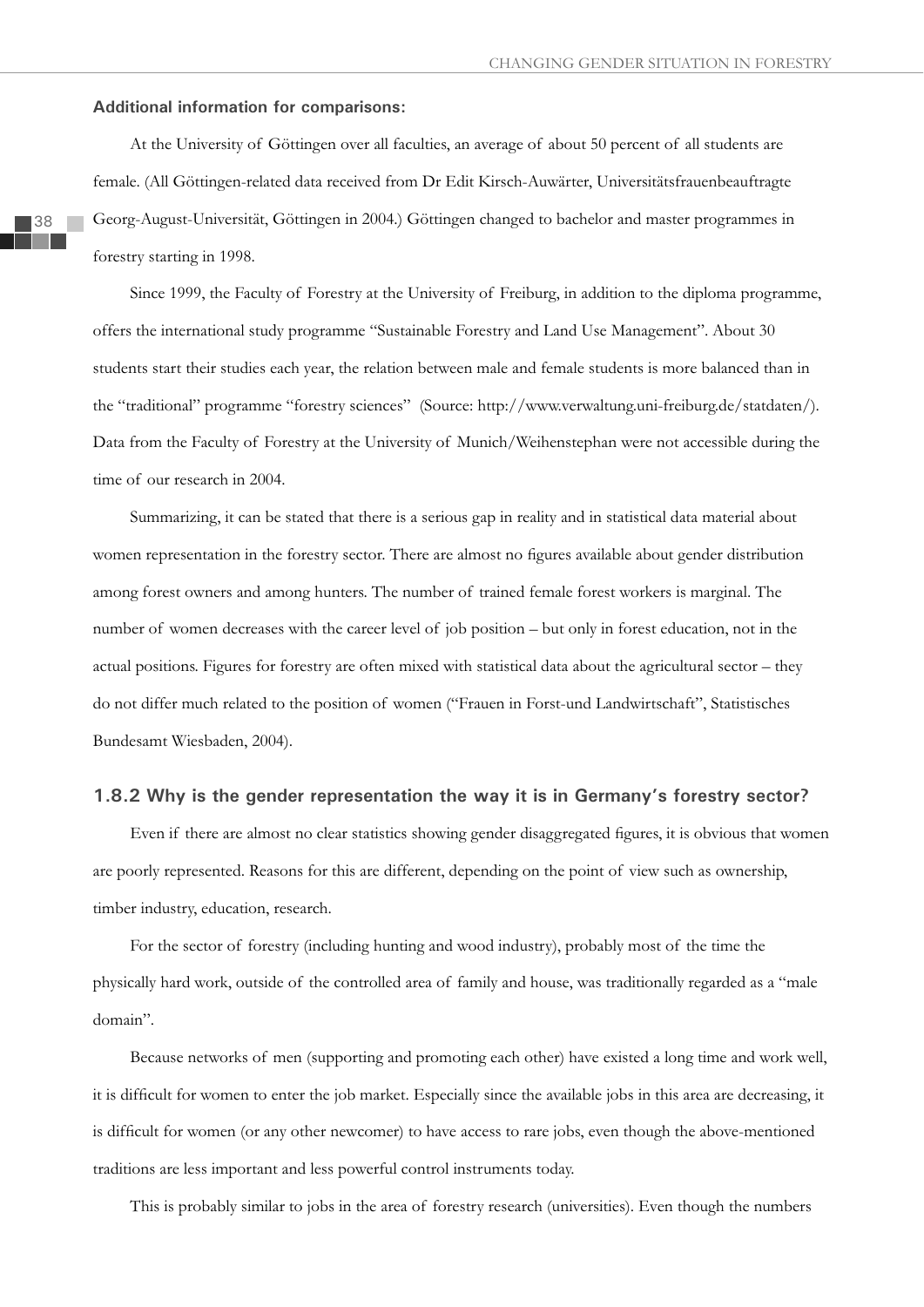of female students, Ph.D. students, teachers, professors are growing, the number of women in decision-making positions is relatively smaller than of men (compared to students' ratio).

The motivation and the demands of women are – perhaps – different from those of men: it seems that women are easier satisfied and settled with jobs, salaries, and working conditions – or just less willing or ready to fight for their dreams and incomes. Probably some of the women are too occupied with their family situation (education of children/no free kindergarten/other constraints) to pursue their own careers.

There are several means to improve this situation in Germany:

- raising awareness within the different state forest services and forest companies for gender issues;
- launching of a federal gender mainstreaming programme in the forest sector, including female forest ownership;
- collecting gender-sensitive data for the forestry sector at the federal level (responsible: federal ministry with the support of regional *Laender* ministries);
- actions to encourage female forest owners to take part in training courses;
- information and education from childhood about the potential opportunities in the forest sector;
- motivation for schoolgirls: showing "living examples of role models" in careers;
- respect of the principle "same salaries for same work";
- same appreciation of work from men and from women;
- enabling women who raise children to paid work and follow their careers; and
- x providing networks for women in the sector to give access to information, exchange of experiences, for motivation e.g.

# 1.9 ITALY

*By Laura Secco and Laura Peruch, Department of Land Use and Agro-Forestry Systems (Department of TESAF), University of Padova – Italy* 

### **Abstract**

On the basis of the available official data and of a preliminary ad hoc survey conducted in 2003 at national level, the paper presents the situation women are facing in the forestry sector in Italy in terms of number, employment conditions and perspectives for the future. The main problems – lower wages, low participation in decision-making and in power positions, preconceptions, etc. – are common to those outlined by specific studies or initiatives carried out in other countries (Croatia, France, Norway, Sweden, Switzerland, among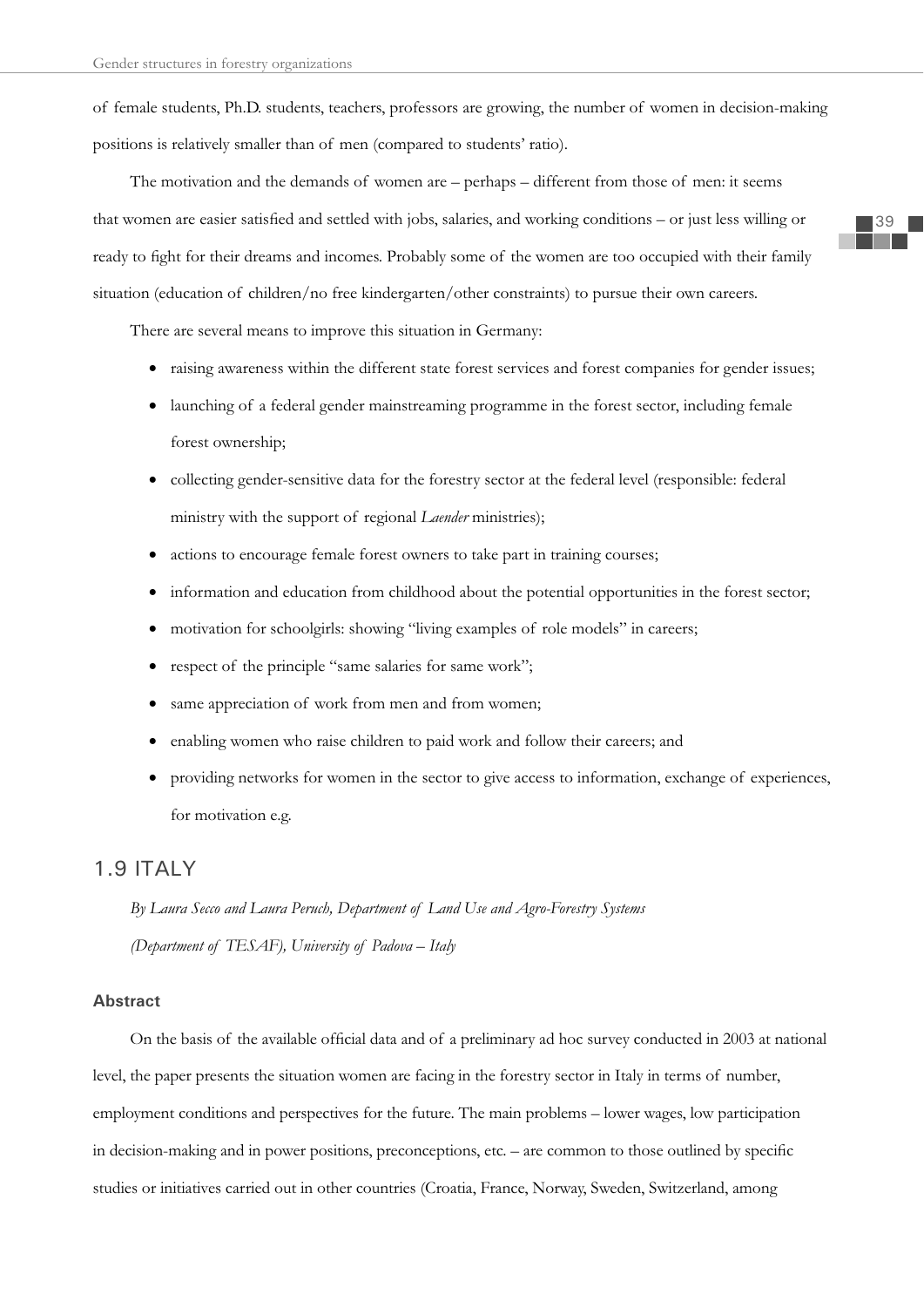others). However, in the near future, Italian women are expected to enter forestry professions at all levels in increasing numbers, acting as forestry workers, private and public forest companies' managers, experts and technical advisers, officers and agents of the paramilitary State Forestry Corp (*Corpo Forestale dello Stato*), and to demand their role, specific contribution and attitude to be more recognized. Social as well as forestry policies and strategies have to take into account this issue, which is part of broader changes throughout the forestry sector.

### **1.9.1 Introduction**

In Europe, the primary sector is included among the ten fields of work characterized by the higher disparity between men and women, where men are clearly prevailing (CE, 2000) and the role of women is underestimated or not even identified – also because specific statistical data and information on gender issues in agriculture and forestry sectors are lacking. Nevertheless, this situation reflects a more general one: according to data from the Ministry of Labour in Italy, even though 52.2 percent of public employees in 2003 are women, they only hold 4 percent of top management positions in public companies and 4.9 percent in private enterprises.

In Italy, as well as in other developed countries, forestry is still a "masculine universe": only a very limited number of women are directly employed in forestry operations in the field, although in several contexts women are more and more reaching higher qualification levels – bachelor degrees, master's and Ph.D. – in this field of study. Until a few years ago, the preconception that this kind of job was ill-suited for women was still in force, both among professional and academic foresters. This is proved by sentences such as "*Field operations carried out*  in coppices by women, young people or unqualified forestry workers can negatively influence coppice forests' productivity and facilitate *degradation phenomena*" (Cappelli, 1991), as reported in a well-known Italian textbook on forestry. Presently, and fortunately, change signals can be identified.

The present paper is intended to present the condition of women in the forestry sector in Italy, in terms of number, employment conditions and opportunities, current problems and future perspectives. It includes two main parts: the first analyses the few official data that are currently available on gender and forestry at the national level; the second one presents the results of a preliminary, empirical survey carried out in 2003 in the department of TESAF of the University of Padova.

#### **1.9.2 Official data on women in the primary sector in Italy**

In Italy, as well as in other European countries, forestry is only a secondary branch of agriculture. A branch in which the discrepancies between women and men are even more relevant than in the sole agricultural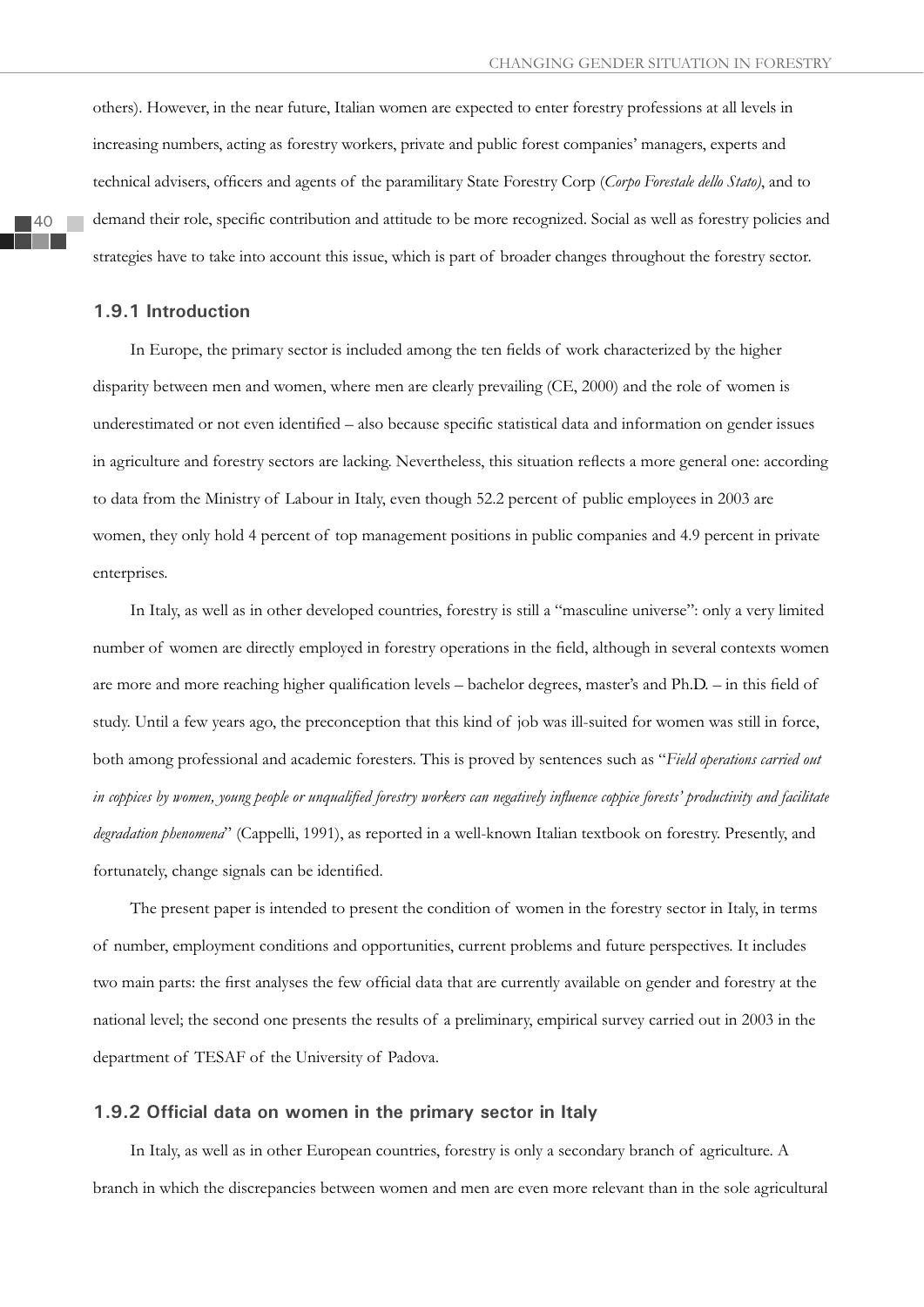sector, but where the informational level in terms of quantity and quality of statistical data are very low or even unexisting. In general, at national level, the data and information available on forestry works and workers are less detailed and comprehensive with respect to those available on other forestry issues, such as forested areas, forest fires, phytosanitary conditions, harvested wood. The Italian National Statistical Institute (ISTAT) does not provide disaggregated data about forestry workers employed by public authorities, private enterprises, or logging companies. With such a limited informative background, it is straightforward to understand how difficult it might be to collect and analyse even very simple and basic data on women involved in forest activities in Italy. Only few data are available from different official sources of information, as described in the following section.

### **ISTAT data**

According to EUROSTAT data (2004), women who are employed in the primary sector account for 4.4 percent of the total amount of employees in Italy. Women represented about 30 percent of top-level management in Italian agricultural firms in 2002 (Di Gregorio and Licari, 2005). According to ISTAT, women with occupations on farms or in forestry organizations amounted to 32.2 percent of the total number of employees within the primary sector in 2003 (Figure 3).



**Figure 3: Employees within the primary sector in Italy, by gender (%)**

### **The data of the Italian General Agricultural Census**

Within the time series of data reported by the Agricultural General Census carried out every ten years between the years 1861 and 1981 in Italy, the number of forestry employees (women and men) at national level is always very limited in statistical terms (Giungi, Zanzi Sulli, 1993). After 1981, in the ten-year Italian Agricultural General Census updating, employment definitions and classifications changed, thus making it impossible to identify disaggregated data specifically on forestry workers – they have been included in the broader category of agriculture and fisheries. As a consequence, the data can hardly be interpreted on the basis of common statistical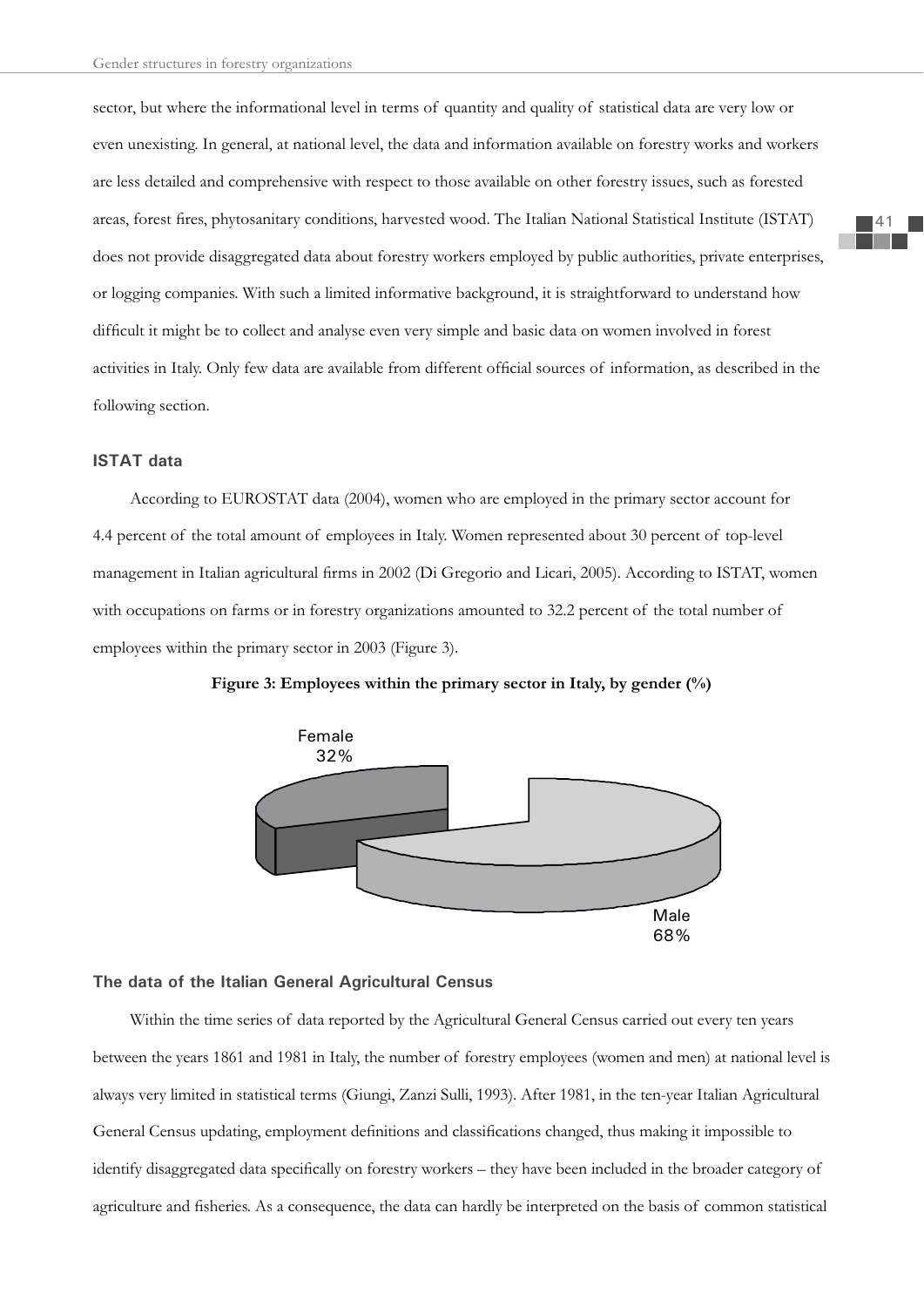parameters. Women working in forestry have been recorded by all mentioned census (Figure 4), with figures oscillating down to a minimum of 400 units in 1971, up to maximum of 9 000 units in 1931. With respect to the male universe, which varies between a minimum of 20 000 units to a maximum of 90 000, women in forestry have always represented a very limited percentage, never higher than 12 percent (Figure 5).

Analyzing the data both on women and men in the long period (Figure 4), it is meaningful to note two trends: (i) women are increasing while men are decreasing, which means that women substitute men in forestry when they move to other regions or occupational sectors; and (ii) when a growing demand for forest management has given higher employment opportunities the number of both women and men increased, thus showing that women's work was integrating and supporting men's work.





*Source:* the Italian General Agricultural Census.





*Source:* the Italian General Agricultural Census.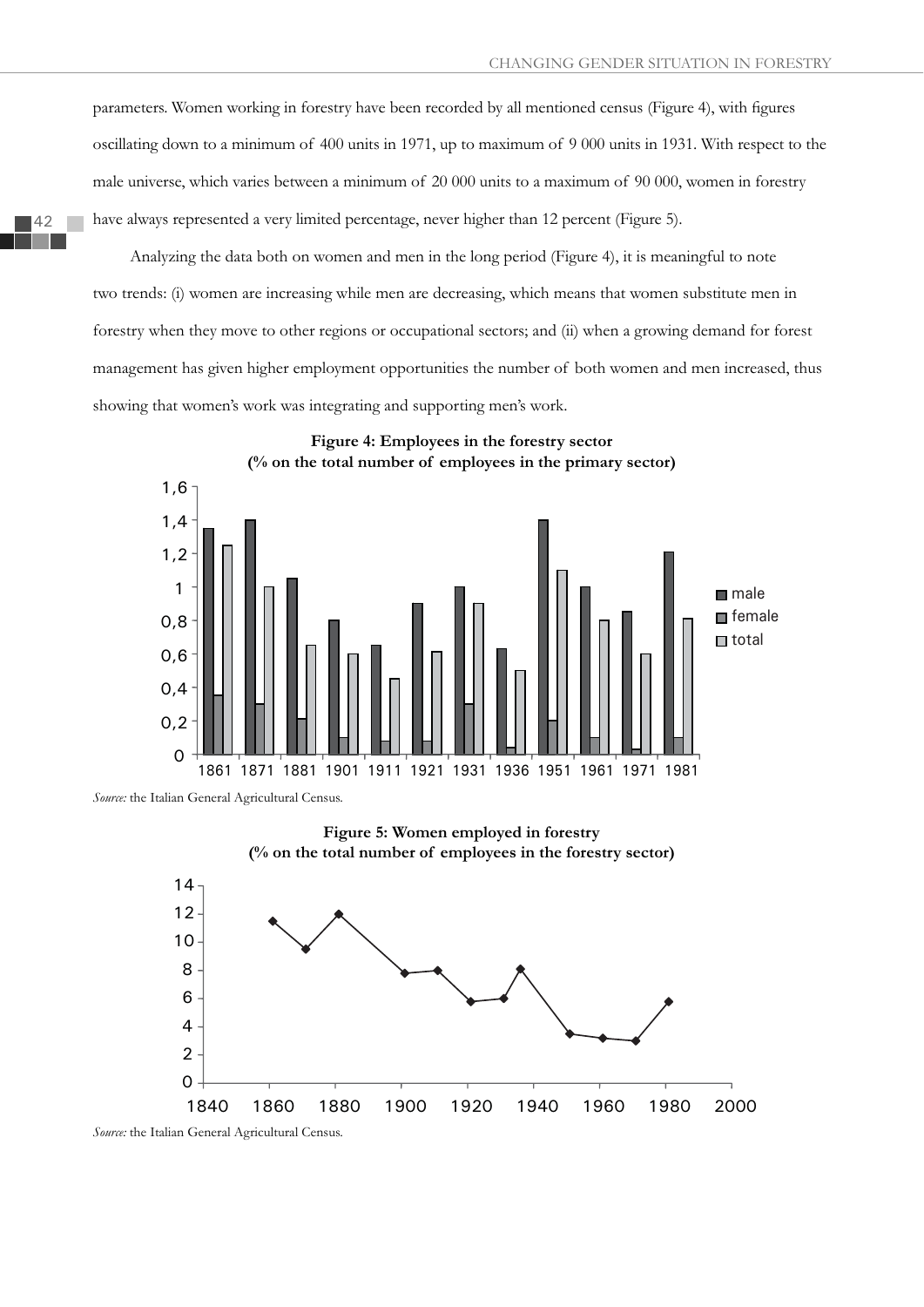### **The paramilitary State Forestry Corp data**

Within the paramilitary State Forestry Corp (CFS), with competencies in forests and environment, especially since 1992, women have recorded a constantly growing number in various occupational roles (at the beginning, only among technical and administrative staff than among forest rangers, and more recently also among officers). It has to be mentioned that in 1992 when the first female forest rangers were employed, women comprised about 3 percent of the CFS staff (Colletti, 1998).

In 1996, women were primarily engaged in the technical and administrative staff, representing 20 percent of its staff. Among officers, women accounted for 10.8 percent, while among forest rangers only 4.1 percent (Colletti, 1998). In 1996, not one woman held a top-management position within the CFS. It is worthwhile to mention that one year later, in 1997, the number of women had grown to +1.5 percent on average (Table 16). Nevertheless, males were (and still are) maintaining their predominance (Figure 6).

|                                    | 1996   |               |        | 1997          |
|------------------------------------|--------|---------------|--------|---------------|
| Occupation                         | Number | $\frac{0}{0}$ | Number | $\frac{0}{0}$ |
| Officers                           | 64     | 10.8          | 66     | l 1.1         |
| Forest rangers                     | 254    | 4.1           | 378    | 6.0           |
| Technical and administrative staff | 114    | 20.0          | 109    | 19.5          |

**Table 16: Women employed, by occupation, by CFS (1996-1997)**

*Source:* Colletti, 1998.

# **Figure 6: Men and women employed by the CFS (1997)**



# Technical and administrative staff: male 6%

Male 79%

At present, a specific Committee for Equal Opportunities has been created within the CFS (General Director Decree, 15 March 1996, according to art. 20 DPR 31 July 1995). Women in the CFS staff are no longer unusual: they are engaged with the same procedures and rules with respect to their male colleagues, they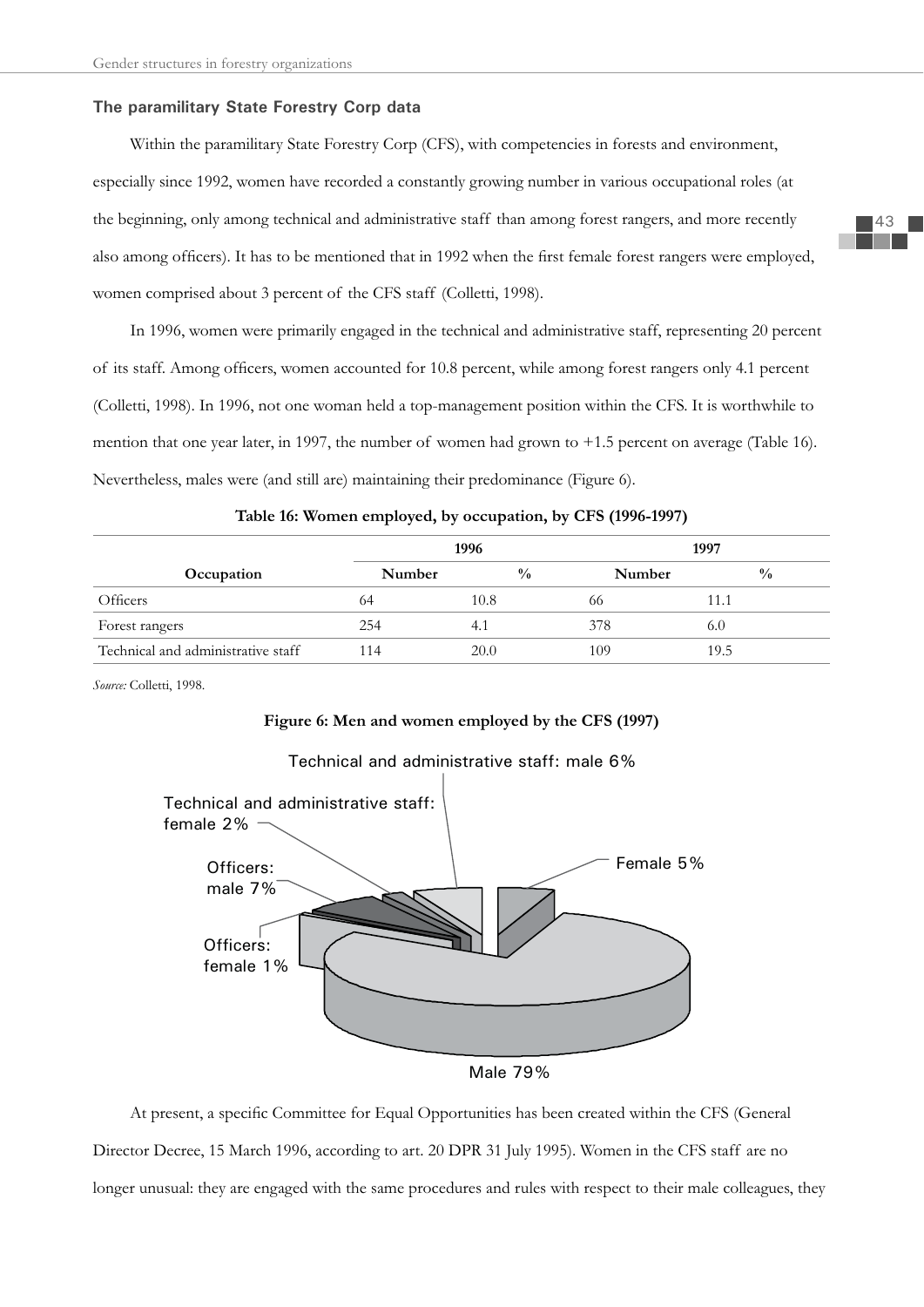are enrolled in the same professional training activities and they are working with the same occupational roles, both at operational and administrative levels. New data should be collected from CFS for proper updating, but they are not directly available through public statistics.

#### **Education and qualification**

With regard to education, according to the Ministry of University and Scientific Research and to two well-known tertiary colleges dealing with agriculture and forestry in Friuli Venezia Giulia and Veneto regions (northern Italy), several young women decided to undertake forestry studies only after finishing high school. This seems to be due to two main reasons, strictly connected with the specific national context: first of all, in Italy the tertiary colleges that provide highly qualified professional skills in forestry after primary school are almost completely lacking, while there are 13 universities that have a Master of Science or Bachelor-level courses in the field of forestry; secondly, there is a socio-cultural feature to be considered: the family strongly influences a young woman's choice in terms of education and career  $-$  at 14 years old it is unlikely that young women have already reached a well-defined vocation in forestry.

From 1982 to 2001, 165 specialized forestry workers received their professional qualification at the Forestry Tertiary College of Paluzza in Friuli Venezia Giulia region, of which only 5.5 percent were female. In the last six to eight years, the number of qualified women at one of the two mentioned tertiary colleges in northern Italy have been less than three per year on average. Table 17 presents the women who are educated in forestry at the university level.

| Year |                  | <b>Women graduates</b> |               |  |
|------|------------------|------------------------|---------------|--|
|      | <b>Graduates</b> | <b>Number</b>          | $\frac{6}{6}$ |  |
| 1998 | 235              | 70                     | 29.8          |  |
| 1999 | n.a.             | n.a.                   | n.a.          |  |
| 2000 | 273              | 94                     | 34.4          |  |
| 2001 | 446              | 171                    | 38.34         |  |
| 2002 | 492              | 173                    | 35.16         |  |

**Table 17: Women graduates at Italian universities (Bachelor of Science or Master of Science degrees in forestry)**

*Note:* n.a. = not available *Source:* Murst, 2003

According to the official registry of self-employed persons working in the agriculture and forestry sectors (Brunori, 2003), women made up only 13.7 percent of the total in 2003; the percentage of women among those who are less than 34 years old is about 24 percent, while the percentage among those who are more than 40 years old decreased to 14.4 percent (Table 18). (In Italy, graduates in agriculture or forestry sciences are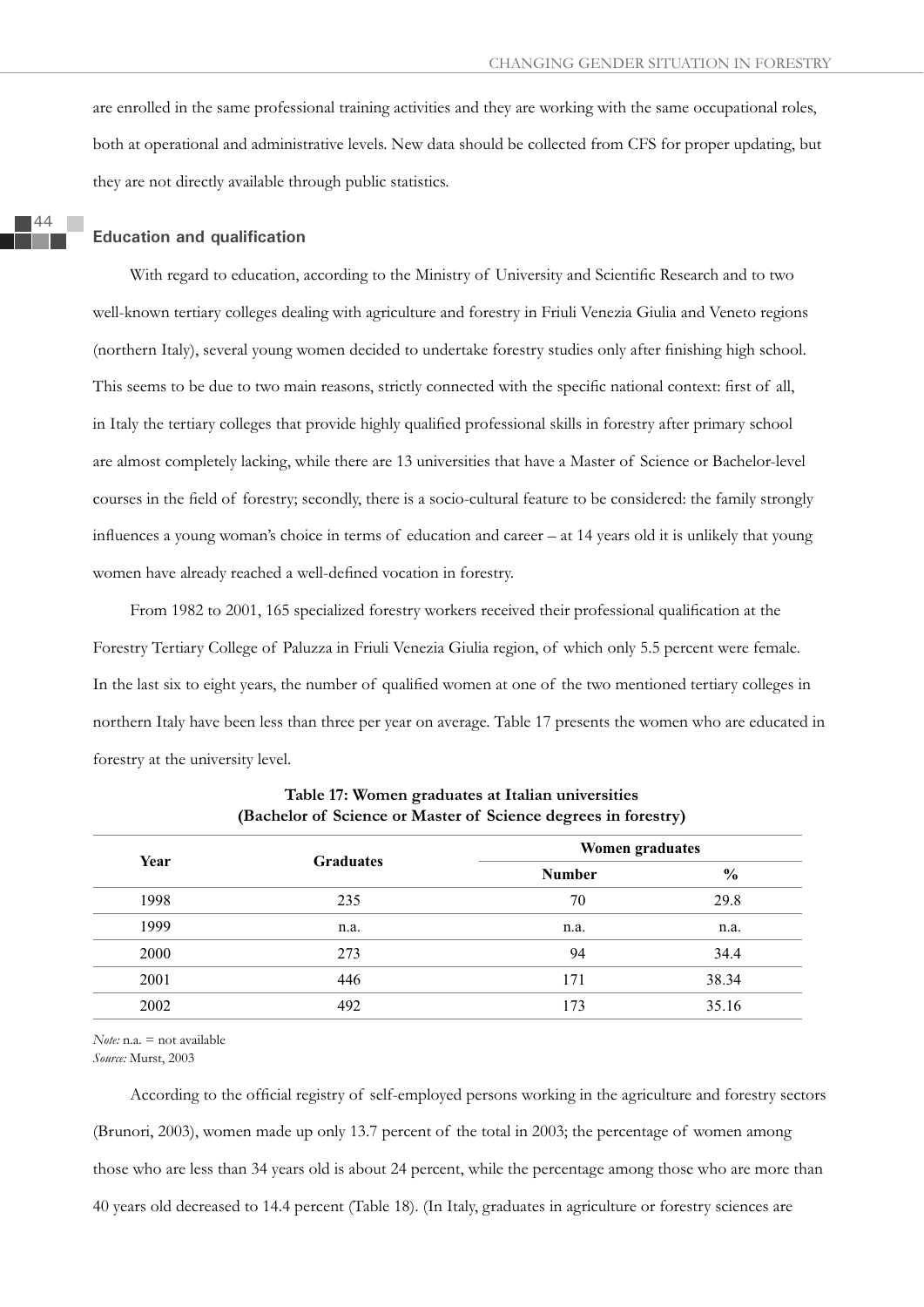allowed to be included in the registry – maintained at the local and national level – after graduating, passing a specific examination and paying the annual admission fee.) The higher percentage of women working in forestry has been recorded in the northwestern regions of the country, at 16.9 percent, and a lower percentage in southern Italy and the islands, at 11.9 percent (Table 19). This discrepancy is strictly connected to Italy's historical background and local socio-cultural and economic conditions between "the north and the south", which have had significant gaps on different issues as well (including educational level and employment opportunities in forestry).

|        | Age $(\%)$      |       |       |       |       |       |       |      |       |
|--------|-----------------|-------|-------|-------|-------|-------|-------|------|-------|
| Gender | $<$ 34 $\rm{v}$ | 35-39 | 40-45 | 46-49 | 50-54 | 55-59 | 60-64 | > 65 | Total |
| Male   | 76.1            | 79.7  | 85.6  | 94.5  | 98    | 98.7  | 98.9  | 97.8 | 86.3  |
| Female | 23.9            | 20.3  | 14.4  | 5.5   |       | 1.3   | 1.1   | 2.2  | 13.7  |

**Table 18: Self-employed graduates in agriculture and forestry, by age and gender (2003)**

*Source:* Official registry of self-employed persons.

# **Table 19: Self-employed graduates in agriculture and forestry, by geographical distribution and gender (2003)**

|        |                                     | Geographical distribution in Italy  |                                  |                                                |  |  |  |  |  |
|--------|-------------------------------------|-------------------------------------|----------------------------------|------------------------------------------------|--|--|--|--|--|
| Gender | Northwest regions<br>$\binom{0}{0}$ | Northeast regions<br>$\binom{0}{0}$ | Centre regions<br>$\binom{0}{0}$ | South regions<br>and islands<br>$\binom{0}{0}$ |  |  |  |  |  |
| Male   | 83.1                                | 86.9                                | 82.8                             | 88.1                                           |  |  |  |  |  |
| Female | 16.9                                | $\vert 3.1 \vert$                   | 17.2                             | 119                                            |  |  |  |  |  |

*Source:* Official registry of self-employed persons.

### **Employment opportunities for women graduates in forestry**

In 1999, a study was carried out by CENSIS, taking into consideration the 42 women who graduated in forestry in 1992. Although the data are limited and although the results cannot be considered statistically representative of the national situation, it is worthwhile to briefly comment on them. According to the study, three years after graduation about 38 percent of women forestry students had found permanent employment while 42 percent found temporary positions. Some 8 percent of them were already employed before finishing their studies. This means that about 88 percent of women graduates found work quickly; in any case, the figure is considered the highest (+27 percent) with respect to all the other sectors in which women graduate. When compared with male colleagues, women have found it easier finding a job after graduating (Table 20).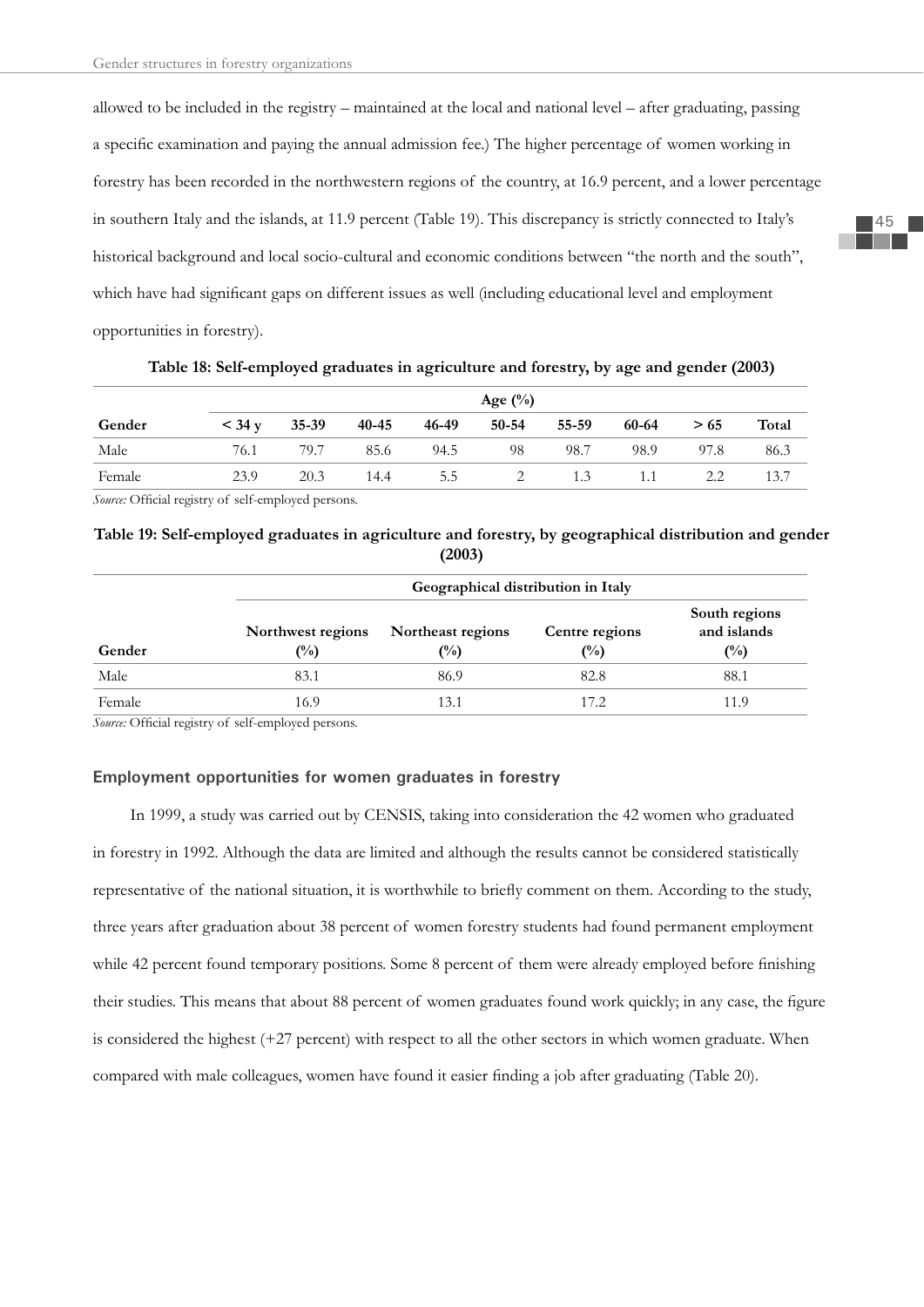| Gender | Permanent job<br>$\binom{0}{0}$ | Temporary job<br>$($ %) | <b>Employed before graduating</b><br>$\binom{0}{0}$ |
|--------|---------------------------------|-------------------------|-----------------------------------------------------|
| Female | 38.0                            | 42.1                    | 7.9                                                 |
| Male   | 30.5                            | 31.0                    | 10.2                                                |

**Table 20: Forestry graduates employed three years after graduating, by gender and type of job (permanent or temporary)**

1992 data.

*Source:* CENSIS, 1999.

According to CENSIS, about 43.3 percent of women who graduated with forestry degrees in 1992 were employed in 1999 as freelancers; 28.6 percent of them were self-employed or entrepreneurs; the remaining 17.6 percent were included in the non-specified category of "Other". None of the women employed by companies or other organizations held a managerial position; about 32.2 percent of them were employed as school teachers (the percentage in 1992 was considerably higher than the 23.7 percent recorded for total women university graduates in Italy). Finally, in 1992 about 14 percent of forestry women graduates were public workers, but only 3.2 percent of them were employed as public officials and 5.4 percent in "Other jobs".

The aforementioned data should be considered out of date, as in recent years structural and significant changes within the forestry labour market have taken place in Italy and Europe. Among the driving forces, it is worthwhile to mention, at least: the globalization process, the European common agricultural policy and rural development (which have assigned a growing role to forestry and to the protection of environment); the decreasing role with direct management responsibilities of governments and other public authorities into the forestry sector; the growing demand for more environmentally friendly and natural products and services; and the organizational arrangements carried out by industries, businesses and enterprises to fit in more flexible working structures (Lewark *et al.*, 2000). New occupational opportunities for qualified forestry workers and professionals have emerged as a consequence of an increasing demand for protected areas, urban greenery and forests, and wooden biomasses for energy production, among other things.

In the past, forestry graduates were usually employed by public forestry authorities (first by the paramilitary CFS, and more recently by the Forestry Services of the regions). Presently, though, as a consequence of the aforementioned phenomena, young foresters are dealing with new kinds of jobs and fields of work. In order to have an idea of the trends in the recent past, Table 21 presents employment changes for graduates in the Forestry Sciences at the University of Padova in two periods: 1985-1989 and 1990-1995 (Defrancesco, 1997).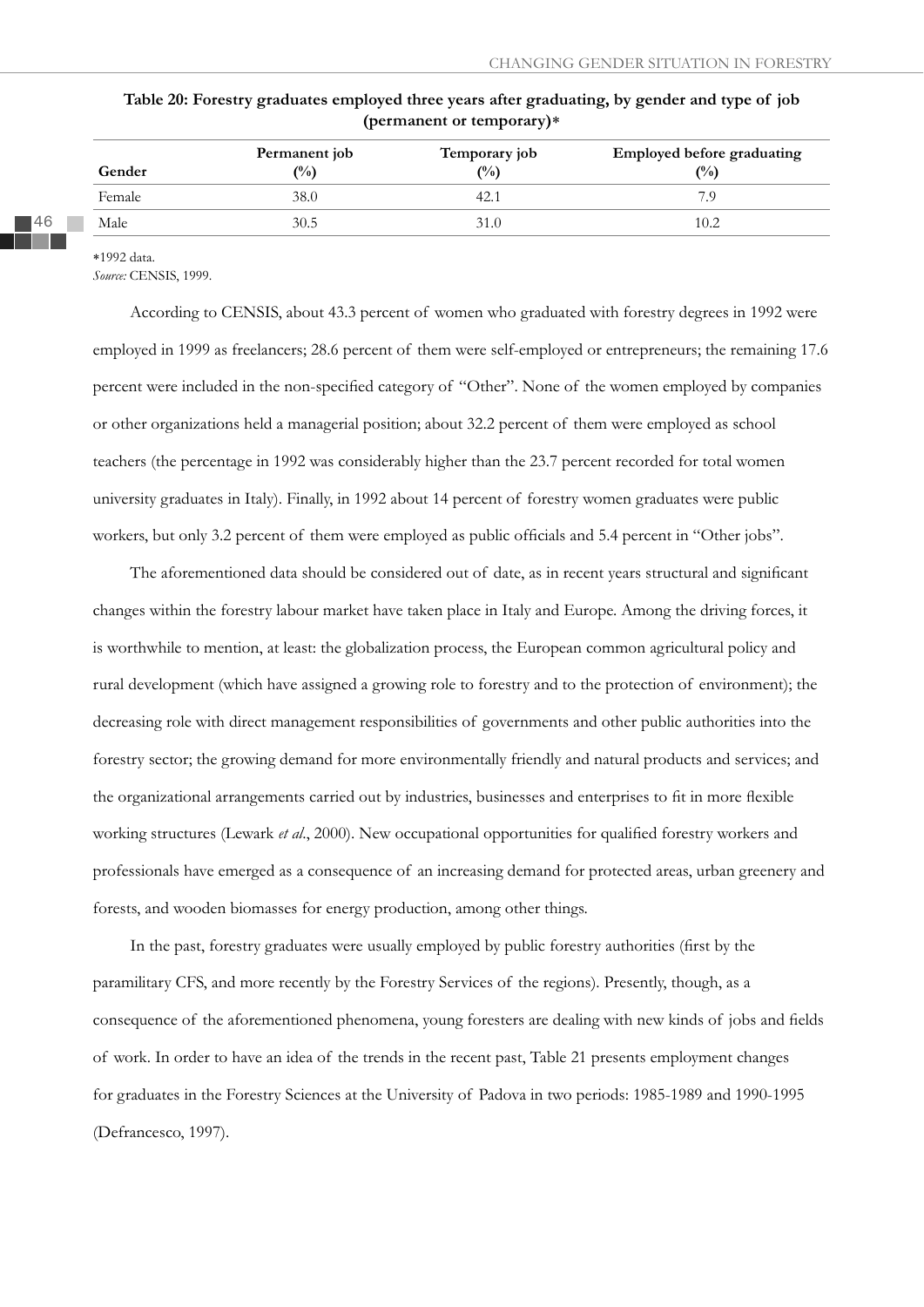| <b>Employment</b> type                  | 1985-1989<br>$(^{0}/_{0})$ | 1990-1995<br>$(^{0}_{0})$ |
|-----------------------------------------|----------------------------|---------------------------|
| Employed by local public authorities    | 28                         | C.                        |
| Employed by national public authorities |                            | 3                         |
| Teachers                                | 15                         | 12                        |
| Self-employed                           | 28                         | 12                        |
| Other job                               | 24                         | 55                        |
| Not employed                            |                            | 13                        |

**Table 21: Changes in employment for graduates in Forestry Sciences, University of Padova**

*Source:* Defrancesco, 1997.

With regard to women's employment opportunities in a general occupational context, even if specific quantitative data are lacking there is reason to believe that women are mainly employed in jobs more related to environmental protection, environmental education, rural development, urban forestry than in jobs more strictly related to traditional forest management activities.

# **1.9.3 Results of a preliminary ad hoc survey in Italy**

A preliminary survey on the condition of women in forestry in Italy was carried out in 2003 at the Department of Land and Agro-Forestry Systems at the University of Padova. Questionnaires were sent to 48 forestry workers (45 women and 3 men) selected from a broad range of roles and occupational categories. They include: 27 employees in public forestry authorities; 3 self-employed women; 3 women employed as forestry workers in the field; 2 women managers in harvesting companies; 9 researchers employed by the university; and 3 women employed by a forest owner's association. The questionnaires drew a 62.5 percent response rate. In addition, 5 direct interviews were carried out, focusing on the women involved in field forestry works.

Based on the questionnaires, data have been collected on the number of women employed by some public forestry authorities in four Italian regions and on their occupational roles and hierarchical positions (as workers, officials or managers), see Tables 22 and 23.

| Public forestry authority                                  | Male  | <b>Female</b> | Female $(\% )$ |
|------------------------------------------------------------|-------|---------------|----------------|
| Veneto region forestry services (north Italy)              | 623   |               | 2.4            |
| Trentino Alto-Adige region forestry services (north Italy) |       |               | 25.0           |
| Sardinia region forestry services (island)                 | 4.067 | 566           | 12.22          |
| Basilicata region forestry services (south Italy)          | 1.331 | 2.738         | 70.8           |

| Table 22: Forestry workers employed by public forestry authorities, by gender |  |  |
|-------------------------------------------------------------------------------|--|--|
|                                                                               |  |  |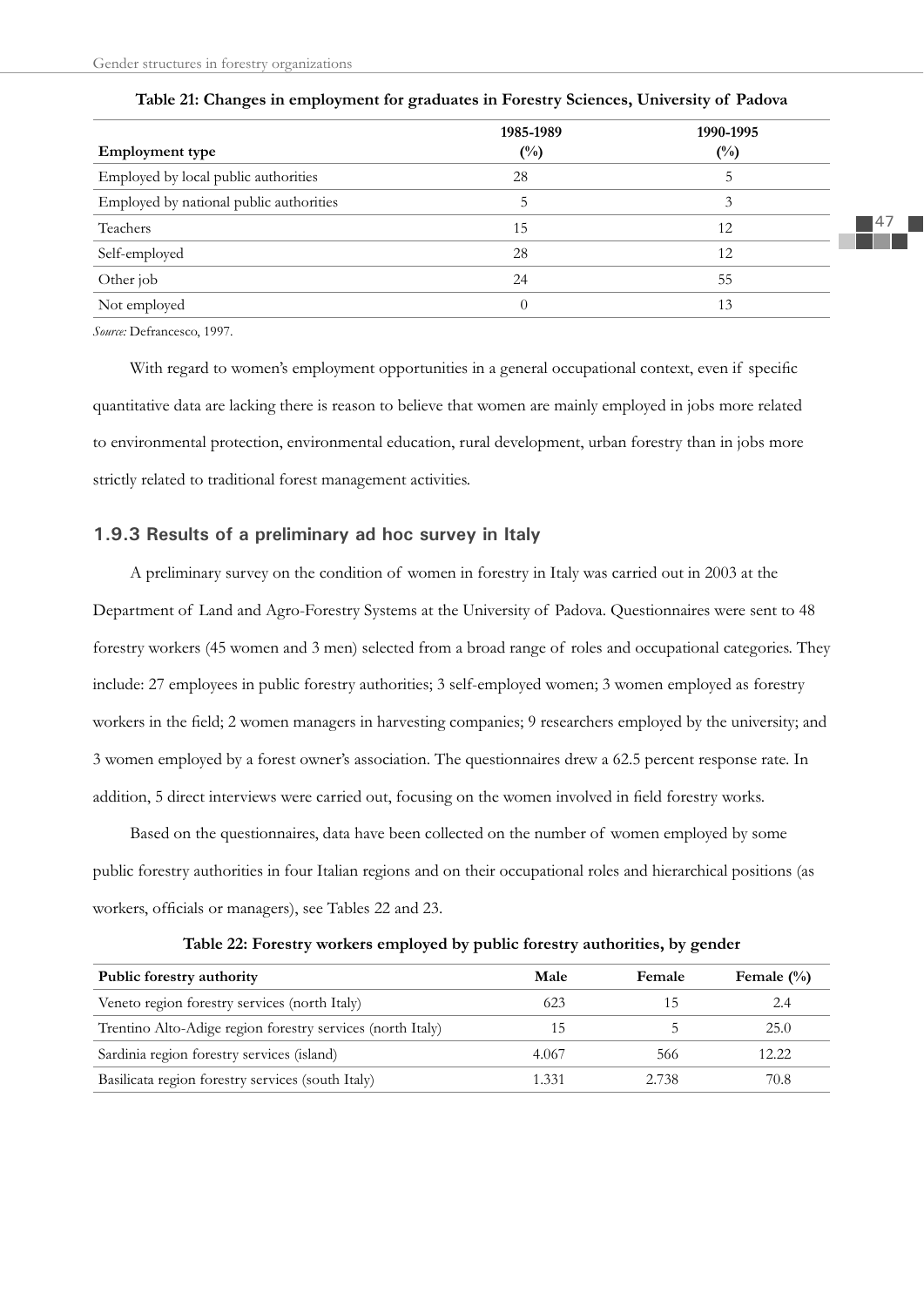| Public forestry authority                                  | Male | Female | Female $(\% )$ |
|------------------------------------------------------------|------|--------|----------------|
| Veneto region forestry services (north Italy)              | 70   |        | 15.6           |
| Trentino Alto-Adige region forestry services (north Italy) | 40   |        | 10.0           |
| Sardinia region forestry services (island)                 | 39   | 10     | 20.41          |
| Basilicata region forestry services (south Italy)          | 1 Q  |        | 174            |

Table 23: Public officials and managers employed by public forestry authorities, by gender

It is worthwhile to mention that the percentage of women employed as forestry workers by public forestry authorities is significantly higher in Basilicata, a region in southern Italy. This is mainly due to the strategic role historically assigned by local southern governments to forestry employments. Occupational opportunities have always been provided in this sector by local politicians, both for welfare and political power reasons. Field activities for forest and environment management, fire prevention, soil erosion control, for example, provide thousands of jobs for unqualified people, in regions where the unemployment rates have always been very high, especially for women. With regard to officials and managers, the percentage of women among them is more consistent among the investigated regions, both in the south and in the north of Italy.

According to the questionnaire's results, women are actually precluded from some specific tasks that are considered to be traditionally masculine such as, for example, those carried out by forestry workers who use chainsaws during timber harvesting operations. The "*lack of force, physical energy and hardiness*" is considered by those who were interviewed to be the main reason for gender differences among forestry workers, while the "*maternity*" and the "*lack of expert and well-motivated women*" are considered to be the reasons in setting gender differences among males and females engaged in advanced tasks and higher responsibilities (officials and managers), both in the case of public employers and self-employments.

Finally, and significantly, about 13 percent of women included in the sample were aware of denunciations of labour injustices and cases of abuse. If compared with the figure reported at national level (4 to 6 percent of the workforce experienced discrimination at the workplace), (Giglioli and Harald, 1999), the percentage is significantly higher.

According to interview results, the interviewed women engaged as forestry workers and entrepreneurs emphasized that actual forestry work does not require special "physical requirements". They believe that women are being prevented from taking part in these activities because of close-mindedness and routine reasons rather than for real physical ability or other kinds of limitations. Such situations are now changing, even in Italy: increasingly, women are being accepted and recognized as professionally qualified and well-prepared to deal with their forestry tasks, both by their male colleagues and by officers.

Women do not perceive using technical equipment (trucks, tractors, chainsaws, etc.) in forestry sites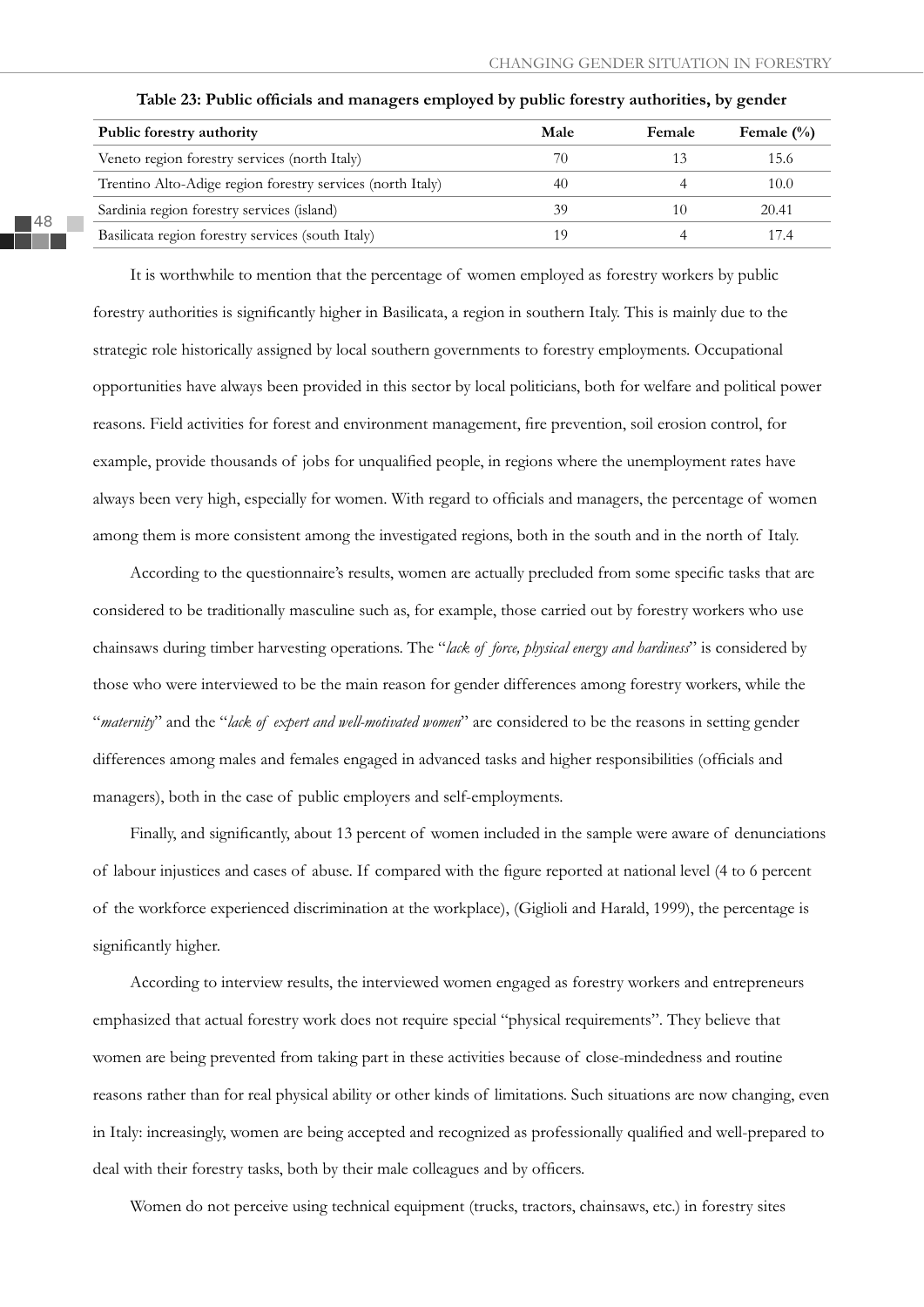during logging activities as a problem. In addition, with respect to their male colleagues, the interviewed women believe that women are more careful concerning special tasks (in burning felling waste, for example, they declare to pay more attention to avoid damaging the trees around them than their male colleagues). It is worthwhile to mention that some of the interviewed women love their job, and are very satisfied, especially because it allows them to spend their working day in open spaces, in wild nature, and not in an office.

### **1.9.4 Final considerations for Italy**

According to this preliminary, but only partial survey carried out in 2003, women in the forestry sector in Italy are still a narrow minority. Their number is even smaller when considering the less qualified occupational roles and employments. The lack of well-motivated and professionally qualified women is considered to be one of the key factors influencing inequalities among males and females based on gender issues in the forestry sector.

A reversal process, however, has begun: the number of women who receive a graduate degree in Forestry Sciences is increasingly growing, as well as the number of women who are entering the paramilitary CFS. In addition, structural (and cultural) changes are affecting the Italian forest labour market and forestry sector, as a consequence of the growing awareness of environmental and social problems, the growing demand for new forest products (non-timber forest products, organic wild products, etc.) and services (carbon sequestration, landscape protection, biodiversity conservation, quality water supply, employment opportunities for rural people, etc.). This is creating new, differentiated niches in the labour market, where women can properly place themselves. Nevertheless, past experiences have shown that this process will not spontaneously proceed. Strong commitment is needed both by women and by key decision makers (FAO/ECE/ILO, 2001) in order to improve the organizational framework, by introducing more transparent rules on selecting employees and advancement procedures, setting proper services to family (welfare), providing part-time positions (also at the top-management level), and improving women's access to training and education programmes, among other things.

On the other side, cultural and mentality improvements are needed so that women's positive role in the natural and forest resources management sectors can be recognized. Such a role is connected, among others, to their particular behaviours and attitudes (communication ability, capacity to adopt participatory approaches in conflict management, aptitude in facing problems, and adopting non-conventional approaches).

Further research, however, is needed in order to systematically collect data on women in forestry in Italy – not only for updating the informative framework (most of the official data actually available are quite outdated) and for addressing specific policies and strategies to promote equal opportunity and to avoid discrimination, but also for giving women higher credit into the forestry sector.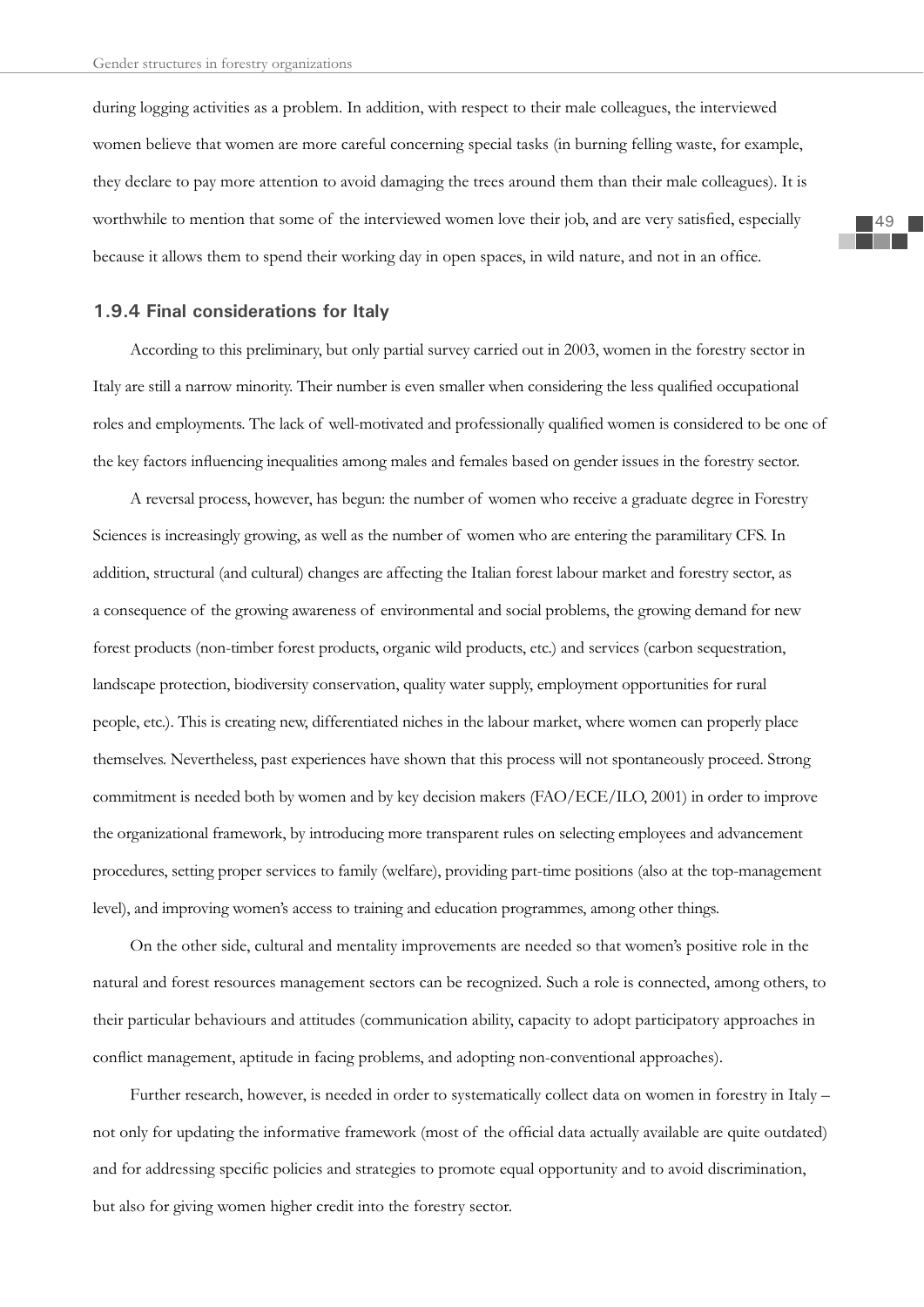#### **1.10 Norway**

*By Berit Sanness*

#### **1.10.1 General aspects of the forestry sector in Norway**

Characteristics of Norway's forestry sector are:

Total forest area: 12 million hectares

Annual growth: 22.5 million m<sup>3</sup>

Annual felling (excluding fuelwood and natural dead trees): 7.5 million m<sup>3</sup>

Standing volume (more than doubled in 100 years): 660 million m<sup>3</sup>

Within the past 20 years, timber prices have dropped substantially while costs of forest operations have increased. These factors and others have contributed to increasing mechanization in forestry operations and to restructuring the forestry sector. Private forest owners have also been affected as their work has dramatically decreased. In 2003, entrepreneurs with exclusively mechanized harvesting machines carried out 85 percent of the harvesting in Norway (Norwegian Statistics, 2004).

In addition, the number of employees in forest owners' organizations has declined about 25 percent in the last ten years, with further reductions expected. Although the number of forest officers within the Forestry Service is the same as 20 years ago, the work focus has changed for many of them and they now spend less time dealing with forestry matters.

# **1.10.2 Gender representation across organizations in Norway**

#### **The Norwegian Forestry Service**

In 1986, 435 people were employed in Norway's Forestry Service. The Forestry Service continues to be stable in terms of the number of people it staffs, as in January 2006 the company employed 425 people; however, although the share of women in forestry positions has increased, it is still very low because currently women hold only 11 percent of forestry positions (see Table 24).

|  | Table 24: Share of women in forestry positions in the Norwegian Forestry Service, 1986-2006 |  |  |  |  |
|--|---------------------------------------------------------------------------------------------|--|--|--|--|
|  |                                                                                             |  |  |  |  |

|                                  | 2006   | 2001   | 1996  | 1991* | 1986  |
|----------------------------------|--------|--------|-------|-------|-------|
| National level, forestry section | 27%    | 25%    | 26%   | $6\%$ | $0\%$ |
| County level                     | $15\%$ | $11\%$ | $4\%$ | $2\%$ | $1\%$ |
| Municipality level               | 10%    | $8\%$  | $5\%$ | $2\%$ | $1\%$ |
| Total, on average                | $11\%$ | $9\%$  | $7\%$ | $3\%$ | $1\%$ |

\*Estimated.

*Source:* The Norwegian Forestry Society, 1986 to 2006.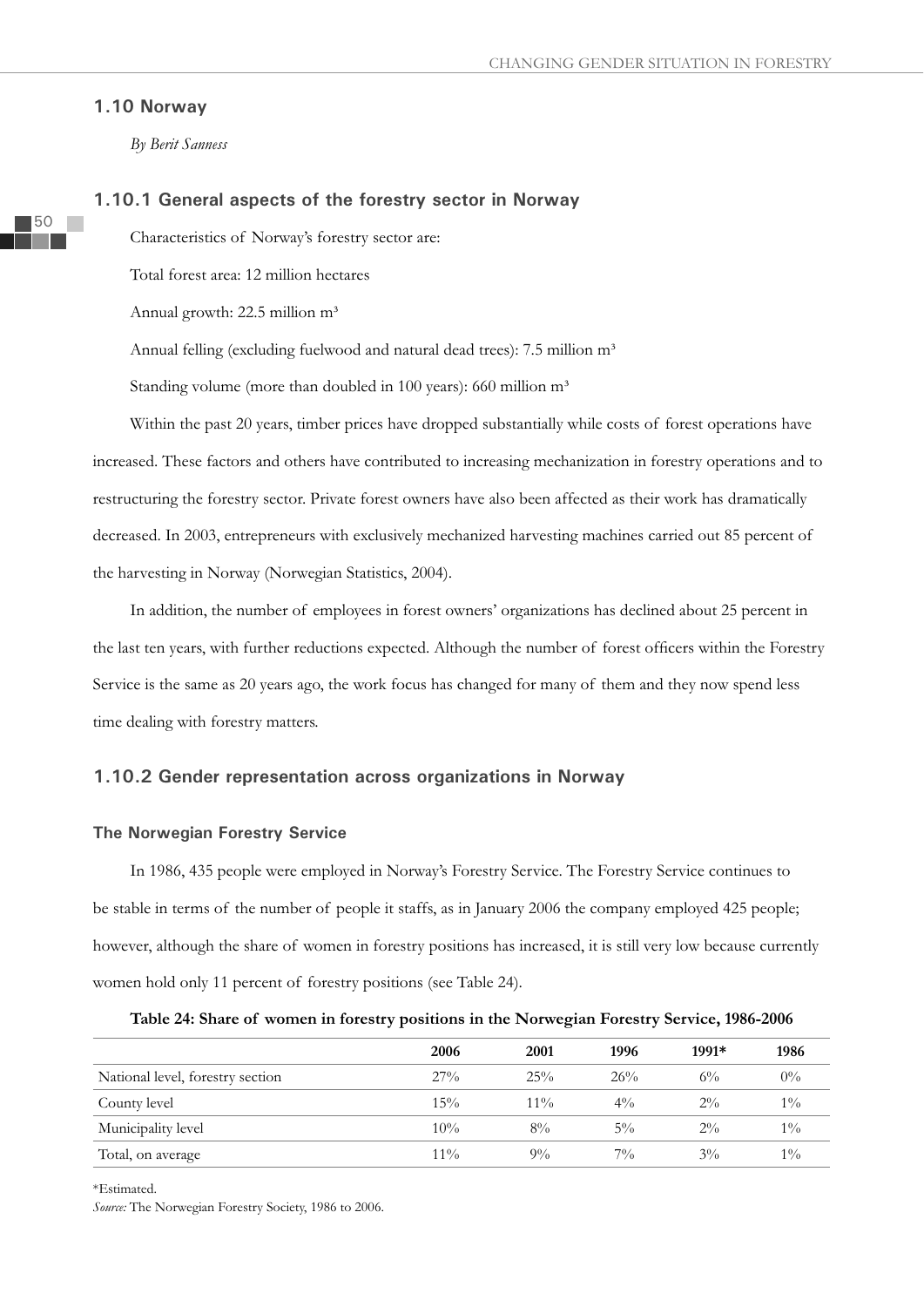#### **The State Forest and Land Corporation (Statskog SF)**

Statskog SF is a state-owned commercial company, holding about one-third of the country's total land area (including 10 percent of Norway's forest area). At present, forestry represents approximately 50 percent of the company's economy. Since 1995, Statskog SF has met the 40 percent requirement concerning gender balance among board members. In addition, since 2001 a woman has held the position as chairperson, and in 2005 the first woman employee of the company was elected a member of the board of directors.

A man has always held the managing director position at Statskog. Furthermore, between 1993 and 2006, Statskog SF did not have women forest officers on its staff. Although the gender aspect has been a matter of concern since 1993, gender initiatives have not been introduced as fewer people are needed within the forestry sector of the company (Strøm, 2006).

### **The Norwegian Forestry Society**

The Norwegian Forestry Society and its 20 county-level societies are non-governmental organizations providing information on forests and forestry. While 20 years ago these organizations were fully dominated by men, today the situation has changed to some extent. For one thing, the county organizations have a better gender balance among employees than economic forestry organizations, as 25 percent of their information officers are female forest graduates, the first of them employed in 1990. In 1988, the first woman was elected to be a member on the board of directors at the Norwegian Forestry Society and served as its chairperson from 1994 to 2000. By 2005, half of the board members were women. At county level, the first women chairpersons were elected in 1992 and by 2005, 5 percent of board chairpersons in county associations were women (the Norwegian Forestry Society, 2005).

# **The Forest Extension Service**

The Forestry Extension Service is a non-governmental organization providing education and training in forestry matters as well as raising public awareness regarding the importance of forestry. It achieves its goals by producing educational materials, consulting services and organizing conferences. The organization also offers forestry courses, such as the "Active Forestry" course programme, with forest owners being the main target group.

In 1988, the owners of the Forest Extension Service elected the first woman as a board member. The number of women on the board increased and was 43 percent in the period from 1998 to 2001, but at present the percentage stands at 29 percent. The chairpersons and the board members who represent the employees (since 1992) have always been males. In 2005, the share of women at the general assembly was 18 percent (the Forestry Extension Service, 2006).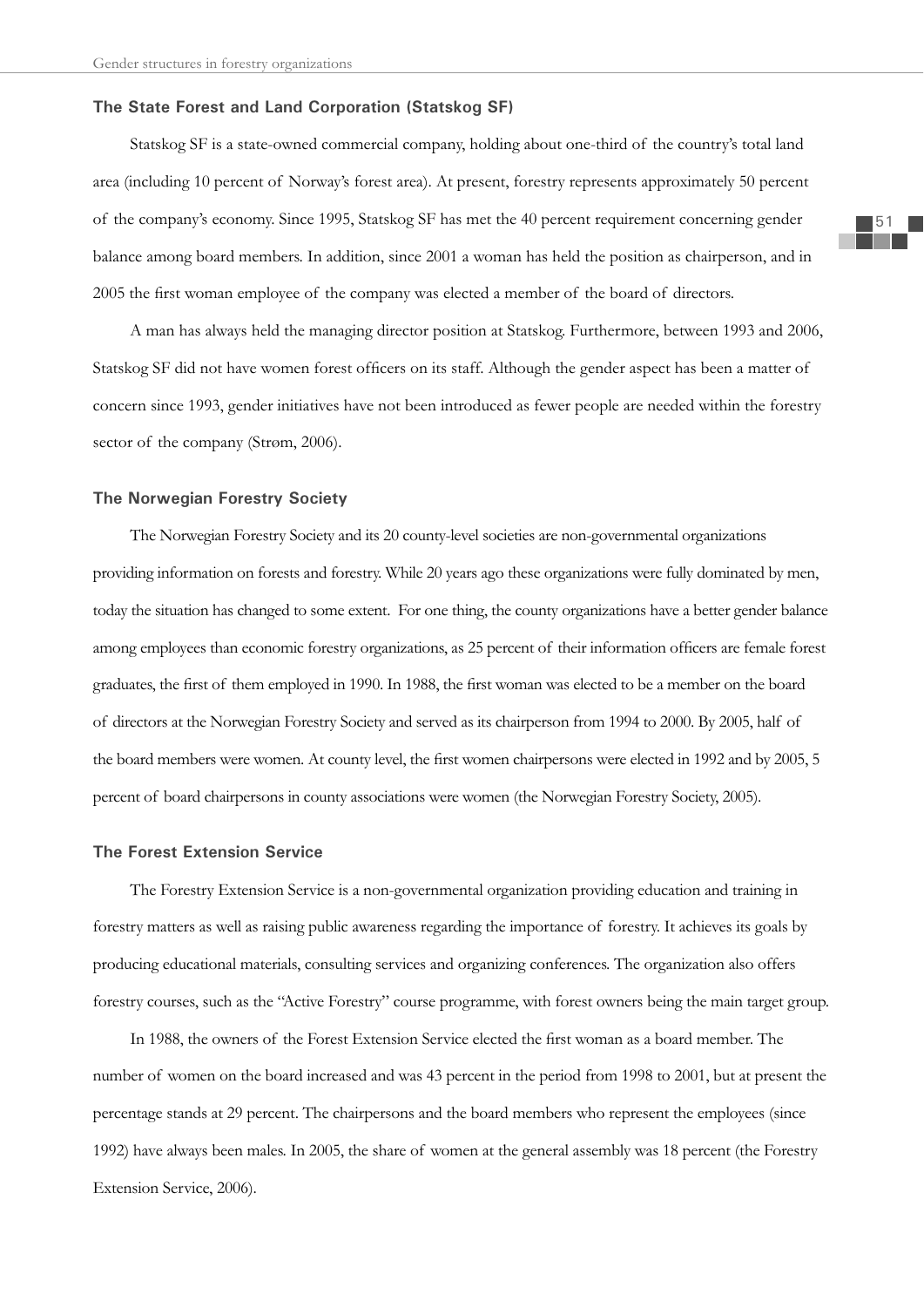Furthermore, a man has always held the managing director position at the organization. The number of employees has remained at nearly the same level for 11 years, while the number of women has increased from 33 to 43 percent since 1995. Up to this day, no woman has been part of the leader team.

Women as a target group with increasing importance were mentioned for the first time in the strategic plan for the Forest Extension Service 1993-1996. Presently, various activities are in place to meet female forest owners' needs, including surveys and training courses carried out by the company in cooperation with Viken Skog BA, the largest forest owners' district association.

#### **The "Active Forestry" course programme**

In the late 1980s, "Women in Forestry" focused predominantly on gender aspects of the organization's programme. At the same time, the government provided political support by claiming that the institute's "Active Forestry" course programme needed to be adjusted and promoted in order to achieve a higher share of female participants. A study by Ove Ericsson demonstrated that the illustrations in the institute's publications did not contribute to improved gender balance (Ericsson, 1987). A new project, initiated by Women in Forestry, was carried out at the institute between 1992 and 1995. The main objective was to attract women so that they would be actively engaged in forest operations and forest management.

Actions were tested in four trial counties. A new course was developed and women teachers were educated, as women preferred female instructors. The first one graduated in 1989. The project concluded that to get a higher share of women in forestry, contributions from the entire forestry sector would be required (Lindstad, 1995).

Initially, the "Active Forestry" programme covered courses in practical forestry issues. Recently, more courses are being offered on competence building for forest owners as decision makers. The number of female participants amounts to 10 percent, despite the fact that in 2005 the total number of participants in "Active Forestry" courses decreased to approximately 1 900; this is a 50 percent decline when compared with 1986's enrolment. Consequently, only half of the teachers employed in the 1990s are still employed today, 5 percent of them women (Lindstad, 1995; the Norwegian Forest Extension Institute, 2006). In cooperation with Viken Skog BA, a special introduction programme targeted at female forest owners has been tested recently.

Surprisingly enough, the Forestry Extension Institute does not seem to have implemented gender balance in its publishing policy so far. Only 11 percent of the pictures that include people in the "Active Forestry" books of today, show women, 72 percent show men, while 17 percent include both sexes.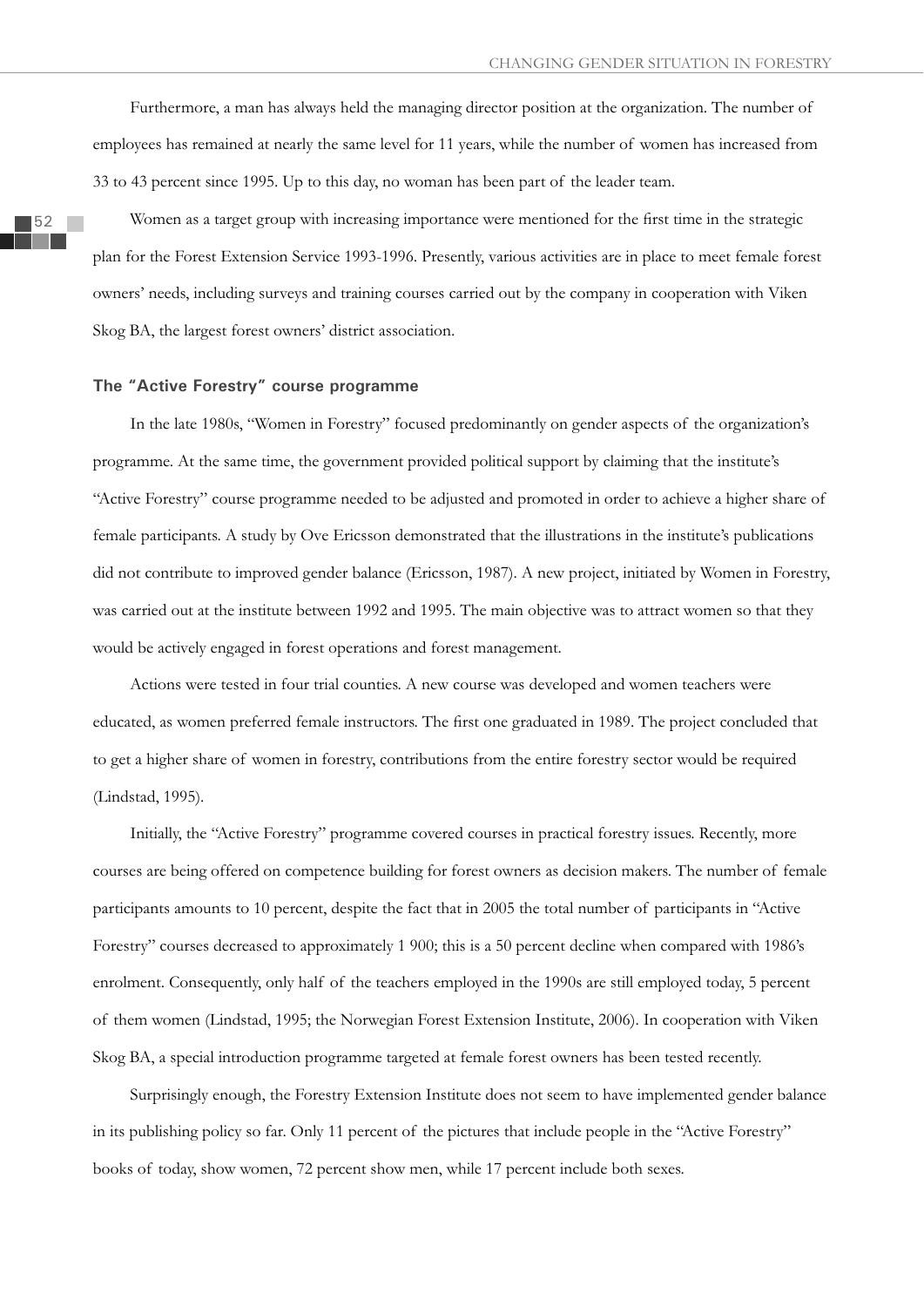#### **The Norwegian Forest Research Institute**

The Norwegian Forest Research Institute is the most important research institute on forestry matters in Norway. Until now, the institute has not conducted any research concerning gender structure.

Because the institute is owned by the state, the board of directors is appointed by the Ministry of Agriculture; therefore, the institute has met the demands of having 40 percent women on its board for many years. So far, only men have been chairpersons and managing directors. A woman has not been a member of the research institute's "leading team" exept for during 1999-2001. In 2004, the gender balance of the 103 employees was:

| Total:                       | 35% women     |
|------------------------------|---------------|
| Technical support, cleaning: | $83%$ women   |
| Secretaries:                 | $100\%$ women |
| Technical assistants:        | $41\%$ women  |
| Researchers:                 | $26\%$ women  |
| Leading team:                | $0\%$ women   |

(The Norwegian Forest Research Institute, 2005)

Common with other companies, the salaries at the institute tend to be higher for men as ten of them have the highest salaries. The average salary for women was lower than the average salary for men in each of the groups. Moreover, the average salary for women researchers was about 11 percent lower than that of their male colleagues.

The Norwegian Research Institute aims to improve equal rights between the sexes within the different categories of employment and aspires to reach gender balance. Its action plan for gender balance provides economic support for women employees who enrol in competence-building courses, and encourages women to participate in mentor programmes to increase the number of women within the leader team in 2006. In addition, the institute has made a commitment to proclaim all vacant positions as gender neutral (Ibid).

### **1.10.3 Gender structure within forestry education**

#### **University level**

In Norway, the first woman graduated as forester (candidate agriculture) in the Faculty of Forestry at the University of Agriculture in 1964. More than ten years later, a second woman graduated, with the tenth woman graduating in 1984. Until 1985, only 11 women had graduated from the Faculty of Forestry, but now the number of women graduating with forestry degrees has increased substantially.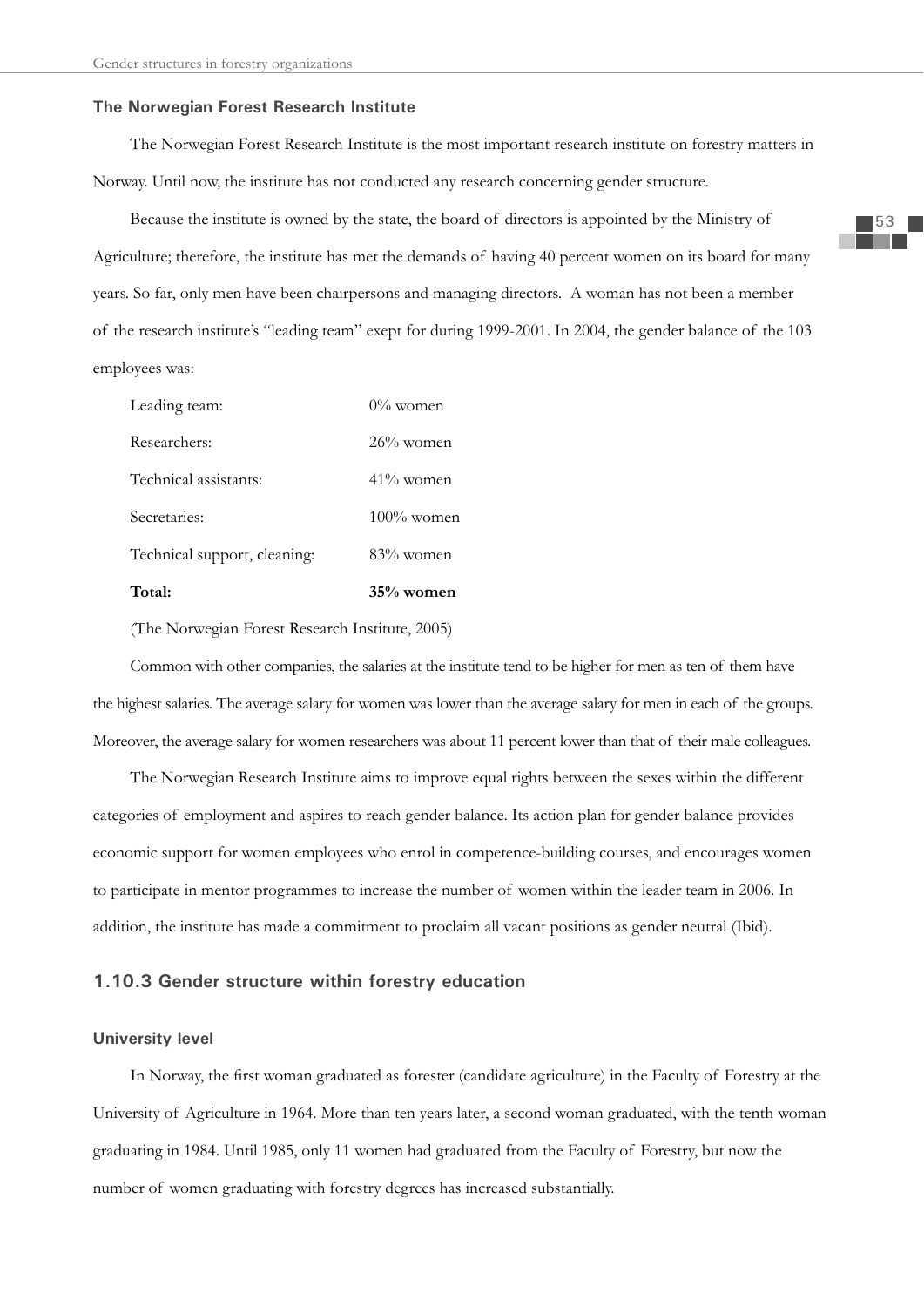



*Source:* Heggertveit, 2006.

Between 1985 and 2005, the total number of new forestry students at the university was 735 and the average share of women was almost 20 percent, a total of 141 female forestry students, see Figure 7. However, in autumn 2005 no women students enrolled in the university's forestry programme (Heggertveit, 2006).

#### **University colleges**

Until recently, three university colleges offered forestry education in Norway (up to 1983, only 12 women had graduated as foresters from these schools). Gjøvik University College closed its forestry study in 2002 due to a decision made by Parliament, mostly because too many students were enrolled in forestry programmes. In 1996, the share of women graduating as foresters from this university college was 20 percent. Finally, between 1986 and 2005, 38 women graduated as foresters at the Nord-Trøndelag University College, representing a share of 13 percent on average (Kveli, 2006). Between 1992 and 2005, 14 women graduated as foresters at the Hedmark University College, representing a share of 16 percent (Hagen, 2006).

### **Forestry schools**

In 1985, about 90 women had graduated from Norwegian forestry schools. From 1986 to 1989, the percentage of new female students at these schools (14 to 19 years old) increased from 6 percent to 14 percent. However, in 1995 the share of women was only 7 percent. The current figures are not available.

#### **Summary and conclusions**

In Norway, the share of female forestry graduates increased during the 1990s. However, the general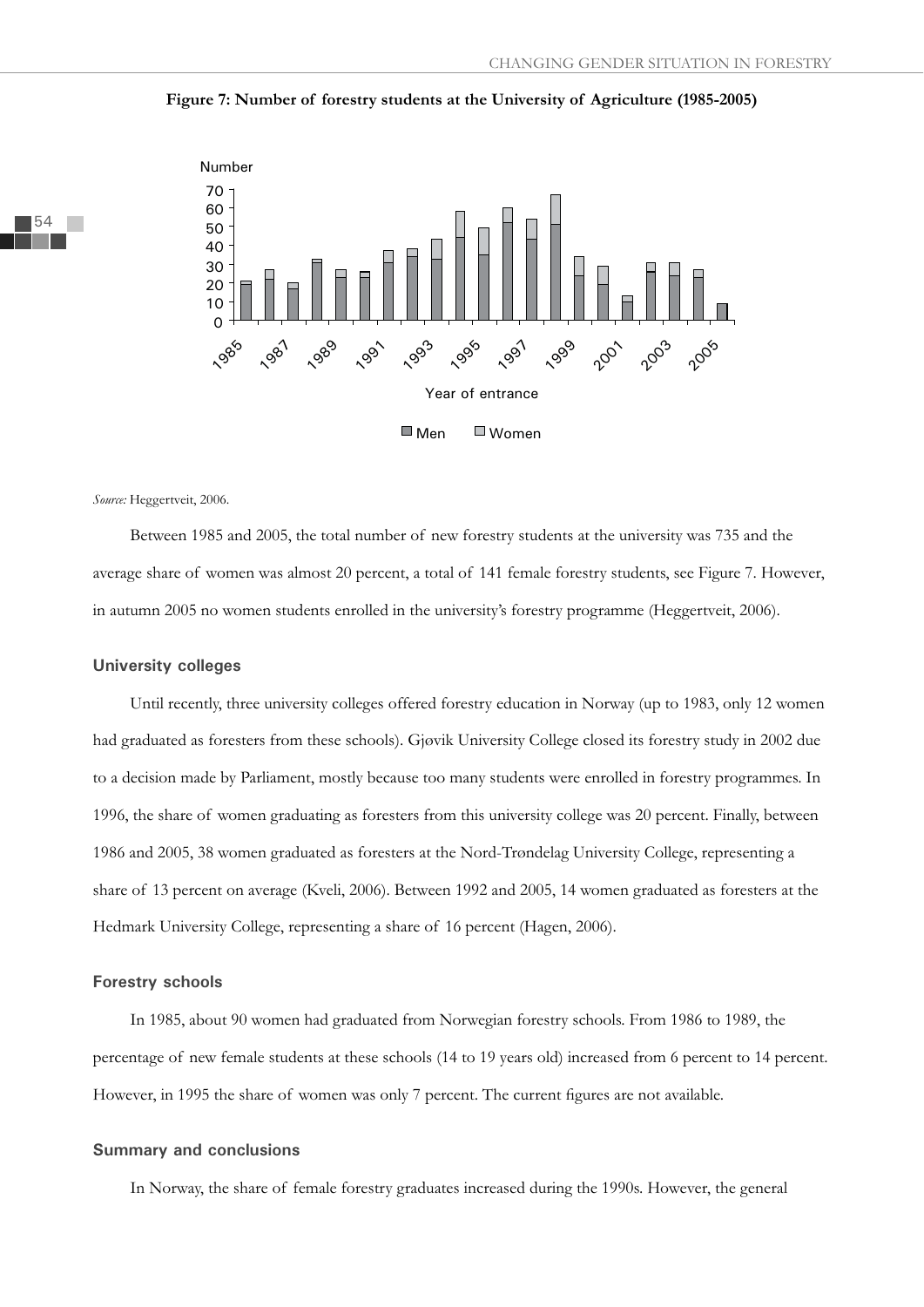reduced need for forestry graduates within the sector has reduced the total number of forestry graduates from the university and university colleges by one-third compared with the 1990s. While at present very few women study forestry in Norway, in the 1990s the share was between 15 and 20 percent. Altogether, 150 women have graduated from the Forestry Faculty of the Norwegian University of Agriculture; however, only a few of them are visible in the industry.

### **1.10.4 Gender representation in Norway**

Although the means and the actions to increase the number of women within the Norwegian forestry sector have been on the agenda for 20 years, the share of women within the sector is still low. Recently, however, significant improvements have been reached in the private sector, mainly because of successful political actions.

#### **Stage 1: The pioneer period (1986-1996)**

In the pioneer stage, the minister as well as the executives – particularly within the Ministry of Agriculture and the Norwegian Forest Owners' Federation – supported actions regarding gender issues. Women in Forestry played a key role in women's entrance into the forestry sector. The means and actions during this period were a result of the conditions of the forestry sector at the time.

Both men as well as other women had to change their views and accept women's new positions within the sector. In particular, there was a need to achieve acceptance of women as resources within the forest owners' organizations. Role models were needed. The pioneers were visible and their actions were observed and judged by the forestry sector. They also provided women in forestry with information and support. In addition, several obstacles had to be overcome so that women could enter the forestry sector easily. A few local forest owners' organizations changed by-laws to stimulate women's participation.

The forestry sector economy was relatively sound in this period, and in theory many positions were available for female applicants in the private as well as the public sector. From 1986 to 1991, the number of employees within the forest owners' organizations increased by 25 percent and remained stable until 1996.

### **Stage 2: The silent period (1996-2003)**

During the second stage, one would have expected that gender balance had made major progress. Clearly, this was not the case – neither in the public nor the private sector – as the gender issue was taken off the agenda. Even Women in Forestry focused on internal affairs. To be fair, this organization was not meant to replace the responsibility that established organizations had for making gender improvements and therefore cannot be blamed for the modest progress that was made during this period.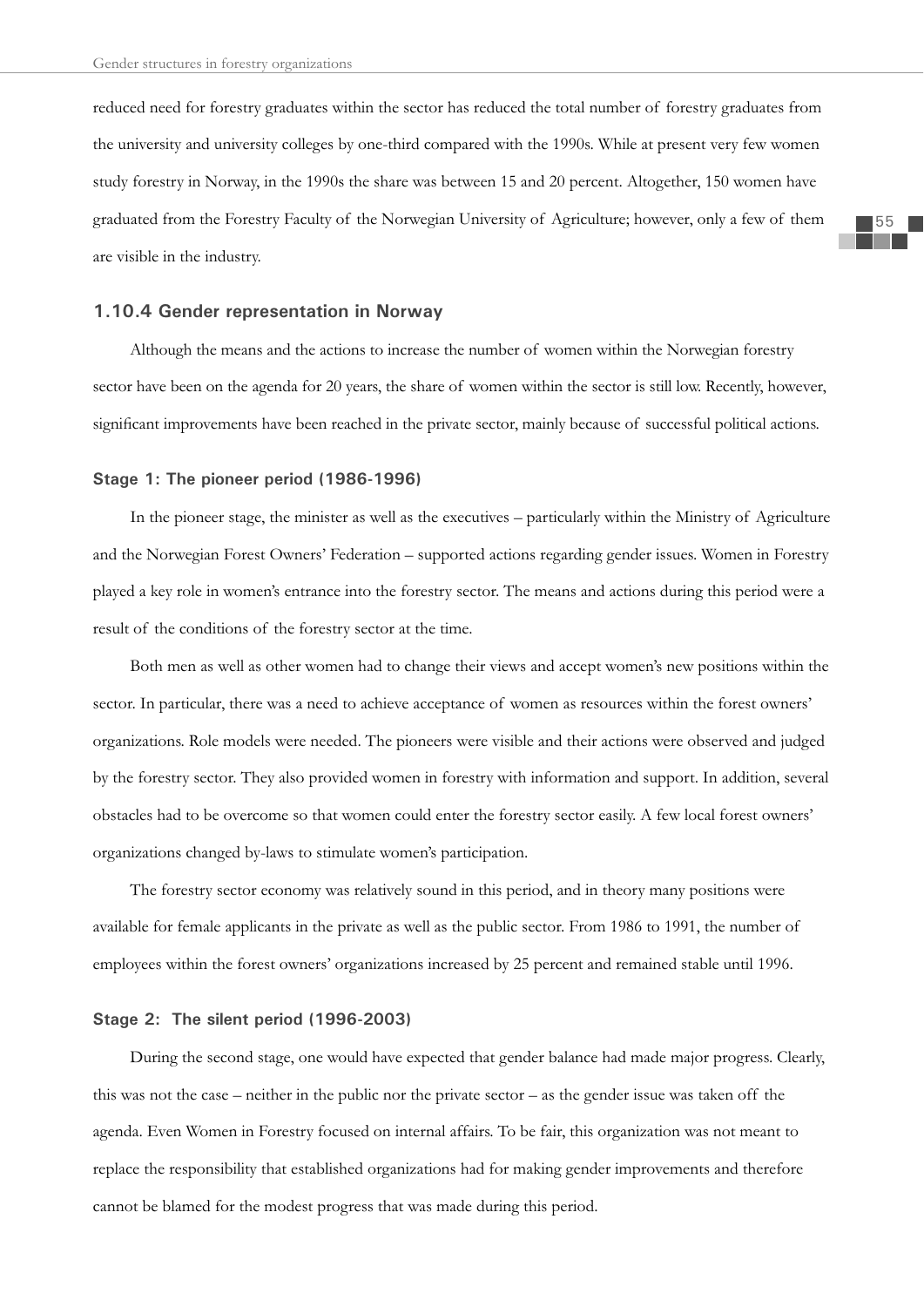The forestry sector's failure to achieve gender balance may have been caused by a combination of factors, including both hidden resistance as well as willingness but lack of successful actions. It may also have been women's own choice to avoid the forestry sector. The economic conditions within the forestry sector led to less employees and restructuring within the private sector and limited the opportunities to improve gender balance among employees to some extent. Within the Forestry Service, however, a number of positions were available during this stage.

#### **Stage 3: The requirement period (2003)**

The requirement period produced a new set of means and actions in Norway, mainly because of the government's decision to introduce a new law forcing gender balance (see Chapter 4). Several forest owners' district associations started actions to meet the 40 percent requirement of electing women members onto the board of directors by 2009. The district associations are the owners of these processes, based on board decisions, a precondition in order to be successful. Today, by-laws are in place giving two votes per forest holding and requirements concerning gender balance have been implemented. Therefore, gender balance has substantially improved, exept among the employees.

Lately, Women in Forestry has taken a more innovative role, focusing on women as key consumers and thereby demonstrating new business reasons for improved gender balance.

# **1.10.5 What are the key drivers for changing the gender "agenda" forward in Norway?**

### **A question of leadership and business**

Achieving gender balance is the responsibility of the board of directors and executives of companies as they are the persons responsible for approving objectives and gender actions, and this has to be recognized in all forestry organizations.

There is still a need to increase the understanding of the business reasons for improved gender balance among key people on different levels within the Norwegian forestry sector. Men as chairpersons of gender processes have proven to be successful and should be the preferable communicators of the reasons for gender balance.

### **Making female forest owners motivated and recognized**

To get more women active as forest owners as well as willing to become board members, competence building should be offered with a special attention to women's needs. Ongoing revisions will likely meet this request. An introduction to forestry language should continue to be offered to groups of female forest owners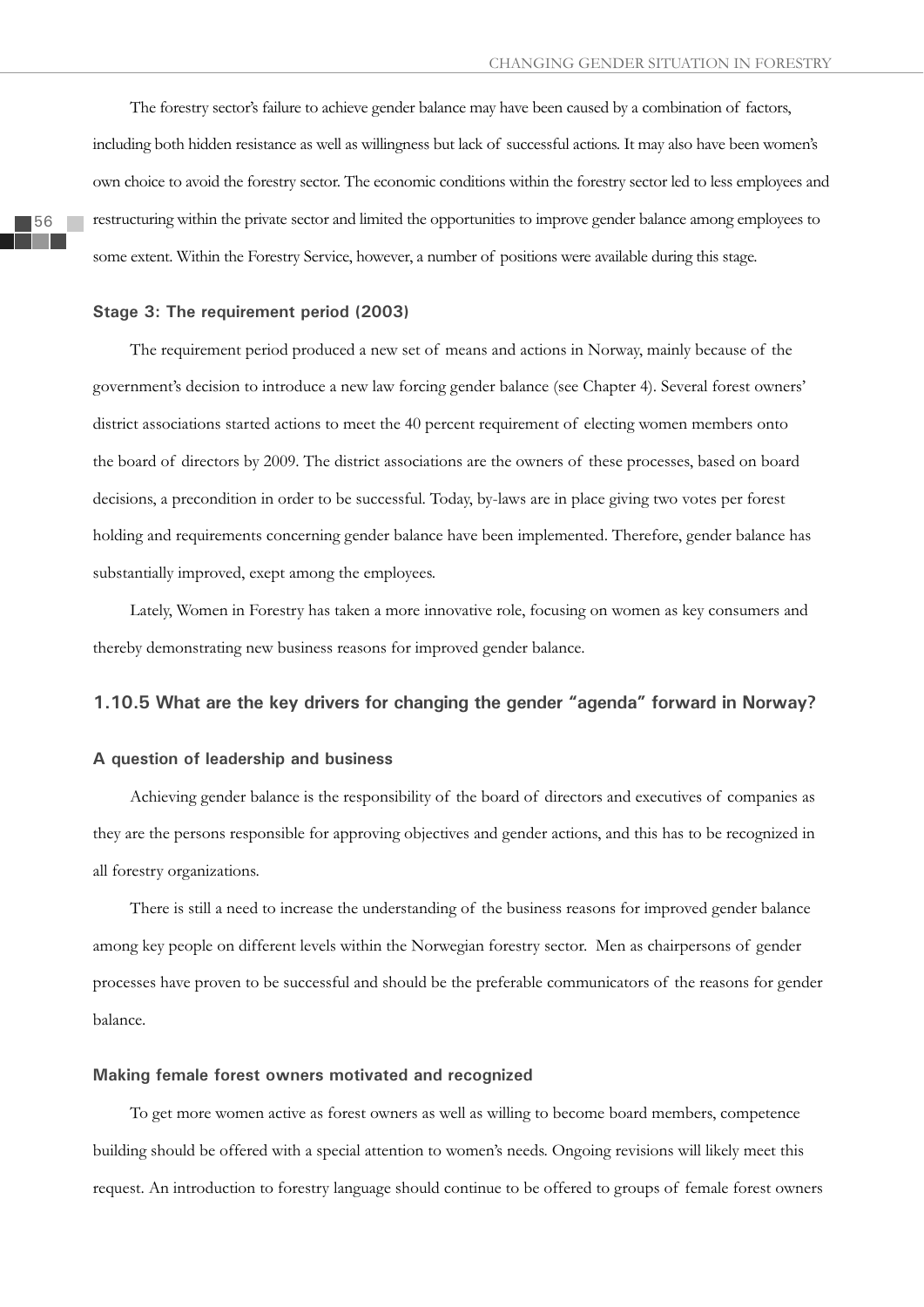as the first step into the forestry world, and forest owners' associations need to organize network events.

In Norway, the election committee plays a key role, for example, when board members among forest owners are recruited. These committees should be given more attention. In the past, all board members were expected to have (practical) forestry competence, but today a number of challenges have to be met by organizations and they now require a mixture of competence among the board members.

### **Introduce market requirements**

Gender balance within the board of directors is already moving ahead in Norway. However, the government alone cannot improve balance among employees, even if laws against discrimination have been in place for years. Therefore, market tools are needed.

In Norway, the easiest way to ensure improved gender balance, for example among employees in the forest owners' organizations, is to make gender balance a part of the forest certification requirements (ref. social criteria and indicators concerning SFM). Certification is already well implemented, because for several years now all timber that is traded by the Norwegian forest owners' organizations come from certified forests meeting the Living Forests Standards (agreed by stakeholder consensus in 1998), with a system approved by the Pan European Forest Certification (PEFC). Implementation of the requirements for gender balance in the global forest certification system will most likely have an impact on Norway's forestry sector. The requirements for achieving gender balance on the board of directors and among employees must be further developed.

### **New tools needed**

New tools and actions have to be elaborated. Thus far, 150 women have graduated as foresters from the University of Agriculture. But what are their careers like compared with men's? Why since the early 1990s have there been only 40 women forest officers out of the 300 positions available within the municipality level Forestry Service? And why is the share of women as forestry graduates within the forest owners' organizations only 4 percent? Gro Follo's doctoral study is expected to be completed in 2007 and is sure to provide valuable knowledge about the reasons behind the gender balance within the Norwegian forestry sector, particularly among forest owners. Still, further studies are needed.

# 1.10.6 What are the positive benefits Norway can gain?

In order to obtain significant improvements in gender balance within the forestry sector, board members and executives must understand the business reasons for initiating change. All means and actions within the forestry organizations have to be approved by the board of directors.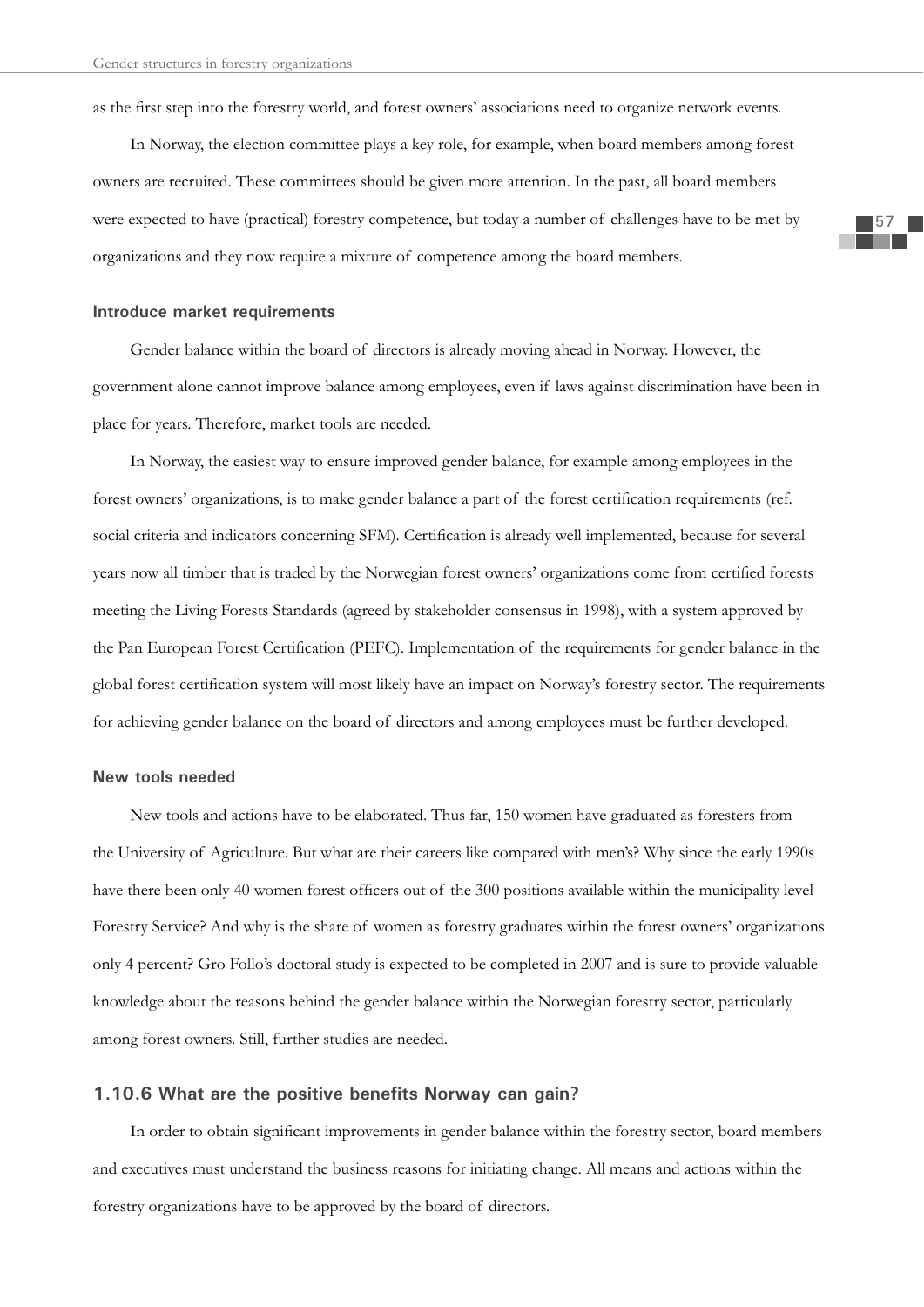Positive actions such as disseminating information and providing motivation and support will be needed in the first stage. A women's network can also be a helpful tool as it is a way to exchange experience and strengthen motivation among women, and is also a resource of role models and competence building. However, to achieve substantial changes in gender balance, e.g. within the organizations of forest owners, organizations must be fully committed to the gender process, a commitment that must be demonstrated in the management and practices of the organization. This will limit the need, over time, for separate organizations such as Women in Forestry.

When the Norwegian government recently introduced quota standards, immediate actions were taken and substantial improvements achieved within the forest owners' district associations. Two specific actions need to be highlighted:

- Changing by-laws this would allow couples who together own a forest holding to have one vote each; therefore, increasing the likelihood that both become involved within the forestry sector.
- Quota requirements are needed for achieving gender balance on the board of directors, thereby forcing election committees to be more open-minded when selecting new members of the board and to recognize women's competencies.

# 1.11 POLAND

*By Wiesâawa á. Nowacka and Boůena Kornatowska* 

### **Introduction**

The aim of this paper is to provide key information regarding the status of women in Poland, especially within the forestry sector. Historical background and the development of women's participation in the sector will be discussed, taking into account employment changes that have occurred in recent years.

The data used in this study were collected from a wide range of sources. The information is based mainly on Nowacka's research results (manuscript, 2005) on employment in the forestry sector (regional directorates of state forests, state forest districts, national parks, universities, etc.) as well as on information on the uses of forest resources by rural women who live near forests. In addition, various data were obtained from relevant literature sources and from credible Internet sites. Trends in employment will also be presented by using statistical data from the Central Statistical Office (GUS).

Reliable data proved to be difficult to find in many cases. Statistical information was therefore supplemented by the results of an enquiry on the forestry labour force, which is also included in Nowacka's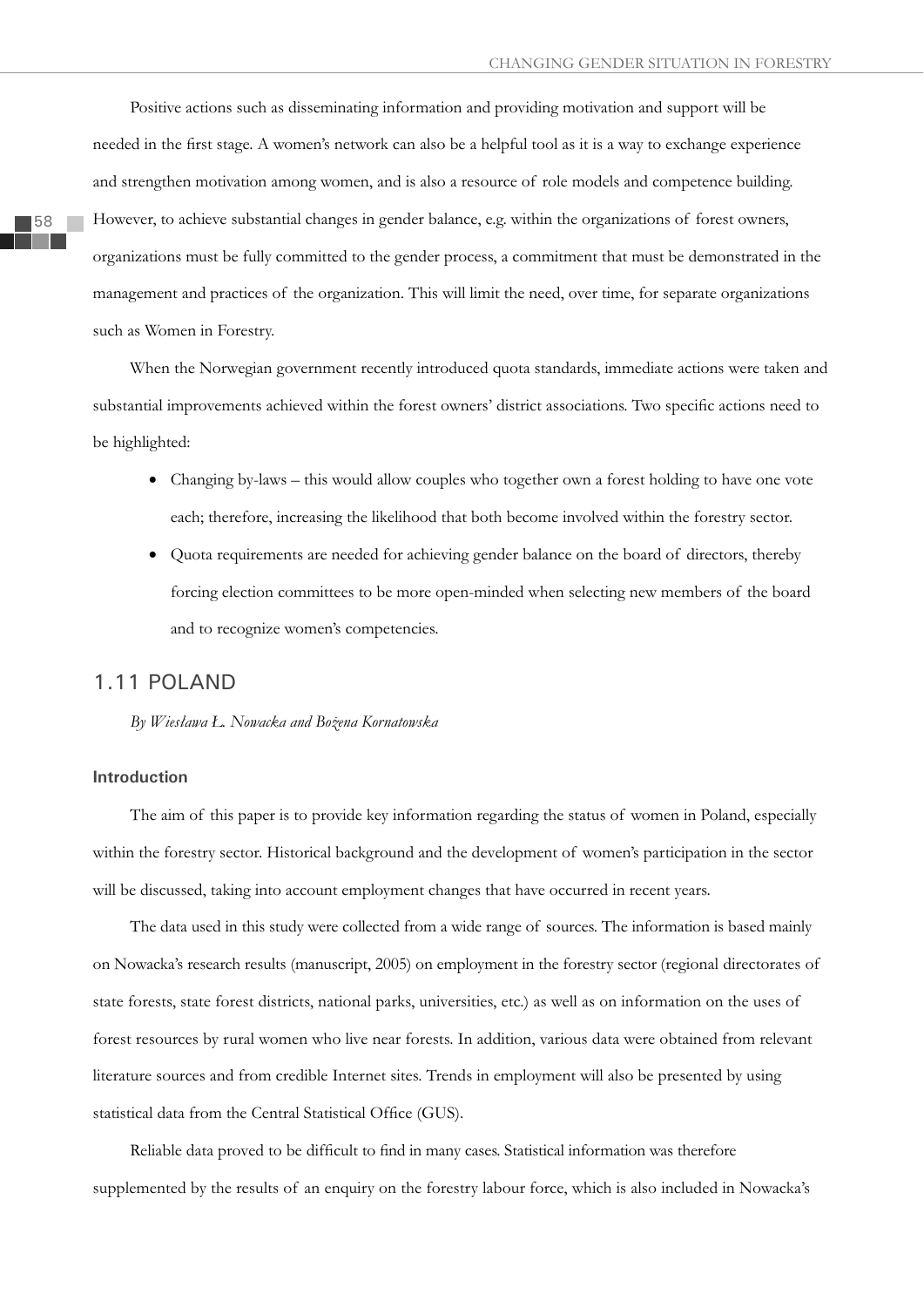habilitation thesis (in progress). In order to study gender distribution in the labour force, a questionnaire requesting data on employment and other aspects of work was distributed to the State Forest Districts. Almost 150 of them (more than one third of all that exist in Poland) responded; however, some of the replies were incomplete.

The political and economic transformations that took place in Poland after 1989 contributed to developing forestry services in the private sector, but at the same time there were reductions in the workforce, especially with regard to women. These changes caused difficulties in comparing and interpreting data from periods before and after this critical year. In some cases, the data were incomplete or inaccurate, even in spite of the considerable effort invested in collecting the information. Thus, the estimates are not always as robust as one might wish. Although the results are not always fully certain, they still provide significant information on current and future trends.

### **1.11.1 Background**

Women have always played an important role in Poland's history. The history of Poland is complicated and difficult: while men fought for independence, women ran the family businesses and raised their children with the spirit of patriotism. The so-called "mother Pole" became a symbol of strength and sacrifice and she was expected to abandon her ambitions and goals in the name of family and nation. Women in contemporary Poland are still expected to give up their ambitions for the careers of their husbands and for the needs of their children.

In Poland, women's salaries are generally lower than men's. Research results from a study conducted in 2002 on employment and wages show that men's income was 8.8 percent higher than the average salary, while women's income posted 16.9 percent lower than the average.

From the above, it is clear that women earn less pay than men even though they may hold the same job position and even though they present themselves in the same professional manner (Kostarczyk, 2005). Women also face great difficulties when looking for new job opportunities, and when they are in their profession they often experience other aspects of inequality at the workplace.

The 1990s in Poland were characterized, on the one hand, by intensive restructuring of the economic system (the transformation from a centralized economy to a market-based one) and, on the other hand, by maintaining and keeping in place the consolidated structure of state forests. It is expected that in this decade, the forestry sector will further cut back on its employment needs, and women will be at the core of these reductions (Kwiatkowski *et al*., 2001).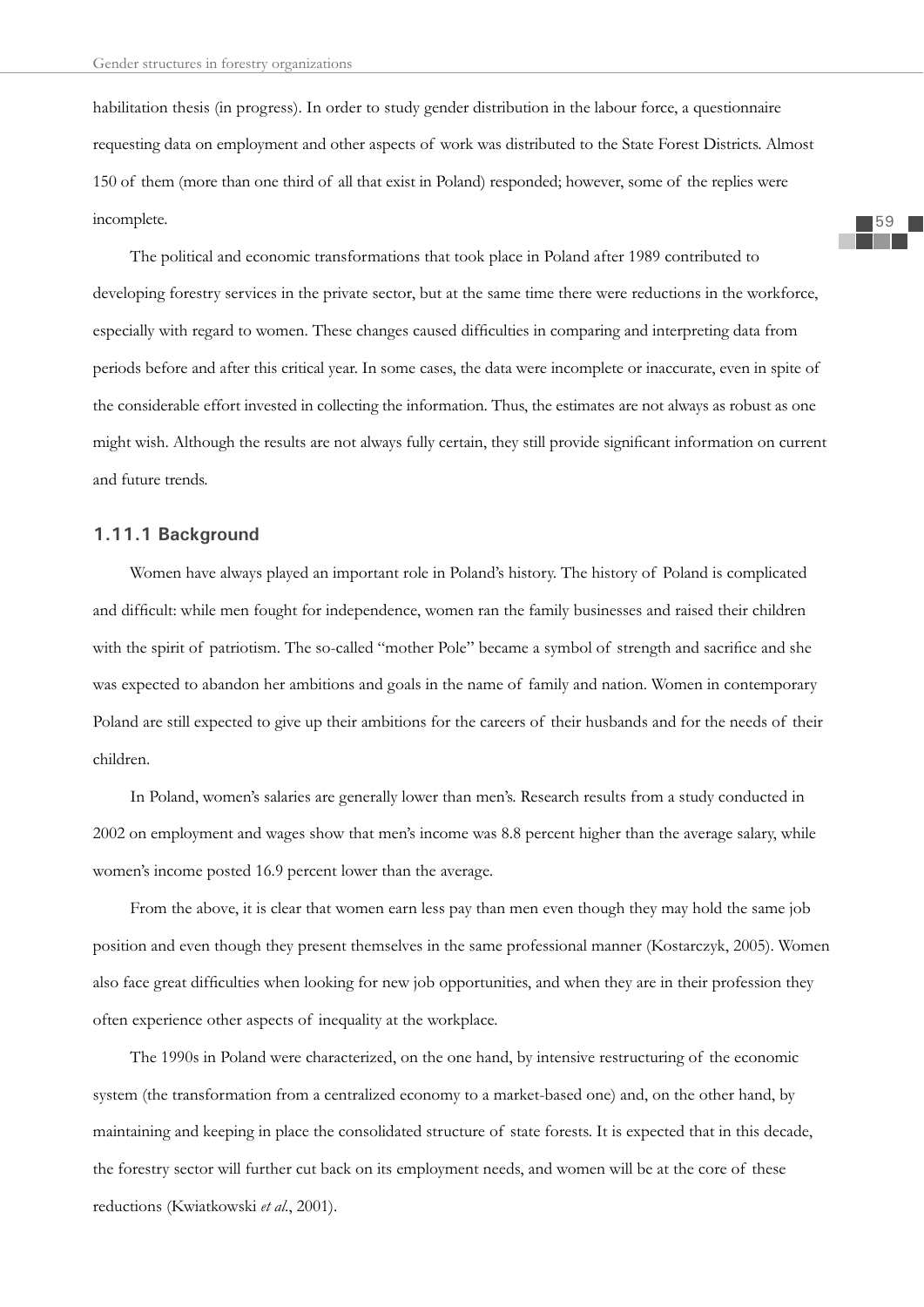In countries that have experienced significant political, social and economical transformation, unemployment has been severe. Poland's so-called structural unemployment has become of special significance, affecting regions previously encompassed within a planned economy model for agriculture, in which villagers had been assured of full-time employment in the national agricultural collectives. Following their privatization, local communities were not offered alternative means of employment. For many tens of thousands of families living in small settlements, villages and small towns, the forest became a real source of income. Advantages that come from being in the proximity of the forest are improving the social and living conditions of these families.

Similar with other countries, forests in Poland no longer play their former role of just providing timber. Now special importance has become attached to their ecological functions – the conservation of biodiversity and the protection of soil, water and air – and to their social dimensions – possibilities of forestry employment, recreational uses. On the other hand, substantial differences between women's and men's earnings, difficulties women face when pursuing a professional career, the employment rate not matching the gender ratio of graduates of the different levels of education are just a few examples of the other issues within Poland's forestry sector.

The status of women in Polish families has transformed over the centuries and has created conditions where women equally participate in providing for their families' welfare, food and stability. This equality, however, differs in urban and rural families. Opportunities for remunerated work are scarce in small communities, especially for women. Consequently, their activities toward the welfare of the family are more often tied to domestic work and to extracting benefits from the forests. Women and children living in small villages are primary users of forests. Gathering mushrooms, wild fruit and herbs have become incomegenerating activities and are often the only source of financial support for the family. Moreover, following local traditions and values, rural women continue to preserve fruit and mushrooms, which provides a substantive supplement to the family's diet all year long (Nowacka, 2004), not to mention additional income for the household.

### **1.11.2 General characteristics of Poland's forests and forestry**

The forest area in Poland is 8 918 000 hectares (GUS, 2002), which accounts for 28.5 percent of the country's area. State-owned forests predominate in Poland and amount to 82.6 percent of its total land area (7.2 million hectares). Within this figure, 78.4 percent is under the management of the National Forest Holding "State Forests". The remaining state-owned forests are components of national parks and local councils. Meanwhile, privately owned forests account for 1.5 million hectares and are managed by about 1.5 million small-scale private owners (Forests in Poland, 2000).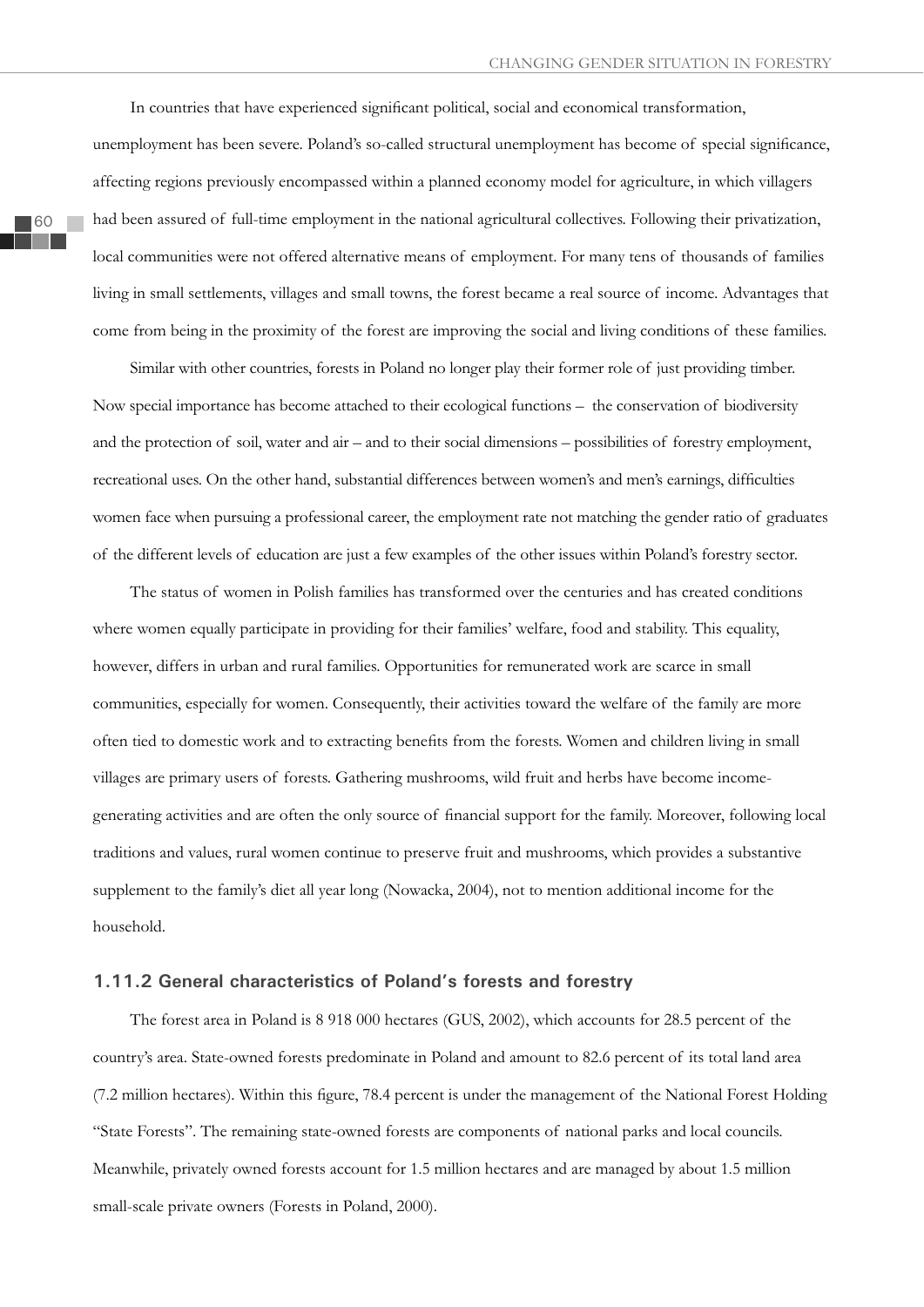Timber resources from state forests continue to increase. In 2003, they reached 1.6 billion  $m^3$  of merchantable timber over bark. Including the resources in private or local authority hands, the overall standing volume in Poland's forests is estimated to be 1.9 billion m<sup>3</sup>. The amount of timber harvested in relation to the increase in volume in forests is still very low and attains the level of about 50 percent of the annual volume increment of standing timber resources.

### **1.11.3 Gender in forest ownership**

The structure of forest ownership in Poland clearly shows that state ownership and management dominate. Since private ownership of forests is limited, knowledge on private forest owners is unavailable. According to further research by Nowacka (publication in progress, 2006), based on the information gathered from foresters, women constitute no more than several percent of the total number of forest owners, the majority being women who had acquired forests by inheritance. For the most part, forest owners' associations do not exist in Poland, except for some small regional cooperatives (Maâopolska Region, southern Poland), and as a consequence data concerning women forest owners are difficult to obtain.

### **Women in forestry – old problems, new approaches**

Similar to other countries, Polish women and men have equal prospects in terms of education, employment, professional careers and salaries. This is the law and theoretically this is how it should work; however, the truth might be different. In examining one of the aspects in the forestry sector of the 1960s – women forestry students – the number of women studying forestry was low, though records show that even before the Second World War women had been registered in forestry faculties. This situation has changed radically in the last three decades. Table 25 below presents the percentage of women students and the graduates from forestry faculties.

| Table 25: Women students and graduates from the Faculties of Forestry at Agricultural Universities in |                                      |  |
|-------------------------------------------------------------------------------------------------------|--------------------------------------|--|
|                                                                                                       | Krakow, Poznan and Warsaw, 1985-1999 |  |

| Year    | Students $(\%)$ | Graduates $(\%)$ |
|---------|-----------------|------------------|
| 1985/86 | 19.4            | 24.2             |
| 1990/91 | 13.9            | 15.9             |
| 1995/96 | 14.3            | 17.7             |
| 1996/97 | 15.2            | 12.9             |
| 1997/98 | 16.1            | 15.7             |
| 1998/99 | 17.0            | 18.3             |

Some issues to ponder are whether the number of women students and graduates reflect their further employment, their professional careers and the positions achieved in the forest sector. Unfortunately, it does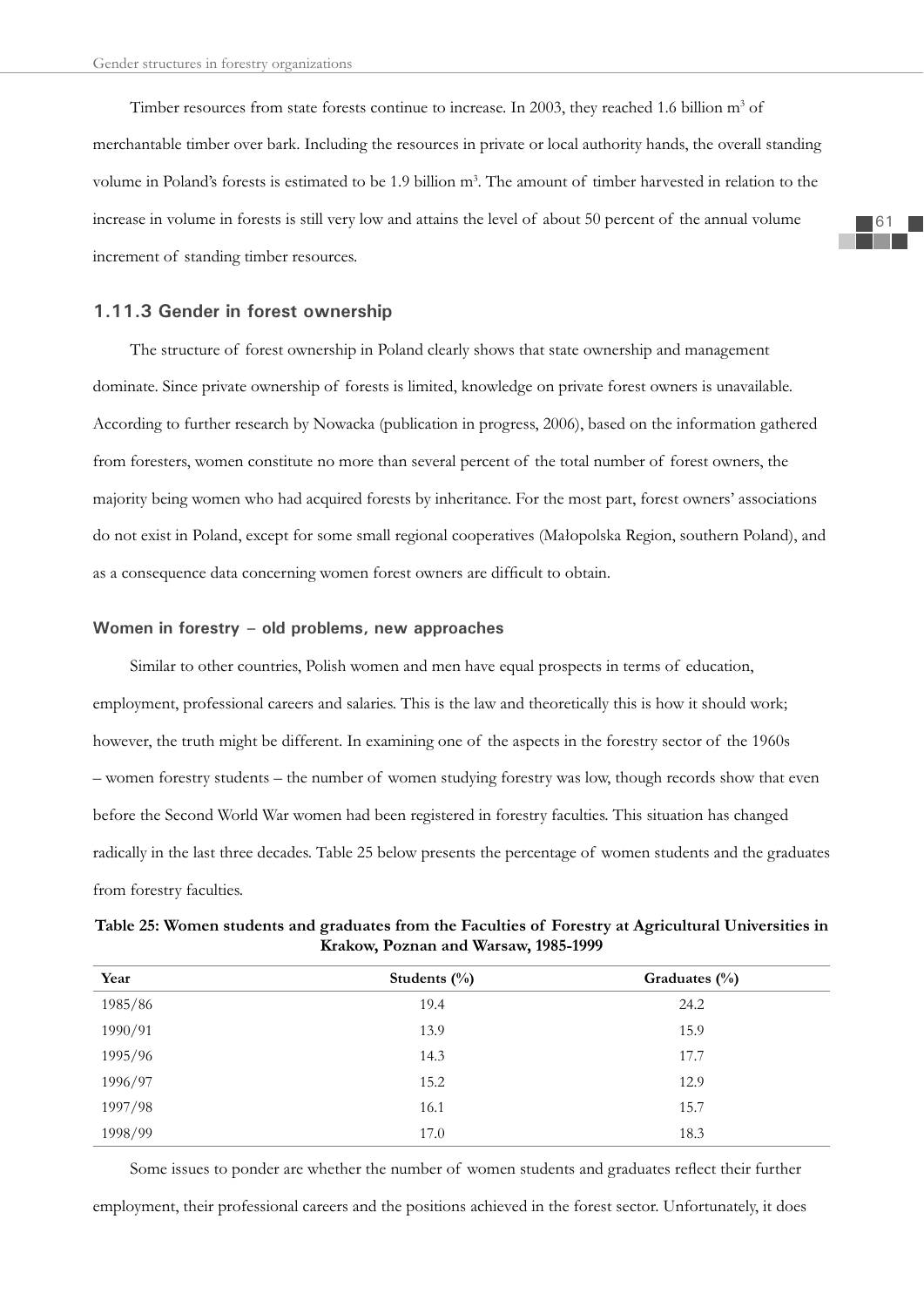not appear that way. Taking into account the present labour conditions in Poland, men are more able to find employment in the forest sector than women. One must wonder if it arises from men being more competent in school (and marketability at graduation), but when analyzing the data the differences between the graduates in the forestry faculty are insignificant, even this being so, women seem to be better performers in their school studies.

Figure 8 presents the participation rate of women who are in management positions in State Forests. The number of women studying forestry as well as their achievements during their university studies do not correlate directly with the number of managerial positions they later hold in the forestry sector. The first woman manager – a supervisor – of the Forest District was employed in the 1990s (Zubkowicz, 2005).

**Figure 8: Women in management positions at State Forests: Directorate General of the State Forest**



Since 2001, the number of women employed as managers in the Forest Districts (438) has not changed: currently, eight women are supervisors in charge of State Forest Districts (Nowacka, 2001). Although there has been much shifting around in the higher level job positions of the State Forests, not one woman has lost her job. With regard to the country's 23 national parks, however, men hold all higher managerial positions, and there has never been a woman director of the national park.

Nevertheless, a positive tendency regarding women employment can be observed in the forestry sector: in all regional directorates (17), at least one woman is employed as a section supervisor or above. Yet, in general, women usually work as principal accountants or in various jobs in administration units or in the departments of planning and data processing.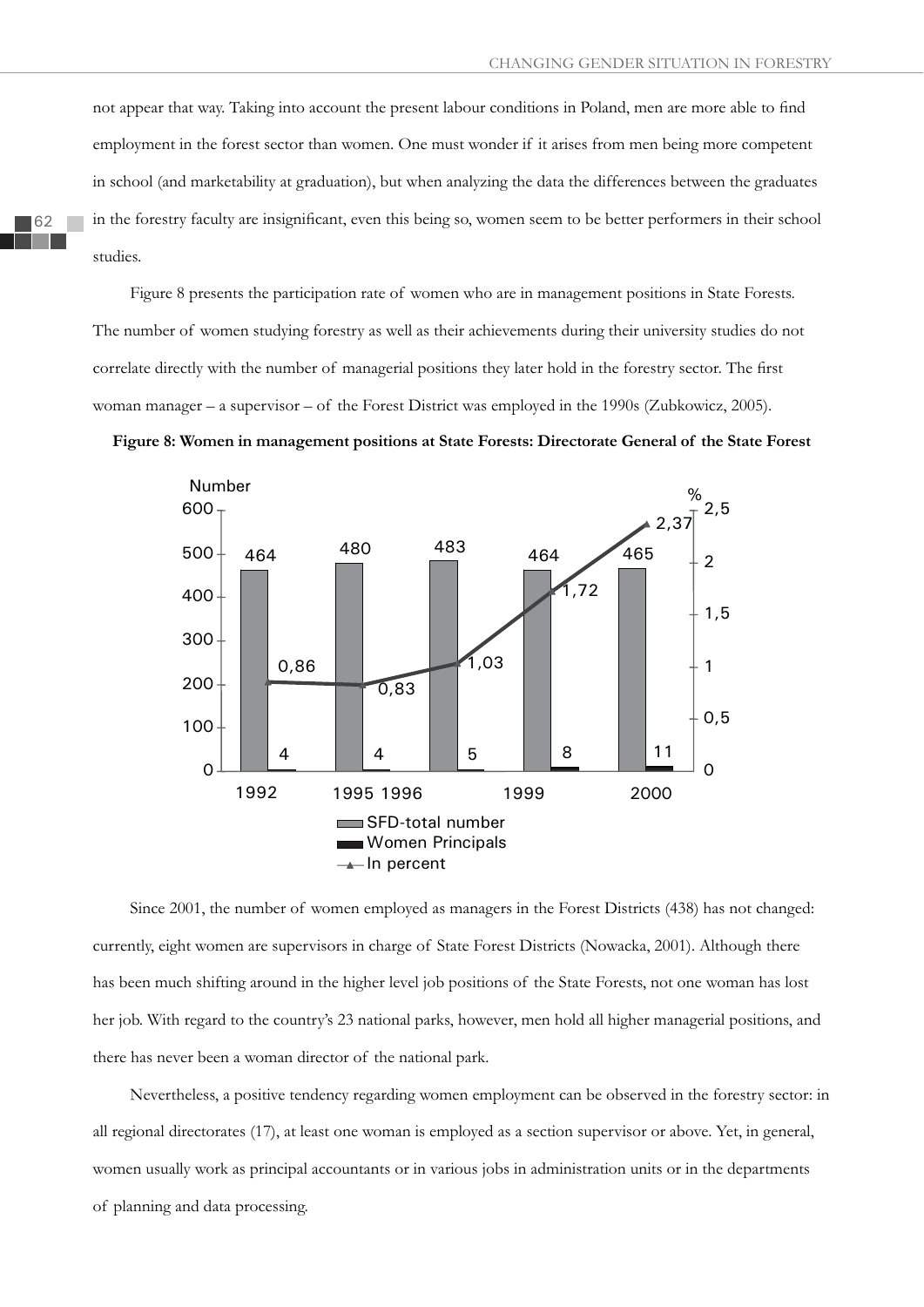#### **Uses of forests by women of neighbouring villages and country towns**

The research carried out in 2004-2005 resulted in the collection of more than 1 000 completed questionnaires; the results from 500 of these (Nowacka, 2004a) are presented here. The study found that more than 55 percent of the respondents live in small villages (approximately 1 000 inhabitants); that most were women (67 percent) between 16 to 48 years of age; and that the monthly income of a representative family was under 600 PLN (around 150 euros) per capita, with almost one-third of the families living below the minimum average income. Most of the families treated the selling of different forest products as a source for additional income, and children also helped out and collected mushrooms or forest fruit. The results are presented in Table 26 below and provide data on forest uses that benefit rural families and local communities.

| Table 26: Means of typical forest uses by women in local communities |  |  |
|----------------------------------------------------------------------|--|--|
|                                                                      |  |  |

| Means of use                                                        | $%$ of users |
|---------------------------------------------------------------------|--------------|
| Mushroom collecting for family use                                  | 35           |
| Mushroom collecting for selling                                     | 25           |
| Forest fruit collecting for family use                              | 32           |
| Forest fruit collecting for selling                                 | 28           |
| Fuelwood (bought economically when families lived closer to forest) | 16           |
| Forest herb and flower collecting                                   | 6            |
| Other activities                                                    | 5            |
| Brushwood (available without spending money)                        | 3            |
| Pasturage, beekeeping, snail gathering, tourism: each one           |              |

## **1.11.4 Employment in Poland and the forestry sector**

The changeover to a free-market economy had a dramatic effect on the employees of the State Forests who had previously enjoyed stable employment. At the beginning of the 1990s, large numbers of workers were laid off and reemployed as contractors. Between 1989 and 1996, the reduced workforce amounted to 45 834, which was 6 percent of the total number of employees.

The overall employment in Poland's forestry decreased from 158 900 in 1985 to 64 400 in 1994 (www. lasypanstwowe.gov.pl); by 2003 the State Forests employed only 27 500 people. The decline in employment in the forestry sector affected women especially: women's employment rate was estimated to be about 20 percent. Newly established forest enterprises have been mainly established by men and have offered employment only to men. In practice, only nurseries or silviculture companies have employed women (Nowacka 2004b; Nowacka, 2005).

In Poland, unemployment "officially" had not existed before the transformation of the political system in 1989. However, statistics revealed that at the end of the 1980s more than one million people were unemployed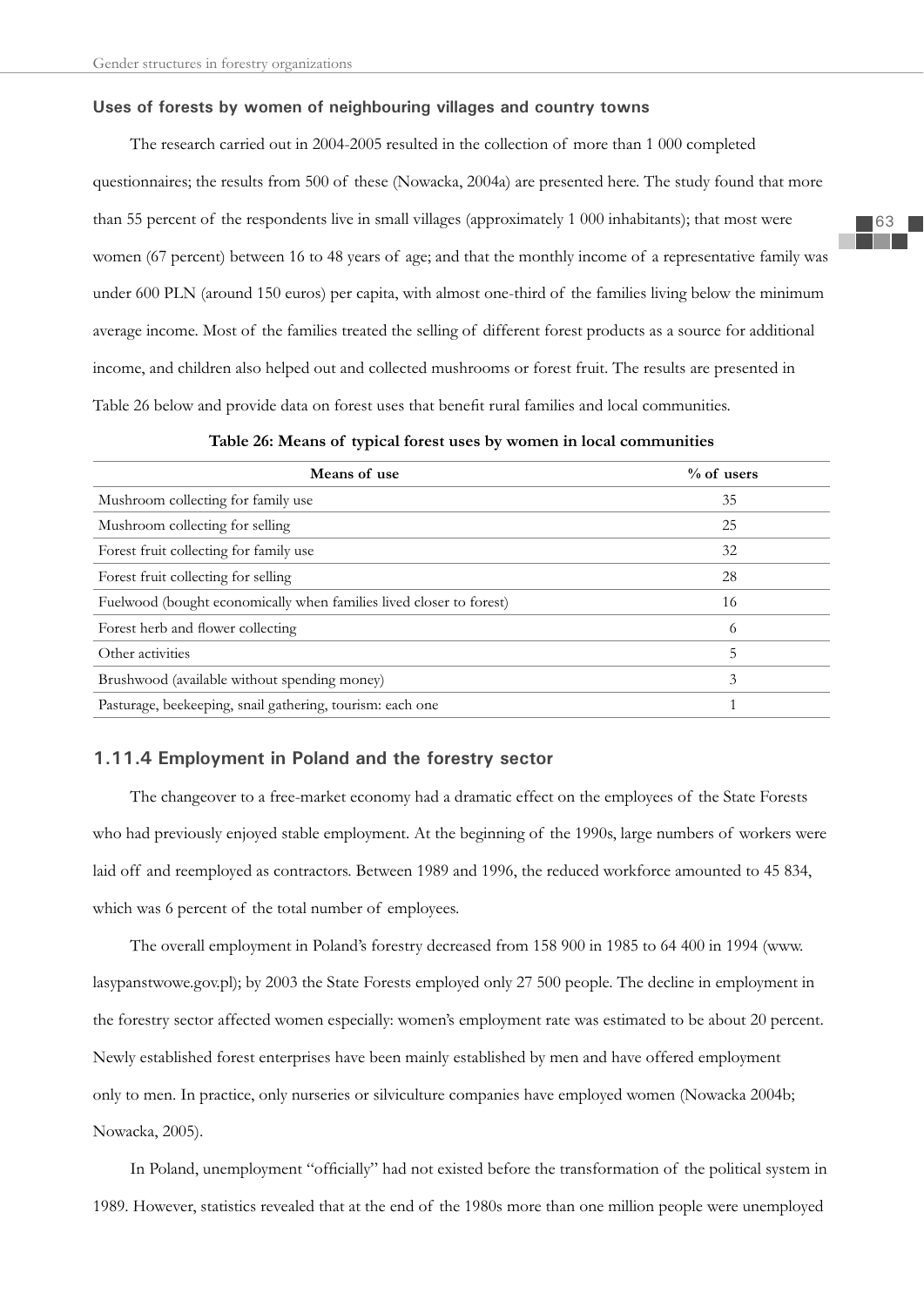in the country. When unemployment emerged in 1990, it grew rapidly and by 2002 it was at its highest level – about 3.2 million unemployed persons (Nowacka *et al.*, 2006).

| Gender | 1994 | 1995 | 1996 | 1997 | 1998 | 1999 | 2000 | 2001 | 2002 | 2003 |
|--------|------|------|------|------|------|------|------|------|------|------|
| Men    | 58.8 | 58.5 | 59.4 | 59.8 | 58.9 | 55.9 | 55.2 | 52.5 | 50.7 | 50.9 |
| Women  | 44.0 | 43.7 | 43.8 | 44.0 | 43.9 | 40.7 | 40.3 | 39.0 | 38.1 | 38.2 |

**Table 27: Employment indicator by gender (%), in 1994-2003**

At the beginning of the 1990s, Poland's State Forests employed about 134 000 people. At the same time, privatization of forest operations had just started to take off. The realization of forest services was taken over by private companies, which came into being by hiring unemployed workers from the forest districts. As a result of restructuring, the number of people working for the State Forests began to decrease every year, and by 2002 only 55 400 people remained employed at the State Forests. With about 16 000 employees, private forest enterprises are continuously in the restructuring process.

Until the end of 1980s, various forest operations in the State Forests were carried out mainly by workers employed directly by the enterprise. Big changes occurred in 1995 when more than 20 000 workers shifted to the private sector. Currently, the State Forests employ about 27 000 people (15 000 in forest service, 6 000 in administration, and about 6 000 general workers).

Figure 9 presents women's employment in the forestry sector compared with employment in the country. The data were obtained from 150 Forest Districts, which means that more than one-third of forest units of this kind were taken into account. Therefore, the results presented can be regarded as representative of Poland's situation.



**Figure 9: Employment in State Forest Districts in 1990-2003**

The data presented in Figure 10 demonstrate a slightly increasing participation of women in working in the Forest Districts.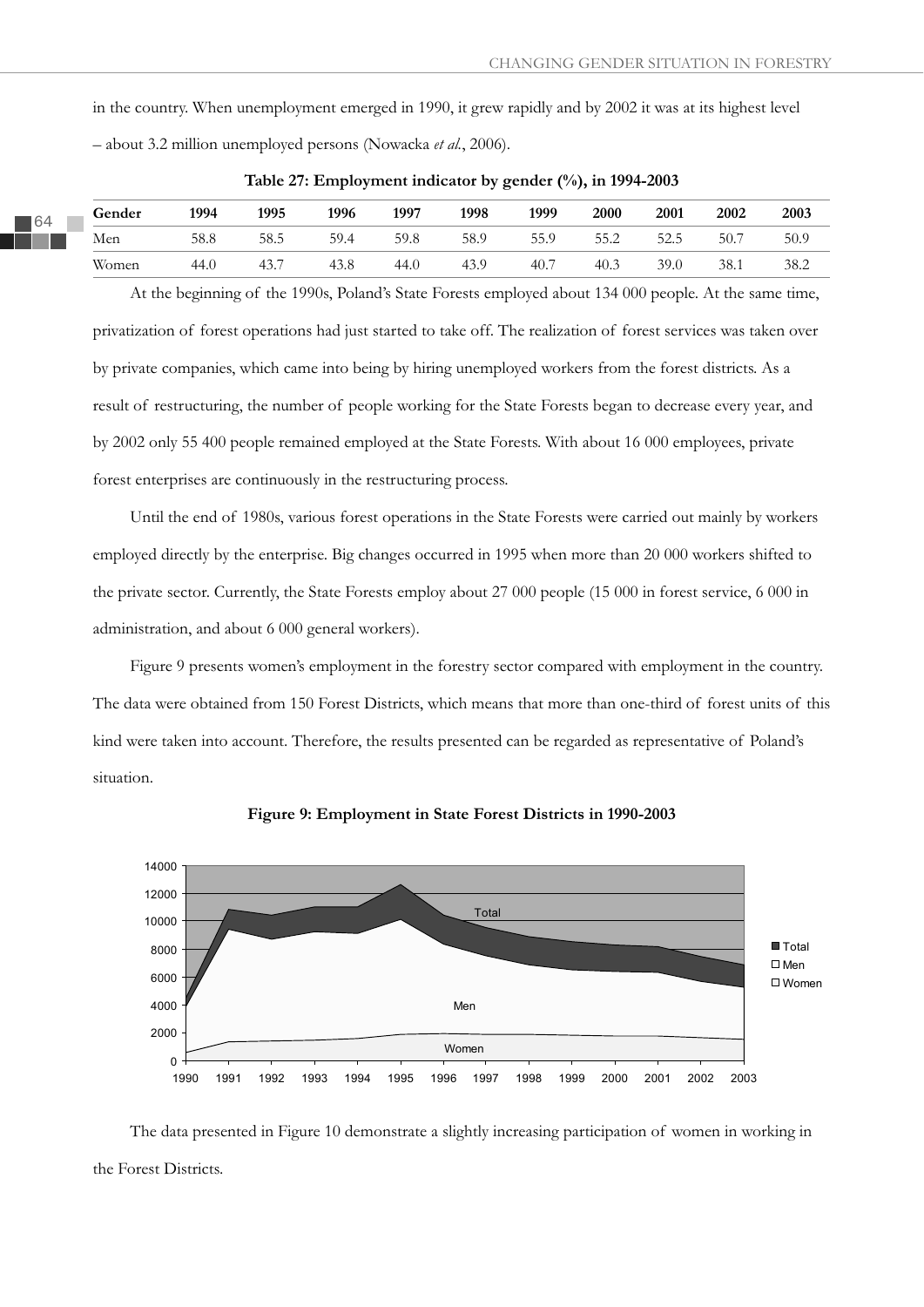



#### **1.11.5 Women in science**

In 2004, the report "Wasted Talents: Women in Science in the Countries of East Central Europe" was elaborated by a team of specialists created by female representatives of the countries of East Central Europe and the Baltic States. Professor Ene Ergma, the Chair of the Parliament of Estonia and the Deputy Director of the Estonian Academy of Sciences led the team. The report was prepared for the European Commission and presented at the East Central Europe Conference held in Warsaw, Poland (2004) (http://dziennik.pap.com. pl/index.html). Among other things, the report concluded that many women scientists in the countries of East Central Europe and the Baltic States were involved in insufficiently funded research and that women who were employed at universities were mainly occupied with teaching.

The official statement presented at the East Central Europe Conference does not fully reflect the situation in Poland's education and science system. For example, the Ministry of Education and Science does not have any women in top positions, and the positions of minister, state secretary and undersecretaries of state (five altogether) are held only by men. Furthermore, only two women are on Poland's Board of Science (70 members), and only five women among the 33 members of the Polish Board of Higher Education for IX cadency in 2006-2009. These figures show that in the currently acting decision bodies of Poland's science and education sector, women constitute only a 5.52 percent participation rate.

#### **1.11.6 Conclusion**

The political, social and economic transformation that Poland experienced after 1989 contributed to the development of private services in forestry, but at the same time reduced employment, especially regarding women's employment.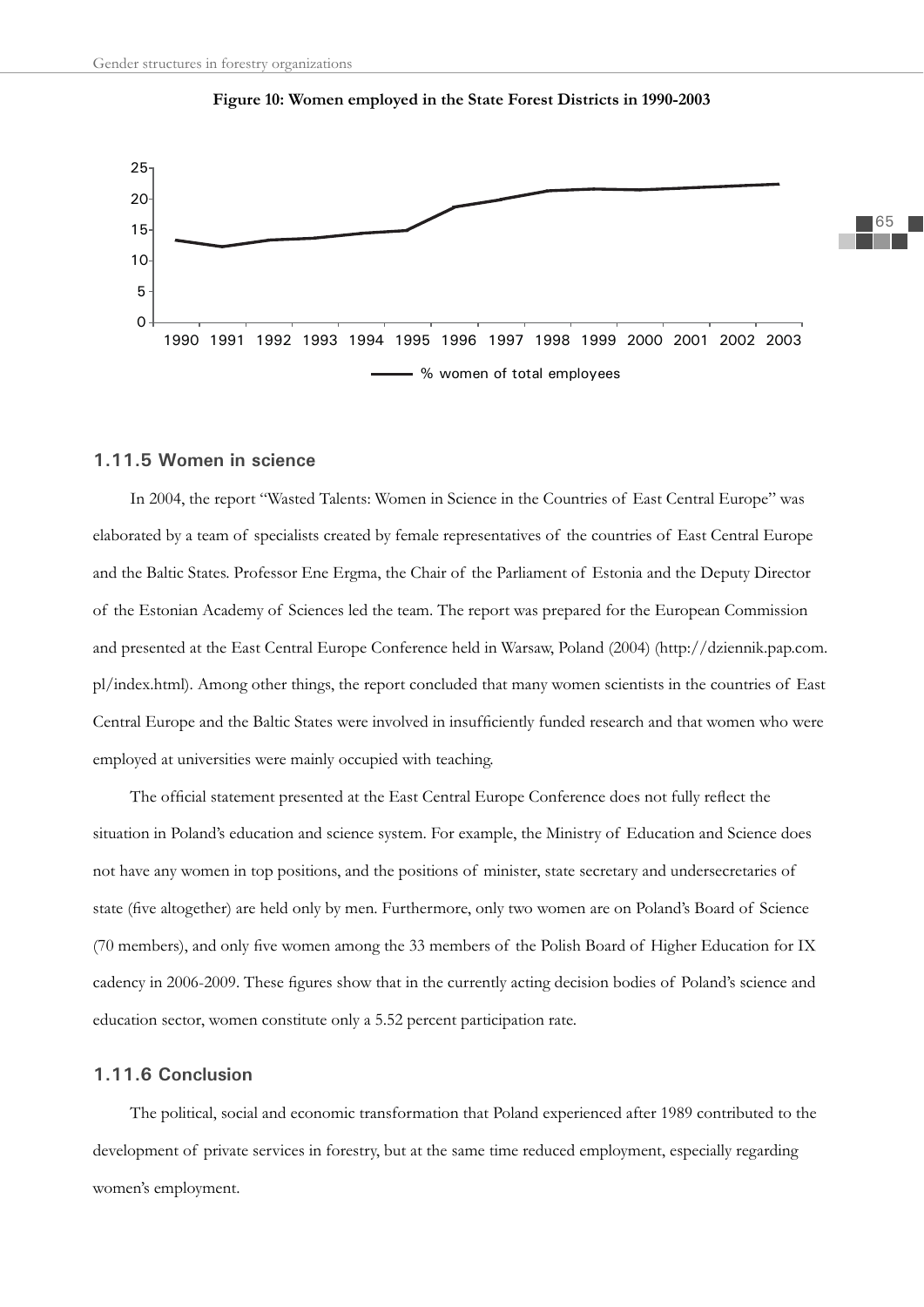The switch to a free-market economy had a dramatic effect on the employees of the State Forests. At the beginning of the 1990s, large numbers of workers were laid off and reemployed as contractors. Between 1985 and 1994, overall employment in the forestry sector decreased from 158 900 to 64 400. By 2003, the State Forests employed 27 500 people.

66

Employment status in the forestry sector is characterized by the employment rate not matching a gender ratio of graduates from different levels of forestry education and by the substantial differences between women's and men's earnings.

In general, women in the State Forests are usually employed as principal accountants or they occupy various positions in administration units or the departments of planning and data processing. Opportunities for remunerated work are scarce in small communities, especially for women. Consequently, their activities toward the welfare of their family are more often tied to domestic work and to extracting benefits from forests.

Polish women constitute less than five percent of the total number of private forest owners and currently constitute about the same percentage – 5.52 percent – in acting decision bodies in the country's science and education sector.

# 1.12 SLOVAKIA

## **The role of women and female foresters in the Slovak Republic**

*By Viera Petrasova and Zusana Sarvasova – Forest Research Institute, Zvolen*

# **1.12.1 Introduction**

Slovakia has a forest cover of almost 2 million hectares, or 41 percent of the country's surface; about 60 percent of the territory is declared rural. The state and municipalities own more than 50 percent of forests. Between 1990 and 2004, employment in the forestry sector declined dramatically: in 1990 the sector employed more than 40 000 people, while in 2004 there were only 15 000 workers. From this figure, the state forest sector employs 8 300 people, of which 82 percent are men and 18 percent women.

## **1.12.2 Women's situation in Slovakia**

Women comprise 51.6 percent of the population in Slovakia. At the same time, 45 percent of the total amount of the unemployed are women, despite the fact that women are generally believed to be as well educated as men. After having accepted the commitments of the Platform for Action at the Fourth World Conference on Women in Beijing, Slovakia drew up a National Action Plan for Slovakian women in 1997. The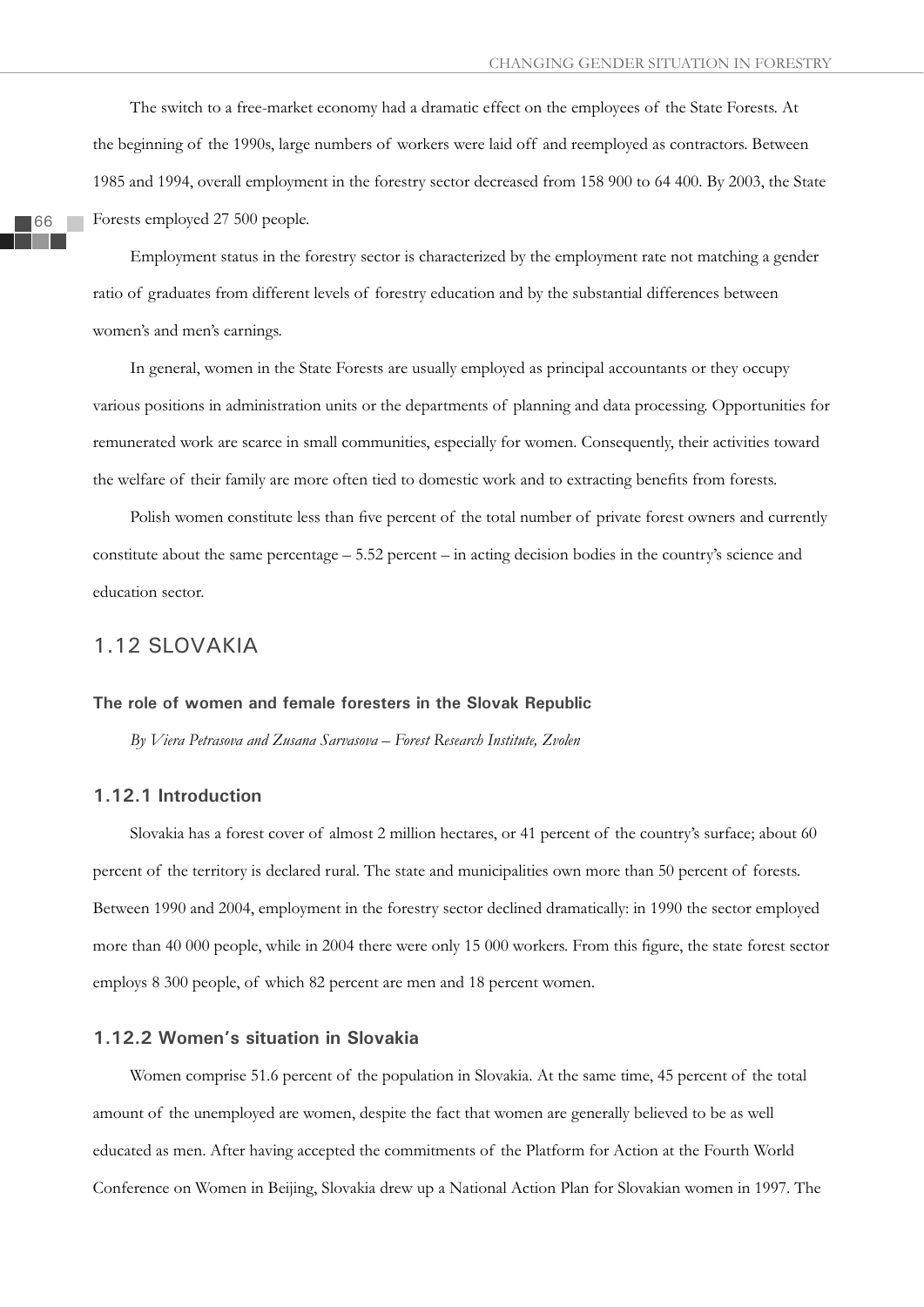plan declares equal rights and equal positions for women. One of its goals is to improve the labour market for rural women. However, gender policies, even despite this action plan and commitment by the government, are theoretical.

Differences in income of up to 30 percent were found when comparing wages of men and women of the same age and education level. This can be explained by the way men and women are classified in job positions, as well as by the smaller scale of women in top positions, lower proportion of women in shift work as well as the continuing practice in higher financial valuation of men as the main family providers. Slovakian women carry out most household activities, which are listed as unpaid work: the estimates of specialists on average daily values form almost 40 percent proportion of the work done in the employing process.

## **1.12.3 Educational level of female foresters**

Forestry study at the university level in Slovakia dates to 1947; however, with restrictions for women until 1962. Because forestry was traditionally seen as a male occupation and because of the lower qualification level for women of that period, women had little interest in the forestry professions. The interest, however, increased in the 1960s and lasted through the 1980s.

| Year      | Total number of graduates |        | $\%$ women    |
|-----------|---------------------------|--------|---------------|
|           |                           | Number | $\frac{0}{0}$ |
| 1947-1952 | 334                       | 4      | 1.2           |
| 1953-1962 | 529                       | 37     | 7.1           |
| 1963-1972 | 775                       | 73     | 9.4           |
| 1973-1982 | 960                       | 113    | 11.7          |
| 1983-1992 | 1 4 0 4                   | 223    | 15.9          |
| 1993-2000 | 874                       | 189    | 21.6          |
| Total     | 4876                      | 639    | 13.1          |

**Table 28: Number of women graduates at the Forestry Faculty, 1947-2000**

After 1980, there were no restrictions for admitting women into the forestry programme, and the number of women increased by 10 percent. In 1990, because of economic and political changes in Slovakia all students were able to attend universities. At present, the number of women graduating from forestry programmes has increased again, reaching almost 30 percent of the total number of graduates.

Before 1996, adolescent girls were only able to study forestry at university level, but the financing of secondary schools was amended in 1996 (depending on the number of students) and gave adolescent girls opportunities to pursue forestry education at secondary schools. At present, young women are accepted in all fields of forestry at secondary schools:

- Forestry forestry operations in practice
- Forestry landscape ecology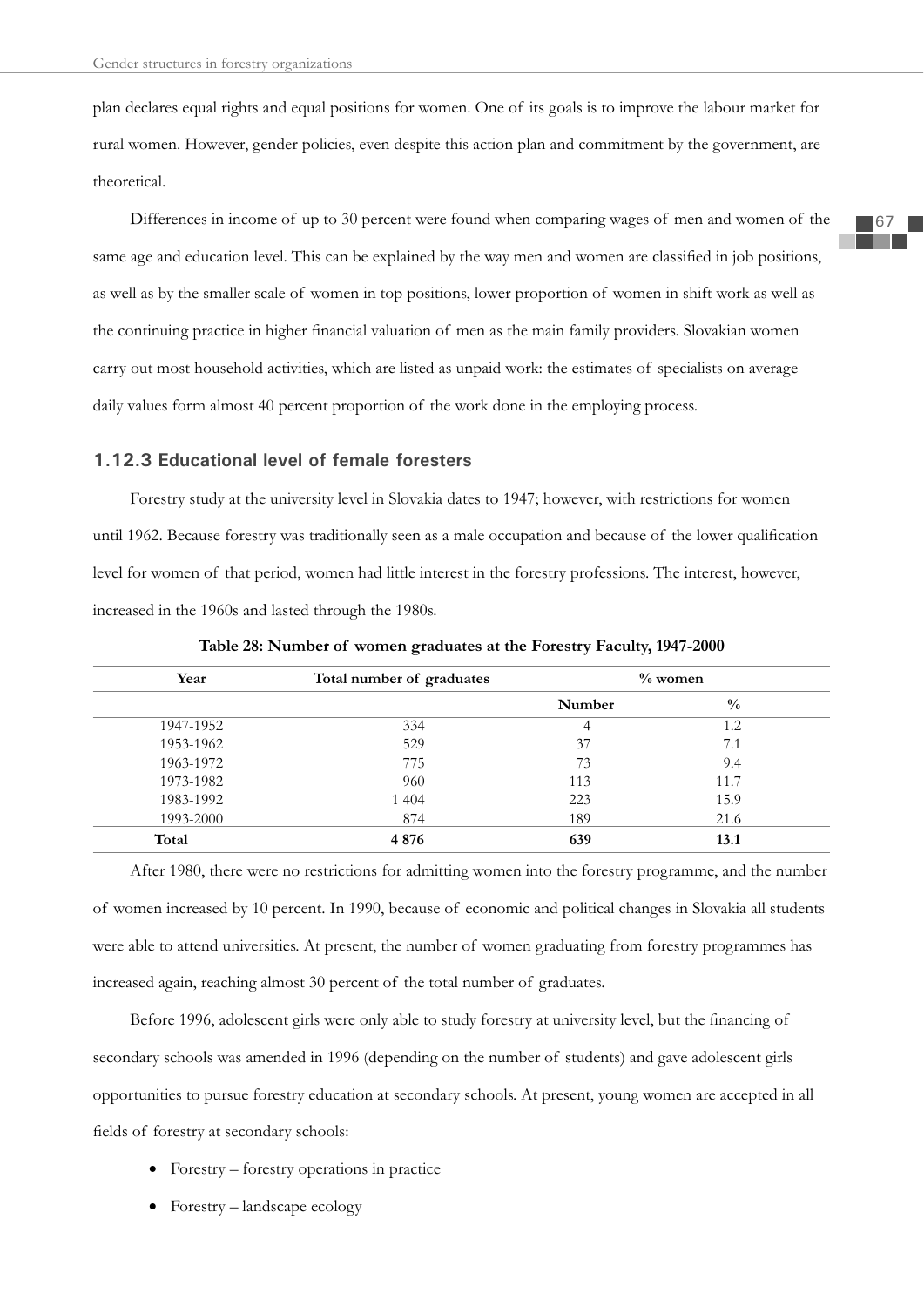$\bullet$  Forestry – forestry services

Despite the increasing proportion of women graduates in the Forestry Faculty since the beginning of

the 1980s, their number in forestry practice grew only until 1990. After 1990, a reprivatization process started,

which abolished the monopoly of the state forest enterprise.

Table 29 presents an analysis of the country's gender representation in forest organizations in 2004 while Table 30 presents the positions that women hold in state forest enterprises.

| Organization                                              | Total number | Men $\left(\frac{0}{0}\right)$ | Women $\frac{0}{0}$ |
|-----------------------------------------------------------|--------------|--------------------------------|---------------------|
| Forest state enterprise (technical/managerial staff only) | 3 0 4 5      | 80                             |                     |
| Forestry Faculty of Technical University, Zvolen          | 153          |                                | 36.                 |
| Forest Research Institute, Zvolen                         | 130          |                                |                     |

# **Table 30: Women by positions within the state forest enterprise – Lesy SR, district of Banská Bystrica – 2006\* Headquarters:**

|                                      | 2006   |               |  |  |
|--------------------------------------|--------|---------------|--|--|
| Position                             | Number | $\frac{0}{0}$ |  |  |
| General director                     |        |               |  |  |
| Division director                    |        |               |  |  |
| Section director                     |        |               |  |  |
| Department chief                     | ∍      | 10            |  |  |
| Other positions - Engineer employees | 23     | 36            |  |  |
| Other positions - Other employees    | 17     | 53            |  |  |

## Affiliated forest enterprises (AFE)

|                                      | 2006   |               |  |  |
|--------------------------------------|--------|---------------|--|--|
| Position                             | Number | $\frac{0}{0}$ |  |  |
| Director                             |        |               |  |  |
| Department chief                     | 10     | 12            |  |  |
| Other positions - Engineer employees | 70     | 21            |  |  |
| Other positions - Other employees    |        | 48            |  |  |

\*Data are available only for the state sector. There are no data available for the non-state sector. Women in other positions are, in general, employees at the same decision level and mostly represent administrative positions in different departments.

# **1.12.4 Conclusion**

Slovakia is largely rural. The transformation of the national economy, which included the forestry sector, has led to high unemployment rates. The restrictions for women entering the professional forestry workforce after studying have dropped after 1980. Although the number of women graduates grew, their career chances did not grow adequately. Research must be carried out to understand the reasons and develop national action plans for gender in forestry.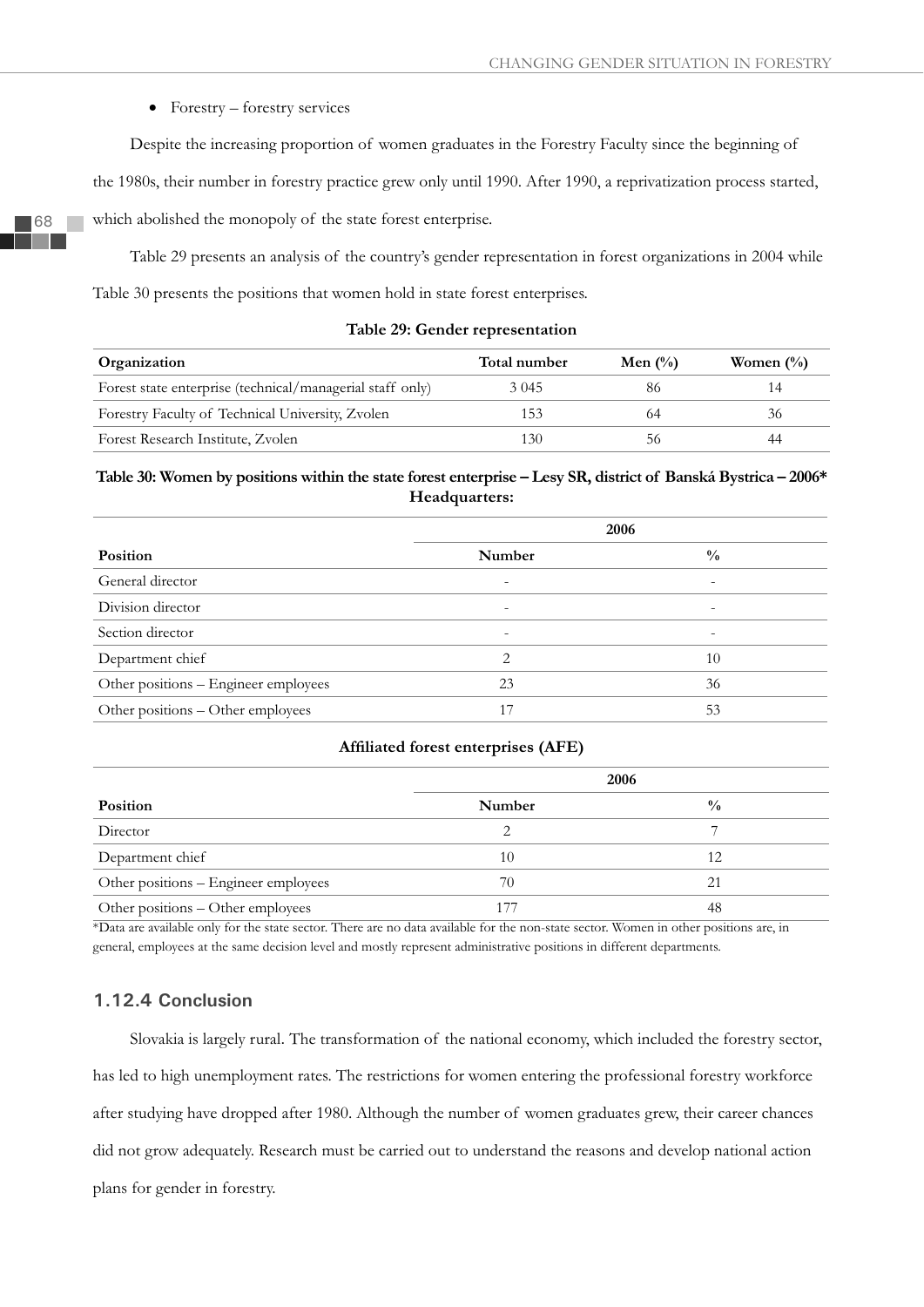## **1.13 Sweden**

*By Gun Lidestav*

#### **1.13.1 Swedish Forestry in general**

Two-thirds of Sweden's land area is covered with forests, and of the 27.1 million hectares of forestland, 785 hectares are in economic use. During the last decade, the average annual fellings have been some 60 million m<sup>3</sup> (75 percent of the increment); however, in the past two years, harvesting volumes have reached 80 million m<sup>3</sup> or more. In terms of forest industry production, forestry products made up 12 percent of the total Swedish export value in 2004 (National Board of Forestry, 2005). The forestry sector employed 16 500 people and the wood-processing industries 71 650, of which 14 percent were women, a significant reduction compared with 1990 (23 percent).

# **1.13.2 The current status quo of gender representations across organizations in Sweden**

## **Forest companies, including publicly owned forestry companies and forest owners associations**

In forestry, only 7 percent (or about 1 400) of the total number of employed persons in forestry were women. The number and proportion of women have decreased significantly since 1990, when 13 percent of all people employed were women (National Board of Forestry, 2005). In large-scale forestry (companies with more than 10 employees or more than 5 000 hectares forestland), harvesting operations, silviculture and roundwood measurement there are 15 percent women, which is just slightly higher than a decade ago. Yet, only 8 percent of all women have a permanent job while 33 percent of men are permanently employed. For both women and men, permanent employment has become less common since 1995. In addition, about 360 women (6 percent of the workforce) work in contractor firms as partner owners or employees. Most of these women have administrative positions, but a small number of them work as machine operators (National Board of Forestry, 2005).

In Sweden, among the employees who have higher education (postsecondary school) there are 5 percent women, and those with a master's degree or higher, 12 percent. The women who had master's degrees in 2003 had an average salary of 73 percent of their male colleagues (Ds 2004:39). Female workers in forestry (and agriculture) had an average hourly wage of 90 percent of a male worker (National Board of Forestry, 2005).

## **National, regional and county boards of forestry (since January 2006, Swedish Forest Agency)**

In 2003, 1 091 employees were employed at 1091 employees, with 115 working at the National Board of Forestry, of whom 35 percent were women. At the regional and district level region offices there were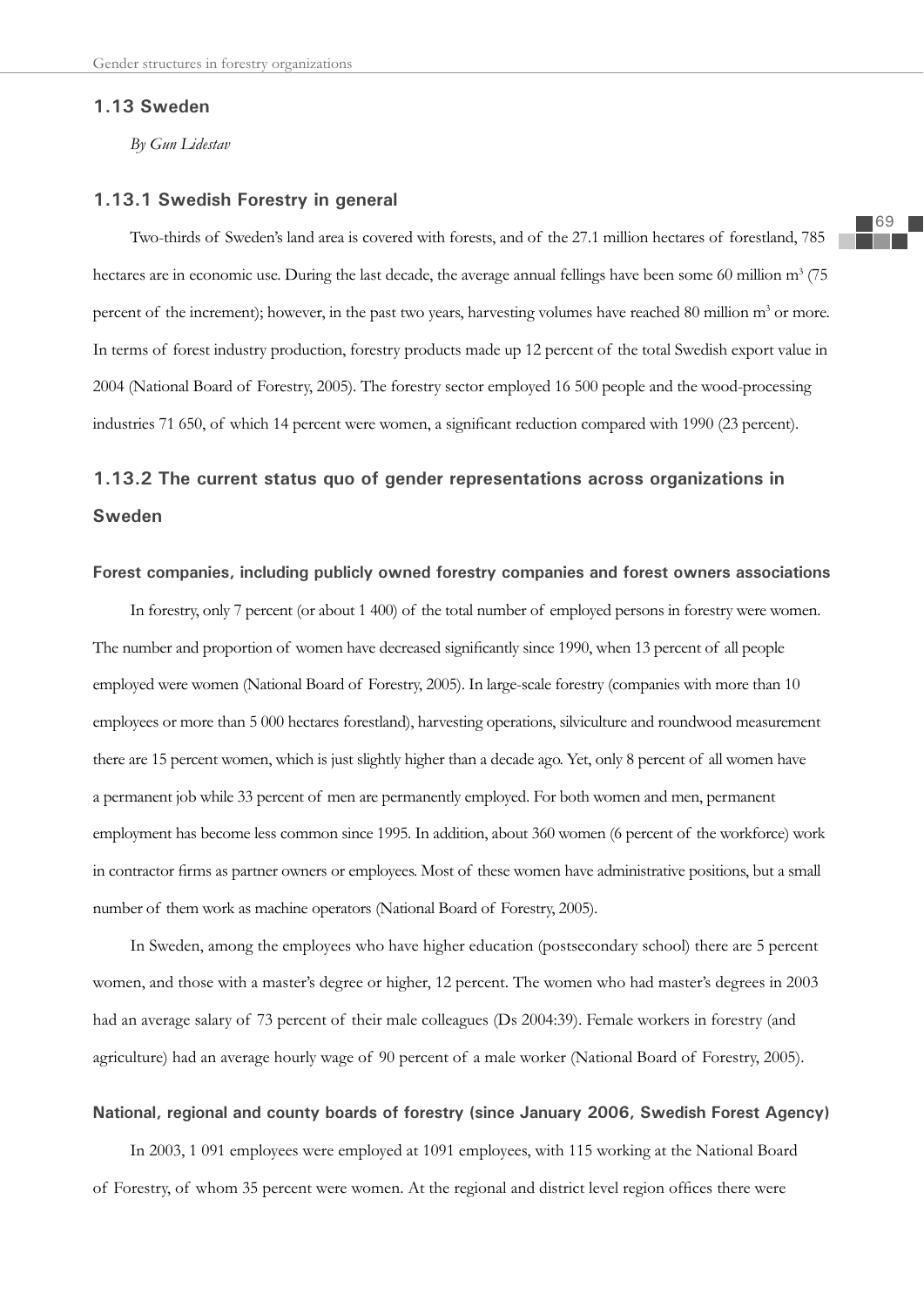976 employees, with 24 percent women. The gender balance among the regions differs substantially, from 15 percent to 30 percent, and there are considerable differences concerning the gender balance within the various positions. The percentage of women holding the following positions are: top-level positions 11 percent; district leaders 8 percent; forest rangers 11 percent; specialists 28 percent; administration 87 percent; and foremen 9 percent. In addition, it should be mentioned that among employees with a university degree in forestry (bachelor's or master's) from 1984-1993, the average salary for women was about 15 percent less. (Ds 2004:39).

#### **Universities and research institutions**

About 400 young people, less than 5 percent young women, study forestry each year at the high school level (or vocational training). After graduation, some find jobs in practical forestry work as machine operators, for example, and others continue their education in forestry (or other subjects). For higher forestry education, the Faculty of Forestry at the Swedish University of Agricultural Science in forest science offers a 3-year programme for forest engineers and a 4- to 5-year programme for a master's in forestry. Because there is a prerequisite of having work experience in forestry for acceptance into the forest engineering programme, the number of female students has generally been about 5 percent or less. The proportion of women teachers in the forestry schools is even lower.

During the last two decades, the proportion of female students graduating with master's degrees has fluctuated between 20 to 30 percent. While the female students usually enrol in ecology and biology courses, male students usually take management, technology, and economics for specialization (Jämställdhetsplan för Skogsfakulteten, 2004).

With regard to the staff at the Faculty of Forestry, of 548 employees 170 are women (or 31 percent); among technical and administrative staff, 41 percent are women. The proportion of female researchers and lecturers at the faculty is low, at 14 percent; however, there has been an increase in the number of women Ph.D. students (45 percent) (Jämställdhetsplan för Skogsfakulteten, 2004).

Furthermore, in research institutes such as SkogForsk, 25 percent of all employees are women (28 out of 110): those who hold research positions amount to 20 percent and those in administration positions 60 percent.

#### **Wood processing industries**

Of the 71 000 employees in wood processing industries, 14 percent are women. Here too the number as well as the proportion of women has decreased – 23 percent in 1990.

To sum up, female forestry professionals are in the minority, especially in practical work and in top-level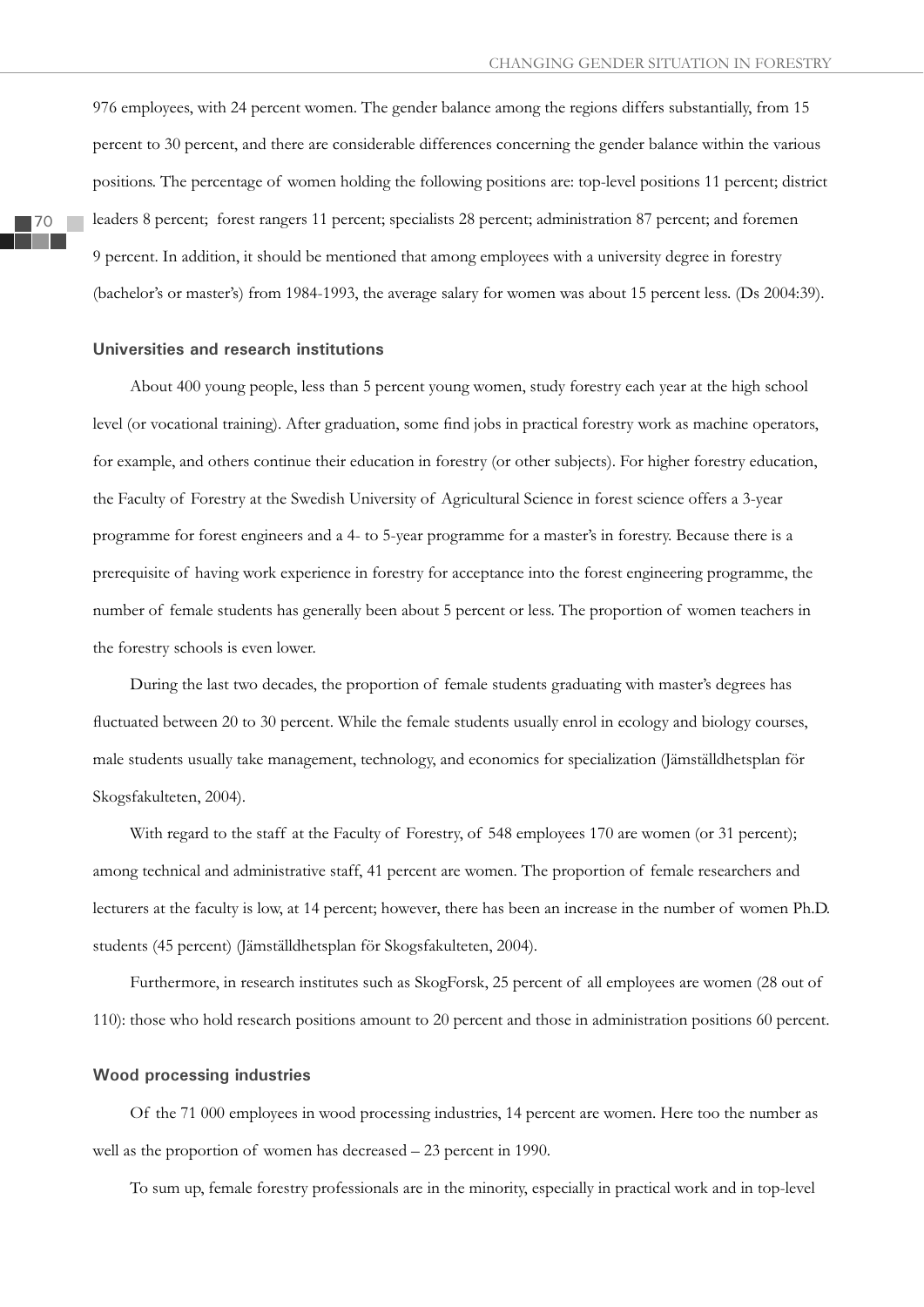positions. Women mainly work in administrative and assistant positions, and more often with forest authorities than with forest companies.

#### **1.13.3. Why is gender representation the way it is?**

Female foresters working in the forestry sector find themselves in an organization and structure dominated by men, in terms both of number as well as positions, although the number of women with forestry degrees has increased substantially. Previous studies (Lidestav and Wästerlund, 1998; Ringsell, 2000) have suggested that female foresters are less satisfied with their jobs than their male colleagues are. Within most forestry spheres, gender marking is still so obvious that women stand out as deviant and they constantly have to justify their presence (Brandth and Haugen, 1998; Brandth *et al.,* 2004; Reed, 2003). The best chances to become accepted and esteemed seem to be as experts in a more and more specialized field or when working with education and dissemination of knowledge (Brandth and Haugen, 1998; Brandth *et al.,* 2004). A gendered division of areas and functions at both a horizontal and a hierarchal level appears when comparing contemporary occupations in Sweden between men and women with a degree in forestry (Lidestav and Wästerlund, 1998). In education, information and supervision of law, as well as in subordinated positions, the proportion of women corresponds fairly well to the proportion of female graduates. However, if we look at the proportion of women in higher positions, within management, harvesting operations, silviculture or working as experts, the amount is lower than the proportion of graduates.

As long as there are few women who study forestry, there will also be few women in the workforce – and as long as young women do not find forestry as an attractive field, one that offers them good possibilities to acquiring interesting jobs and having careers (receiving an equal salary), there will be a minority of women in the forestry sector. Further, within organizations (business and authorities) a gendered organizational logic is at work, which not only reproduces a structure of gender division but also, paradoxically, makes gender invisible (Wahl *et al.,* 2001; Wahl, 2003). Different professional positions in organizations have a more or less determined gender character, and women in male-dominated professions or workplaces often face problems of "fitting in" (Magnusson, 1998). In all, this can be expressed by the concept of *genderization*. The following section presents the results from a critical discourse analysis of forest professions (Lidstav and Sjölander, 2005). Specifically, it is the discourse of forest supervisors (a person with a degree in forestry and employed by one of the county forestry boards), and forest rangers (employees with higher forestry education, employed by private or public forest enterprises). The analysis is based on written texts and images about the forestry professions published in some major national forestry magazines in 1990 and 1991 and in 2000 and 2001.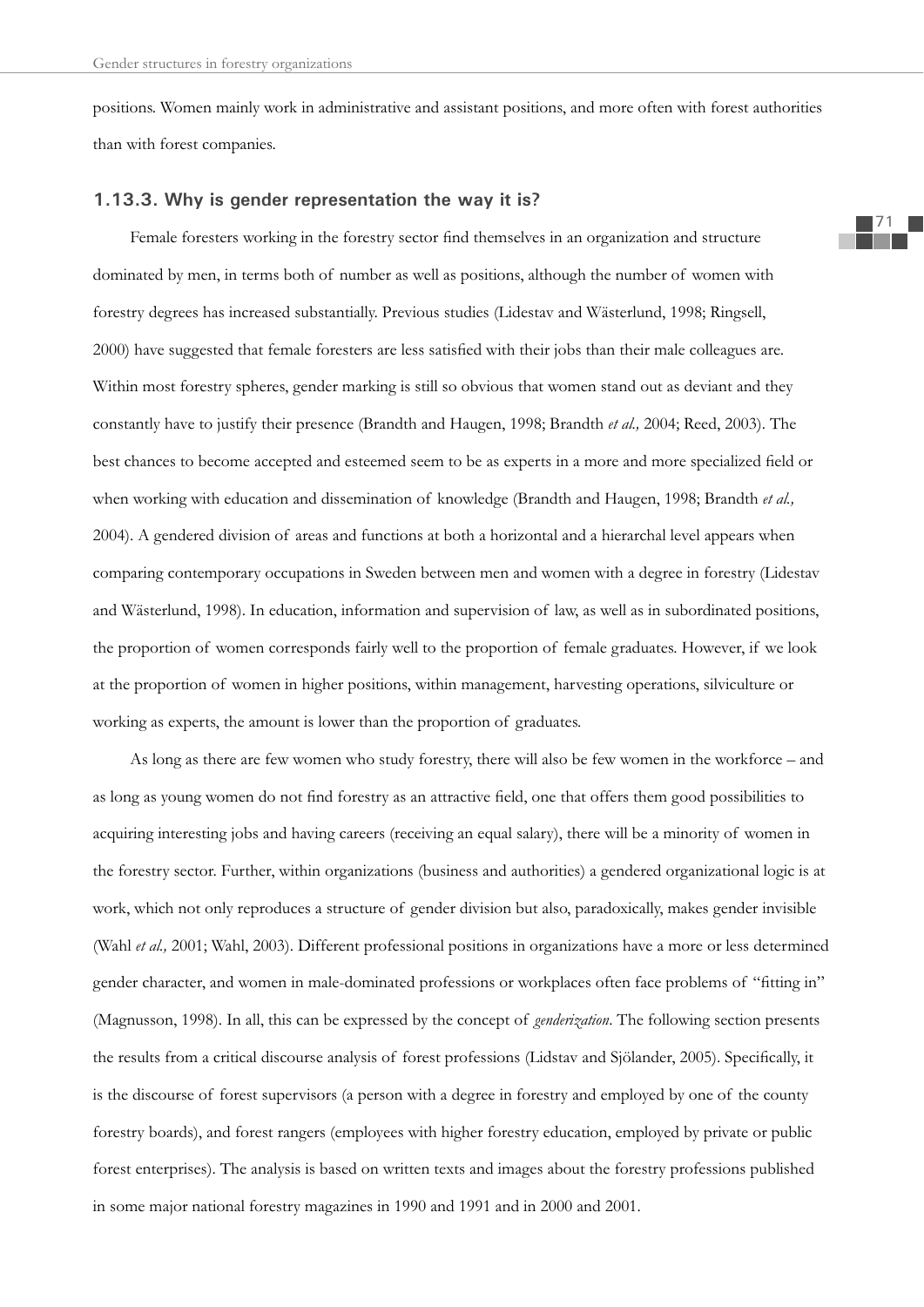#### The question addressed was: How do women fit in with the forestry professional discourse?

The study (Lidestav and Sjölander, 2005) reveals that a fifth of the magazine texts includes women, and around half of these mark gender or deal explicitly with equality issues. This percentage is significantly higher than the amount of women working in the field, but the representation question is more complex. There is a strong common feature in the material that was studied, that either the author of the text or the person interviewed emphasizes that gender has nothing to do with forestry professions. This pattern, to make gender a non-issue, seems to be a joint interest between different actors, male and female, within the discourse. There are very few exceptions and for the women in particular this appears to be a more or less conscious strategy to get access to and be accepted in the field. Brandth et al. (2004) also found similar results when studying the Norwegian forestry press. For the organizations and their male representatives, the motive to make gender invisible can be interpreted as a way to maintain the status quo (Höjer and Åse, 1996). However, only a small number of texts apply a kind of essentialistic approach, pointing out that there are profound differences between the sexes. Some of them claim that this is an advantage; others say it is a fault that needs to be mended, either through women adjusting or by making use of (more and better) technology.

Three main types of arguments, often mixed together, have been identified as being used to increase the amount of female foresters working in the field. One is a *deficit* argument, where women are viewed as an underused resource, which could solve the predicted lack of manpower in the years to come within the industry. Apart from the reason, we have also identified a *renewal* argument in which females are seen as desirable modernizers in a relatively conservative culture in need of change (cf. Brandth and Haugen, 1998). The last type of argument concerns *legitimacy.*  The forest industry ranks very low compared to other sectors when it comes to gender equality. This creates a lack of legitimacy in relation to the surrounding society (cf. Brandth *et al.*, 2004). A larger proportion of female rangers and supervisors, and their expected revitalizing, innovative efforts, is suggested as a way to solve the legitimacy problem that the forestry field suffers from. Another important result from the analysis concerning genderization is the notion that female foresters frequently receive their legitimacy as professionals through a man (cf. Reed, 2003). The studied narratives are full of examples where the portrayed forester refers to their own father or some other male mentor from whom they have been given access to the forestry field and its treasures. No equivalent female role model appears in these stories (Lidestav and Sjölander, 2005).

During the ten-year study period, it seems as very little has changed in terms of genderization. Rather, the discourse continues to (re)produce a manifest portrait of the ideal forester as a man, "being hard-working and able to master nature". This hegemonic masculinity is to a large extent formed around a rural masculine identity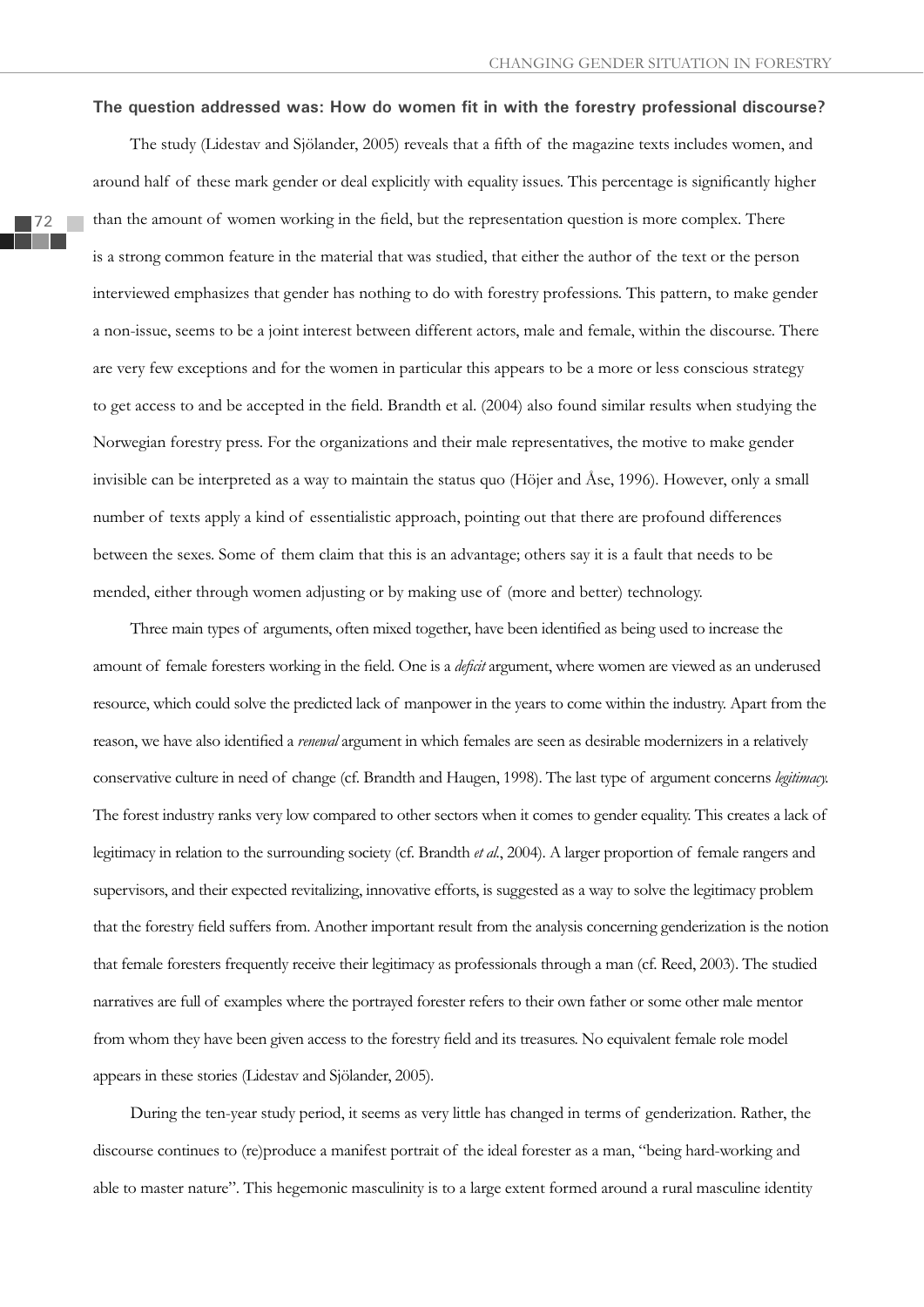including, for example, a strong interest in hunting and wildlife (Connell, 1995; Brandth and Haugen, 2004). At the same time, female foresters appear to need a male mentor in order to enter the field, because it is through such a "helper" that they seem to receive legitimacy as professionals. These stereotyped gendered patterns do not make it easy for women, or men for that matter, to "fit in" within the field. Even though the forestry industry has undergone significant changes and there is a concern about future lack of manpower, etc., few signs of reform concerning the current gender structure and equality issues can be observed in the studied representations. On the contrary, there is a strong tendency in the forestry press to state that gender does not matter. Both men and women within the forestry field apply this universality strategy, which could be interpreted as a way to avoid any kind of "feminist stigma" (Brandth *et al*., 2004). As Reed's (2003) analysis of forestry work and gender relations in Canada reveals, it is important to keep in mind in this context that gender relations are formed by both men and women, a phenomenon that is also illustrated here (Lidstav and Sjölander, 2005).

"Breaking into the forestry discourse is hard work", conclude Brandth and Haugen (1998) in their longitudinal analysis of the Norwegian forestry discourse, having reviewed the results of women's attempts to gain influence but, as indicated by their research, with minimal success. The same can be said about the Swedish case (Lidstav and Sjölander, 2005). It appears to be hard work to break the dominant masculine forestry discourse. Overall, the discourse reproduces the traditional male-dominated culture and offers very few alternatives. This has social impact and affects the opportunities for individuals to identify with, and to choose to be, a professional forester. Even so, one should remember that, however manifest discourses appear to be, they are always changeable (Berger and Luckmann, 1966; Winther-Jörgensen and Philips, 1999).

# 1.14 UNITED KINGDOM

*By Patricia Tomlin*

## **Gender balance in employment within the United Kingdom forestry industry**

*Industry context:* About 2.8 million hectares make up the woodland in the United Kingdom (as of March 2003). A total of 9.9 m<sup>3</sup> overbark standing were sold in the country in 2002, with a total of 7.2 million tonnes felled and sold to the wood processing industry (a reduction of 3 percent from 2001).

# **1.14.1 Employment of women in UK forestry industry**

There is little consistent data available on the representation of women across the industry in the United Kingdom, the sectors they are employed in or the jobs they do. There are, however, a number of sources that provide indications of the number of women and where in the industry they work.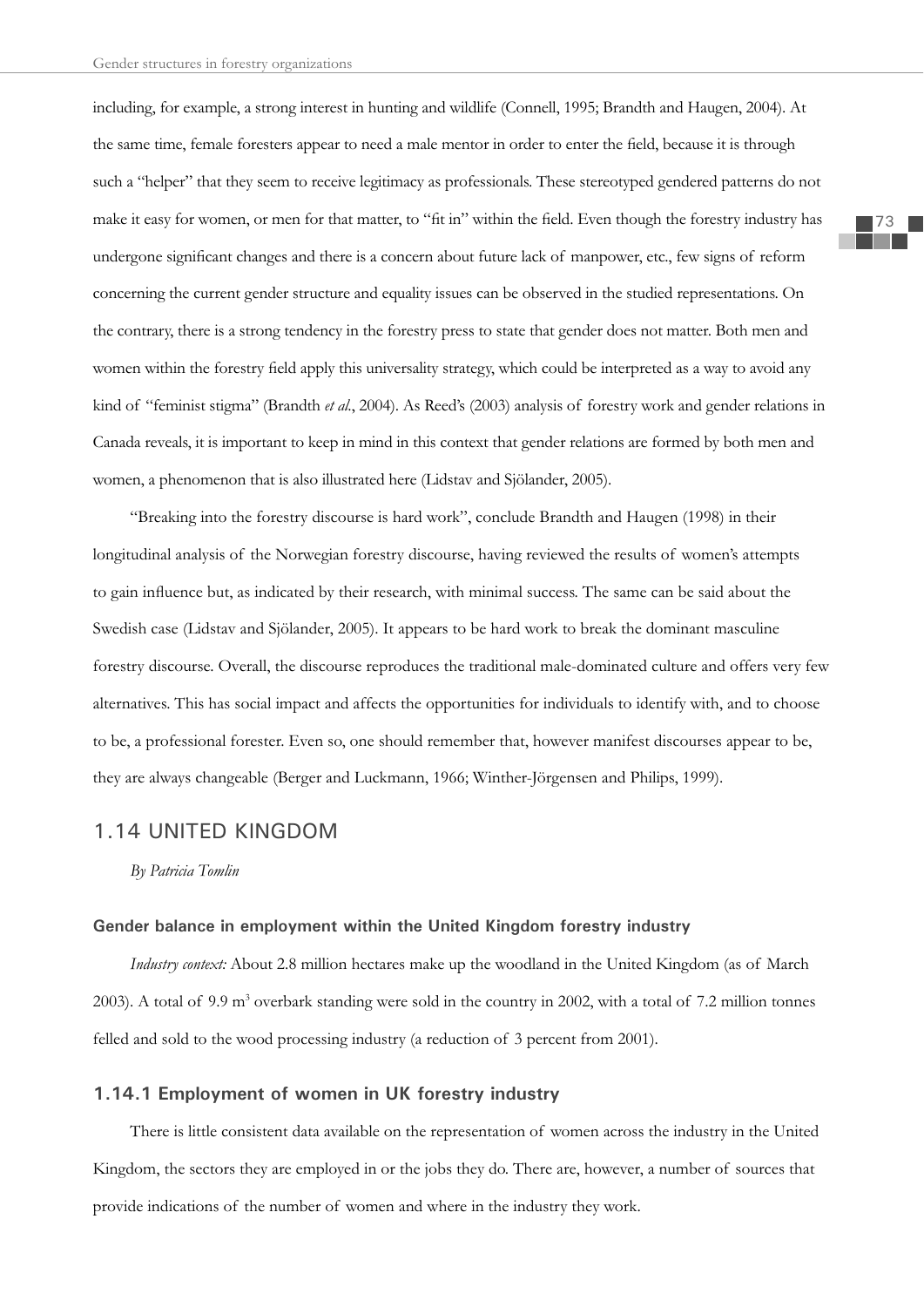According to the last Forest Employment Survey, undertaken by the British Forestry Commission, 29 532 people (based on a full-time equivalent calculation) were employed in the industry in 1998/1999. This revealed a reduction of 15 percent since the last survey in 1993/1994. This is the most up-to-date available information for the whole industry (sampling included Forestry Commission, private woodland owners, private forestry companies, contractors, wood processing, haulage and research, although excludes arboriculture). This major industry survey, however, has never collected data that provides a breakdown on gender.

The Labour Force Survey, compiled by the Office of National Statistics (ONS) in the United Kingdom, does collect gender-based data. However, their definition of forestry employment is more limited and excludes self-employed contractors, forest management work and recreational and conservation-related forestry jobs. Additionally, forestry industry statistics are now being shown as part of a more composite picture, which also includes agriculture, hunting and fishing. As such, more recent statistics are very ambiguous and fail to show the position of women in forestry employment. However, what the ONS statistics do show is that 11 200 people worked in forestry in 1997, of which 30.4 percent were women (an increase of 7.4 percent since 1993).

The composite picture, in 2004, for forestry, agriculture, hunting and fishing estimates a total of 289 000 men employed in these industries and 78 000 women. Of these figures, 0.9 percent of men are employed and 6.1 percent self-employed, while 0.3 percent of women are employed and 3 percent are self-employed. There is an average differential in weekly gross earnings of  $\frac{1}{261}$  00 in favour of men.

Despite the fact that it is no longer possible to identify forestry employment specifically, the data that are available strongly indicates a significant imbalance between women and men in these industries. This, combined with the 1997 statistics, gender-based research ("Professional Women Foresters in the British Forestry Industry" [Tomlin, 2001]), empirical and anecdotal evidence strongly points to a significant imbalance between the employment of men and women across the industry and at all levels.

## **Public-sector/non-governmental organizations (NGOs)**

There is excellent information on gender representation for the British Forestry Commission. As of August 2004, the Forestry Commission employed a total of 3 355 people, 30.6 percent of whom were women and 26.4 percent of these women were in forestry-related jobs (8.1 percent of the total workforce). Relatively few women are currently employed in forestry-related jobs at a senior level.

There is no definitive information available with regard to other public sector forestry roles (i.e. local authority councils, other government departments and agencies, etc.), although anecdotal evidence suggests that the number of women in forestry jobs is fairly low.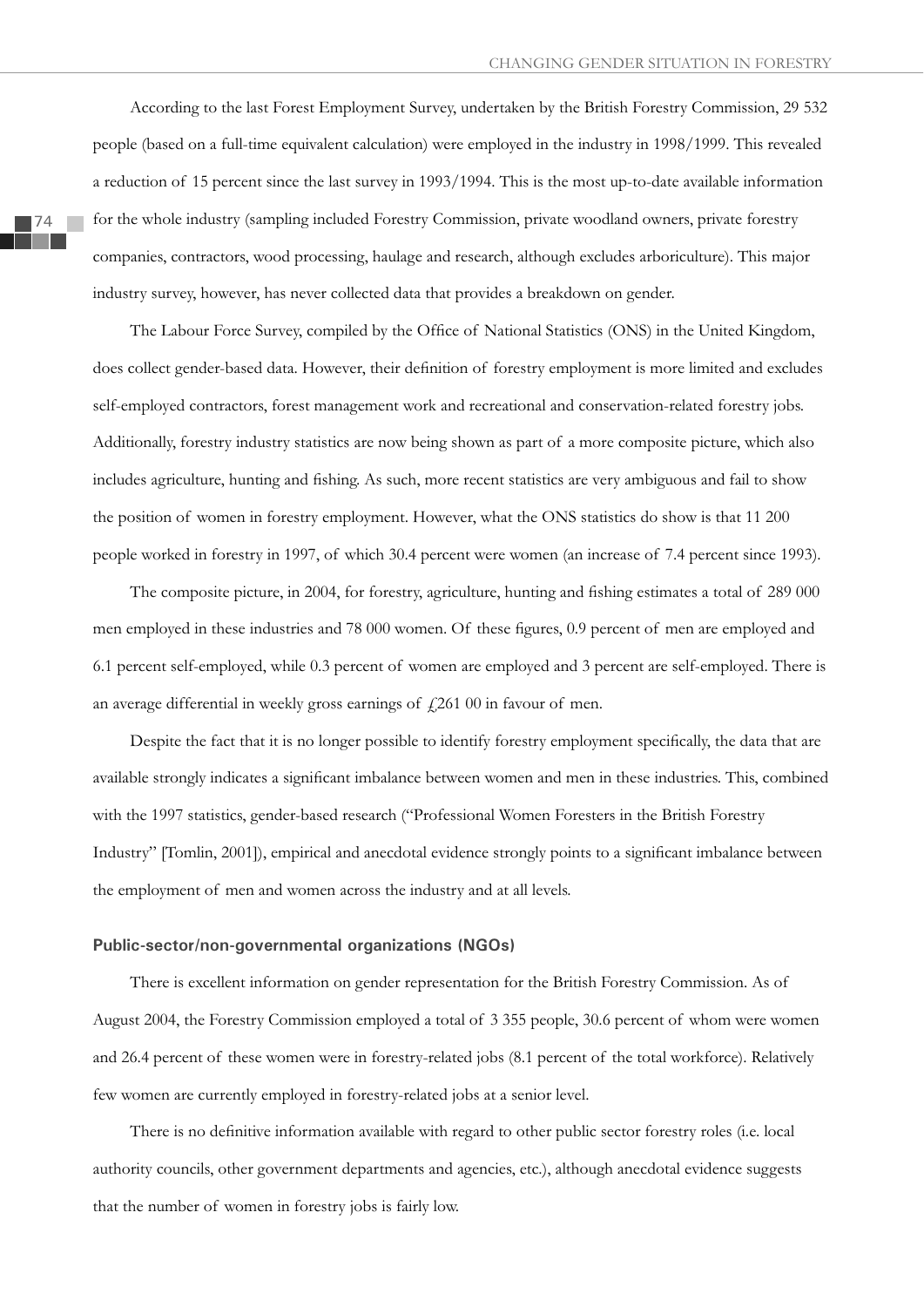Conversely, anecdotal evidence also suggests there is a higher level of representation of women in NGOs and that they are present at more senior levels of the organization, including the most senior/board-level jobs. However, actual statistical evidence on this is patchy and only indicative.

#### **Private sector**

As in the public sector, there is no definitive data available on the number of women employed in the private sector (including forest management, harvesting/timber sales, wood processing and haulage). Recent research and anecdotal evidence suggests that the numbers of women in these areas are very low.

A Forestry Commission survey of small- to medium-sized forestry businesses, including contractors, timber processing and haulage businesses, was undertaken in 1999/2000. The survey gathered information on the employment of 2 950 workers in Britain. Only 16 percent of these were women, but information was not available as to the roles they were employed to do.

#### **Professional women foresters**

Information from the Institute of Chartered Foresters (ICF) in the United Kingdom suggests that there are significantly fewer women members than men: of the total 1 072 male members, 748 are fully qualified members, while 324 are students or associates; of the total 95 female members, 47 are fully qualified, while 48 are students or associates.

However, not every professional forester is obliged to be a member of the ICF and these figures represent only a small proportion of those who are potentially eligible (both women and men). Similarly, anecdotal evidence suggests that many professional women have preferred not to join the ICF in the past because they perceive it as a male-dominated organization with predominantly male values and operating as an "old boys club".

Of those women who are members, 23.1 percent are in public-sector employment. The next highest figure is 15.8 percent, who are self-employed or forest owners and 15.8 percent employed by NGOs. Only 9.5 percent are in private-sector forest management companies, while 5.3 percent are in education and research. There are no women members employed in timber processing.

## **Forestry education**

Information from the United Kingdom University Admissions and Clearing House (UCAS) shows a consistent trend, with women applicants for forestry-related courses being significantly less prevalent than those from men. Table 31 shows the figures for university applications by gender of forestry courses in the United Kingdom.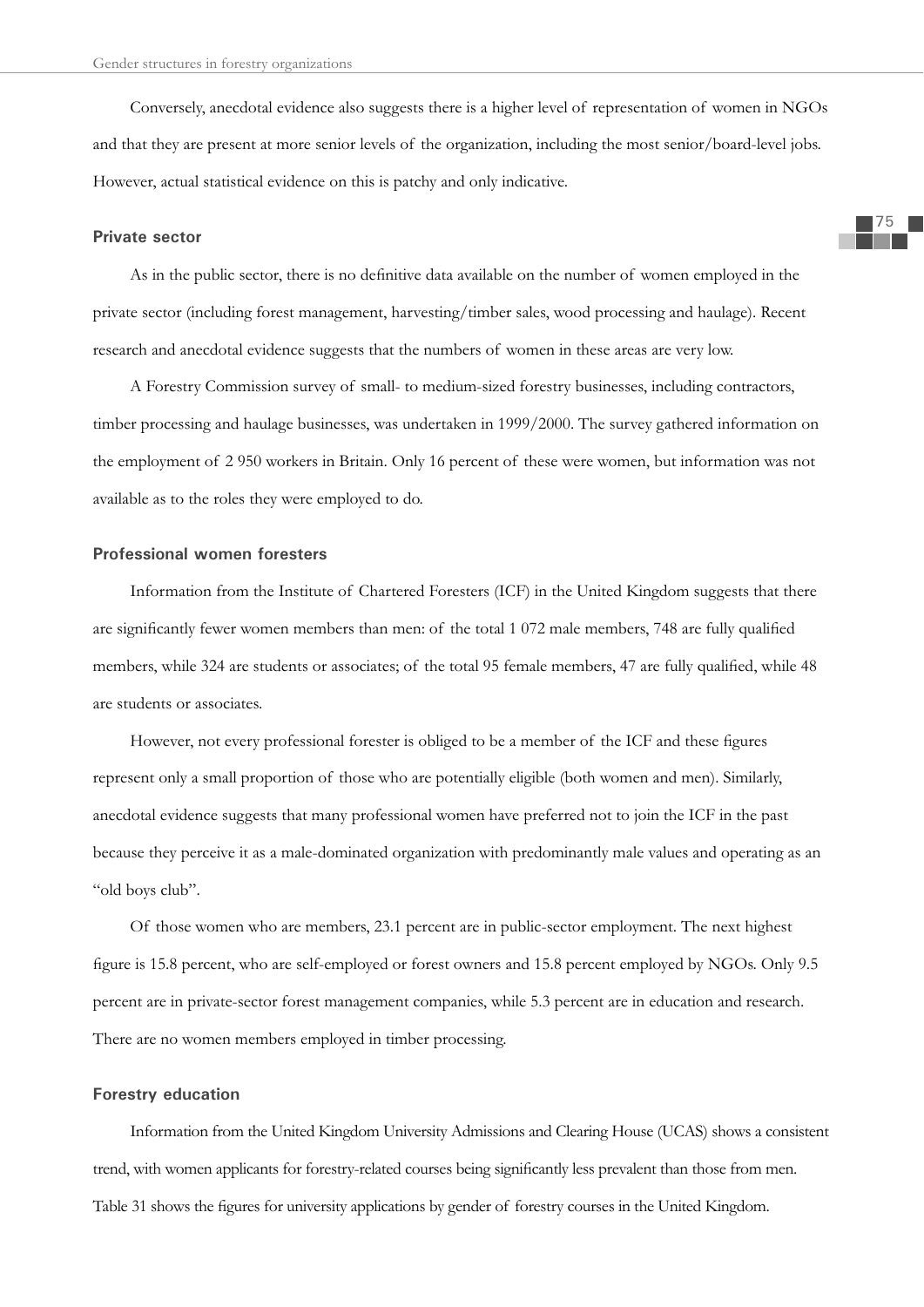| Gender | <b>2000</b> | 2001 | 2002 | 2003 |
|--------|-------------|------|------|------|
| Men    | 102         | 108  | 19   | ر .  |
| Women  | 10          |      | 10   | 14   |

**Table 31: University applications by gender (2000-2003)**

76

This situation seems to have been the case for at least the last 15 years and women, on average, make up only 6 to 8 percent of the class size.

A number of universities in the country offer "conversion" courses, enabling students to upgrade existing qualifi cations or convert to a forestry degree from another relevant discipline. Empirical evidence suggests that – relatively speaking – higher numbers of women with non-forestry qualifications apply to "convert" to a forestry Master of Science. In one university, these women made up a higher proportion of class size than those women who were studying for a Bachelor of Science degree straight from school.

Evidence from universities and colleges also shows that once in forestry courses women make very good students, with low dropout rates and good results. They are as successful as their male counterparts.

Recent research indicates that, on the evidence provided by nearly all participating universities and colleges, there was no difference between men and women graduates when it came to finding initial employment in forestry. Final year women students, who were interviewed as to their expectations for employment opportunities, confirmed this view.

There is no information, however, with regard to whether starting salaries for women are the same as those of men. There is no existing data available on the representation of women within the industry who hold other qualifications, for example, vocational qualifications, etc.

## **1.14.2 What are the reasons for this picture?**

The indicative figures that are available, combined with qualitative research, strongly points to the fact that the underrepresentation of women in forestry is primarily due to discrimination. The age and length of service profiles of professional women foresters (where this is available), suggest that this was especially prevalent until about 15 years ago. Anecdotal and empirical evidence suggests that things have improved and are continuing to do so, yet many women still believe they are discriminated against (either explicitly or implicitly). This is something they have come to accept as inherent to working in the industry.

Research into other industries and in the British forestry industry itself suggests that organizational culture and value sets have a major impact on how recognition and reward are allocated. Often, subconsciously, senior managers seek a "fit" with the existing culture, which is frequently predominantly male. This stereotype pervades the whole industry and influences decisions on recognition, promotion and opportunities for training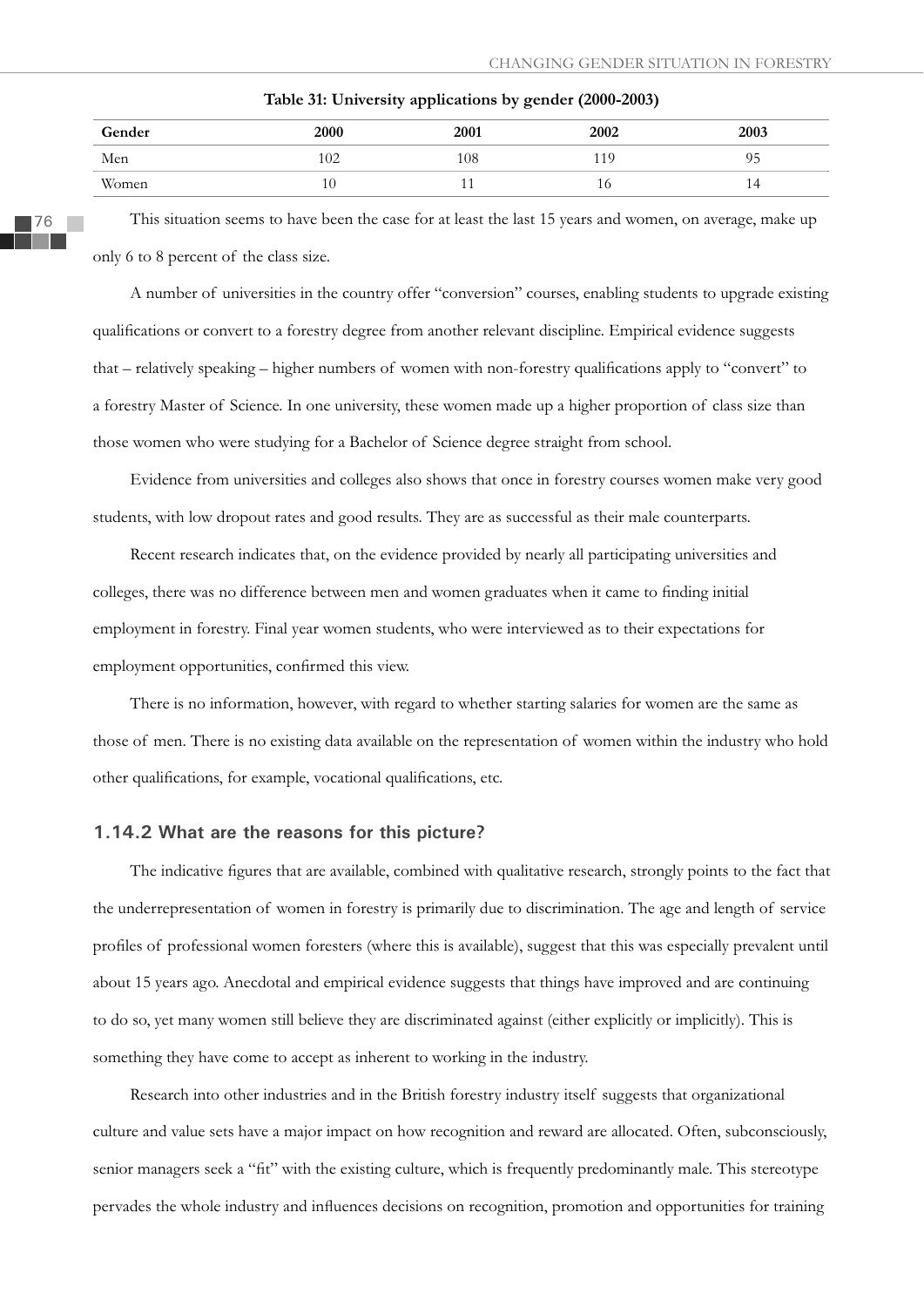and development (Vinnecombe *et al.*, 1999).

The culture in British forestry is also very "traditional" and "conservative" (words used by the women themselves in describing it), which has made it difficult to eradicate stereotypical roles. This "old boys club" mentality has, in the view of many women, made it very difficult for them to achieve the same levels of recognition and support.

Another key factor is the loss of women to the industry (and the difficulties of attracting them in the first place). This is exacerbated by the lack of "family-friendly" provisions and flexible working options. Many women are the main caregiver in the family and face significant challenges in balancing work and family commitments.

It has been suggested that there is much more scope in forestry employment for greater work flexibility than there used to be. However, employers still appear reluctant to consider it – possibly due to the perceived and real additional costs involved. Increasing legislation in this area is making the denial of flexible working patterns increasingly difficult to achieve.

Equal opportunities legislation (initially introduced in the United Kingdom in the mid-1970s) has had an impact on reducing explicit discrimination against women. There is also more recent evidence of increased commitment to addressing the gender imbalance, especially in the public sector (where there is ongoing government monitoring and target setting), and larger employers. However, much depends on how equal opportunities policies and practice are implemented at local level, by line managers. Anecdotal evidence strongly suggests there is a lack of consistency here and that – regardless of organizational policy – discrimination still can and does take place.

Another key issue that appears to be a barrier to women entering the industry is a lack of awareness as to what kind of jobs are available, combined with a somewhat negative image of industry employment (which tends to be stereotyped as "lumberjack" work). There is a general lack of knowledge and understanding of the opportunities the industry offers and this is as prevalent for men as women. Career advice on forestry jobs in schools and colleges is low. Where it is available, it can be negatively portrayed, as many career advisers do not perceive the industry as offering professional roles or good employment prospects.

Forestry is not therefore generally perceived as a real career option and many young people of either gender can face a barrier of opposition to any interest they may have in forestry employment.

In view of the fact that the prevailing image of the industry is harvesting and that very few women actually in forestry express interest in harvesting jobs, perhaps the lack of attraction to the industry is obvious.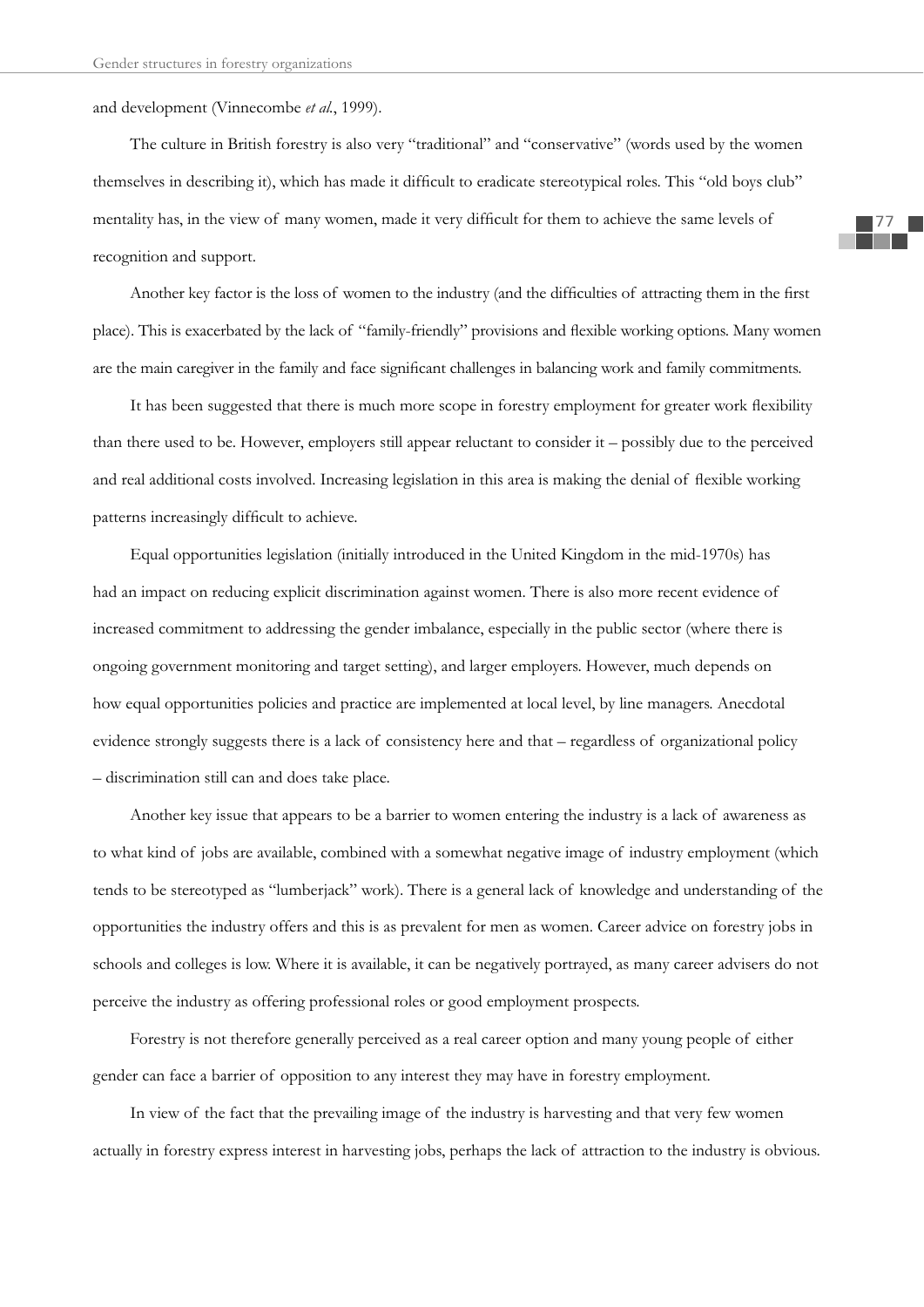#### **1.14.3 What can be done to address the imbalance?**

The United Kingdom population demographics show that a significant proportion of the future labour market growth will come from women, particularly working mothers. Similarly, the number of white young men (the industry's traditional target employment market) will reduce. Such changes in the population will impact the way organizations recruit staff and the alternative sources they will be reliant on in the future.

However, in the United Kingdom, forestry is currently a shrinking industry with fewer jobs available. Addressing the imbalance will therefore be very challenging – even if there were a genuinely sustained commitment to do so – because it would take so long for women to achieve critical mass.

More visible senior-level commitment to change is required, across all sectors, to drive through changes in practice and, especially, culture. This may be more challenging in some sectors than others. Equal opportunities policies need to be implemented and monitored more rigorously, to ensure fairness and objectivity. Managerial commitment to facilitating better flexible working options could also be critical in retaining women (and men) to the industry.

It is also important for the industry to change the way it is perceived on the outside, thereby making it more attractive to men and women alike. Better quality career advice is needed and a more proactive approach will not only build an awareness of potential job opportunities, but also increase and improve overall awareness of this industry and its importance.

Work is also required with the media (especially the industry media) to present a more balanced picture of forestry work and show women in interesting, stimulating jobs (not just the occasional "token" women photograph). Again, this needs a more proactive approach.

These points are as valid for the attraction of men to the industry, as well as women and, as such, may be prove to be more successful in winning support and gaining influence and momentum. However, the United Kingdom forestry industry does appear to be declining at present – certainly in terms of employment opportunities – and it will be important to balance any potential increase in supply (of women applicants) with demand (availability of jobs).

It is also worth noting that there has been a growth of forest areas used for public access, leisure, sport and amenity use, rather than for timber production. This has been particularly prevalent within public sector and NGO-owned forests. This has resulted in a different range of jobs being developed to manage such changes in forest use (such as forest ranger, wildlife officers, etc.). These require different skill sets than the more traditional forestry roles – often skills in which women appear to excel (e.g. interpersonal and communication skills).

Anecdotal evidence suggests that there are increasing numbers of women working in these forestry-related roles. However, it is also suspected that pay in these areas is significantly below that of "traditional" forestry jobs.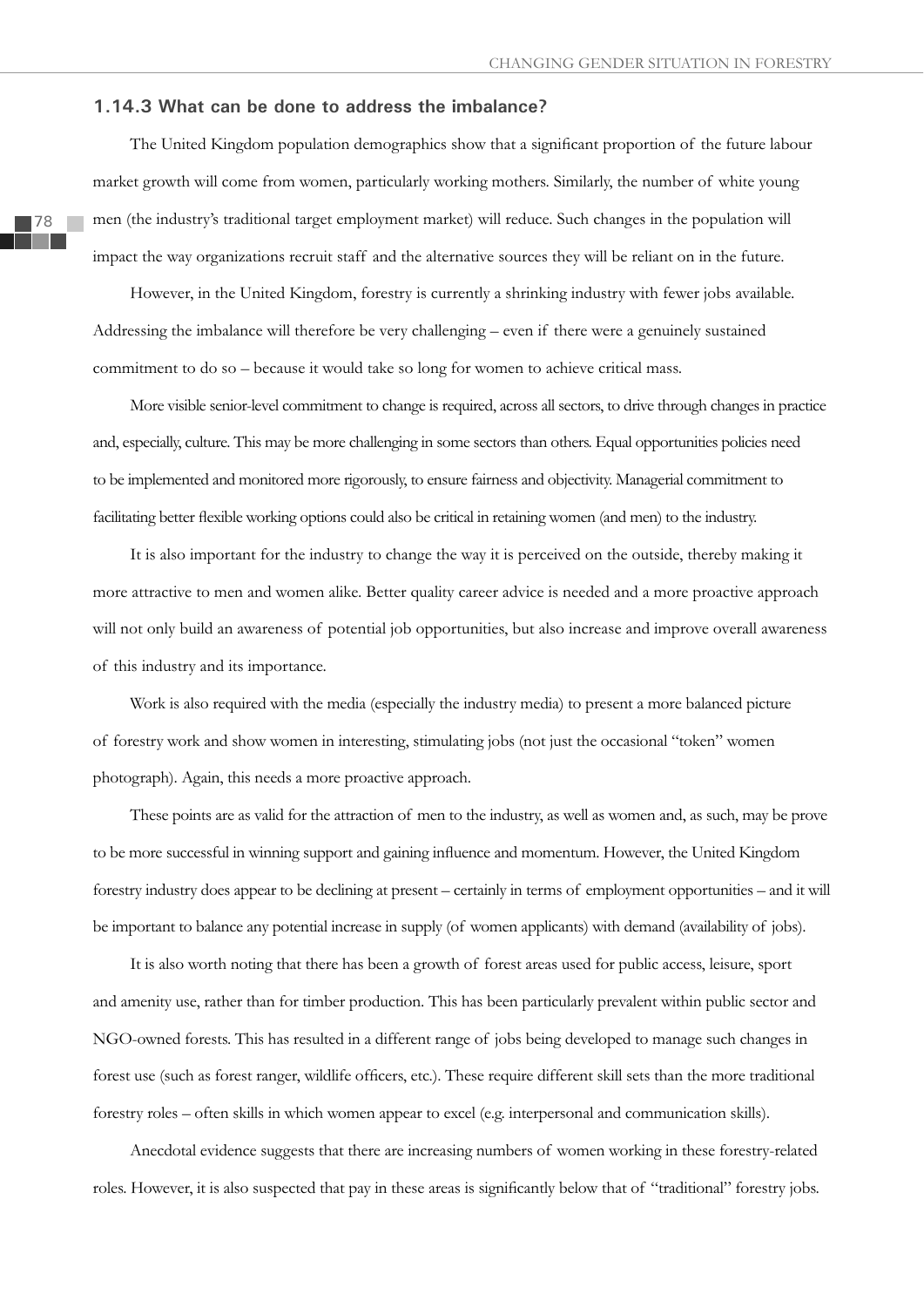# 1.15 THE UNITED STATES

*By Liz Agpaoa*

## **1.15.1 The United States Forest Service Agency**

The Forest Service Agency is the largest federal agency in the United States government. The Forest Service's focus is forest management and its mission is to sustain America's forests and grasslands to benefit present and future generations.

The Forest Service Agency administers over 77 902 305 hectares of National Forest System lands for multiple use on a sustainable basis. A few of these multiple-use activities include forest management, recreation, wildfire risk reduction, watershed restoration, hunting, fishing and livestock grazing. The agency has been in existence for 100 years as a governmental entity.

In addition to the federal lands that the Forest Service actively manages, the agency also provides states, tribes, counties, cities and private landowners with technical and financial assistance through nonregulatory partnerships for over 202 343 650 hectares of non-federal forestlands. The agency operates the largest federal forestry research organization in the United States, with scientists carrying out basic and applied research in the biological, physical and social sciences.

## **1.15.2 The Forest Service administrative units**

Federal Forest Service lands are largely concentrated in national forests and grasslands across the United States. More than 155 national forests (a large number of them located in the western United States) are located in nine separate regions of the United States in over 43 states.

The nine regions of the Forest Service, which all include national forests, are each managed by a regional forester. The average size of national forests are between 400 000 and 1 200 000 hectares, and are managed by a forest supervisor. Each national forest is comprised of at least several ranger districts and managed by a district ranger. The Forest Service employs over 35 000 employees for the management of the national forests, grasslands and research.

## **1.15.3 Workforce objectives**

The Equal Employment Opportunity Commission (EEOC), a separate federal organization, guides the hiring and general employment of federal employees. The EEOC sets the regulation by which all federal agencies follow, including the objectives for hiring women and minorities.

The objectives for hiring women and ethnic minorities are provided by analyzing the Civilian Labor Force (CLF), which establishes the number of women or minorities working in specific jobs in the non-federal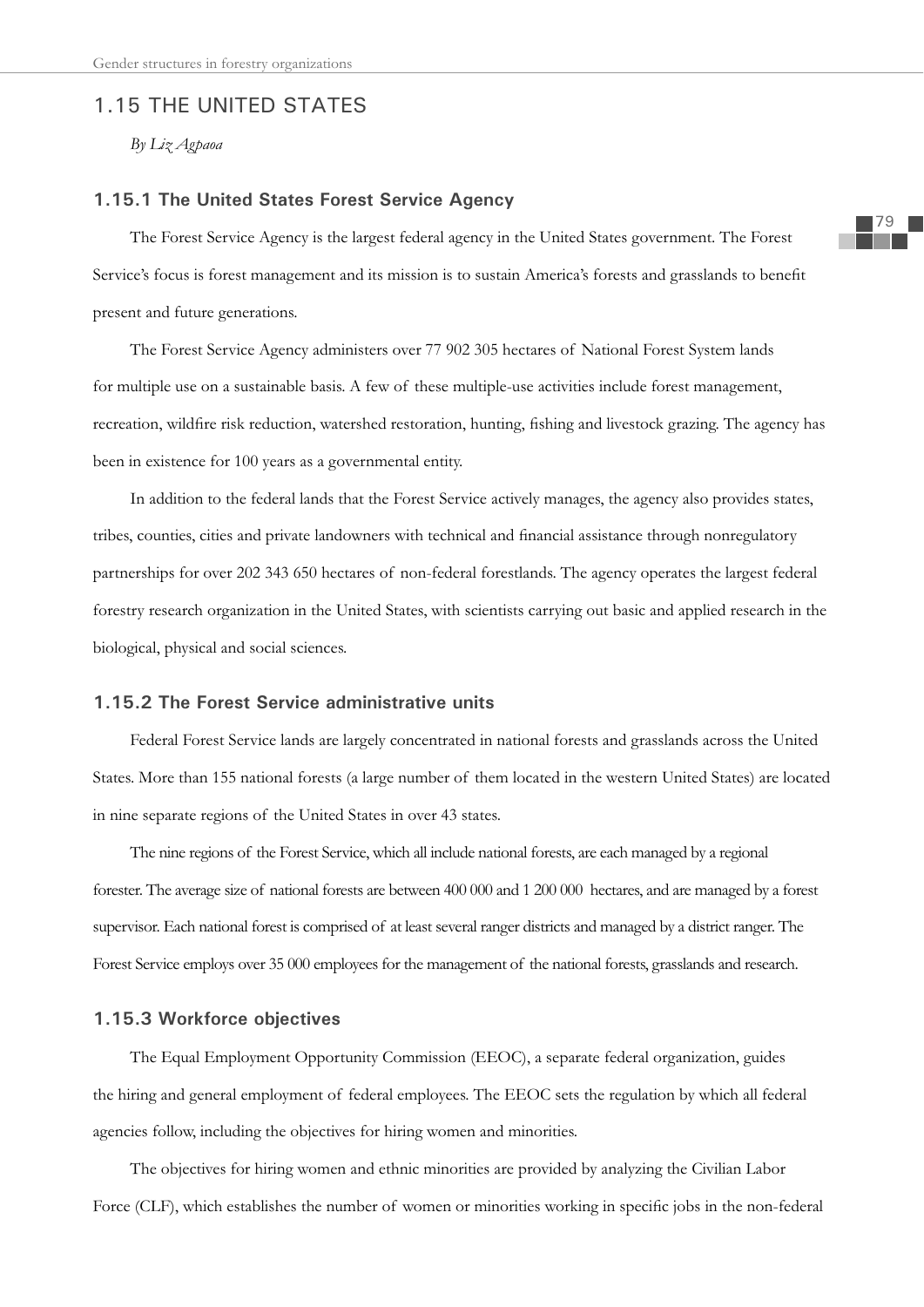workforce nationwide. The data is collected and compiled each decade, with the most recent information available from the 2000 census. Federal agencies are evaluated annually on the progress they have made toward achieving diversity based on the data from CLF.

# **1.15.4 Gender history**

Before 1960, relatively few professional women were employed in the Forest Service. Many of them at that time held traditional clerical positions. Because of increasing demand for forest products nationally, the workforce increased steadily during the 1970s and 1980s. Also in the 1980s, the multiple-use policies facilitated the hiring of professionals in the multiple science disciplines, which included foresters, engineers, biologists, hydrologists, geologists and anthropologists. The number of professional women in the Forest Service workforce increased significantly in 1980s and 1990s, and women were able to advance to key leadership positions as district rangers, forest supervisors and regional foresters, building critical mass.

## **1.15.5 CLF comparisons with women in the Forest Service**

As part of the analysis and performance accountability, data were collected to monitor the progression toward achieving CLF objectives. In 2003, women comprised about 43 percent in the CLF, while they amounted to 39 percent in the Forest Service.



**Figure 11: Women in the U.S. Forest Service and Civilian Labor Force (CLF)** 

In 2000, women in professional positions in the CLF made up about 52 percent of the professional workforce, while in 2001 women in professional positions in the Forest Service amounted to 30 percent of the professional workforce.

In 2000, 55 percent of women held forester positions in the CLF, while in 2002 women foresters comprised about 25 percent in the Forest Service.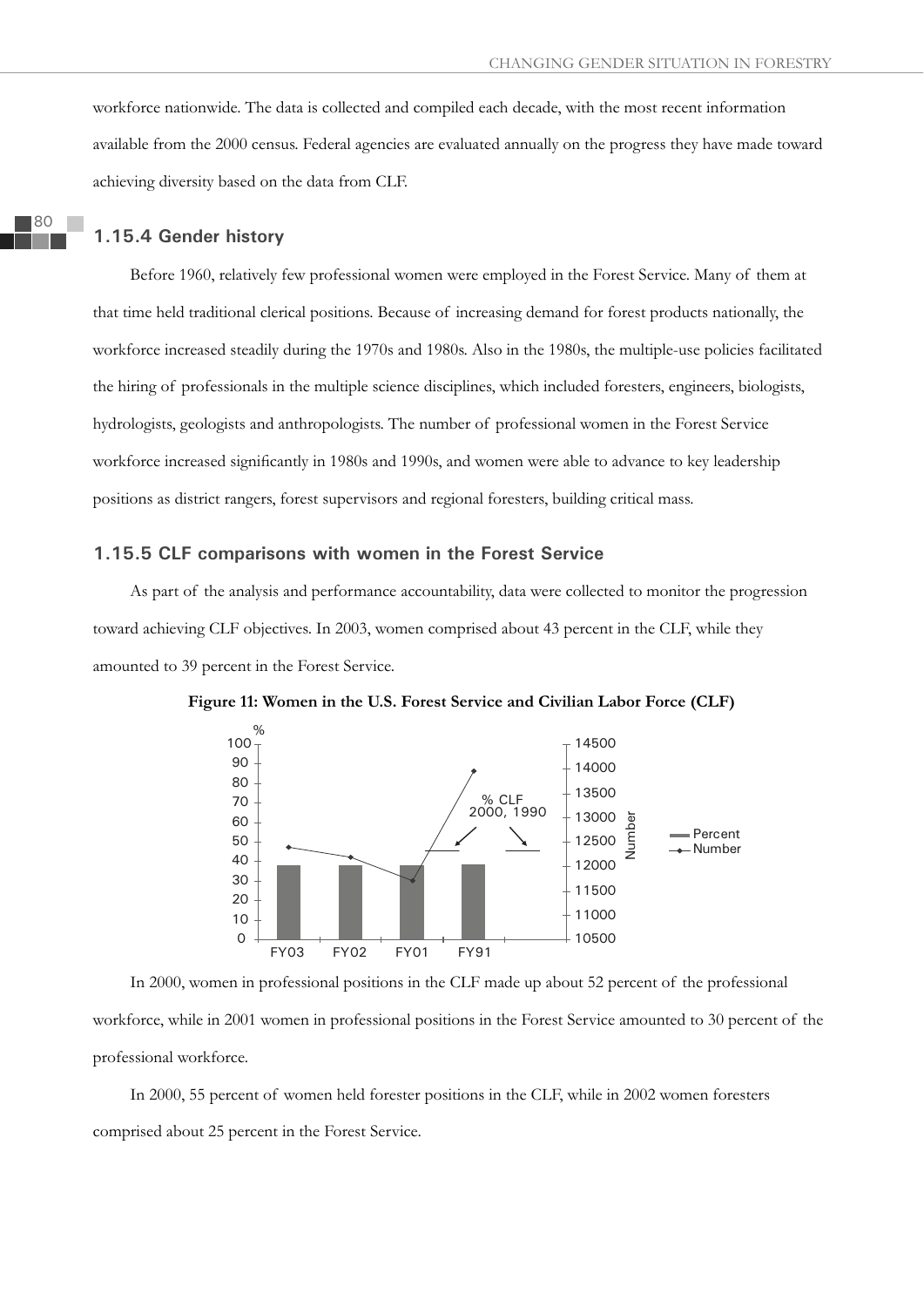

**Figure 12: Professional Female Foresters in the U.S. Forest Service and CLF** 

**Figure 13: Professional Female Wildlife Biologists in the U.S. Forest Service and CLF**



In 2000, women in wildlife biology positions in the CLF comprised 56 percent of the biologist workforce, while in 2002 women in wildlife biology positions of the Forest Service comprised 48 percent of the biologist workforce.





In 2000, women in archaeology positions in the CLF comprised 52 percent of the archaeology workforce, while in 2002 women in archaeology positions in the Forest Service comprised 42 percent of the archaeology workforce.

In 2000, women in hydrology positions in the CLF comprised 52 percent of the hydrology workforce, while in 2002 women in hydrology positions in the Forest Service comprised 38 percent of the hydrology workforce.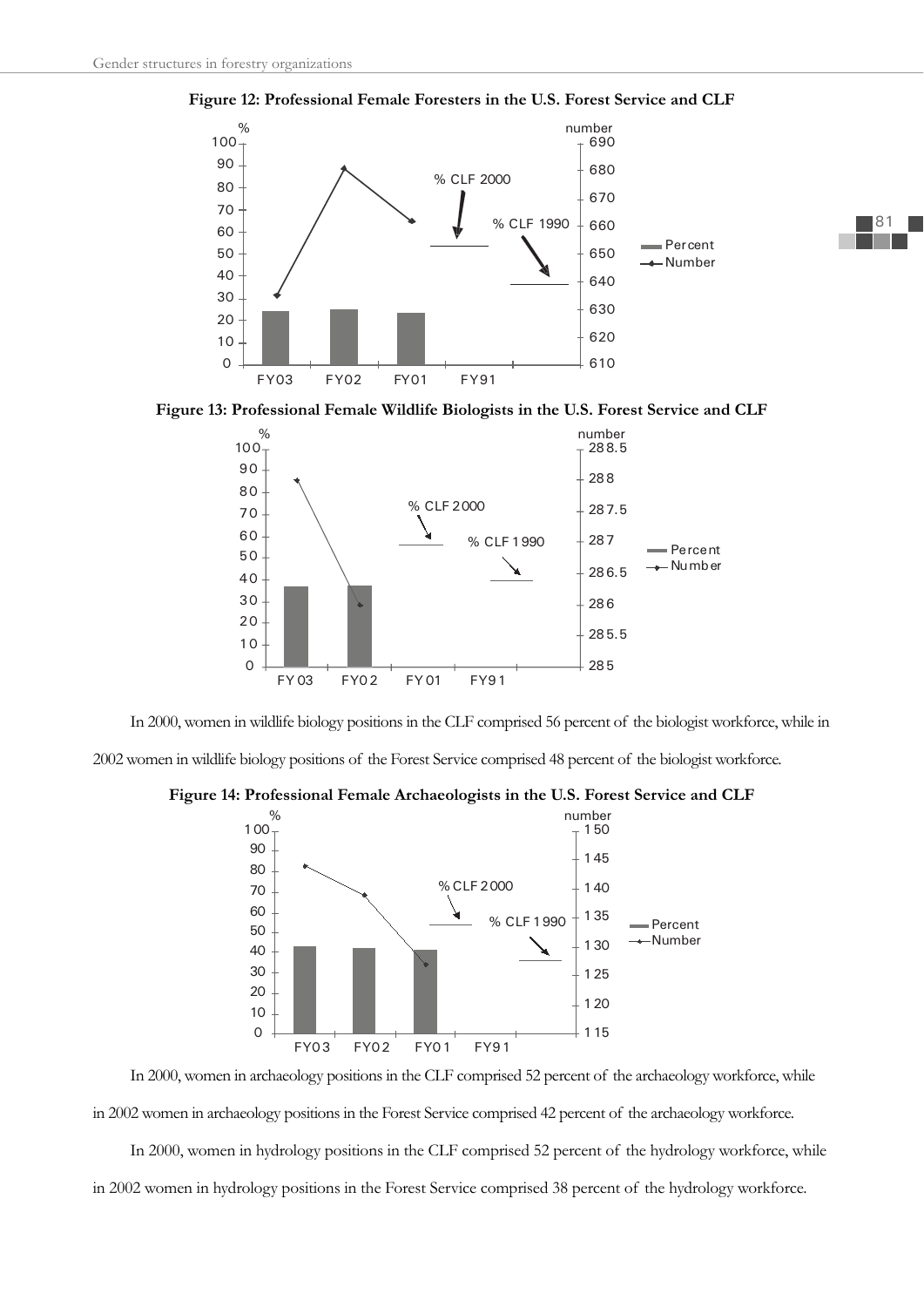

#### **Figure 15: Professional Female Hydrologists in the U.S. Forest Service and CLF**

#### **1.15.6 Forest Service leadership positions**

Many women who entered the workforce in the 1970s and 1980s as foresters, biologists and other science-based specialists have advanced into leadership and management positions. Even though these positions include district ranger, forest supervisor and regional forester positions, they are classified under an administrative position series. The top hierarchy of the leadership positions in the Forest Service Agency is defined by the Senior Executive Series (SES). Of the 35 000-plus employees of the Forest Service, there are critically few SES leadership positions in the agency. However, in 2000 women in the CLF comprised 29 percent of the senior executive workforce and two years later that figure increased to 32 percent.

## **1.15.7 Leadership at national headquarters**

Key positions at national headquarters of the Forest Service seem to be nearly balanced between men and women: the agency is headed by the chief of the forest service, with the associate chief being a woman – four deputy chiefs work under the chief, two of them women.

#### **1.15.8 Leadership across the United States**

As earlier noted, there are nine regions that are supervised by nine regional foresters. Two of the regional foresters are women, who manage some of the largest and complex regions of the country. The Pacific Northwest region is composed of 21 national forests with over 10.9 million hectares of land (27 000 000 acres). The northern region is composed of 15 national forests with over 11.3 million hectares of land (28 000 000 acres). The combined northern and Pacific Northwest regions comprise more than 20 million hectares of land (50 million acres).

#### **1.15.9 Women in key leadership positions**

In 2005, of the 155 forest supervisors who managed national forests, 33 were women who have management authority for more than 22.5 million hectares of land (55 million acres). In addition, 15 deputy forest supervisors are women, and women district rangers manage 140 ranger districts.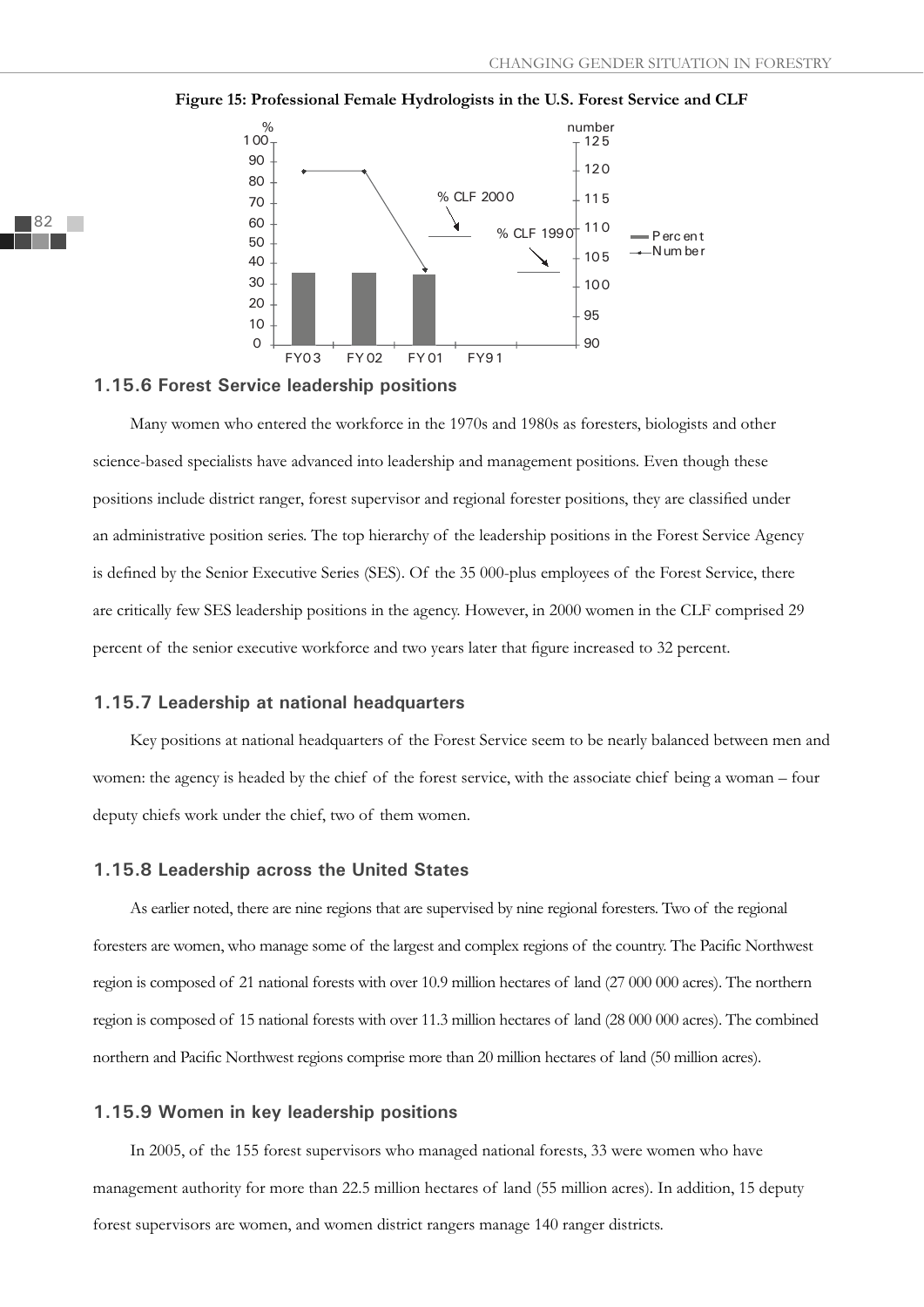The progress for increasing the diversity of women in the Forest Service during the past three decades has been steady. In the 1980s, the leadership in the Forest Service aimed not only to increase the overall numbers of women in the agency, but also worked consciously to ensure that women were mentored toward leadership positions within the agency. In the late 1980s and early 1990s, some advancement had been made as women began to be hired to work in nontraditional positions as rangers and forest supervisors.

# 1.16 REVIEW OF GENDER SITUATION IN OTHER COUNTRIES

## *By Anna Springfors and Gun Lidestav*

This subchapter provides a brief account of (published or personal communication) of the gender situation in the forestry sector of Bulgaria, Czech Republic, Cyprus, Portugal, Serbia and Montenegro, Switzerland and Turkey.

Bulgaria2 has about 15 100 men and 5 700 women employed in the forestry sector, with women representing 27 percent of the total. Unsuitable working conditions, such as isolated and remote work that is difficult to combine with family responsibilities and issues with the physical requirements and technical knowledge that women often lack, are some explanations for the low number of women employees who work in the sector. However, because forest equipment is being increasingly modernized, these obstacles should diminish and women will have a better chance to enter the sector. The increased focus on ecology might also attract more women. The institute for forestry in Sofia, for example, has about 40 percent female students, and some research institutes in the country have more than 50 percent women on its staff.

In the Czech Republic<sup>3</sup> women constitute a significant share of the employees in both state enterprises as well as forestry institutes. About 900 women are employed in state enterprises, which correspond to 24 percent of the total workforce; in leadership functions (chief of staff), the proportion of women is 46 percent. Moreover, there are about 300 women in the Forestry Management Institute and the Forestry and Game Management Research Institute, which represents 50 percent of the total number of employees. However, in top-level positions (chief of staff), less than 10 percent are women. In the past 25 years, between 15 to 18 percent of graduate students (M.Sc.) in forestry have been women. Since 1998, of the graduate students in wood technology, less than 10 percent have been women. The share of young women who study forestry in secondary schools has been increasing since 1990. However, it is difficult to find work in the forest sector because there are too many graduates in forestry; the situation, though, is the same for women and men.

<sup>2</sup> Janka Takeva. 2001. Conditions de travail des femmes dans la forestière en Bulgarie. Seminar proceedings (Joint FAO/ECE/ILO Committee on Forest Technology, Management and Training) Women in Forestry – Strategies to Increase Women's Participation in the Forestry Sector in Europe and North America, Viseu, Portugal, 2-6 April 2001.

<sup>3</sup>Dana Koderova, Forest State Service.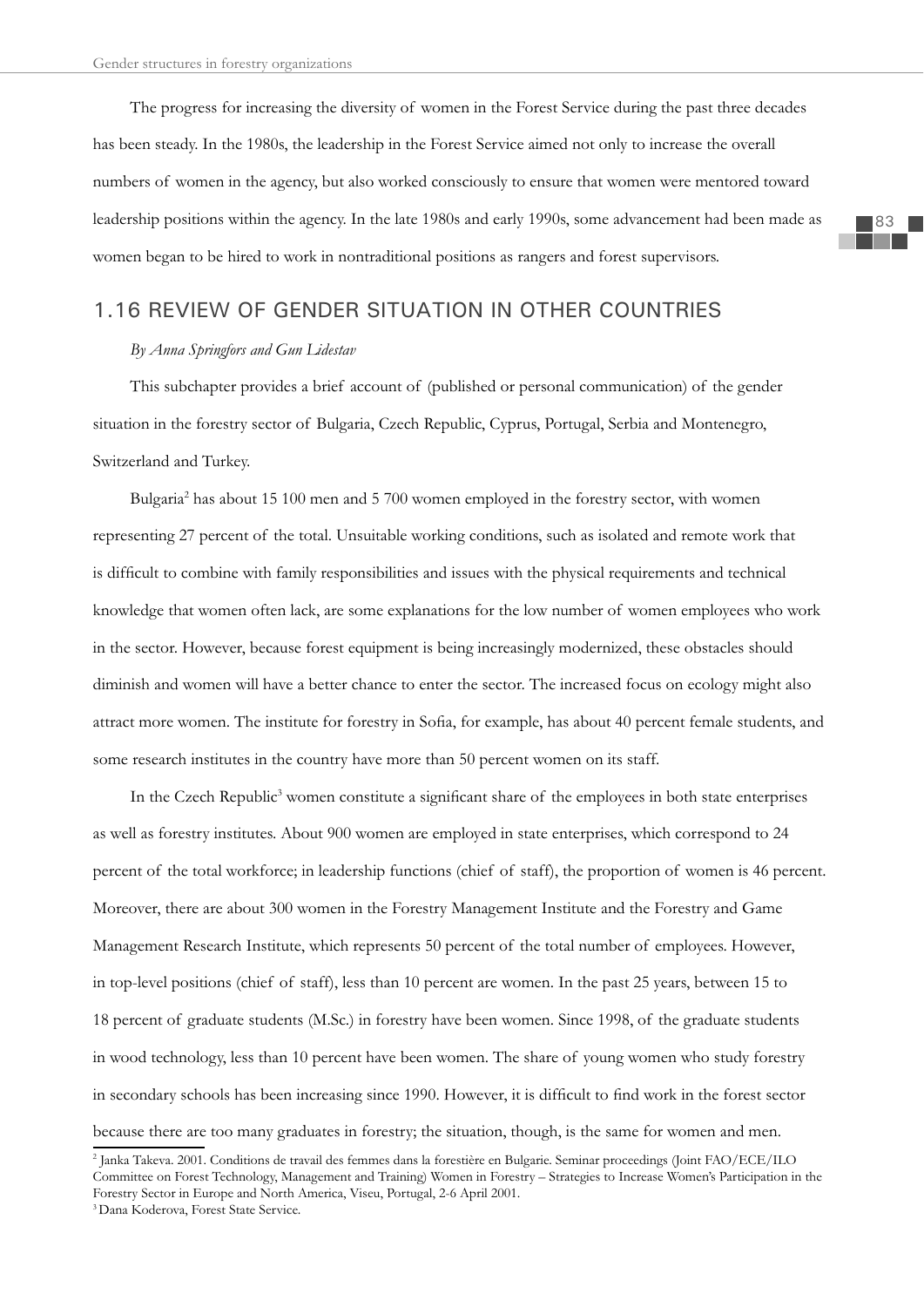In Cyprus,<sup>4</sup> 2 percent of the workforce is employed in the forest sector. The presence of women is low, as the work has been socially considered, even until now, as a "male" sector, at least in certain fields of forestry. The employment of women is restricted only in the low ranks of the sector's pyramid, as a labour force for certain forestry works such as forestry nurseries, afforestation/reforestation, maintenance of plantations, etc. The ratio of women in the labour force to the total labour force employed by the Department of Forests is about 13.5 percent.

Portugal has a considerable number of women in the forestry sector.<sup>5</sup> One of the reasons is that Portugal has always been a country with high emigration rates – when men leave, the women remain behind to do the work. Unlike many other countries, most women kept their jobs even when the men returned. Mechanization in forestry jobs has not reduced the amount of work for women because men who operated the equipment lost their jobs while women remained with their traditional tasks. The number of men and women with a diploma from a forestry school, either from technical schools or from universities, is about the same, mainly because Portugal's forestry engineering courses were one of the first to emphasize environmental concerns and the first to deal with ecology. For example, in the Direction General of Forests, 62 percent of forestry engineers are women, and 40 percent of heads of departments are women. Programmes for forest watchers, who are forest workers skilled in preventive silviculture for the protection of forest against fires, has a participation rate of 30 percent women, and there are teams that only consist of women.

"Serbiaforests" is the public forestry enterprise in Serbia and Montenegro<sup>6</sup> that manages and controls the largest amount of forestlands in the country; it also has the largest number of employees, with 18 percent of employees being women. More than half of the women professionals have educational qualifications other than forestry or secondary school, and though some of these women have been appointed manager none has reached the top levels of the organization. With regard to forestry schools, at the Faculty of Forestry at the University of Belgrade, 57 percent of the student body were male and 42 percent female in the period from 1991 to 2001. In the same period, 63 percent of the graduates were male and 38 percent female. Even though a high percentage of students do not finish their education, there are comparatively more female than male students who drop out.

In Switzerland,<sup>7</sup> women represent less than 20 percent of forestry engineers. The amount of women

<sup>4</sup>Alexandrou Charalampos, Department of Forests, Cyprus.

<sup>5</sup> Sa Almaida A. and Franqueira B. 2001. Women's attitudes towards forests: Southern Portugal. Seminar proceedings (Joint FAO/ECE/ ILO Committee on Forest Technology, Management and Training) Women in Forestry – Strategies to increase women's participation in the forestry sector in Europe and North America, Viseu, Portugal, 2-6 April 2001.

<sup>&</sup>lt;sup>6</sup> Stefanovic, B. Ivanovic, G. and Stefanovic, B. 2001. The specific role of women in the forestry sector – analysis and perspective in public enterprise "Serbiaforests" in Yugoslavia, Seminar proceedings (Joint FAO/ECE/ILO Committee on Forest Technology, Management and Training) Women in Forestry – Strategies to Increase Women's Participation in the Forestry Sector in Europe and North America, Viseu, Portugal, 2-6 April 2001.

<sup>7</sup> Claire-Lise Suter Thalmann, Forest Service, Switzerland.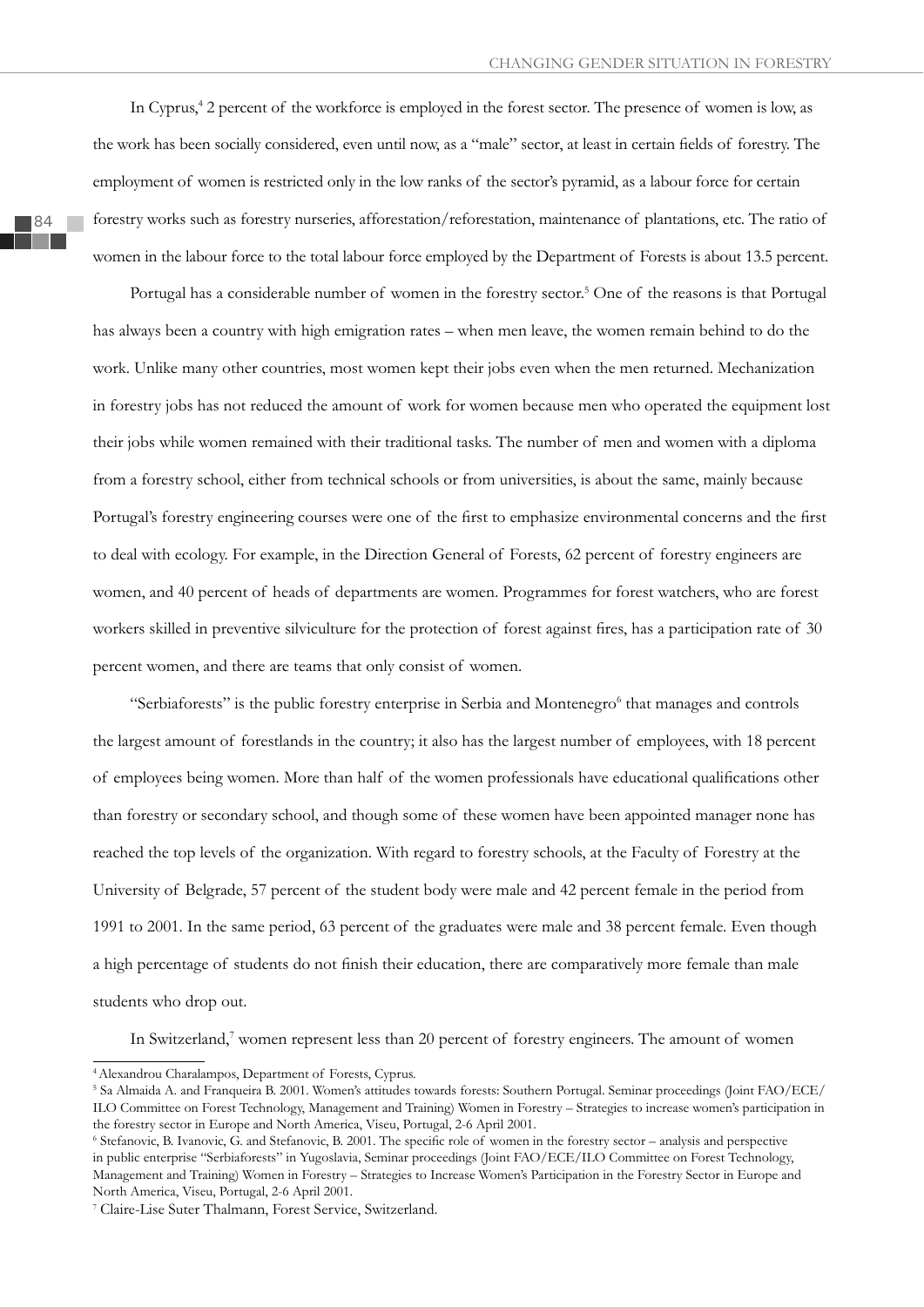in the forest service is about 2 to 3 percent. At university level, about 15 percent of female students are enrolled in forestry programs. At present, there are no women at the professorial level and only a few are female lecturers. Interviews held with female and male forestry engineers found that the "natural" difference between the sexes (physical strength) is irrelevant in the work. The women believed that because the professional culture in forestry is based on "masculinity", they have to neutralize their gender in order to be accepted as competent in their profession. State forestry agencies continue to be the least accessible field for women, while self-employment as an engineering consultant or researcher offer better opportunities. On the structural level, combining employment and motherhood is a significant problem due to the lack of childcare facilities. The most common solution for resolving this dilemma is working part-time, thus reducing women's career opportunities.

In Turkey,<sup>8</sup> women have traditionally played an important role in nursery, plantation, harvesting and silviculture practices, but the number of women choosing forestry engineering is low compared with men. In 1998, there were about 20 percent female and 80 percent male students enrolled in forestry courses. Even with the steady increase of female graduates from forest faculties, there is still widespread belief that forestry work is unsuitable for women because of difficult working conditions. In reality, there are only certain situations that require these working conditions, such as forest firefighting. A survey taken among female forestry engineers has shown that many women foresters (38 percent) were unsatisfied with their job, citing that they received less important work than their male colleagues and were not given the opportunity to work in areas of interest. Female foresters who had worked for more than six years were less satisfied then those who had worked for a few years. Married women foresters had a higher degree of dissatisfaction owing to problems of coordinating their work with their family responsibilities. Of the married female forestry engineers, 64 percent were married to another forestry engineer. When asked about the first reaction from colleagues, workers and villagers upon meeting a female forestry engineer, 68 percent said that they had a negative experience. Female foresters who had been working more than five years at the same place were asked about the impression after five years and only 14 percent thought that it still negative. The female foresters want to be treated equally just as their male colleagues are, regardless of their sex or family status. They believe they are as capable as their male colleagues. Interviews with managers of women foresters revealed that managers are generally pleased with their female colleagues, considering both their capability and ability of working in the office and in the forest.

<sup>8</sup> Bahar, B. 1999. Forestry and Women in Turkey. Proceedings from Symposium on Women and Forestry, Lillehammar, Norway, 12-15 August 1999.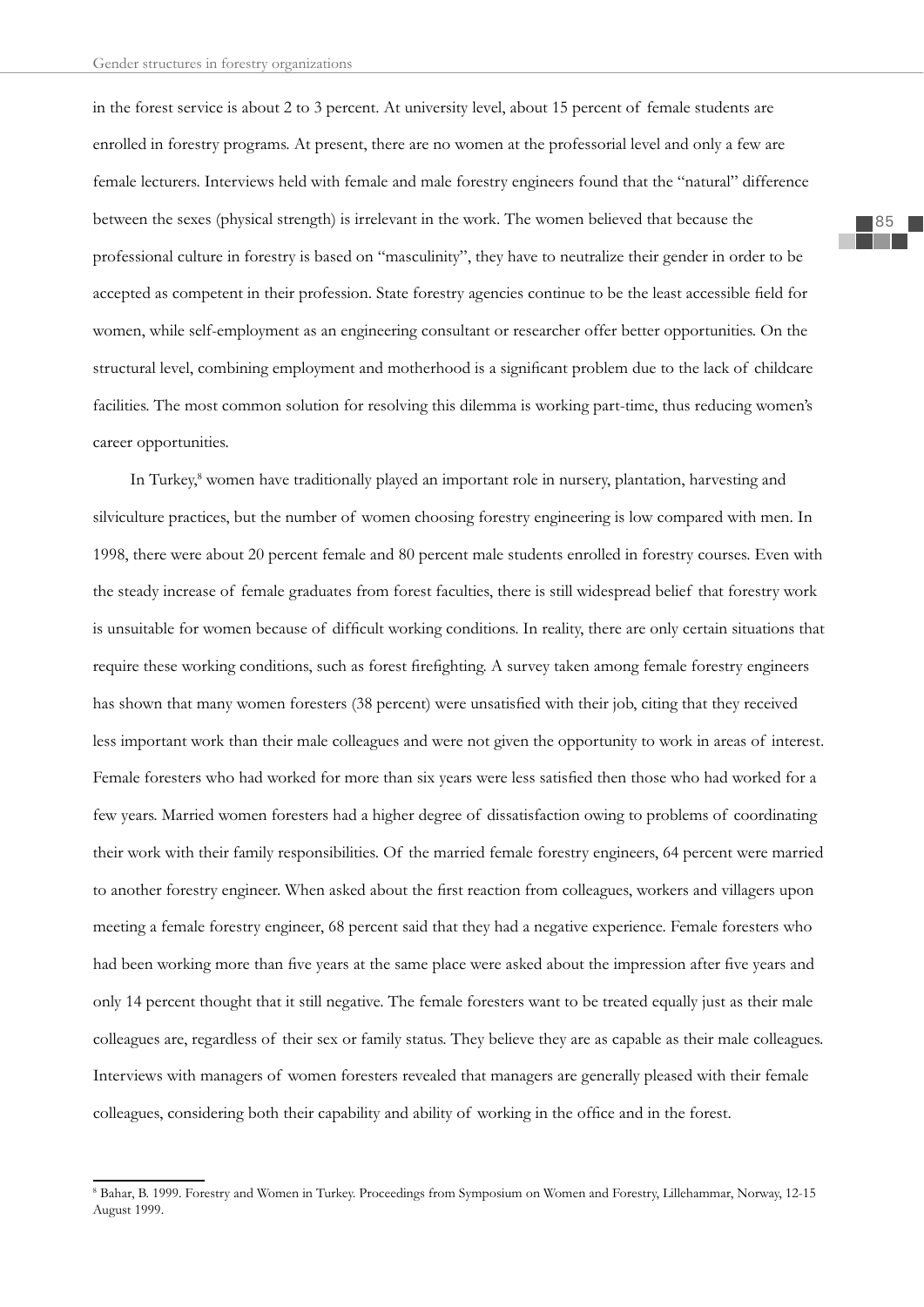# 1.17 SUMMARY

In summary, it is apparent that existing data sources provide only indications and insights of the overall picture of gender structures in organizations. In a number of countries, national- level industry statistics do not differentiate on the basis of gender. Even where they do, they are often encompassed in a wider category of land-based industries.

Where good data are available – usually from government and public-sector organizations –there is usually more emphasis on adhering to legislation and government policy and targets. There are still, therefore, gaps in our understanding of gender structures across the forestry supply chain within Europe and North America, especially in the private sector and the SME contracting and self-employed labour force.

A number of countries have addressed the issue of gender and forestry. Sweden has approved a policy that encourages the inclusion of gender considerations affecting recruitment of women in forestry. The Norwegian government strengthened its focus on gender aspects 20 years ago by developing policy and taking action to fulfil the policy objectives. In the late 1980s and early 1990s, to increase women in the forestry sector, new tools were created. However, substantial changes in the representation of women in forestry have not been evidenced. In Finland, younger women are beginning to enter the forestry workforce in more equitable numbers, although a higher percentage of them are taking non-permanent forestry positions. In the United States, women are steadily increasing their presence in the forestry workforce, which also includes leadership positions.

Yet there continues to be a lack of data and information related to gender in the forestry sector; the limited information is a matter of concern. In the German forestry sector, for example, the existing statistics show that women are poorly represented in forestry. The United Kingdom has little detailed data available on women working in the British forestry industry. Armenia has an overall lack of professional foresters and forest technicians and information on women in forestry is absent. The statistics in Poland show substantial differences in earnings between women and men. Women in the forestry sector are generally represented in administrative positions.

The industry faces a very real challenge if it is genuinely serious about counterbalancing the currently male-dominated workforce. Discriminatory practices aside, the industry does not appear to be one that attracts women, due to the stereotyping of roles and the negative image it has in some parts of the world. Additionally, there appears to be little awareness and knowledge of what forestry careers offer, especially at the stage when schoolchildren are making important decisions about what subjects to study. Career advice on the industry also appears to be scarce.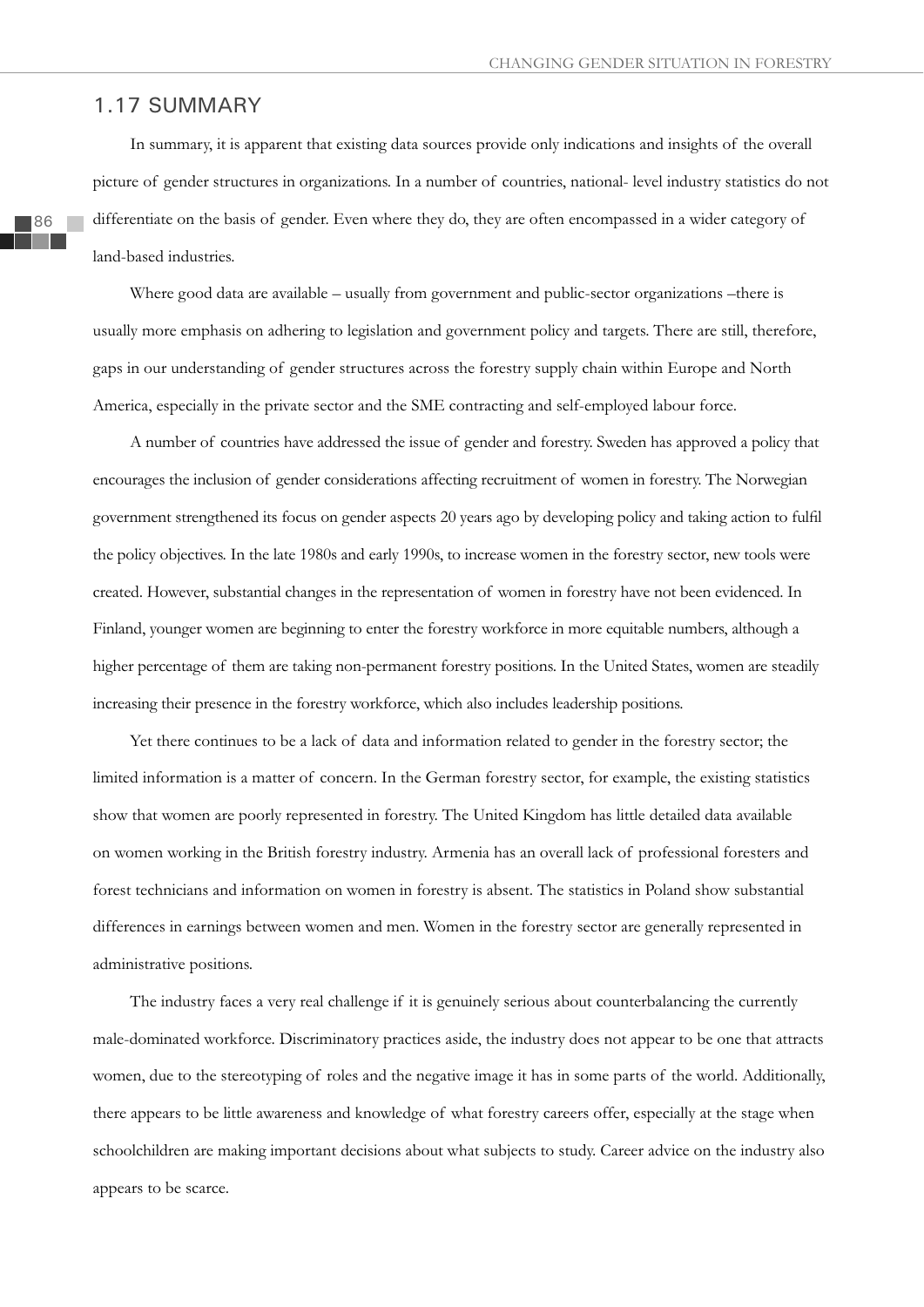A further complication is that, in some countries the number of jobs in forestry are reducing – thereby offering fewer opportunities and significantly slowing down the opportunity to redress the balance between men and women.

It is clear that, despite a wealth of evidence to the contrary, there are deeply rooted cultural and societal values that continue to blind senior decision makers – almost exclusively men – to the significant benefits to be achieved for their organizations (and society as a whole) through more balanced gender structures.

In tackling such strongly held discriminatory beliefs, the weight of objective evidence is not enough and much more effort is required to address the cultural value sets, which exist across the industry and currently hinder women from being able to compete on the same level as men.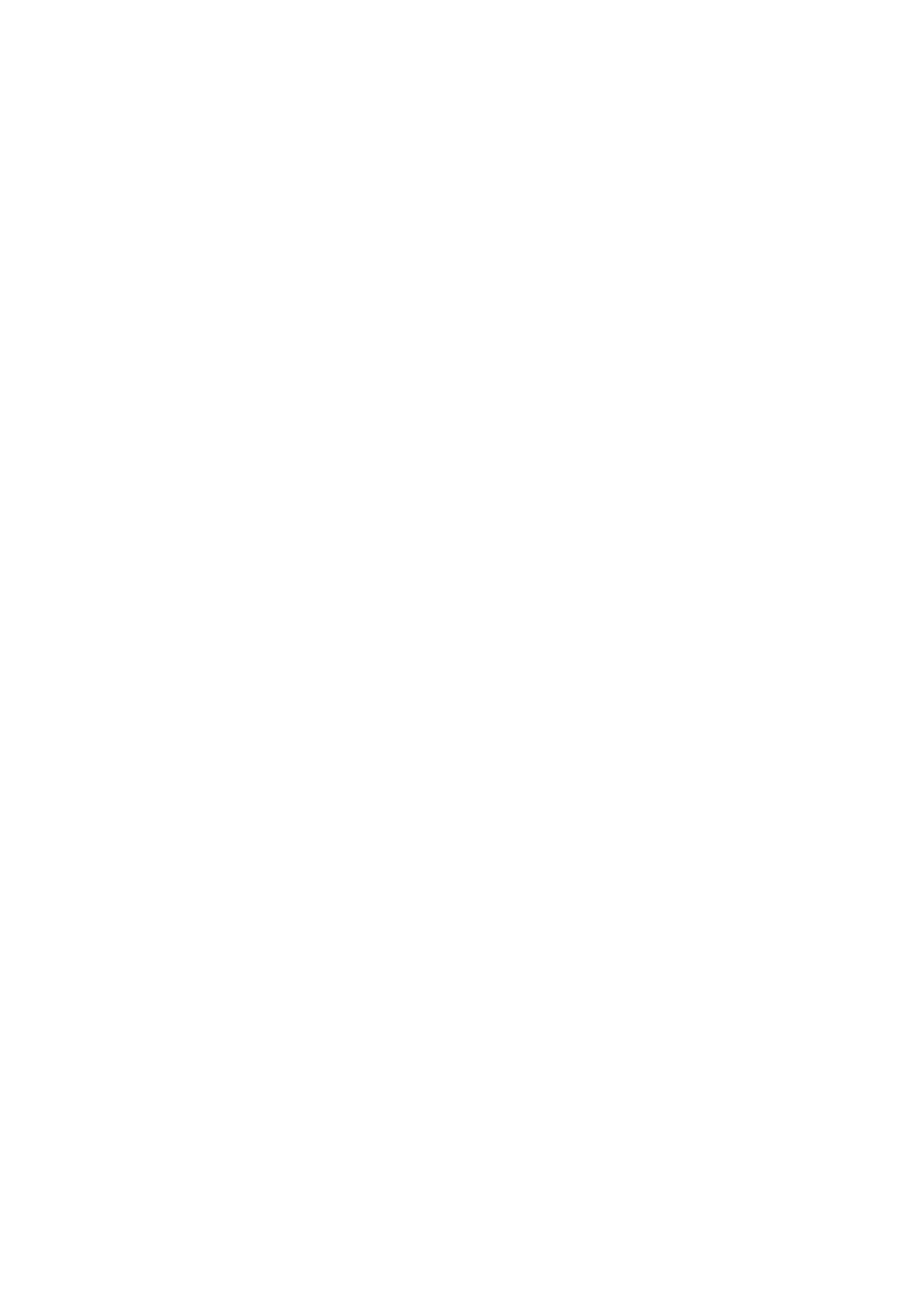# **2 GENDER STRUCTURES IN FAMILY FORESTRY**

# 2.1 INTRODUCTION

*By Berit Sanness and Natalie Hufnagl*

## **2.1.1 Ownership structure in the ECE area**

According to the latest UN/ECE/FAO statistics, family forest ownership plays a significant role in

Europe (54.8 percent), Japan (59 percent), North America: Canada and the United States (36.8 percent) and

New Zealand (30.6 percent), see Table 32.

|                              | Public ownership | Private ownership |
|------------------------------|------------------|-------------------|
| Region                       | $(^{0}/_{0})$    | $(^{0}/_{0})$     |
| Europe                       | 45.2             | 54.8              |
| 15 European Union countries  | 29.8             | 70.2              |
| <b>CIS</b>                   | 100.00           | $\theta$          |
| <b>North America</b>         | 63.2             | 36.8              |
| Canada                       | 89.7             | 10.3              |
| United States of America     | 33.3             | 66,6              |
| <b>Other TBFRA countries</b> |                  |                   |
| Australia                    | 73.0             | 27.0              |
| Japan                        | 41.0             | 59.0              |
| New Zealand                  | 69.4             | 30.6              |
| Total                        | 80.7             | 19.3              |

#### **Table 32: Ownership structure in the ECE area**

*Source:* TBFRA, 2000.

The Temperate and Boreal Forest Resources Assessment (TBFRA) area includes Europe, North America, Japan, Australia, New Zealand and the Commonwealth of Independent States (CIS). The highest share of private ownership within the TBFRA area is in Europe, at 55 percent.

In the European Union, about 60 percent of forests and forestland are owned by individuals (CEPF, 2000) and called "family forestry". According to data from European and American forest owners' organizations, the size of the forest holdings are from 0.5 hectares up to more than 1 000 hectares. Within the European Union, families own approximately 12 million forest holdings, while in the United States the number is closer to 10 million. In addition, Canada has about 0.5 million family-owned forest holdings (CEPF, CFWO and ATFS, 2002). However, the total number of forest owners in all these countries is higher than these numbers indicate, as many forest holdings are often owned together by two or more people. For example, in Norway, this represents 80 percent of cases (Strupstad, 1991).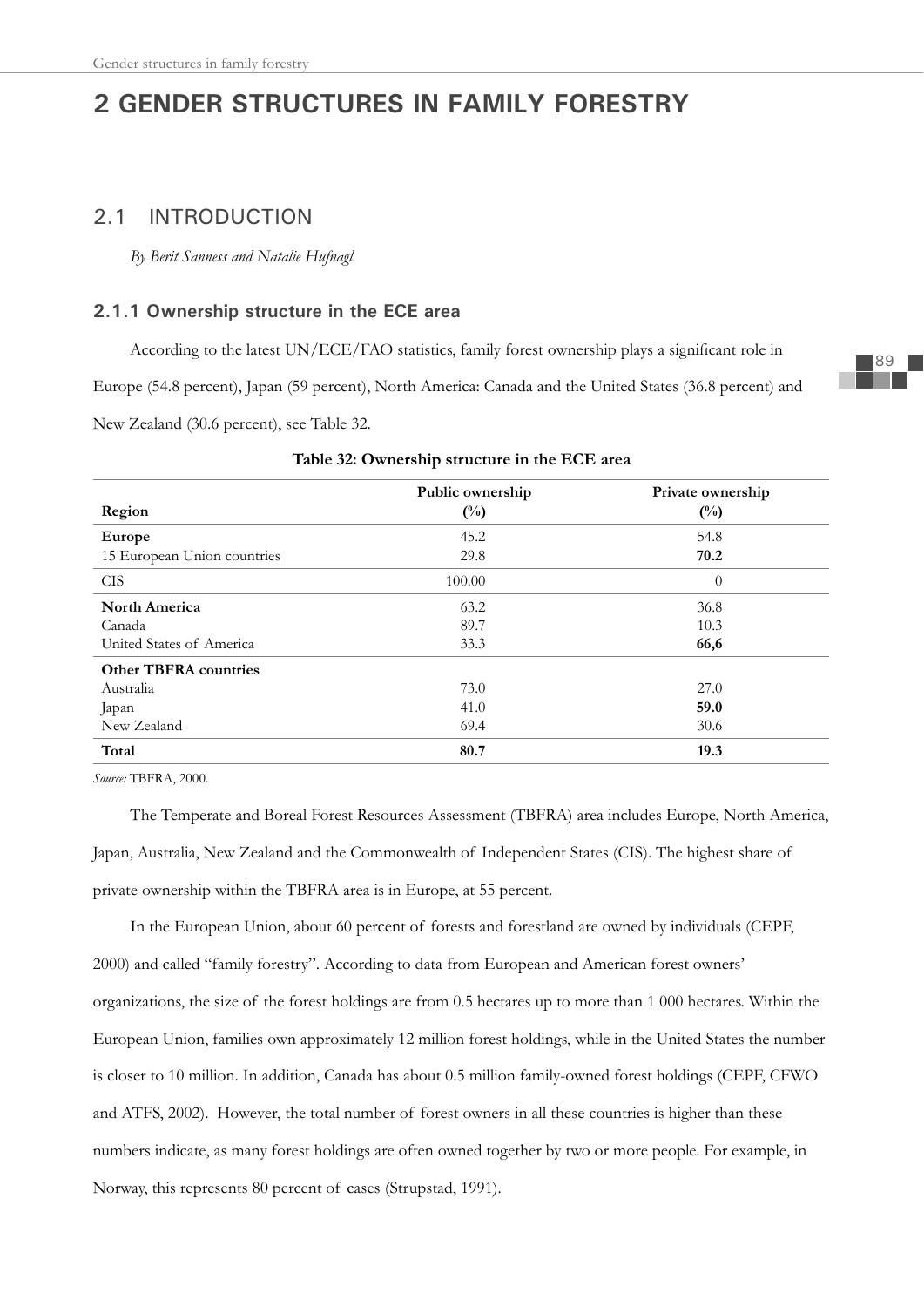#### **2.1.2 Lack of data**

On behalf of the Team of Specialists, the European Forest Owners' Organisation (CEPF) distributed questionnaires to its members in autumn 2004, but the responses failed to provide concrete figures regarding gender structure in their organizations. In February 2006, a new questionnaire was distributed to some of the member organizations and to the North American organizations as well, but again there was limited response. The Team understands the lack of response as a result of missing data on the gender structure within the organizations.

Nevertheless, data from some countries do exist and therefore the contributions that follow may be regarded as examples of gender structures in family forestry as well as in forest owners' associations.

# 2.2 GENDER STRUCTURES IN SWEDISH FAMILY FORESTRY

*By Gun Lidestav*

## **2.2.1 Introduction**

In family forestry (closely connected to family farming), traditional ideas of gender in terms of women's and men's inheritance positions, division of work and influence, and participation in management prevail to a large extent (cf. Haugen, 1994; Brandth, 1995; Brandth and Haugen, 1998; Flygare, 1999; Lidestav, 2001). This chapter takes a more complete look at Sweden's situation. The first section analyses women's and men's access to forest property by inheritance, while the second section compares general ownership features and involvement in management and decision-making between men and women. Finally, the last section examines women's representation in forest owners' associations.

#### **2.2.2 Gender and inheritance in Swedish family forestry**

Women in Sweden, as far as known, have never been excluded from the right to inherit land (Sawyer, 2003). However, their rights of disposition to the land, and the profits from it, was not fully and legally recognized until half a century ago (Niskanen, 2001). The husband's exclusive right to manage his wife's land, as the general rule before the introduction of the new marriage act in 1921, was due to certain provisional regulations regarding marriages predating 1921 and left to function until 1950.

Fifty years later, there still is an asymmetrical distribution of women's and men's forest ownership when analysing the national register of forest owners and forest estates (Skogsdataregistret). Differences are displayed in terms of property size as well as ownership category (Table 33). The number of male owners amount to 202 534, while the number of female owners totals 119 705. When a forest property is owned by two or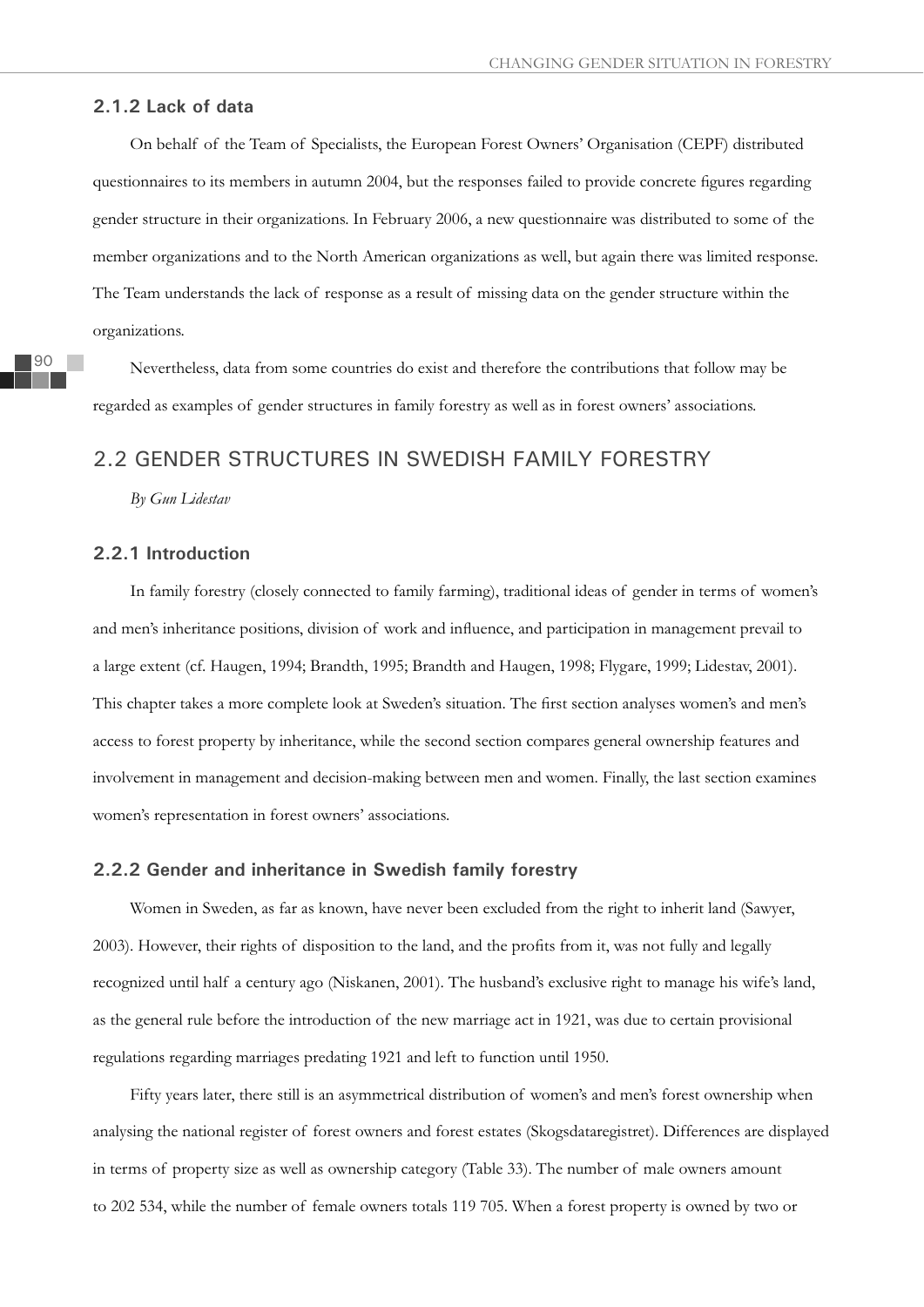more persons of different sex, women amount to almost half of the ownership irrespective of property size. On the other hand, if a woman is a single owner or if she owns the property together with other women, the proportion of female ownership decreases as the size of the property increases. Women's ownership of forestland is, in other words, characterized by partner ownership with at least one man.

| Forest size    | Singly<br>owned forests | Owned with one or more<br>persons of same sex | Owned with one or more<br>persons of different sex | All  |
|----------------|-------------------------|-----------------------------------------------|----------------------------------------------------|------|
| 5 to 49 ha     | 26.0                    | 30.4                                          | 48.5                                               | 37.2 |
| 50 to 399 ha   | 19.5                    | 25.7                                          | 49.1                                               | 37.0 |
| 400 ha or more | 17.3                    | 18.6                                          | 48.3                                               | 37.7 |
| All            | 24.1                    | 28.5                                          | 48.8                                               | 37.1 |

**Table 33: Proportion of female forest owners in different ownership categories (%)**

*Source:* Skogsdataregistret, Statistics Sweden, 1994.

By analyzing data collected in the survey (Lidestav, 2003), the number of people that have inherited forestland from their parents or relatives was estimated to be about 135 000 persons (67 percent male) and 71 000 (59 percent female). The male owners acquired 92 167 management units, and the female owners 37 538 units. Thus, a majority of women have become forest owners by acquisition of property from their parents or relatives and not through marriage via the husband's family. Among male owners, acquisitions from their own family or relatives are even more commonplace.

Additionally, as presented in Table 34, it is more common that male owners are single owners (38 percent) compared with female owners (24 percent). The proportion of women among single owners is estimated to be 24.8 percent, which is similar to the one reported in the previous analysis of "*Skogsdataregistret*" (Table 33). Half of these women and a third of these men own properties together with siblings or other relatives and women are more likely to own together with men than the other way around. The proportion of persons who own together with a spouse is estimated to be 24 percent for men and 22 percent for women. However, when comparing sample records of ownership constellation with the answers given by the respondents, a significant discrepancy is found. About 14 400 (10.6 percent) of the male owners who report that they own the forestland together with their wife are registered as single owners. Corresponding figures for female owners are 1 300 (1.8 percent). This discrepancy is interpreted as: when women are single owners they usually own the estate as personal property while men's ownership more often is held jointly with his wife (Lidestav, 2003).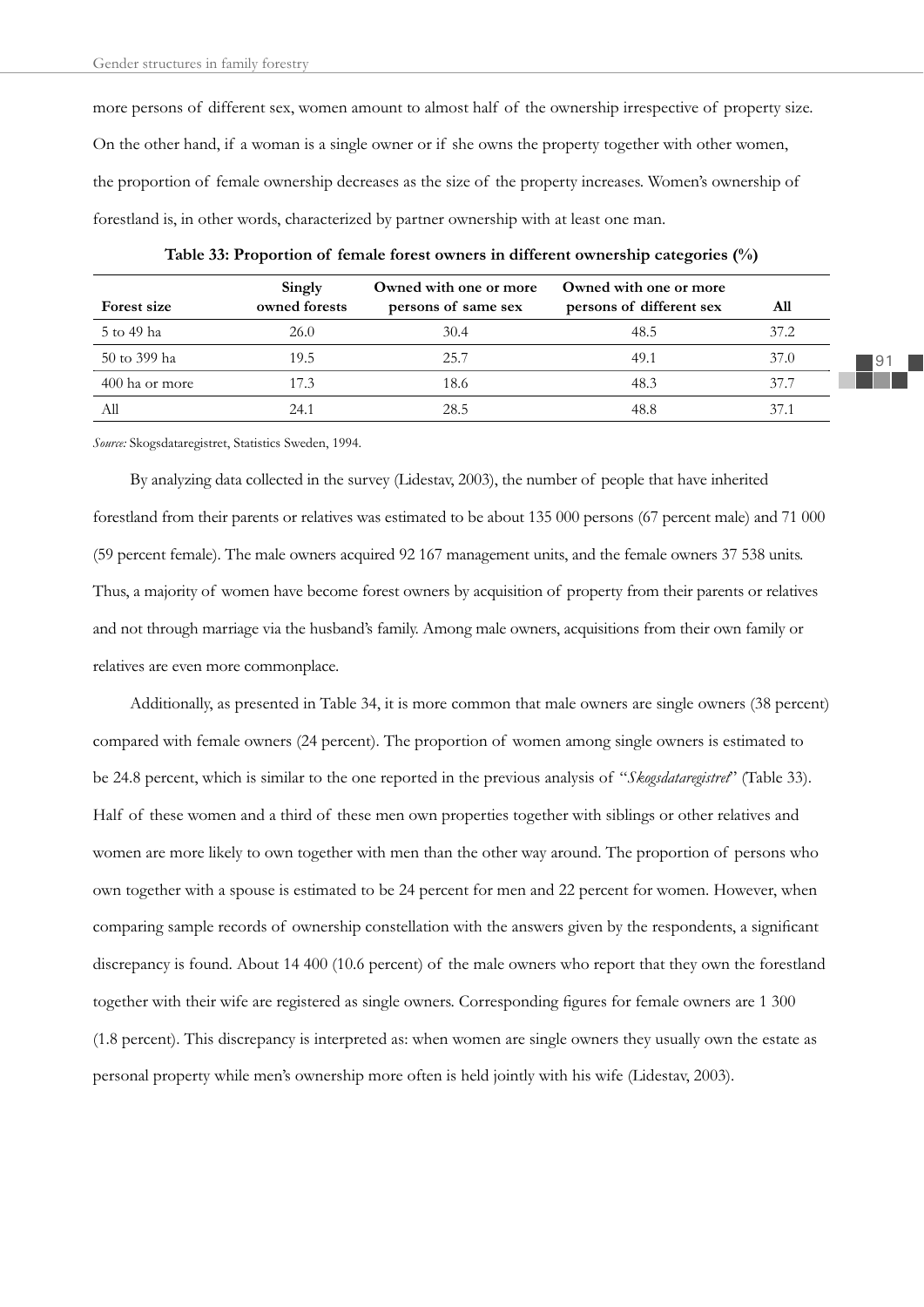|                                                         | Men,          | Women,            | Men, column | Women, column   |
|---------------------------------------------------------|---------------|-------------------|-------------|-----------------|
| Type of ownership                                       | row percent*  | row percent       | percent**   | percent         |
| Own alone                                               | 75.2a         | 24.8b             | 38a         | 24 <sub>b</sub> |
| Own together with spouse                                | 67.7a         | 32.3 <sub>b</sub> | 24a         | 22a             |
| Own together with siblings/relatives                    | 56.6a         | 43.4b             | 34a         | 50 <sub>b</sub> |
| whereof with same sex                                   | 62.6 <i>a</i> | 37.4 <i>b</i>     | 14a         | 16b             |
| whereof with different sex                              | 53.1a         | 46.9 <sub>b</sub> | 19a         | 33h             |
| Own together with non-relatives or other<br>combination | 62.3a         | 37.7b             | 3a          | 3a              |

## **Table 34: Proportion of male and female owners on forest properties acquired via their own parents/ relatives by ownership constellation (n= 980)**

92

\* Adding the first line on the first row and the second row equals 100%.

 $**$  Adding the figures in this column equals 100%.

1) Significant ( $p<0.05$ ) differences between the two or three columns are indicated by the letters a and b. *Source:* Lidestav, 2003.

It is to be noted that the data cannot determine how many of the 71 000 female owners have competed with a brother, or another party, for property acquisition. What is known is that at least 23 200 women have a brother or male relative as partner owner. It is likely that there are a number of women who own forestland alone, or together with another woman, who have also outrivaled a brother. However, such information was not included as one of the questions in the survey. Comparing some other variables, however, reveals interesting information. Regarding mean age and the married proportion of respondents, there are no significant differences between men and women (Table 35). This indicates conformity between the sexes regarding generational belonging and family patterns. On the contrary, the mean size of women's forest property is lower, and the average number of owners per estate is higher. Female owners are less often residents on the estate or agricultural farmers. Furthermore, they have more often acquired the forestland as a gift or by inheritance, while the male owners more often have bought the property from their parents.

Although there are a significant number of women who are forest owners in spite of brothers or other male relatives in the family, it can be stated that gender has an impact on:

- *Whether an heir has taken over the family forest farm or not;*
- *Whether the forest estate is singly or jointly owned; and*
- *The size of the property.*

In spite of the asymmetric ownership exposed by the analyses, viewed separately or in conjunction with each other, it has become evident that sisters can compete with a brother in contemporary family forestry, even though brothers seldom are outrivaled. Joint ownership by two or more siblings may be regarded as a convenient solution to both the traditional problem of not splitting up the holding as well as modern demands for gender equality.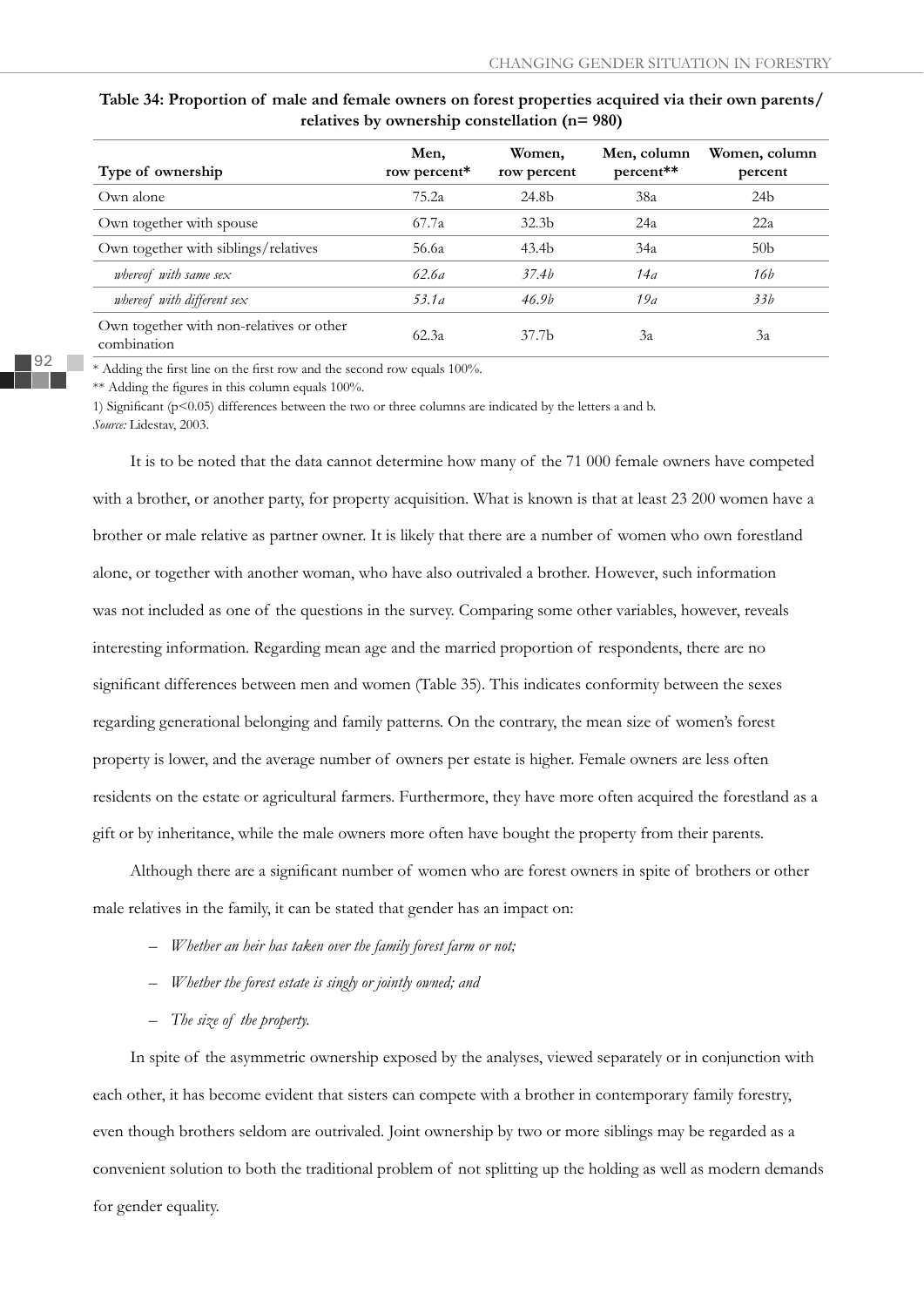| Descriptive information                              | Men   | Women             |
|------------------------------------------------------|-------|-------------------|
| Mean size, hectare                                   | 58.2a | 49.4 <sub>b</sub> |
| Mean age, year                                       | 53.0a | 52.3a             |
| Proportion with spouse, %                            | 79.9a | 82.5a             |
| Proportion resident at the estate, %                 | 51.0a | 31.3 <sub>b</sub> |
| Proportion with agriculture on the estate, %         | 34.2a | 15.8b             |
| Number of owners on the estate, mean                 | 1.47a | 1.89b             |
| Forestland acquired by inheritance/gift/last will, % | 41.5a | 60.9 <sub>b</sub> |
| Forestland acquired, purchased from relatives, %     | 58.5a | 39.1 <sub>b</sub> |

**Table 35: Descriptive accounts of owners and forest estates acquired via parents or relatives** 

1) Significant (p<0.05) differences between the two or three columns are indicated by the letters a and b. Source: Lidestav, 2003.

#### **2.2.3 Comparing male and female owners**

If forest owners have acquired property from means other than their own relatives, e.g. their spouse's relatives or bought on the market, are included in the analysis, it is found that male ownership is twice that of female ownership and that the mean size of male forest holdings is also somewhat larger (see Table 36). No difference in marriage frequency was found, but women have more often than men become owners by attainment from spouses' parents.

Consequently, men have more often attained the forest holding from their own parents, are more often single owners, and wish to a higher extent that *one* child will take over the property.

Significant differences regarding self-employment are demonstrated, particularly regarding practical work and most of all in harvesting and extraction. While most men perceive themselves as bearing main responsibility for decision-making and practical work, most women state that they share the main responsibility with their husbands, partner owners, or even have transferred the main responsibility to them. Although women, to a lesser extent, reside on the forest holding, they value housing higher than men. They have a higher appreciation for firewood/timber for household use, collecting berries and mushrooms, and outdoor life/ recreation (Table 37).

With regard to other assets, such as forest income, hunting and fishing, contact with native locality, keeping up with a forest farmer tradition, significant differences were not found. A significant higher proportion of male owners state that they are not willing to put aside any productive forestland for nature conservation purposes without compensation (32.0 percent resp. 23.0 percent).Although most men do not consider themselves as forest farmers, an even lower proportion of women do so. In conclusion, forest owner masculinity is at present very different from forest owner femininity and thereby also the identities and social practices that appear in contemporary family forestry (Lidestav and Nordfjell, 2005).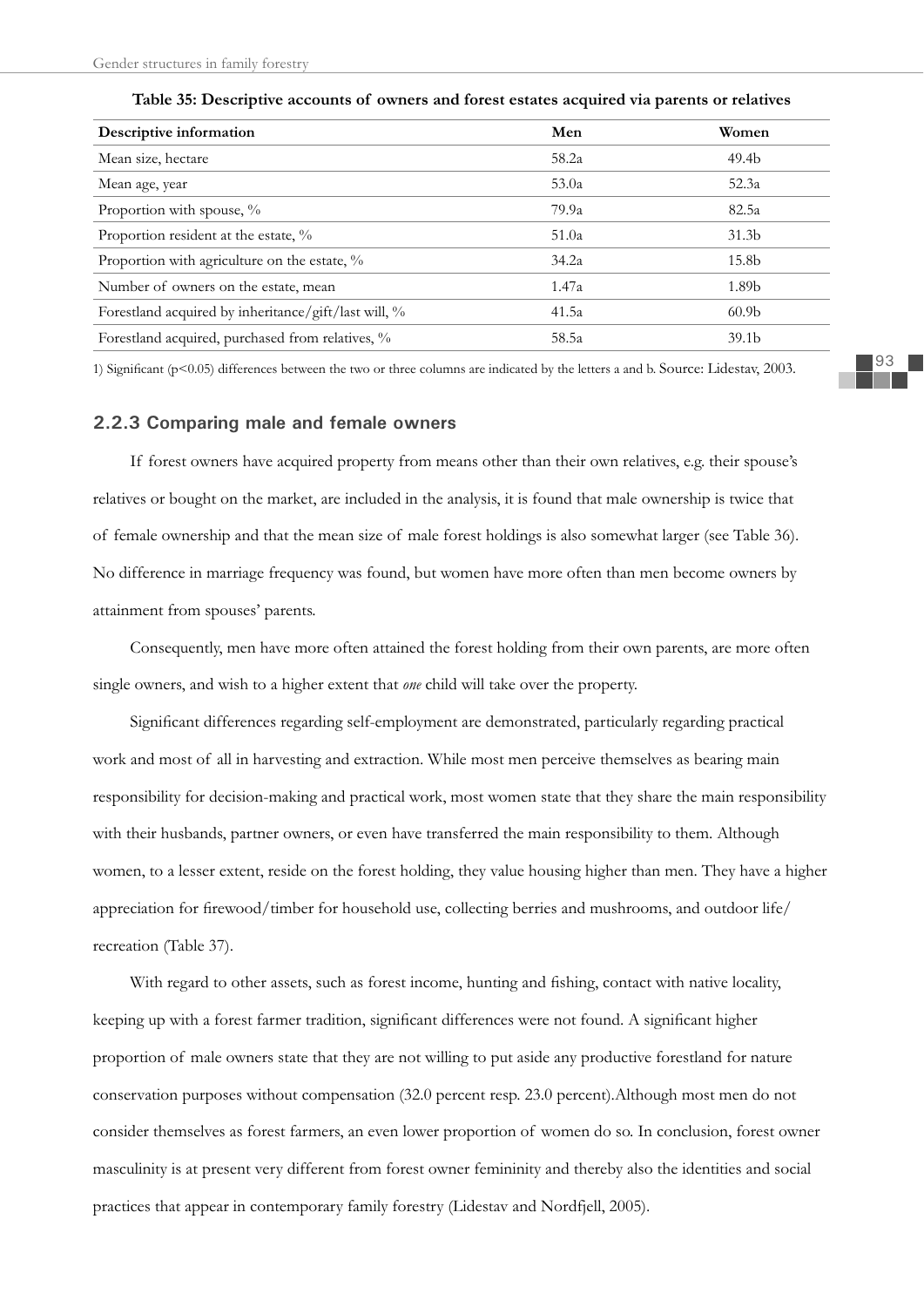| <b>Ownership features</b>                                                                           | Men          | Women             |
|-----------------------------------------------------------------------------------------------------|--------------|-------------------|
| Mean size of the forest holding, hectare                                                            | 58.2a        | 49.4b             |
| Mean age of the owner, year                                                                         | 53.2a        | 52.6b             |
| Distribution of owners, %                                                                           | 62.9         | 37.1              |
| Residing on the forest holding, %                                                                   | 52.1a        | 44.2b             |
| Married/partnership, %                                                                              | 81.2a        | 83.0a             |
| Having children, %                                                                                  | 81.1a        | 87.3b             |
| Single ownership, %                                                                                 | 33.6a        | 20.2 <sub>b</sub> |
| Ownership with spouse, %                                                                            | 30.5a        | 38.7b             |
| Ownership with relatives, %                                                                         | 31.9a        | 36.3a             |
| Considering self as forest farmer, %                                                                | 37.6a        | 7.7 <sub>b</sub>  |
| Have attained the forest holding from their parents, %                                              | 67.0a        | 59.2b             |
| Have attained the forest holding from their spouse's parents, %                                     | 6.4a         | 16.0 <sub>b</sub> |
| Desiring one child to take over the forest holding, %                                               | 34.6a        | 26.9 <sub>b</sub> |
| Desiring more than one child to take over the forest holding, %                                     | 26.5a        | 30.8 <sub>b</sub> |
| Considering self as main person responsible for decision-making,                                    | 64.1a        | 13.5 <sub>b</sub> |
| resp. practical work %                                                                              | 65.1a        | 6.3b              |
| Considering self, together with spouse, responsible for decision-making, resp.                      | 15.9a        | 40.4 <sub>b</sub> |
| practical work %                                                                                    | 23.4a        | 8.5b              |
| Owners considering self and partner-owner responsible for decision-making<br>resp. practical work % | 7.7a<br>6.0a | 6.2a<br>3.2b      |
| Considering spouse responsible for decision making, resp. practical work, %                         | 0.0a         | 16.7 <sub>b</sub> |
|                                                                                                     | 0.3a         | 32.4b             |
| Owners considering partner-owner responsible for decision-making resp.                              | 7.2a         | 14.1b             |
| practical work, %                                                                                   | 7.1a         | 12.2b             |
| Self-employed in harvesting, %                                                                      | 58.2a        | 3.1 <sub>b</sub>  |
| Self-employed in extraction, %                                                                      | 42.4a        | 2.0 <sub>b</sub>  |
| Self-employed in planting, %                                                                        | 61.6a        | 34.9b             |
| Self-employed in cleaning, %                                                                        | 69.2a        | 12.4b             |
| Self-employed in planning of future measures, %                                                     | 60.6a        | 29.1 <sub>b</sub> |
| Self-employed in bookkeeping, %                                                                     | 50.3a        | 32.7b             |
| Self-employed in tax declaration, %                                                                 | 40.2a        | 32.4b             |
| Self-employed in contacts with timber merchants, forestry service, etc., %                          | 69.9a        | 19.9b             |

**Table 36: Comparison of male and female forest owners regarding general ownership features and variables with relevance on gender, inheritance and management** 

1) Significant (p<0.05) differences between the two or three columns are indicated by the letters a and b. Source: Lidestav and Nordfjell, 2005.

The fact that 37 percent of all owners are women and that 59.2 percent of them have attained the forest property from their parents, compared with 67.0 percent for men, certainly shows that gender has an impact on inheritance position. On the other hand, female owners' low participation in management activities and their less frequent perception as forest farmer do not seem to disqualify women as heirs of forest properties. There are differences in ownership patterns between female owners and male owners, through the setting up of different management and inheritance conditions for the individual owner. Women, who often share ownership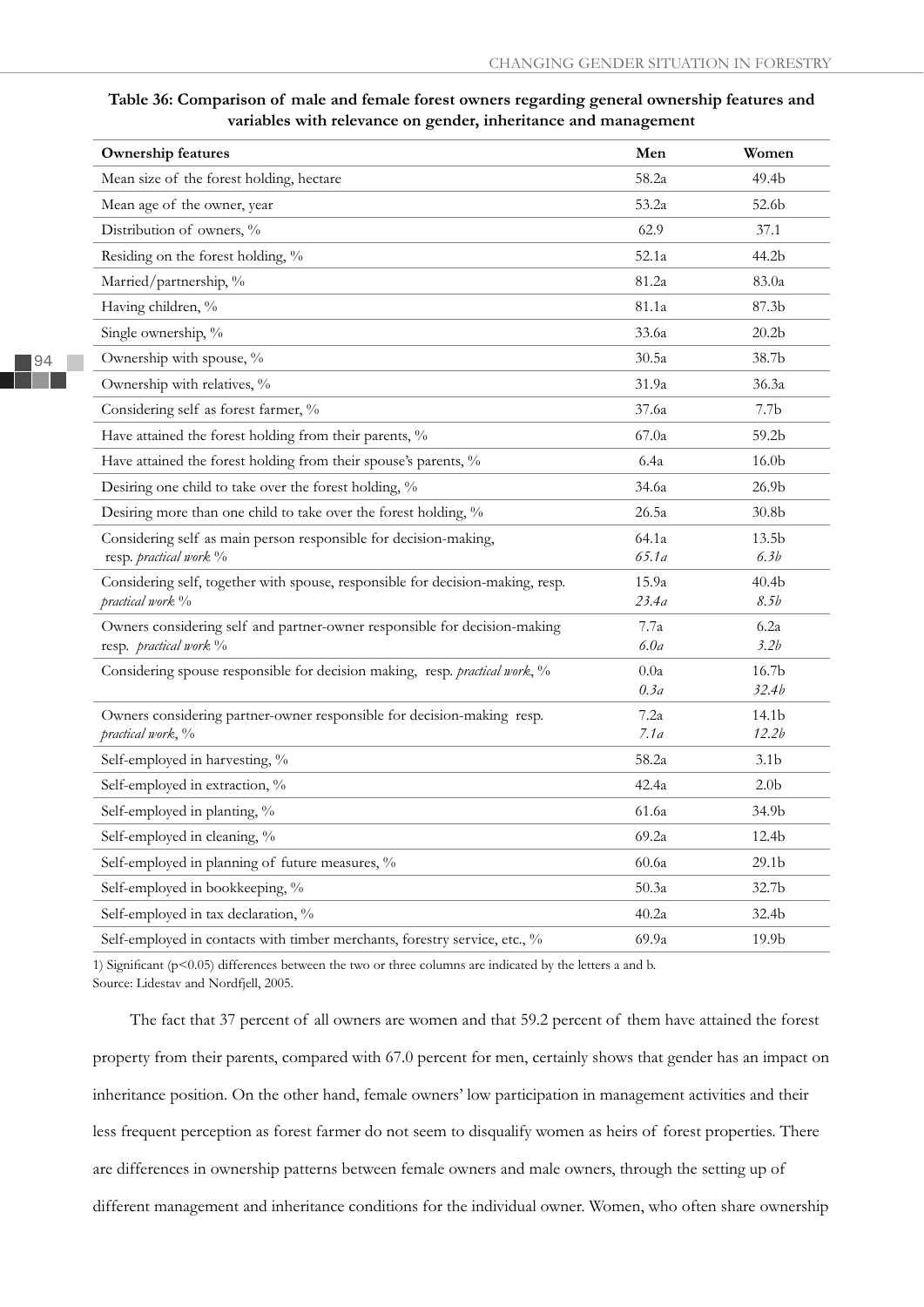with relatives, are also more interested in allowing more than one child to take over the forest holding. Further, the entrance to forest ownership by marriage does vary between male owners and female owners, indicating the impact of marriage as an institution.

## **Table 37: Forest owners' valuation of different goods and land for nature conservation, by mean value (1= No relevance, 5= very important)**

| Forest owners' valuation                                                                                    | Male owners | Female owners     |
|-------------------------------------------------------------------------------------------------------------|-------------|-------------------|
| (by mean value, or % where indicated)                                                                       |             |                   |
| Forest income                                                                                               | 3.2a        | 3.2a              |
| Hunting and fishing                                                                                         | 2.7a        | 2.7a              |
| Berries and mushrooms                                                                                       | 2.3a        | 3.0 <sub>b</sub>  |
| Firewood and timber for household use                                                                       | 3.5a        | 3.8 <sub>b</sub>  |
| Housing                                                                                                     | 3.4a        | 3.5 <sub>b</sub>  |
| Outdoor life and recreation                                                                                 | 3.6a        | 3.8 <sub>b</sub>  |
| Keeping contact with native locality                                                                        | 3.1a        | 3.1a              |
| Upkeep of forest farmer tradition                                                                           | 3.2a        | 3.2 <sub>b</sub>  |
| % of owners that are not willing to put aside any productive<br>forestland for nature conservation purposes | 32.0a       | 23.0 <sub>b</sub> |

*Source:* Lidestav and Nordfjell, 2005.

## **2.2.4 Women's representation in forest owners' associations**

In Sweden, almost 90 000 (or 38 percent) of small forest estates are associated in one of four major forest owners' associations. One of the associations runs three pulp mills in Sweden (and two in Norway). In total, the associations manage just over 20 sawmills. In 2003, the pulp mills produced 2 metric tonnes of pulp whereas sawmills produced 1.6 million m<sup>3</sup> (Berlin *et al.*, 2006). The probability of being in an association is somewhat higher if the owner is male rather than female, 50.3 percent for males compared with 44.5 percent for females (Lidestav and Nordfjell, 2005). The four associations each have an elected board, and they are further divided into smaller districts (each with an elected board) that consist of 150 to 300 owners. Although the number of women elected have increased substantially during recent years, women's representation is still low (Table 38).

**Table 38: Women's representation in forest owner association boards and district boards, 2006** 

| Forest owner association | General board level $(\%)$ | District board level $(\%)$ |
|--------------------------|----------------------------|-----------------------------|
| Norra Skogsägarna        |                            | C.                          |
| Norrskog                 |                            | 20                          |
| Mellanskog               | 20                         |                             |
| Södra Skogsägarna        |                            | 10                          |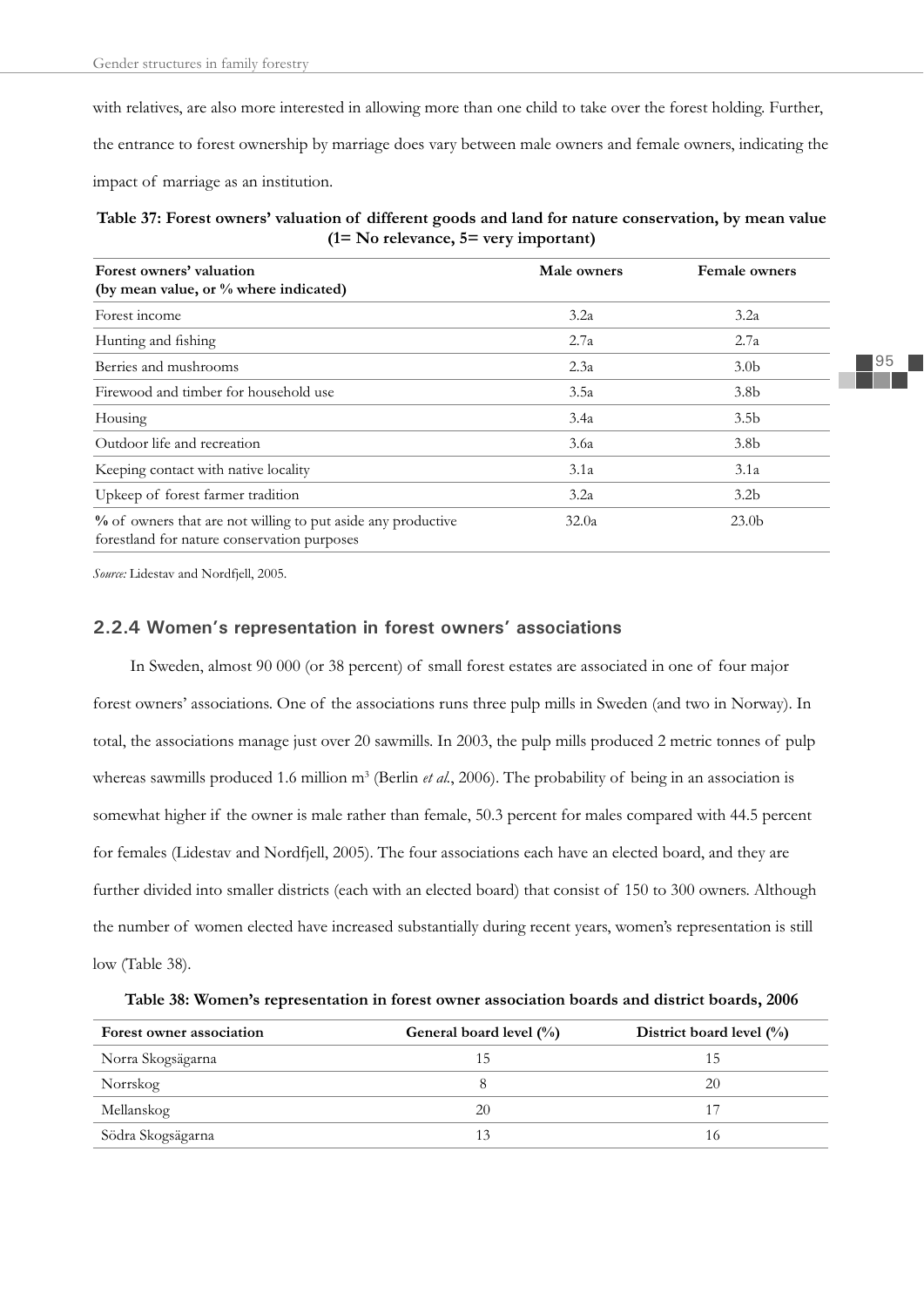# 2.3 NORDRHEIN-WESTFALEN, GERMANY

*By Renate Spaeth*

## **2.3.1 Introduction**

Nordrhein-Westfalen (NRW) is one of 16 *Laender* (states) forming the Federal Republic of Germany. Nordrhein-Westfalen is located in the northwest of the country and borders the Netherlands, Belgium and Luxembourg; it has the highest population of all the other states, with more than 18 million inhabitants. The region's forestland amounts to 915 800 hectares, 25 percent of its surface. Private forest owners own about 592 900 hectares of land, equivalent to about 65 percent of forestland.

#### **2.3.2 Survey concerning forest owners' structure and motivation**

In 2000, the Private Forests Owners' Association of NRW launched a study, which the state forest administration of NRW funded, to examine the structure and the motivation of private forest owners. The study was based on questionnaires that authors Becker and Borchers sent out to forest owners, in which they were also asked to indicate their gender. The results, however, were not delivered in a gender-sensitive way. In 2004, the forest administration therefore asked the authors to look at the given answers again with respect to gender aspects. According to the reanalysis of the data, the minimum percentage of female forest owners registered at about 14 percent, or 83 000 hectares. However, it has been estimated that the actual figure ranges somewhere between 14 and 20 percent.

The new analysis showed that women tend to have smaller forest properties (less than 20 hectares), that they more often lease their agricultural properties, and that they seem to have a lower interest in organizing themselves in forest owners' associations. Furthermore, they seek more advice from the state forest service and visit their properties less often than men (who tend to think they have better knowledge of forestry). Moreover, the review also showed that female forest owners have a lower interest in hunting, have less formal qualifications in forestry and characterized, more than men, as "ecologically motivated".

## **2.3.3 Conclusions**

However preliminary these results are they do show a slight difference in structure, perception and motivation of male and female forest owners in Nordrhein-Westfalen. Further research in this field is therefore needed.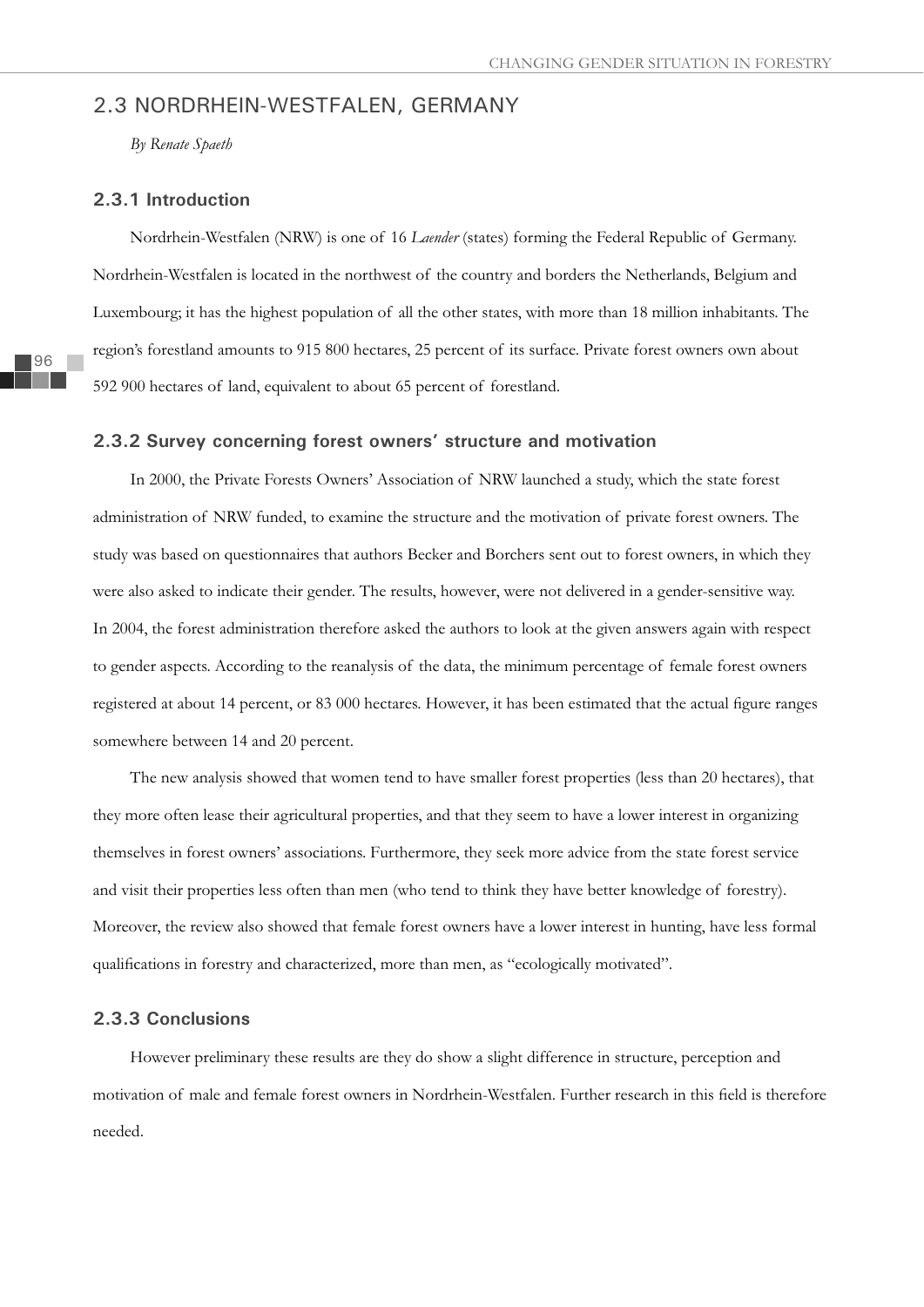# 2.4 NORWAY

*By Berit Sanness*

## **2.4.1 Introduction**

In Norway, families primarily own 80 percent of forest area, municipalities, common forests, companies and other entities own 10 percent, and the state owns the remaining 10 percent.

According to Norwegian statistics (2004), of the 118 500 forest owners in Norway 22 percent of them are women.<sup>9</sup> However, the actual number of forest owners is not actually reflected in the number of people that were registered as forest owners because most forest owners are married and about 80 percent of married couples own the forests holdings together (Strupstad, 1991).

There are two national forest owners' organizations in Norway: The Norwegian Forest Owners' Federation and the Norwegian Forestry Association. Approximately 80 percent of the volume of annual felling comes from the 43 500 members of the Norwegian Forest Owners' Federation, while some 10 percent of the volume of the annual felling comes from the 240 members of the Norwegian Forestry Association. Both organizations supported the launching of Women in Forestry, contributed to working groups during last part of 1980s and early 1990s and are still members of the organization. This chapter concentrates on the gender structure in the Norwegian Forest Owners' Federation.

## **2.4.2 Gender structure in the Norwegian Forestry Association**

The gender situation within the Norwegian Forestry Association has been nearly the same for the past 20 years. Women members account for 10 percent of total forest holdings, but in 3 percent of the cases both the man and the woman are registered as owners. At the general assembly, women make up about 15 percent of the participants. Since 1985, a woman has been on the board of directors, with a woman chairperson presently guiding the board. At the district level, one of the 20 elected board members is a woman. There are, however, no representatives of the employees on the board of directors. The managing director of the organization has always been a male. Of the 15 employees of the association, five are women, and of the three people who report to the managing director one is a woman (Olga Nyborg, the Norwegian Forestry Association, personal information, 15 March 2006).

<sup>9</sup> Only forests holdings covering more than 2.5 hectares are included in the statistics. Source: Norwegian Statistics, 2004.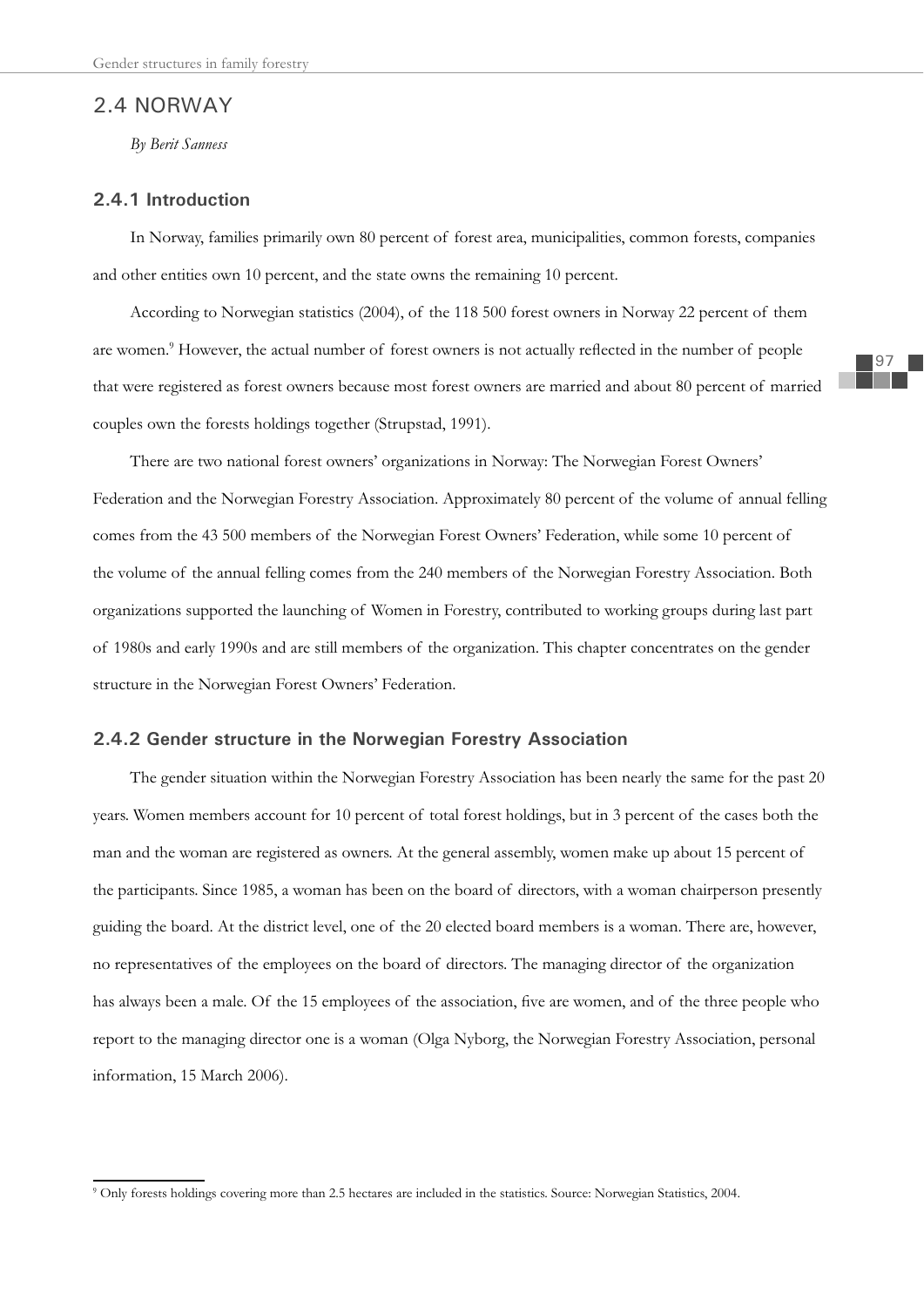## **2.4.3 Gender structure in the Norwegian Forest Owners' Federation**

## **2.4.3.1 Introduction**

The Norwegian Forest Owners' Federation is the federal umbrella of the organization and is composed of eight district forest owners' associations and about 360 local forest owners' associations (December 2005). Recently, a restructuring has taken place, particularly at the district level. In 1986, district associations numbered 19, while local associations amounted to 460. At present, the size of the district associations differs considerably. Viken Skog BA is the largest association and handles about one-third of the timber trade, while the smallest one executes less than 1 percent.

#### **2.4.3.2 Gender balance on the agenda**

#### *Gender status twenty years ago*

In 1986, the Norwegian Forest Owners' Federation was entirely male dominated. Although there were a few women board members at the municipality level, none presided at the national level and district level. Similarly, positions such as forest officers or senior professional-level professions were all held by men. Among the employees, women mainly held secretarial posts except for a woman economist who managed one of the smaller district associations. Therefore, the 1986-established organization Women in Forestry (see Chapter 4.4) was highly welcomed by the Norwegian Forest Owners' Federation and its executive Egil Molteberg. This support had a significant impact on the new organizations' general acceptance and position within the forestry sector, and for several years gender balance was put on the agenda in various ways.

On behalf of the Federation, between 1990 and 1992 a project was initiated in one of the forest owners' district organizations (Sør-Trøndelag) in order to test ways for increasing female forest owners' involvement in forestry; as a result, a number of actions were implemented. The Federation also supported a general campaign created by the Federation of Norwegian Agricultural Co-operatives for increasing the level of women within the agriculture and forestry sectors.

Today some of the actions that have been implemented to meet female forest owners' needs are also likely to be relevant for the new generation of men that have become forest owners. More and more forest owners receive their education and income from other sectors due to reductions in timber prices and the economic conditions within the forestry sector.

### **Women's visibility in forest magazines**

Brandth, Follo and Haugen (2002) studied the visibility of women in the magazine of the Norwegian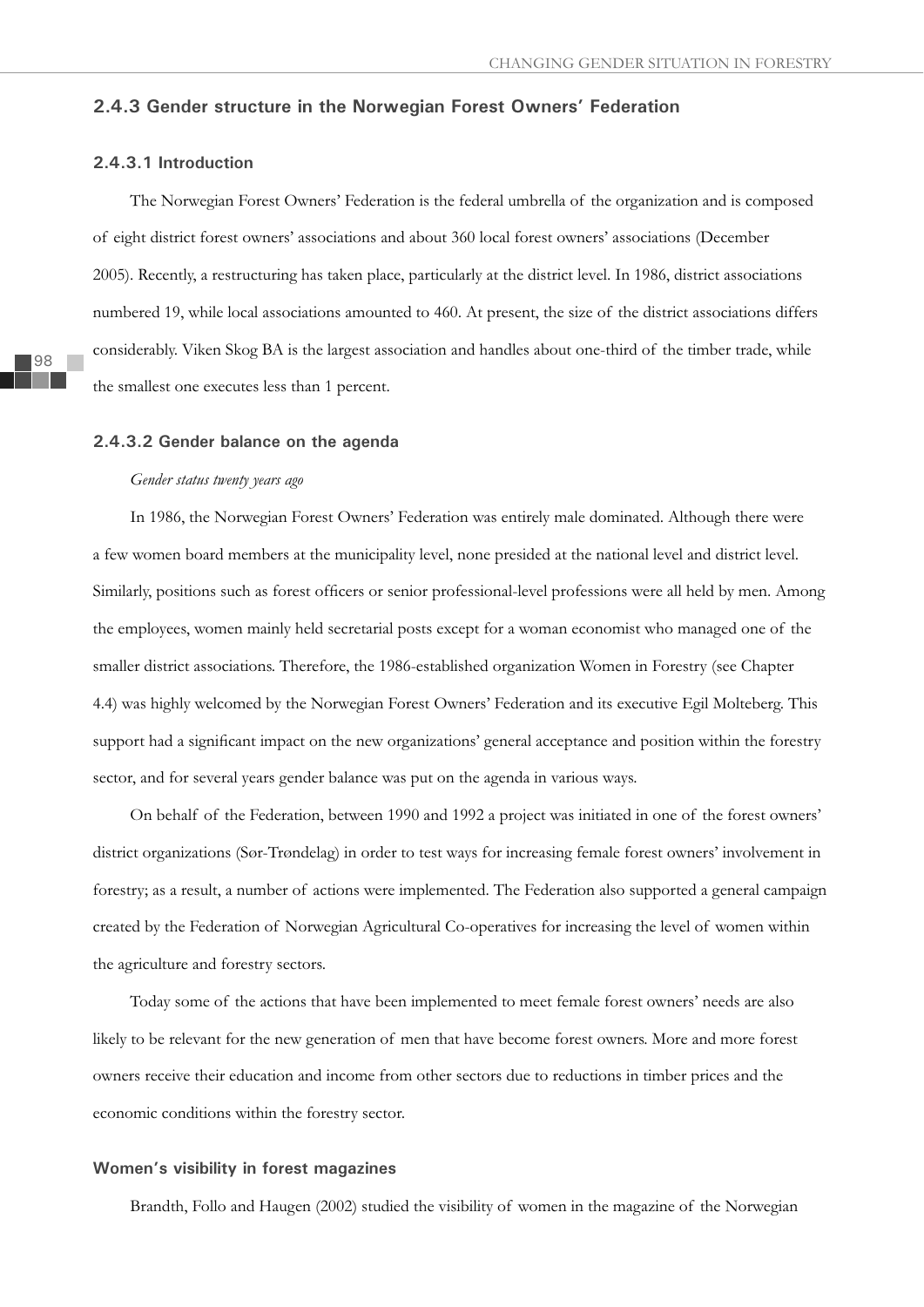Forest Owners' Federation "*Skogeieren*" (The Forest Owner) by comparing volumes from 1976, 1986 and 1996. While women were in the shadows in the 1976 volume, they appeared more fully in 1986, partly due to political focus and partly due to the establishment of Women in Forestry. Women were now presented as "something" in themselves, and not only as the spouses of male foresters. The most significant changes began to appear with the 1996 volume, as women were, in addition to continuing the "women as a curiosity", now being shown as experts.

A study of the photographs used as general illustrations or presenting people interviewed in the magazine, demonstrates that the share of women pictured has been kept at a rather low level. In the 1986 volume, the share of women in the magazine amounted to 8 percent, while 6 percent applied to both men and women. Between 1997 and 2005, women had a 12 percent share on average, while the share of both genders was 10 percent on average. These low figures unfortunately confirm that gender balance in the magazine's editorial policy has not been implemented.

## **Changing by-laws to improve gender balance**

During the last ten years, the federal level has not done much to improve gender balance within the forestry sector or within the organization. However, there are two important exceptions. The Federation recently:

- recommended that each forest holding should have two votes to facilitate the improvement of gender balance in the organization; and
- stated that both genders were to be represented on the board of directors at the district level with at least two members.

#### **Two votes per forest holding**

In 1992, half of the district associations had some local associations that had positive gender actions included in their by-laws (the Norwegian Forest Owners' Federation, 1992). In 2005, all district associations, except for Glommen Skog BA, approved by-laws that in different ways give possibilities for couples owning the forest holding together to have one vote each in the general assemblies at the local level (Gudbrand Kvaal, the Norwegian Forest Owners' Federation, personal information, 22 March 2006).

## **Quotas on the board of directors**

As a consequence of the government's focus on gender balance within the board of directors, the Federation of Norwegian Agricultural Co-operatives took an initiative in autumn 2003 that aimed to achieve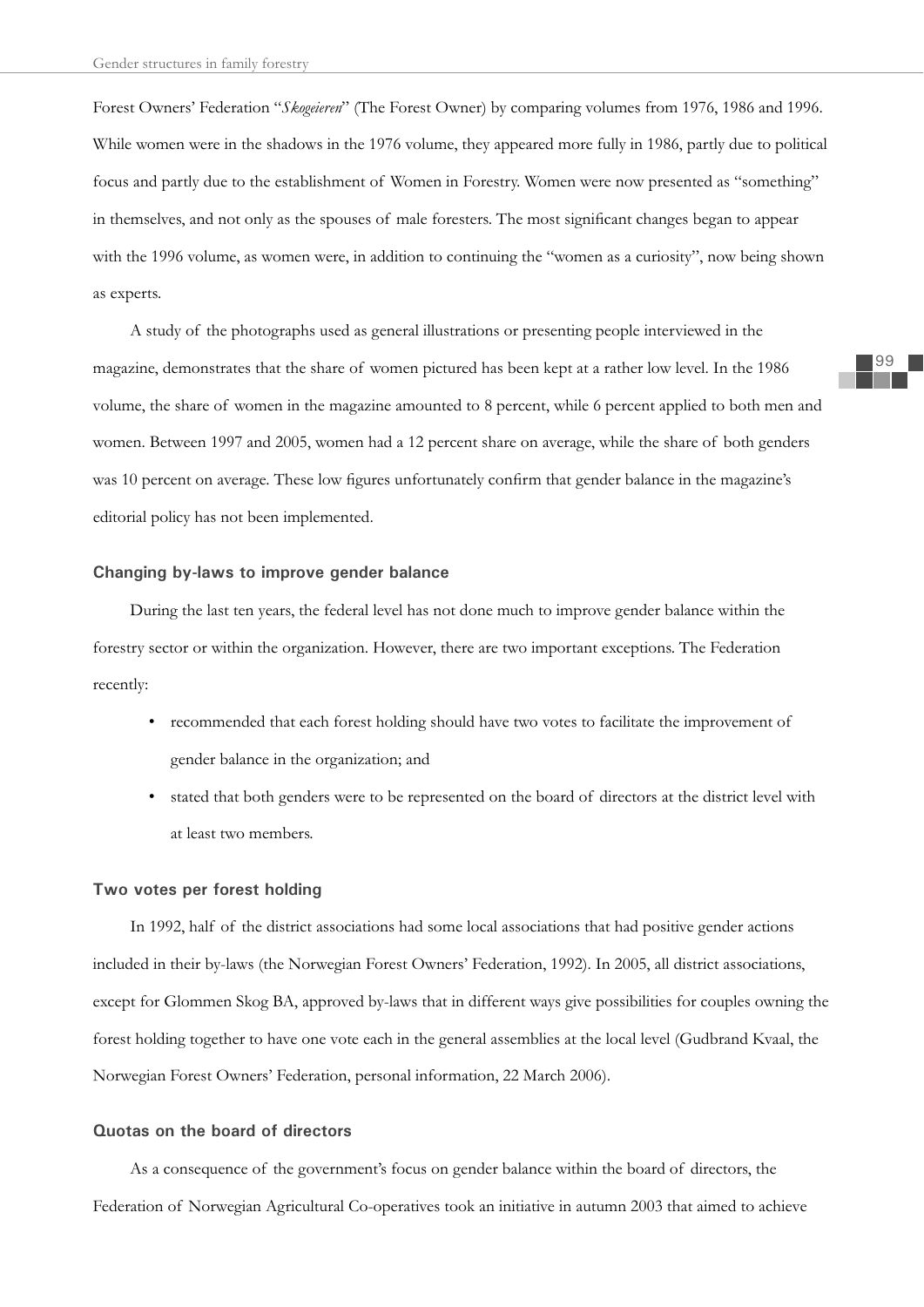gender balance on the boards in the agriculture and forestry owners' cooperatives on a voluntary basis by 2009. The Norwegian Forest Owners' Federation supported the ambitions and recommended actions to be taken by the district associations.

In 2005, five of eight district associations (Viken Skog BA, Mjøsen Skog BA, Glommen Skog BA, Havass Skog BA and AT Skog BA) included a clause demanding that both sexes be represented, with at least two people on the board of directors. Two district associations demanded that both sexes be represented on the board of directors (e.g. Allskog BA), while the last association had no gender demand at all. There are no demands concerning gender balance when it comes to employees' representation on the board of directors (Ibid).

The Federation also recommended new by-laws at the local level, including a demand that both sexes be represented on the local board of directors (the Norwegian Forest Owners' Federation, 2005). The implementation of the recommendations varies, but in general, a demand or a recommendation of having two women on the board of directors at the local level will probably be implemented in the majority of the local forest owners' associations during spring 2006.

## **2.4.3.3 Gender structure on the board of directors**

#### **National level**

Since 1989, a woman has been a member on the federal board of directors, which represents a a share of 14 percent. In the period between 2002 and 2005, its chairperson was a woman. In June 2006, the by-laws are expected to be changed, and will demand that the board of directors consist of chairpersons of the district associations. This action will limit the possibilities for achieving gender balance for years, as so far no woman has chaired any of the district associations.

## **District associations**

The first women board members of two district forest owners' associations were elected in 1987. Since then, the share of women has increased. In 2005, all of the eight district associations had at least one female forest owner as a board member (see Table 39). Since spring 2006, the share of women is 30 percent, with a goal of attaining 40 percent share by 2009.

**Table 39: Share of women on the board of directors, district associations, 1986-2005**

| <b>Election process</b>  | 2005  | 2001   | 1996 | 1991  | 1986   |
|--------------------------|-------|--------|------|-------|--------|
| Elected by forest owners | 25%   | $10\%$ | 70/6 | $4\%$ | $0\%$  |
| Elected by employees     | $0\%$ | $22\%$ | 0%   | 10%   | $\sim$ |

*Source:* The Norwegian Forest Owners' Federation; data from 1986, 1991, 1996, 2001, 2005.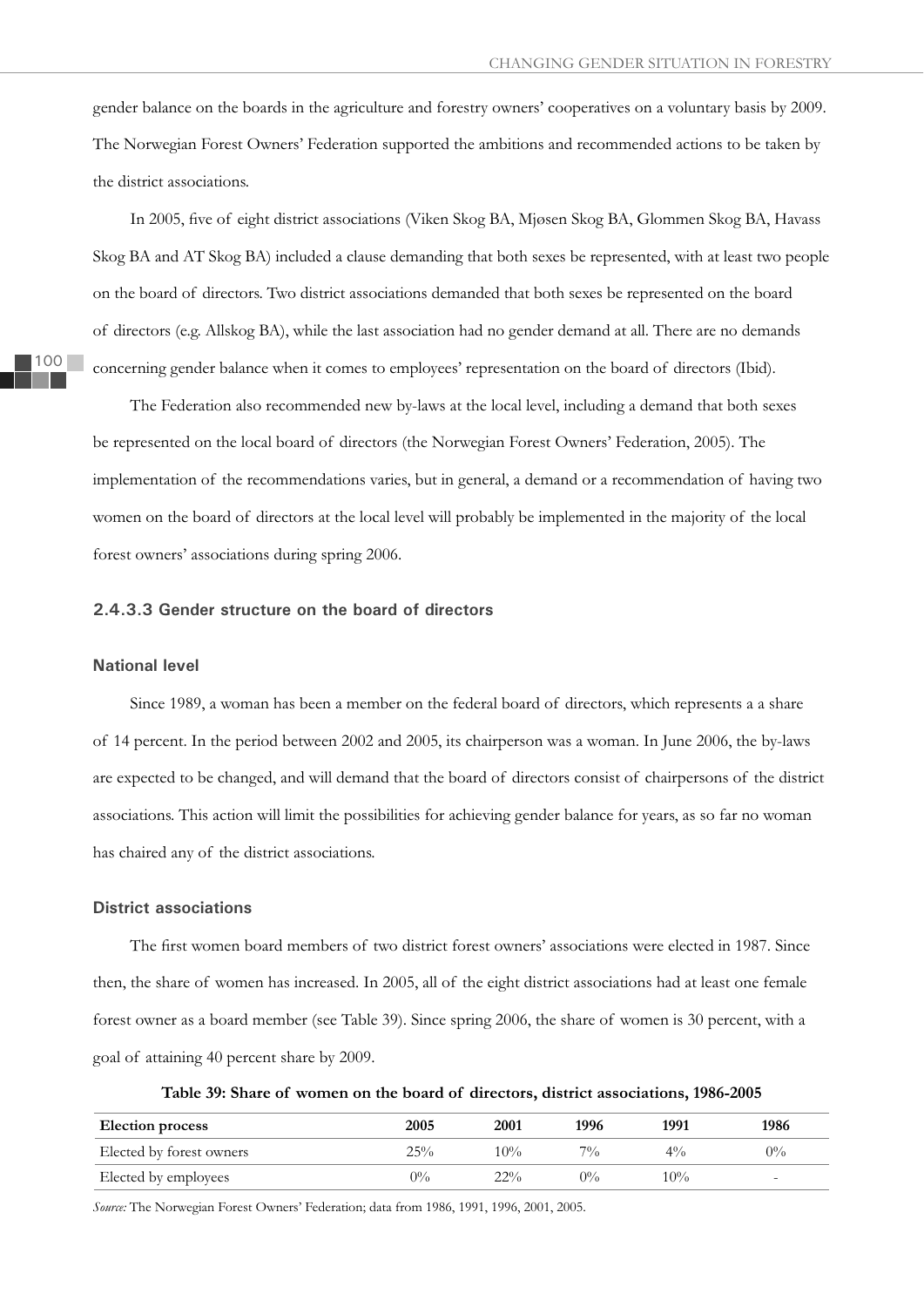#### **Local associations**

The number of local forest owners' associations decreased from 462 in 1986 to 357 in 2005. The statistics concerning gender distribution is insufficient. In addition, a number of organizations have merged making it difficult to locate proper documentation at the local level; however, the annual reports and other documents from forest owners' district associations from the past 20 years provide adequate information for analysis (Table 40).

| Forest owners' association | 2005  | 2001  | 1996  | 1991  | 1986  |
|----------------------------|-------|-------|-------|-------|-------|
| Viken Skog BA*             | $7\%$ | $8\%$ | 70/0  | $5\%$ | 10/6  |
| Glommen Skog BA            | $7\%$ | 16%   | $1\%$ | 70/6  | $4\%$ |

**Table 40: Share of women as board members of local forest owners' associations, 1986-2005**

\*Includes associations that merged before 2000.

In spring 2006, the share of female board members at local level Viken Skog BA is estimated to be 20 percent (Stig O. Sorthe, personal information, 6 April 2006). Data from Mjøsen Skog BA show that while the share of women among local board members was 3 percent in 2000, it increased to 10 percent in 2005 (Dahl, 2006). Allskog BA has also shown an increased share of women board members, from 5 percent in 2002 to 15 percent in 2006 (Sjåvik, 2006).

#### **2.4.3.4 Gender structure among employees**

## **National level**

The number of employees in the Norwegian Forest Owners' Federation was about the same in June 2005 as in June 1986, but in the 20-year period in between the Federation had more than 30 percent more employees. In the 1990s, one female forestry graduate became member of the leader team. At present, only three of the 19 employees are forestry graduates from the University of Agriculture, but all of them are men. Recently, however, two women were hired to be communicators at the chief level.

## **District associations**

Since 1991, the number of people as members of the leader team or senior-level employees decreased by 50 percent, while the number of forestry advisers, who are seen to be key people in the association as they communicate with individual forest owners, reduced by one-third (see Table 41).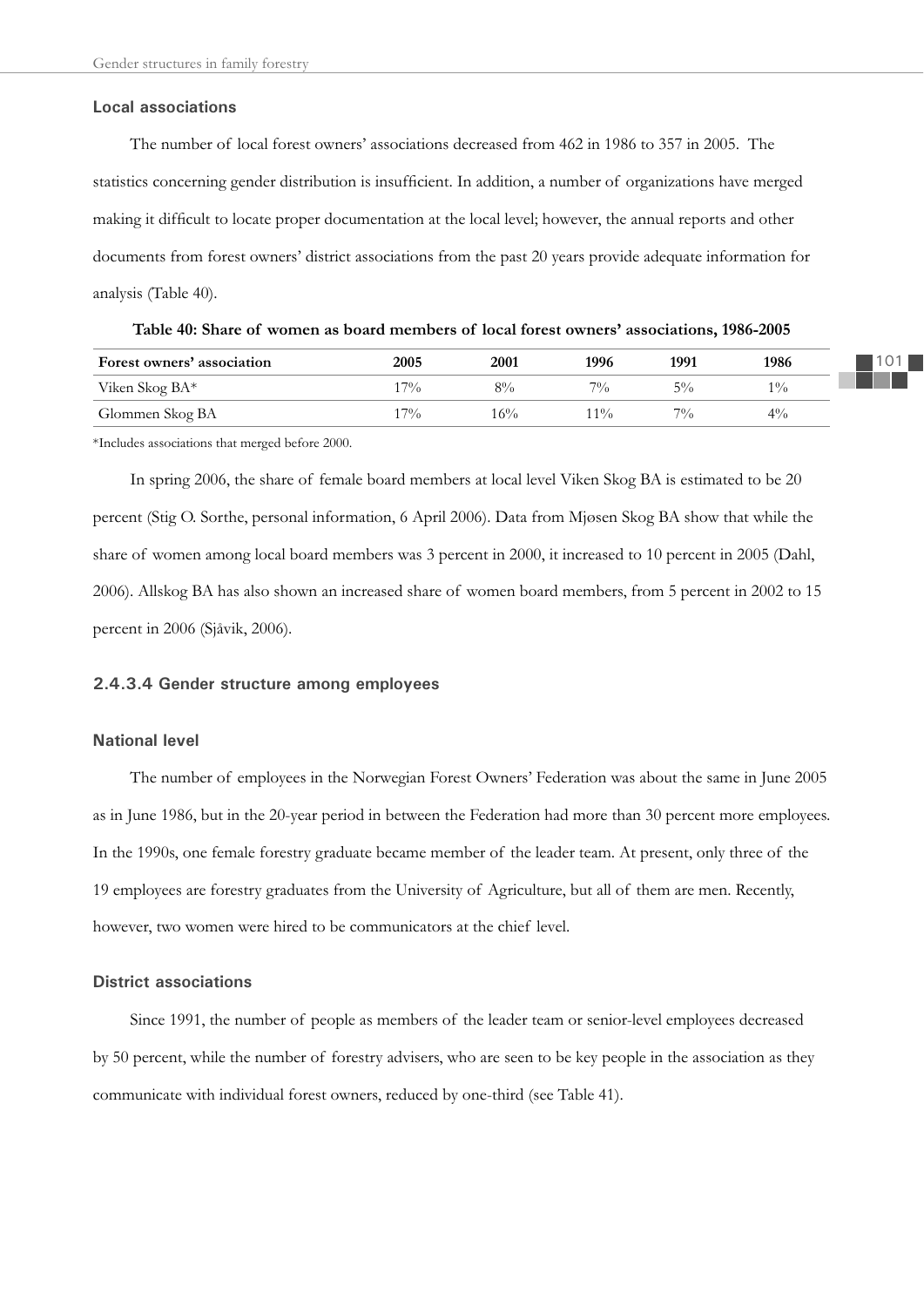| Share of women                             | $2005*$ | $2001*$ | 1996* | 1991* | 1986* |
|--------------------------------------------|---------|---------|-------|-------|-------|
| Share of women employees,<br>chief level** | $4\%$   | 13%     | $7\%$ | $5\%$ | $6\%$ |
| Share of women forestry advisers           | $4\%$   | $2\%$   | $3\%$ | $1\%$ | $0\%$ |

**Table 41: The share of women employees at district level in forest owners' organizations (1986-2005)**

\*June. \*\*Includes senior level.

*Source:* The Norwegian Forest Owners' Federation; data from 1986, 1991, 1996, 2001, 2005.

Contrary to recent improvements concerning gender balance among board members, the gender balance has had a backlash among employees at the chief and senior levels, and even among forestry advisers, as the percentage is still low, at 4 percent.

#### **2.4.3.5 Gender actions at the district level**

#### **Allskog BA**

A few years ago six forest owners' district associations merged to become Allskog BA. In 2005, it covered 104 local forest owners' associations, had 9 250 members, and a timber trade of almost 800 000  $m<sup>3</sup>$  (the Norwegian Forest Owners' Federation, 2006). At present, 25 percent of the owners' board members of the district associations are women while the share of female chairpersons of the local associations is 5 percent. Just this spring (2006), one female employee was elected as board member at the district level.

In 2003, the gender process named "*Kvintetten*" was launched with the objective of increasing the share of women within the organization. This meant increased share of female members, increased share of female board members and more active female members. Based on the strategic plan and decided by the board of directors of Allskog BA, the "*Kvintetten*" became the meeting point of the gender work of Allskog and became closely aligned with Women in Forestry. The initiative arranged a motivational seminar with 70 female forest owners in 2004 and three regional meetings on "women as key consumers" in 2005. The local election committees have been targeted and several forestry meetings regarding the gender issue have been held for men as well as women. The member registry of Allskog BA has been improved and now includes both names when couples own a forest holding together. Other initiatives include a separate column for Women in Forestry in the association's magazine (Sjåvik, 2006), and a successful mentor programme that has been tested in various areas by the Norwegian Centre for Rural Research. In spring 2006, the chairperson of "Kvintetten", Mr Kåre Sjåvik, was honoured with the Gender Prize by the Federation of Norwegian Agricultural Co-operatives for his enthusiastic leadership of Allskog BA's gender process.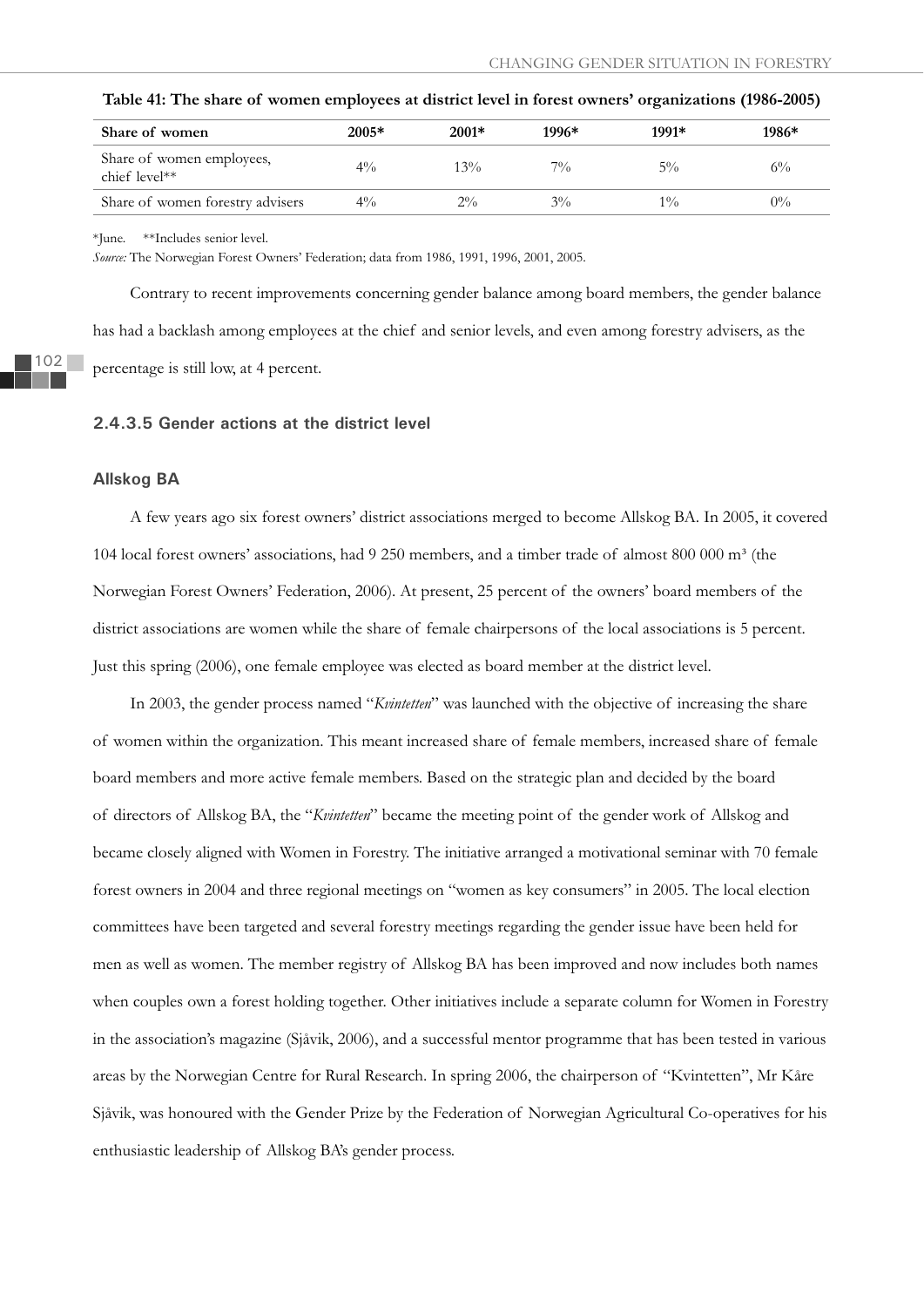#### **Viken Skog BA**

Because of a merger of three forest owners' district associations in the late 1990s, Viken Skog BA has become the largest district association within the Norwegian Forest Owners' Federation. In 2005, the organization covered 90 local forest owners' associations, had almost 13 800 members, and a timber trade totalling 2 057 000 m<sup>3</sup> (the Norwegian Forest Owners' Federation, 2006). In 2006, 40 percent of the owners' board members of the district association are women, 20 percent of board members at the local level are women, while the share of women chairpersons of the local associations is 6 percent..

In 2004, the board of directors implemented a programme (2005-2006) that aimed to increase the percentage of women onto board of directors, committees and governance to 40 percent by 2009. The chairman of Viken Skog BA is also the chairman of the project board. Female board members of Viken followed the "Female Future" programme for female board members of stock exchange companies (www.nho. no/article4628.html). As a follow up, a motivation seminar with keynote speakers was held in spring 2005 with 150 participants, followed by nine regional competence activities for 170 female forest owners. More of these competence courses will be offered in 2006, in addition to the events promoting wood. The member registry of Viken Skog BA has been extended to include both names when couples own a forest holding together. The election committees have been targeted and will be followed closely in 2006. Furthermore, the association's magazine includes information about gender actions. All nine regions have their own female contact persons, and even in local associations, female contact persons will be identified.

## **Mjøsen Skog BA**

In 2005, the organization Mjøsen Skog BA covered 29 local forest owners' associations, had 4 210 members, and a timber trade of 813 000 m<sup>3</sup> (Ibid). Some 20 percent of the members were women, with more than half registered as sole owners. At the general assemblies of the local associations, the share of women has differed between 0 and 5 percent for several years (Dahl, 2006). In 2006, 33 percent of the owners' board members at the district level are women, while the share of female chairpersons of the local associations has increased to 10 percent.

Mjøsen Skog BA has improved its gender balance step by step. In 1991, the local associations were asked to involve more women into the organization and in 1992 the by-laws were changed to allow two votes per owner couple (when joint ownership) when both parties were present at the general assemblies. One year later, Mjøsen offered to register both of them in the membership registry. In 1994, improved gender structure was highlighted as an accomplishment, and it helped to advance women's representation. For instance, in 2000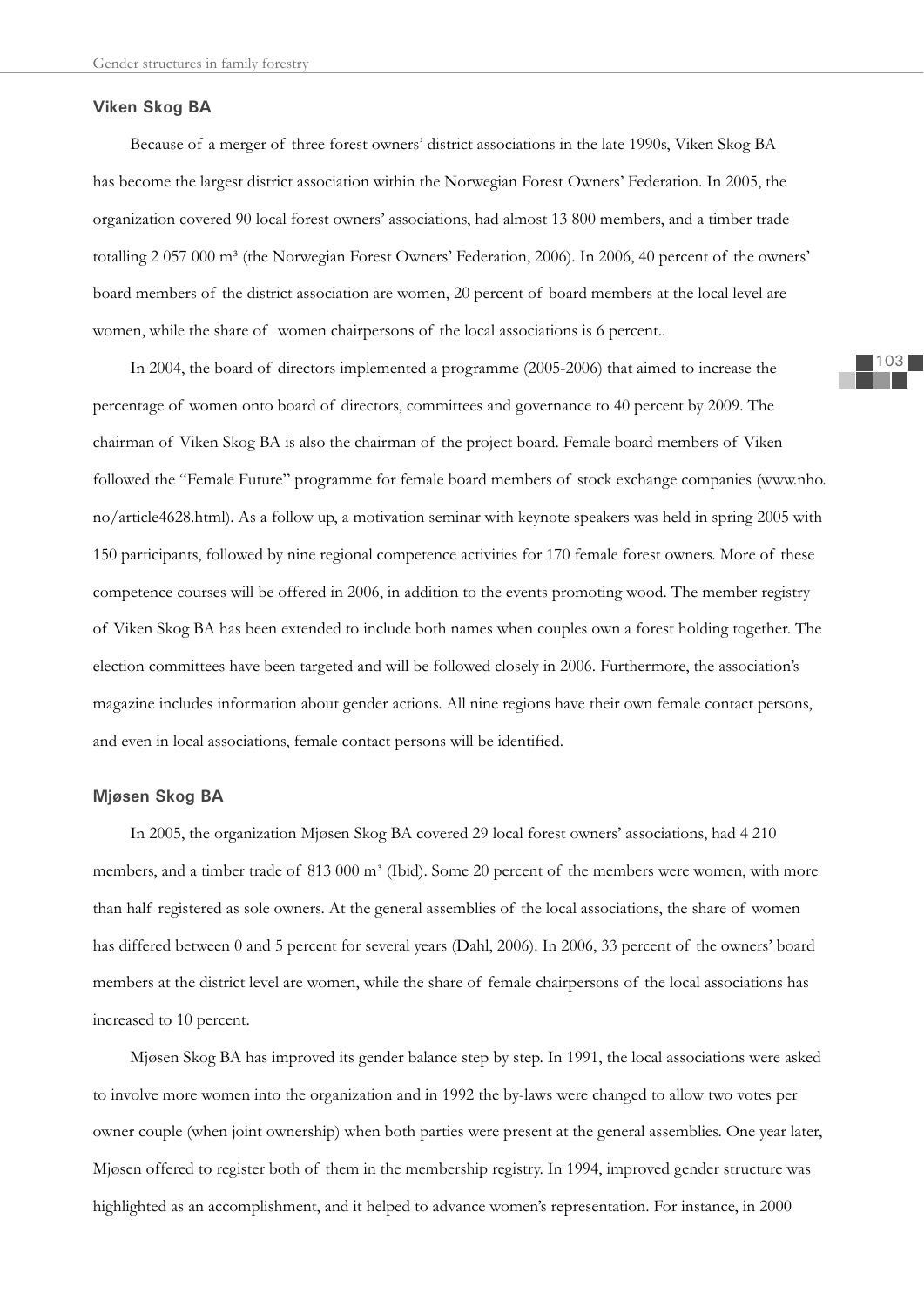the by-laws changed and required that at least one member of the local boards be a woman, while in 2004 a new action plan included gender structure. Furthermore, last year a motivation seminar was organized and the association's magazine opened a special column for women's views.

#### **Glommen Skog BA**

In 2002, Glommen Skog BA merged with one smaller district association. In 2005, the organization covered 20 local forest owners' associations, had almost 2 900 members, and a timber trade amounting to 1 300 000 m<sup>3</sup> (the Norwegian Forest Owners' Federation, 2006). About 21 percent of the members are women, either owning the forests alone or together with other individuals. In 2006, 33 percent of the owners' board members of the district association are women, while the share of female chairpersons of the local associations was 14 percent in 2005. This spring, one female employee was elected as board member at the district level. Glommen Skog BA had been a pioneer concerning gender structure, as the first woman entered the board in 1987. However, for many years little else was done. In 2004, however, Glommen placed gender structure on the agenda again with the aim of increasing the share of women on boards, committees and the governance of the association. To achieve this goal, the organization initiated a project, with a trainee committed to the issue, and a motivation seminar for about 50 female members was held in spring 2005 (Haugen, 2005). Today, the by-laws include a clause demanding that both sexes be represented, with at least two people on the board of directors of the district association. Morever, the association's magazine now includes information about gender actions.

## 2.5 GENDER STRUCTURES IN FINNISH FAMILY FORESTRY

*By Lea Jylha, MTK Central Union of Agricultural Producers and Forest Owners (Finland)*

## **2.5.1 The Finnish ownership structure**

Private individuals and families own 60 percent of the Finnish forest area: 920 000 people own 444 000 forest holdings. Women are owners and responsible for the management of one-fourth of holdings; however, this figure underestimates the share of women among forest owners. In general, men are responsible for the management of forest holdings jointly owned by the spouses, by heirs or other types of collective ownership. Men are then the principal owners. Thus, the actual share of women as forest owners is about 40 percent.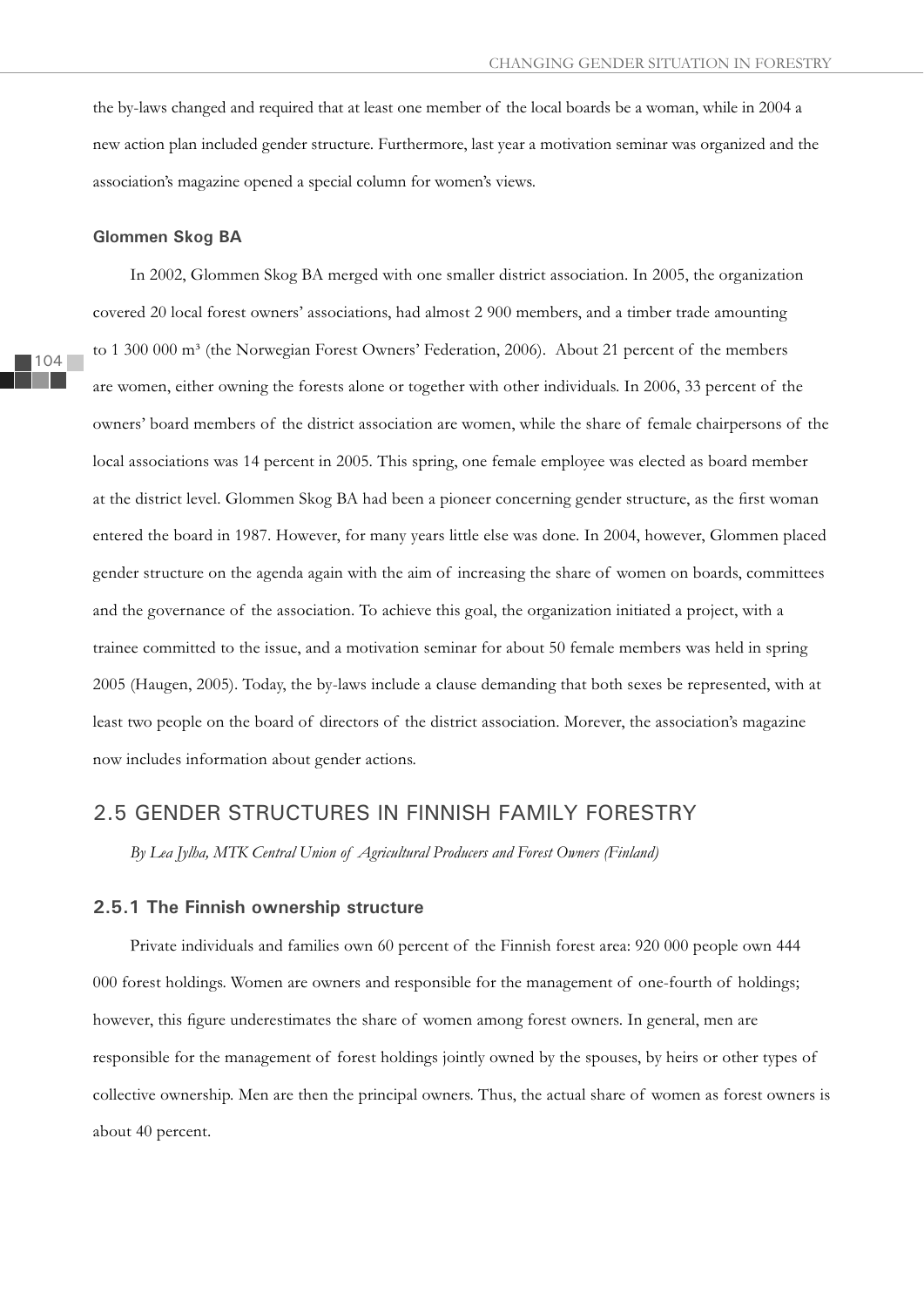## **2.5.2 The MTK**

The Central Union of Agricultural Producers and Forest Owners (MTK ) is the national interest organization for farmers, forest owners and rural entrepreneurs. MTK has about 170 000 members in local agricultural producers' unions and forest owners' unions. MTK's Forestry Council is the national policy organization of family forest owners, and its members are 13 regional Forest Owners' Unions, which guide and develop the operations of local Forest Management Associations (FMAs). The 154 FMAs are governed and financed by forest owners, and provide practical advice and services to forest owners. Altogether, the FMAs have 320 000 forest holdings and 633 000 owners as members.

## **2.5.3 Gender structure at the national level**

The MTK Forestry Board at the national level has nine members – all men, including the chairperson. At the general assembly, 45 delegates attend, and the share of women participating at the assembly is 4 percent. At the national office (headquarters) of MTK, there are 70 employees, with a male as managing director. The share of women at this office is almost 49 percent. Eight people among the employees are educated as foresters. The forestry division at MTK, headed by a male forestry director, has nine employees of which three are women. Among the forestry graduates, the share of women graduates is almost 38 percent.

## **2.5.4 The Regional level**

Each of the 13 regional Forest Owners' Unions has its own board of directors elected by the owners. Altogether 128 people are regional board members, with the share of women among them at only 3 percent. All chairpersons of the regional board of the directors are men.

## **2.5.5 MTK's equality programme**

MTK adopted its first equality programme in spring 2006. One of its goals is to increase the share of women to one-third in MTK's decision-making bodies. MTK's Forestry Council annually monitors the development of women's share. More information is provided about equality at all organizational levels, and women are encouraged to participate in events organized by MTK and to accept posts as elected representatives, starting from the local association level.

The network of female forest owners that has been operating for some years now will now be extended and its activities will be intensified. The aim is to facilitate female participation and encourage women to take a more active role both within the organization as well as in the management of their own forests.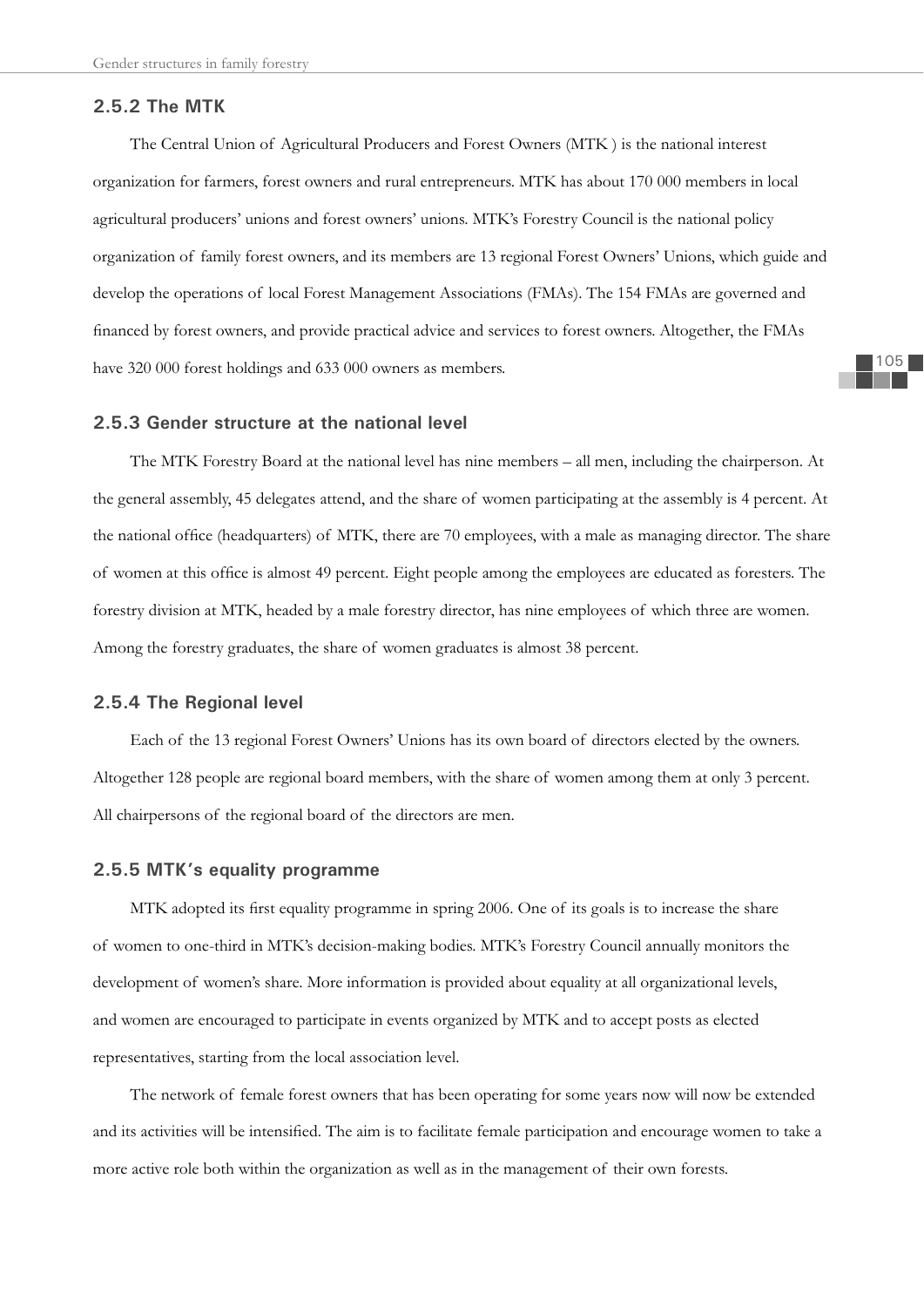## 2.6 GENDER STRUCTURES IN BALTIC FAMILY FORESTRY

*By Diana Mizaraite (Lithuania) and Merete Furuberg*

## **2.6.1 General aspects of the forestry sector in the Baltic States**

#### **Ownership structure**

The structure of forest ownership has changed in the Baltic countries owing to an ongoing land-reform process ever since Estonia, Latvia and Lithuania regained independence. Privately owned forests amount to 36 percent in Estonia, 45.1 percent in Latvia and 31.4 percent in Lithuania. The forest area under restitution comprises 25 percent of the total forest area in Estonia and 18.9 percent in Lithuania. State-owned forests comprise 39 percent in Estonia, 51.2 percent in Latvia and 49.7 percent in Lithuania.

## **Small-sized private forest holdings**

Small-sized private forest holdings represent the Baltic States, with an average holding size of 10.5 hectares in Estonia, 7.5 hectares in Latvia and 4.5 hectares in Lithuania; the latter, incidentally, has about 44 percent of private forest owners residing in towns.

#### **Gender structure among the owners**

The majority of forest owners are 60 years or older, and more than half of private forest owners are women.

## **Annual felling**

The felling volume of Lithuania's private forest was more than 1.4 million cubic metres in 2001 and 2 million cubic metres in 2002. This amounts to 40 percent of total roundwood supply in Lithuania. In Latvia, the volume felled in non-state forests was 6.7 million cubic metres in 2001 and 7.4 million cubic metres in 2002. In Estonia, felling in private forests increased from 0.6 million cubic metres in 1995 to 8.3 million cubic metres in 2001.

## **Forestry authorities**

Since regaining independence, the structure of forestry authorities has changed in all three countries. The Department of Rural Development at the Ministry of Agriculture has been the lead forest agency of the government and is primarily responsible for private forestry in Estonia.

In Latvia, the main institution responsible for the forest sector is the Ministry of Agriculture. Its forest section of the Ministry of Agriculture comprises two departments: the Forest Policy Department and Forest Resources Department.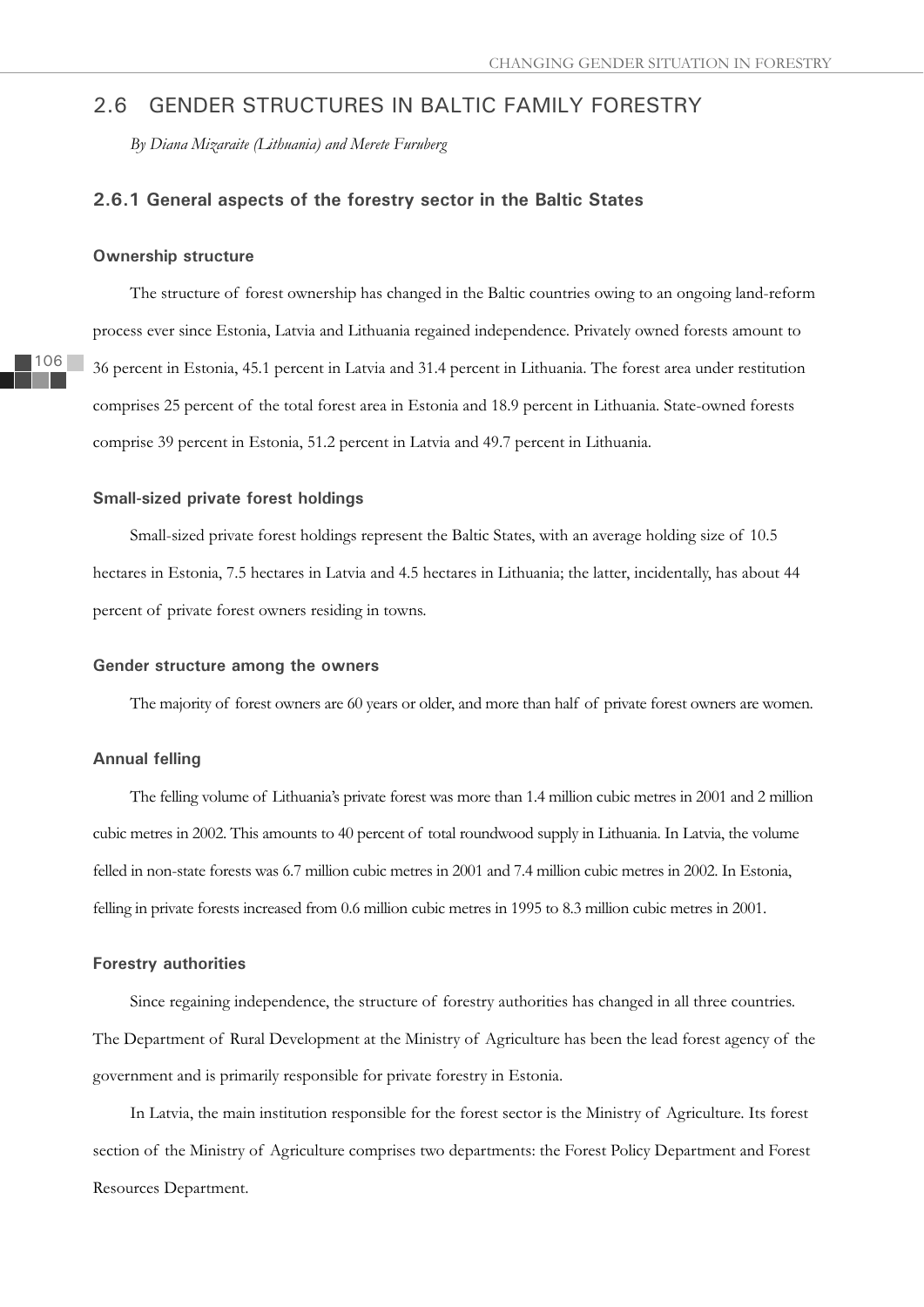Since Lithuania has regained its independence, its authority structure has changed a number of times. The Department of Forests at the Ministry of Environment has been the lead forest agency of the government and is primarily responsible for forest policy and legislation concerning the Lithuanian forestry sector since 2002. This department includes the Private Forestry Division.

## **Forest owners' organizations**

Private forest owners are not yet a fully organized group in the Baltic States. However, organizations of private forest owners have been established in all three countries: the Estonian Private Forest Owners' Union, the Forest Owners Association of Latvia and the Forest Owners' Association of Lithuania.

The Forest Owners Association of Lithuania (FOAL) was established in 1993, and represents and unites private forest owners. Currently, it operates on the basis of 39 local units, and regional units of FOAL will be established in all regions of Lithuania. FOAL likewise supports the establishment of a network of forest owner cooperatives that are already now supplying over 10 percent of roundwood from private forests.

## **2.6.2 Private management problems and the needs of the private forest owners**

#### **Restitution challenges**

The new modes of ownership (private forests) have brought new tasks for both private forest owners and forest authorities/administrations responsible for the forest policy and its implementation. More often than not the forest authority makes decisions related to private forest owners' training and advisory system, organizational structures of private forests owners, wood trading, private forest management despite the needs of private forest owners and the new political culture in forestry.

#### **The forest owners' aims and challenges**

It is necessary to carry out detailed studies for defining the aims, needs and problems of private forest owners. In Lithuania, the first survey of private forest owners' aims, needs and problems was carried out in 1999 (Mizaraite, 2001). The survey's main objective was to discover the goals and problems of private forest management as well as the needs of private forest owners. Of the 267 respondents who were interviewed, 65.9 percent were male and 34.1 percent female. The average age of respondents was 53 years, the average size of forest properties was 5.8 hectares, and the average distance from the forest holding's location to the owners' residence was about 30.6 kilometres.

The respondents were assessed by property acquisition as follows: forest property was restituted – 65.5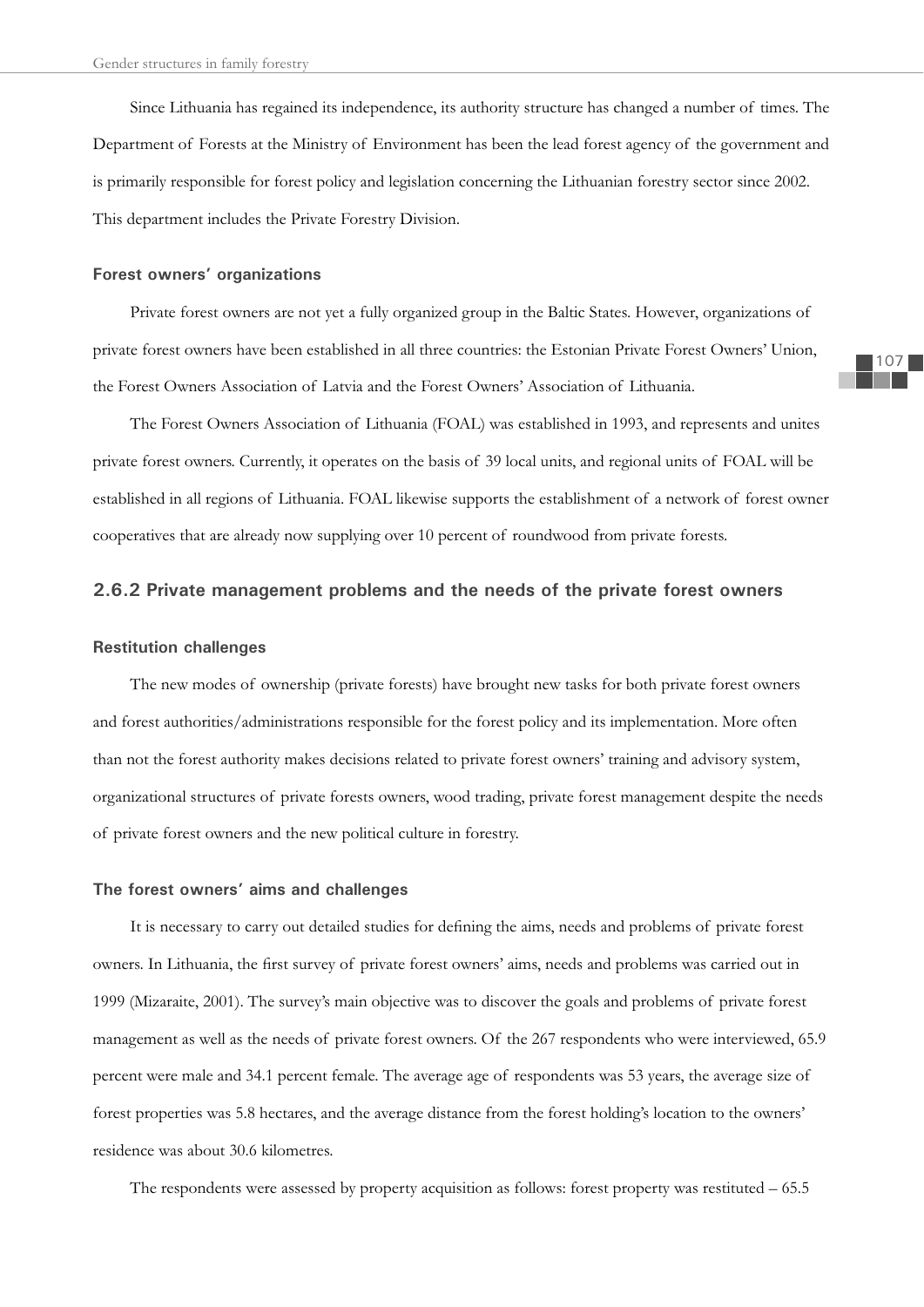percent; the forest property was purchased – 19.1 percent; the forest property was given as compensation for other property – 10.9 percent; other – 9.8 percent (26 respondents).

According to the survey results, the main forest management problems are: the forest property is too small to achieve efficiency (73.8 percent); strict legal regulations related forest management (61.0 percent); and lack of money for silviculture activities. During the survey process, the respondents stated a number of forest property management objectives. The most important objective for respondents was to harvest timber for their own purposes (77.5 percent), and to put the timber on the market and seeking a stable level of income (63.3 percent). The objectives of aesthetic value (beauty, tourism, recreation, etc.) amounted to 61.4 percent and protection of nature was also a big priority for the respondents, as it stood at 45.3 percent.

The most necessary services for private forest owners are forest services for protection against fire, insects, etc. (39.7 percent), advisory services (60.3 percent), and preparation of special material and literature (52.8 percent). Of the respondents, 45 percent wished to be members of cooperatives with the main activities targeted at forest protection and commercial services.

## **The forest owners need for information and extension**

A case study for examining the information and training needs of private forest owners in Estonia was carried out in 2001 (Pellervo Economic Research Institute, 2003). A survey targeting forest owners to determine their needs, as a group and within various different owner groups, was sent to 844 forest owners. Of the 844 questionnaires, 584 of them were returned, about 76 percent of respondents were male and 24 percent female.

The recent study indicates that 61 percent of forest owners are male, compared with 73 percent in mid-1990 (Karppinen 1996), and 39 percent female. Therefore, it seems to show that the share of female forest owners has increased in Estonia during the latter part of the 1990s.

The respondents were asked to evaluate how problematic they consider various issues regarding private forestry in Estonia. Respondents indicated five severe problems in Estonian private forestry: illegal logging, scarce investment capital of forest owners, taxation, a lack of tradition in private forestry, and the fact that many forest owners live apart from their forest estates (Ibid). The problems in private forestry are reflected in forest owners' information needs.

According to the survey results, information is mostly needed on legal and economic issues, but also on forest diseases and pest control (Ibid). In addition, Estonian private forest owners have strong information needs about forest management, environmental matters and roundwood markets. The similar problems that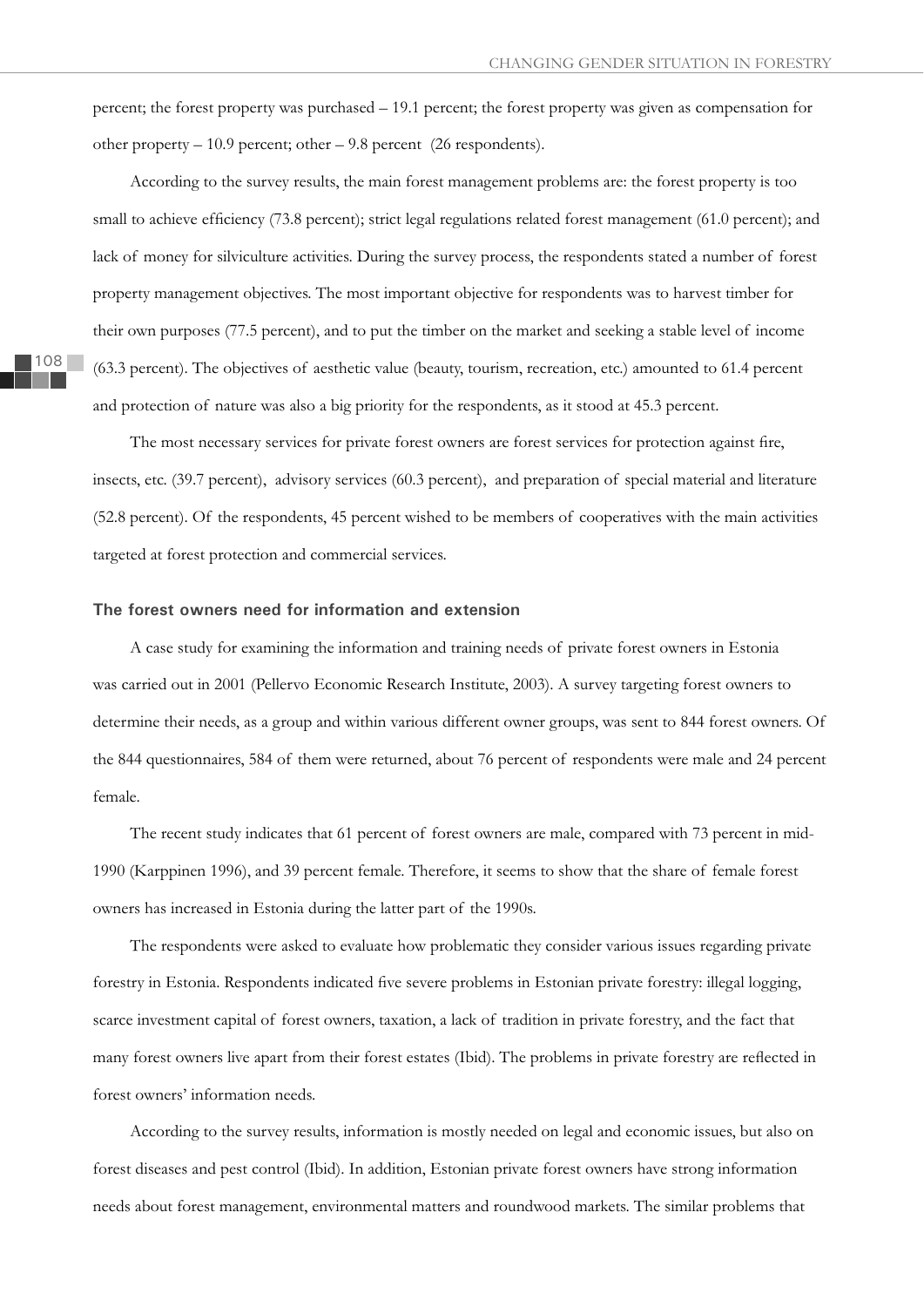private forest sectors have in Baltic countries are not surprising. Because the Baltic countries transferred to a market economy at the beginning of the 1990s, forest legislation and traditions of forest estate management are young; these areas are still developing and implementation and control of legal acts will take some time.

## **2.6.3 Conclusions**

The structure of forest ownership has changed in the Baltic States owing to an ongoing land reform process ever since these countries regained independence. Small-scale private forestry is increasing in the Baltic States in particular. During recent years, roundwood supplies from private forests have been consistently increasing in all Baltic States.

The private forest owner's association and cooperation process is developing. The main problems of the private forestry sector are small-sized private forest properties, weak cooperation of forest owners, lack of forest management knowledge, and insufficient support from the state. The integration of the Baltic States into the European Union should have a positive influence and resolve some of these problems.

## 2.7 SUMMARY AND CONCLUSIONS

In Europe, about 55 percent of forest area is privately owned; in North America, the share is 36 percent. Forests owned by individuals are called "family forests". Approximately 60 percent of the forests within the European Union are "family forests", owned by about 16 million families. In the United States, the number of family-owned forest holdings is close to 10 million, while in Canada it numbers about 0.5 million.

Determining gender structure in family forestry is difficult because the forestry sector lacks overall data, both in Europe and in North America. To learn more about the structures, questionnaires were distributed to forest owners' organizations, but only a number of them were returned. The Team understands the lack of response as a result of missing data on the gender structure within the organizations.

The Team of Specialists on Gender and Forestry gathered information from a number of countries. Although the focus of the contributions differs from case to case, the situation in forestry clearly demonstrates the need for gender-divided documentation and statistics concerning forest ownership, both countrywide and within the forest owners' organizations.

The Baltic States represent the highest share of women as forest owners, as more than 50 percent of them are women. In the Nordic countries, Sweden has the highest share of women forest holders, almost 40 percent; Finland is also estimated to have the same share if forest holdings jointly owned by spouses, or other individuals, are taken into consideration. However, far less ownership is registered for women.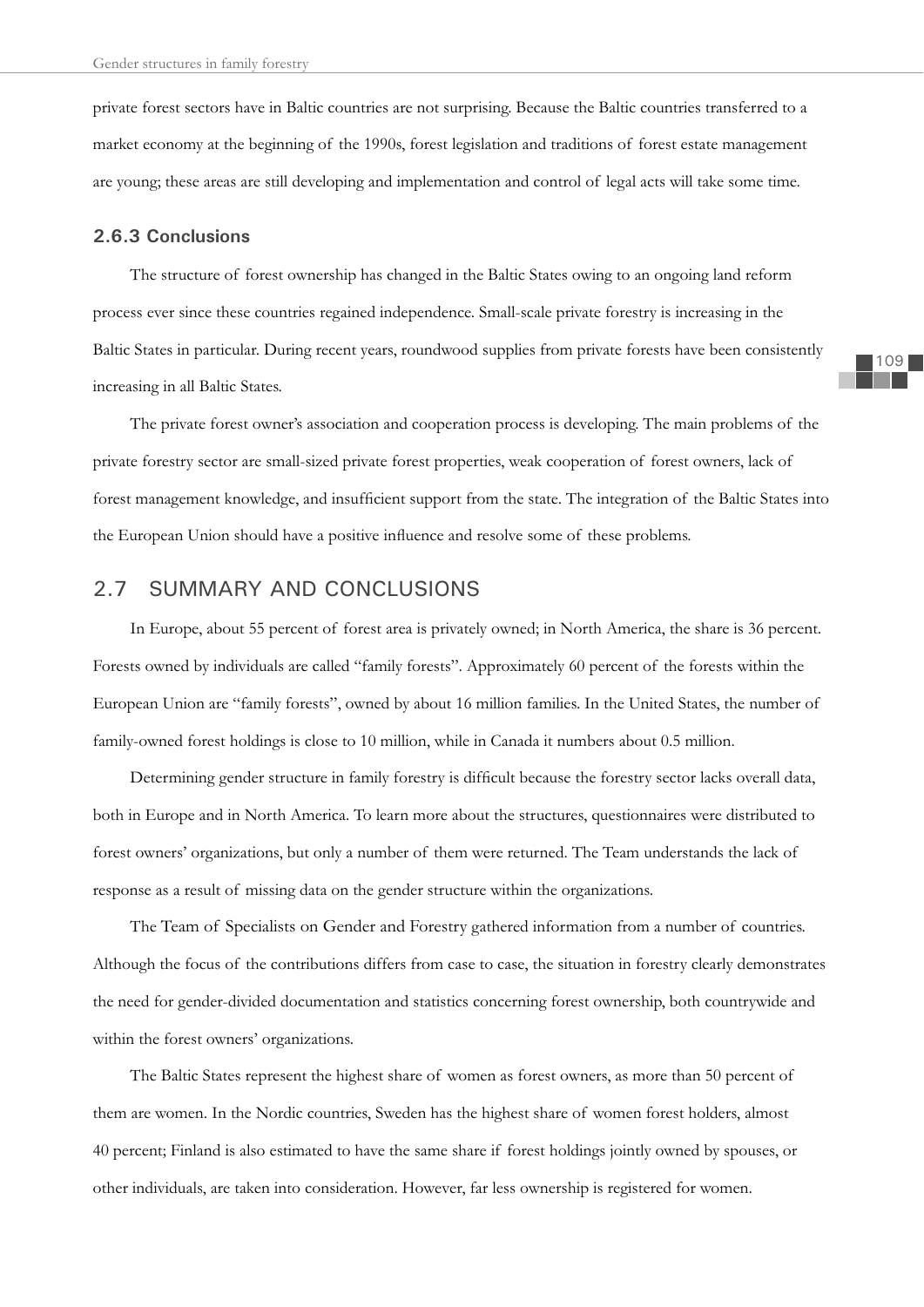The case studies in this chapter demonstrate that even with a rather high share of forest ownership (e.g. in Sweden), women have a rather low impact on forest management. Several case studies show that gender balance is missing concerning the board of directors and the senior levels within forest owners' organizations. Correcting this imbalance is a major challenge for the forestry sector.

One of the business reasons for improving gender balance within the forestry sector is women's position as key consumers. Improved gender balance within family forestry could improve communication, as female forest owners are also female consumers and part of other women's social networks.

The Swedish case study shows that men and women place different values on goods from the forests, while a preliminary study from Germany found slightly differences in structure, perception and motivation of male and female forest owners in Nordrhein-Westfalen. These examples illustrate that gender balance among forest owners might have an impact on the management of forest resources. On a general basis, it should be pointed out that urbanization among forest owners and reduced economic outcome from the forests might reduce the differences between the sexes concerning forestry values and forestry needs among the next generation of forest owners.

The Team of Specialists on Gender and Forestry finds it interesting that after having had gender balance on the agenda for 20 years, Norway has finally achieved substantial progress. A threat of new laws and regulations if the forest owners' associations do not achieve the requirement of 40 percent women on the board of directors by 2009, has forced innovation and the associations have started to intensify their actions for achieving the goal.

In Finland, the share of female forestry graduates is almost 40 percent in the forest owners' organization, but women board members in these forest owners' organizations are nearly absent. In spring 2006, MTK adopted its first equality programme, with one of its goals of having one-third representation of women in MTK's decision-making bodies.

The chapter closes by highlighting some of the forestry challenges for countries in transition, exemplified with the situation in the Baltic States. The reprivatization of forestland has brought challenges to the families that once again have become the legal owners of their forest holdings as well as to forest authorities. More than half of forest owners in the Baltic States are women. As the age of the owners are 60 years old on average, it is likely that many female owners are widows.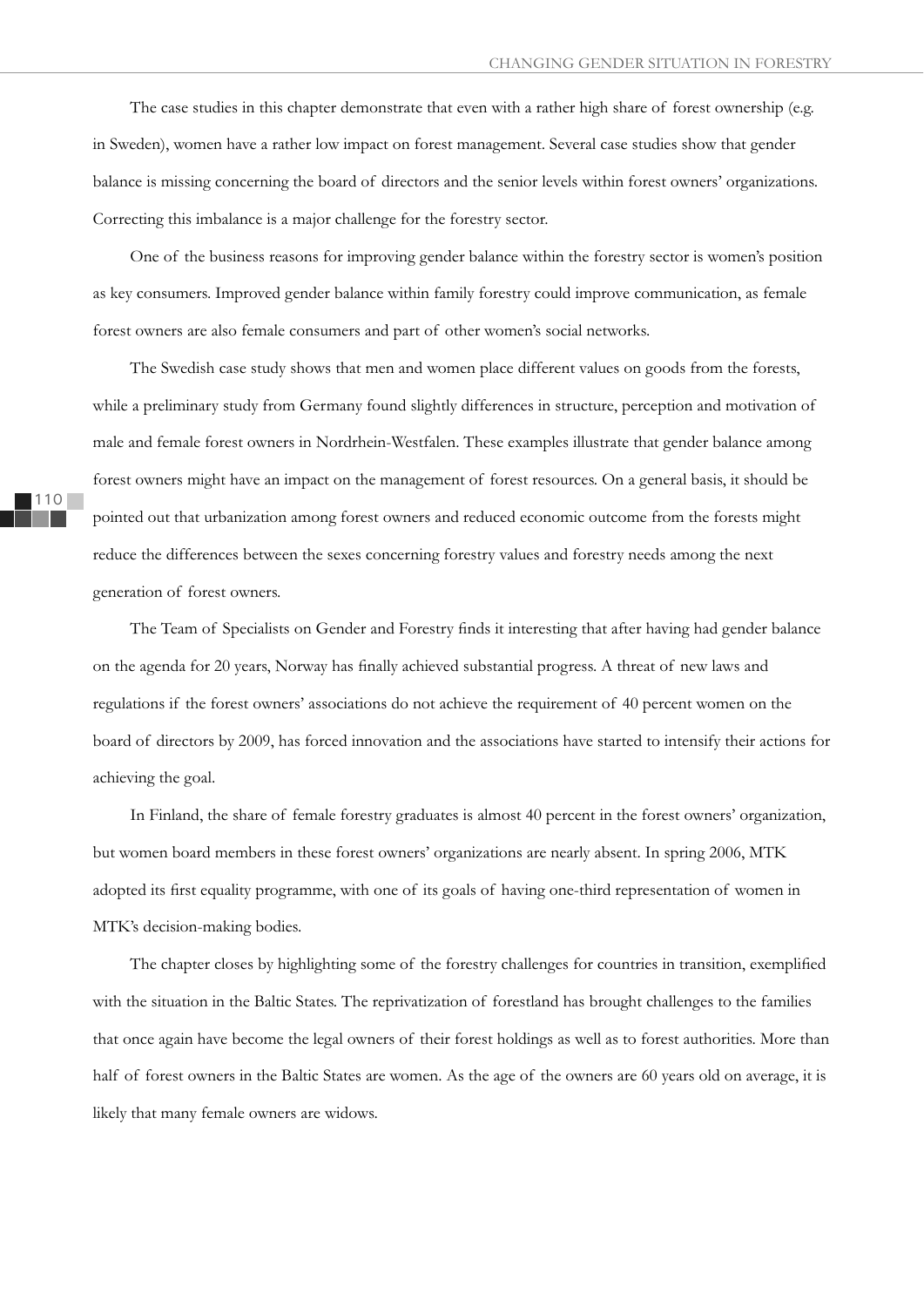# **3. GENDER AND PERCEPTIONS OF FOREST AND FORESTRY**

# 3.1 PERCEPTIONS OF FORESTS AND FORESTRY – WHAT PEOPLE THINK ABOUT FORESTS AND FORESTRY

Forests play a vital role in the everyday life of millions of people all over the world. It has to be stated that over the last few decades crucial changes have taken place in the views and demands on forests by society. Societal changes caused by globalization, urbanization, increasing time budgets for recreation, tourism and sports, and environmental awareness and access to multiple sources of information all have had severe impacts on people's perceptions and attitudes towards forests and forestry.

One of the challenging questions is whether men and women worldwide need, use and look upon forests and their management in different ways. While publications on gender aspects and forests/forestry within the southern hemisphere and developing countries are well on their way (Lyren, 2003; WRM, 2004, 2005; Griffen, 2003), western societies still seem to be reluctant to tackle the gendered dimension of the "forest world". What has been said in the previous chapters about the lack of gendered data and research on forest organizations and forest ownership might as well be true when we talk about forests, forestry and their perceptions by society: society meaning women and men, girls and boys, young and elderly people, migrants, and people with certain disabilities, among others.

Focusing on Europe and North America it has to be recognized – in general – that the vast majority of the population today lives in urban areas and that the perception of forests as well as forestry and forest management is strongly influenced by urban thinking and the urban relationship with nature. The seminar on "Women in Forestry" in 2001, in Portugal, concluded: "In Europe and North America where political decisions about forestry are increasingly determined by urban populations with little factual knowledge of forestry, the sector is still beset by a negative image as an extractive industry. Women as members of the public could be strong allies for the forestry sector if it effectively communicated its role as a steward of forests managed for a wide range of values including, but not limited to, timber. Public participation is a promising tool for two-way communication which women should be encouraged to use" (seminar proceedings, page 8, conclusion 34).

In 2003, the MCPFE published a Review of Representative Public Opinion Surveys in Europe called "Europeans and Their Forests". This report is a first attempt to collect and present results of representative public opinion surveys undertaken in Europe since 1990. The purpose of this report is to contribute to a better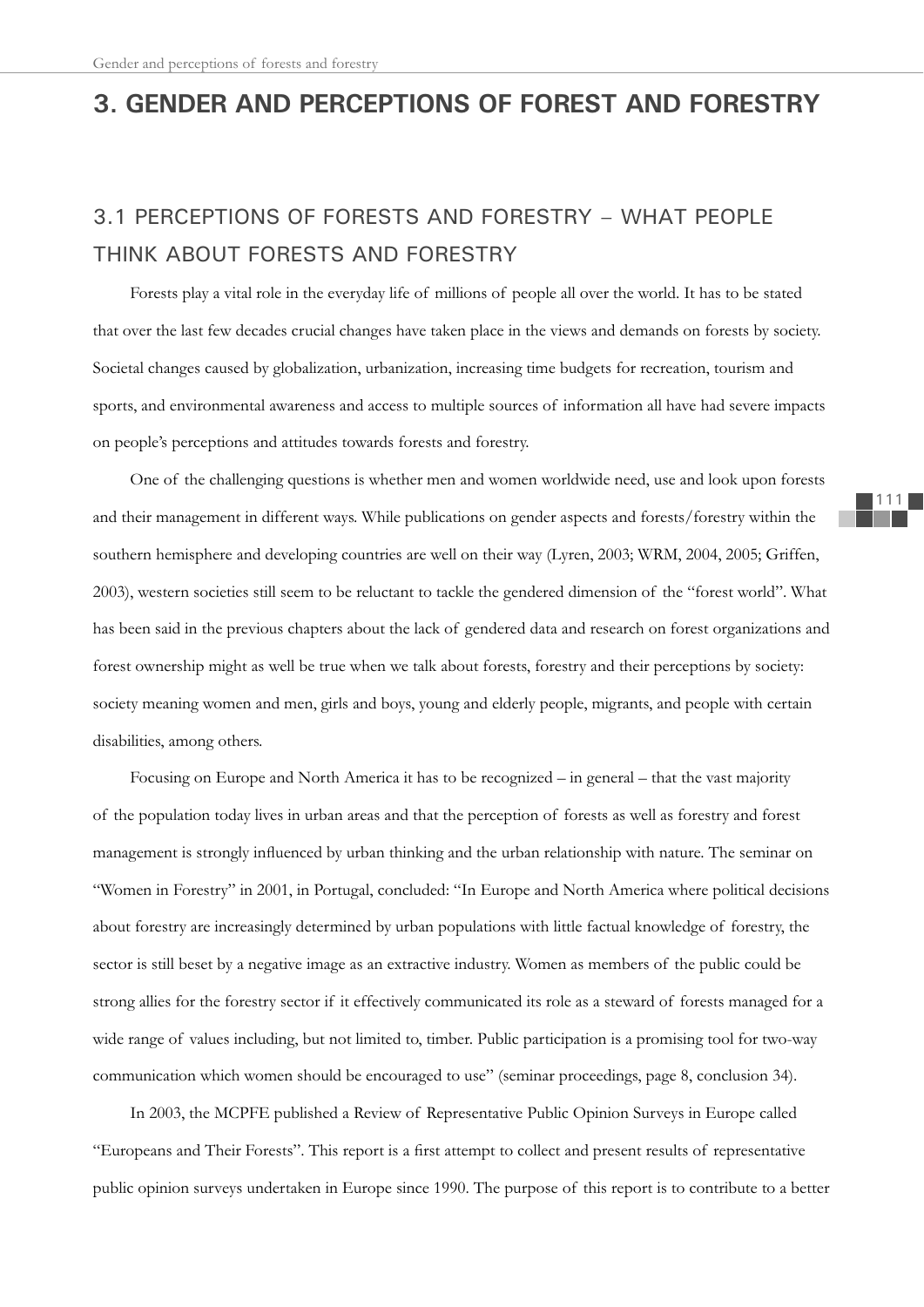understanding of the views of society on forests, forest management and benefits. Looking, for example, at the answers to the question "What do forests mean to Europeans" one of the most striking results of the survey is that forests are first and foremost perceived through impressions and feelings. Perceptions are dominated by "fresh air", "green", quietness", "happiness", "trees", and "wood", or the recreational functions of forests. The forest is a symbol of nature. But negative aspects regarding forests also prevail. They deal with "threat", "darkness", "danger" or "forest dieback" on international and national scales. People are aware of the multiple roles of forests, and preservation and protection are the most important roles of forests. People often are unaware about questions of forest ownership.

Judging forest management, the confidence in sustainable forest management (SFM) varies considerably. Europeans seem to be divided over whether or not sustainable forest management is applied and the report notes that women and young people (15-to-25-year olds) are especially more sceptical. These results reveal that information provided to the public about forestry measures has to take gender and age differences more into consideration.

The Team of Specialists on Gender and Forestry is aware of conclusions, findings and discussions from international seminars, processes and networks on the relationship between society and forestry. The development of strategies and tools to communicate about the forests, forest management and land ownership is supported. Although research institutions and administrative bodies are strongly advised to take the gender dimension into consideration not many case studies, research results or practical approaches to include the gender dimension could be found while drafting this report. However, from three separate studies in Catalunya, Spain, evidence on the influence of gender formation of forestry-related values are presented. The authors, Ferrera, Reira and Mogas (Forestry, vol. 78, no. 3, 2005) report statistically significant difference in people's preferences, especially between older women and older men and older and younger women. Although there was no overall difference in preference attributable to gender, there were significant differences related to age and income, in combination with gender. Further, the Forest Commuicators Network on several occasions has put emphasis on the fact that special attention should be drawn to women and young people. The following case studies are examples of differences in perceptions towards forests.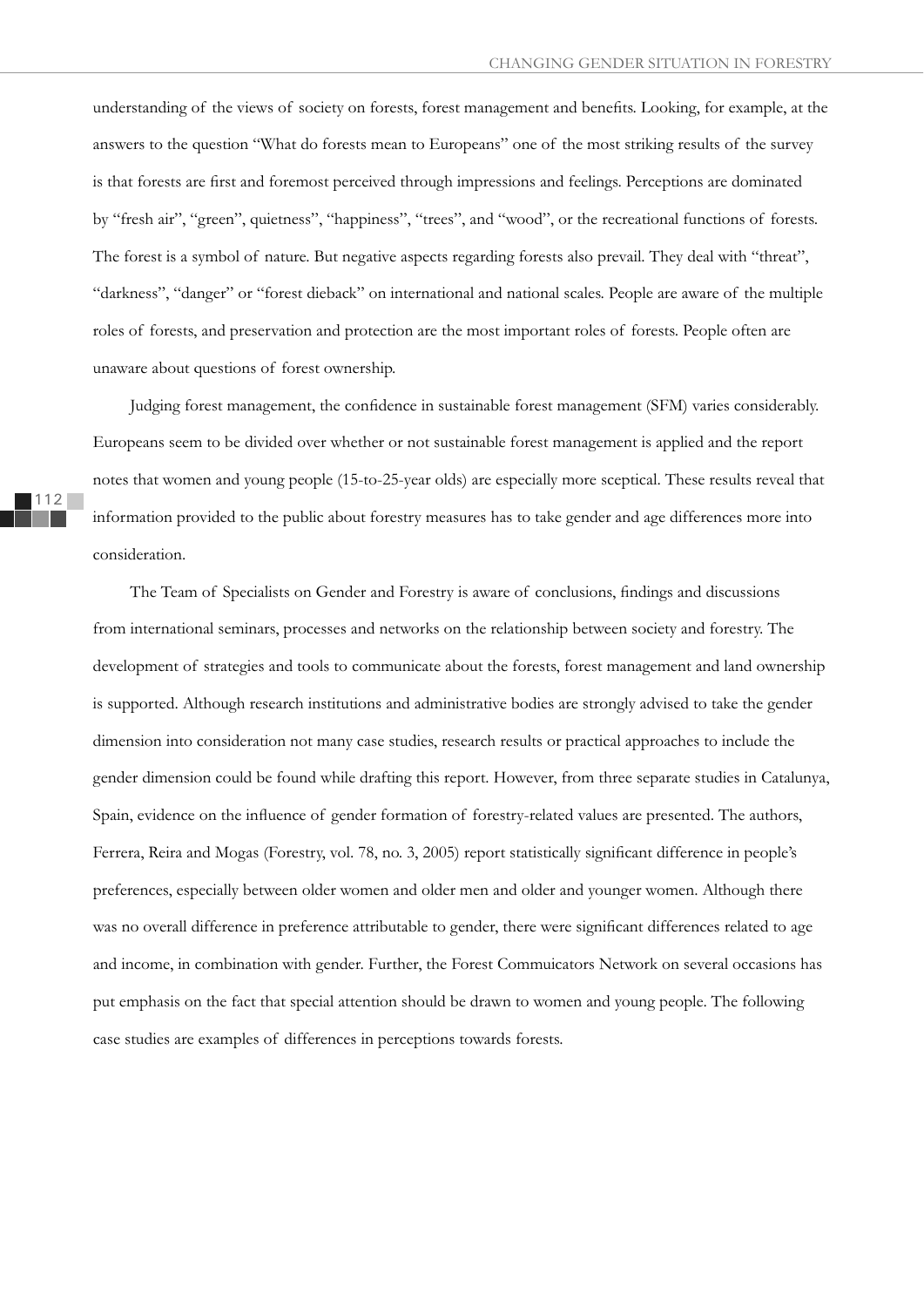# 3.2 THE PUBLIC'S PERCEPTION OF AND RELATION TO THE FOREST OR HOW SWEDISH MEN AND WOMEN VIEW THE FOREST

## *By Gunilla Törnquist-Hedström*

When the Swedish Forestry Organization celebrated its 100-year anniversary in 2005, it presented the results of a survey of the public's perception of and relation to the forest.

The questions regarding the public's perception of and relation to the forest were part of the survey "Your Country, Your Life", which is conducted at regular intervals by the Research Group for Society and Information Studies. Questionnaires with these questions were mailed to randomly selected people in the age range of 16 to 79 years. More than 900 persons answered the questions during the period January to March 2005.

After the results came back, the replies were not divided into the respondent categories of men and women. Since the material has been made available by courtesy of the Forest Board, the Team of Specialists has reviewed the replies to establish how men and women reply. In all, 989 persons replied to the questionnaires; however, the number of non-respondents is not evident from the material made available to us. This is a reservation we have to make as to how correct and scientific the material is. It is known, however, that the proportion of men and women living in urban and rural areas largely corresponds to official Swedish statistics.

## **More men than women live in rural areas**

Of the 989 respondents who stated their gender, 47 percent were men and 53 percent women, of which 23 percent of the women and 26 percent of the men live in large urban areas, while more women (59.6) percent) than men (51.4 percent) live in other urban areas. The remaining respondents live in rural areas, and here there are more men (21.5 percent) than women (16 percent). Respondents who live in a forest or a forest area is lower for women than men, 23.1 percent and 30 percent, respectively; and 51.6 percent of the men and 49.1 percent of the women said that they had grown up in a rural environment. Only 1.1 percent of the women but 13 percent of the men liked to hunt.

## **How to use the forests**

The respondents were asked to rate the questions by indicating a 1 (not at all) to a 7 (to a very high degree) with regard to the different uses of the forest. The different uses were: demand for forest raw material, outdoor life needs, consideration of biological multitude and environment, safeguarding cultural environments, reindeer breeding interests, hunting and fishing interests, and the importance to public health.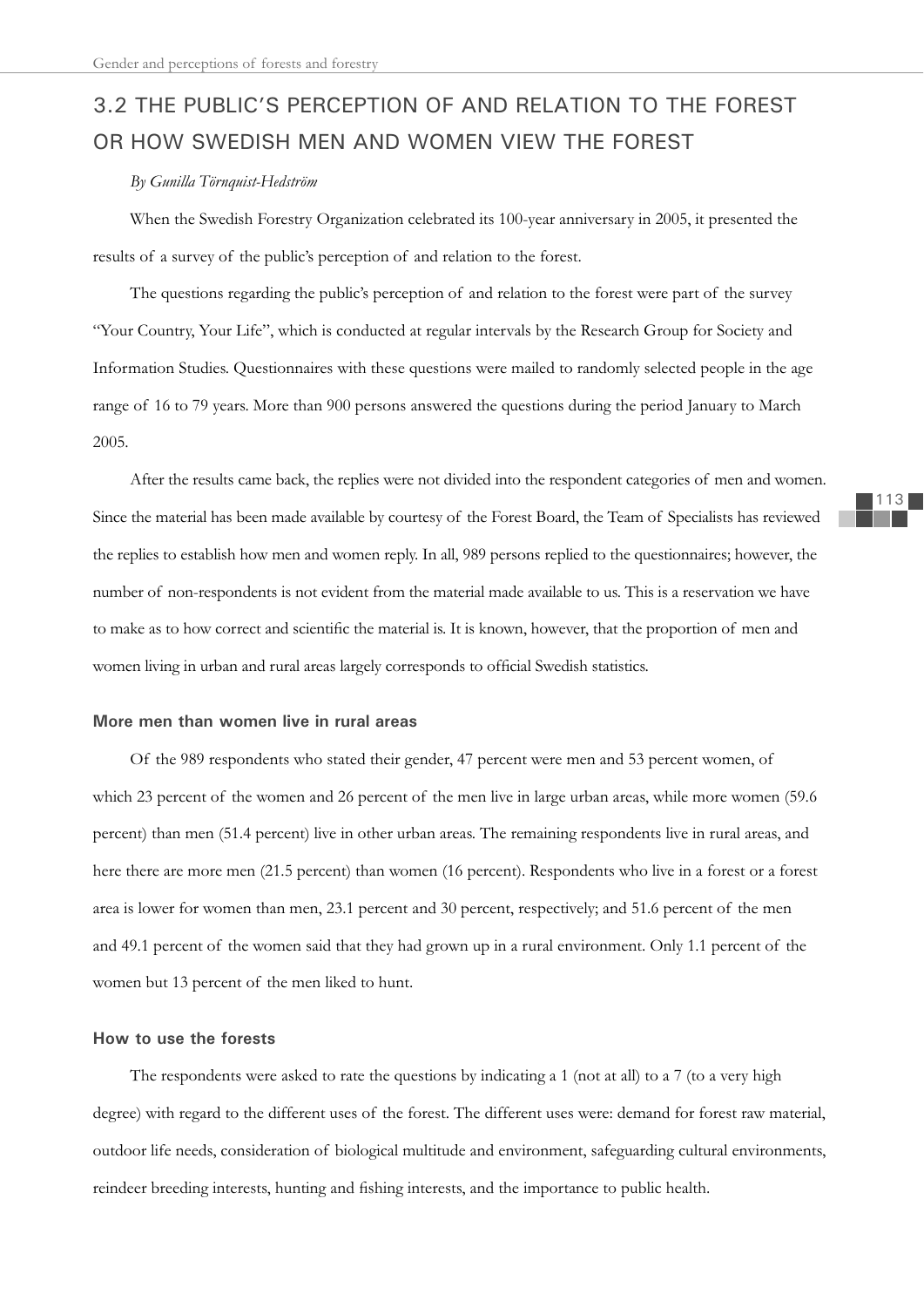The replies to the question about the forest's useful things – to what degree do you think that different considerations and interests should influence the Swedish use of forest - there was some difference between the opinions of men and those of women. However, the question on the demand for using forest raw material, i.e. timber production, men were more receptive to production than women were.

As for outdoor life needs, the situation is reversed – 34 percent of the women stated that it was important (to a high degree) to consider outdoor life needs – whereas only 24 percent of the men believed so. On the question about biological multitude, there was an even greater difference as two-thirds of the women stated that it was important (to a high degree) to consider biological multitude, whereas only a third (38 percent) of the men thought so.

The need to safeguard cultural environments is felt to be twice as important to women (46 percent) as to men (23 percent). Furthermore, more women (22.6 percent) than men (13 percent) think reindeer breeding is important.

Women and men have similar opinions regarding the impact of hunting and fishing interests on the use of the forest, as 57 percent of the women and 50 percent of the men think that hunting and fishing is important. Despite the fact that there was a great difference between male and female respondents regarding the practicing of hunting and fishing, 5 of the female respondents were hunters against 52 of the men. More men liked to fish on their spare time (137) than women (50).

There is great difference between the genders with regard to how important the forest was to public health: women value the forest much more for public health than men do because 60 percent of them replied that the forest was important (to a high degree), whereas only 45 percent of males answered so. On the other hand, the question for enhancing quality of life by going to the forest and experiencing nature is more equally shared, 84 percent of the women and 78 percent of the men answered positively. However, on a daily basis more women than men take advantage of park-like forests or the forests that are near urban areas. The pattern differs, however, as to how frequently they visit the different types of forests but, overall, women seem to venture more often to the forests near urban areas. There are two distinct groups of forest users: those who are out daily, perhaps dog owners, and those who seldom visit the forest.

A small number of men and women work in the forest. A great number of men, however, use the forest for such activities as hunting or fishing  $-11$  percent of them stated that they hunted each month, against only 1 percent for women.

More women than men take walks daily: 15 percent of the women take walks each day, whereas only 8 percent of men do. The same applies to exercise, jogging, and skiing, for example. Here, a division might have been interesting.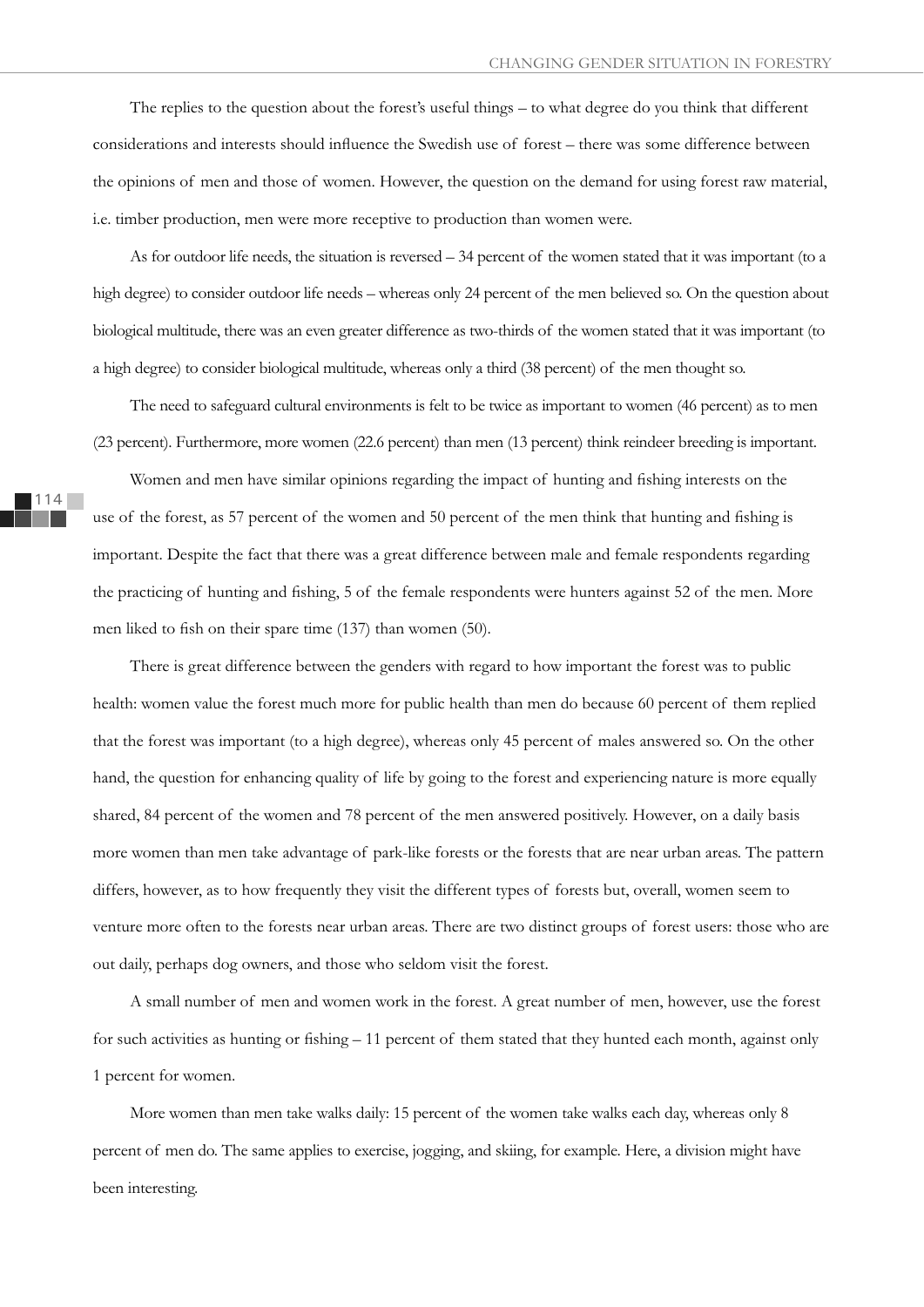There is also a noticeable difference between the genders with regard to berry and mushroom picking: 28.7 percent of the women claim to pick berries or mushrooms once every six months, against a fifth of the men (20 percent); and 37 percent of women picked berries or mushrooms once a year while 32 percent of the men stated they did. Consequently, more than half of the women pick berries or mushrooms whereas a somewhat lower proportion of men do. It would be interesting to know whether those who claim to pick mushrooms and berries live close to the forest or whether they grew up in a rural environment, or whether some other factor influenced them.

#### **The public spends less time in the forest than before**

Respondents, both men and women, seldom spend time in forests and nature, according to 34 percent of the men and 31 percent of the women. Less than 30 percent of the women and men use the forest for recreation. As for time spent using the forest, more people stated that they spent less time in forests and nature compared with five years ago. It would have been interesting to learn who spent less time in the forest and whether it was related to the place where they live, age range, and other. It would also have been interesting to have had access to more background variables to find out whether there are any differences between different groups of women, for example older/younger, where they live and where they were raised.

The questionnaires revealed a distinct pattern – women would like the forest to be used more for "soft" purposes rather than for exploitative uses and their behaviour also indicates that they use park-like areas and forests near urban areas more than men do.

# 3.3 INNOVATION AND FORESTRY: ATTRACTING VISITORS AND CHANGING PERCEPTIONS

*By Patricia Tomlin*

## **The case-study objective**

The aim of this case study was to identify a community group or business that was attracting local people to their forests and helping to change current perceptions on forestry in innovative ways. This case highlights an example of good practice in the United Kingdom.

## **The methods applied**

The case study was conducted through an informal interview with the Projects Officer, Nicola Williamson, within the Borders Forest Trust. Additional information was sought through secondary research using publications and the Internet.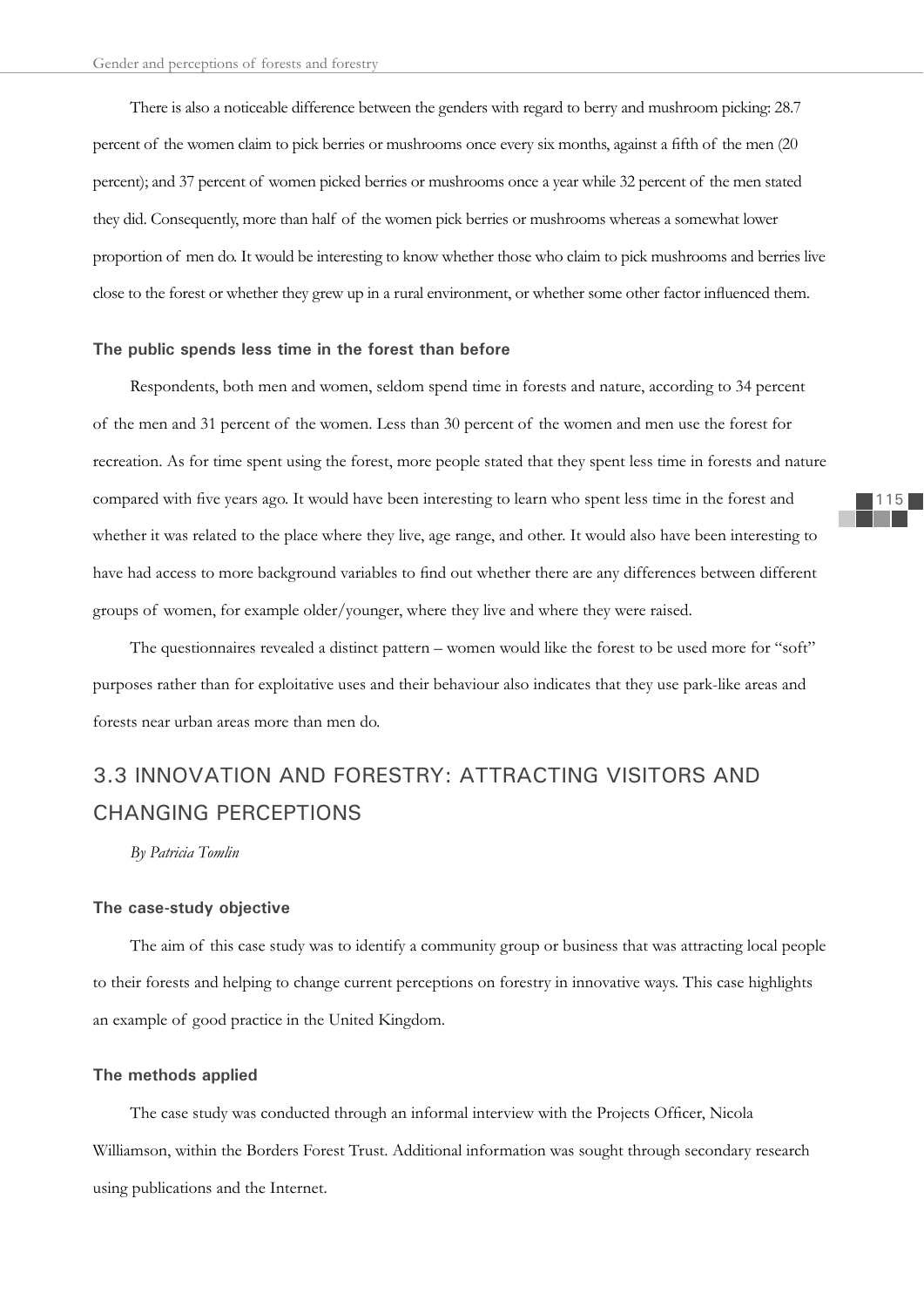## **Introduction**

Borders Forest Trust (BFT) was established in 1996 principally through an amalgamation of three different local projects in the Borders (southern Scotland): Borders Community Woodland, Peebles Environmental Concern and No Butts. Borders Community Woodland's aim was to give back to forests and the result was the first community woodland, which was bought through this initiative. Peebles Environmental Concern's objective was to help restore native woodlands to the Borders and encourage woodland wildlife to prosper. Finally, No Butts was established to encourage the local use of hardwood timber. BFT brought these organizations together as an umbrella initiative with a charity status and now owns 2 000 hectares of land and has an annual turnover of  $\text{\emph{f}}400\text{ }000$  per annum.

The BFT has a very inclusive and generic focus on educating people about forestry and how woodland can be used. Their work will therefore help change perceptions about forestry and the timber industry. Through working with children in interactive projects they are creating positive perceptions about forestry, which will help to change the idea that forestry is a "man's world". In the local adult community, BFT is witnessing an increased participation in forestry of women with a third of the BFT board of trustees represented by women.

## **3.3.1 Borders Forest Trust Projects:**

## **Working with the local community**

The overall aim of the charity is to encourage people to make use of and manage forests and to try increasing the number of local people who use home produced timber. This initiative has helped 20 different local community woodland groups to buy and manage local woodlands with many of these groups becoming autonomous, allowing staff at BFT to focus on new projects. They are switching the use of land from commercial conifer crops to local woodland species in a hope to emulate the ancient woodland, which covered the Borders previously.

In one example of encouraging local forest ownership and changing perceptions, BFT acquired the opportunity to purchase a small woodland near a local village. The community was reluctant to buy the woods as they felt that community woodlands were about encouraging and holding parties and raves.10 BFT explained how local woodland could benefit the community and changed this preconceived notion that locally owned woods equated to raves and parties. The result was that Lindean Woods were bought with successfully secured grants and is now managed by the local community.

<sup>&</sup>lt;sup>10</sup> An all-night dance party, which attracts large crowds and copious drug and alcohol consumption often resulting in antisocial behaviour.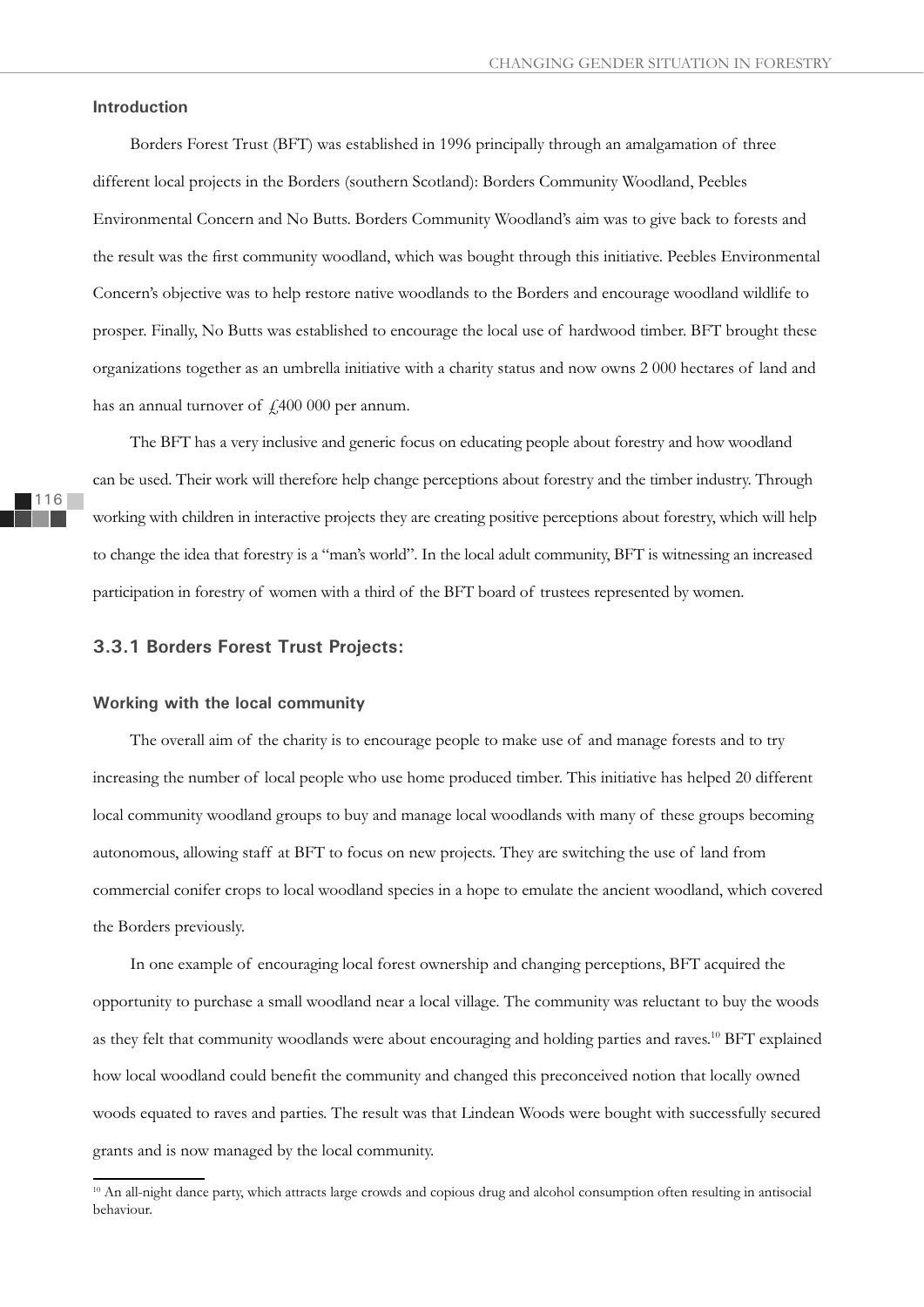#### **Educational programmes**

A large focus of BFT is on educational programmes. Although BFT hopes to educate both sexes and ages on forestry, it may be inadvertently helping to encourage young women and men into forestry as Pat Tomlin found in her research on women in forestry that "outdoor work and visiting forests were powerful influences on career choice" (Tomlin, 2001). Much of BFT's work is with youngsters who have not yet selected their core school subjects and on the most part will not have concrete vocational aspirations.

The educational programmes the charity currently focuses on are:

- School grounds project developing outdoor places for environmental and educational reasons. School grounds are developed so they can be used as outdoor classrooms.
- Taking children out into woodlands with guides to educate them about local wildlife and forests.
- Woodland road show in partnership with educational rangers and professionals, BFT takes the woodland to schools. A local council bus is hired and decked out with forest goods; the bus can be themed to projects the class is currently working on, i.e. minibeasts. This has been very successful and over 75 percent of local schools have been visited so far.
- Forest schools this idea came from Scandinavia. The aim is to take children out of the classroom environment one day a week into the forests. The children will learn new skills and it will be closely coordinated with the national curriculum. Facilities have been developed for the children to work at and there is shelter for bad weather.
- Youth groups BFT works with local troubled youths who have been excluded from schools. The charity also works with youngsters with learning disabilities.
- Community learning talks are given to local communities about forestry. An example was a presentation given to the local women's rural group, which in turn influenced many of the women to be involved in planting.

The Woodschool is another successful component of the Trust's work adding economic value to local timbers and forests. It is a separate wholly owned subsidiary of BFT. The Woodschool processes and sells local hardwood timber and provides workshop facilities for designers to establish a career in furniture making. Woodschool is now yielding a profit through timber sales, bespoke furniture commissions and through rental of workbench space; this profit is channelled back to BFT to support the work of rekindling a woodland culture.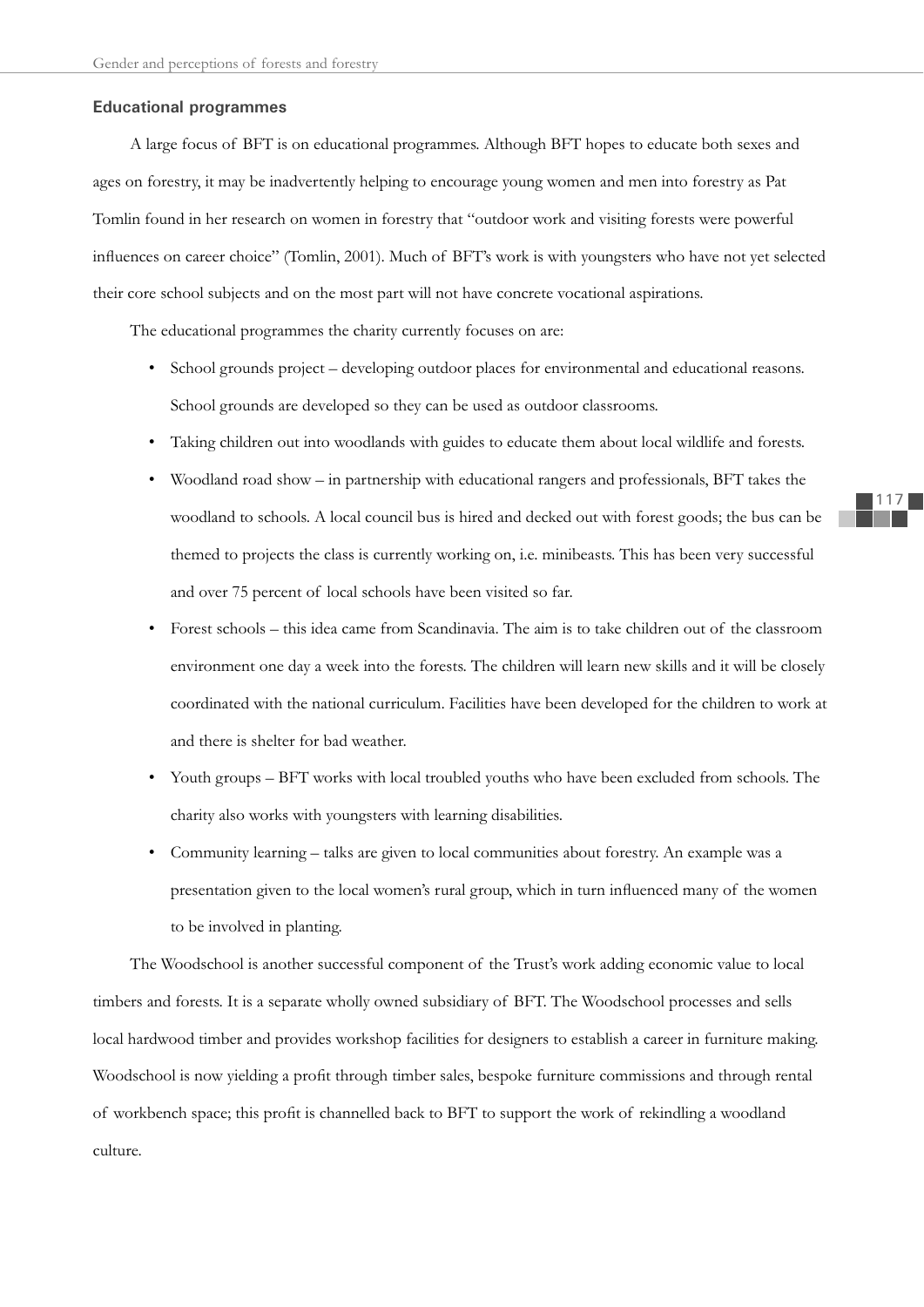## **3.3.2 The importance of initiatives like BFT in the United Kingdom**

In a report commissioned by the Forestry Commission, Rameststeiner *et al.* (2003) found that forests in Europe were generally perceived through impressions and feeling. Half of the people interviewed on their perceptions of forestry used positive connotations, e.g. peace and fresh air, but the other half used negative descriptions such as darkness and forest dieback. This study also showed that the term "forestry" was seen largely as a negative term. This, coupled with the fact that university applications for forestry-related courses are falling (UCAS, 2005) and United Kingdom university forestry courses are having to amalgamate with other land-based courses, i.e. Aberdeen University shows that there is much work to be done with changing perceptions on forestry and what the industry actually entails. Projects such as the BFT will educate people in how to use forests for recreation, conservation, commercial and non-commercial gains and to have a better understanding of the importance of local forests on communities.

Nicola says that responses on the whole to the projects being carried out by the BFT have been very positive with both adults and children and as a result visits to their land have increased. They have partnered with other organizations so their work can be emulated elsewhere within the United Kingdom.

When the Trust was established in 1996 there were only two community woodlands in the Scottish Borders, there are now more than 20 across the area all being managed by local people. This dramatic increase demonstrates the enthusiasm local people have for woodland resources. It also emphasizes the change in perception of how woodland and the forestry industry feature in society. New opportunities exist for participation and appreciation of woodlands and forests, and as awareness grows, more people of all ages are enjoying the benefits whether as a place to walk with the family or as a place to learn new woodland management skills and carve a career in forestry.

## **3.3.3 Future Research on changing perceptions about forestry**

- Research on the stakeholders of similar innovative forestry organizations. An empirical study assessing changes in attitudes towards forestry and the industry over time.
- How have these organizations helped to shape career choices? Further research into the outcome of the educational projects with youngsters – can these schemes really encourage more women to join forestry?
- Look at the effect on innovative forestry organizations on a narrower scale. Research the effects on specific subsets such as sex, religion, ethnicity and the less able bodied.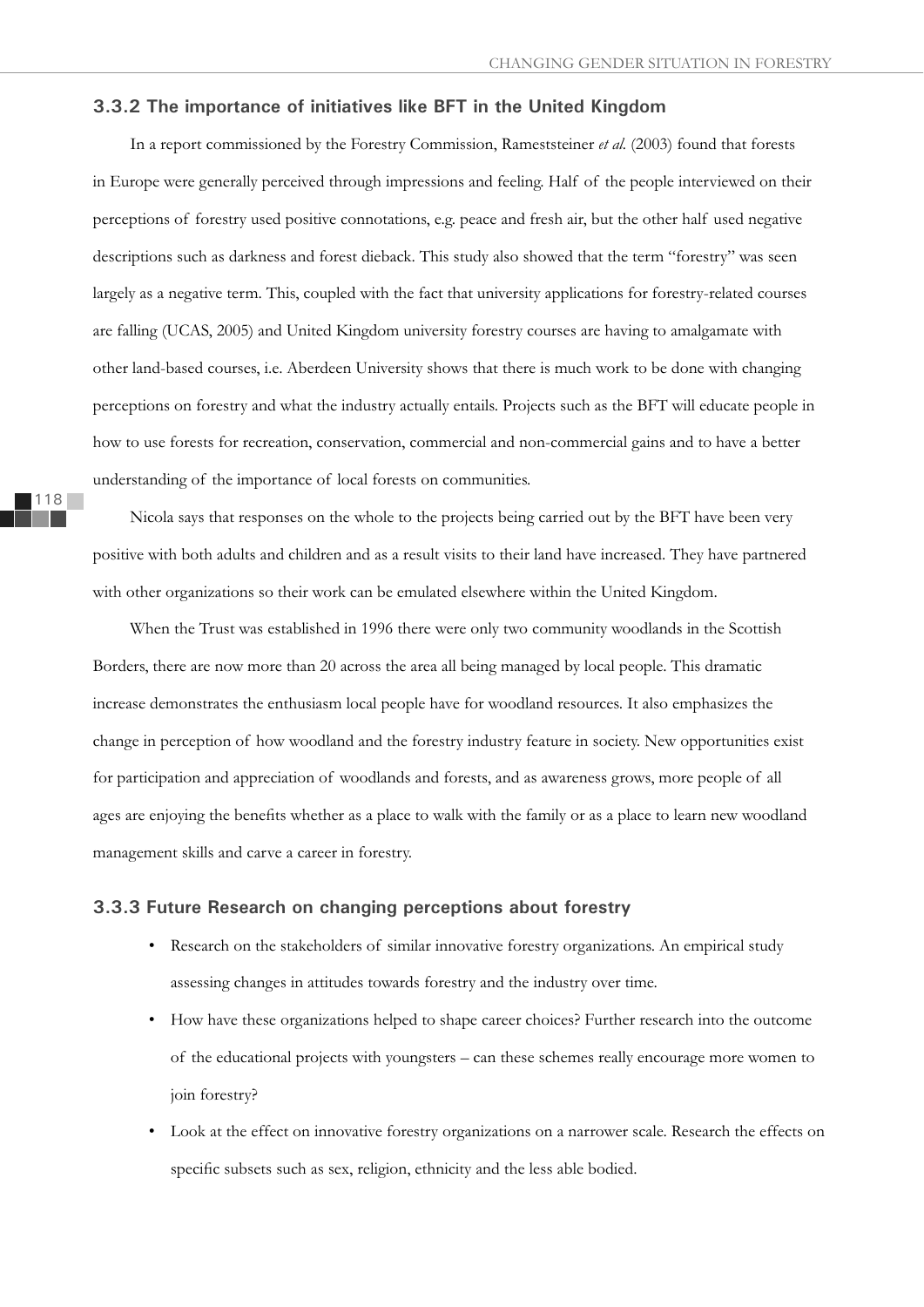# 3.4 URBAN NATURE – PERCEPTION, EVALUATION AND ADOPTION BY TURKISH MIGRANTS IN THE NORTHERN RUHR AREA UNDER SPECIAL CONSIDERATION OF URBAN-INDUSTRIAL WOODLANDS

*By Uta Hohn, Andreas Keil, Orhan Güles, University of Bochum, Germany*

## **3.4.1 Research design**

The perception, assessment and adoption of different types of urban nature by Turkish migrants living in the Ruhr area were systematically analysed. The focus on the population group of Turkish migrants is based on the fact that they constitute a higher than average proportion of the residential population in the direct environment of existing and potential urban-industrial woodlands.

The research design was structured into three phases. The first phase was composed of four submodules: "evaluation of literature and secondary statistics", "spatial analyses", "part-standardized interviews", and "expert interviews". In the subsequent phase of evaluation and assessment, the ascertained results were discussed with the local actors and residents in workshops.

## **3.4.2 Interview of the residents**

With the help of a part-standardized questionnaire, primary surveys were carried out in all three project areas. The questionnaire is divided into four thematic fields. The 230 people who participated were selected by a random quota sample; 48 percent of them were women.

There are big differences in the way Turkish migrants perceive nature and urban nature. "Nature" is a term which has positive connotations (green 57.7 percent; trees 43.9 percent; forest 26.5 percent; beauty 17.5 percent; flowers 16.9 percent; etc.), whereas the existence of urban nature is often questioned by the interviewees (no/rare nature 24.4 percent; dense housing; etc. 19.5 percent). The way nature and urban nature are understood or perceived scarcely seem to vary with the sex of the interviewee. One difference is the word "flower", which is named by 70 percent of the women for both nature and urban nature.

A favourite place for walking is the park, mentioned as the most frequent activity in urban nature. The urban woodlands are also mentioned, depending on accessibility. Those interviewed who have a garden of their own use it to invite friends and to have a barbecue with the family. Gardens as a private area are a place to meet and communicate. They represent a kind of urban nature form that is most intensively used, if available: "If there is a garden, I do not need to go anywhere else" (I56, 19 March 2005). In all the areas studied, about 50 percent of those interviewed said they took advantage of this form of urban nature nearly every day.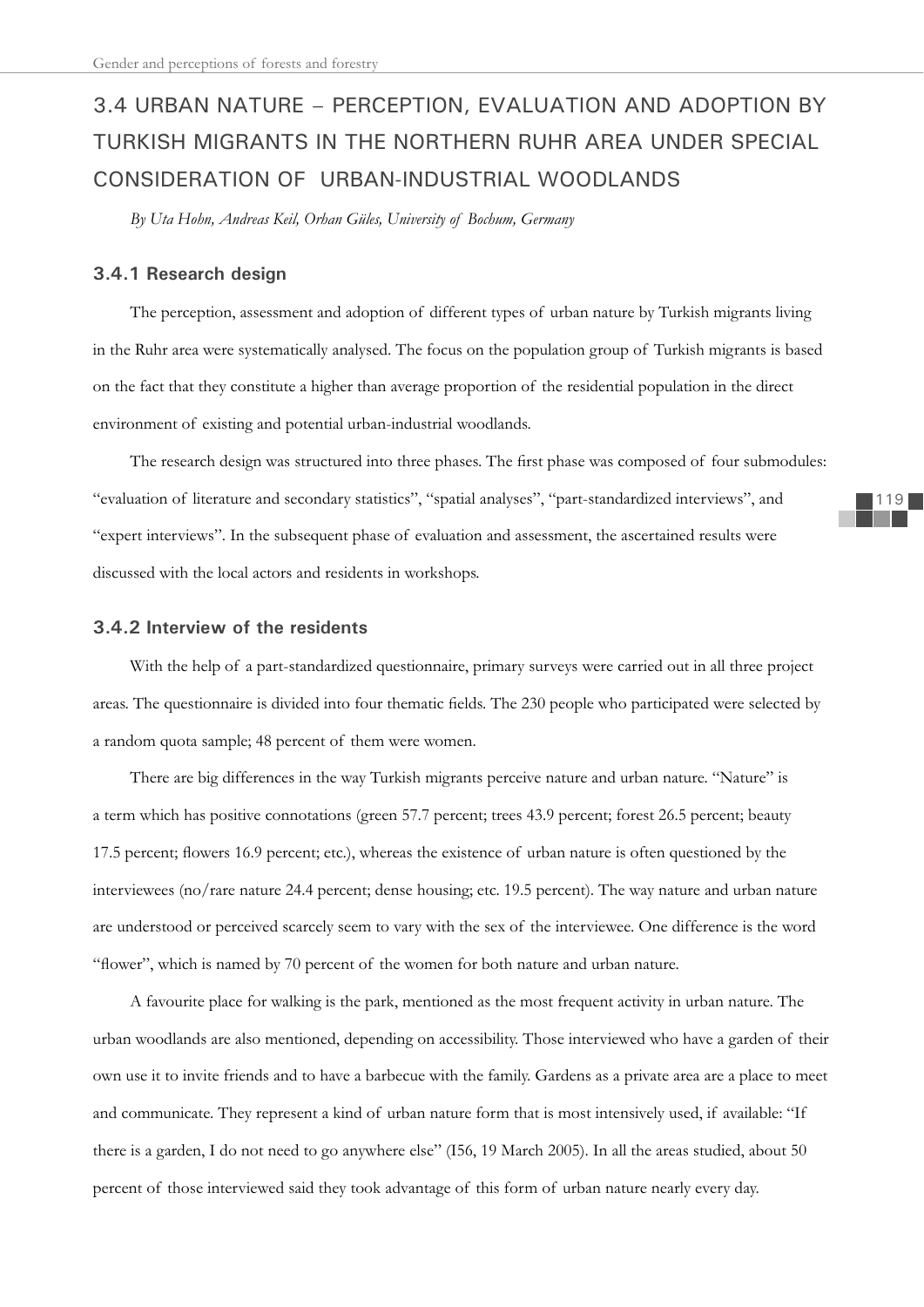## **3.4.3 Expert interviews**

Experts had questions put to them in both German and Turkish, in a public interview with a common theme. There were two phases to this. In the first exploratory phase, three experts from Gelsenkirchen were interviewed whose daily work acquainted them with the use and perception of urban nature of people with a Turkish migration background. In total, 17 experts were interviewed, all working in the field being researched and having either privileged access to information about the study groups, or to decision-making processes of the local authority or the area administration. The interviews aim to deepen and extend the knowledge the project team already had and to provide feedback to it.

All experts interviewed have stressed unanimously the high relevance of an open space near the residential area in densely populated inner-city quarters. According to them, the Turkish migrants like the urban nature areas and use them often. Although the industrial woodland areas are seldom visited, they do offer a large future potential for intensive use. Perception, use and assessment vary according to age and gender: the elder generation (first migrating) prefers private gardens to the public areas and uses them as, among other things, kitchen gardens; the younger second generation takes advantage of the public areas of urban nature much more often, for example by taking walks.

Whereas men will go to urban nature alone, or with other men to practise sports, women often stay in public urban nature areas only when they are with their families.

*"Women deal with public space in a different way: If it is family related, if the children come with them, the open space outside the residential area is used" (integration office).* 

In nearly all the interviews, a topic had been the association of conservation with the religion. Most of the experts have shown interest in their institution or organization being involved in further projects for the adoption of industrial woodlands, with the proviso, however, that many of those interviewed are already taking part.

*"We should like to do our best to help, in line what is possible for us" (migrants' own organization).*

## **3.4.4 Conclusion**

The study has shown a differentiated picture of the way the Turkish migrants perceive, assess and use urban nature. Nature, in general, is seen and evaluated much more positively than urban nature. Here negative associations such as noise and pollution are often mentioned, especially possible problems of soil contamination in the industrial woodlands. However, the important function of urban nature, i.e. the industrial woodlands, for densely populated inner-city quarters could be worked out clearly. These forms of nature play an important role in the improvement of quality of life.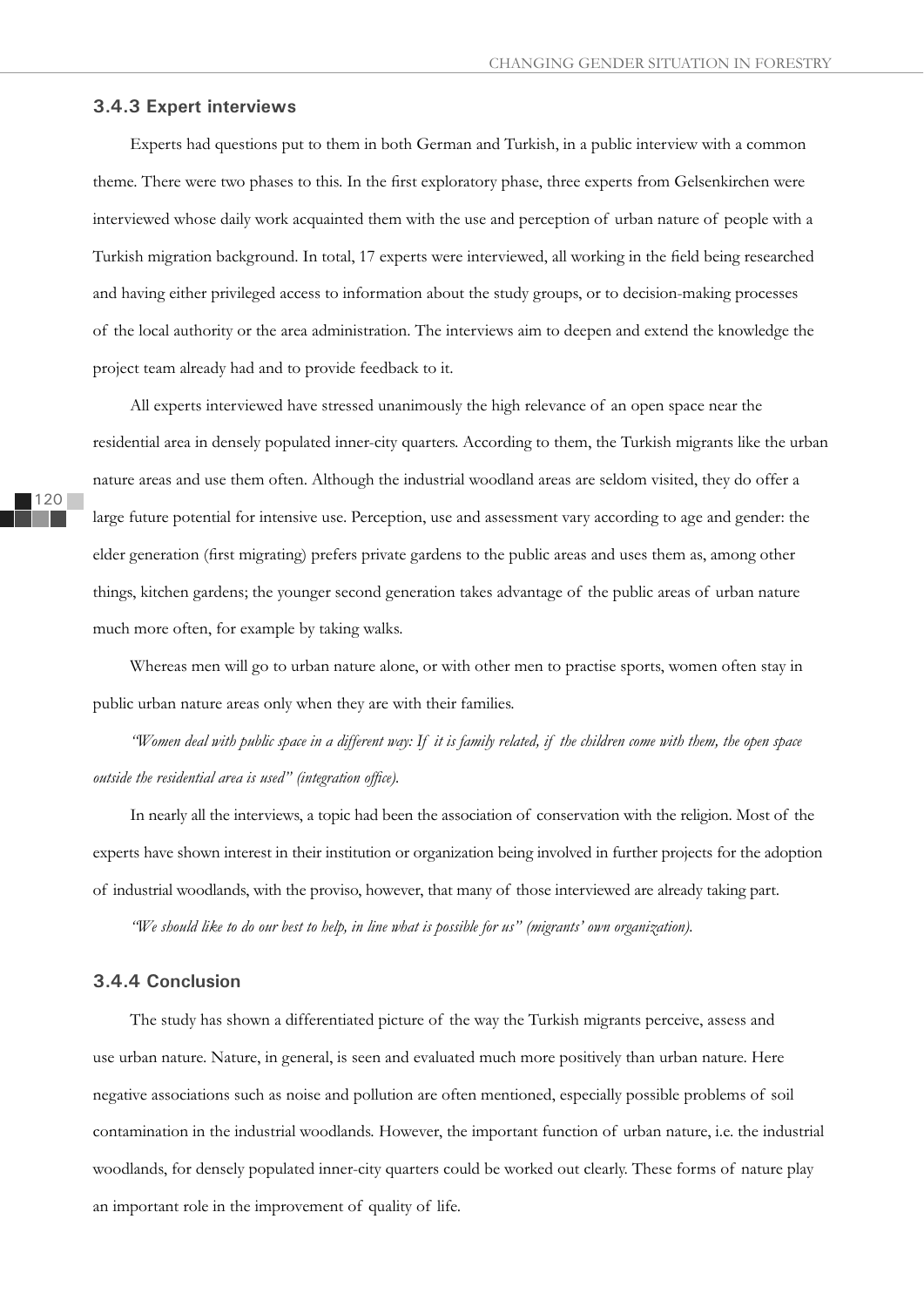Two further main results of the study are an awareness of the religious influence on the assessment of nature and the wish for a greater degree of landscaping. In contrast to the Western population, it is obvious that the attitude to the daily use of nature by the Turkish residents has been strongly moulded by Islam; their religion allots great importance to conservation. At every stage of the study the Turkish residents predominantly wished for a redesigning of the industrial woodlands, parks, for example, with road networks, seating accommodation and improved hygiene through sanitary facilities and fountains. Differences in the use of the industrial woodlands were in evidence depending on the generation, gender and the level of development of the area. The Rheinelbe industrial woodlands in Gelsenkirchen are already well known, much frequented and popular. They are physically close to the district and special actions taken by the kindergartens and the schools are improving the industrial woodlands and especially in their implementation is a decisive factor.

#### **There are seven recommendatons, which derive from the results of the study:**

## **Infobox: Recommendations for action**

## **1. More information and communication, more transparent planning!**

The analyses have revealed a deficit information situation and a lack of multilingual communication that contribute to an underuse and adoption of the industrial woodlands. At the same time, there is an increased demand for transparency in planning. The confidence of the citizens in active participation can be gained by producing additional information and better communicating the current plan.

#### **2. Greater security in the woods!**

Both, those with a Turkish migration background and the experts, have described the industrial woodlands as insecure owing to the fear of violent attacks. Although these are subjective perceptions, such fears must be taken seriously.

## **3. More gender-sensitive planning!**

The study clearly demonstrates the low use of the industrial woodlands by Turkish women and girls; when they do use them it is generally in the company of other members of the family. It is therefore necessary to ascertain the needs of females and to develop gender- sensitive concepts in common. Also needed is a closed-off protected area within the woodlands where women can go with their children.

#### **4. More cultural layout mix!**

By means of more landscape elements, road networks, the installation of seating accommodation and the setting-up of recreation areas, Turkish families can better use the woodlands. Seating accommodations, for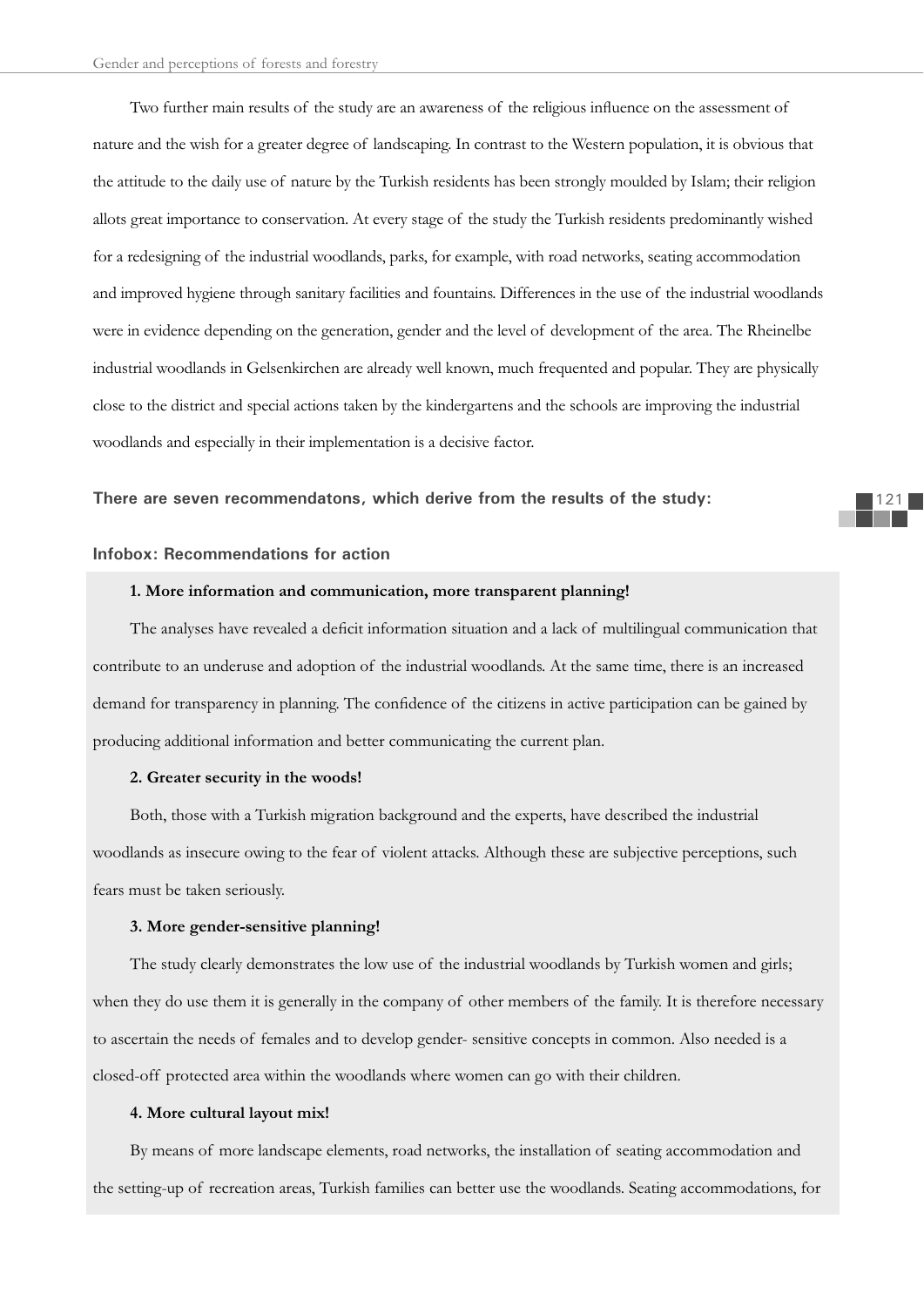instance marked broken-off tree trunks, can be creatively integrated into the concept. A landscape element, asked for by the Turkish participants because of Muslim rules on hygiene, are a water source or dispenser and a fountain. All other population groups, too, can benefit from such an installation.

## **5. Stronger activation of kindergartens and schools!**

The direct contact made recently by Turkish families with some kindergartens and school groups has proved successful. However, a stronger and more systematic activation of the Turkish population through schools and kindergartens is advisable for the future. Thus, special skills that are necessary for a successful access to the field are acquired at an early stage.

#### **6. Stronger integration of the Turkish migrant community!**

A prerequisite for the continuous and successful activation of the Turkish population is the integration of the Turkish communities and the migrants' own organizations (mosque clubs, youth welfare, sports and culture clubs, etc.). These multipliers have already shown their interest in future cooperation and made a substantial contribution to the research process.

### **7. Stronger participation of residents – research desired!**

For the sustainable planning and landscaping of the areas that also use the integration potential of the industrial woodlands, a greater integration of all population groups of the quarter with regard to age, gender and migration background is necessary!

## **3.4.5 Summary**

Over the past decades, crucial changes have taken place in the perceptions, attitudes, demands and views on forests and forestry by society. Reviews, public opinion surveys, conference conclusions and recommendations, case studies and research results prove that women seem to have different perceptions on forests because they are more ecologically and societally aware and more critical about forestry measures. Conceptions of public participation and awareness raising on sustainable forest management should take these observations and survey results into consideration. Communication strategies should also be more mindful – that different approaches could be needed for different target groups. Sustainable forest management has to improve its social aspects and in doing so will learn that men and women have different attitudes to natural resources and their management. Women as decision makers and key consumers should be addressed and their attitudes and perceptions need to be taken into account and considered. It is highly recommended that research and administration groups should include the gender dimension of public perceptions in their agenda and work programmes.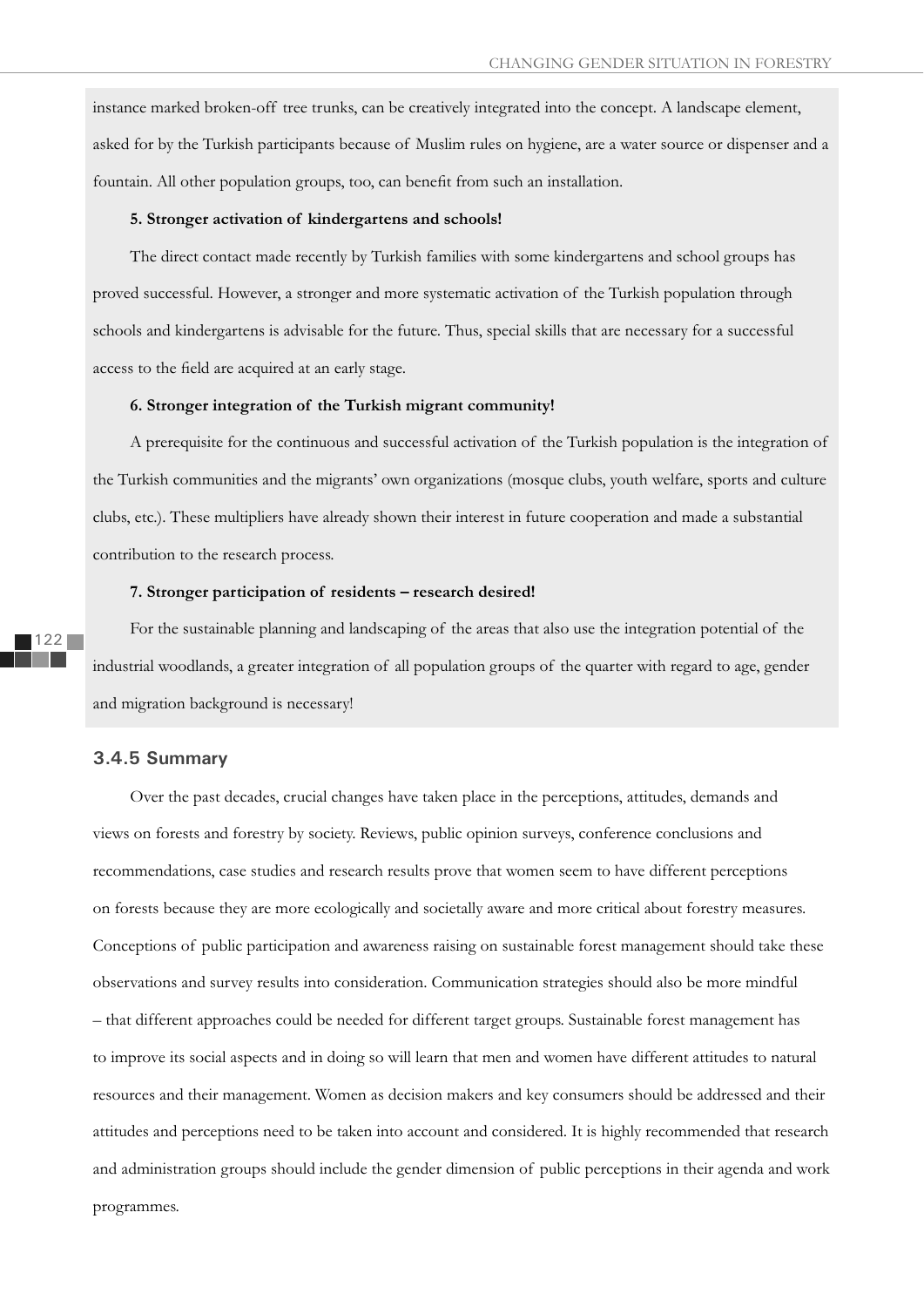# **4. MEANS AND ACTIONS**

## 4.1 INTRODUCTION

Since the United Nations Women's Conference in Beijing, the integration of gender equality into all major policy- and decision-making processes has been an overall strategy in most countries. As such, it must be considered as a powerful means to change the power balance in human societies. However, it needs to be implemented with definite actions at all societal levels. Those losing in power – generally men – must be convinced that gender equality is beneficial not only for society as a whole but also for them. The success of specific means and actions for approaching gender balance therefore depends on whether the people concerned perceive them as fair, legitimate and efficient. Consequently, there is no single "best" way to act that can be applied everywhere and by everyone. National, regional and local circumstances have to be considered and adapted to.

In the following sections, a number of different means and actions that already have been applied in the countries covered by this report will be presented. The first part examines political tools, the second discusses some initiatives in education, extension and research, and the last introduces a number of women networks in the forestry sector.

## 4.2 POLITICAL TOOLS

## **4.2.1 Sweden**

*By Gunilla Tornqvist and Gun Lidestav*

## **The Equal Opportunities Act in Sweden**

In 1980, the Equal Opportunities Act was enacted in Sweden. The purpose of the Act is to promote equal rights for women and men in matters relating to work, the terms and conditions of employment and other working conditions, and opportunities for personal development at work (equality in working life). The Act states that employers and employees shall cooperate in pursuing active efforts to promote equality in working life. They shall strive in particular to prevent and eliminate differences in pay and other conditions of employment between women and men performing work that may be considered equal or of equal value. They shall also promote equal opportunities for wage growth for women and men.

Employers shall, as part of their regular activities, conduct goal-oriented work in order to actively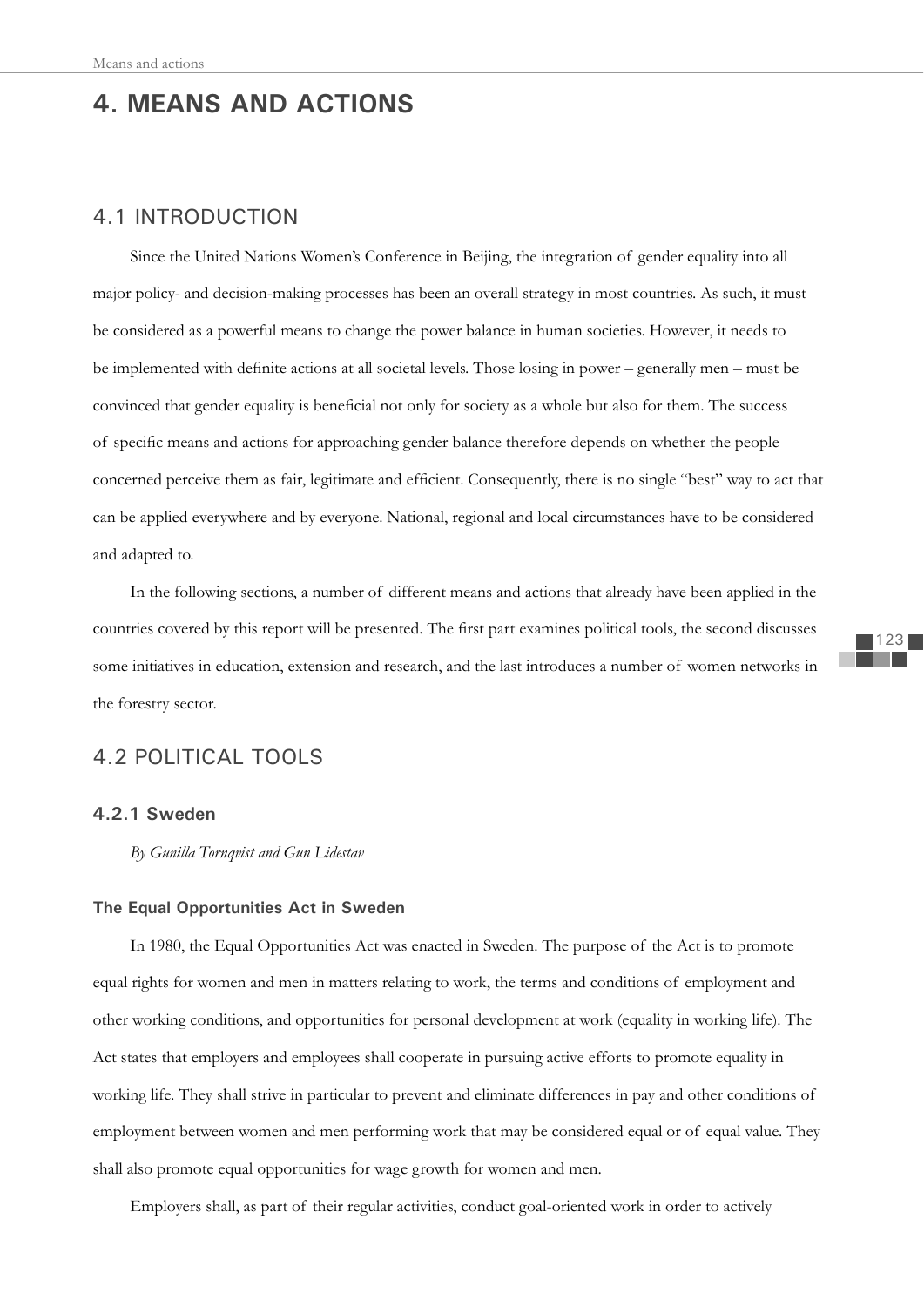promote equality in working life. Employers shall take whatever steps may be required, insofar as their resources and general circumstances permit, to ensure that working conditions are suitable for both women and men. At workplaces where there is no equal distribution of women and men in a certain type of work or within a certain category of employees, employers shall, in respect of new positions, strive in particular to recruit applicants of the underrepresented sex and shall seek a gradual increase in the proportion of employees of that sex.

Each year, employers shall prepare a plan of action for equal pay and therein report the results of the survey and analysis. The plan shall state what pay adjustments and other measures need to be implemented to attain equal pay for work considered equal or of equal value. The plan shall further contain a cost computation and a time schedule aimed at ensuring that the required pay adjustments are implemented as soon as possible and at the latest within three years. A report and an evaluation of how the planned measures were implemented shall be included in the plan of action for the following year.

To ensure compliance with the Act, there shall be an Equal Opportunities Ombudsman and an Equal Opportunities Commission. The Equal Opportunities Ombudsman and the Equal Opportunities Commission shall be appointed by the Government.

#### **Official report on gender equality in forestry**

Twenty-four years after the Equal Opportunities Act in 2004, a report about gender equality in the agricultural and forestry sectors in Sweden was presented by the Ministry of Agriculture, Food and Consumer Affairs. The report "Slowly advancing…Gender Equality in the Agricultural and Forestry Sector" (Ds 2004:39) does a fair job of reflecting the developments and the actual situation within these sectors. Furthermore, it points out that these sectors, with respect to gender equality, are lagging behind most other parts of Swedish society. This report was an outcome of the first gender equality plan by the Nordic Council of Ministers agricultural and forestry sector adopted in 2000 and revised in 2002. The report contains information designed to facilitate implementation at national level. Criteria used to define gender equality are:

- women's representation;
- income distribution;
- ownership and inheritance; and
- informal obstacles and structures.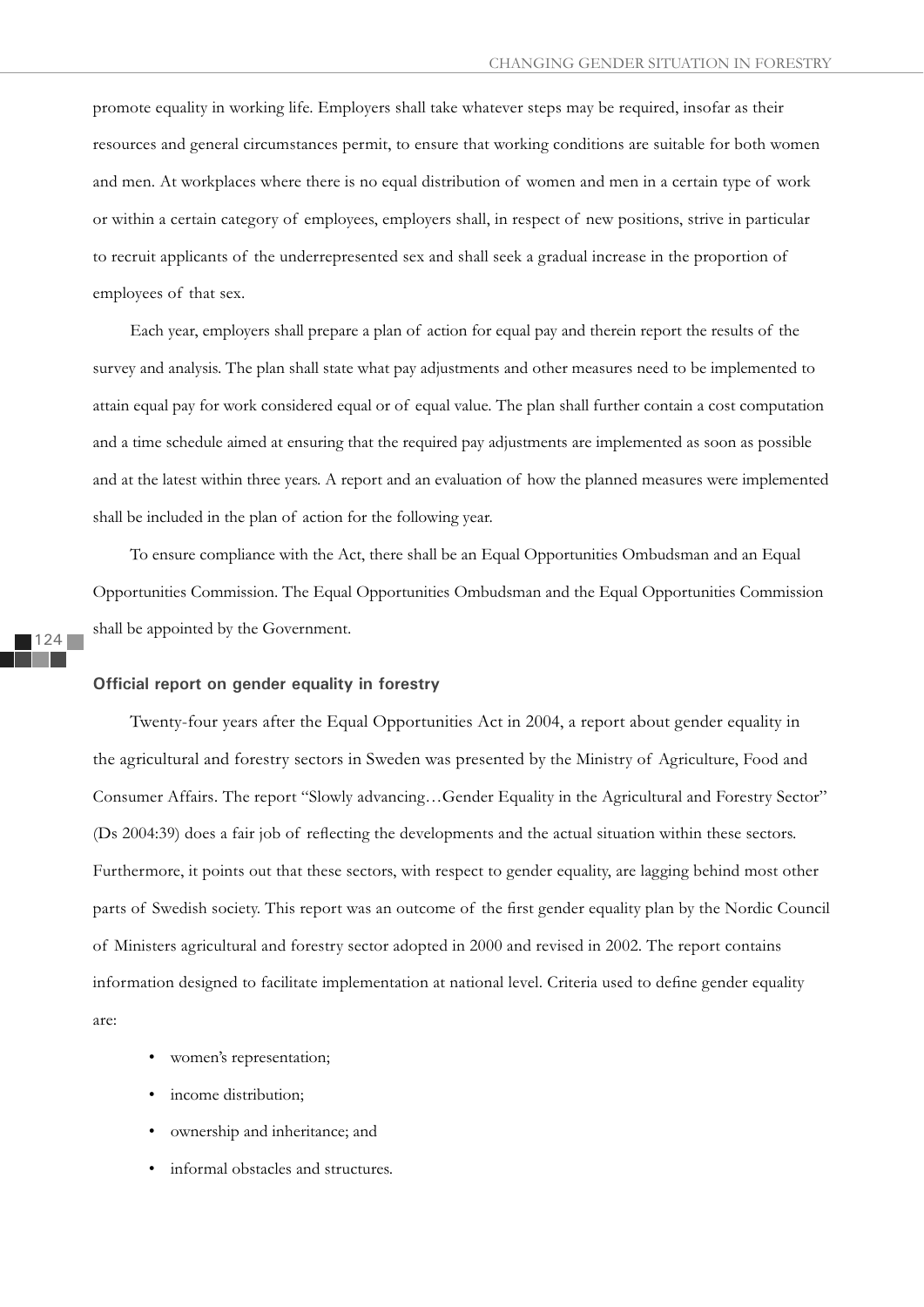Additionally, the report contains proposals and recommendations on how to improve the situation by various means and in different subsectors. Proposals and recommendations of particular interest from gender equality in the forestry perspective are listed below:

- Draw up a special gender equality plan for the forestry sector. The plan should be drafted and implemented in cooperation with organizations active in the sector.
- Allocation of resources between the sexes in schools and recreation should be further analysed. Clearly defined aims and objectives should be drawn up and communicated to local government authorities, and activities should be followed on a regular basis. Forestry enterprises should be included in all statistical surveys of business activity in Sweden.
- The government should emphasis the importance of gender-equal pay rates in its dialogue with public authorities on gender equality concerns. Efforts should include a detailed study of the job titles and designation given to men and women and how these in turn affect pay award.
- National audit authorities should intensify their scrutiny of gender equality work in the central government administration by, for example, giving direct responsibility for gender affairs in the forestry sector to an officer in the Division for Energy, Forestry and Primary Industries. Furthermore, require that the National Board of Forestry's accounts be gender disaggregated. The directions should also set out clearly defined, measurable gender equality goals for skills provision.
- Enterprises, organizations and authorities are urged to draw up guidelines on representation and staff welfare aimed at enabling women and men to operate on equal terms.
- There is a need for more research aimed at identifying relevant, valid gender equality indicators and criteria in the forestry sector.
- The government should, in collaboration with representatives of the forestry industry, coordinate information about projects relating to rural development and women in enterprise in rural areas.
- Efforts must be made to foster a culture in which enterprises can flourish, particularly among young people. To this end, entrepreneurship should be promoted in education curricula and through government measures aimed at creating a more favourable view of entrepreneurship.

With respect to gender equality work within the European Union, Sweden endeavours to ensure that all policy decisions are prepared by a gender equality impact assessment. This should also apply to national policies in areas where Sweden should set a good example.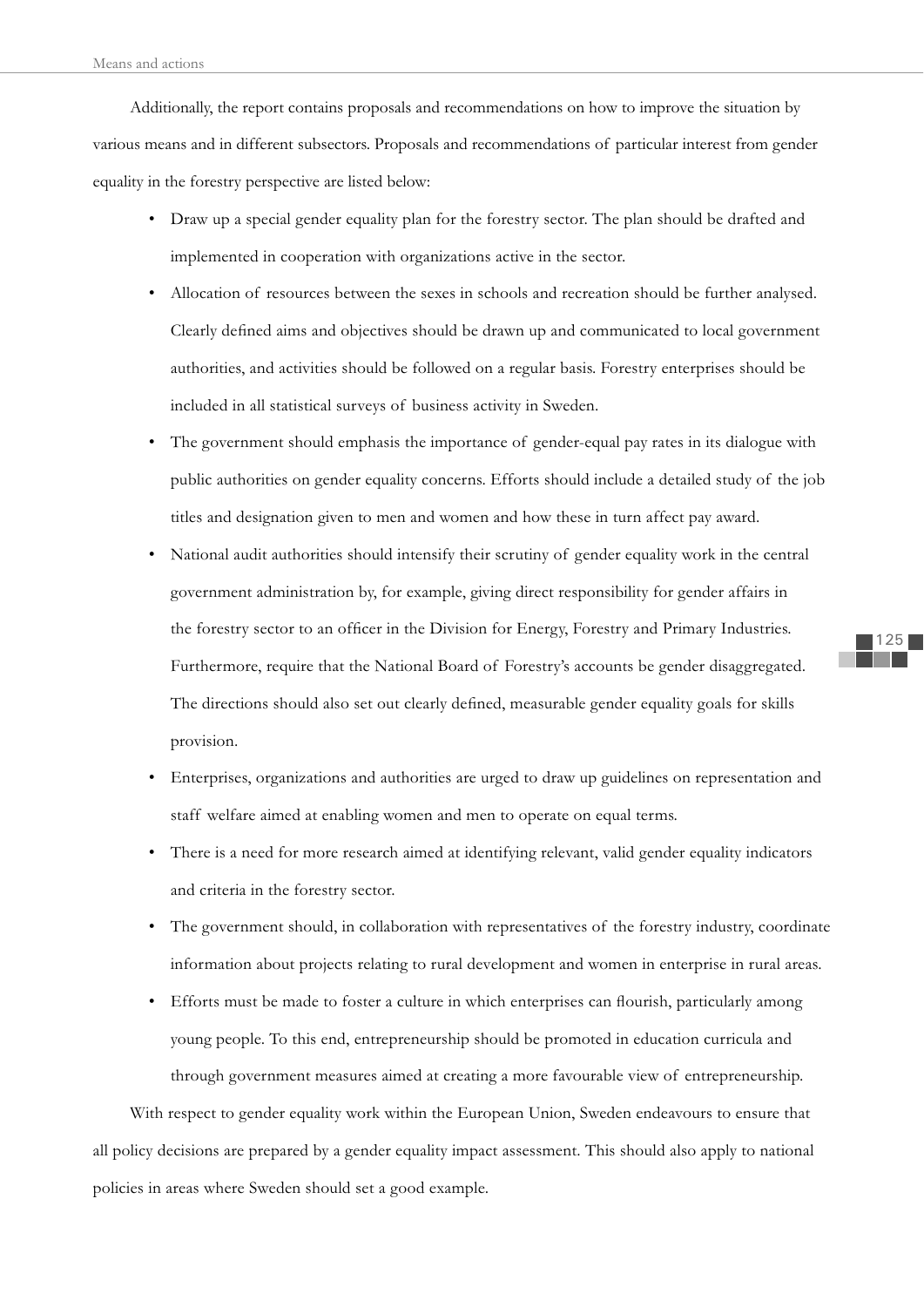## **4.2.2 Political tools in Norway**

## **Background**

In 1982 and 1983, female forestry students at the Norwegian University of Agriculture took the initiative to put women and forestry on the agenda (Egeland *et al.*, 1983). Because of a change in a Norwegian law, in 1974 about one-half of future forest owners were expected to be women. In 1985, deans at forestry schools were concerned about the low rate of women at their schools and alarmed the Ministry of Agriculture.

### **On the political agenda**

When Dr Gro Harlem Brundtland became Prime Minister of Norway in May 1986 (her second term), the country formed its first Cabinet with 40 percent women participating. The Prime Minister's view on gender aspects was clearly recognized in several areas of the governance of the ministries during the following years. In May 1986, Minister Gunhild Øyangen was appointed the first woman Minister of Agriculture. The minister expressed her immediate support to the new organization Women in Forestry, which was launched in autumn 1986, and became a strong supporter of the work to improve gender balance within the forestry sector. She believed that to achieve a better gender balance the ownership would need much information and motivation work, and described the establishment of Women in Forestry as a historical breakthrough concerning gender balance in Norway (Øyangen, 1987).

Since autumn 1986, it has been more or less politically impossible for leading persons in the ministries and organizations within the forestry sector *not* to support the ambition to increase the number of women within the forestry sector. But to discern if everyone genuinely has meant these expressions of support is another question.

In the following years, several political documents expressed concern about the largely male- dominated sector and the need for actions. The Committee on Agriculture and Forestry Policy highlighted gender balance as one of the main objectives of the Norwegian forest policy for the future (NoU, 1991: 2A). After reviewing the policy, the Cabinet emphasized that special measures were needed so that actual results – equal gender balance – could be attained within the sector (the Ministry of Agriculture, 1992).

The Ministry of Agriculture therefore, in the late 1980s and early 1990s, proposed a number of actions for achieving better gender balance within the forestry sector. The actions are presented in Annex III.

## **Laws and regulations**

While some of the laws and regulations concerning gender balance are similar to those in other countries, others are unique. The laws concerning gender balance in Norway are listed in Annex III. In addition to the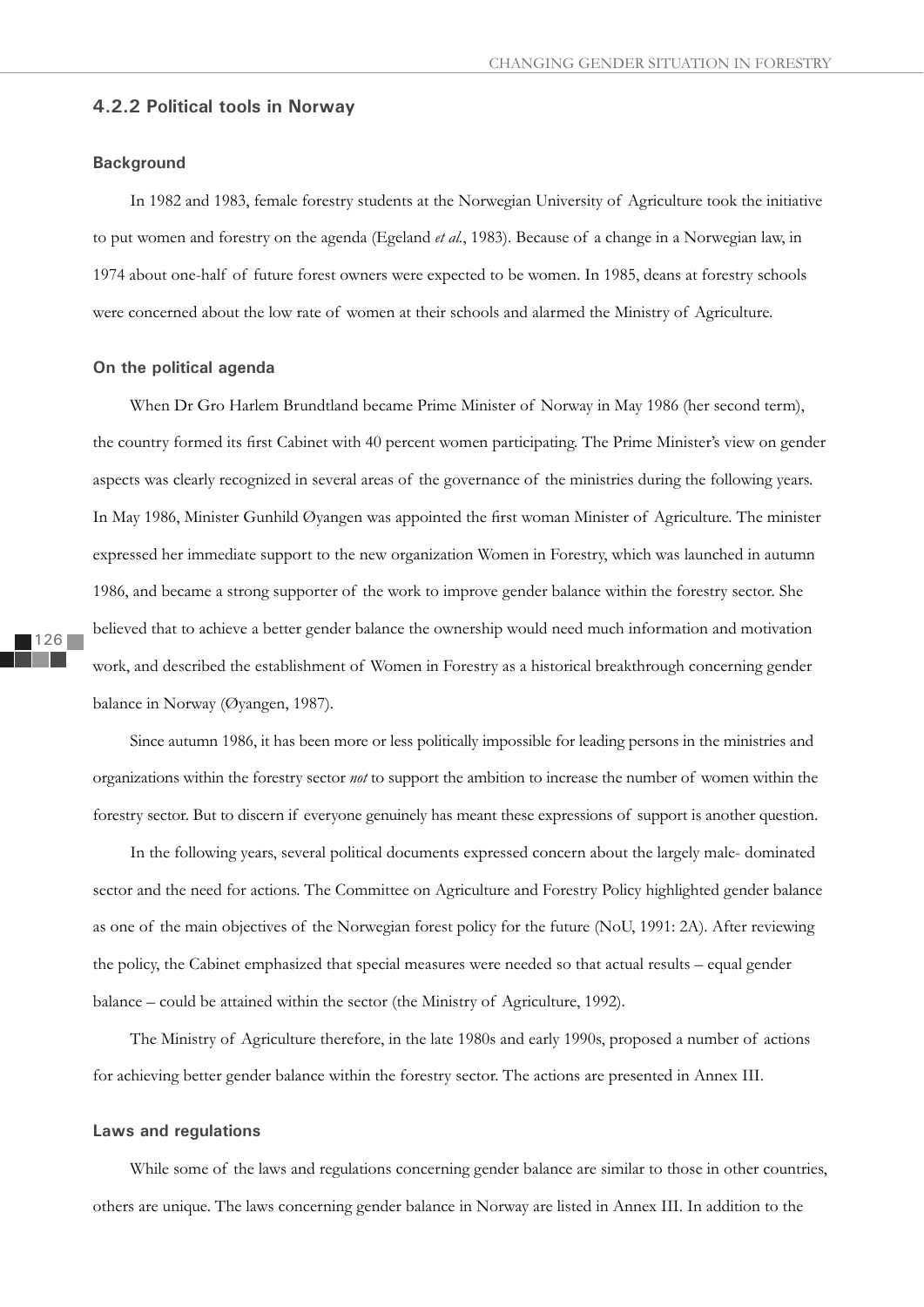Gender Equality Act of 1978, there are two laws that are particularly important in the Norwegian forestry sector.

In 1974, the act regulating who would have the right to become the next farmer/forest owner by heritage was changed. Until then, the eldest son had the best chance of inheriting land. The new law, decided by Parliament in 1974, gave the rights to the firstborn child, regardless of sex. The law came into effect for children born after 1 January 1965, but everyone did not welcome it as a long tradition came to an end. The situation made many young women think rather seriously about whether they wanted to take over the property.

Since 1981, the Gender Equality Act has included a new section on gender representation rules, demanding that each sex be represented by at least 40 percent in all public committees, councils, boards, etc., appointed by a public body. For some years, the forestry sector was permitted (after application) not to meet this requirement due to the low number of women within the forestry sector. However, these exceptions have not been accepted for almost 20 years.

After 1 January 2006, the public limited companies have been forced by the Act of 19 December 2003 to meet the demand that each sex be represented by at least 40 percent on the Board of Directors (the Ministry of Children and Family Affairs, 2005). Similar requirements might be put on the cooperatives in the near future, including the forest owners' organizations.

At present, regional partnerships for forestry and equality are being tested in the county of Hedmark. This was initiated by Merete Furuberg and approved by the political county council June 2004. The first partnership meeting was held in January 2006. Both public and private organizations are taking part (Furuberg, 2006). The test will demonstrate how this new tool works to improve gender balance.

#### **Summary and conclusions**

The Norwegian government strengthened its focus on gender aspects 20 years ago and the Ministry of Agriculture became a strong supporter of the work to improve gender balance within the forestry sector. Political means were identified and several actions were taken, at least in the late 1980s and early 1990s, to increase the share of women within the sector.

Lately, a number of laws and regulations have been changed in order to achieve a better gender balance in Norwegian society, in particular within the private sector. These changes also affect the forestry sector and are likely to be the most important tool to achieve gender balance among board members. However, no political tool with similar effect is in place that can give substantial help to improve gender balance among the employees within the private forestry sector.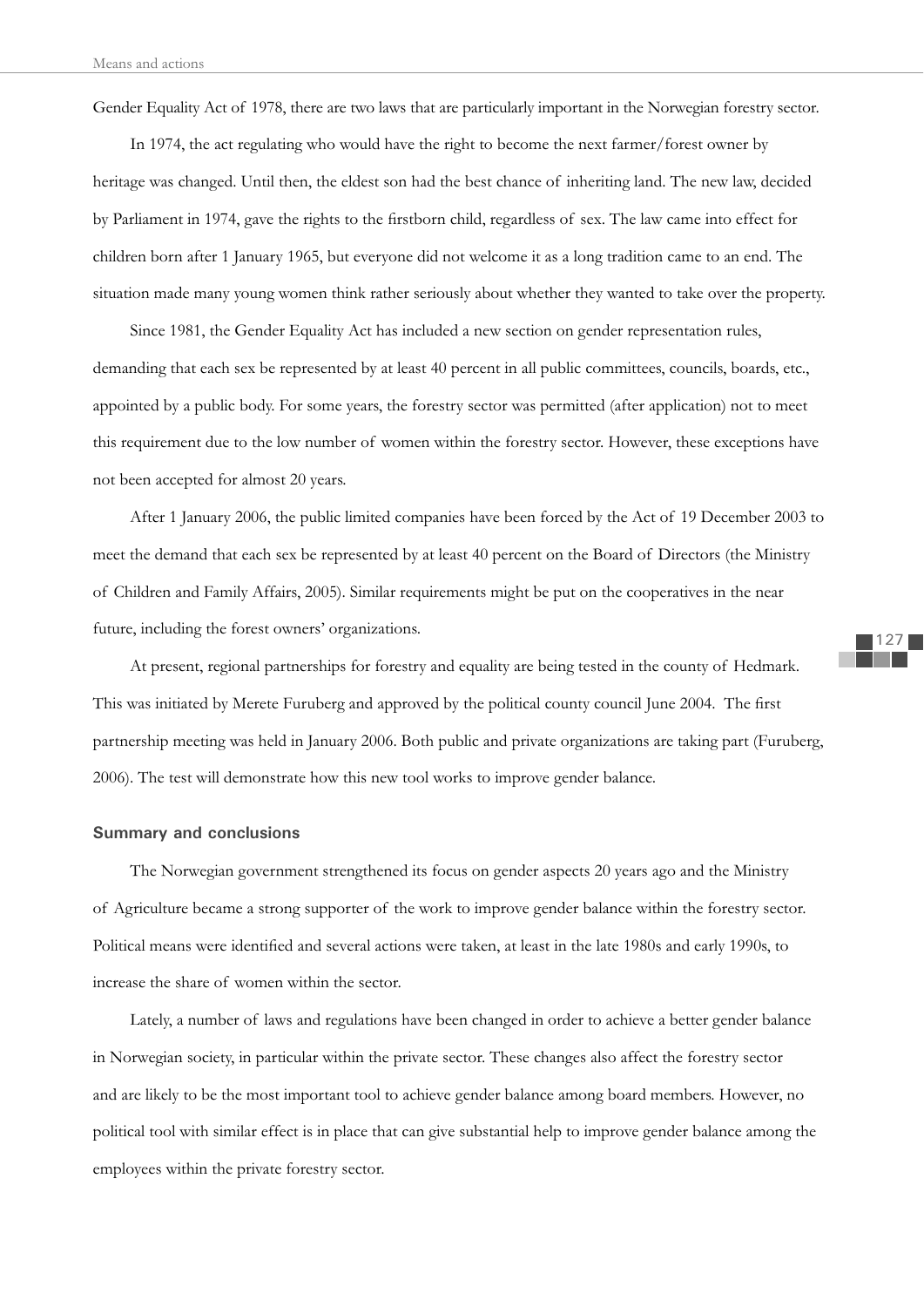## **4.2.3 The United States Civilian Labor Force**

The United States Federal government establishes personnel workforce objectives by which Federal organizations are rated, whereas the Federal Equal Employment Opportunity Commission (EEOC) provides regulation for these objectives. Federal agencies objectives are to reach parity with the Civilian Labor Force (CLF) percentages. The CLF establishes the overall number and percentages of women and underrepresented classes working in various jobs throughout the United States. The objective is for federal organizations to reach similar percentages in appropriate positions.

A federal organization such as the United States Forest Service employs foresters, biologists, engineers, forestry technicians and many other natural resource specialists. Annually, the Forest Service leadership and executives are evaluated and rated on the progression toward CLF percentages for similar positions that are held by women. The CLF is a formal regulatory process; however, early in the 1980s the United States Forest Service leadership recognized the need to ensure that women and underrepresented classes were represented throughout the agency, including leadership positions.

The agency deliberately took actions to encourage women and underrepresented classes into decisionmaking positions such as district ranger and forest supervisor positions. The early objective, along with CLF parity, was to build a critical mass of women throughout the agency, including decision-making positions. The agency not only developed training and programmes to that end but encouraged champions and mentors among the exiting leadership. Leadership and diversity training benefited the agency as a whole and increased the skills for collaboration and negotiation that has assisted all leaders in working with diverse interests.

## **4.2.4 The gender mainstreaming strategy within the European Union**

Article 2 of the European Community Treaty provides that promotion of **equality between men and women is a task of the European Community**. Article 3(2) provides that it should aim to eliminate inequalities, and to promote equality between men and women in all its activities (also known as "gender mainstreaming"). There are three legal bases in the European Community Treaty for European Union legislation on equal treatment of men and women: Article 141(3) in matters of employment and occupation; Article 13(1) outside of the employment field; and Article 137 in the promotion of employment, improved living and working conditions.

## **Integrating equality between women and men into all community policies and activities**

Gender mainstreaming is the integration of the gender perspective into every stage of policy processes – design, implementation, monitoring and evaluation – with a view to promoting equality between women and men. It means assessing how policies impact women and men – and taking responsibility to readdress them if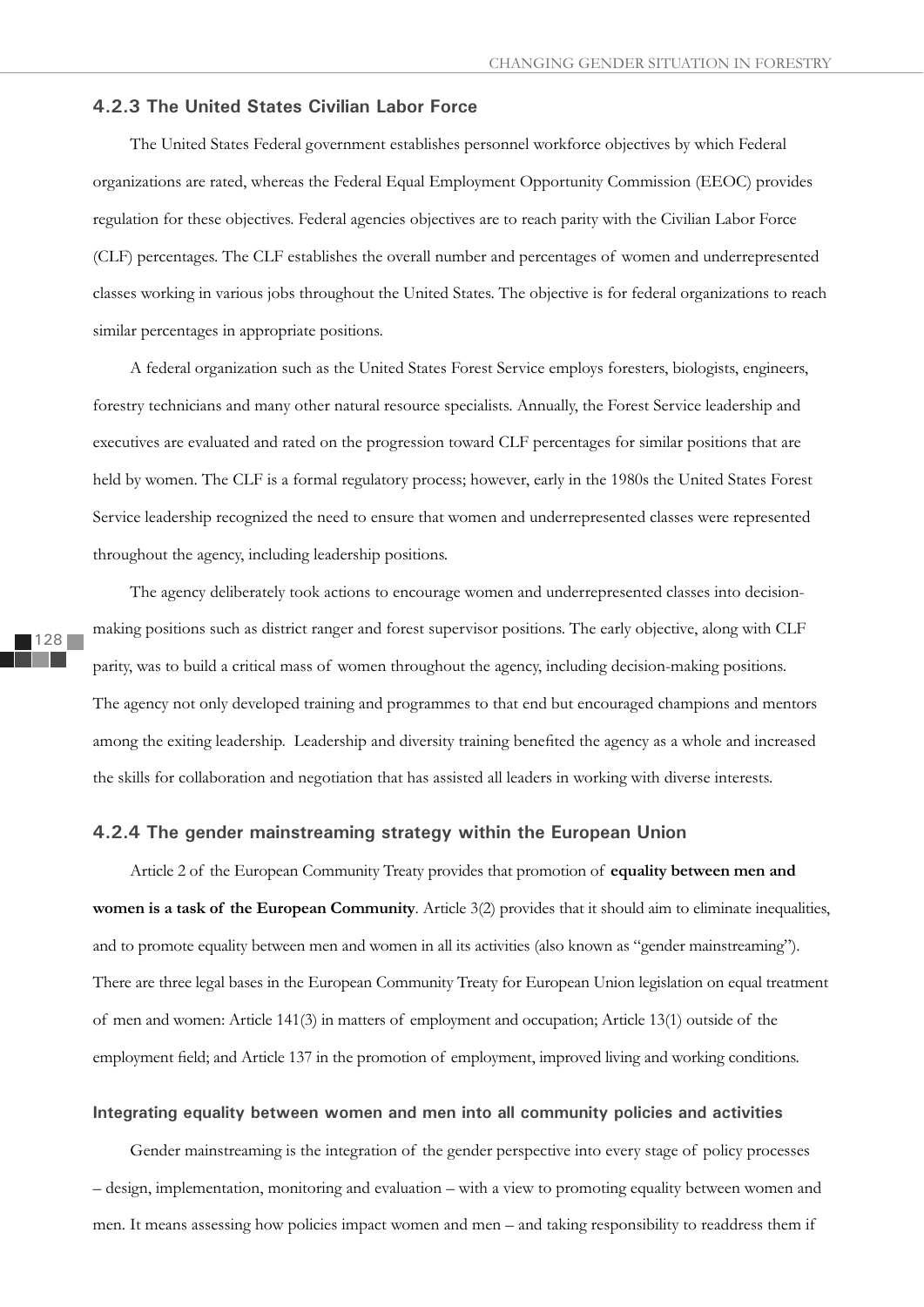necessary. Sound policies will make gender equality a concrete reality in the lives of women and men, creating space for everyone within organizations and communities, and will contribute to articulating a shared vision of sustainable human development and translating it into reality.

The commitment to gender mainstreaming needs to be taken to high political levels and needs to permeate whole organizations, whether it is the European Commission or a national or regional civil service. It should not be dependent on a few dedicated individuals, but rather it needs to be an automatic reflex throughout the organizational structure. It is important therefore that at the policy level the issue of gender equality becomes a visible and a central concern in policy and planning.

Gender statistics, indicators and benchmarks, as well as statistics disaggregated by sex, play an essential role in promoting gender equality. They are tools for gender mainstreaming, specially needed to monitor progress in implementing the gender dimension in different policy fields, and towards the goal of achieving equality between women and men. They make policymakers accountable towards citizens.

The Commission initially started working on gender mainstreaming in the early 1990s, and developed a more consistent approach following the United Nations Women's Conference held in Beijing, China, in 1995. Since then, gender mainstreaming has steadily grown in importance. It is at the heart of the thinking behind the European Commission's Framework Strategy on Gender Equality 2001-2005.

In years past, the European Commission has done important work on gender statistics and indicators in cooperation with EUROSTAT. It has also helped the High Level Group on Gender Mainstreaming in developing indicators for following up on the Beijing Platform for Action.

| 1. Introduction           | 1. Gender equality today: towards an inclusive democracy                                                                                                                                                                                                                                                                                                 |
|---------------------------|----------------------------------------------------------------------------------------------------------------------------------------------------------------------------------------------------------------------------------------------------------------------------------------------------------------------------------------------------------|
| 2. The strategy           | 1. A gender equality framework strategy to embrace all policies and a programme<br>in support of the framework strategy<br>2. Subsidiarity and complementarity                                                                                                                                                                                           |
| 3. Setting the objectives | 1. Promoting gender equality in economic life<br>2. Promoting equal participation and representation<br>3. Promoting equal access and full enjoyment of social rights for women and men<br>4. Promoting gender equality in civil life<br>5. Promoting change of gender roles and stereotypes                                                             |
| 4. Tools and mechanisms   | 1. Reinforcing cooperation with the EU national gender equality authorities and<br>coordination of the activities<br>2. Reinforcing of Commission structures<br>3. Reinforcing cooperation among the Community institutions<br>4. Strengthening partnership<br>5. Setting indicators and benchmarks<br>6. Ensuring information, reporting and evaluation |

**Table 42: The European Community Framework Strategy on Gender Equality**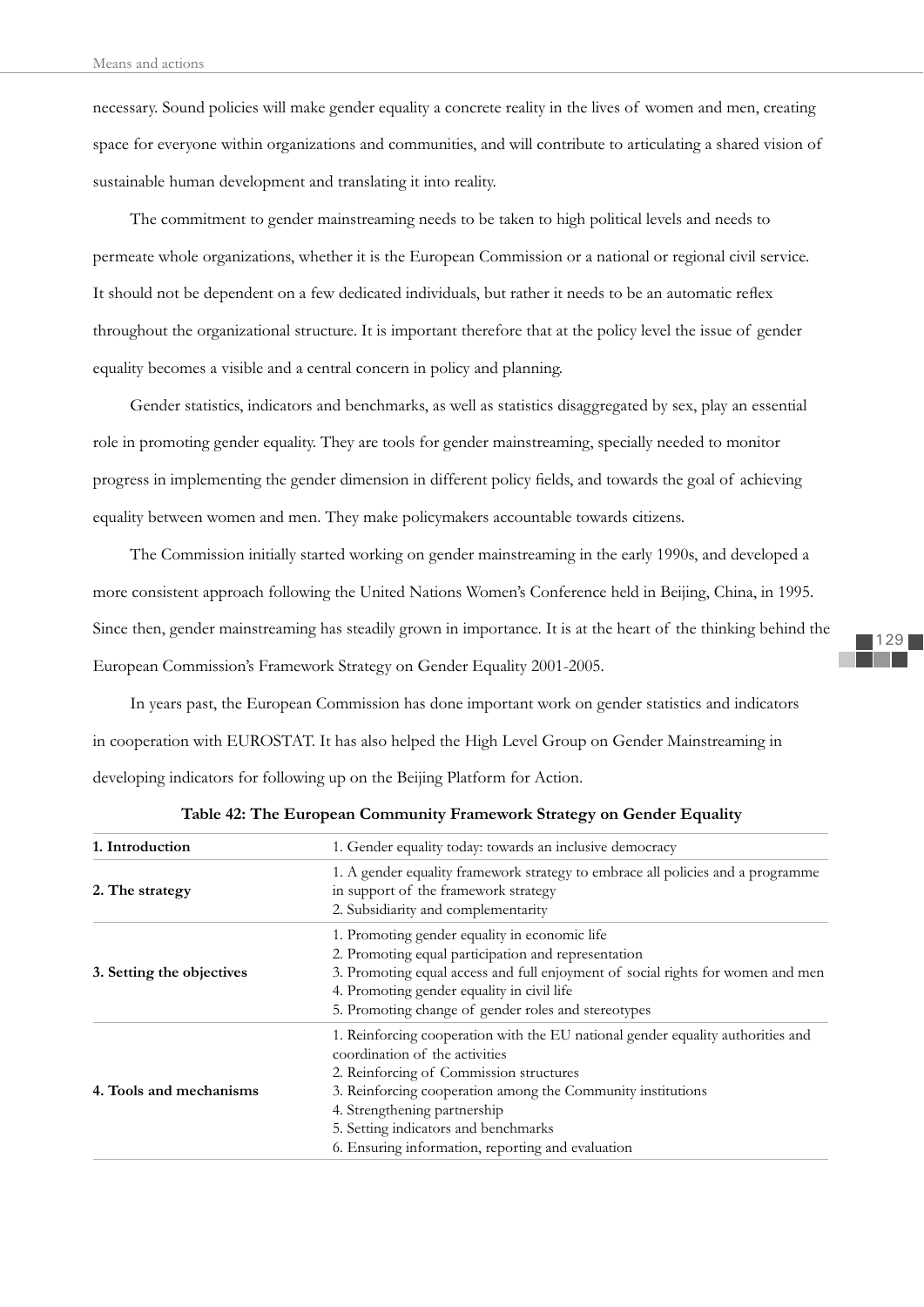In March 2006, the European Commissioner of Employment, Social Affairs and Equal Opportunities announced that gender inequality in the European Union will be tackled by introducing 21 specific activities within the next five years, which are outlined in a new gender equality roadmap published by the European Commission. The proposed Commission activities in the "Roadmap for Equality between Men and Women 2006-2010" include helping to set up a new €50 million European institute for gender equality, reviewing all existing European gender equality law, increasing awareness of gender inequality, ensuring gender equality is considered in all policies and pressing for better statistics. The roadmap aims to, *inter alia*, tackle the pay gap between men and women, support better work/life balance, eliminate violence and trafficking, support gender budgeting, and promote gender equality both within and outside the European Union.

The roadmap sets out six priority areas for action in the 2006-2010 period:

- achieving equal economic independence for women and men;
- enhancing reconciliation of work, private and family life;
- promoting equal participation of men and women in decision-making;
- eradicating gender-based violence and trafficking;
- eliminating gender stereotypes in society; and
- promoting gender equality outside the European Union

Each objective is followed by specific key actions designed to achieve the goal sooner. Actions include increasing awareness of gender equality in schools, promoting female entrepreneurship, establishing in 2007 an European Union network of women in economic and political decision-making positions, publishing a communiqué on the gender pay gap, and highlighting gender issues during the 2007 European Year of Equal Opportunities for All.

#### **4.2.4.1 Gender mainstreaming in National Parc Eifel, Germany**

The following brief summary demonstrates how the gender mainstreaming strategy was implemented into the daily routine of forest administration. For more information, see www.isoe.de.

## **The pilot project "Gender Mainstreaming in the National Park Eifel" – the development of implementation instruments**

*By Doris Hayn, Institute für sozial-ökologische Forschung (ISOE) Frankfurt, Germany*

In 2003, the Ministry for Environment and Nature Protection, Agriculture and Consumer Protection (MUNLV) of North Rhine-Westphalia introduced the gender mainstreaming strategy into its organization. The pilot project "Introduction of Gender Mainstreaming in the National Park Eifel" is an essential part of the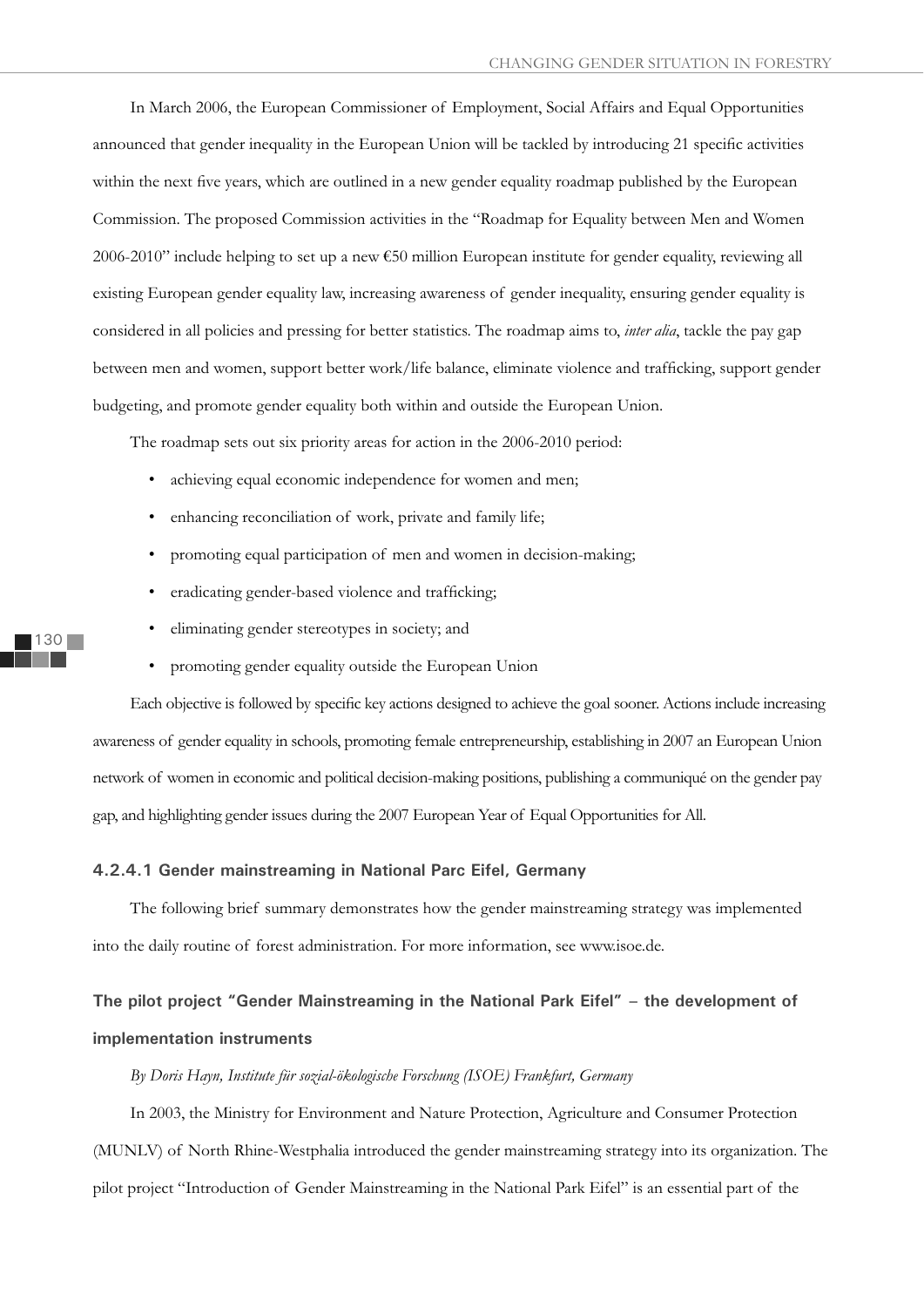ongoing implementation of gender mainstreaming within the process of lean administration in North Rhine-Westphalia (NRW). The project was carried out by ISOE, and Dr Doris Hayn was the project leader.

From the vast scope of activities of the National Park Forestry Office, three domains were determined as test fields for the trial because they offered sound and manageable access to the new task of gender mainstreaming. The focus was placed on the focal points public relations, education and socio-scientific research, because these fields are well suited to demonstrate the integration of gender aspects and gender issues. Accordingly, the project was focused on developing implementation instruments that support the integration of the objective "gender equality" into all tasks and that allow the consideration of women's and men's differing interests and personal circumstances from the outset and on a regular basis.

#### **Development of the implementation instruments**

The development of the implementation instruments comprised two phases. The first project phase aimed at designing the implementation instruments. Based on the analysis and the summary of the resulting material, three sets of instruments were drafted: the gender-sensitive practice in public relations, equal opportunities in education and the integration of gender issues in socio-economic monitoring. The second project phase aimed at optimizing the implementation instruments.

The three implementation instruments are structured in a corresponding manner. They each include an introduction to the topic of gender mainstreaming, outlining the objectives and areas of application and providing advice on the handling of general conditions. The main part of the instruments includes concrete guidelines for the practical implementation, which are exemplified in a detailed manner. The elaborate instruments are supplemented by checklists, which allow time-saving gender checks during everyday work processes.

## **Guideline for gender-sensitive practice in public relations for national parks – gender mainstreaming in public relations**

A gender-sensitive practice in public relations for national parks implies considering the differing interests and personal circumstances of women and men. Gender-sensitive practice in public relations is designed to equally address the needs of women and men and to be equally available to both. Furthermore, it should give a balanced presentation of women's and men's activities in the national park.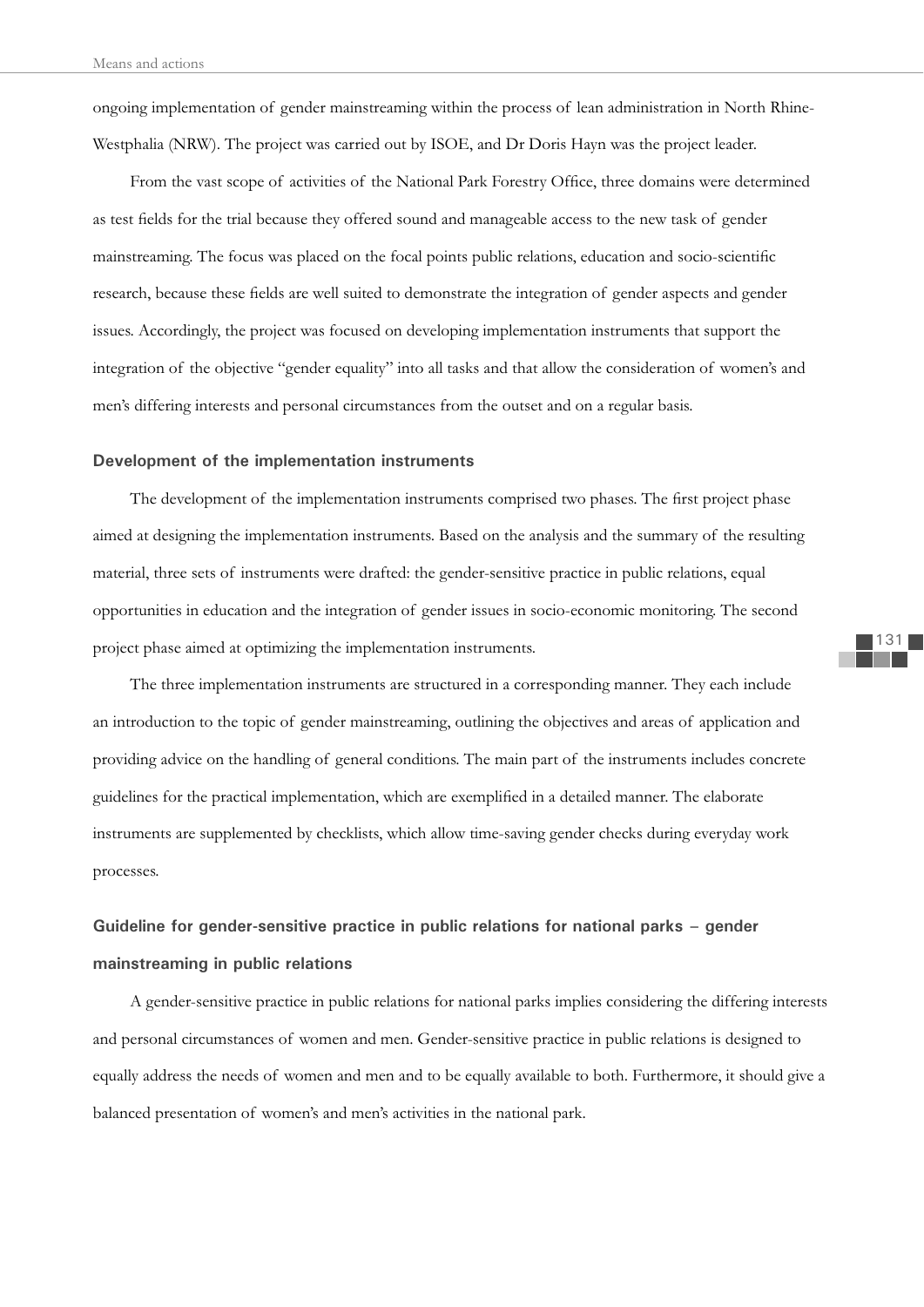## **Conceptual framework for equal opportunities in education in national parks – gender mainstreaming in education for children and youths**

Equal opportunities in education for children and youths in national parks acknowledges the genderspecific socialization of girls and boys and is taken seriously in order to handle it in a gender-competent way. This includes equal access to educational offers by tailoring them to the interests, knowledge and experience of boys and girls. In this context, the gender and target group specific differences of the participants is systematically collected and analysed. Implementing gender mainstreaming in educational offers of a national park serves the objective of creating a permanent impression of nature and wilderness and a lasting inspiration for the subject of nature conservation among girls and boys and among young women and men as well.

## **Guideline for integrating gender issues into a socio-economic monitoring in national parks – gender mainstreaming in socio-economic surveys**

The implementation of gender mainstreaming in the context of socio-economic monitoring (SEM) considers the different personal circumstances and interests of men and women in the development and realization of SEM. The integration of gender issues into SEM forms a basis for gender-specific insights into the activities of a national park, especially in the areas of education and public relations. These insights can benefit gender-specific developments and advancements of the work in national parks. An SEM designed accordingly thus provides insights for improving gender equality, for instance equal access to public relations products and equal participation in educational offers.

## **Assessment of the work process**

The intensive work process resulted in three instruments that offer practical guidelines for the everyday implementation of gender mainstreaming. They enable the systematic integration of the differing interests and personal circumstances of women and men, boys and girls, into the activities of the national park. The checklists are additionally helpful in offering a time-saving revision ("Gender Checklist") during everyday work. The tests of the guidelines further resulted in a multitude of best practice examples, concrete starting points and methods that can be applied for internal as well as external communication and that also support the transfer to other areas. Two factors were decisive for the successful project work: on the one hand, practical experience from national parks and other contexts of nature conservation formed the starting point for drafting the instruments. On the other hand, these drafts were tested in practical applications and accordingly revised. This was the basis for developing tailor-made instruments for the implementation of gender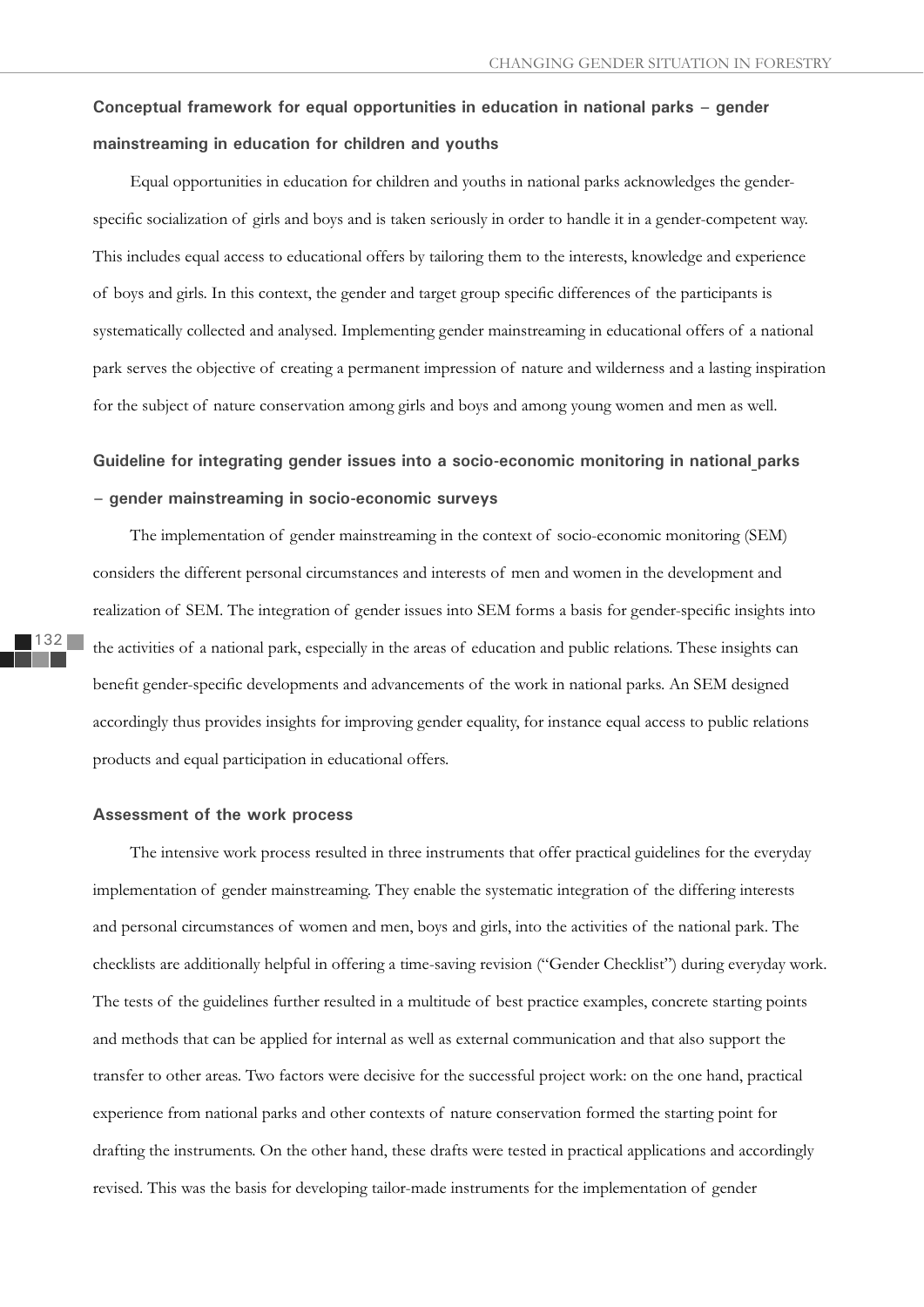mainstreaming in national parks. A further factor for the work's success was the high degree of dedication among all project participants and the close and communicative cooperation between the national park administration and scientific monitoring.

Moreover, during the pilot project National Park Eifel employees acquired a comprehensive understanding of the gender mainstreaming strategy in general and its practical implementation in their respective fields of activity in particular. Their active cooperation in the project has considerably sensitized them for gender issues and has advanced gender competence. Furthermore, the examination of gender issues also stimulated creativity in everyday work and offered a view of professional aspects that reach beyond the project. Gender mainstreaming thus acted as eye-opener for professional work.

#### **Outlook National Park Eifel project**

The aim now is to continue and stabilize the gender mainstreaming strategy that was implemented in the National Park Eifel. Because National Park Eifel is a "forest national park", aspects of the practical fields of forestry and nature conservation were explicitly considered when the implementation instruments were developed. The instruments, mainly the "Conceptual Framework for Equal Opportunities in Education" and the "Guideline for Gender Sensitive Practice in Public Relations" are therefore suited for forestry as well as for education in the field of nature conservation and environment. Gender-specific differences have until now been only marginally taken into consideration in public relations and education in the field of forestry; gender and target group specific perspectives are rather limited in this field. Against this background, the application of these developed instruments allows existing activities and services in public relations and environmental and nature protection education in the field of forestry to advance and improve. It can be assumed that a gender and target group specific practice considerably contributes to augmenting the satisfaction of existing target groups and develops new target groups.

The high number of male environmental educators, mostly forest wardens and rangers, thus provide for positive multipliers in educating children and youths outside of school. As male role models they can add support to the female role models in schools (and homes), especially to boys. This, however, requires professional training in equal educational opportunities and in innovative youth work and work with boys. The gender mainstreaming strategy lends itself to being integrated into North Rhine-Westphalia's forest management, as this field is currently undergoing restructuring.

The project results also point out basic questions connected with integrating gender issues regarding research in nature conservation and forestry. The importance of integrated approaches becomes evident,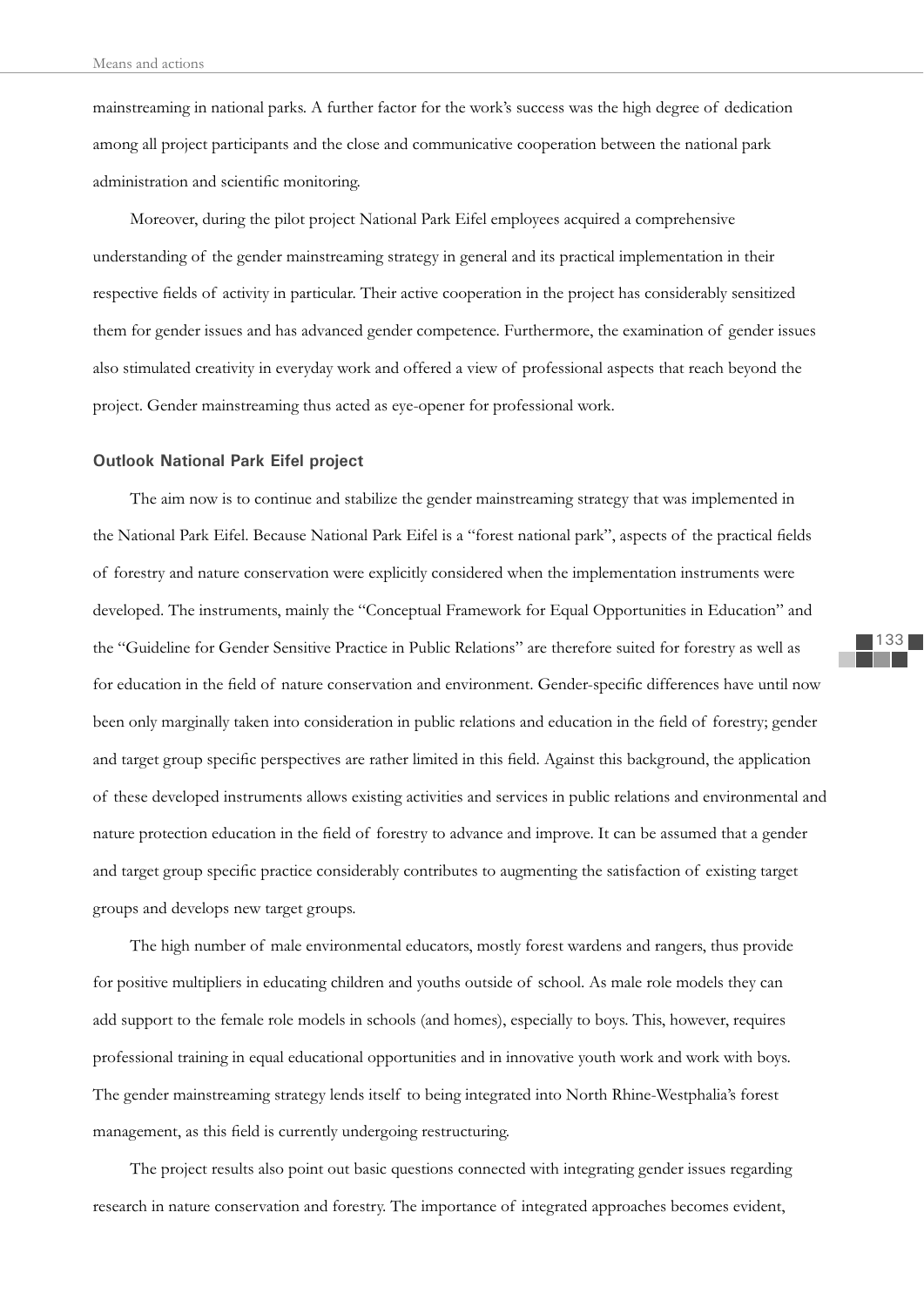especially with integrating the different perspectives of scientific disciplines (interdisciplinary) and the inclusion of societal practice (transdisciplinary). Such an advancement of science and research allows to act on the observable changes of theory and practice in nature conservation. An approach integrating ecological, social and economic issues within the concept of sustained development recommends itself. Current developments in the field of forestry can also be taken up, for instance studies on the perception and image of forests and forest cultivation and on different appropriation forms of urban forests. Such studies are important starting points for the development of communication concepts and public relations activities as well as for trend-setting projects of forest design and nature conservation planning, which are participative and based on dialogue. The increase and promotion of integrative nature conservation and forestry studies can make a basic contribution to the (re-)defining of objectives and tasks in the practical fields of forestry and nature conservation. The integration of gender issues thereby focuses on questions of social differentiation, i.e. questions of the different actors and target groups with their differing interests, perceptions and needs as well as questions of the social dimensions of nature conservation and forests. The full potential of integrative perspectives and differentiations is currently, however, not being tapped: compared with research geared to the natural sciences, socio-scientific as well as inter- and transdisciplinary research systematically integrating gender issues is still scarce.

## 4.3 GENDER ISSUES IN EDUCATION AND RESEARCH: CASES AND EXAMPLES

*By Siegfried Lewark*

## **4.3.1 Introduction**

The gender situation in a sector is, to a large extent, influenced by education, research and extension. Thereby gender issues are made visible. Awareness, openness and attitudes towards gender questions are influenced. At the same time, the current situation of gender equality and gender balance in the sector is reflected by the gender situation in the institutions providing education, research and extension. This situation may be seen from the data on women's and men's participation on different levels in these institutions. On the other hand, the activities of the institutions – courses and research projects – their types, objectives, numbers and acceptance as well as their approaches, contents and methods demonstrate the state of gender awareness within the institutions and to a certain extent the sector.

Therefore, it is important to focus on gender representation in forestry institutions and forestry curricula and gender-related contents in education, research and extension. In other words: What are the proportions of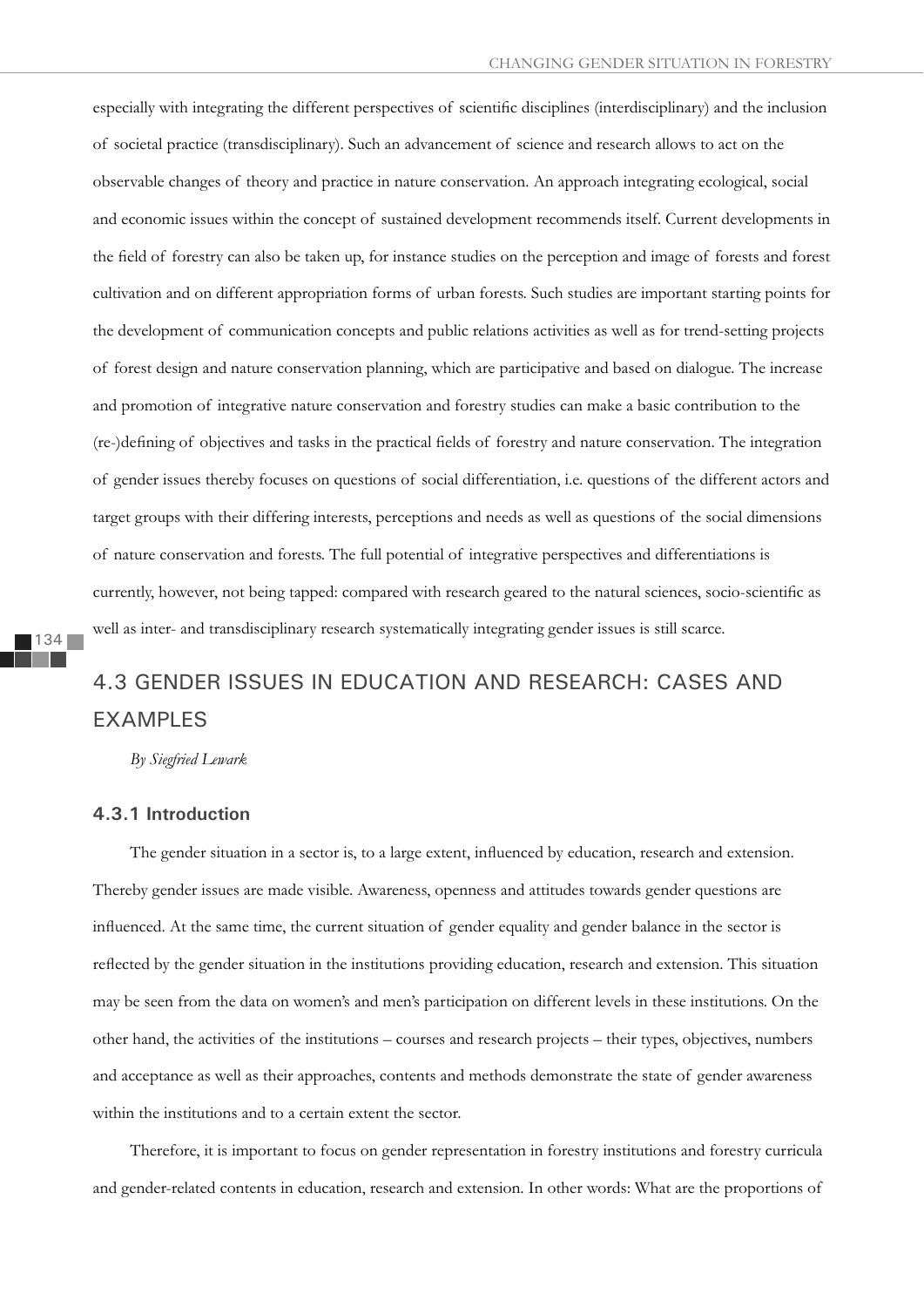women and men and their roles? What are their perceptions and focus in connection with gender questions in their activities?

In this section, examples of information available on gender issues in education and research<sup>11</sup> have been collected. This comprises:

- gender issues and courses in forestry curricula, and
- gender research in forestry research.

Data as noted above have mainly been included in the respective texts in Chapter 1:

- enrolment and graduation of women and men in forestry curricula, and
- gender representation in forestry institutions of education, research and extension.

The examples indicate that numbers and participation of women in the forestry institutions of education, research and extension are slowly growing, but it is still a men's world. Gender issues today are already included into education, research and extension to a limited extent, but still far from the weight they should have according to the importance of these issues in the forestry sector.

# 4.3.2 Do gender-related factors influence students' choice of courses at the Faculty **of Forest Sciences, SLU, Umeå?**

*Mulualem Tigabu and Robert Nygård; Swedish University of Agricultural Sciences, Faculty of Forest Sciences, Department of Silviculture, Umeå* 

When one of the promoters of this study studied at the Royal College of Forestry (now SLU) in 1969 it was a breakthrough year for female forestry students as the number of female forestry students had increased by 300 percent. In addition, before that time only one woman had attained a Master of Science degree in the forestry programme. Today, about 30 percent of students are women, but forestry is still a man's world. Dedicated to the vision of a better future for the Swedish forestry with the best students, irrespective of gender, the department directors of studies at the Faculty of Forest Sciences (SLU) in Umeå were convinced to apply for subsidies to analyse if, and in what way, gender-related factors influence the studies of forestry students. The authors are happy to conclude that negative gender-related influence seems to be a minor problem. At the same time, the results of the study point out how gender issues could be treated in an even more effective way in the future education at the faculty.

The result from a questionnaire answered by 63 students (68 percent male) sampled at four courses in spring 2004 showed no indication that the teachers' gender position, the course content or ratio of males and

<sup>&</sup>lt;sup>11</sup> The limited information available on extension is included in Chapter 1 (Norway).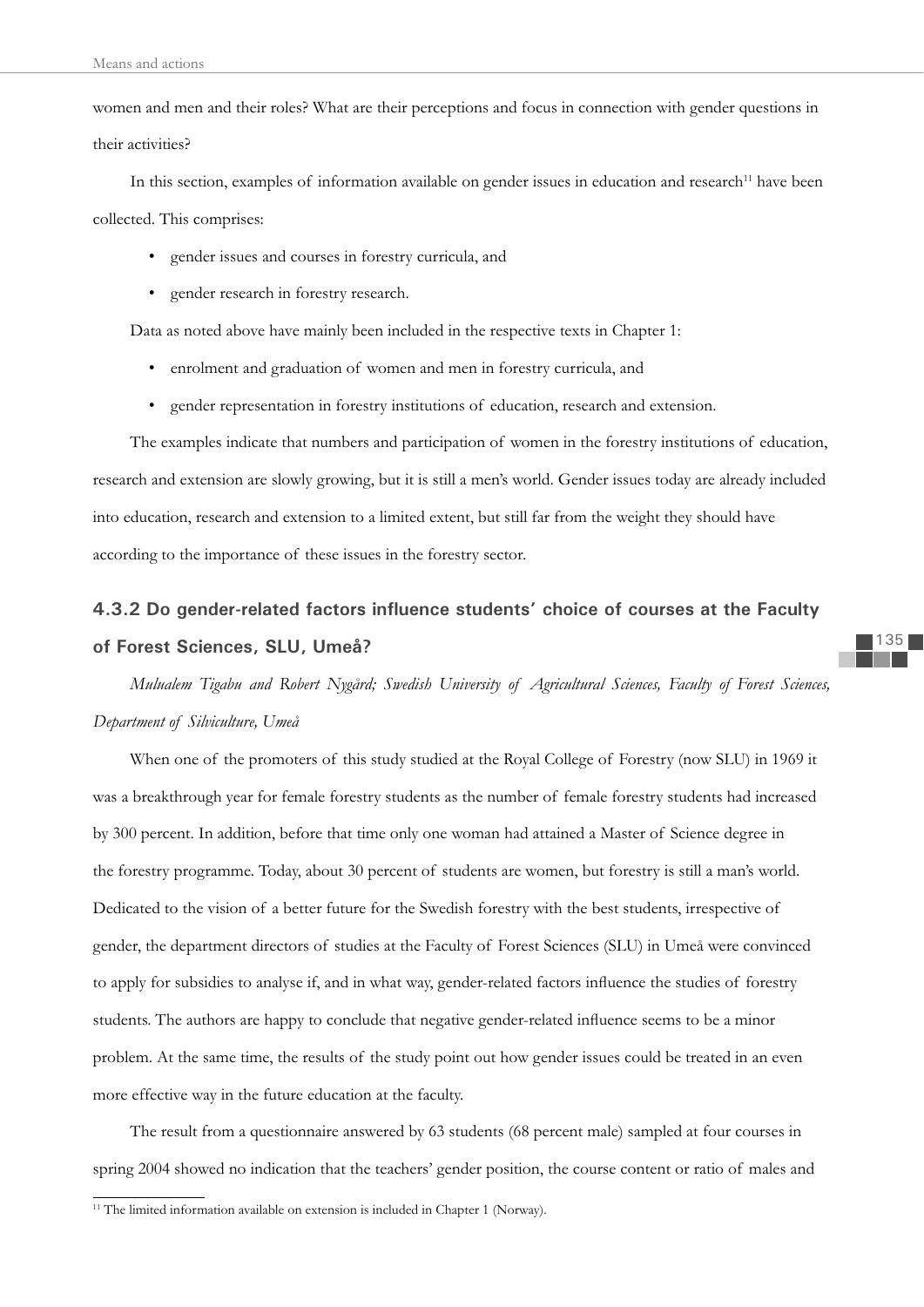females at the courses would influence students' choice of courses. The female students were overrepresented in biology courses and male students in technology courses. It was found that personal interest in the course subject was the most important criteria for choice irrespective of the sex of the students. No gender difference was found for dropping courses, most often this was due to overlapping with other courses and it generally took place before the course started. Of the male and female students, 86 percent and 79 percent, respectively, did not consider it important to address gender issues during the course and they were not in favour of including the teacher's attitude in the course evaluation. Some few written comments expressed the attitude: If you don't have a gender problem, don't create one. Among the nine students who were in favour of integrating gender issues in the course, at least in its evaluation, five were male. Two of their comments included: "It could be valuable for a teacher to be aware of his personality" and "A gender perspective on all courses could be an interesting option if it is professionally done". Male and female students have almost the same ranking concerning their expected future professional areas. "Management, planning and administration" received the highest rank from both men and women while "marketing" received the lowest rank from women and "research, planning and administration" the lowest rank from the men. Both male and female students considered a separate gender course to be the best way to address the question of gender.

# **4.3.3 Gender issues in forestry curricula – results from surveys in 2002 and 2004** *By Siegfried Lewark12*

### **Gender studies as a teaching subject worldwide**

An Internet search on gender studies as a subject of university learning and teaching gives a vast number of examples, ranging from single courses to comprehensive study programs, collections of course material and links to further searches. Additional information though was not found on gender issues in forestry courses exceeding the information collected in our survey. The search was especially focused on searching for elearning courses as an Internet-based course on gender and forestry has been developed and is being offered at the University of Freiburg (Lewark, 2006).

Of the websites, only four have been selected (all revisited in early 2006):

- Welcome to the Internet for Women's Studies: www.vts.rdn.ac.uk/tutorial/women;
- Syllabi on the Web for Women- and Gender-Related Courses: www.umbc.edu/cwit/syllabi.html;

<sup>12</sup> First published: Lewark, Siegfried (2006): Learning by doing – and a product to end with: E-learning gender course. Wageningen: Proc. Forestry education: between science and practice. Symposium of SILVA-Network and IUFRO-Groups S 6.15-00 (education group), S 6.18-02 (education, gender and forestry) and S 6.06-04 (education and research in silviculture). Under prep.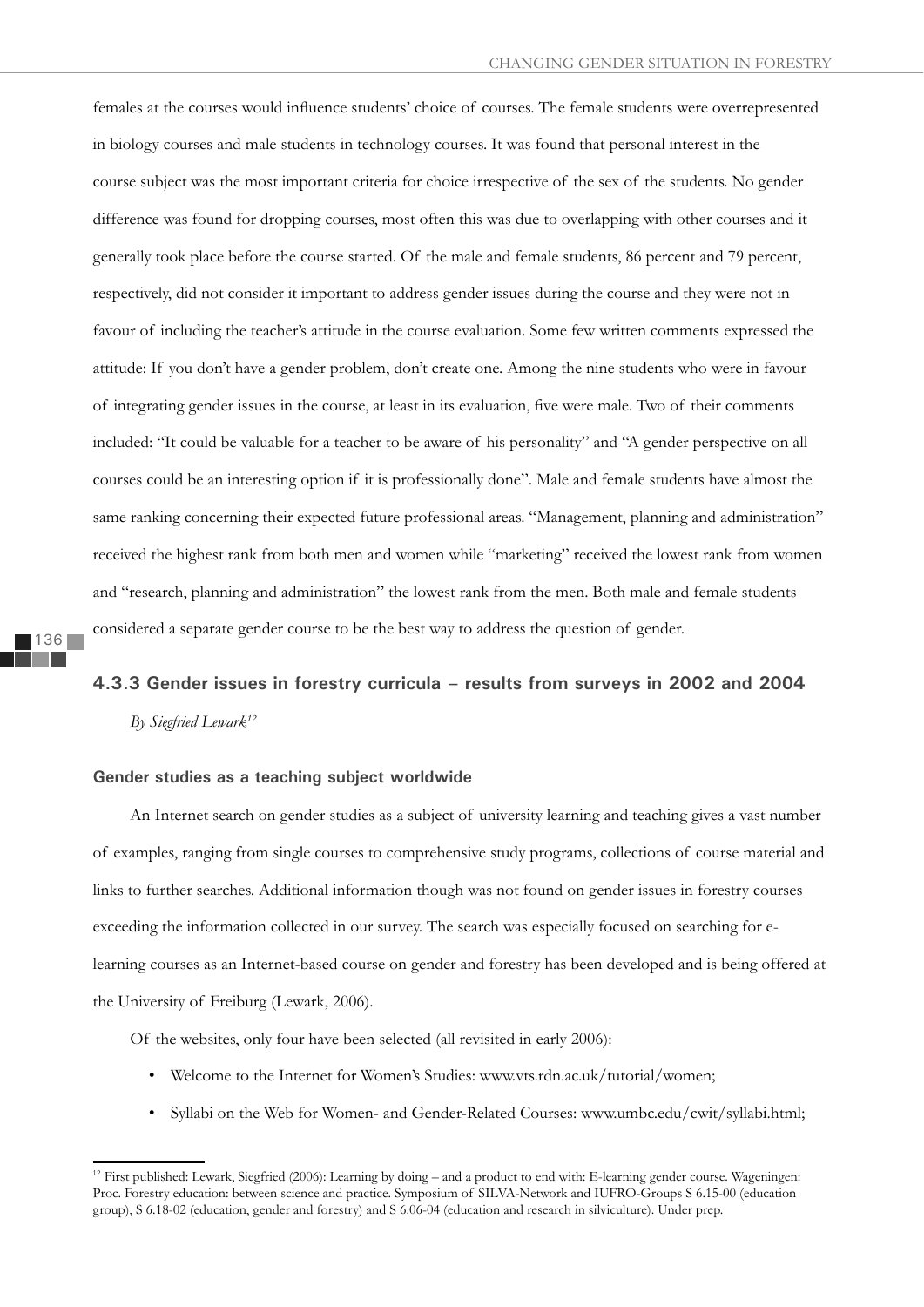- Women's Studies Courses via the Internet, Syllabi, and other Course Materials: www.library.wisc. edu/libraries/WomensStudies/curriculum.htm; and
- Gender and Women's Studies for Africa's Transformation (GWS Africa): www.gwsafrica.org/ about/index.html.

A closer look reveals a dynamic situation. Although many new course projects are emerging, many of these cases are not well established and are not updated after initial project funding.

# **Ways and examples of implementing gender issues into forestry curricula: preliminary results from worldwide surveys (2002 and 2004)**

The International Union of Forestry Research Organizations (IUFRO) unit Education, Gender and Forestry *(6.18.02)* has been collecting basic information about gender issues in forestry curricula as no known published information has existed on this subject. As a first pragmatic approach a basic questionnaire (see Lewark, 2004) was developed in 2002 and sent to colleagues using the IUFRO mailing lists (gender and forestry mailing list and a list of IUFRO staff). More than 800 questionnaires were distributed, including an unknown number with double addresses, as colleagues had been asked whose interest principally was assumed. In 2004, the questionnaire was again sent out because the response rate in 2002 was low.

| Australia | 4              | Nigeria     |   |
|-----------|----------------|-------------|---|
| Austria   | 2              | Norway      | 2 |
| Canada    | 2              | Poland      |   |
| Denmark   |                | Sweden      | C |
| Germany   |                | Switzerland |   |
| Ghana     | $\overline{2}$ | Tanzania    |   |
| Honduras  |                | Zambia      |   |
| India     |                | <b>USA</b>  | O |

# **Table 43: Numbers of courses including gender issues named, by country**

The number of courses that include gender issues in the school's curricula are listed by country in Table 43. Altogether there were 57 respondents (only 38 in 2002).

The 57 questionnaires showed that 32 courses included gender issues within the forestry curricula, which had been answered by 29 respondents. Nineteen of the courses included "implicit"<sup>13</sup> gender issues (Figure 16), and only nine dealt with "explicit" issues (four were unstated).

In most of these cases, instructors themselves answered. The negative answers (not included) came from colleagues from more than 20 different countries who were obviously interested in the topic. As the gender of

<sup>&</sup>lt;sup>13</sup> Implicit – courses with topics such as forest policy, including gender issues; explicit – gender issues main content of course and named in the title.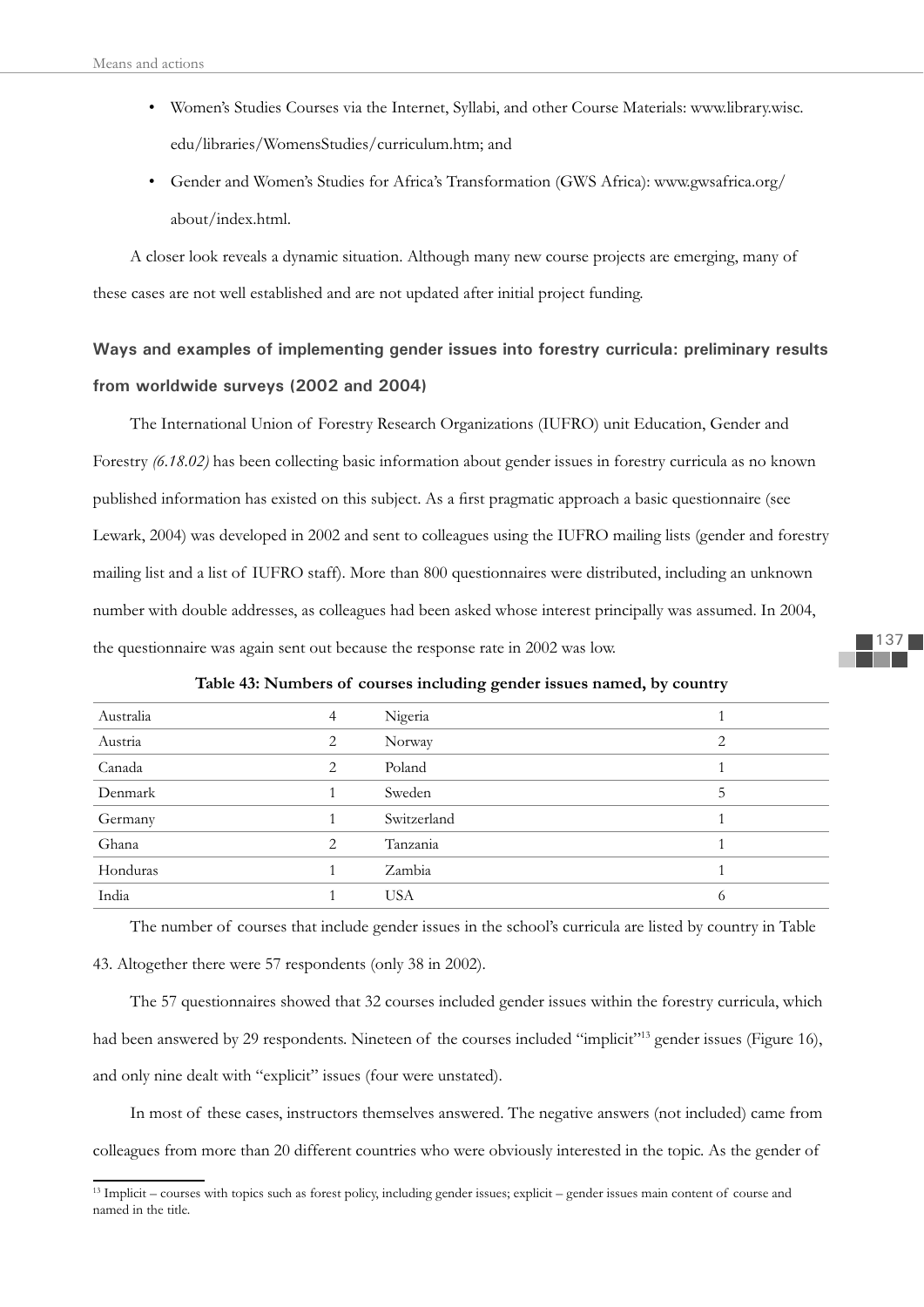the respondent had not been asked for and the names do not always give a clue, the exact numbers of answers given by women and men cannot be estimated; however, more women seemed to reply.

Of the 32 courses that included gender issues, 21 were offered regularly, 14 were compulsory courses, and 12 were electives (6 not stated). All of the courses "explicitly", including those that deal with gender issues, are electives.









The statistics from Figures 11 and 12 initially give an impression that gender issues in curricula of forest sciences are important. Tracking development would be of interest, as well as collecting course descriptions and teaching methods. The courses held at the University of Freiburg from 1999 to 2003 have already been presented as an example (Lewark, 2004), and have since been developed into an Internet course (cf. Lewark, 2006).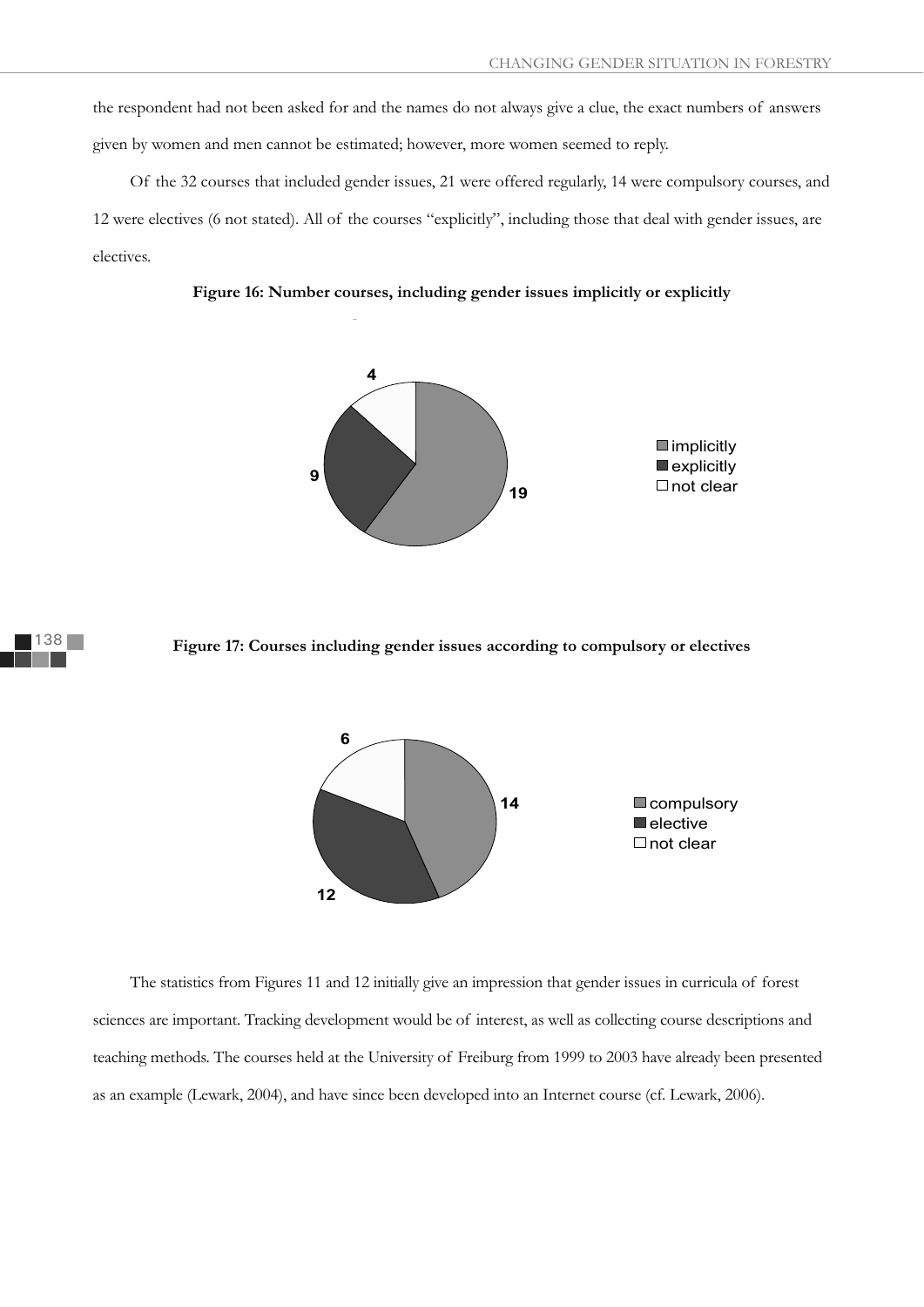# **Conclusions**

Although few responded to the questionnaire, both in 2002 and 2004, the team was still able to draw conclusions from this study, especially from the comments that were made by university teachers and IUFRO officers:

- a limited number of courses included gender issues or were explicitly devoted to gender issues in forestry curricula;
- teaching gender seems to be a special subject; and
- broaching gender issues is often considered women's business.

The experiences showed that prerequisites for successfully teaching gender issues to forestry students are:

- strong support structure;
- committed teachers; and
- interested students.

Gradually gender issues in forestry will become visible and acknowledged, including in the way it is learned and taught. Will this show a change in thinking? The IUFRO unit will continue gathering information and broadening the views, and the next phase will concentrate on collecting and analysing course descriptions.

# **4.3.4 Gender studies – a new subject in forestry curricula: the University of Freiburg, Germany14**

*By Siegfried Lewark and Marion Karmann*

## **Women studying forestry in Freiburg**

The number of female students studying forest sciences at the University of Freiburg and at three other German faculties of forestry has been increasing since the 1970s. In the past, women had enrolled in limited numbers, as described in more detail by Lewark (2003).

The proportion of women in forestry sciences in Germany has been declining: decreases have been noted at the student level, and the research and professorial levels as well, which is a quite typical picture for curricula with a traditionally male dominated education and field of profession.

<sup>&</sup>lt;sup>14</sup> First published: Lewark, Siegfried (2004): Ways and examples of implementing gender issues into forestry curricula. In: Konijnendijk C.C., Schipperijn J., and Hoyer K.K. 2004. Forestry serving urbanised societies. Proceedings of the IUFRO European Regional Conference, organized in cooperation with EFI, Copenhagen, 27-30 August 2002. IUFRO World Series No. 14, IUFRO, Vienna, pp. 391-399. http://www.iufro.org/publications/series/world-series/worldseries-14.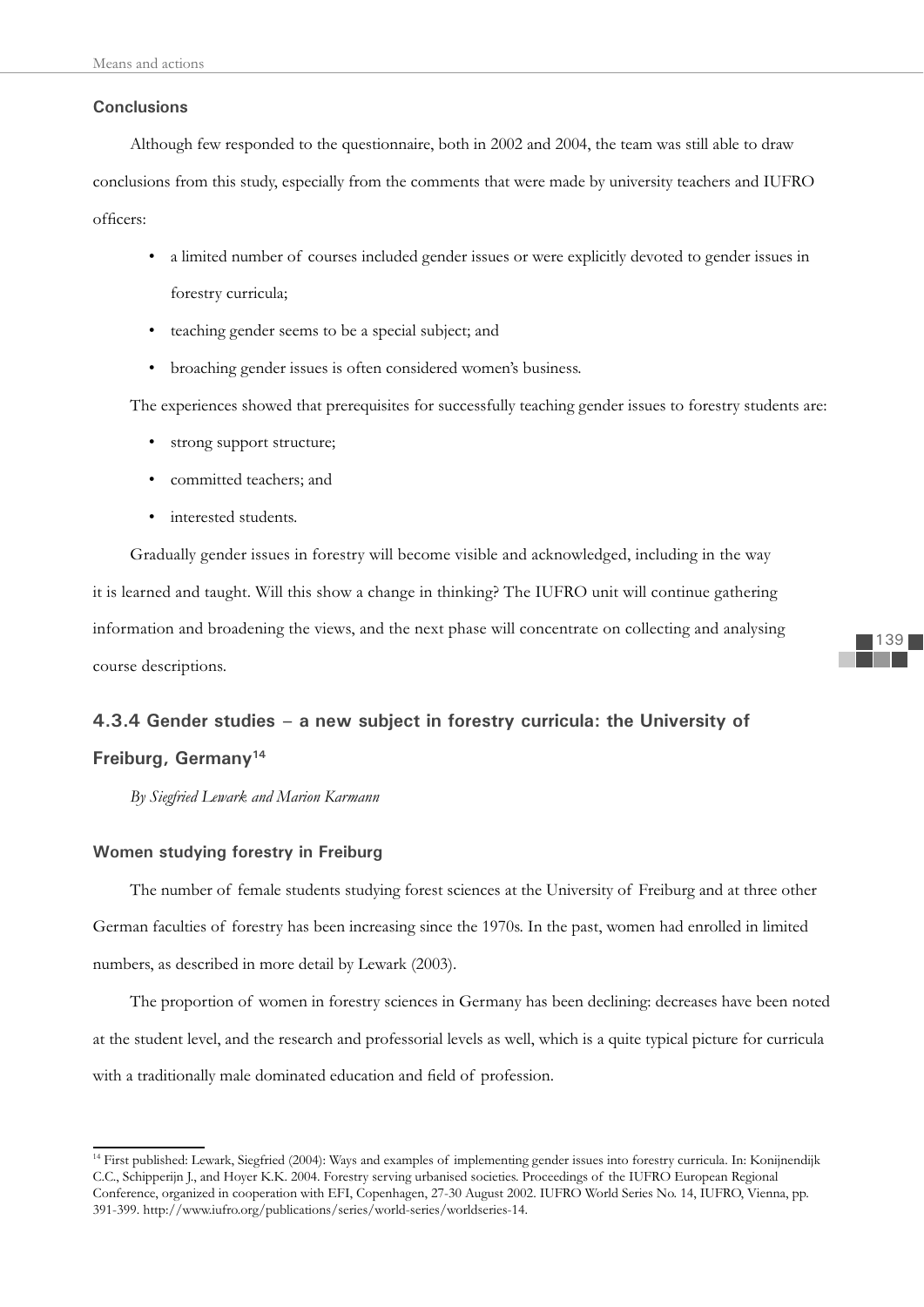# **Figure 18: Proportion of women among students, researchers, and professors at the University of Freiburg (winter semester 2000/2001)**



In recent years, the proportion of female students has been at about 30 percent, with about 500 students in the diploma curriculum of forest sciences, and close to 40 percent in the master's programme on sustainable forestry and land use management.

professors 6% (n = 1)

The Freiburg faculty has a policy of welcoming female students to the programme and specially creates positive messages for them – for example, photographs of women students working alongside male students.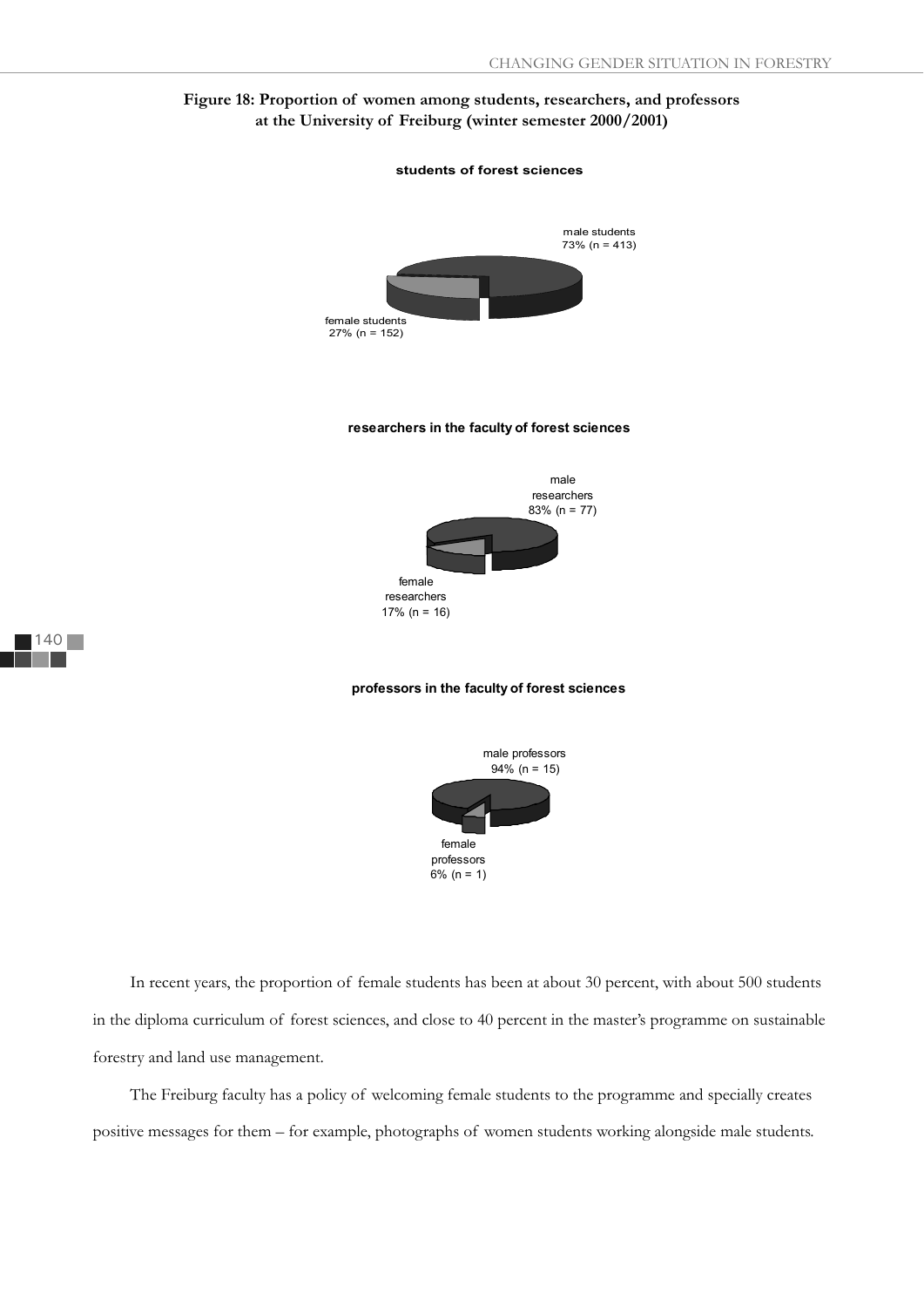# **Gender issues in the forestry curriculum**

In 2000, the University of Freiburg opened the Center for Anthropology and Gender Studies (http:// www.uni-freiburg.de/zag), and introduced a new curriculum on gender studies. Contributions from the faculty of forest sciences include new courses on women's work and careers in forestry as part of the subject forest work science (seven times between 1999 and 2003; since 2004 replaced by an e-learning course).<sup>15</sup>

The focus of the courses has changed as shown by title changes:

- Women's work in forestry
- Gender analysis in forestry
- Female careers in forestry
- Introduction to social science methods: the example of women's work in forestry

The course on women's work in forestry<sup>16</sup> has been organized as a one-week block, which according to curriculum regulations in Freiburg, means 20 contact hours and 20 hours of self-study; two ECTS credits are given to students upon successful completion of the course (Figure 17).

> Figure 19: Characteristics of the first gender study course **at the University of Freiburg, winter 1999/2000**



Characteristics of course "women's work in forestry"

one week block, 2 ECTS-credits 20 contact hours, 20 hours self organized studying

> workshop with experts self directed learning active role of students: presentations, interviews documentation as a product

target group: students of forest sciences open for: students of gender studies, continuing education

141

student's task: sketch of a relevant research project

In later courses, students were asked to prepare a relevant research project, which students could realize

after completing the course for school credit.

<sup>&</sup>lt;sup>15</sup> cf. next text.

<sup>&</sup>lt;sup>16</sup> First developed by Siegfried Lewark and Marion Karmann, with participation of other teaching staff.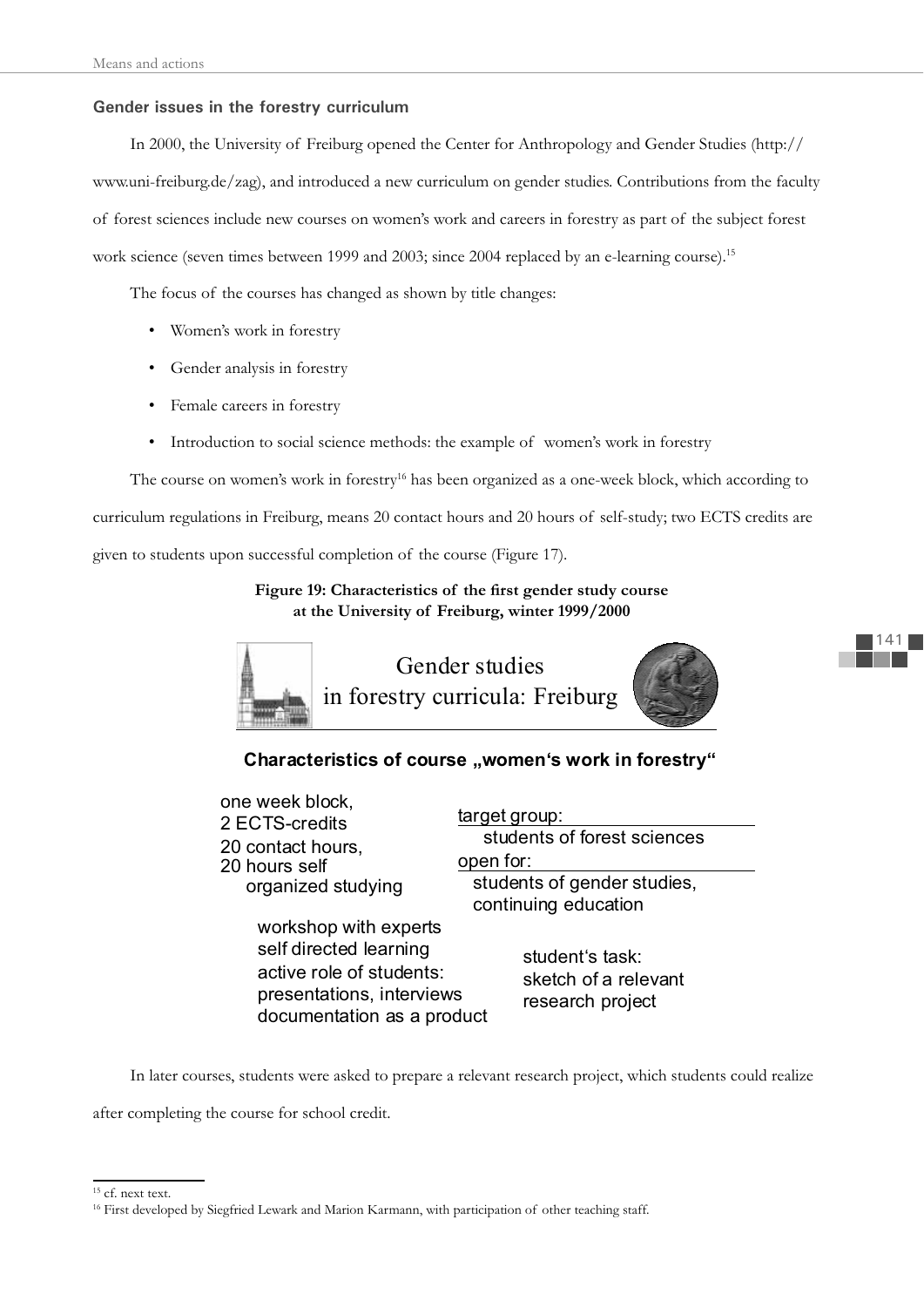| female                                                         | forest<br>workers | foresters | forest<br>owners | contractors |
|----------------------------------------------------------------|-------------------|-----------|------------------|-------------|
| careers, employment<br>working profiles                        |                   |           |                  |             |
| working conditions<br>stress & strain                          |                   |           |                  |             |
| motivation & attitudes<br>job satisfaction<br>social relations |                   |           |                  |             |
| state of knowledge<br>research questions                       |                   |           |                  |             |

#### **Table 44: Matrix for discussing topics**

The target group was students of forest sciences, including students in the master's degree programme on sustainable forestry and land use management. It was open for students of gender studies and for participants from other professions as a continuing education course.

The seminars were guided by experts, requesting active student participation and self directed learning. Students were expected to prepare presentations, interview specialists and document outcomes of the course. The matrix of table 44 explains the topics of discussion during the seminars.

Professional women from forestry, journalism and related-gender fields shared their professional experience with male and female students of forestry. In "workshop" style, information was collected on the statistics relating to women in forestry, published experiences, their self-understanding in their roles and women in forestry organizations in Germany and in other countries.

The gender courses have been accepted as normal courses within the elective part of the curricula of forestry. About half of the participants have been male and female students so the latter have been slightly overrepresented as compared with the proportion of all female students of forestry. The focus in the respective courses is always discussed and set together with the students and the discussions showed a clear reflection of the roles that can be expected in forestry, especially on the part of women themselves. The participants were highly engaged, which was evident from the active participation and the assignments chosen. Because of this commitment, the courses and their contributions are quite well documented in brochures.

These block courses will find their continuation in forthcoming semesters as an e-learning course (see box), and also for merging (female) forestry aspects into initiatives for women research and training courses within "Gender Studies" within and outside the University of Freiburg.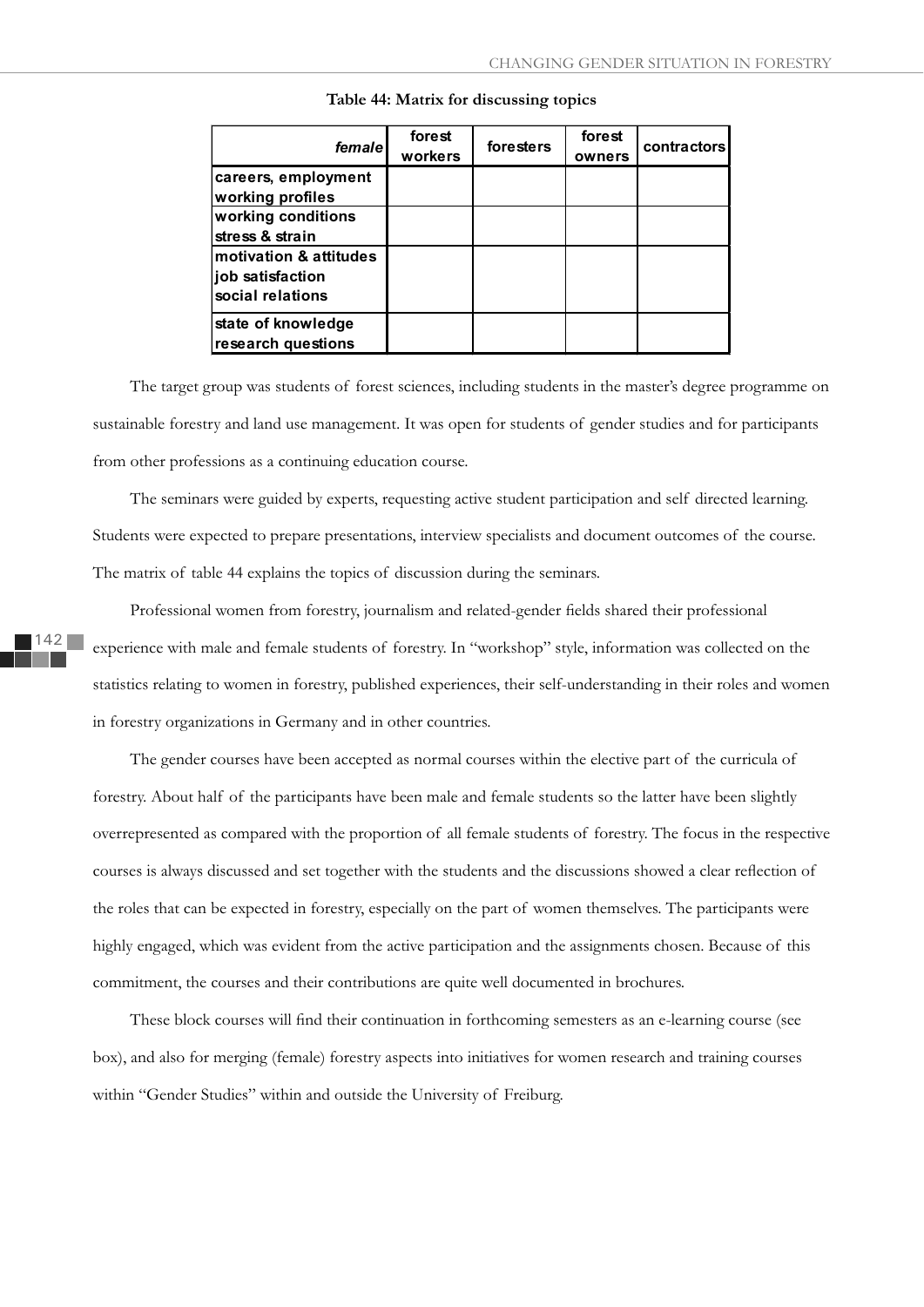# Learning by doing – and a product to end with: E-learning gender course<sup>17</sup>

*By Siegfried Lewark* 

## **Abstract**

A new international e-learning course on gender and forestry was held in the winter semesters of 2004 and 2005, first as a blended course at Hedmark University College, Norway, and then at the University of Freiburg, Germany. Based on earlier courses held at the University of Freiburg, this course was developed into an e-learning course, with physical presence of four days at the beginning and Internet-based learning and teaching throughout the following five months (so-called blended course); students received five ECTS credits. At the end of the course, students were expected to create a booklet with life stories of women in the different professions in and around forestry.

The courses started with a presentation and a discussion of basic information on the state of gender issues in forestry, which was followed by a methodical introduction. Afterwards the courses focused on living situations and professional careers of women and men in the different levels of forestry – students interviewed forestry professionals and wrote life stories of them, and later those stories were compiled in an internal brochure. Interviews and life stories lead to understanding conditions of professional biographies as well as the attitudes and experiences behind them.

The international approach resulted in a broad representation from different countries: In the first course, participants came from Nepal, Norway, Slovakia, Venezuela and Germany. The *blended setting* with its approach of *learning by doing* and the resulting brochure has led to very active students' roles and an open and creative learning climate.

The second course in the winter semester of 2005/2006<sup>18</sup> included a pure Internet group. This is evidence that many potential participants are interested in the course but are not able to come to Evenstad or Freiburg for the starting phase. Although the participants in an Internet group would not profi t from the advantages of the blended setting, we tried to realize a good deal of the concept of *blended learning* and achieve a good learning success.

<sup>17</sup> Abstract from: Proc. "Forestry education: between science and practice. Wageningen: Symposium of SILVA-Network and IUFRO-Groups S 6.15-00 (education group), S 6.18-02 (education, gender and forestry) and S 6.06-04 (education and research in silviculture)", under prep.

 $18$  This course started with 28 participants and will be in its final phase in spring 2006.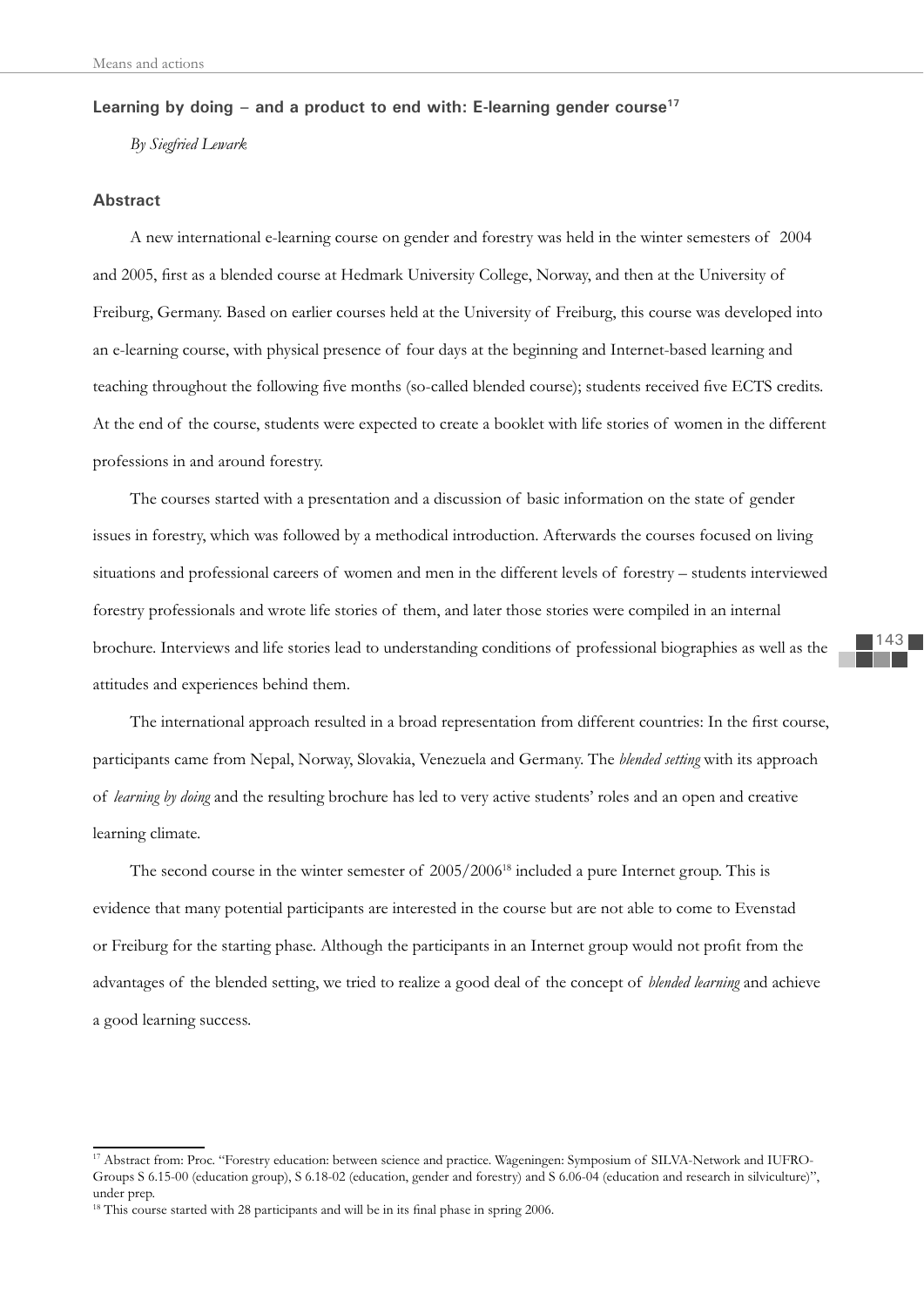# **4.3.5 Gender does matter: studying corporate culture and the possibilities for**

# **gender-sensitive reforms in Germany's forest services<sup>19</sup>**

*By Maria Hehn, Till Westermayer and Siegfried Lewark20*

### **"wa'gen" – a joint gender research project of the Universities of Lüneburg and Freiburg**

Forests have taken and still take an important role in society, in an economical but also in a political, social, cultural and religious sense. Recently, two diverging trends have been noticed:

- a change in societies' perceptions of forests and forest functions, moving away from the strictly economical view to a more holistic perception including political, social and environmental interests; and
- globalization and the consequences of neo-liberalism in politics have led to the outsourcing of work, the privatization of some state forest services and a substantial reduction of personnel, in order to strengthen the economical functions of forestry.

As a consequence, the mission of state forestry services needs to be redefined and the organizational structure changed. At the same time, other developments have taken place in society, especially with respect to equal opportunity policies and the consideration of gender aspects.

The joint research project wa'gen (from wald = forest and gender; "wagen" in German means "to dare, to risk" as well as "vehicle, carriage") started in June 2005. The project is a cooperation between the universities of Lüneburg and Freiburg.

# **Objectives and consequences**

144

The research at the University of Lüneburg focuses on conceptual ideas and perceptions of nature and gender, and on the dialectics of occupational images and their reality, both concerning the transfer of environmental and forestry-related knowledge by forestry organizations.

The research at the University of Freiburg focuses on patterns of corporate culture within the state forest services. The "corporate culture" of an organization is defined as the set of conscious and subconscious perceptions of men and nature, of values and norms, of rules and attitudes, of customs and traditions commonly shared by the majority of the organizations' constituents. Thus, the corporate culture determines the self-image und the self-conception of the organization and its members, the reception and the perception of its natural and societal environment and due to its subconscious character, corporate culture is highly

<sup>&</sup>lt;sup>19</sup> Extracts from: ILO, Forworknet Update 12, in print.

<sup>20</sup> Dr Maria Hehn is Senior Researcher, Till Westermayer (M.A.) is Junior Researcher and Siegfried Lewark is Professor at the Institute of Forest Utilization and Work Sciences of the University of Freiburg, Germany.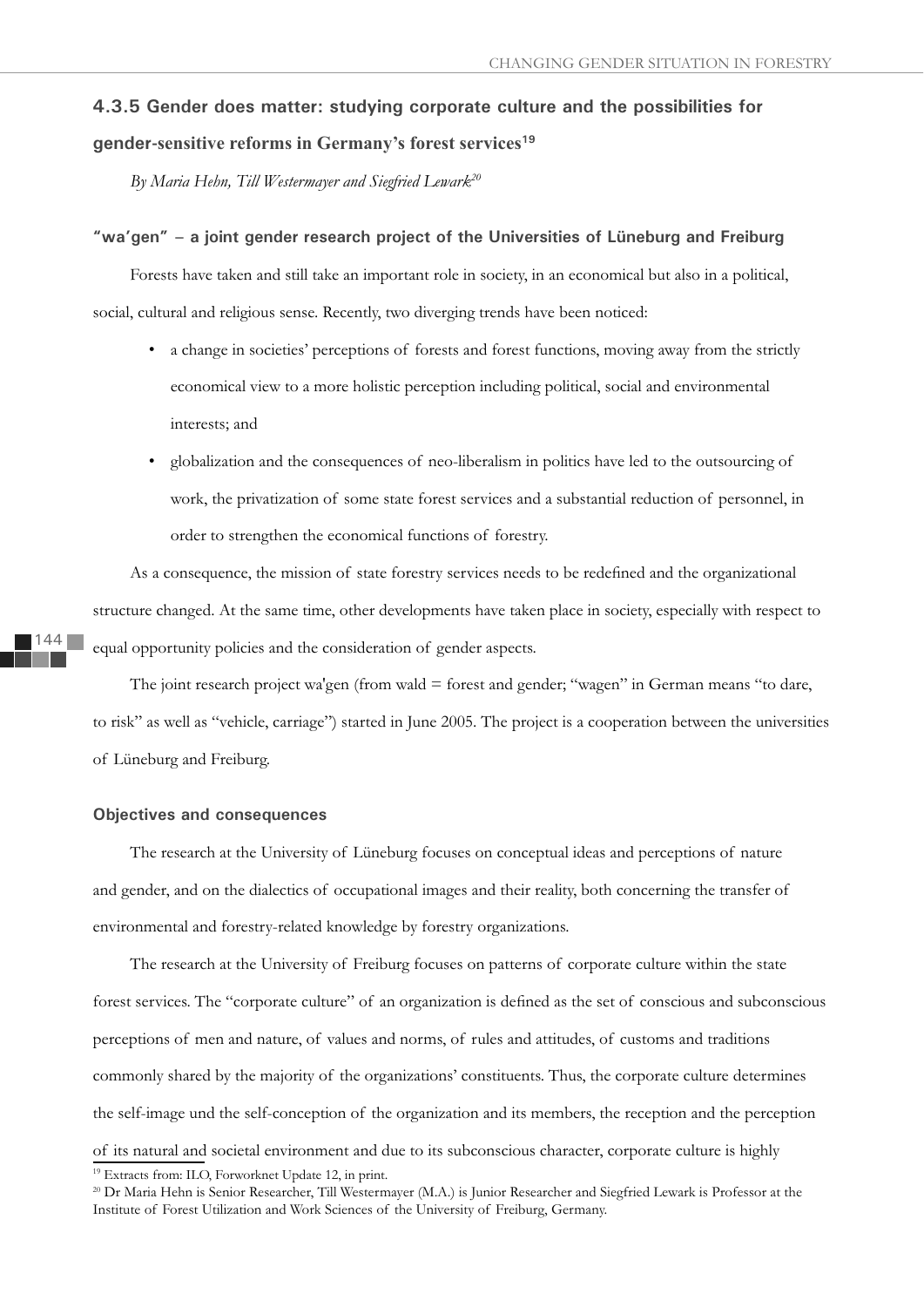effective in controlling the way how members of the organization think and act. This is of particular interest from the viewpoint of gender ratio (as defined by the number of male and female civil servants within the forest services) and gender relations (as embedded in organizational practices and perceptions about women).

A main objective of the research in Freiburg is to establish a historical reconstruction of corporate culture in German state forest services. To understand current gender ratios and relations, patterns of corporate culture in state forest services will be analysed, using a historical approach to reconstruct the underlying norms and mechanisms. Particular attention will be paid to (sub)conscious standards of qualification. We assume that there are patterns that led – and still lead – to the exclusion of women from the services. We also assume that these patterns also led – and still lead – to a unilateral and partial view of nature and forests, different from society's views and needs and restricting the potential for understanding as well as for change.

The historical approach will be complemented with the study of current gender relations in the forest services, using theories and methods of organizational sociology. First results of the project are expected in mid-2006. The results will lead to recommendations for a gender-sensitive implementation of the current organizational reforms in state forest services.

## **Cui bono? Or: the relevance of gender research**

The question of relevance can be answered from two different points of view, a national and an international one.

### **The national point of view**

We assume that gender ratio and gender relations within a public organization like the state forest services can be considered as an indicator for the compatibility between an organization and the society (as its social environment). Considering the political goal of equal opportunities in employment policies and gender aspects, a low representation of women indicates a need for reorganization and improvement – for example, with the help of gender mainstreaming. The final goal and result should then be an enhancement of the quality of understanding between the forestry organization and society.

#### **The international point of view**

Gender relations as an indicator for a certain corporate culture can be used as a key to understand similarities and differences in corporate cultures of forest services in different European countries. For example, the percentage of women forest rangers and of female employees within the Forest services in Portugal is much higher than it is in Germany. Gender relations are deeply rooted in the different corporate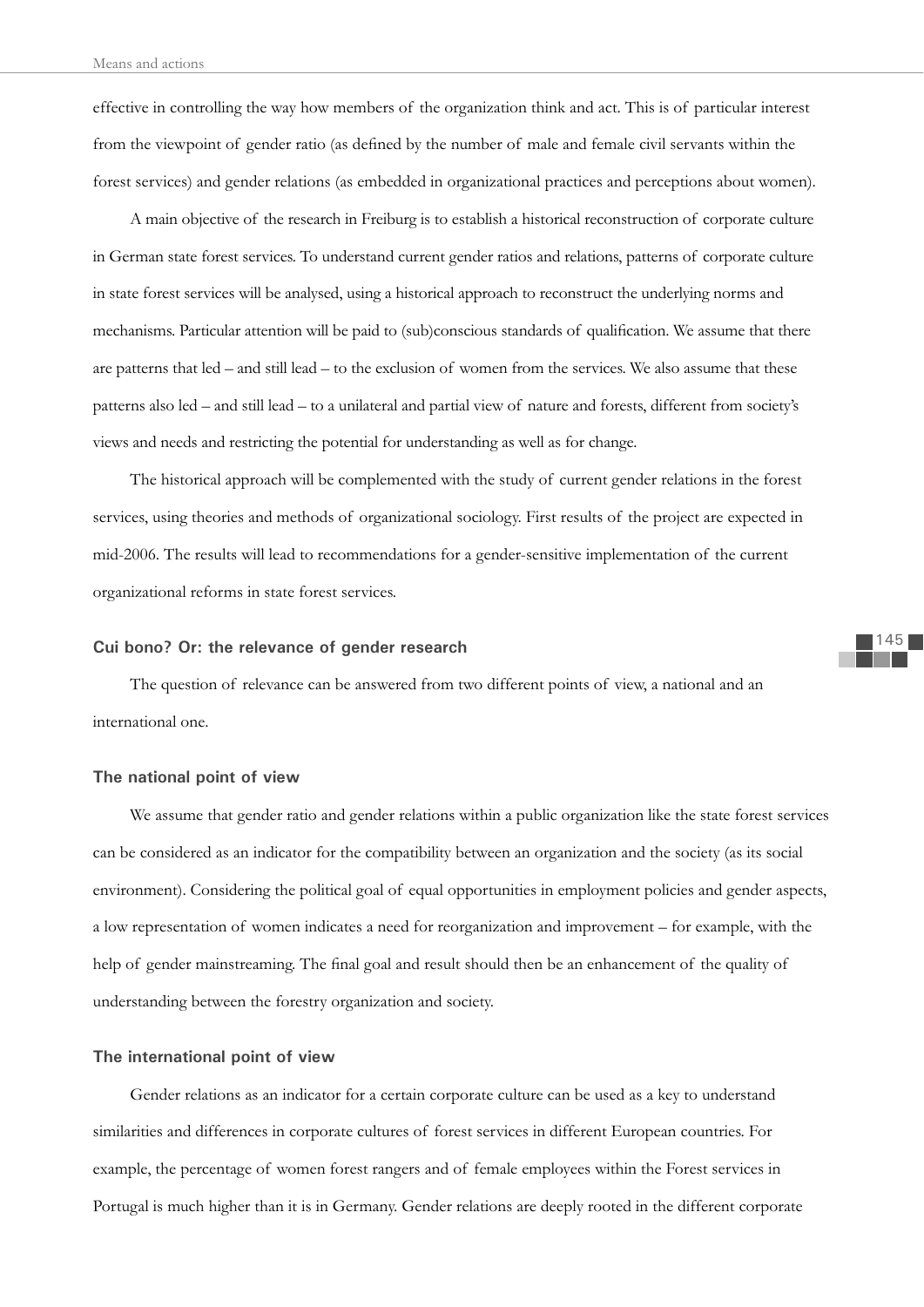cultures and national traditions. With the increasing significance of European decisions on forestry (e.g. FFH guidelines, certification of wood and wood products, Kyoto Protocol and Process, MCPFE), the differences between the tasks, cultures and structures of the national forest services become increasingly relevant. Therefore, the integration of the national forest services in a wider European network is inevitable. A thorough understanding of the different corporate cultures will facilitate this integration process.

Research on gender relations is a key for designing a sustainable socio-economic framework for both a national and a European forestry perspective.

# 4.4 NETWORKS ON WOMEN AND FORESTRY

### **Introduction**

Clusters, networks and innovation systems are terms used for describing relations. Relations can be between individuals and companies and other actors, and the relations are supposed to in different ways, strengthen the individuals and companies' development. Networks are about relations that will be maintained over the long term; however, the purpose of a network is not just to create a network.

Informal and formal networks of women in forestry have existed for some years in a number of countries. They have provided invaluable support by giving women an opportunity to exchange their views and experiences on forestry. Female forest owners have responded to extension programmes specifically tailored for and targeted at them.

The information provided suggests that the first female organizations in forestry were established in Norway (1986), Germany (1987) and Sweden (1991). Furthermore, Norway and Sweden were the first countries, compared with other countries, where gender issues were discussed and worked on. This has helped women in the forestry sector to establish their own networks.

The networks of women in forestry in these countries has also served as role models and inspired women in forestry in other European countries to start their own networks. However, networking among women in forestry still needs to be developed further as the forestry sector is still male dominated.

It should be emphasized that such networks are not meant to be arenas where women participate instead of taking part in the traditional and decision-making forestry arenas dominated by men. Women's networks are seen as a supplement as women definitely have to be present at the decision-making arenas.

In several countries "women in forestry" networks do not yet exist. However, they should be established as a tool for increasing women's involvement within the forestry sector.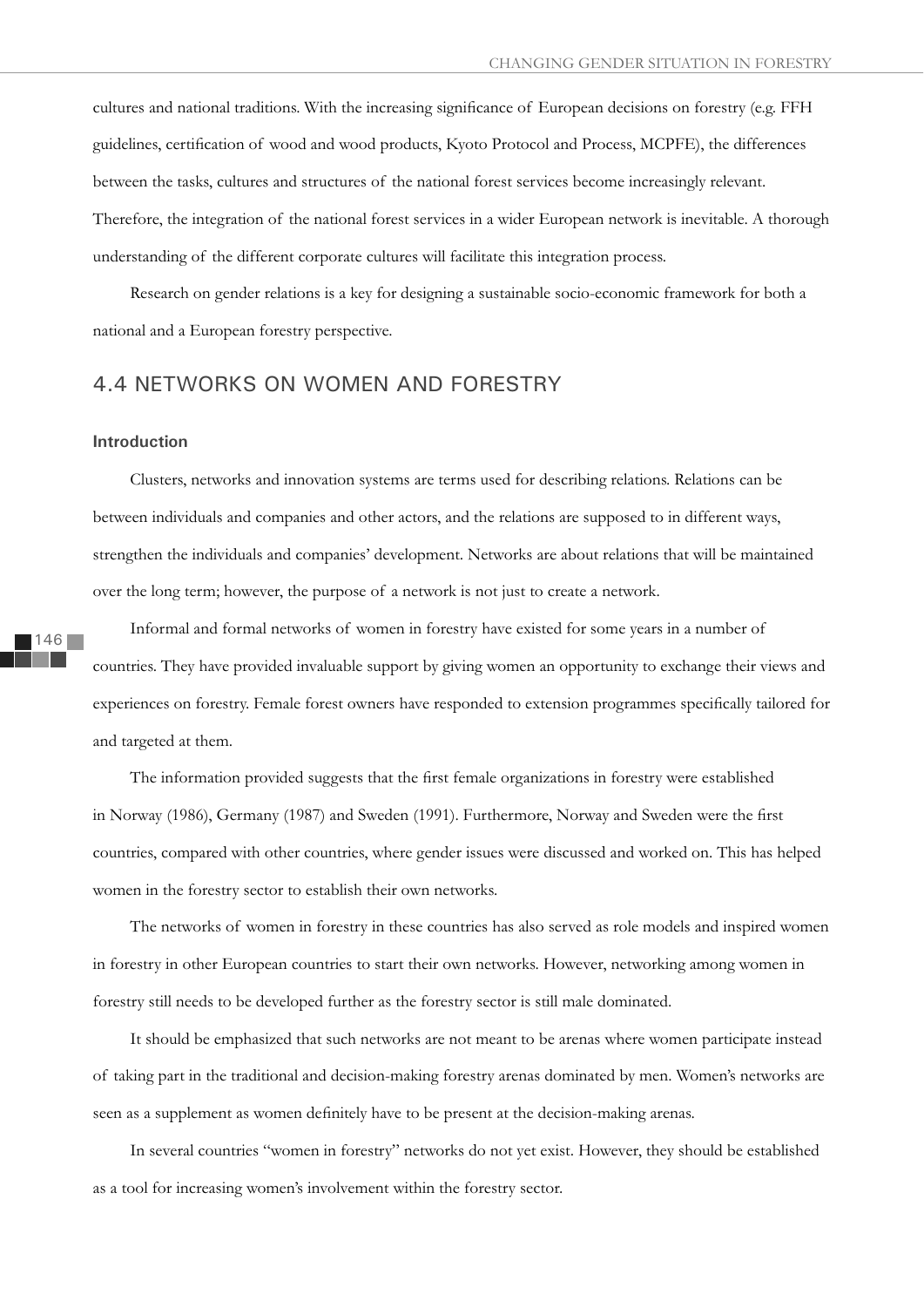### **4.4.1 Networks in Sweden**

# *By Gunilla Törnquist-Hedström*

Sweden has several different networks for women in forestry. Organizing women in forestry throughout the whole country is "*Spillkråkan*" (Black Woodpecker). Black Woodpecker (*Spillkråkan*) is an association for female forest owners founded in 1998. When female forest owners were trained – with European Union subsidies – in environment friendly forestry, they decided to establish a female support network to strengthen their role and receive greater recognition within the forestry sector. Today, most of the Black Woodpeckers several hundreds members live in cities and manage a forest elsewhere in Sweden. The association has three active "subsidiaries" in middle-sized cities throughout the country.

The goals of Black Woodpecker are:

- to strengthen women's influence in the Swedish forest industry;
- to increase knowledge and awareness of environment friendly forestry; and
- to build a communications network for women to exchange experience and develop knowledge.

The activities range from extension courses that raise knowledge about forestry issues to field studies in Sweden and abroad. Working in smaller groups, dealing with specific issues has been one of the Black Woodpecker's ways to increase knowledge.

One of the working groups, "Krax" (the sound the bird makes, in Swedish), realized that the timber companies that bought timber from the members did not have any women on the boards of directors. After some spectacular actions, including visits to annual board meetings of the largest timber companies, all timber companies in Sweden now have at least one woman on the board of directors. Through a newsletter for the members and a website all members are kept well informed. Through intensive work with public relations and the media, the Black Woodpecker has succeeded in many ways to gain public attention and achieve its goals. For further information, see its website: www.spillkrakan.se.

# **Skogägarkvinnorna**

The Forest Owner's Association (LRF Skogsägare) also has a network for female members. One of its goals is to make women more visible in the forestry sector; another is to increase the number of women on the boards of the regional Forest Owner's Associations. For more information, see the website at www.lrf.se.

In addition, a number of regional women's networks exist in Sweden. The oldest one, founded in 1991, is **Grenverket i Blekinge**, which has organized about one hundred women interested in forestry and living in Blekinge, a county in the southeast of Sweden. Grenverket i Blekinge has many different activities, some of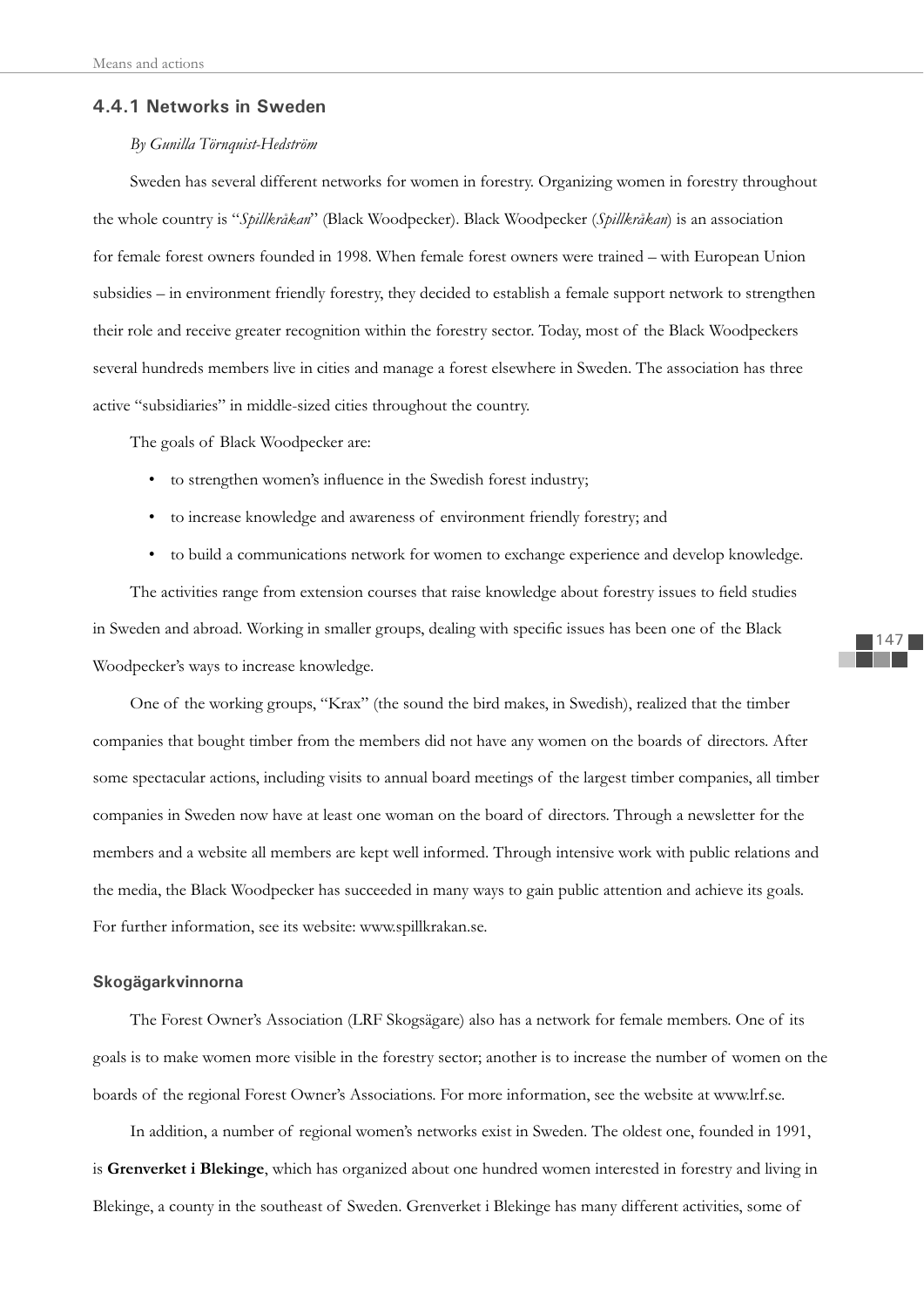them with LRF Kvinnor (LRF Kvinnor is part of the Federation of Swedish Farmers). More information can be found on its website at: www.grenverket.se.

Established in 1996 in the northern part of Sweden, **Grenverket** is a network for women working in the forestry sector. This network was created to keep forestry-educated women in the sector after discovering that women left the sector after having experienced discrimination.

Dryaderna was among one of the first networks for female forest owners and started in 1996 in the west and south of Sweden, in the counties of Halland and Småland. Dryaderna works for raising forestry knowledge among women, who are either interested in forestry or who stand to inherit forests at some stage in their lives.

In **Sveaskog**, a forestry company owned by the Swedish state, the women employed in the company have started a network to encourage and strengthen each other.

Established in 1993, **Kvist (Twig)** is a network for women working in the forest industry. The network operates with a big idea in mind – how to attract young people, especially young women, to the industry, and to present role models of female forest industry employees.

These networks are examples of how women in Sweden's forestry sector have joined together to change women's situation in a male-dominated sector. They have, to a large extent, given women increased self-respect, regardless of whether they are a forest owner or working in a forest organization. The networks, together with the launching of the research of Gun Lidestav, SLU Umeå about female forest owners, have started to change women's situation for working in or owning a forest in Sweden.

# **4.4.2 Slovakia**

#### *By Merete Furuberg*

### **The Association of Women Foresters – History and main objectives of the association**

The Association of Women Foresters, established in 2001, is a voluntary, non-governmental organization that provides information and assistance to women in forestry regardless of race, nationality and religion.

Its main objectives are:

- to protect and develop the personality of woman, to defend equal status of women family members, political, economic, social and cultural life;
- to organize formal and informal meetings in order to obtain information and exchange experiences in the field of self-realization of its members in rural areas, in business and labour opportunities;
- to ensure professional seminars to increase information level for environmental and rural questions; and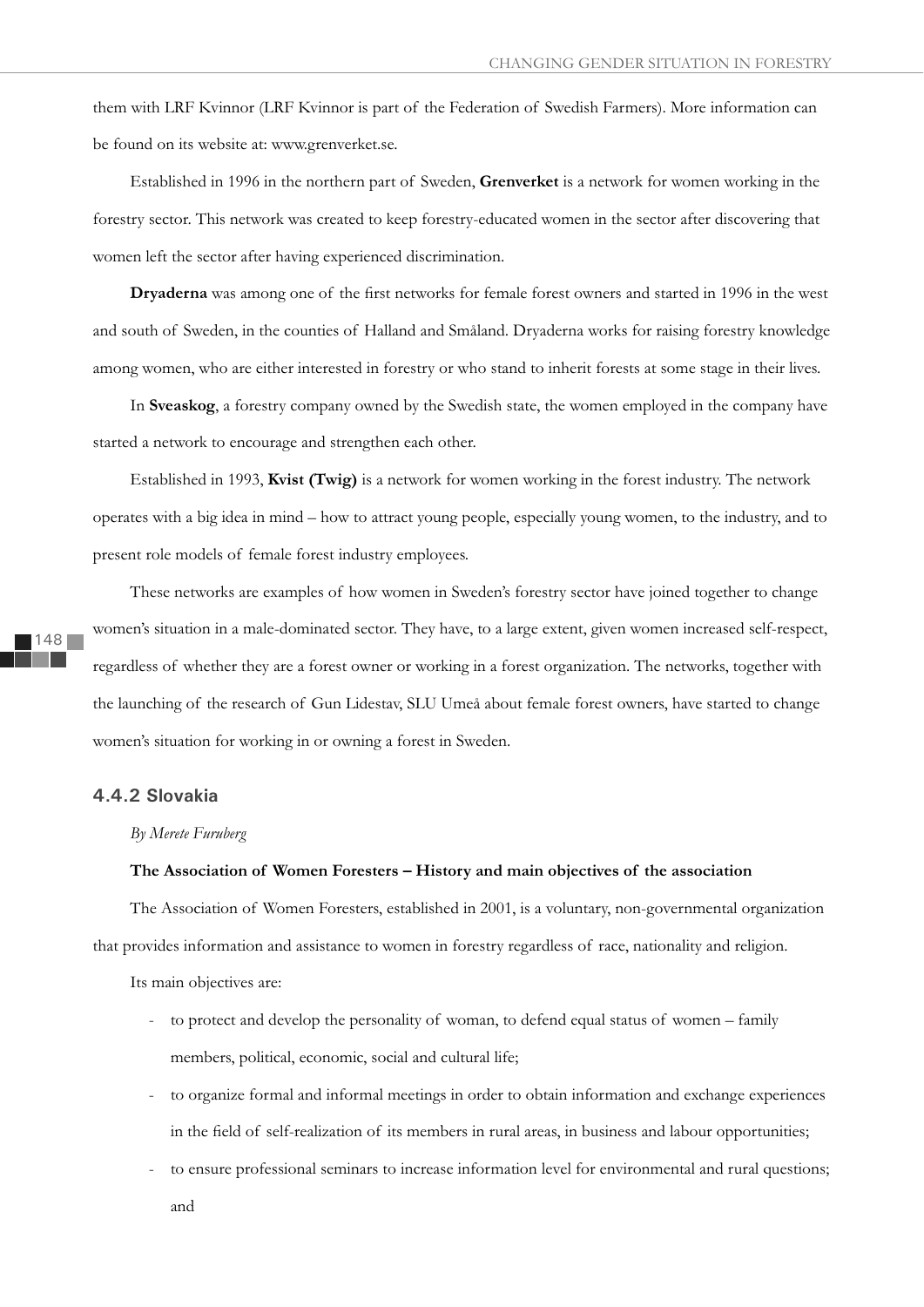- to work with the general public and increase the number of voluntary members in the field of nature protection, especially work that focuses on children.

The association provides membership for women who are 18 or older when they agree to the association's statutes and programmes. The organizational structure of the association corresponds to the territorial divisions within the Slovak Republic. The members elect a chairperson and the management of the association must be guided by the law.

In 2005, the association concentrated on organizing the fifth edition of the "Slovak forest Games" for children and youth clubs, and the fifth edition of the "Green Camera" a children's nature-photo competition.

In the future, the association wishes to implement European projects that aim at cooperating with similar organizations in the field of equality and supporting rural and environmental surroundings. Each year, the association proposes national projects with Slovak agricultural and forest authorities to foster its activities. It aims to engage the professional and nonprofessional public in their activities.

# **4.4.3 Lithuanina**

*By Merete Furuber*

# **Lithuania – The Organization "Women in Forestry"**

The organization Women in Forestry in Lithuania was founded on 15 May 2004. Its members are private forest owners, entrepreneurs, researchers, foresters, forestry officers and students. In Lithuania, the role of women in forestry has not yet been analysed. Thus, the organization will strengthen collaboration between the members and create the basis for joint *activities and solving problems.*

According to the Forest Act of the Lithuanian Republic, forests are divided between the state and the private sector. The structure of forest ownership has changed because of the ongoing land-reform process since Lithuania regained independence. The private forest sector has 202 000 forest owners who altogether own 630 000 hectares of forest; an average size of a forest holding is about 4.5 hectares. Private forests comprise 30 percent of the total forest area, a figure that is projected to increase from 40 to 47 percent in the future. Furthermore, forest owners who are more than 70 years old account for 30.7 percent. Although more than half of private forest owners are women (52.2 percent), their role as private forest owners and their impact to the management of forest holdings are not clear.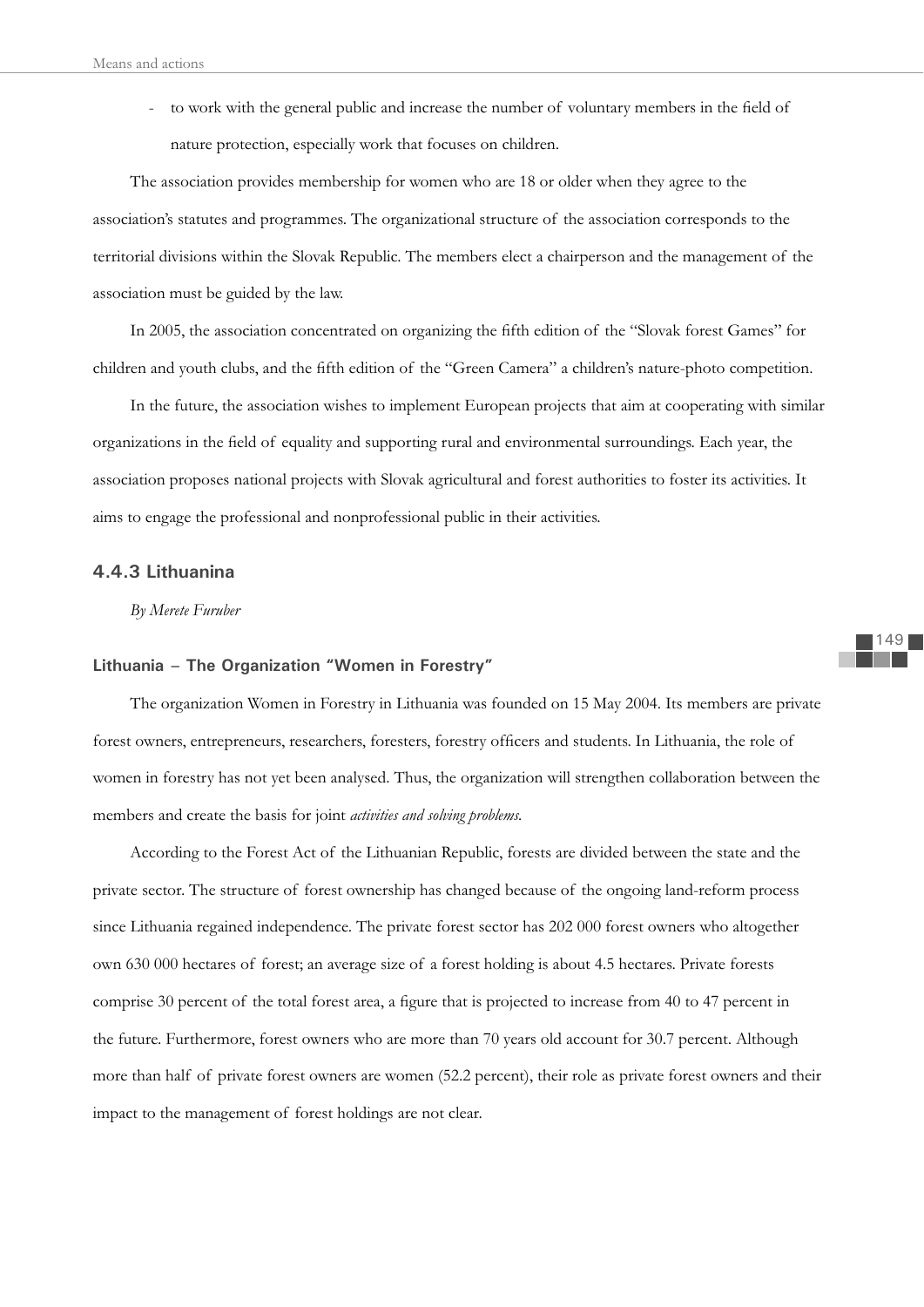**The objective of the organization: To strengthen the role of women in the forestry sector.**

It aims to:

- analyse the impact (or role) of women as private forest owners and entrepreneurs to forest management;
- stimulate women private forest owners to participate actively in forest management;
- collect statistical data on women as researchers, foresters, forestry officers and students in the forestry sector;
- assess the working conditions of women in the forestry sector in relation to the different organization types, education levels and job content;
- develop training and study material for women as forest owners;
- initiate training courses for women forest owners and entrepreneurs;
- develop an exchange platform on the Internet and thus facilitate communication between women researchers, foresters, forestry officers and students; and
- develop cooperation between similar organizations in foreign countries.

#### $5()$ **4.4.4 Networks in Germany**

*By Renate Spaeth*

# **"Women in Forestry" – Germany**

In April 1987, some 80 women, mostly students of forestry at that time, met for a weekend to discuss the current situation, views and needs of women in forestry. As a result of this first meeting, a network was started. Every year, women in forestry meet for at least one weekend. In 1993, the association "Women in Forestry" was formally founded. The annual meetings are a mixture of exchanging experiences, and discussing in working groups specific topics such as:

- positive action plans for women;
- self-conception of women in forestry;
- women, jobs and children;
- public relations;
- language and discrimination;
- where and what area to work in after graduating; and
- organized excursions into nearby forests and landscape.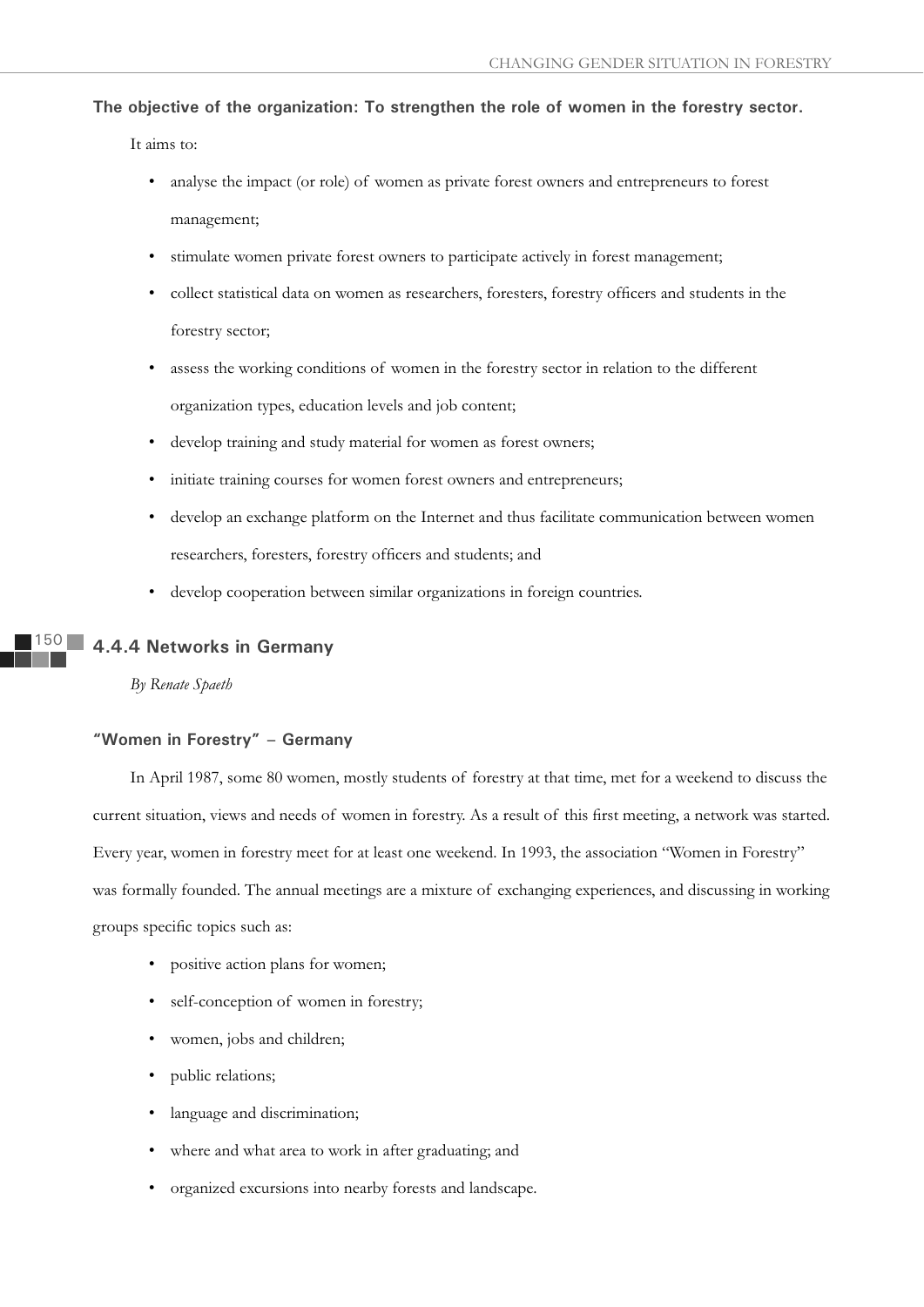German female foresters have always been active in organizing international meetings of women in forestry and visiting other countries. They take part in national forestry board discussions such as the discourse about the national forest programme of Germany. Women in Forestry aims to be a lobby organization for all women working in forestry regardless of their education or work position.

### **Interest group "female forest owners in Nordrhein-Westfalen"**

In Nordrhein-Westfalen, a region in Germany with more than 18 million inhabitants and a forest cover of about 25 percent, nearly 70 percent of the forests are owned by private forest owners. In total, a number of 150 000 people own forests, with an average of four hectares per owner.

Exact data about the distribution of male, female and joint ownership of men and women do not exist, but it is estimated that between 14 and 20 percent of the forests are owned by women.

In June 2002, the Forest Research Institue (LÖBF) of Nordrhein-Westfalen, which is also responsible for training courses to private forest owners, invited female forest owners to take part in a seminar to discuss and exchange their views on forestry and on ways of managing their forests.

The seminar was inspired by the Swedish experience with the Swedish female forest owner association "Spillkrakan". The Chairperson of Spillkrakan, Louise Uggla, gave a speech about the history and the aims of Spillkrakan, and 12 female forest owners attended. These women had inherited their forests from either their parents or their husbands.

In fact, most of the participants were glad to have an opportunity to talk about their views on forestry and forests, and they decided to stay in contact to continue exchanging views and organizing courses on the different aspects of forestry. As a result of this first meeting, the network was founded. The forest service supports this project as a service for their customers: forest owners (women as well as men).

# **Status quo:**

The network is a loosely organized group of female forest owners who attend meetings and take active part in training courses and excursions. Since 2002, the network has organized training courses on the following topics:

- Forest inventory
- Taxes in forestry
- Forest Law
- Practical education in using a chainsaw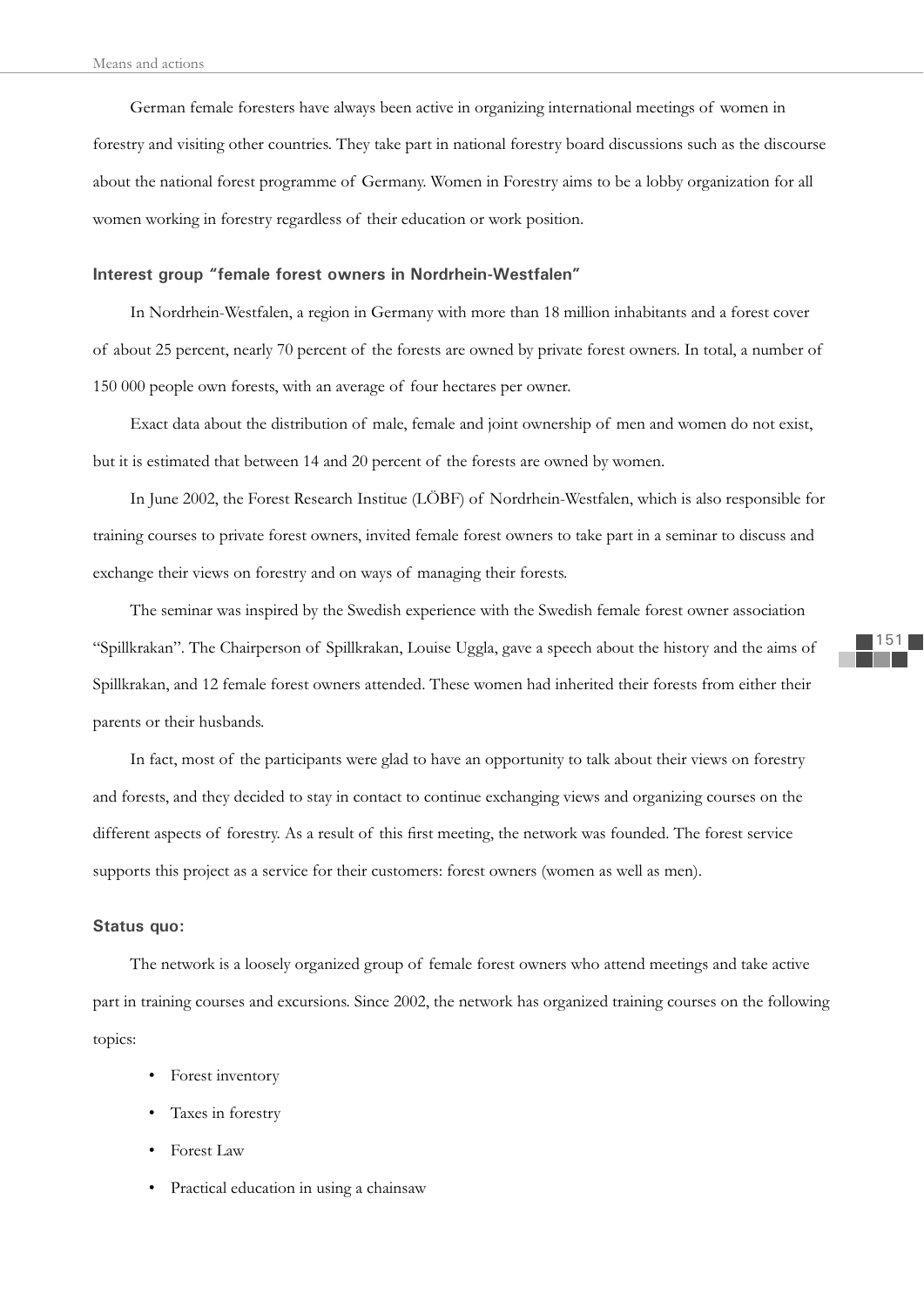- Timber trade/wood-market structures
- Forestry under special terms of complete public use (park management)
- Wood-selling contracts and wood-sale terms
- Visits to several modern sawmills

In general, about 20 to 25 women take part in these meetings and courses. The network is in need of financial funding in order to carry on the activities planned. It seeks governmental support.

# **4.4.5 The Norwegian organization – Women in Forestry**

#### *By Berit Sanness*

The organization "Women in Forestry" was established 24 August 1986 at a gathering of female forester graduates and forestry students. The main objective of Women in Forestry is to motivate and stimulate women to participate and be involved at all levels of forestry; it emphasizes the importance of solidarity and cooperation among its members*.*

Women in Forestry chose a positive and constructive attitude as its strategy. The organization decided to propose actions and solutions to improve the gender balance within the sector, and its success depended on the acceptance among other women and men who were in decision-making positions within the forestry sector. Brandth, Follo and Haugen (2002) describe Women in Forestry as moderate, without a high feministic profile.

As the vision was to make the organization redundant in the future, the strategy focused on empowering women to approaching established organizations with their ideas and getting them to carry out the actions. From the very beginning, Women in Forestry achieved high-level support from the government and the private sector. A number of project initiatives were initiated by Women in Forestry and monitored, particularly during the first ten years of the organization. However, the achievements on gender balance are still far from satisfying, and a more active and aggressive strategy is needed for reaching a balanced and equitable workforce.

## **Members and employees**

The organization welcomes all women interested in forestry to join, including students and forestry graduates, forest owners, daughters of forest owners, forest workers and women employed as secretaries or in other positions within the forestry sector. Even men and organizations supporting the organization's objective are welcomed as members. According to the annual reports, the highest number of personal memberships appeared in 1989, with 525 members (about 5 percent are men [Jannicke Modell-Røhmen, personal information, 2006]). Currently the number of personal members is about 400, in addition to the 21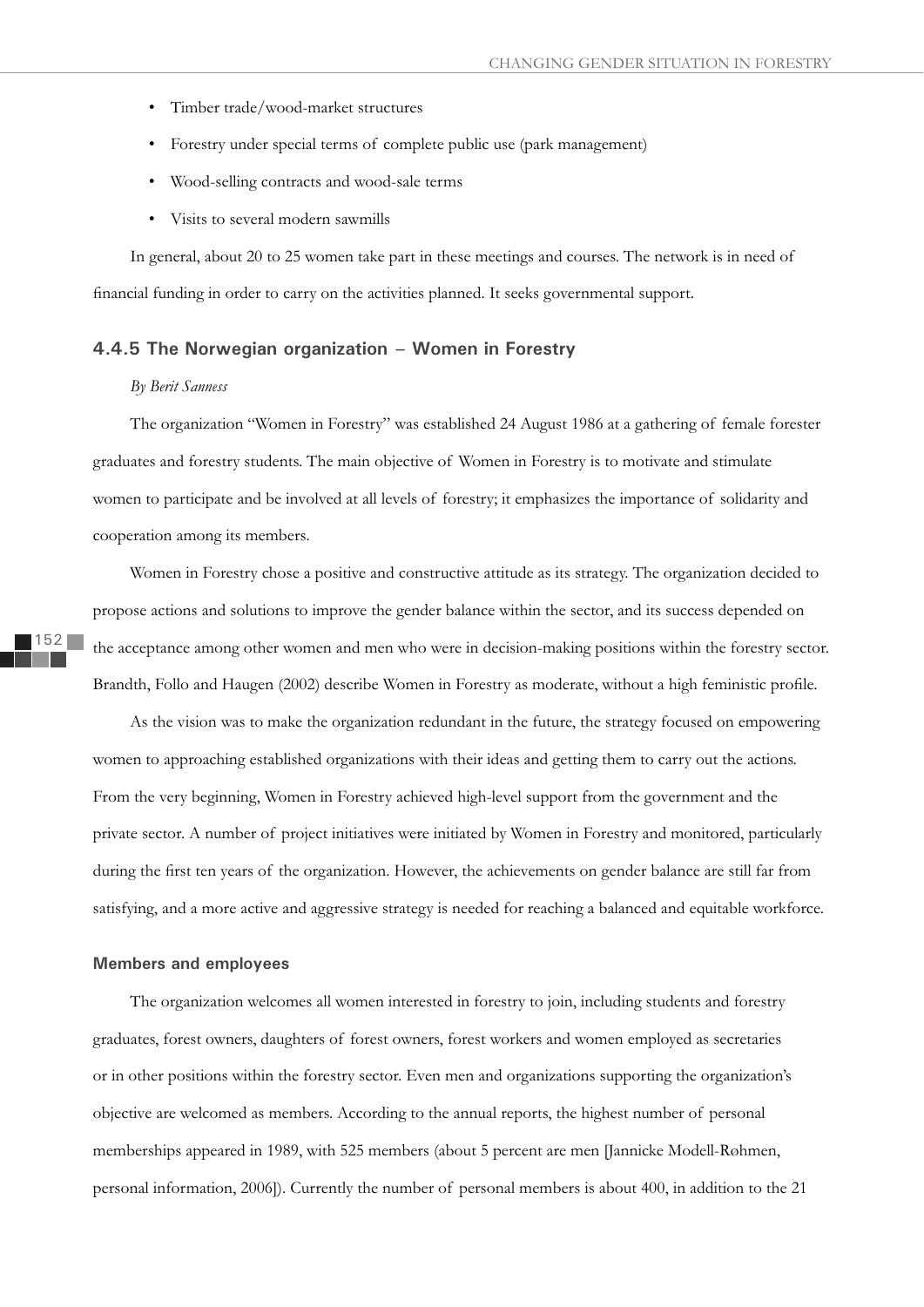organizations that are also members. To date, only women have been board members; however, several men representing organizations have been members of working groups and ad hoc groups.

Since 1988, one employee acts as secretary of the organization, but for the most part the work of the organization has been achieved by the members' voluntary work contribution.

# **Key activities – new challenges**

From the beginning, women in Forestry sees the images of forestry as an obstacle to recruiting more women. Therefore, promotion of forestry education and the need for role models were high up on the agenda during the first ten years of Women in Forestry. In particular, the organization initiated several actions to motivate female forest owners. In addition, Women in Forestry highlighted the need for gender adjustments concerning practical forestry as well as focused on women as secretaries within the sector. Several initiatives included competence-building programmes. Since the mid-1990s, internal networking more or less became the organization's main task for a number of years.

Women in Forestry has recently decided that there is a need to take a closer look at the culture within forestry organizations and the conditions of the women employed as foresters within the forestry sector. There is a lack of updated documentation and analysis. However, several examples have shown a development that is worrying and the situation needs to be further studied. Recently, Women in Forestry also decided to introduce the need for quotas of women into positions within the private sector. This tool has not been on the organization's agenda before (Anne Katrine Løberg, personal information 2006). Actions carried out by Women in Forestry are further described in Annex VI.

#### **Women as key consumers**

Recently, women as key consumers have become a new task on the organization's agenda. The toolkit from the FAO/ECE Team of Specialists in Forestry and Forest Industry Sector (today named: the Forest Communicators Network) included clear recommendations concerning the forestry sector's need for improved communication with women in society. The recommendations were elaborated by a subgroup and based on the paper "Women as Key Consumers", by Berit Sanness. This paper highlighted women's impact on decisions concerning household consumption, their role as teachers and politicians, and the need for changes to have successful communication with women as target groups (Sanness, 1993). The Team's report recommended the forestry sector to (FAO/ECE 1995):

• study the plans and strategies of women's organizations;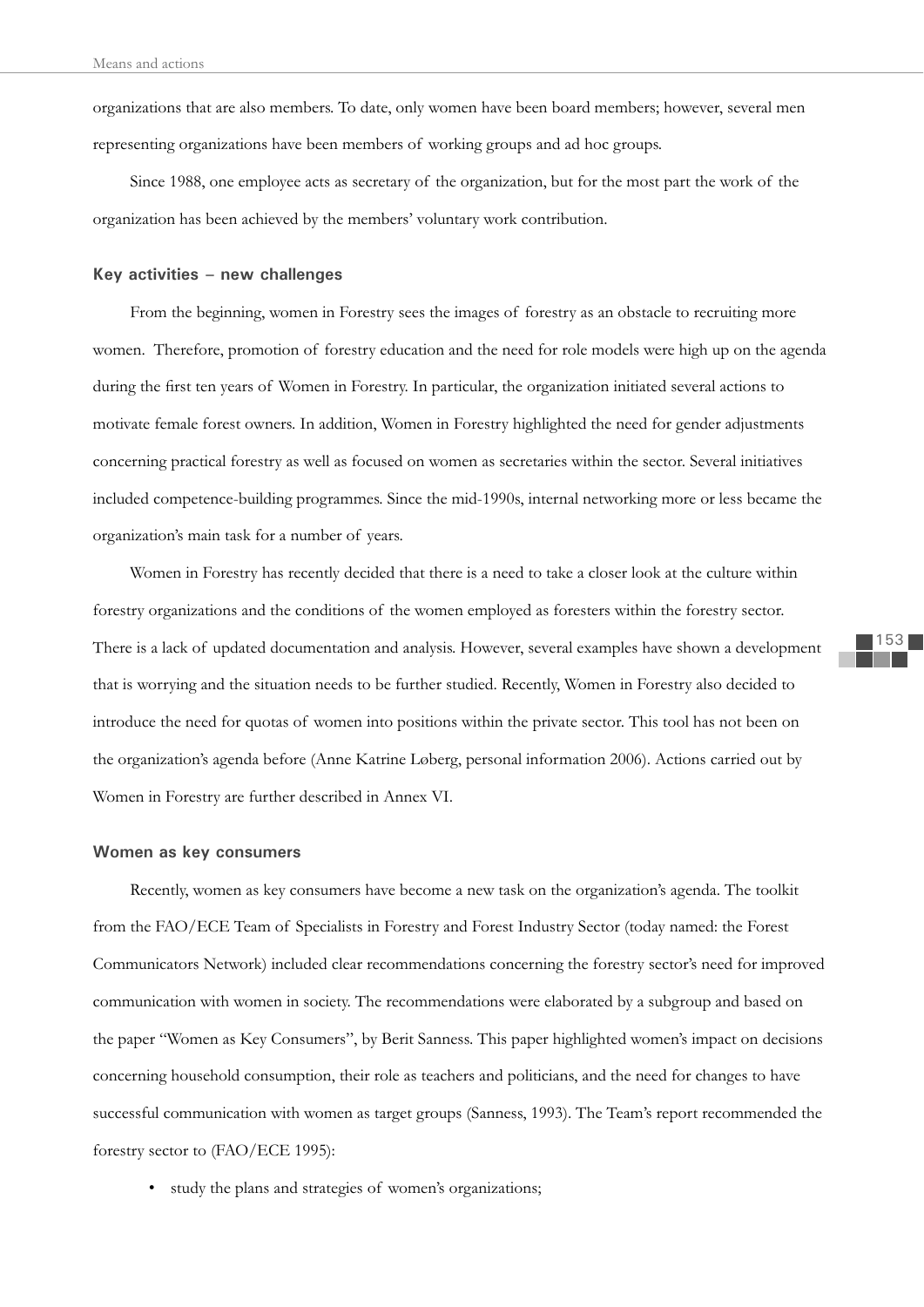- choose the right information channels;
- choose the right words;
- choose the right pictures and speakers; and
- increase the share of female foresters.

While women make 80 percent of the decisions concerning the household (Gill, 2003, Sanness, 2003), the forestry sector is still not considering this. Therefore, since 2003 Women in Forestry has planned a test project dealing with women as key consumers. The objective is to develop methods to increase female consumers' trust in wood products and the management of forests in Norway. The test project will be carried out in cooperation with two forest owners' district organizations (Allskog BA and Viken Skog BA) during 2006.

# **Summary and conclusions**

The Norwegian organization Women in Forestry was a pioneer when it was established twenty years ago. The vision was to make Women in Forestry redundant in the future. The organization chose a positive and constructive attitude, to ensure that everyone's energy could be used to the best for the future and initiated a number of projects and actions. As the achievements on gender balance within the Norwegian forestry sector are far from satisfying, a more active and aggressive strategy is likely to be on its way, including more focus on quotas. After ten years of mainly internal focus, the organization is once again about to become innovative and with external focus.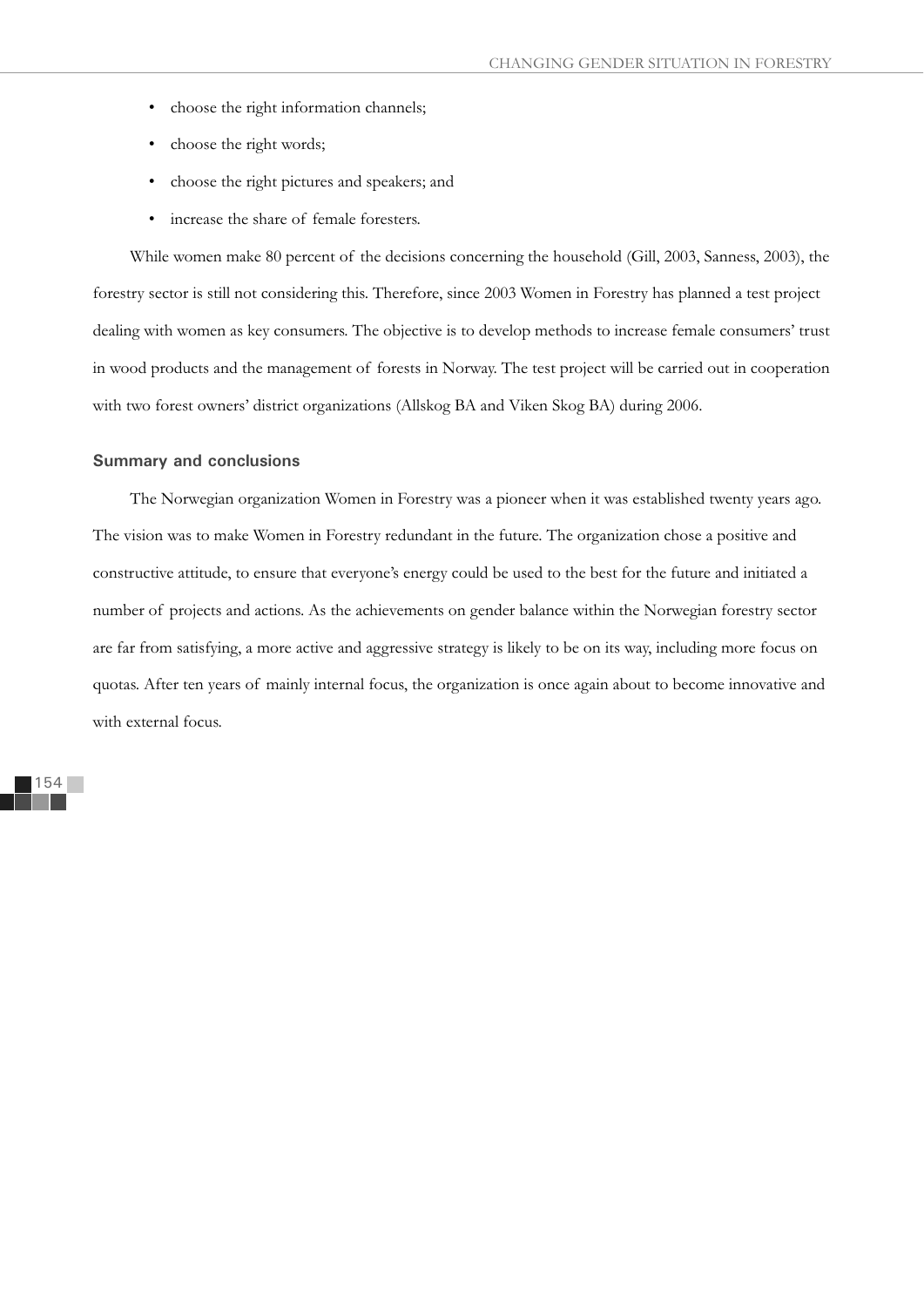# **5. CRITERIA AND INDICATORS**

Since the Earth Summit on Environment and Development in 1992 in Rio de Janeiro, Brazil, sustainable development has become a new paradigm worldwide, and the importance of forests to sustainable development has been recognized. Since Rio de Janeiro, several international and national initiatives have been launched to improve the understanding of sustainable forest management (SFM) and to set up criteria and indicators to measure progress in sustainable forest management.

In North America and Europe, the most important processes are:

- The Montreal Process focusing on Temperate and boreal forests; and
- The Ministerial Conference on the Protection of forests in Europe (MCPFE).

And the certification schemes of:

- Pan-European Forest Certification; and
- the Forest Stewardship Council.

Montreal and MCPFE processes as well as the forest certification schemes of FSC and PEFC use criteria and indicators that provide a common definition of the characteristics of sustainable management of forests.

A **criterion** is a category of conditions, or processes, by which sustainable forest management may be assessed. A criterion is characterized by a set of related indicators that are monitored periodically to assess change.

An **indicator** is a measure (measurement) of an aspect of the criterion. A quantitative or qualitative variable which can be measured or described and which, when observed periodically, demonstrates trends.

Raising the question of gender-sensitive criteria and indicators, there are a number of organizations and processes that have defined criteria and indicators that are able to measure changes over time. One of these processes within FAO has led to "Gender Sensitive Indicators for Natural Resources Management". FAO notes that "gender sensitive indicators require the production of data that is disaggregated by sex, age, ethnicity and other socio-economic variables relevant to the project or programming context".

The mandate of the Team of Specialists on Gender and Forestry included the task "to develop criteria and indicators (C&I) that would reflect gender aspects in sustainable forest management". The ToS discussed this issue of defining a new set of C&I from the beginning, and because of this discussion, the ToS concluded not to add one more set of criteria and indicators to the already working processes and initiatives, but to recommend that FAO and member countries apply the FAO gender-sensitive indicators for natural resource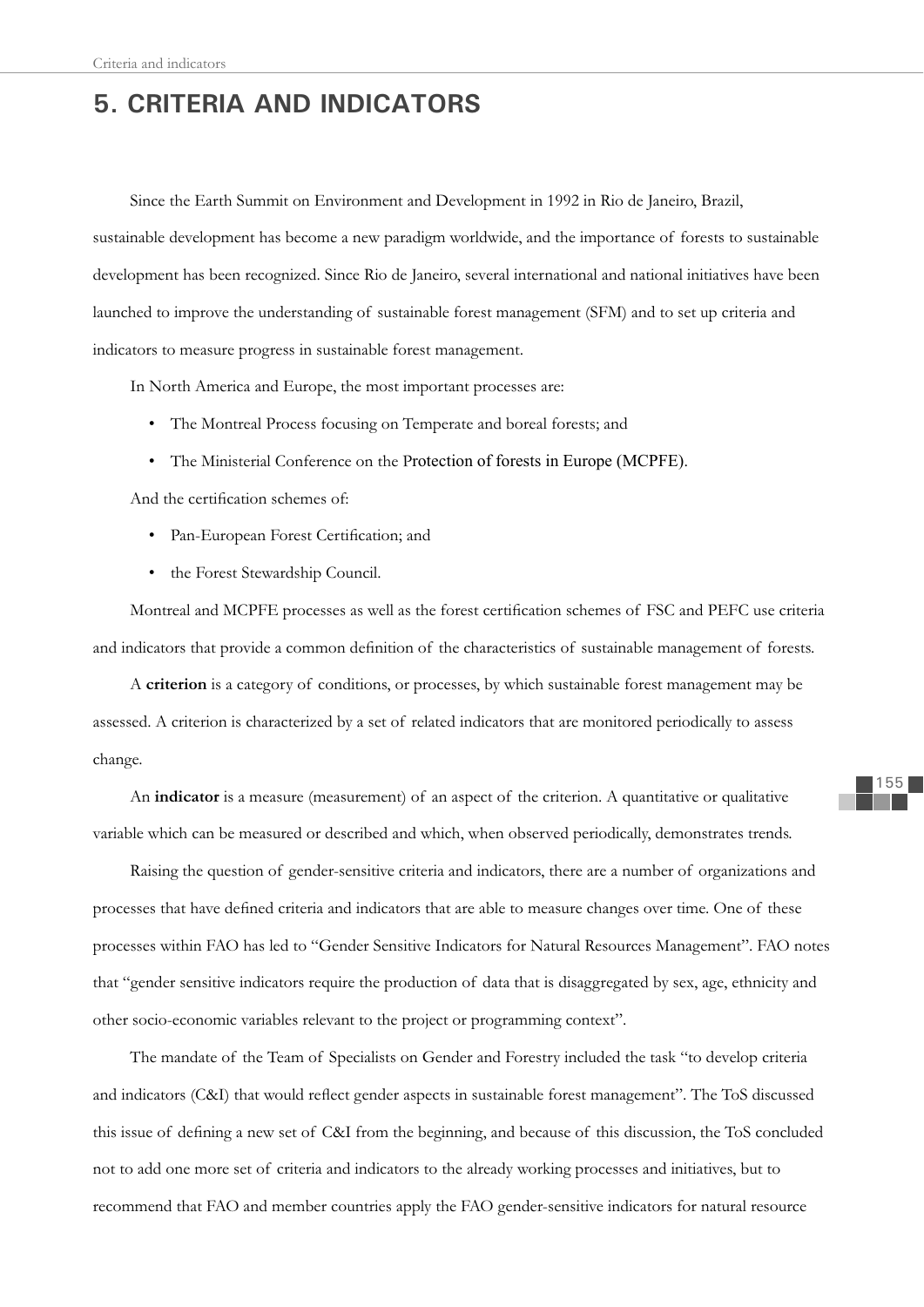management to forestry as well. Member countries and the above-mentioned certification bodies should be encouraged to broaden their scope of indicators in adding gender-sensitive indicators to the already established ones.

ToS holds firm that to mainstream gender in forestry implies that all member countries of Montreal and MCPFE processes, and the responsible decision bodies of certification schemes, take responsibility of further developing their own set of criteria and indicators, including measurable gender indicators.

To review the important sustainable forest management processes and initiatives identifying existing criteria and indicators affecting gender issues, ToS suggests performing a gender impact assessment to the existing C&I schemes. This step should be done with gender expertise.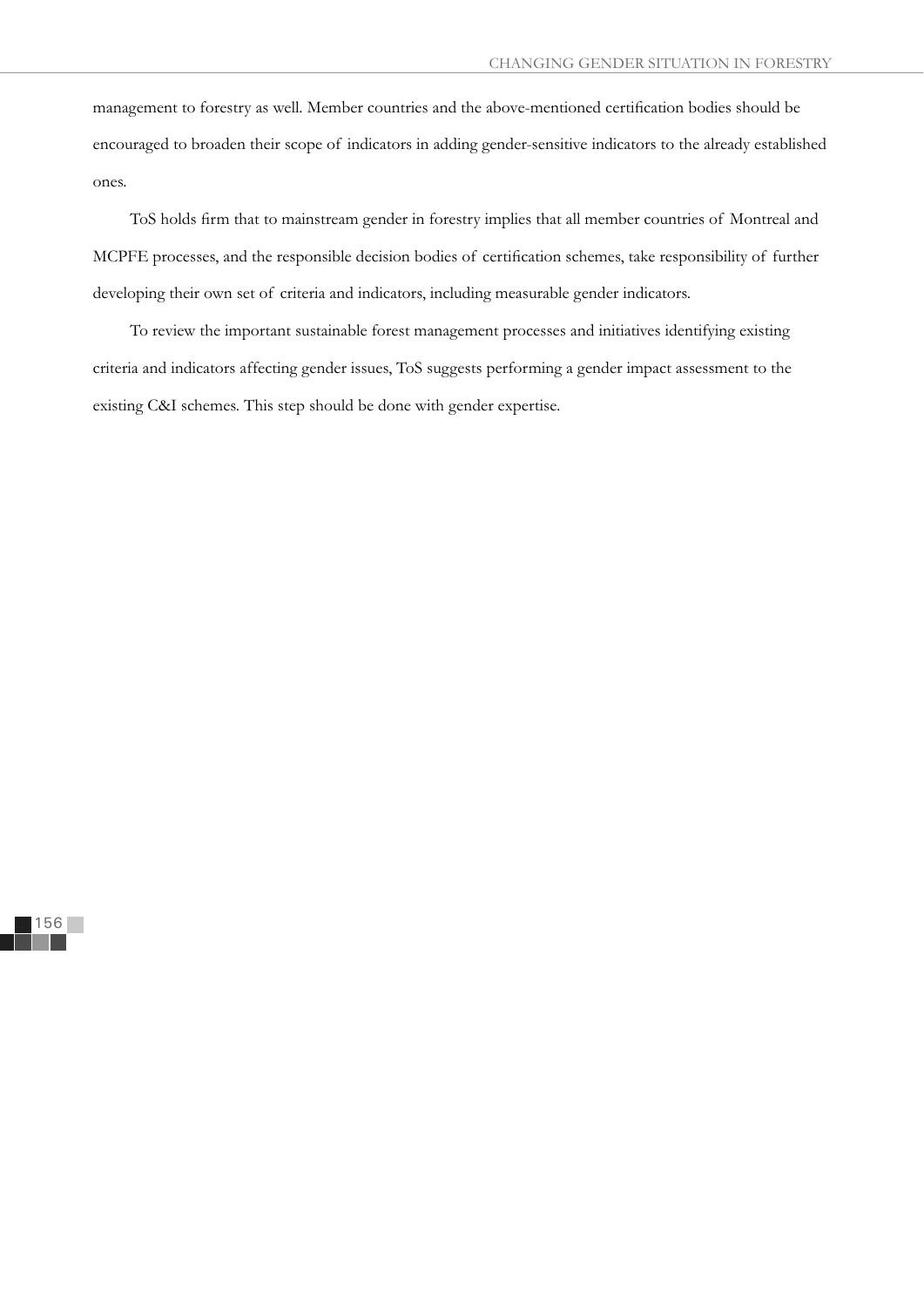# **6. SUMMARY AND CONCLUSIONS**

Forests provide the source and means of survival for millions of people, who find there firewood, medicinal plants, food, fibres, housing materials, and a full range of other uses. They are also vital for the healthy state of our global environment. Many studies have shown that women are primary users of forests through their involvement in food production for subsistence, herb gathering or planting for medicine, fuelwood collection, and small-scale forest industries producing cash products. As well as often being the primary forest users, women are active and knowledgeable managers and caretakers of the forests.

This overview of gender and forest management and organization has shown that women have a complex relationship with forests and the forest sector. It is clear that although women are significant users of forest products, they rarely have input into forestry decision-making, either at the macro or even at the micro level. Even though some countries have introduced policy to improve the representation of women in the forestry sector, little has been done to encourage or follow up on this and thus the situation in most cases remains as it was before the legislation was passed. This is emphasized in the available statistics on the forestry sector labour force. Men dominate the forestry sector workforce in most countries and usually earn more than their equally qualified female counterparts.

Female representation within the forestry sector in some countries seems to be heavily influenced by the traditional values and perceptions of the role of women in society. Policies geared towards equal opportunities seem to have been impotent to break this general idea. Even when women hold the majority ownership of private forests, they are still marginalized in the decision-making process. One important lesson that may be learned from the case studies presented here is that there is no quick fix for increasing gender representation within the forestry sector. As this overview indicates, there are a myriad of issues that have to be dealt with first, which indirectly or directly influence the gender balance in the forestry sector.

This synopsis about gender and forestry has also highlighted the perceived differences in the relationship to, and the uses and methods of management of, natural resources among women and men. Women are credited with being more critical of forest management strategies, perhaps because they are more ecologically and socially aware of forestry issues. Women in forestry have been organizing themselves for more than 20 years. These networks, mainly of female forest owners have proved themselves as very useful and important forums for women to discuss common problems and provide information and support to each other.

A major constraint in compiling information on the three main aspects dealt with in this report was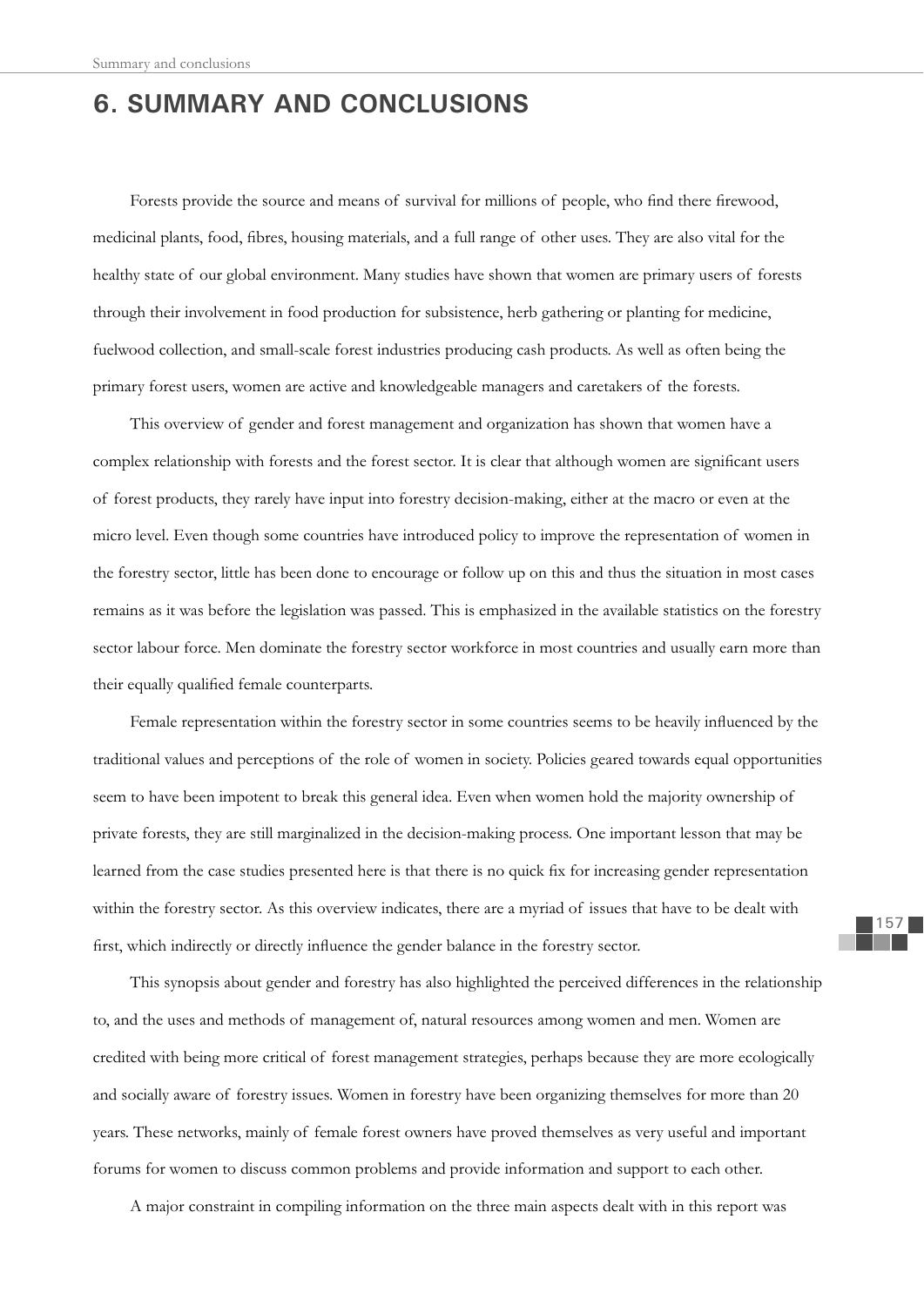the paucity of information available. In many cases, where there was some data available these were from the government or public sector agencies. Very little information is available from the private sector and there are many aspects of gender relations in forestry that are still unexplored.

It's not all bad news! There are good examples where programmes designed to improve the involvement of women in the forestry sector have been working in several countries. These examples are not easily replicated because there are many enabling factors that must be addressed and these will vary from country to country. It is vital that governments recognize that gender relations influence many aspects of forest administration and control. Gender responsive forestry policies and programmes must explicitly take into account the needs, opinions and interests of men and women. These policies and programmes must be supported at all societal levels for their implementation to be successful.

# RECOMMENDATIONS

The Team of Specialists believes that if there are to be any improvements in the current gender imbalance in the forestry sector in Europe and North America, these issues should be put on the agenda at all levels of the international community, government, private sector and public sector. The Team of Specialists further notes that in September 1995, at the United Nations Fourth World Conference on Women, *"Governments ..... expressed their commitment to creating a new development paradigm that integrates environmental sustainability with gender equality and justice within and between generations as contained in chapter 24 of Agenda 21."* However, since then, very little has been done to meet this commitment. In fact, and sadly so, many of the conclusions and recommendations from the 1995 United Nations conference in Beijing and those from the April 2001 Seminar on Women in Forestry still hold true today.

The Team of Specialists argues that the forestry sector can no longer afford to rely exclusively on the competence of a single gender, especially since:

- women make 80 percent of the decisions related to household consumption;
- in many countries there is a relatively high proportion of female forest owners;
- evidence exists which suggests that women are more sceptical of some of the concepts related to forestry and sustainable forest management. The information gleaned from the reasons why women may hold these views could be used to improve sustainable forest management practices and to improve communication strategies about these SFM practices; and
- evidence from other sectors indicates that gender-balanced organizations function more efficiently.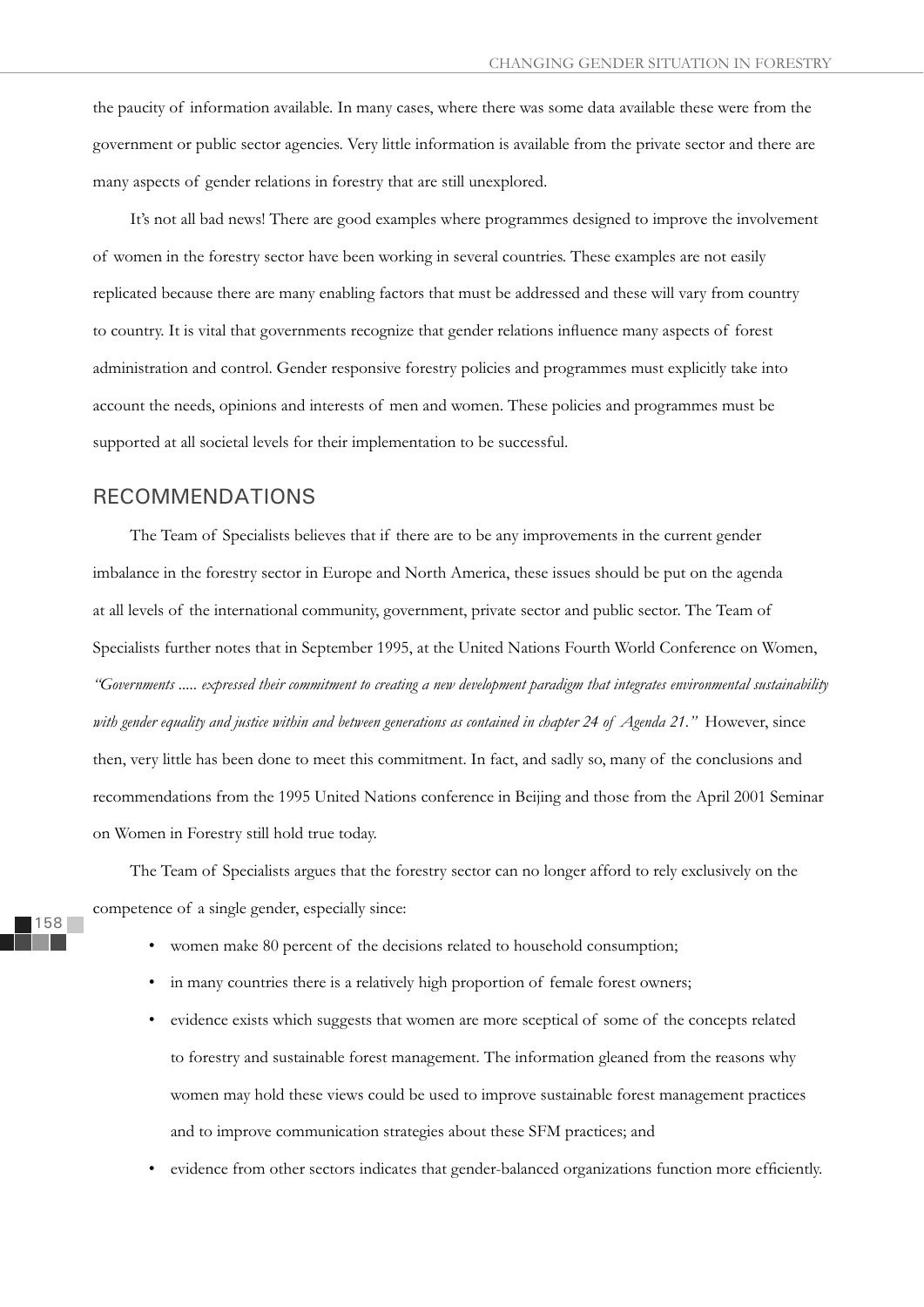# **The Team of Specialists on Gender and Forestry therefore recommend that:**

# **1. The scope of rural development policies should be widened to encourage**

- women to use the forest for income-generating activities to improve their livelihoods and that of the rural communities;
- the development of alternative livelihood opportunities;
- employers to recruit more women in rural areas; and
- a conducive workplace to enhance the retention rates of female employees.

# **2. Baselines and benchmarks should be established to measure changes in gender balance within the forestry sector**

A baseline will provide a starting point from which to monitor and evaluate progress in the gender balance within the forestry sector. In the absence of this, it would be difficult to undertake any meaningful benchmarking against other industries, or within the forestry sector itself.

# **3. Member countries should increase the availability, access and use of gender statistics specifi cally for forestry. Gender disaggregated data must be included in national and industry statistics**

The collection and analysis of gender-disaggregated data is extremely important if gender considerations are to be incorporated into programmes and policies. The availability of this information will make it possible to address the needs and priorities better of both men and women as well as for monitoring and evaluation of trends and changes.

# **4. Member countries should impress on the public and private sector the need to comply with existing legislation and to provide data in their annual reporting on the gender balance within their organizations**

For any legislation to have an impact, it must be enforced. Effective administrative mechanisms must be put in place, to implement, monitor and evaluate progress of gender mainstreaming within the forestry sector.

**5. International, governmental, non-governmental and research organizations must include the gender question in future surveys on all issues related to the forestry sector**

Gender issues should be covered from the programme objectives to the respective action lines. Guidance should be given to identify potential gender impacts of the research areas and encourage researchers to conduct gender-sensitive research.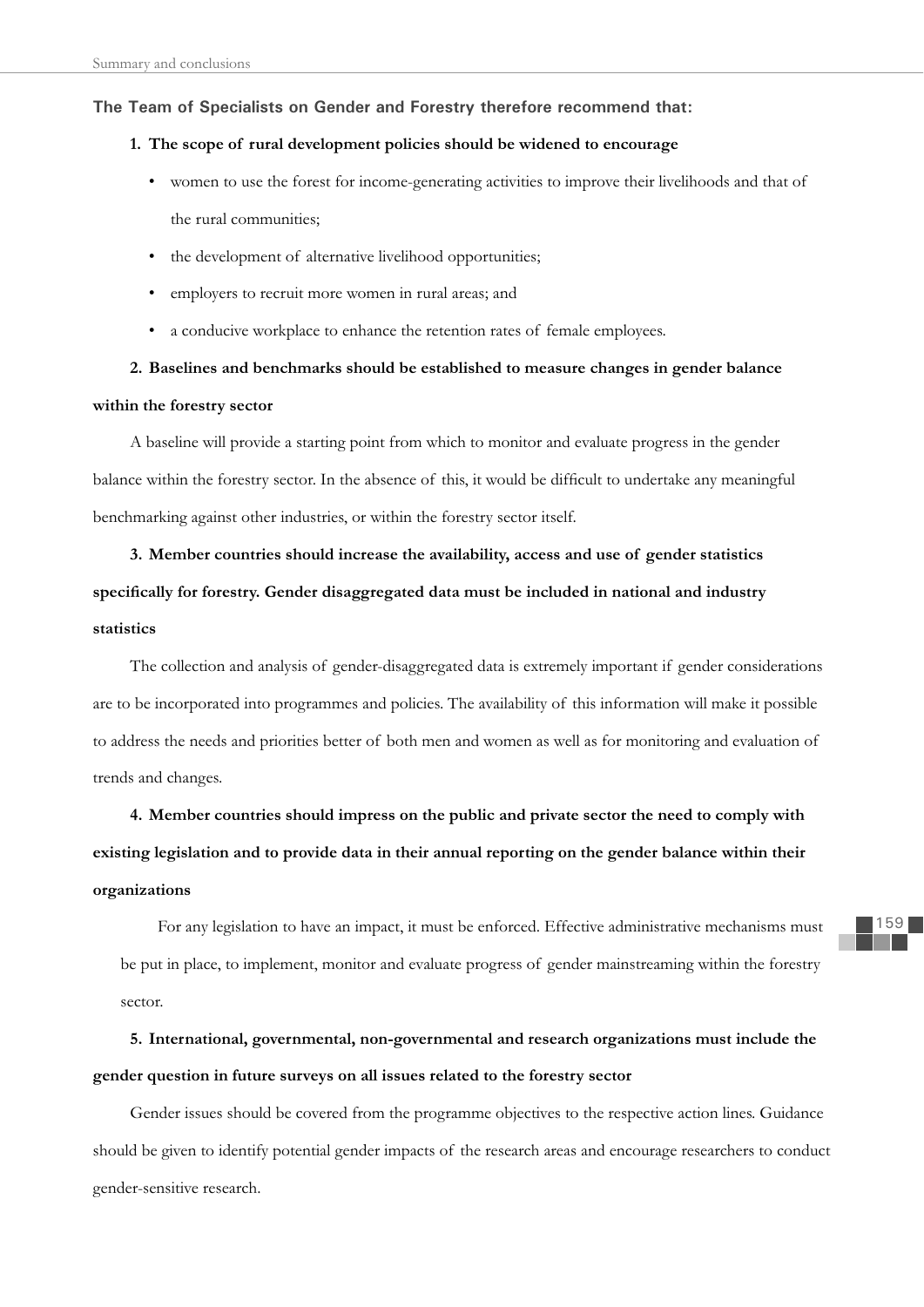**6. Where appropriate, member countries should actively encourage the private and public sector to develop a quota system in pursuit of building a critical mass of women at the management level within the forestry sector**

One way of mainstreaming gender in the forestry sector is by assigning quotas for the representation of men and women at the managerial level. The targets and the time frame for achieving these targets should be realistically set. Organizations dominated by men tend to be resistant to gender mainstreaming and to employing women in decision-making positions. It takes time to change attitudes of individuals and institutions and specific measures are needed in order to secure women's access to decision-making and leadership positions within the forestry sector.

The Team of Specialists proposes the following targets, where quotas are to be implemented:

- women should constitute 40 percent of the boards of forest companies and forest owners' organizations by 2015; and
- women should constitute 40 percent of the managerial level of forest companies and forest owners' organizations by 2015.

# **7. An incentive scheme should be created to recognize companies and organizations that actively promote and deliver best practices related to gender issues**

Incentives may be awarded for companies and organizations that have:

- increased the number of women in managerial/senior positions within companies;
- increased the number of women on the boards of the companies; and
- developed and implemented gender action plans.

160

# 8. Market tools, for example, certification (product, process and management) should be

**promoted as a means to increase the gender balance within the forest sector** 

### **9. A more positive and inclusive image of the forest sector and its work is promoted in the media**

Programmes geared towards improving the image of the forestry sector as an attractive workplace should be developed and information disseminated to the public. Female role models could be used to encourage more women to become actively involved in the sector.

# 10. Governments should budget for gender-specific research within the forestry sector

Governments must demonstrate their commitment to this issue by allocating resources to mainstream gender issues into high-level research and policy analysis.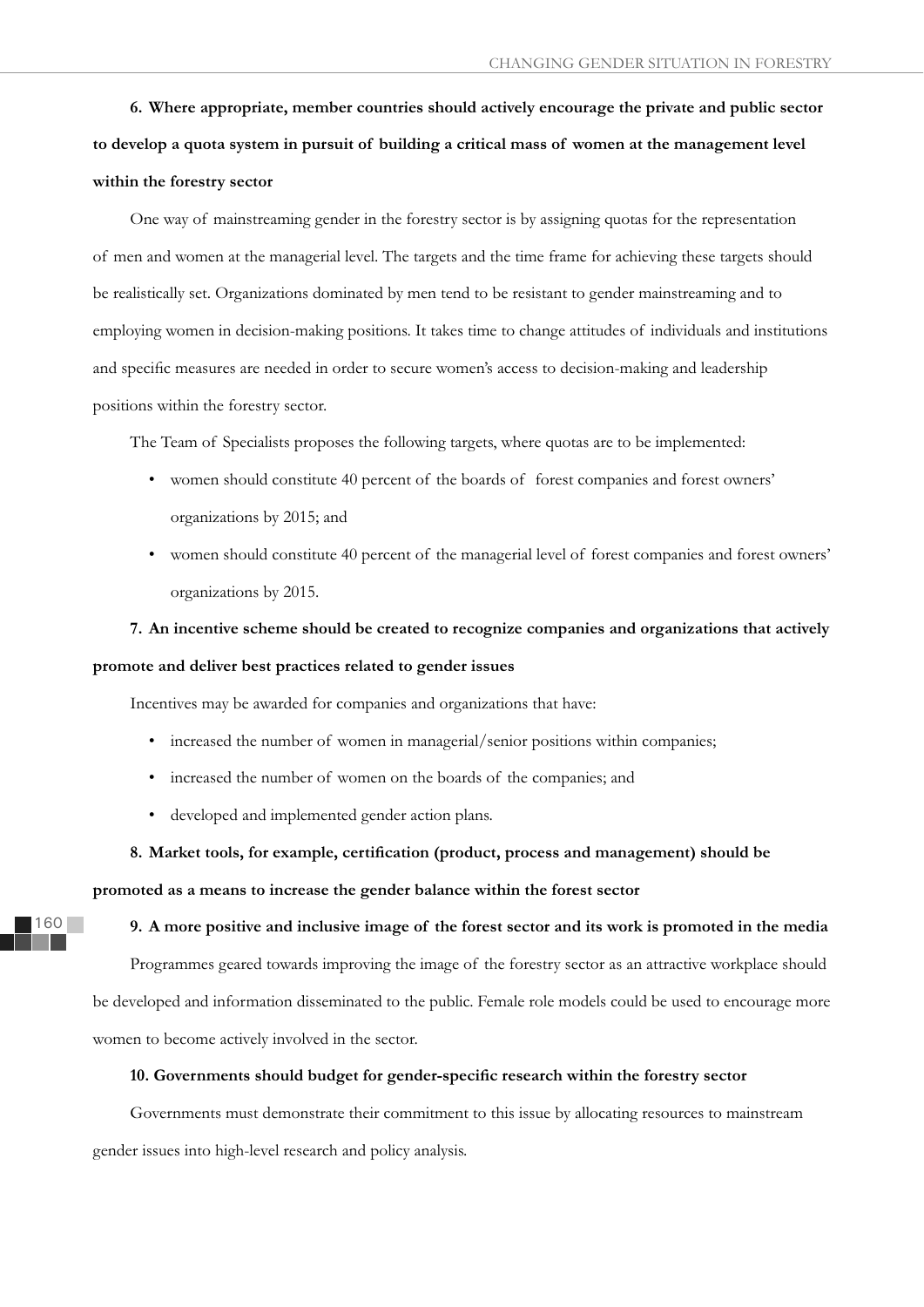**11. Universities and colleges should include gender issues into their education programmes as** 

# the gender situation in a sector is to a large extent influenced by education.

In order to make progress in this respect including gender issues should be made a priority in accreditations of forestry study programmes.

**12. The European Union promote collaboration among national/regional/international women networks and to assist in the establishment of new networks where necessary**

The European Union must develop the mechanism to encourage collaboration among networks in the region. Women can learn from each other's experiences, share information and provide guidance to each other. This will provide them with the support they need to participate actively in forestry activities.

**13. Member countries support the European Union in strengthening gender mainstreaming in its structural funds policies, including gender responsive budgeting**

**14. The Ministerial Conference on the Protection of Forests in Europe and other intergovernmental processes (Montreal Process, for example) review previous resolutions and criteria and indicators, and if necessary, highlight and include the gender issues in further commitments (Anregugen, 28 April 2006)**

**15. FAO and the ECE encourage member countries to revisit and address the recommendations made at the April 2001, Women in Forestry Seminar**

161

**16. Member countries produce national reports on gender and forestry and act on the recommendations and issues raised in the report**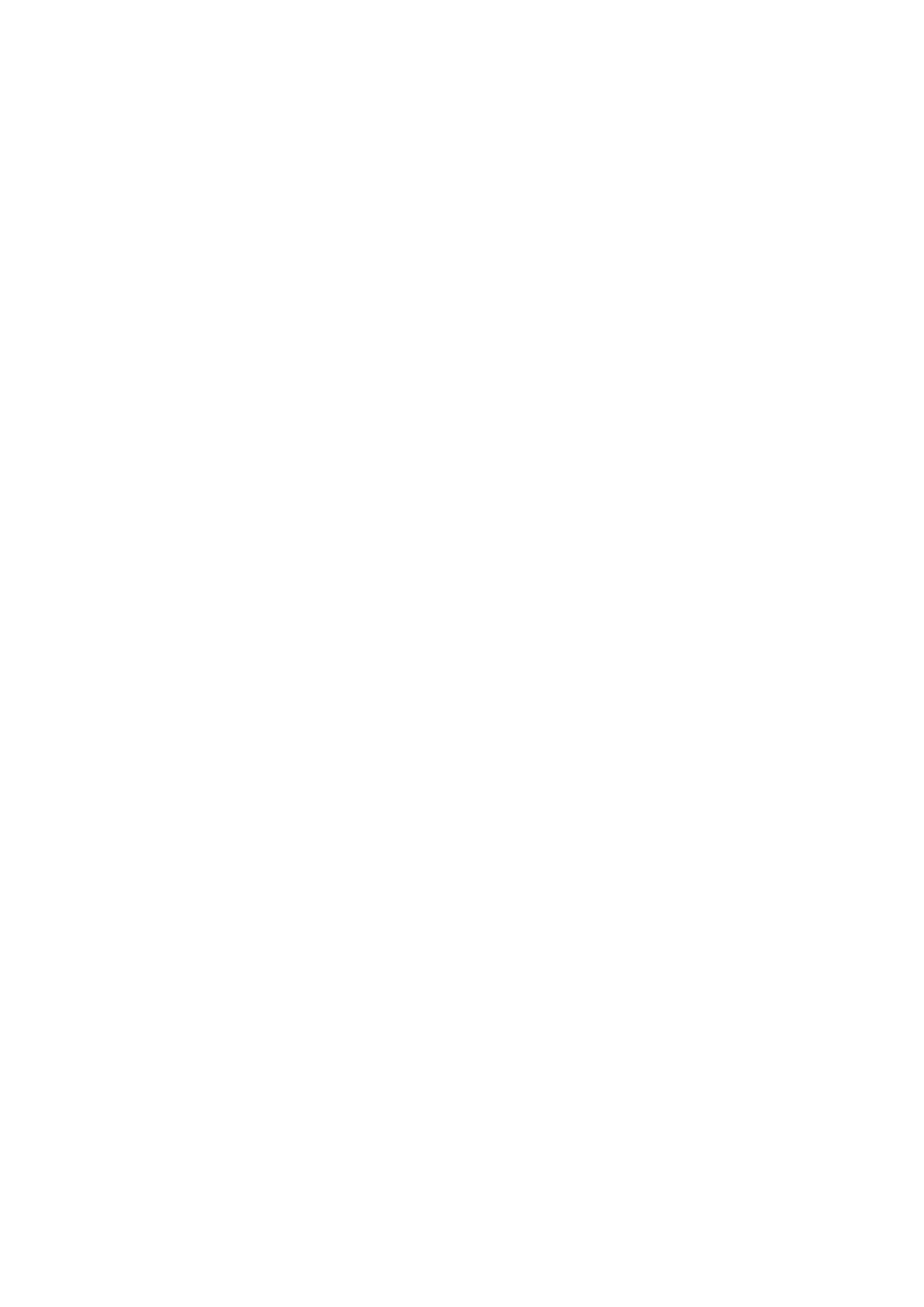# **REFERENCES**

- **Asplund, G.** 1986. Uran luominen. Miehet, naiset ja johtajuus. Kustannusosakeyhtiö Tammi. 209 s.
- **Augutaviciene, V.** 1998. *Women and forestry in Lithuania.* Proceedings of Nordic-Baltic Workshop in Balsjö, Sweden. December 7–9, 1998. Pp. 76–77.
- **Berger, P. & Luckmann, T.** 1966. *The social construction of reality. A treatise in the sociology of knowledge*. London, Penguin Books.
- Berlin, C., Lidestav, G. & Holm, S. 2006. *Swedish NIPF-owners' valuing of forest property benefits differences between members in forest owner associations and non-members.* Department of Forest Resource Management and Geomatics, Report 17. Umeå, Sweden, Swedish University of Agricultural Sciences.
- **Blombäck, P., Poschen, P. & Lövgren, M.** 2003. *Employment trends and prospects in the European forest sector*. Study prepared for the European Forest Sector Outlook Study (EFSOS), Geneva Timber and Forest Discussion Papers. Geneva.
- **Bock, M.** 2004. Aktuelle Situation und Perspektiven der Waldarbeiterinnen in Deutschland.
- **Bojarski, M.J.** 2005. *Praktyka ochrony pracy kobiet na przykâadzie Nadleœnictwa*. SGGW. Warsaw. 85p. (MA thesis)
- **Borders Forest Trust Annual Review.** 2004. Scotland.
- **Brandth, B.** 1995. Rural masculinity in transition: gender images in tractor advertisement. *Journal of Rural Studies*, 11(2): 123–133.
- **Brandth, B. & Haugen, M.** 1998. Breaking into a masculine discourse. Women and farm forestry. *Sociologia Ruralis*, 38(3): 427–442.
- **Brandth, B., Follo, G. & Haugen, M.S.** 2002. *Women in forestry: Gender processes and coping strategies.* Paper No. 1/02, ISSN 0801–7263. Centre for Rural Research, Norway. 14 pp.
- **Brandth, B., Follo, G. & Haugen, M.** 2004. Women in forestry: Dilemmas of a separate women's organization. *Scandinavian Journal of Forest Research*, 19(5): 466–472.
- **Brandth, B. & Haugen. M.** 2004. *From logger to tourist host. Changing rural masculinity.* Paper presented at the XI World Congress of Rural Sociology. Trondheim, Norway.
- **Brunori, A.** 2003. Informazioni analitiche sugli iscritti all'Ordine. *Agronomi e forestali,* No. 4–5.
- **Cappelli, M.** 1991. *Elementi di selvicoltura generale*. Edizioni Edagricole. Bologna.
- **CE.** 2000. *Verso una strategia quadro comunitaria per la parità tra donne e uomini (2001-2005).* Comunicazione della commissione al consiglio, al parlamento Europeo, al comitato economico e sociale e al comitato delle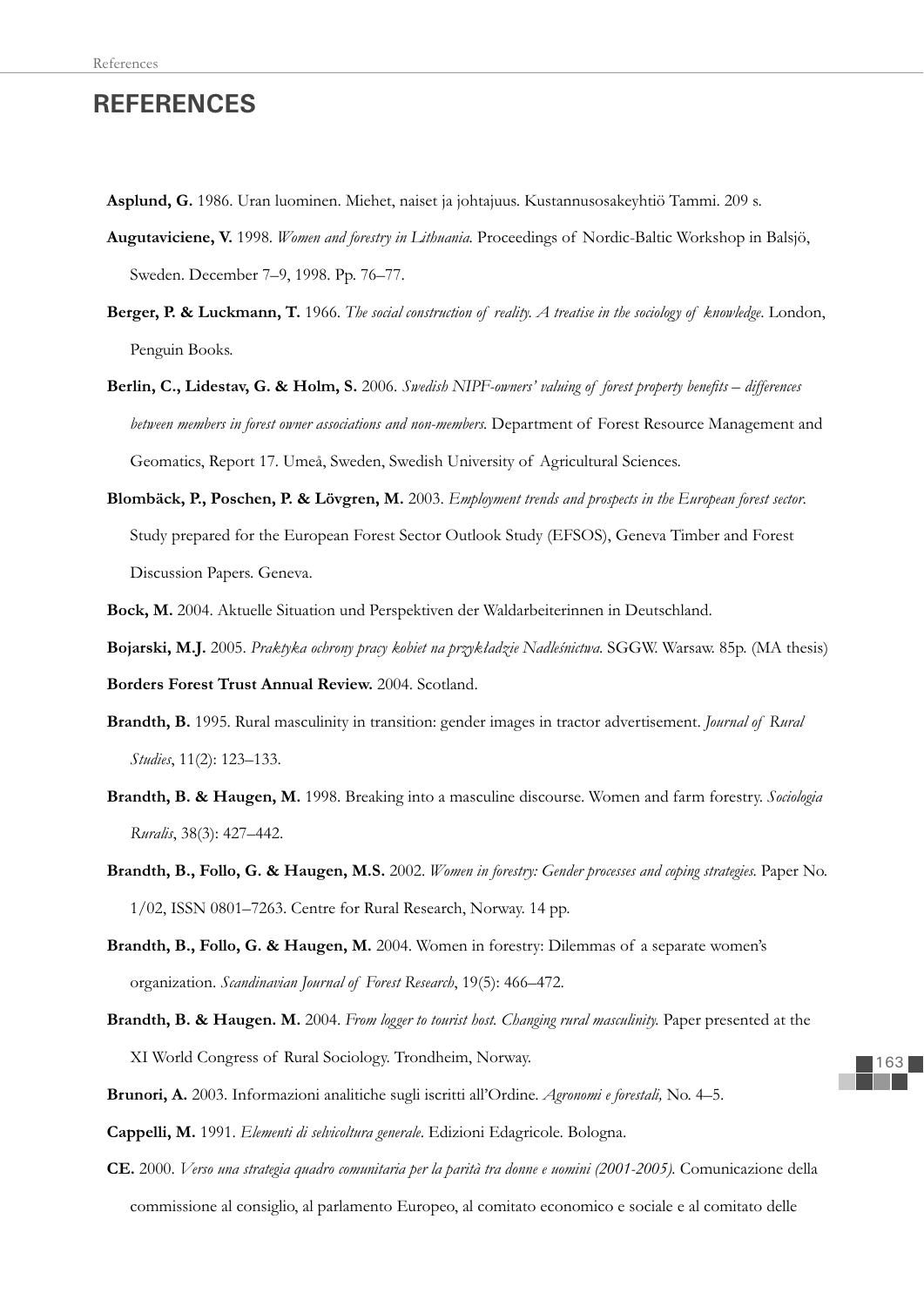regioni. COM. 2000. 335 definitivo – 2000/0143 (CNS), 7 June 2000. Brussels.

Central Statistical Office. 2003. *Labour force survey in Poland*. Warsaw, Poland.

- **Confederation of European Forest Owners (CEPF).** 2000. Confédération Européenne des Proporiétaires Forestiers/Confederation of European Forest owners/Zentralverband der Europäischen Waldbesitzer. Brochure. 48 pp.
- **Confederation of European Forest (CEPF), Canadian Federation of Woodlot Owners (CFWO) and American Tree Farm System (ATFS).** 2002. Background discussion paper contributed by private forest owners. United Nations Forum on Forests, second session, March 2002. 11 pp.
- **Connell, R.W.** 1995. *Masculinities*. Cambridge, Polity Press.
- **CENSIS.** 1999. *La professione del Dottore Agronomo e Dottore Forestale dall'azienda al territorio: quale identità, quale formazione, quale mercato*. Rapporto finale reperibile al sito www.agronomi.it/docs/rapporto\_censis.htm.
- **Colletti, L.** 1998. *La condizione femminile nel Corpo Forestale dello stato.* Ministero delle Politiche Agricole e Forestali, Comitato pari opportunità.
- **Confederation of European Forest Owners.** 2003. (Available at http://www.cepf-eu.org)

**Dahl, E.A.** 2006. *Forespørsel om kvinneandel i Mjøsen.* Notat datert 15 Mars 2006.

- **Defrancesco, E.** 1997. L'occupazione dei laureate in scienze agrarie e forestali dell'Università di Padova negli ultimi 10 anni. *Agrinews*, Marzo 1997, p. 1–3.
- **Di Gregorio D. & Licari E.** 2005. *Il ruolo delle donne nell'agricoltura multifunzionale in Europa*. Presentazione alla convegno nazionale: Donne della terra: i loro "numeri" per e nell'Agricoltura. ISTAT, Roma, 1 Gennaio 2005.
- **Direccao–Geral das Florestas.** 2001. Proceedings from women in forestry seminar Strategies to increase women's participation in the forestry sector in Europe and North America, Viseu, April 2001.
- **Ds 2004:39.** 2004. *Det går långsamt fram… Jämställdheten inom jord-och skogsbrukssektorn.* Stockholm: Regeringskansliet.
- **Egeland, Å., Jacobsen, G.B., Kinderås, K., Ruderaas, A.B., Sanness, B. & Strupstad, L.M. (Egeland**  et al.**)** 1983. *Skogbruksjentene kaster barten.* [The forestry women remove the moustache.] *Norsk Skogbruk*, No. 3.
- **Eriksson, O.** 1987. *Vurdering av læremiddelsituasjonen.* Notat på vegne av Arbeidsgruppen for skoleverket, undergruppe fagskolene. Jenter i Skogbruket. Mo i Rana, April 1987.

**Estonian Forestry.** 2003. Ministry of Agriculture of Republic of Estonia. (Available at http://www.agri.ee/eng/)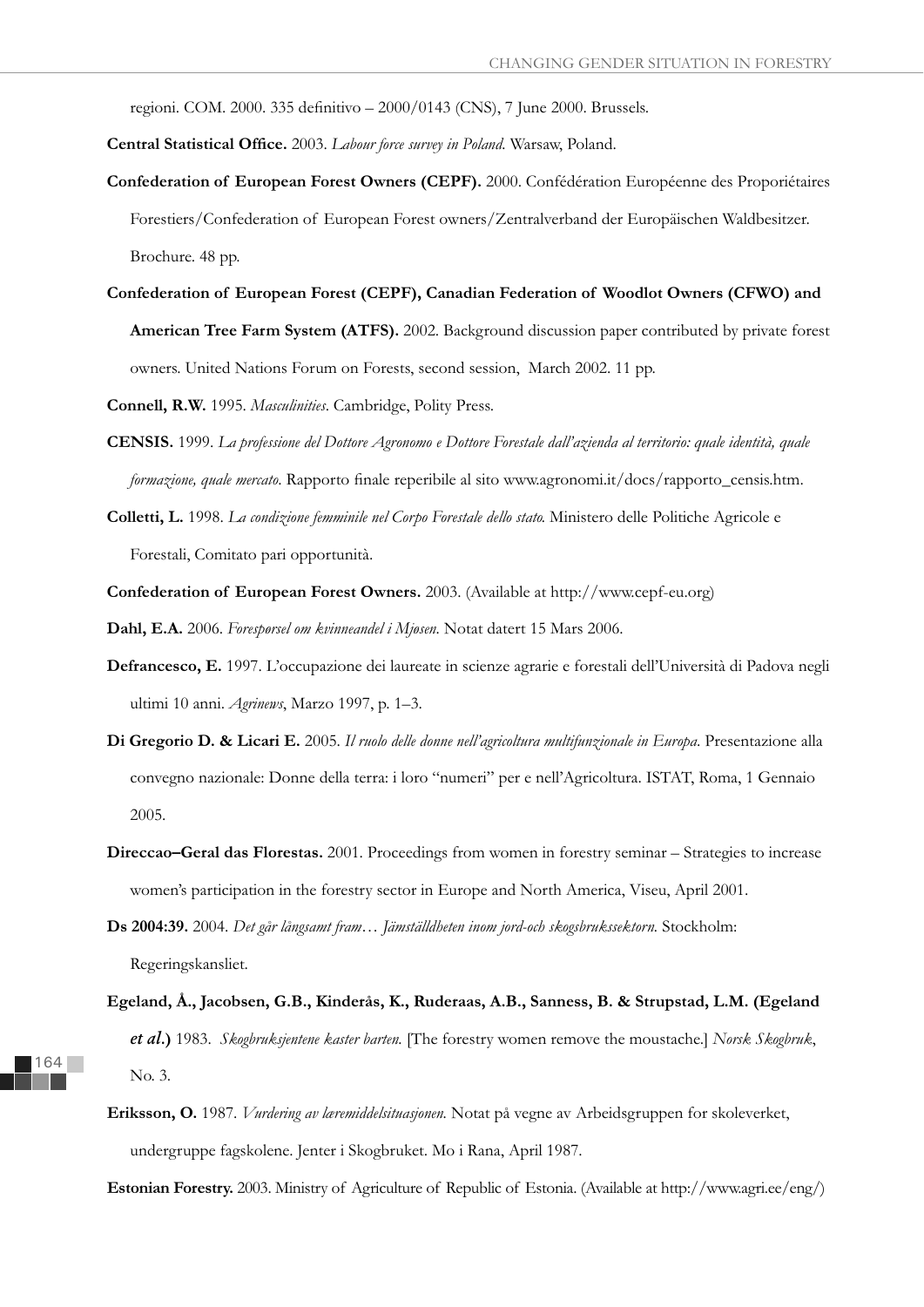**EUROSTAT.** 2006. Harmonized Indices of Consumer Prices - March 2006.

**EUROSTAT.** 2004. Harmonized Indices of Consumer Prices - March 2004.

**FAO.** 2001. *Global Forest Resources Assessment 2000*. Main report forestry paper No. 140, Rome.

- FAO. 2004. Forest finance trends and current status of the contribution of forestry sector to national economics. Working paper: FSFMA/ACC/07 FAO 2004.
- **FAO/ECE.** 1995. *Communications strategies in forestry and the forest industry sector* (also known as the press and publicity "toolkit"), by FAO/ECE Team of PR Specialists in Forestry and the Forest Industry Sector.
- **FAO/ECE/ILO.** 2001. *Women in forestry Strategies to increase women's participation in the forestry sector in Europe and North America*. Proceedings of Seminar, 2–6 April 2001,Viseu, Portugal.
- **Flygare, I.A.** 1999. *Generation och kontinuitet. Familjejordbruket i två svenska slättbygder under 1900-talet, (Generations and continuity. Family farming in two swedish grain-growing districts in the 20th century).* Uppsala: Upplands Fornminnesförenings Tidskrift 54, Upplands Fornminnesförenings Förlag. (Dissertation in Swedish with an English summary)
- **Furuberg, M.** 2006. *Regional partnership for forestry and equality. Gender and forestry in Hedmark County, Norway.* Paper, 25 March, 2006.
- **Giglioli A., & Harald M.** 1999. *Pericolo mobbing*. Osservatorio nazionale UIL sul mobbing.
- **Gill, E.** 2003. *Forbrukernes holdninger til skogbruket og skogindustriens produkter.* Sammenstilling av kvantitative og kvalitative undersøkelser blant britiske, tyske, hollandske og norske forbrukere, 1995-1999. Utgitt av Norges Skogeierforbund, Oslo.
- **Giungi M., & Zanzi Sulli, A.** 1993. Le lavoratrici forestali e boschive nei censimenti della popolazione dall'unità d'Italia a oggi.
- **Government of Latvia.** 2003. *Forest sector in Latvia.* Ministry of Agriculture, Republic of Latvia. 31 pp.

**Government of Lithuania.** 2004. *Forests of Lithuania.* Ministry of Environment, Republic of Lithuania.

- **Government of Lithuania.** 2004. *Lithuanian statistical yearbook of forestry*. Ministry of the Environment of Republic of Lithuania. 112 pp.
- Griffen, V. 2001. *Seeing the forest for the people, A handbook on gender, forestry and rural livelihoods.* Asian and Pacific Development Centre. Kuala Lumpur, Malaysia.
- **Gutek, B.A.** 1985. *Sex and the workplace*. San Francisco, Jossey-Bass Publishers.
- **Hagen, I.K.** 2006. *Kvinnelige skogbrukere.* Dokument fra førstesekretær Inger Karin Hagen, Høgskolen i Hedmark, datert 24-3-2006.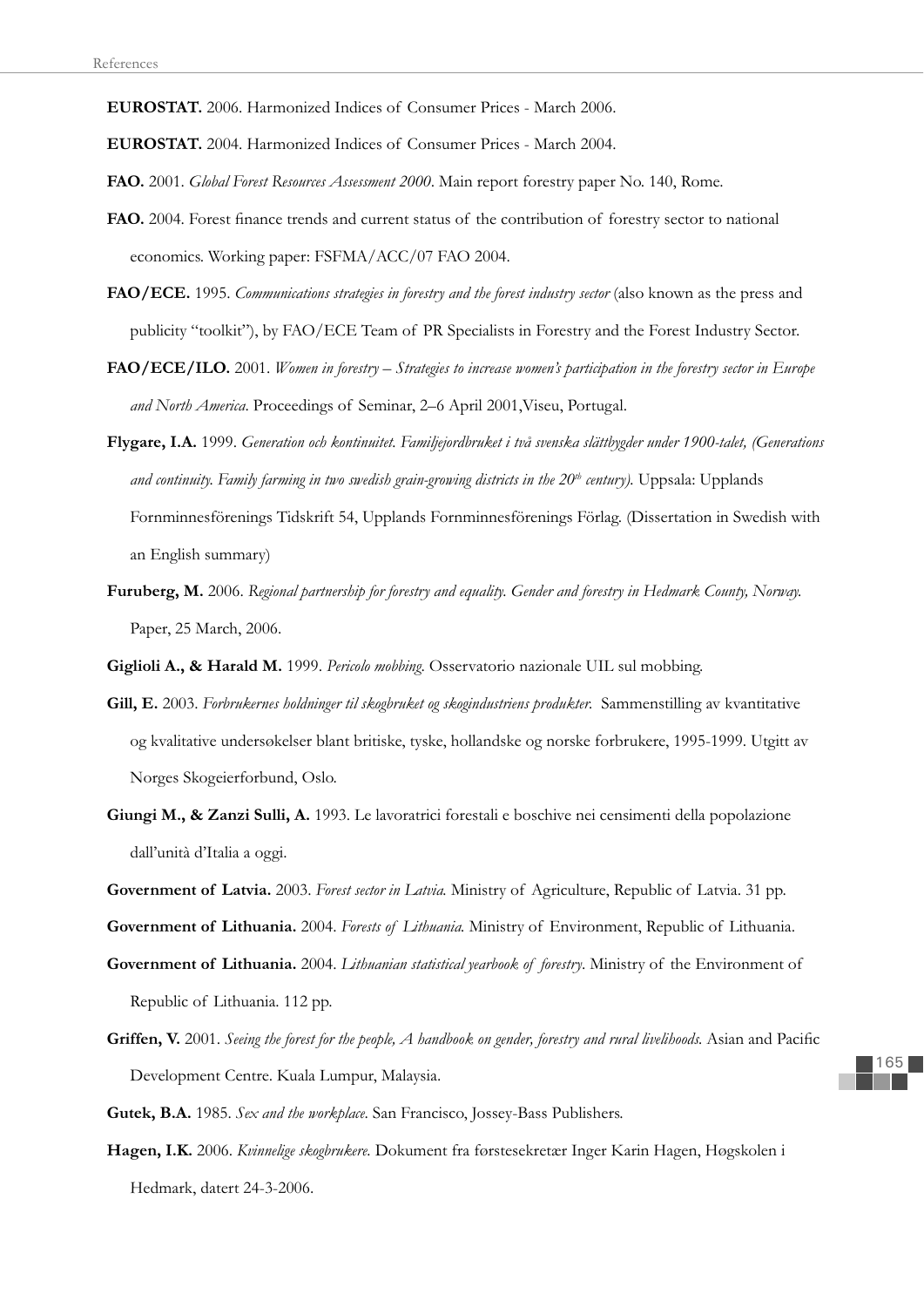- **Hankala, T.** 1998. Naismetsänhoitajien palkat lähes 10% pienempiä kuin miehillä yksityisellä sektorilla. Metsänhoitaja 2/1998. s. 24-25.
- **Haugen, M.S.** 1994. Rural women's status in family property laws: Lessons from Norway. *In* S. Whatmore, P. Marsden & P. Love, eds. *Gender and rurality. Critical perspectives on rural change series VI*, pp. 87–101. David Fulton Publishers, London.
- **Haugen, M.** 2005. *WITAS kvinner i fokus.* Finnskogtoppen 8-9 April 2005. Prosjektrapport utarbeidet av Mari Haugen, Glommen Skogeierforening.
- **Heggertveit, C.Q.** 2006. Skogfagutdanningen i Norge 2006. Foredrag av studieveileder Christina Qvam Heggertveit, Universitetet for Miljø og Biovitenskap, under Jenter i Skogbrukets fylkeskontaktsamling den 4 Februar 2006.
- **Hoffmann, V.** 1998a. Beschäftigung von Frauen in der Waldarbeit in Geschichte und Gegenwart. Waldarbeiterinnen in Deutschland - Pflanzfrauen oder Forstwirtinnen. Allgem. Forstz. 53, 26, 1580-1582.
- **Hoffmann, V.** 1998b. Die Arbeitssituation der Waldarbeiterinnen in Deutschland. Eine sozialempirische Untersuchung unter besonderer Berücksichtigung der Arbeitsbeanspruchung. [Working situation of female forest workers: a socioempiric study with special regard of working strain]. Hamburg: Kovac. Schriftenreihe agrarwiss. Forschungsergebn. 14.
- **Höjer, M.W. & Åse, C.** 1996. *Politikens paradoxer. En introduktion till feministisk politisk teori*. Lund: Academia Adacta.
- **Huse, K.** 2006. Kvinneandel i organisasjoner SKI. Dokument fra administrerende direktør Knut Huse, Skogbrukets Kursinstitutt, datert 14-03-2006.

**Ihalainen, R.** 1987. Nainen metsänhoitajana. Folia Forestalia 698. Metsäntutkimuslaitos. 32 s.

**ISTAT.** Censimento Generale dell'Agricoltura. Anni vari.

**ISTAT.** 1998. Struttura e produzione delle aziende agricole a conduzione femminile. *ISTAT, Statistiche in breve.*

**ISTAT.** 2002. 14° Censimento della Popolazione.

**ISTAT.** 2003. 1° Censimento No-profit.

- **Jämställdhet vid Fakulteten för Skogsvetenskap.** 2005. Report from Jämställdhetsutskottet to the Faculty, 01-12-2005.
- **Kaipainen, J.** 1998. Naiset metsäammattilaisina. Teoksessa: Ripatti, P. (toim.) 1998. Naiset metsäsektorilla. Metsäntutkimuslaitoksen tiedonantoja 697. s. 39-53.

**Kanter, R.M.** 1977. *Men and women of the corporation*. New York, Basic Books, Inc. Publishers.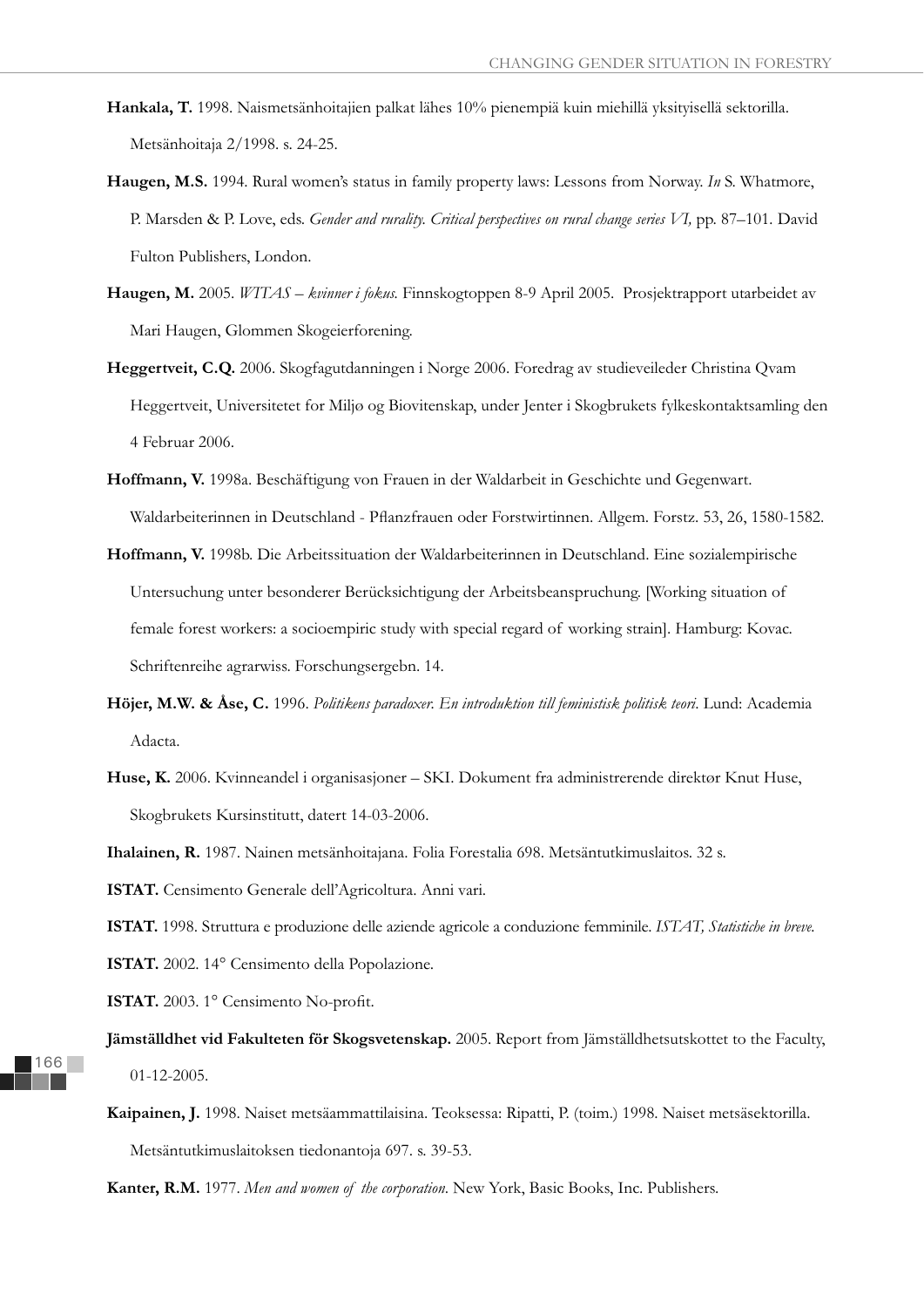- **Kärkkäinen, S. ja Toivanen, E.** 1995. Uudistusalalla, naismetsänhoitajien elämää vuodesta 1918. Painorauma Oy. 134 s.
- **Köpf, E.U.** 1999. Privatwaldforschung in den ostdeutschen Bundesländern. Ein Sachstandsbericht. Allgem. Forstz. 54, 21, 1122-1125.
- **Korvajärvi, P.** 1996. Sukupuoli työpaikalla. Teoksessa: Kinnunen, M. ja Korvajärvi, P. Työelämän sukupuolistavat käytännöt. s. 89-108.
- **Kostarczyk, E.** 2005. Kobiety nauki w polskich gremiach decydenckich. (Available at www.wp.pl)
- **Kveli, J. 2006.** *Skogbruksstudenter som har fullført fra 1988 til 2002 (opptaksår).* Dokument fra studieveileder Jens Kveli, Høgskolen i Nord-Trøndelag, datert 27-03-2006.
- Kwiatkowski, E., Socha, M., & Sztanderska, U. 2001. *Labour market flexibility and employment security Poland*. International Labour Organization, Geneva, Switzerland.
- **Lidestav, G. & Wästerlund, D.** 1998. *Skogsutbildade kvinnor och mäns villkor i arbetslivet resultat från en enkätundersökning.* (Arbetsdokument 4). Umeå: Sveriges lantbruksuniversitet, Institutionen för skogsteknik, Umeå.
- **Lidestav, G. & Sjölander, A.** 2005. Gender and forestry A critical discourse analysis of forestry professions in Sweden. Paper presented at Knock on Wood IUFRO 6.18.01 Pre-Congress Meeting. August 4–7 200, O'Really's, Lamington National Park, Australia.
- **Lewark, S., Pettenella D., & Saastmoinen O.** 2000. Il mercato del lavoro per i laureati forestali nell'Unione Europea. *Sherwood 55,* pp. 33–39; *Sherwood 56,* pp. 29–34.
- **Lewark, S.** 2004. Ways and examples of implementing gender issues into forestry curricula. *In* C.C. Konijnendijk, J. Schipperijn, & K.K. Hoyer. Forestry serving urbanised societies. Proceedings of the IUFRO European Regional Conference, organized in cooperation with EFI, Copenhagen, 27-30 August 2002. IUFRO World Series No. 14, IUFRO, Vienna, pp. 391-399. (Available at http://www.iufro.org/ publications/series/world-series/worldseries-14)
- **Lewark, S.** 2003. Kulturfrauen und Maschinenführer von der Arbeitsteilung in der Forstwirtschaft. *Freiburger FrauenStudien 13*, Vol II, 235–268.
- **Lidestav, G.** 2003. *I konkurrens med en bror. Könsrelaterade överlåtelsemönster inom det samtida svenska familjeskogsbruket.* Working paper 183. Department of Silviculture, Swedish University of Agricultural Sciences, Umeå.

**Lidestav, G. & Nordfjell, T.** 2005. A Conceptual Model for understanding Social Practices in Family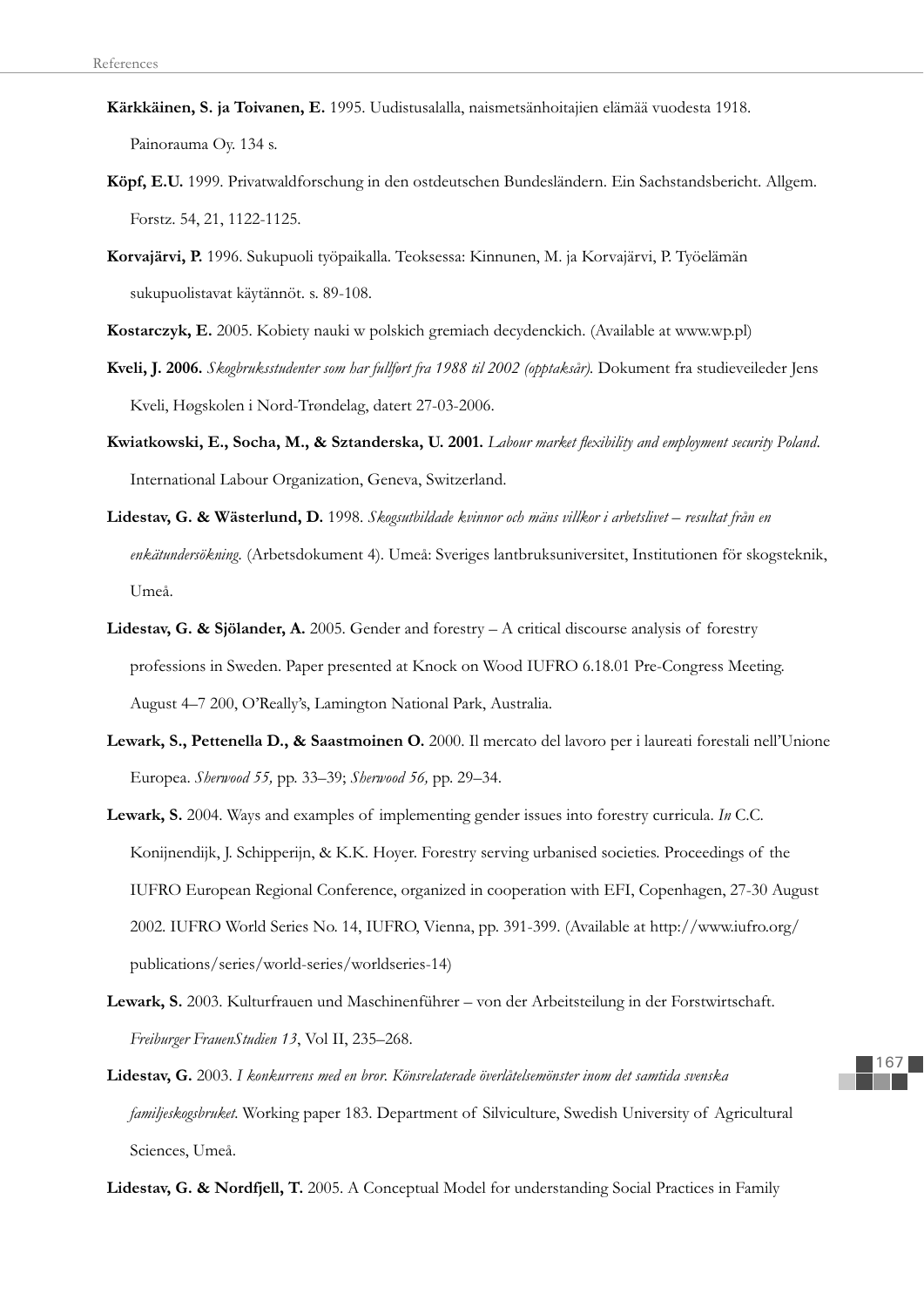Forestry. *Small-scale Forest Economics Management and Policy, 4: 391 –408*.

- **Lindstad, B.H.** 1995. Forglem meg ei. Prosjektrapport fra "Flere kvinner i skogbruket", Skogbrukets Kursinstitutt 1992-1995.
- **Lyren, L.** 2003. *Gender and Forestry a bibliography, Umea.* Working paper 189. Department of Silviculture, Swedish University of Agricultural Sciences.
- **Magnusson, E.** 1998. Vardagens könsinnebörder under förhandling: om arbete, familj och produktion av kvinnlighet. Umeå: Umeå universitet.
- **Mizaraite, D.** 1999. *Women as Private Forest Owners.* **Proceedings of symposium on "Women and Forestry",** 12–15 August 1999, **Lillehammer**, Norway. Pp. 76–82.
- **Mizaraite, D.** 2001. Objectives, problems and needs of the private forest owners as well as dependence on various factors. *Miskininkyste. T.* 1(49): 33-46. (In Lithuanian)
- **Niskanen, K.** 2001. Husbondeväldets röst. Äktenskap, egendom och kön under första delen av 1900-talet. Pp 131 –158. In Liljewall, Niskanen & Sjöberg, eds. *Kvinnor och jord. Arbete och ägande frånmedeltid till nutid.* Skrifter om skogs-och lantbrukhistoria nr 15. Nordiska museets förlag. Lund.
- **Nordic Council of Ministers.** 1994. *Women and men in the Nordic countries.* Nord 1994:3. Copenhagen, Denmark.
- **Norwegian Forest Owners' Federation.** 1986, 1991, 1996, 2001, 2005. *Adresse-og Telefonbok for Skogeierorganisasjonen.*
- **Norwegian Forest Owners' Federation.** 1992. *En eller to stemmer pr. bruk.* Brev til skogeierforeningene 2.10.92.
- **Norwegian Forest Owners' Federation.** 2005. *Normalvedtekter for skogeierlag tilknyttet skogeierandelslag BA.* Vedtatt på Skogeierforbundets styremøte 7 Juni 2005.

**Norwegian Forest Owners' Federation.** 2006. Annual report 2005.

**Norwegian Forest Research Institute.** 2005. Utdrag av Skogforsks innspill til statsbudsjettet for 2006.

**Norwegian Forestry Society.** 1986, 1996, 2001, 2005, 2006. *Nøkkelen til skogbruket og skogindustrien* 1986-

1987. Utgitt av Det norske Skogselskap. 12. utgave …29. utgave.

**Norwegian Ministry of Agriculture.** 1992. *Landbruk i utvikling.* St.prp. nr. 8, 1992-93. **Norwegian Ministry of Children and Family Affairs.** 2005. Press release No 05116. Date: 8 Dec, 2005 **Norwegian Statistics.** 2004. *Landbruksundersøkinga 2004.*

**NoU.** 1991. Norsk landbrukspolitikk.Utforming, mål og virkemidler.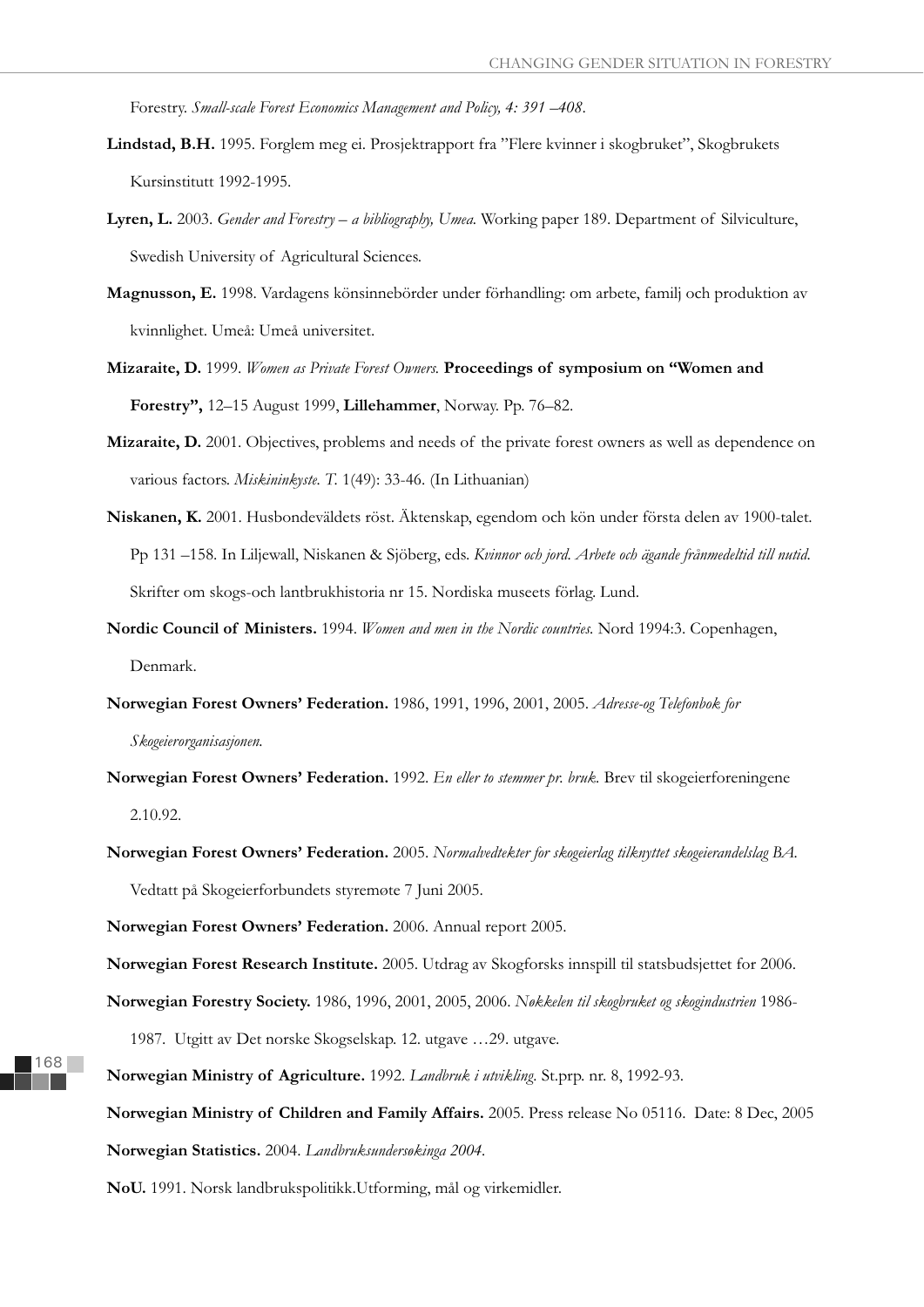- **Nowacka, W. Ł. 2001.** Qualified women in Polish forestry sector. The past and the present of the university level education. Proceedings of Joint FAO/ECE/ILO Committee on Forest Technology, Management and Training, Seminar Proceedings: Women in forestry – strategies to increase women's participation in the forestry sector in Europe and North America, 2–6 April 2001, Viseu, Portugal. 338-339 pp.
- **Nowacka, W. á.** 2004a. *Uses of forests by female inhabitants of nearby small towns. Gender and forestry: Challenges to sustainable livelihoods and forestry management.* The Second World Wide Symposium on Gender and Forestry, 1–10 August 2004, Kilimanjaro, Tanzania. (Poster prepared and presented during symposium – in publication.)
- **Nowacka, W. Ł. 2004b.** Wpływ techniki pracy na obciążenie fizyczne przy pieleniu ręcznym w szkółce leśnej. Materiały III Seminarium: Bezpieczeństwo pracy w nowoczesnym leśnictwie. Tuchola 29 czerwca 2004r. Tom III, pp. 40-49. Wydawnictwo: Katedra Inůynierii Œrodowiska Pracy AR Poznaľ, Paľstwowa Inspekcja Pracy- OIP Poznań, Międzynarodowe Targi Bydgoskie "SAWO" Sp. Z o.o., Poznań 2004r.
- **Nowacka, W. Ł. 2005.** Kobiety w leśnictwie-stare problemy, nowe spojrzenie. Głos Lasu, nr 1, pp. 42-45.
- **Nowacka, W. á., Moskalik T., Paschalis P. & Zastocki D.** 2006. *Implementation and socio-economic impact of mechanization in France and Poland – the Polish experience*. (In publication)
- **Øyangen, G.** 1987. Foredrag av landbruksminister. Gunhild Øyangen under årsmøtet til Jenter i Skogbruket, Hurdal 5 September 1987.
- **Rametsteiner, E. & Kraxner, F.** 2003. *Europeans and their forests. What do Europeans think about forest and sustainable forest management?* Ministerial Conference on Protection of Forests in Europe, Vienna, Austria.
- **Ringsell, A.** 2000. *Job satisfaction among county forest rangers and company forest supervisors a comparison between occupation and gender.* Forest Technology, Swedish University of Agricultural Sciences, Umeå. (Student's report 35)
- **Reed, M.G.** 2003. Marginality and gender at work in forestry communities of British Columbia, Canada. *Journal of rural studies* 19, pp. 373–389.
- **Sanness, B.** 1992. *JiS en sovepute for skogbruket?* Leders tale til årsmøtet i Jenter i Skogbruket, Mysen, 24. Oktober 1992.
- **Sanness, B.** 1993. *Women as key consumers.* Paper at the annual meeting of the FAO/ECE
- Sanness, B. 2003. *Fokus på skog og miljø. Markedsaktørenes innflytelse på forvaltningen av skogressursene på 90-tallet.* Published by the Norwegian Forest Owners' Federation Oslo.

**Sawyer, B.** 2003. Fromheten, familjen och förmögenheten. In *Hans och Hennes. Genus och egendom i Sverige från*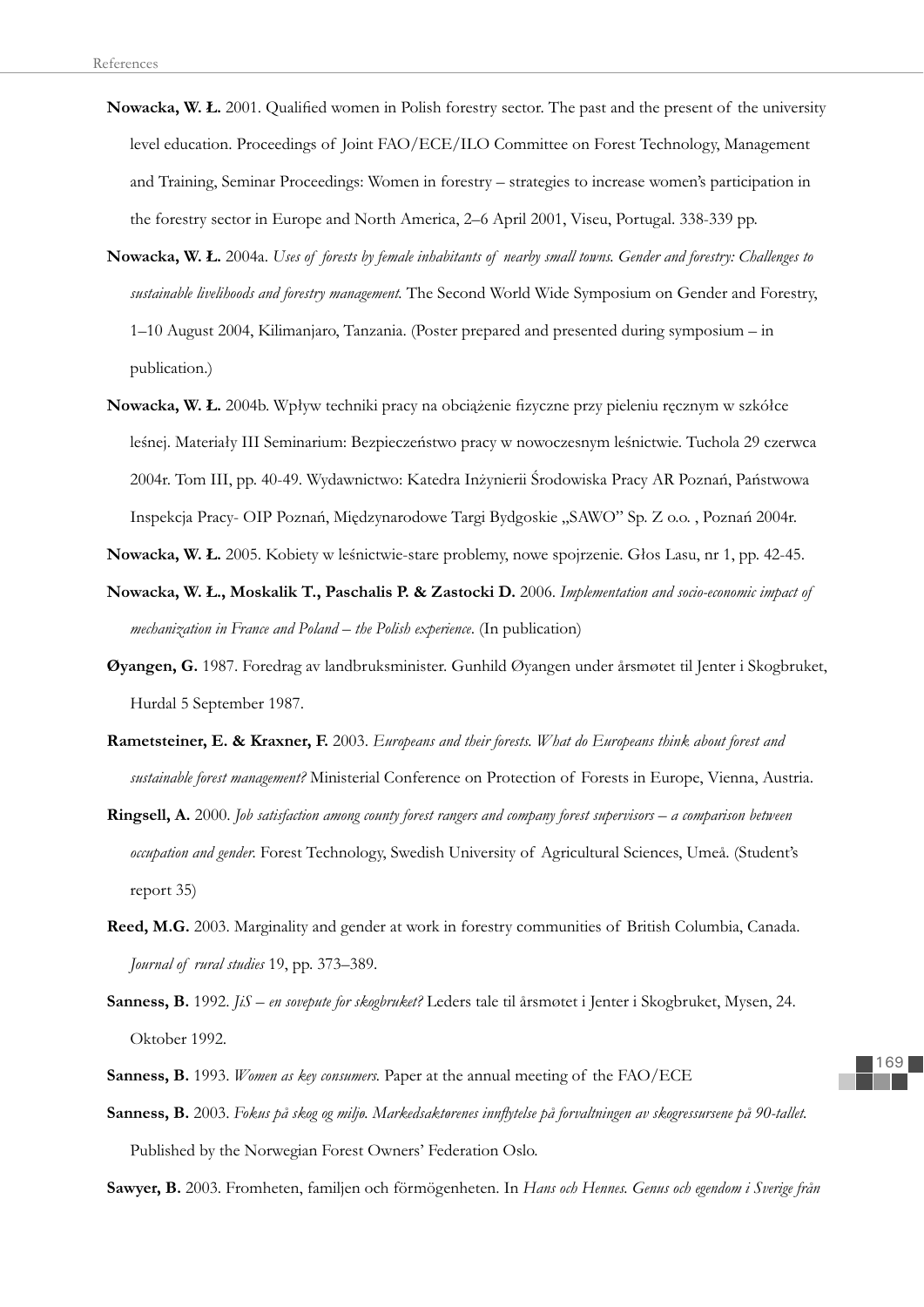*vikingatid till nutid*. Pp. 37–59. Ågren. M. (ed). Uppsala: Opuscula. Historica Upsaliensia 30.

- Schmaltz, S. 2004. Careers of Education and Employment of Female Forest Engineers graduated from the Department of Forestry and Environmental Management of the University for Applied Science and Arts Hildesheim/Holzminden/Göttingen. *In* C.C. Konijnendijk, J. Schipperijn, & K.K. Hoyer, 2004: Forestry serving urbanised societies. Proceedings of the IUFRO European Regional Conference, organized in cooperation with EFI, Copenhagen, 27-30 August 2002. IUFRO World Series No. 14, IUFRO, Vienna, pp. 401-406. (Available at http://www.iufro.org/publications/series/world-series/worldseries-14)
- **Schriewer, K.** 1995. Waldarbeiter in Hessen Kulturwissenschaftliche Analyse eines Berufsstandes. Hamburg:Arbeitskreis Volkskunde und Kulturwissenschaften (Marburg), Reihe Lebens- und Staatsformen (Band 2).
- **Sjåvik, K.** 2006. *Rapport fra Kvintetten.* Dokument pr. e-mail 24.03.06 av styremedlem Kåre Sjåvik, Allskog BA.

**SFPF.** 2003. The working life study 2003 of the Society of Finnish Professional Foresters.

- Statistical Yearbook of Forestry. 2004. Official Statistics of Sweden, National Board of Forestry. Jönköping, Sweden.
- **Statistical Yearbook of Forestry.** 2005. Official Statistics of Sweden, National Board of Forestry. Jönköping, Sweden.
- Statistics Sweden. 1994. Skogsdataregistret. The Forestry computer file. Unpublished work material.
- **Steinkamp, C.B.** 1983. Waldwirtschaft auf kleinen Flächen im Urteil der Waldbesitzer und Forstleute. Freiburg, Univ., Forstl. Dissertation, 240 S. + Anh.
- **Strøm, R. 2006.** *Statskog SF 1993-2006.* E-mail from Rannveig Strøm, Statskog SF. Namsos, 22 February 2006.
- **Strupstad, L.M.** 1991. *Den tause skogeier.* En analyse av kvinnelige skogeieres aktivitetsnivå og deltakelse i skogbruket. Rapport nr. 43. Telemarksforskning, Bø.
- **Suutari, M.** 2003. Korkeakoulutettujen työelämäurien alkuvuodet. LAASER-projektin loppuraportti. Akava. 89 s. + liitteet.
- **TBFRA.** 2000. *Forest Resources of Europe, CIS, North America, Australia, Japan and New Zealand.* UN-ECE/FAO Contribution to the Global Forest Resource Assessment 2000. Main Report. ECE/TIM/SP/17. ISBN 92-1-116735-3.
- **Thernborn, G.** 1995. *European modernity and beyond.* Sage, London.
- **Tomlin, P.** 2003. *Professional women foresters in the British forestry industry.* The Forestry Commission, Edinburgh, Scotland.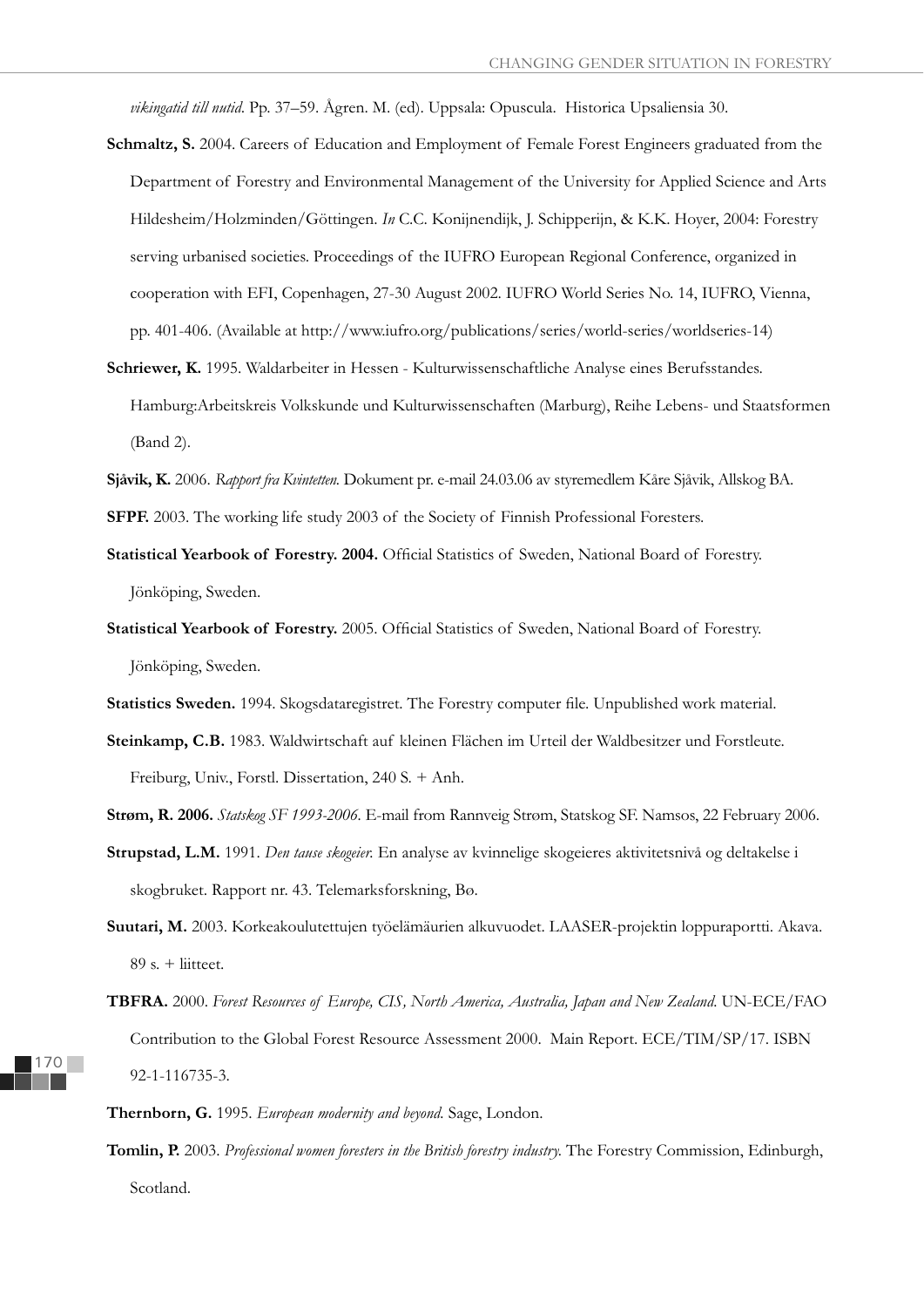- **Turunen, K.** 2002. Metsäalan korkeakoulutuksen määrällinen ja laadullinen ennakointi, hankkeen loppuraportti ja osatutkimusraportit. Metsänhoitajaliitto ry.
- **Viilma, K.** 1998. *Women and forestry in Estonia.* Proceedings of Nordic-Baltic workshop, December 7–9, 1998, Balsjö, Sweden. Pp. 70-74.
- **Vilkriste, L.** 1998. *Women and forestry in Latvia. Proceedings of Nordic-Baltic Workshop,* December 7–9, 1998, Balsjö. Sweden. P. 75-76.
- **Vilkriste, L. & Konstantinova, I.** 1999. *Women in Latvia forestry: Starting points for research.* Proceedings of symposium on "Women and Forestry", 12-15 August 1999, Lillehammer, Norway. Pp. 47–51.
- **Vinnecombe, S., et al.** 1999. *Making it to the top in Britain*. Research paper for Cranfield School of Management, Cranfield University, United Kingdom.
- **Wahl, A., Holgersson, C., Höök, P. & Linghag, S.** 2001. *Det ordnar sig. Teorier om organisation och kön.* Lund: Studentlitteratur.
- **Wahl, A.** 2003. *Könsstrukturer i organisationer.* Lund: Studentlitteratur.
- **Westermayer, T.** 2006. Zur Zahl der in der Forstwirtschaft und Forstverwaltung in Deutschland arbeitenden Frauen und Männer(Number of men and women working in Germany's Forest service). Freiburg: Unpubl.manuscript from research "project wa-gen".

 http: //www.shell.com /home / Framework?siteId=de-de&FC2= /de-de /html /iwgen /about\_shell /Jugendstudie /2002 /zzz\_lhn.html&FC3= /de-de /html /iwgen /about\_shell /Jugendstudie /2002 / jugendstudie 2002\_14jspresseinfolang.html (30 April 2006).

- Whitcomb, K. Feldman, D. 2005. The effects of framing vocational choices on young adult's sets of career options*. Career Development International*, Vol. 10, 1, pp. 7–25.
- **Winther Jørgensen, M. & Philips, L.** 1999. *Diskurs analyse som teori och metod.* Frederiksberg: Roskilde Universitetsforlag/Samfundslitteratur.

**Women in Forestry.** 1997. *Prosjektet Kvinnelige kontoransatte.* Et prosjekt i samarbeid mellom

Landbruksdepartementet, Jenter i Skogbruket og Norges Skogeierforbund, 1993 -1997. Prosjektrapport.

**Women in Latvian Forestry. Brochure.**

**Women in Lithuanian Forestry.** (Available at http://www.forest.lt; in Lithuanian)

**Zubkowicz, R. 2005.** Lubię rządzić. Las Polski, Nr 18, pp. 12-14.

171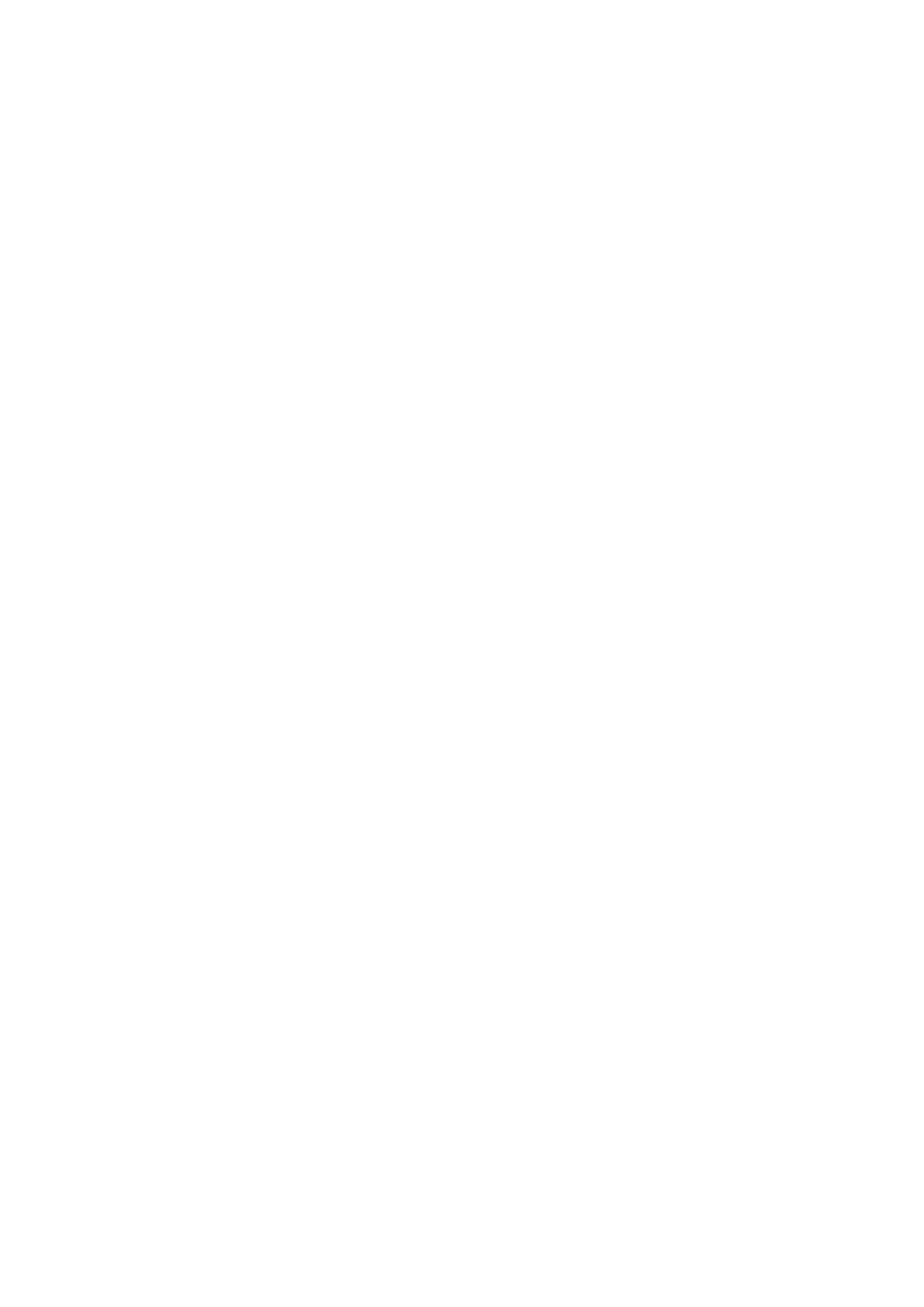# **ANNEXES**

# I. LIST OF ACRONYMS AND DEFINITIONS:

- **ASAU:** Armenian State Agrarian University
- **C&I:** Criteria and indicator
- **CIS:** Commonwealth of Independent States
- **CEPF:** Confederation of European Forest Owners
- **CFS:** State Forestry Corp
- **CLF:** Civilian Labor Force
- **ECE:** Economic Commission on Europe
- **EEOC:** Equal Employment Opportunity Commission
- **EU:** European Union
- **FAO:** Food and Agriculture Organization of the United Nations
- **FOAL:** Forest Owners Association of Lithuania
- **GUS:** Central Statistical Office
- **ICF:** Institute of Chartered Foresters
- **ILO:** International Labour Organization, United Nations Organization based in Geneva, Switzerland
- **IUFRO:** International Union of Forest Research Organisations
- **MCPFE:** Ministerial Conference on the Protection of Forests in Europe
- **NRCan:** Natural Resources Canada
- **NGO:** Non-governmental organization
- **ONS:** Office of National Statistics
- **SFPF:** Society of Finnish Professional Foresters
- **SFM**: Sustainable forest management
- **SME**: Small and medium sized enterprises
- **TBFRA:** Temperate and Boreal Forest Resources Assessment
- **ToS:** Team of Specialists
- **UCAS:** University Admissions and Clearing House
- **UN:** United Nations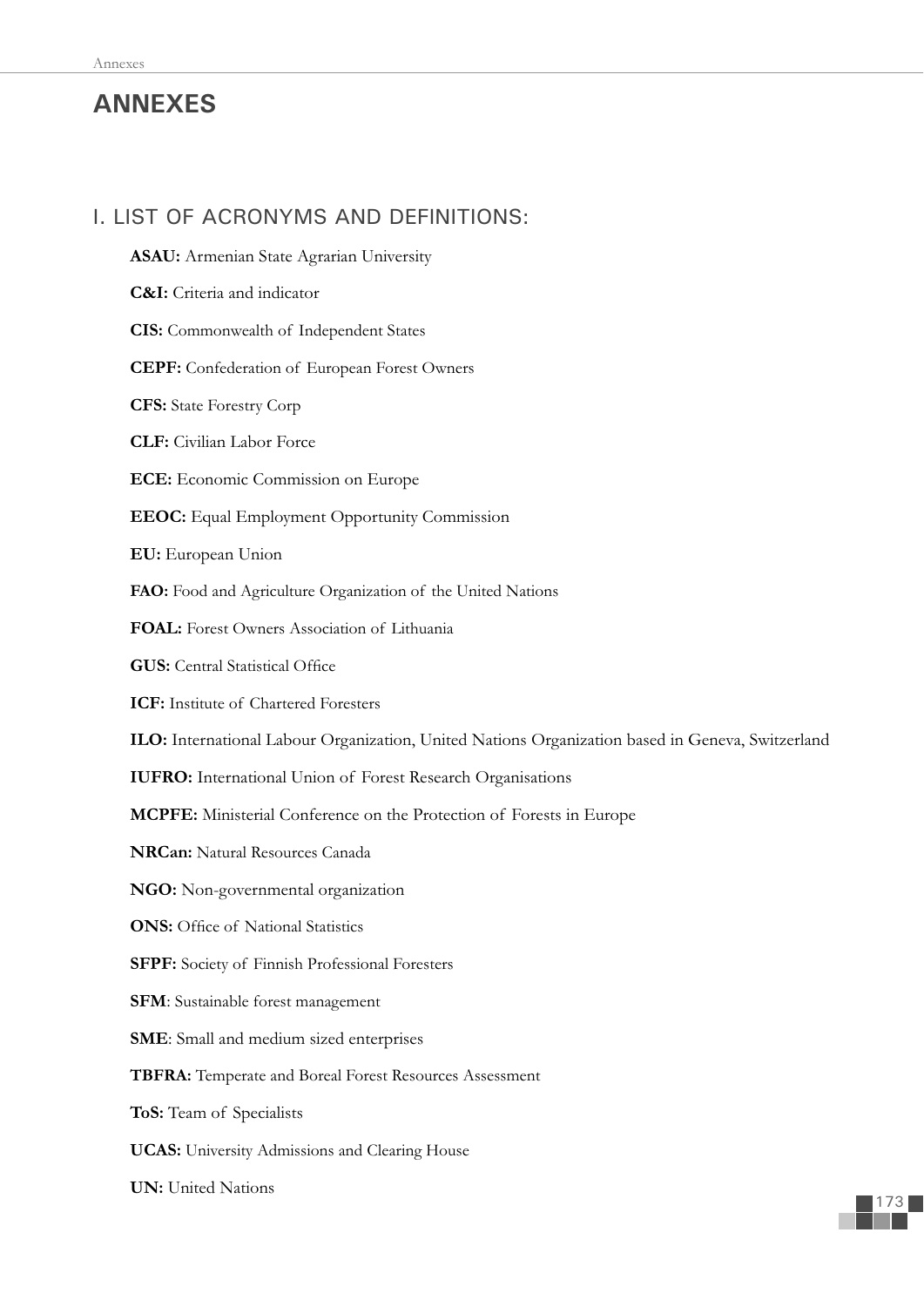# II. LIST OF TABLES

- Table 1: FAO/ECE/ILO Team of Specialists Attendance at Meetings on Gender and Forestry
- Table 2: Model for analyzing gender situation and structures in forest organizations at the national level.
- Table 3: Composition of women in Armenian forest enterprises
- Table 4: Representation of women in the workforce at four forestry agencies
- Table 5. Student distribution in forestry courses at ASAU (2002/2003 academic year)
- Table 6: Female representation by occupational category for NRCan
- Table 7: Female representation by occupational category for the Canadian Forest Service
- Table 8: Percentage of female and male employees in the forest industries
- Table 9: Percentage of all employees in management positions and positions requiring skill level A in forest industries for 2001, by sex
- Table 10: Percentage of females with academic qualifications in the forestry field, by age
- Table 11: Employment activity of individuals with academic qualifications in forestry fields for all ages (2001)
- Table 12: Proportion of women at the Faculty of Forestry, the Forest Research Institute, Jastrebarsko, and the State Enterprise "Croatian Forests", Inc.
- Table 13: Opinions of Croatian women foresters regarding professional development
- Table 14: Gender disaggregated data from state forest services from five exemplary states, 2002
- Table 15: Number of students and proportion of women in the four universities with forestry study programs in Germany
- Table 16: Women employed, by occupation, by CFS (1996-1997)
- Table 17: Women graduates at Italian universities (Bachelor of Science or Master of Science degrees in forestry)
- Table 18: Self-employed graduates in agriculture and forestry, by age and gender (2003)
- Table 19: Self-employed graduates in agriculture and forestry, by geographical distribution and gender (2003)
- Table 20: Forestry graduates employed three years after graduating, by gender and type of job (permanent or temporary)
- Table 21: Changes in employment for graduates in Forestry Sciences , University of Padova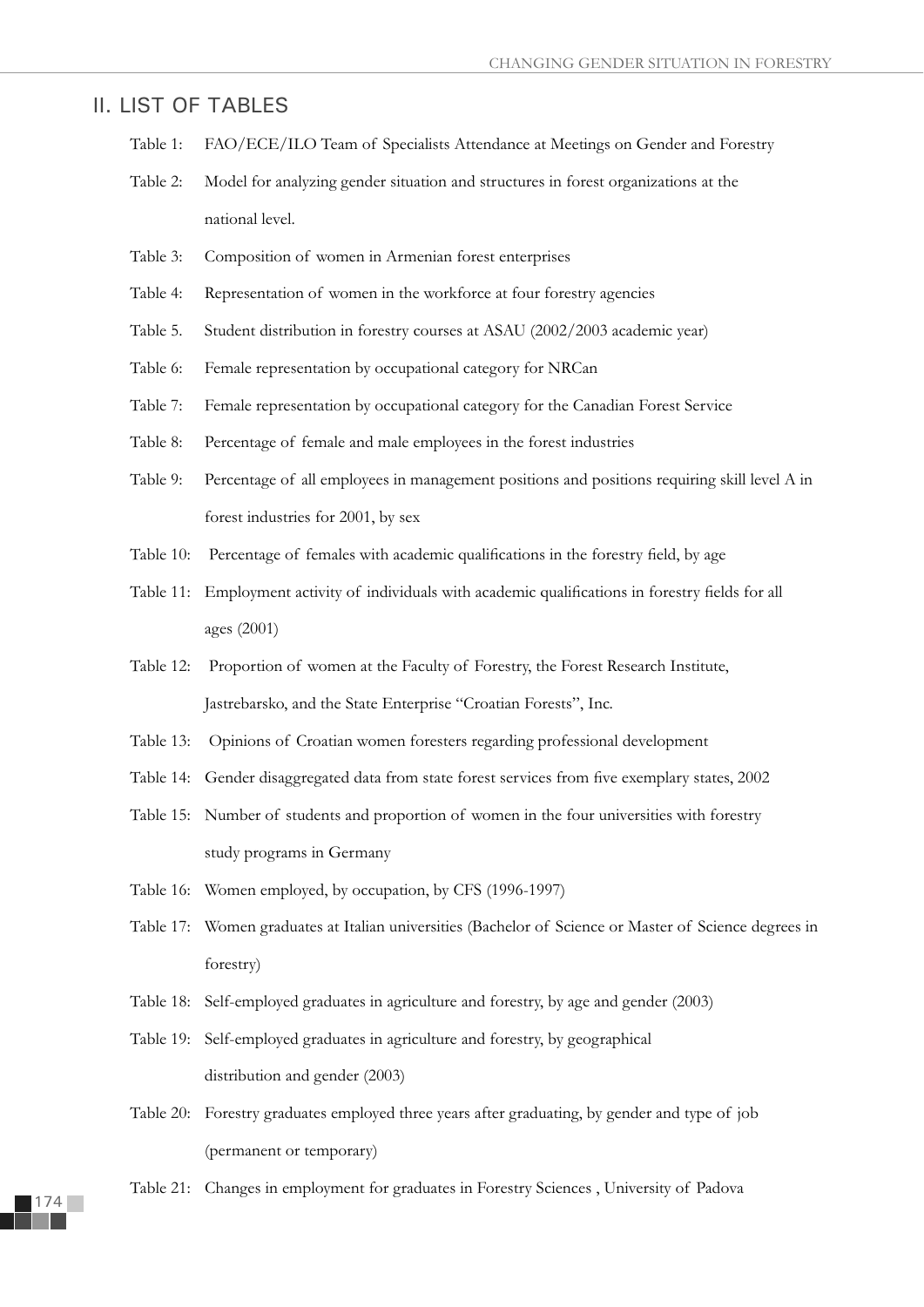- Table 22: Forestry workers employed by public forestry authorities, by gender
- Table 23: Public officials and managers employed by public forestry authorities, by gender
- Table 24: Share of women in forestry positions in the Norwegian Forestry Service, 1986-2006
- Table 25: Women students and graduates from the Faculties of Forestry at Agricultural Universities in Krakow, Poznan and Warsaw, 1985-1999
- Table 26: Means of typical forest uses by women in local communities
- Table 27: Employment indicator by gender (%), in 1994-2003
- Table 28: Number of women graduates at the Forestry Faculty, 1947-2000
- Table 29: Gender representation
- Table 30: Women by positions within the state forest enterprise Lesy SR, district of Banská Bystrica – 2006
- Table 31: University applications by gender (2000-2003)
- Table 32: Ownership structure in the ECE area
- Table 33: Proportion of female forest owners in different ownership categories (%)
- Table 34: Proportion of male and female owners on forest properties acquired via their own parents/relatives by ownership constellation (n= 980)
- Table 35: Descriptive accounts of owners and forest estates acquired via parents or relatives
- Table 36: Comparison of male and female forest owners regarding general ownership features and variables with relevance on gender, inheritance and management
- Table 37: Forest owners' valuation of different goods and land for nature conservation, by mean value  $(1 = No$  relevance,  $5 = very$  important)
- Table 38: Women's representation in forest owner association boards and district boards, 2006
- Table 39: Share of women on the board of directors, district associations, 1986-2005
- Table 40: Share of women as board members of local forest owners' associations, 1986-2005
- Table 41: The share of women employees at district level in forest owners' organizations (1986-2005)
- Table 42: The European Community Framework Strategy on Gender Equality
- Table 43: Numbers of courses including gender issues named, by country
- Table 44: Matrix for discussing topics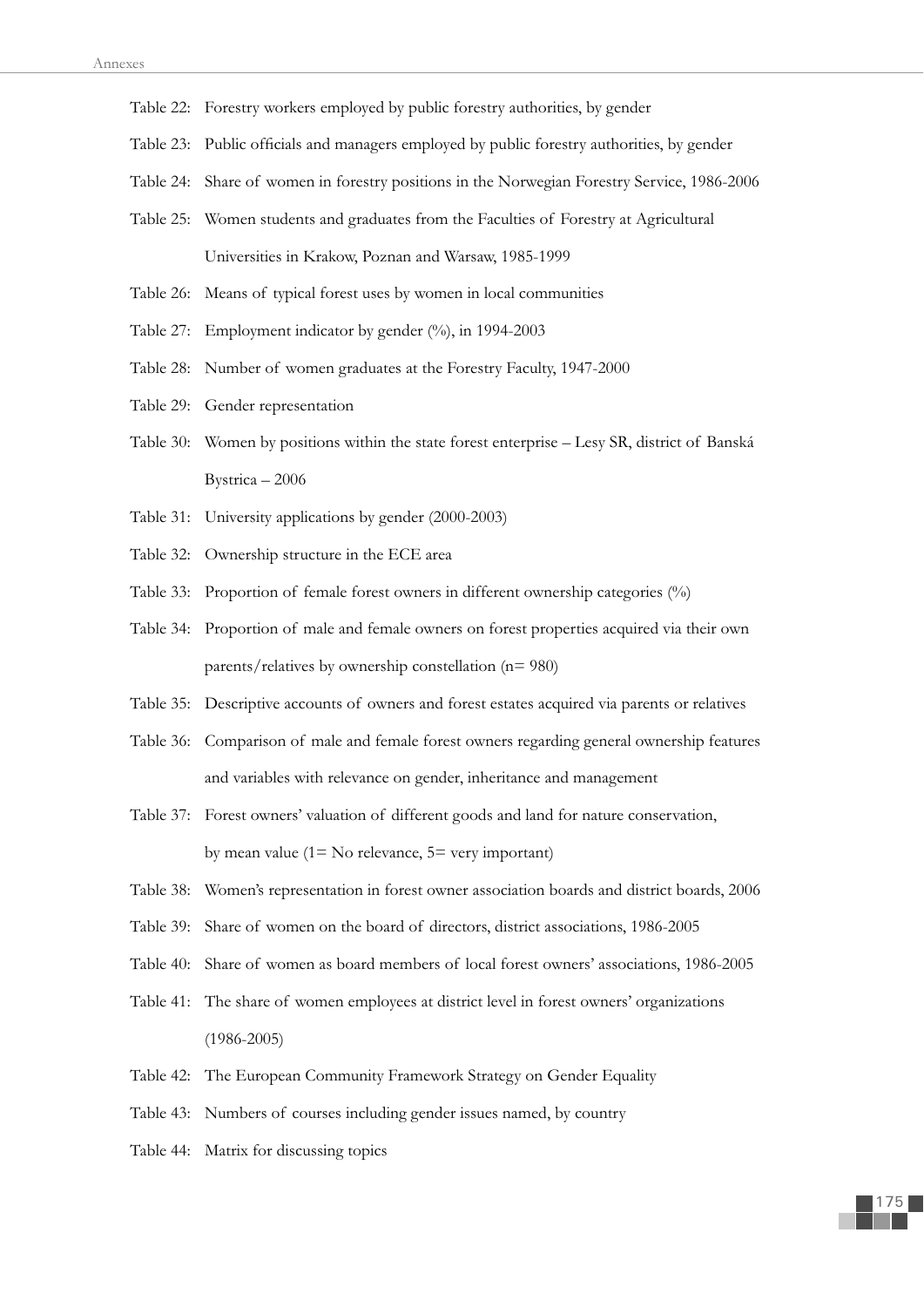# III. LIST OF FIGURES

- Figure 1: Finnish foresters' gender structure by age groups (2004)
- Figure 2: Differences in salaries between genders in 1996
- Figure 3: Employees within the primary sector in Italy, by gender (%)
- Figure 4: Employees in the forestry sector (% on the total number of employees in the primary sector)
- Figure 5: Women employed in forestry (% on the total number of employees in the forestry sector)
- Figure 6: Men and women employed by the CFS (1997)
- Figure 7: Number of forestry students at the University of Agriculture (1985-2005)
- Figure 8: Women in management positions at State Forests: Directorate General of the State Forest
- Figure 9: Employment in State Forest Districts in 1990-2003
- Figure 10: Women employed in the State Forest Districts in 1990-2003
- Figure 11: Women in the U.S. Forest Service and Civilian Labor Force (CLF)
- Figure 12: Professional Female Foresters in the U.S. Forest Service and CLF
- Figure 13: Professional Female Wildlife Biologists in the U.S. Forest Service and CLF
- Figure 14: Professional Female Archaeologists in the U.S. Forest Service and CLF
- Figure 15: Professional Female Hydrologists in the U.S. Forest Service and CLF
- Figure 16: Number courses, including gender issues implicitly or explicitly
- Figure 17: Courses including gender issues according to compulsory or electives
- Figure 18: Proportion of women among students, researchers, and professors at the University of Freiburg (winter semester 2000/2001)

Figure 19: Characteristics of the first gender study course at the University of Freiburg, winter 1999/2000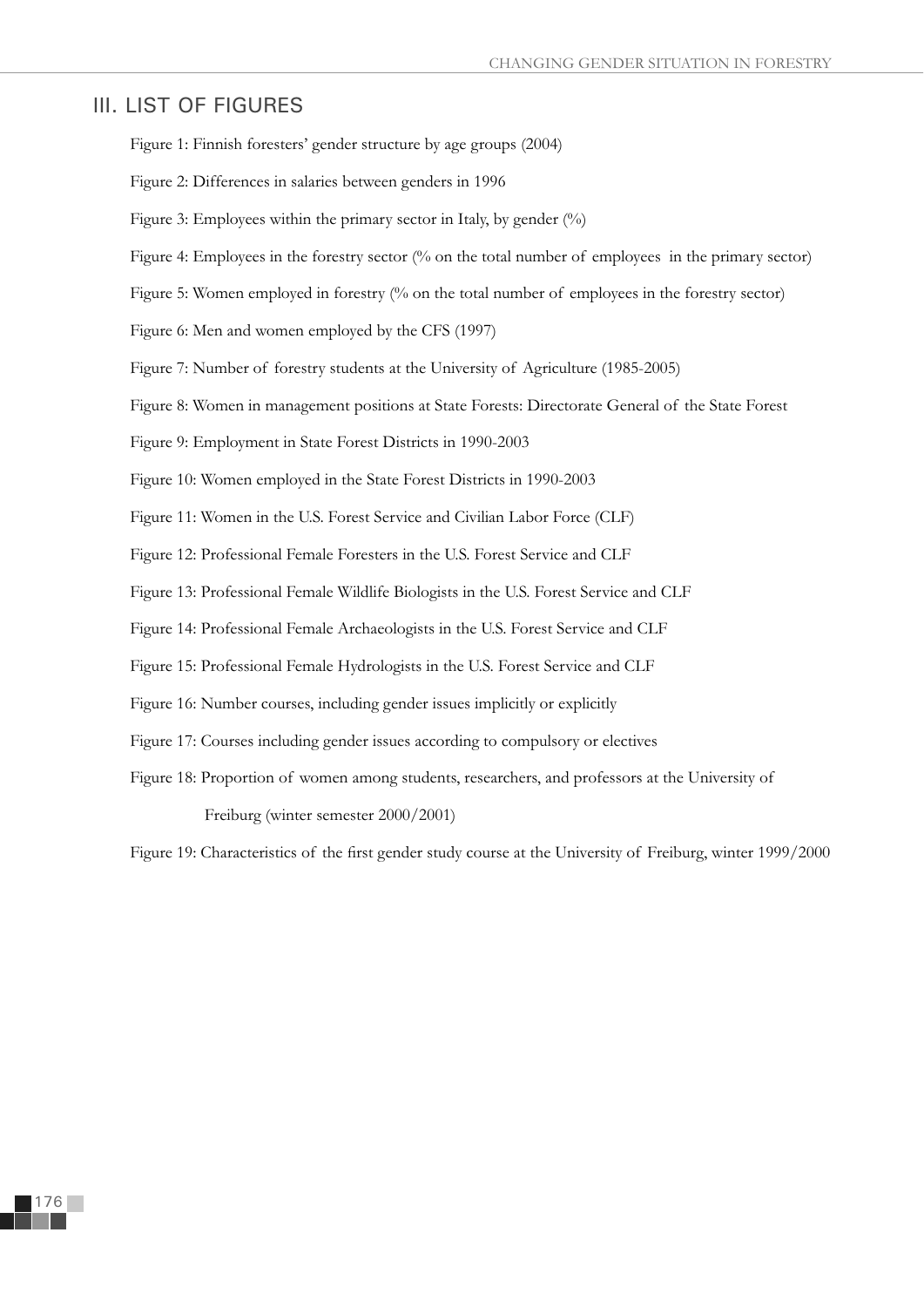# IV. LIST OF TOS MEMBERS

Ms. Liz Agpaoa Washington Office, USDA/Forest Service Tel: +1 202 205 0998 Fax: +1 202 358 4063 Email: lagpaoa@fs.fed.us

Ms. Skaidrite Albertina Forest Owners' Association of Latvia Rigas Street 113 Salaspils LV-2169 Latvia Tel: +371 794 9647 Fax: +371 798 0056 E-mail: pfefs@parks.lv

Ms. Merete Furuberg Department of Forestry and Wildlife Management Hedmark University College Evenstad 2480 Koppang Norway Tel: +47 90 16 30 92 Fax: +47 62 94 57 53 E-mail: merete.furuberg@hedmark-f.kommune.no

Ms. Natalie Hufnagl CEPF Rue de Luxembourg 47-51 1050 Bruxelles Belgium Tel: +32 2 219 02 31 Fax: +32 2 219 21 91 E-mail: hufnagl@cepf-eu.org

Ms. Marion Karmann Combahnstrasse 81 53225 Bonn Germany Tel: +49 228 367 6611 Fax: +49 228 367 6630 E-mail: mkarmann@web.de

Ms. Bozena Kornatowska MCPFE Liaison Unit Warsaw ul. Bitwy Warszawskiej 1920 r. nr 3 00-973 Warsaw, Poland Tel: +48 22 331 70 31 Fax: +48 22 331 70 32 mailto: b.kornatowska@lu-warsaw.pl

Mr. Siegfried Lewark Institute for Forest Utilization and Work Science University of Freiburg Werderring 6 79085 Freiburg Germany Tel: +49 761 203 3764 Fax: +49 761 203 3763 E-mail: siegfried.lewark@fobawi.uni-freiburg.de

Ms. Gun Lidestav Swedish University of Agricultural Sciences (SLU) Division of Forest Technology Dept. of Silviculture 901 83 Umeå Sweden Tel: +46-90 786 68 11 Fax: +46-90 786 76 69 E-mail: gun.lidestav@ssko.slu.se

Ms. Wieslawa Nowacka Warsaw Agricultural University Nowoursynowska159 02-776 Warsaw, Poland Tel: +48 22 5938133 E-mail: Wieslawa.Nowacka@wl.sggw.pl

Ms. Berit Sanness The Norwegian Forest Owners' Federation P.O. Box 1438 Vika 0115 Oslo Norway Tel: +47 22 01 05 50 Fax: +47 22 83 40 47 E-mail: berit.sanness@pinus-betula.no

Ms. Renate Spaeth Ministry for Environmental and Nature Conservation Agriculture and Consumer Protection Schwannstr. 3 40476 Düsseldorf, Germany Tel: +49 211 4566 276 Fax: +49 211 4566 947 E-mail: renate.spaeth@munlv.nrw.de

Ms. Simmone Rose FAO, Forestry Products and Economics Division Viale delle Terme di Caracalla 00100 Roma Italy Tel: +39-06 570 53242 Fax: +39-06 570 55137 E-mail: simmone.rose@fao.org

Ms. Patricia Tomlin Wildcat One Ltd Pentlandfield Roslin EH25 9RE, UK Tel: +44 131 440 3222 Fax: +44 131 2211 E-mail: pat@wildcat-one.com

Ms. Gunilla Törnquist-Hedström The Swedish Women Forest Owners Association – Black Woodpecker Norra Hamnvägen 20 A 115 41 Stockholm Sweden Tel: +46 8 782 99 97 gunilla.hedstrom@telia.com

Mr. Eriks Zakis Forest Owners' Association of Latvia Rigas Street 113 Salaspils LV-2169 Latvia Tel: +371 7949647 Fax: +371 7980056 E-mail: zakis.maa@delfi.lv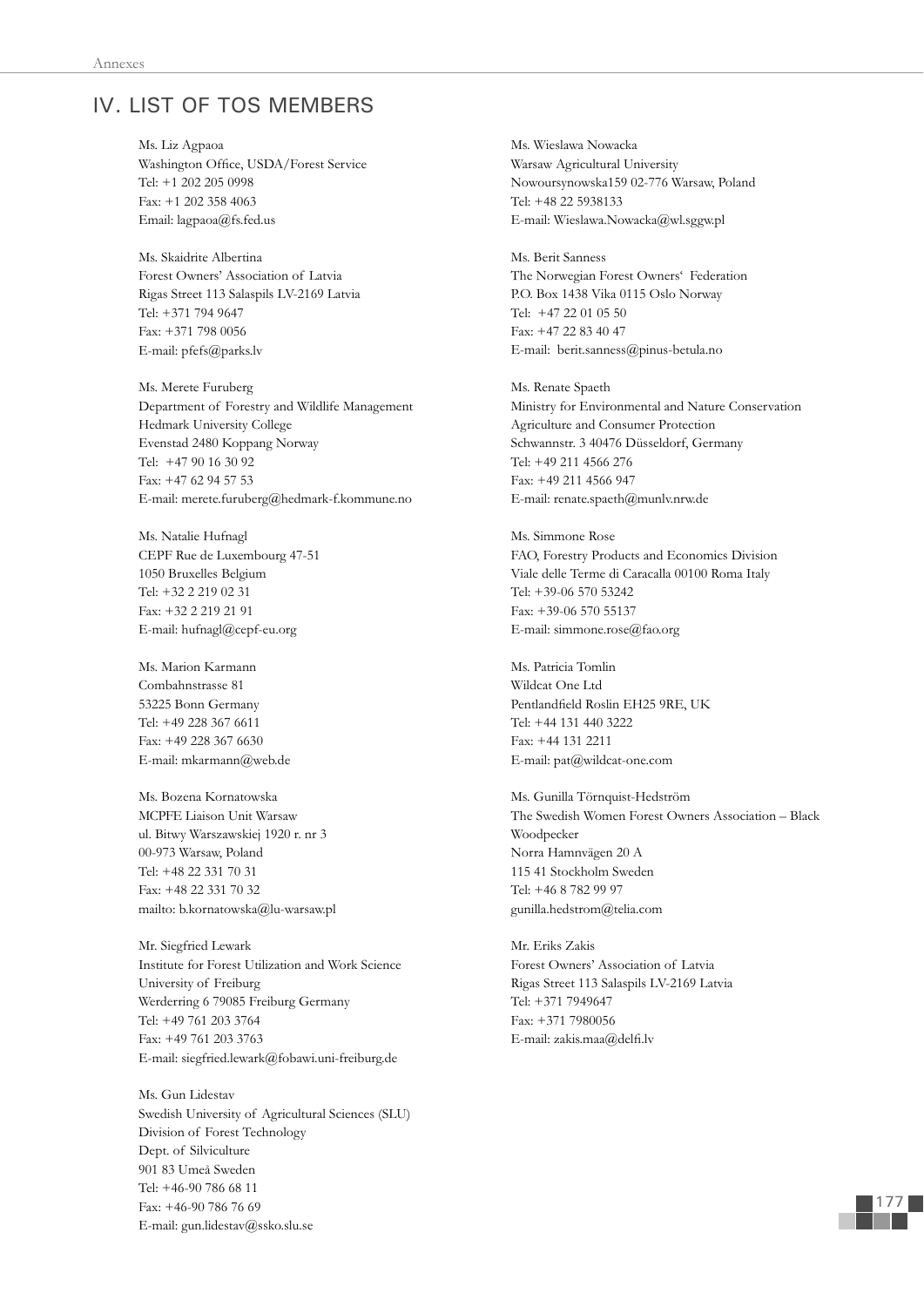# V. NORWAY: POLITICAL TOOLS

*Author Berit Sanness*

### **Actions**

The Norwegian Ministry of Agriculture took a number of actions in order to achieve a better gender balance within the forestry sector since the issue was put on the political agenda in 1986. In particular, they took place in the late 1980s and early 1990s. Among the actions were:

- An information campaign concerning the change in the the act regulating who would have the right to become the next farmer/forest owner by heritage. The campaign provided information to women about their new rights to heritage farms/forests. It was developed and run mainly during the late 1980s.
- Information campaigns to increase the share of women in forestry schools, and studies, were developed and implemented. In particular, actions took place during the late 1980s and early 1990s, in close cooperation with Women in Forestry.
- Political and economical support to women in agriculture and forestry, which was specified in the national budget (1986-1987). From the late 1980s to the end of the 1990s, consultants on gender matters were employed at the government's Department of Agriculture and Forestry at the county level.
- Political and economical support to the organization Women in Forestry since the launching in 1986. Economic support specified in the national budget was approved by the Parliament from 1989 until 2002.
- The mandate of the Committee on Agriculture and Forestry Policy (1987-1990) appointed by the Cabinet, included gender policy.
- Developed and ran a new extension programme for young women who needed practical experience within forestry to be able to apply for forestry education at the university or the university colleges (developed and promoted in cooperation with Women in Forestry). Actions executed in the late 1980s and early 1990s (after some time this was extended to both sexes and in the agriculture sector).
- Supported a project (1993-1995) to give secretaries within the forestry sector more competence on forestry matters (initiated by Women in Forestry).
- Supported a project (1992-1995) to develop extension courses to better meet the needs of female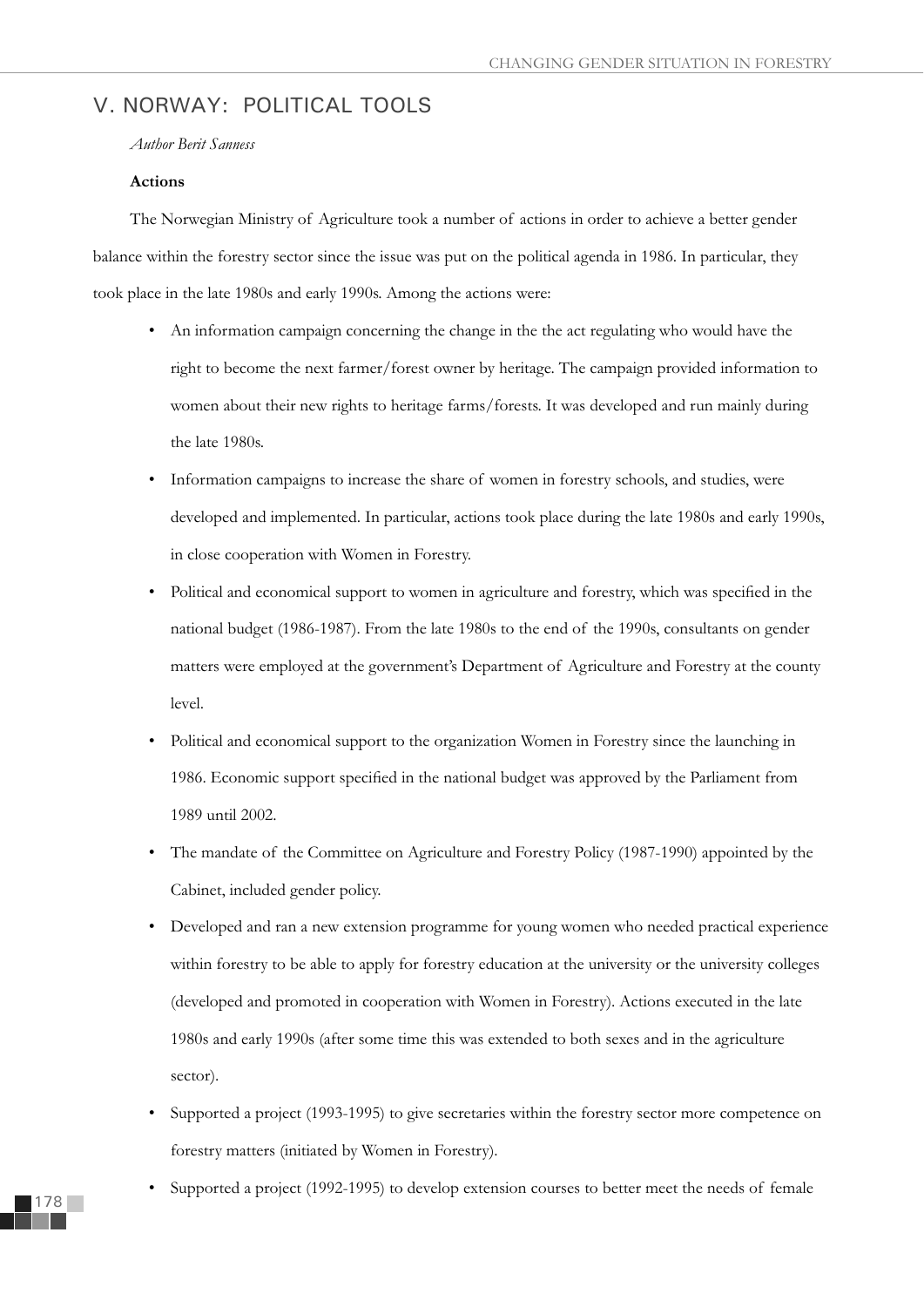forest owners. Initiated by Women in Forestry – developed by the Norwegian Forest Extension Institute.

- A research programme (1987-1992) on "Women in the agriculture and forestry sector" included a project on female forest owners.
- Supported the first international symposium on "Women and forestry" at Lillehammer, 1999, providing a platform for following up on actions and priorities of gender actions made within IUFRO.
- At present, supporting a doctoral study on female forest owners at the Norwegian Centre for Rural Research.

### **Laws and regulations**

While some of the laws and regulations concerning gender balance are similar to those in other countries, others are unique. The laws concerning gender balance in Norway are:

- $\bullet$  In 1959, Norway ratified the ILO-convention on Discrimination (C111) from 1958.
- In 1974, the Act regulating who would become the next farmer/forest owner after the parents was changed. Until then, the eldest son had the best right. The change forced the firstborn child, regardless of sex, to get the best right for acquiring property. This law was decided by Parliament in 1974, and came into effect for children born after 1 January 1965.
- The Gender Equality Act from 1978 (with later amendments) has the aim to improve the equal rights between the sexes and in particular to improve women's position. According to the act, all levels of government are obliged to implement active, goal- oriented action plans to achieve equal rights between the sexes, in all parts of society. In addition, the act states that employers and their organizations are obliged to do the same.
- In 1981, Norway ratified the 1979 United Nations Convention of the Elimination of All Forms of Discrimination against Women. The convention is to be followed as an act in Norway.
- Since 1981, the Gender Equality Act has included a new section on gender representation rules, demanding that each sex shall be represented by at least 40 percent in all public committees, councils, boards, etc., appointed by a public body.
- In 1991, the Act concerning common forests ("Allmenningene") was changed to include the option of two votes per farmer; however, it depended on both of them being present at the elections. The aim was to increase women's participation.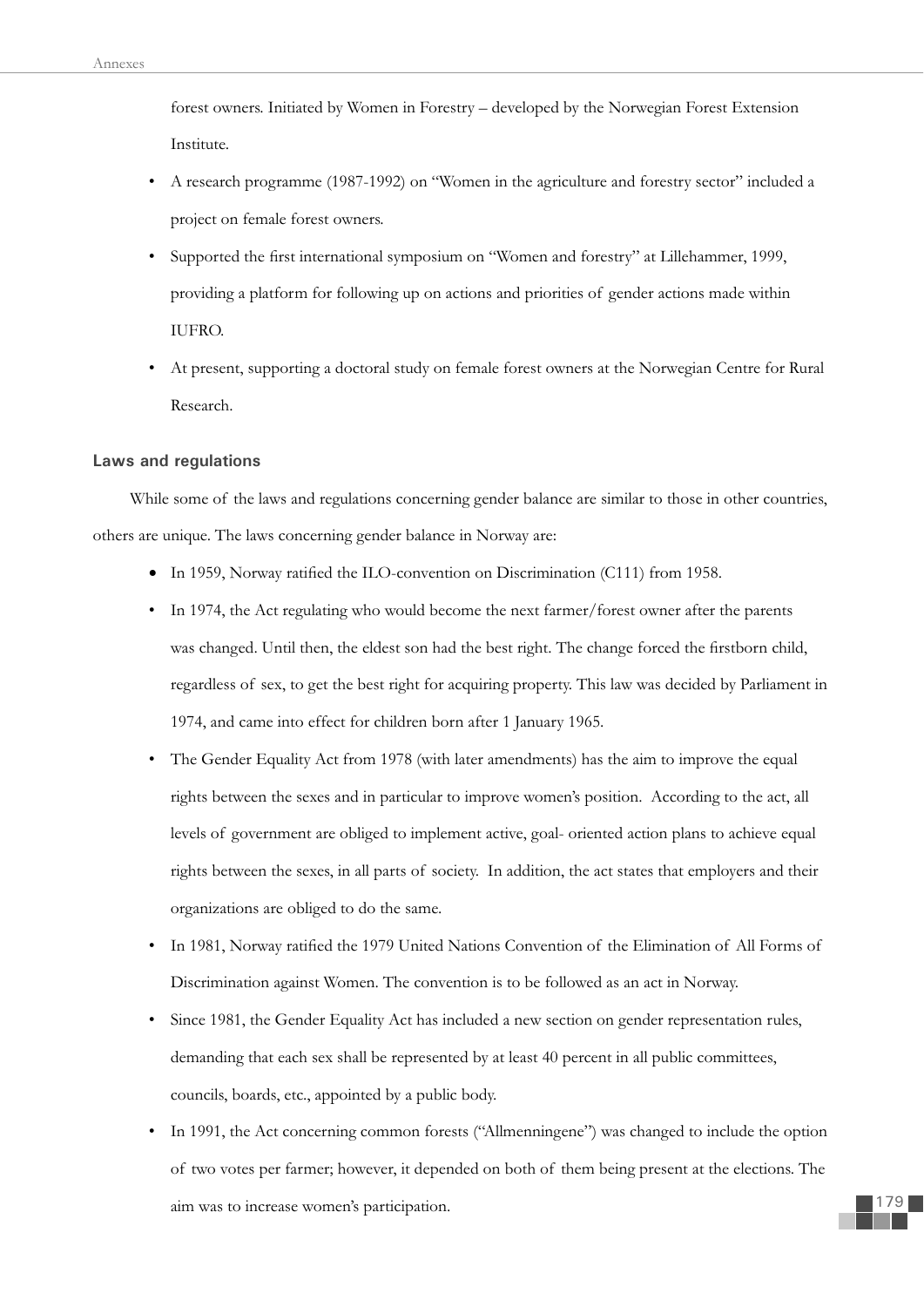- Since 2002, businesses, according to Norwegian laws, are obliged to present annual reports, and shall report on the actual position concerning equal rights within the company or organization. It should also report the actions that have taken place and the actions that are planned to improve equal rights and prevent discrimination, as required by the Gender Equality Act.
- The Act of 19 December 2003 on 40 percent gender representation on company boards was passed with a broad majority in the Norwegian Parliament. The Act was meant to secure men and women equal opportunities for representation on company boards, in accordance with the principle of equal treatment. The private sector was given two years to show that the requirements of the act would be met on a voluntary basis, without the law being enforced.
- After 1 January 2004, state-owned companies need to meet the demand that each sex shall be represented by at least 40 percent on the board of directors.
- In 2005, the government distributed a draft set of regulations (similar to those for public limited companies) concerning gender balance on the boards of cooperatives (for instance, forest owners' organizations) for comments by organizations. At present, the comments are under consideration from the government.
- After 1 January 2006, public limited companies need to meet the demand that each sex shall be represented by at least 40 percent on the board of directors. Even if progress was made, the government decided that the results were not sufficient and the Act of 19 December 2003 was enforced (the Ministry of Children and Family Affairs, 2005).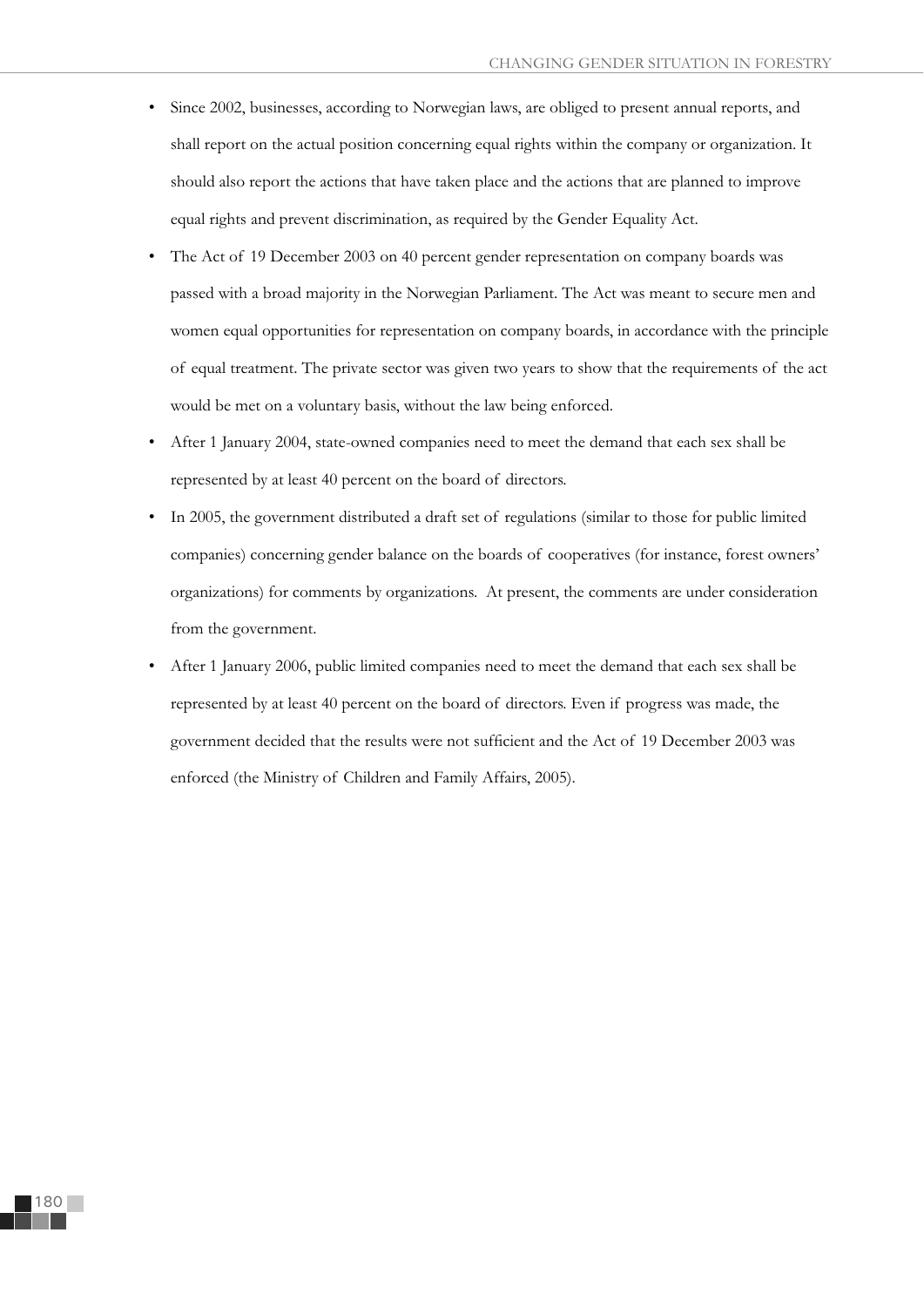# VI. NORWAY: ACTIONS CARRIED OUT BY WOMEN IN FORESTRY

*By Berit Sanness and Pinus-Betula AS (Norway)*

### **Introduction**

The organization "Women in Forestry" was established 24 August 1986. The women foresters in Norway:

- found it more rational to create a new organization rather than try to change the old ones;
- realized the need for a network among them;
- saw the need for role models if more young women were to become foresters;
- realized the need for establishing a contact address; and
- decided to welcome all women interested in forestry to join the new organization.

The Norwegian women concluded that it was hard to be a woman on their own within the forestry sector, as it was the most masculine sector in Norwegian society. By networking women could exchange experience and motivate each other. Women in Forestry was launched with a vision to make itself redundant in the future; however, the organization still exists as the mission is not yet completed.

### **Promotion of forestry education – role models**

During the initial years, Women in Forestry gave high priority to promoting forestry education as an option for young women. The aim was to broaden the picture of what an education within forestry was, the opportunities it offered, and how forestry education would suit women as well as men. Actions particularly during the late 1980s and early 1990s included production of overheads, exhibitions and other material promoting women and forestry, as well as the presence of a high number of exhibitions targeting young women and teachers.

Substantial work was done by the organization and its members to assist the forestry sector in the promotion of the sector. For some years, a positive effect on the gender balance within the forestry education system was recognized. However, the number of female students has fallen dramatically lately, as well as the number of forestry students as a whole. Currently, the Norwegian forestry sector offers few positions for forestry graduates.

From the very beginning, Women in Forestry saw the image of forestry as an obstacle to recruiting more women. During the first years, the organization received much exposure in the media. This gave many opportunities to present role models. One of the first studies initiated by Women in Forestry was an evaluation of how forestry books and materials communicate with women and their positions within the forestry sector.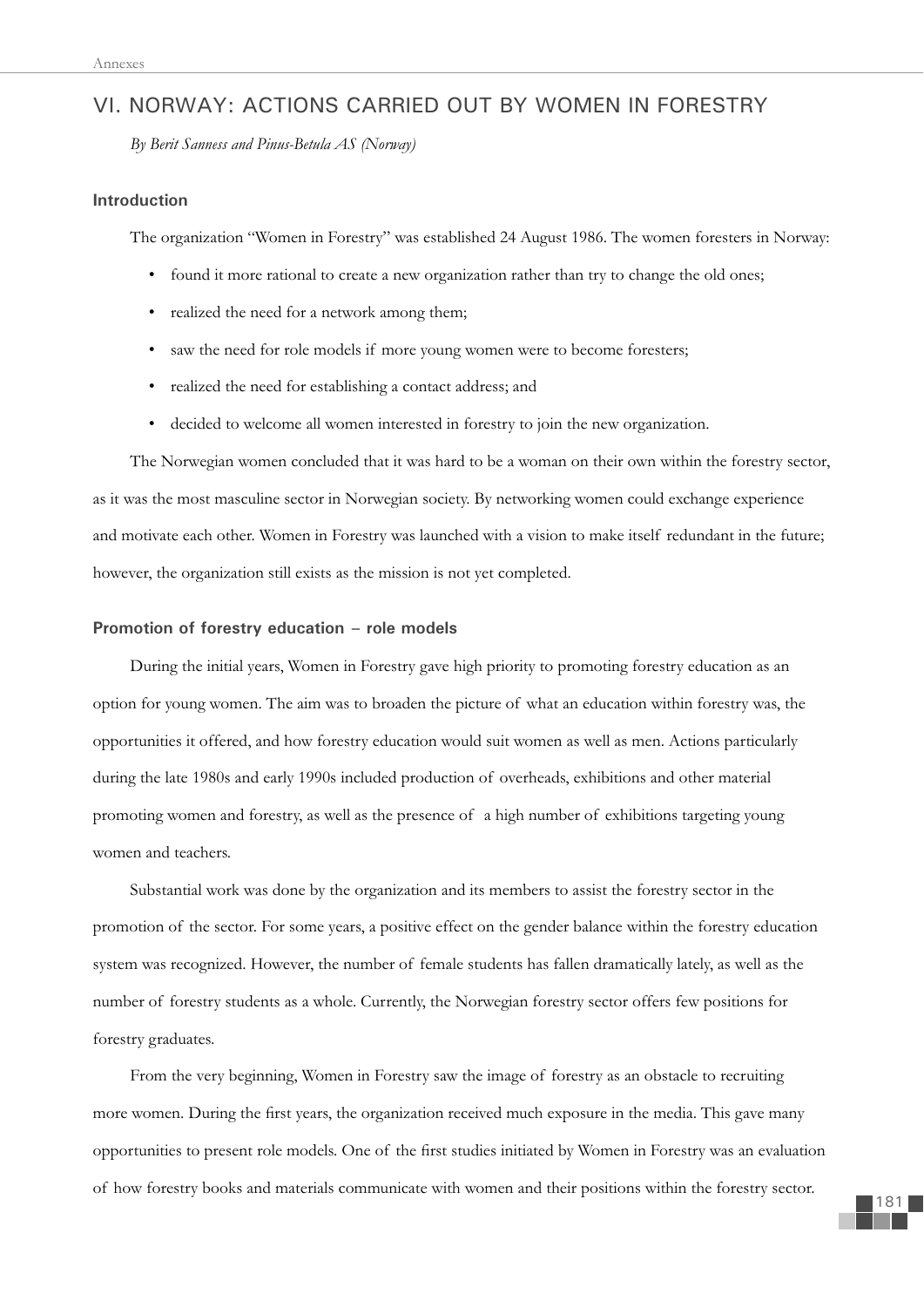Ove Ericsson studied publications from the Norwegian Forestry Extension Service, and found that the books had a negative impact on the possibilities to achieve a better gender balance within the forestry sector (Ericsson, 1987).

#### **Actions concerning forest owners**

After establishing the organization, Women in Forestry immediately set up a working group to deal with the challenge of increasing the number of female forest owners, as well as making it more likely that the firstborn daughters of forest owners would decide to become the next forest owner. A number of initiatives and activities were organized. In particular, the organization;

- developed a booklet in the late 1980s, together with the Norwegian Forest Owners' Federation, giving ideas on how to organize forestry days for forest owner families;
- developed material and ran seminars for forest owners' firstborn daughters together with Norges Bondekvinnelag – in the late 1980s and early 1990s;
- requested that names of both the man and woman be put into the forest owners' organizations register of members to make it more motivating for women to participate (invitations could be addressed personally to both names);
- requested that two votes be given to each forest holding that was member of a forest owners' organization, to motivate more women to take part in the organization's work.

Important cooperation with two national forest owners' organizations took place, particularly during the late 1980s and early 1990s. A forest owners' district organization was identified (Sør Trøndelag Skogeierforening) and a pilot project was run 1990-1993. Later, focus was on how to increase the share of women within the board of directors of the forest owners' organizations. Lately, cooperation between Women in Forestry and district forest owners' associations has taken place, in particular with Allskog BA and Viken Skog BA.

To some extent, Women in Forestry has acted as an arena to build up competence and experience in organizational matters among female forest owners that later have become board members within the forest owners' organizations. On the other hand, women already in elected positions within forest owners' organizations often joined Women in Forestry and became key people within the organization.

#### **Actions concerning practical forestry**

In 1989, and for some years after, Women in Forestry highlighted the need for action to make it easier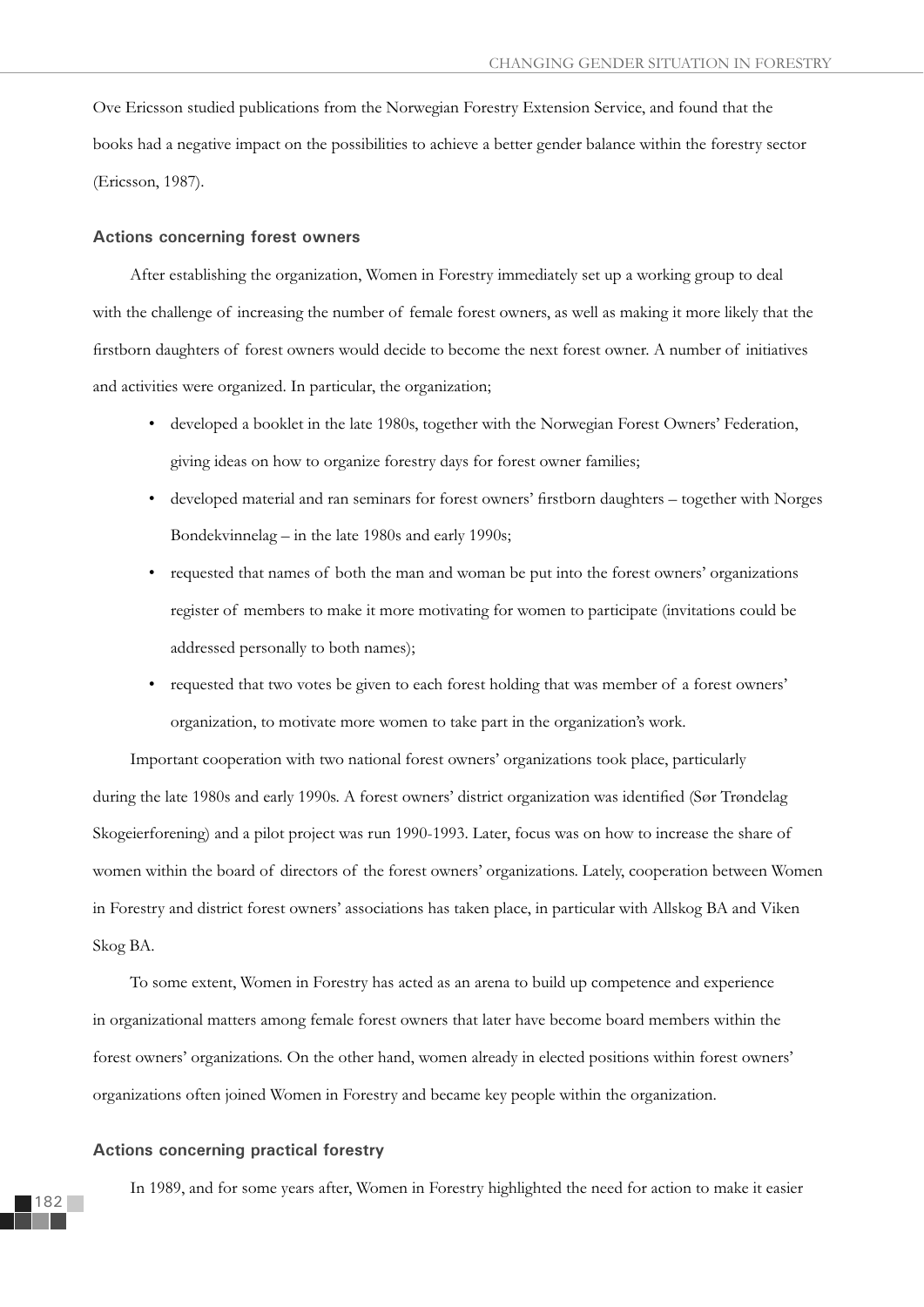for women to take part in practical forestry work. To achieve more women at the "Active Forestry" course programme, the General Assembly of Women in Forestry approved an action plan in 1991. This stated the need to promote the courses to women as a target group, offering courses for women only, having female teachers, offering children nursery care while holding courses, offering more flexibility and offering to lend out equipment needed to follow the courses.

An initiative from the organization resulted in a project at the Norwegian Forestry Extension Service, with economical support from the Ministry of Agriculture. Women in Forestry wanted the development to take place where it belonged, to make the implementation more efficient. The project is summarized in Chapter 1.10.1.

#### **Actions concerning secretaries**

From the very beginning, women employed as secretaries within the forestry sector were welcomed as members. In 1992, about 200 women were employed as secretaries or in other positions within the forestry sector, mainly within the Forestry Service or the forest owners organizations' (Sanness, 1992). Women in Forestry was concerned that the sector did not see the competence of these women. On the other hand, the organization wanted to develop their competence within forestry matters.

The organization took the initiative, and a project was carried out (1993-1997) together with the Ministry of Agriculture (project owner) and the Norwegian Forest Owners' Federation. Actions were tested in two counties (Akershus and Telemark). Competence building among secretaries was put on the agenda. While Women in Forestry expected the secretaries to build up their forestry competence, the secretaries mainly preferred to improve their existing competence concerning information technology, information and layout, among other things. There were some difficulties with project implementation within the private sector, as the project touched upon human resource policies; however, the project created new networks between employees in the private and public sector and processes have continued after the project finished (Women in Forestry, 1997).

### **Network and internal focus**

During the first years of Women in Forestry, the members were offered, for instance, forestry courses and other courses to build and strengthen their self-confidence. This would help the members to handle their positions as female foresters more easily, within a sector still completely dominated by men.

Between 1990 and 2004, networking among the members was given high priority. The networking has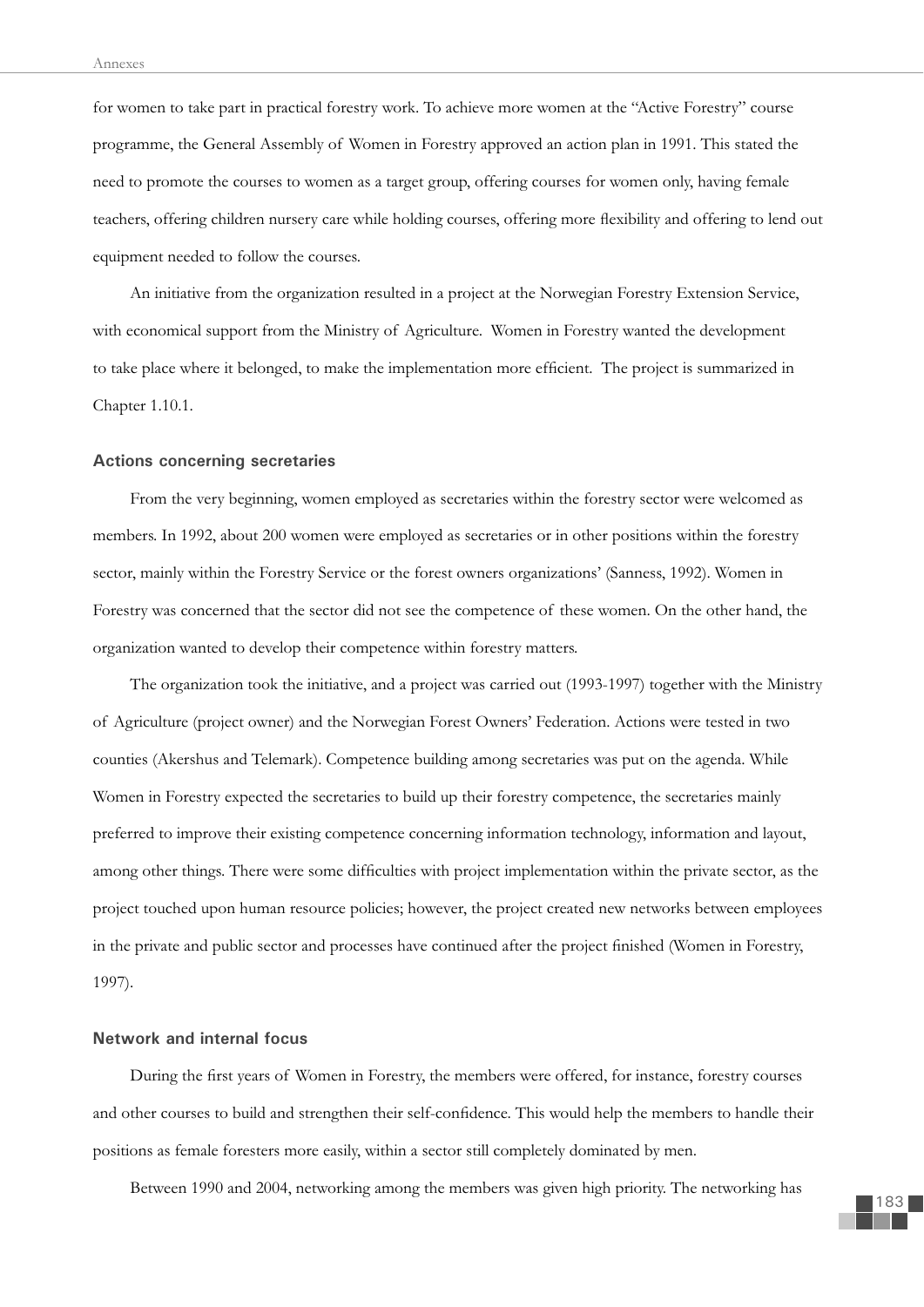included a number of seminars, meetings and events. Annually, seminars are offered at the national level. In addition, some regional seminars have taken place.

### **International work**

After some years, Women in Forestry included international work on their agenda. In 1999, an International Symposium on Women in Forestry was held at Lillehammer. The symposium developed a platform that has resulted in further work on gender and forestry within IUFRO.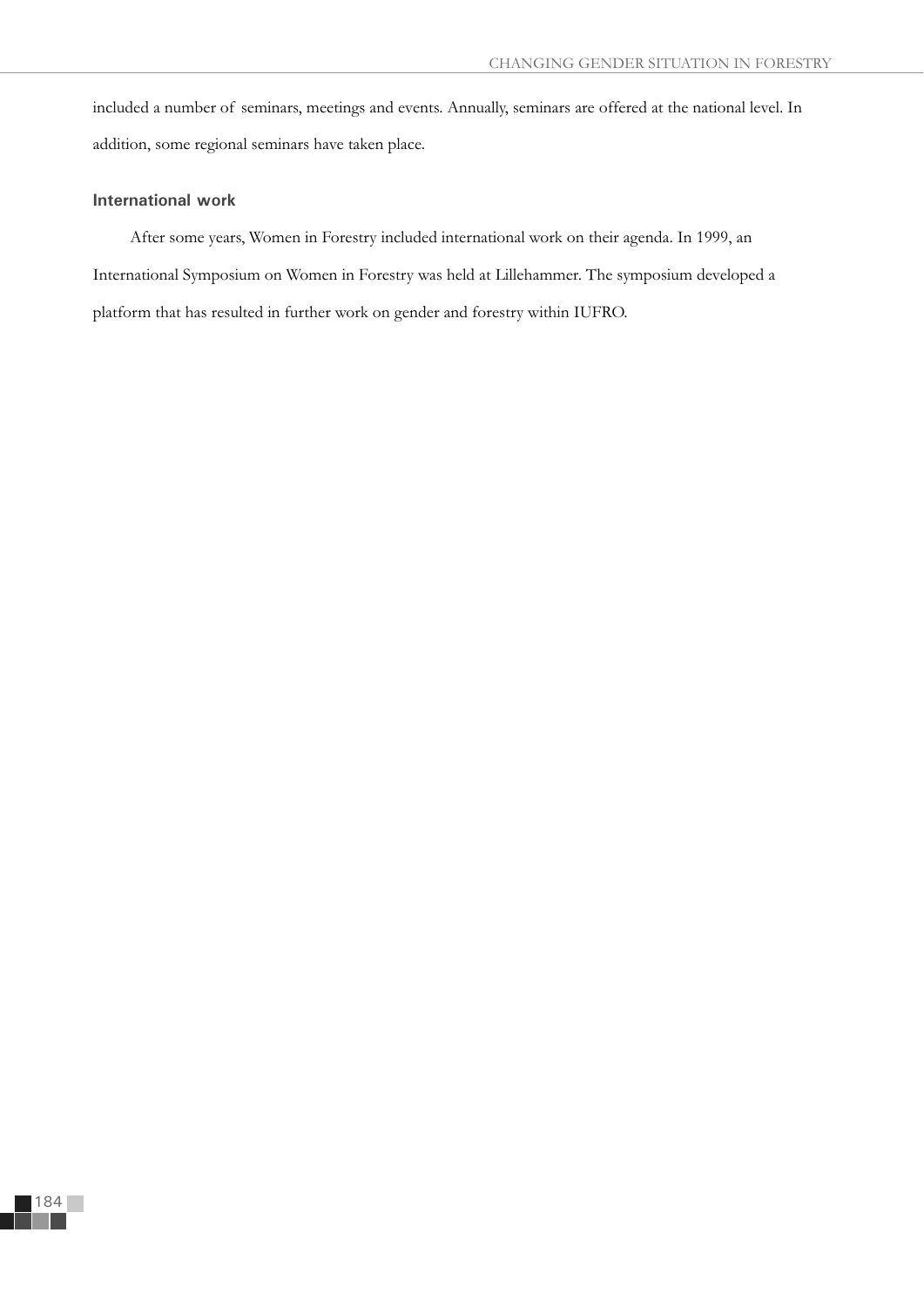# VII. REFERENCES TO ENDNOTES FOR QUESTIONS 4 TO 7

- 1. SOU 2004:39 (Official reports from Swedish government) Det går långsamt fram... jämställdheten inom jord- och skogsbrukssektorn. (In the Common Agriculture Policy in EU 2002).
- 2. Jacobssen, H. 2002. Gender mainstreaming loner sig! Pilotprojekt om Gender Mainstreaming indenfor jord-og skogsbrugssektoren i nordisk ministerråd. Rapport 19.
- 3. Canada Employment Equity Act (1995).
- 4. Statistical Yearbook of Forestry. 2004. Official Statistics of Sweden, National Board of Forestry. Jönköping, Sweden.
- 5. Tomlin, P. & Burth, K. *Professional women foresters in the British forestry industry*. Seminar proceedings, Women in forestry strategies to increase women's participation in the forestry sector in Europe and North America, 2-6 April 2001, Viseu, Portugal.
- 6. Statistical Canada n.d. www.statcan.ca.
- 7. Lidestav, G. 1998. Women as a nonindustrial private forest landowners in Sweden. *Scandinavian Journal of Forest Research*, Vol. 13, No. 1, pp. 66–73.
- 8. Seminar proceedings, Women in forestry strategies to increase women's participation in the forestry sector in Europe and North America, 2–6 April 2001, Viseu, Portugal.
- 9. Lidestav, G., Wästerlund, D. & Engman, K. *Self-conceptionand transfer of forest management tradition among female forest owners.* Seminar proceedings, Symposium on Women and Forestry, 12–15 August 1999, Lillehammer, Norway.
- 10. Haugen, M. 2001. *Rural women's employment opportunities and constraints.* The Norwegian Case Center for Rural Research, Paper 8, NTNU, Norway.
- 11. Brandt, B., & Haugen, M. 1997. *Gender relations in forestry discourse.* Paper 2 97. Center for Rural Research, NTNU, Norway.
- 12. Strupstad, L.M. 2001. *Norwegian government policy is to encourage the active part of participation and employment of women.* Seminar proceedings, Women in forestry strategies to increase women's participation in forestry in Europe and North America, 2-6 April 2001, Viseu, Portugal.
- 13. Women and Forestry. Proceedings of the Nordic-Baltic workshop, December 1998, Balsjö, Sweden.
- 14. Hoffman, V. 1998. Die Arbeitssituation der Waldarbeiterinnen in Deutschland. Eine sozialempiriche Untersuchung unter besonderer Berücksichtigung der Arbeitsbeanspruchung, Hamburg:

Agrarwissenschaftliche Forschungergebnisse Band 14